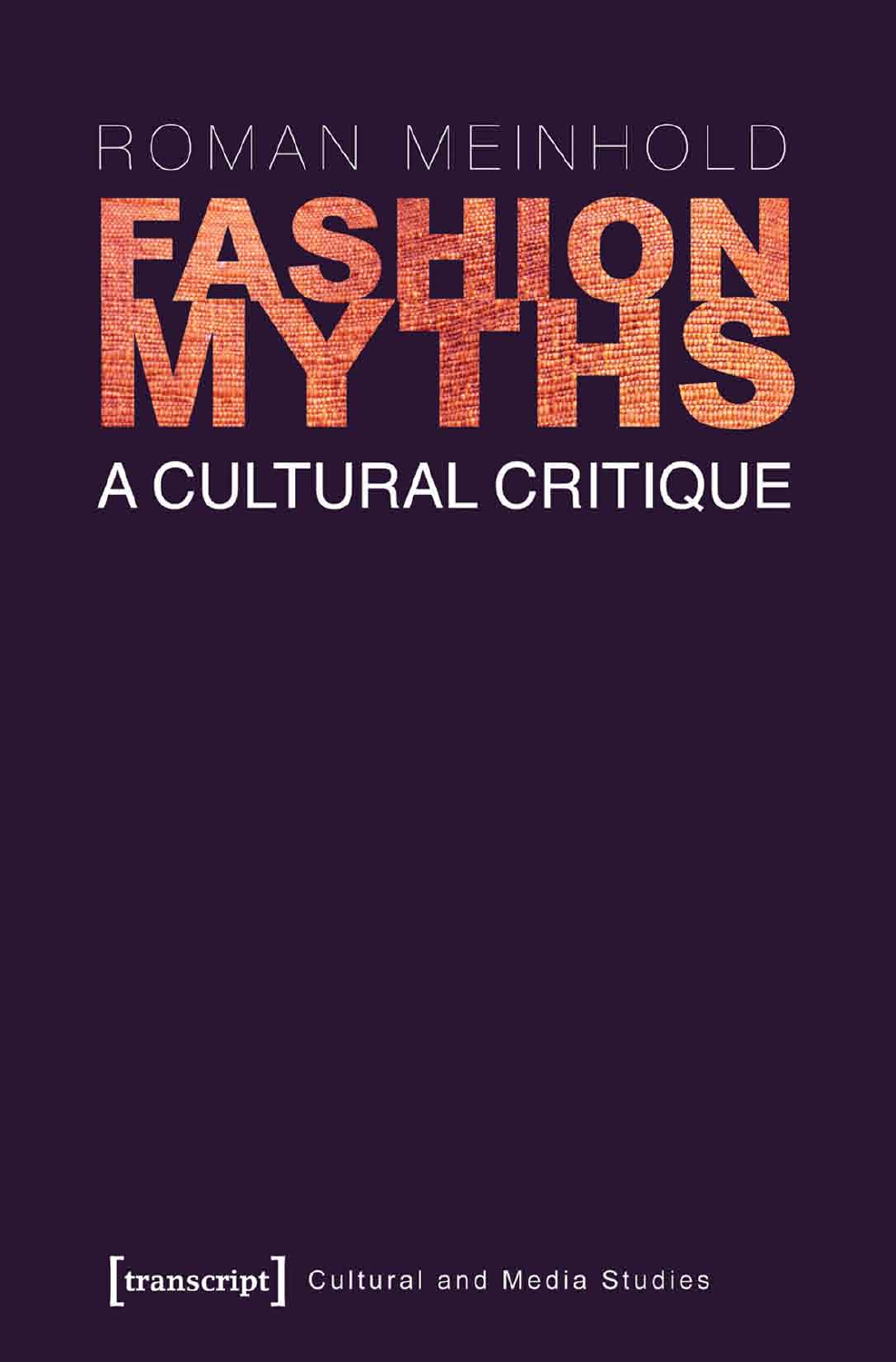Roman Meinhold Fashion Myths

Cultural and Media Studies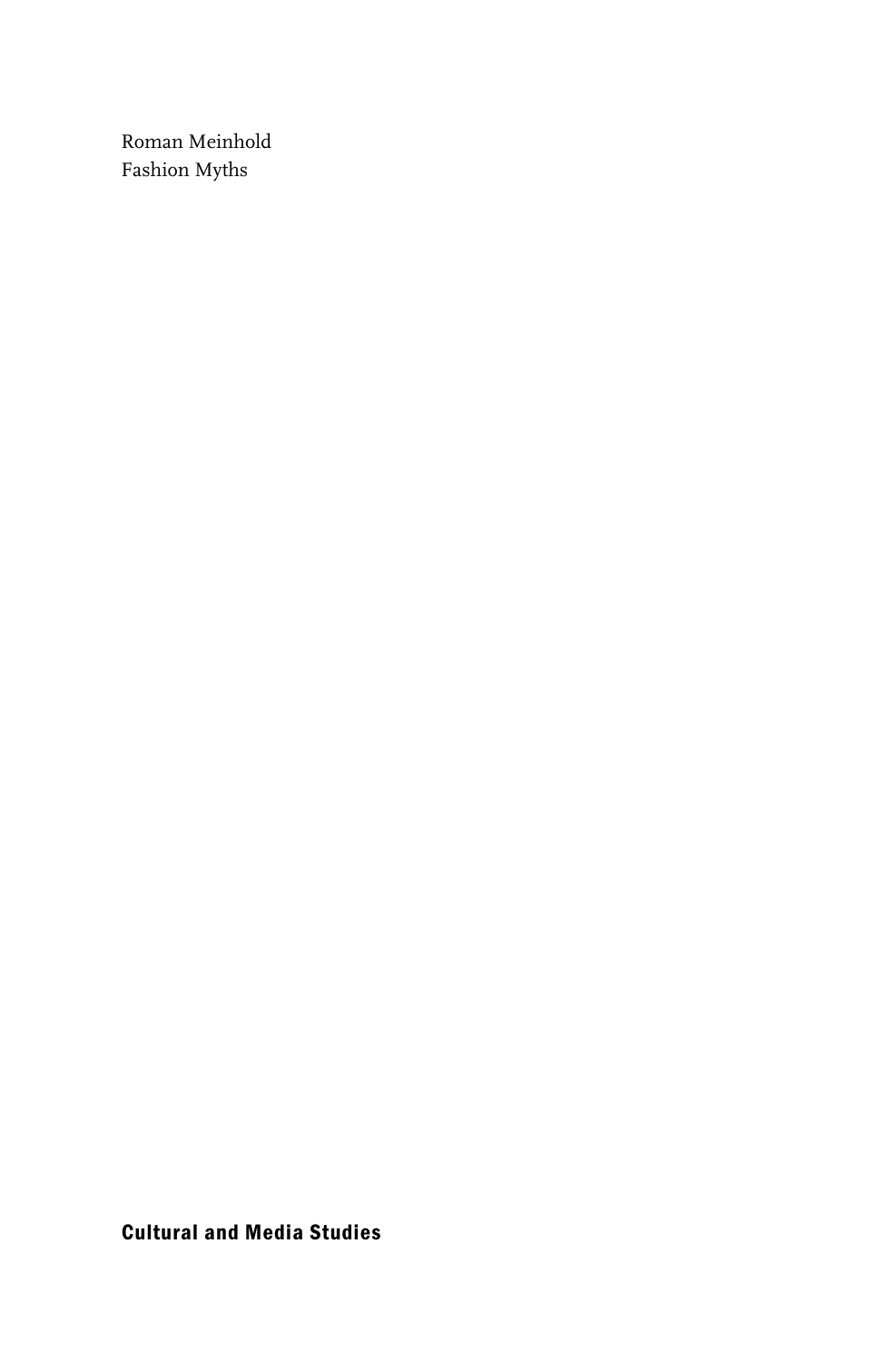**Roman Meinhold** (Dr. phil., M.A.) is Director of the Guna Chakra Research Center, Assumption University, Bangkok. His areas of specialization include Cultural Critique, Philosophy of Art and Culture, and Applied Philosophy/Ethics.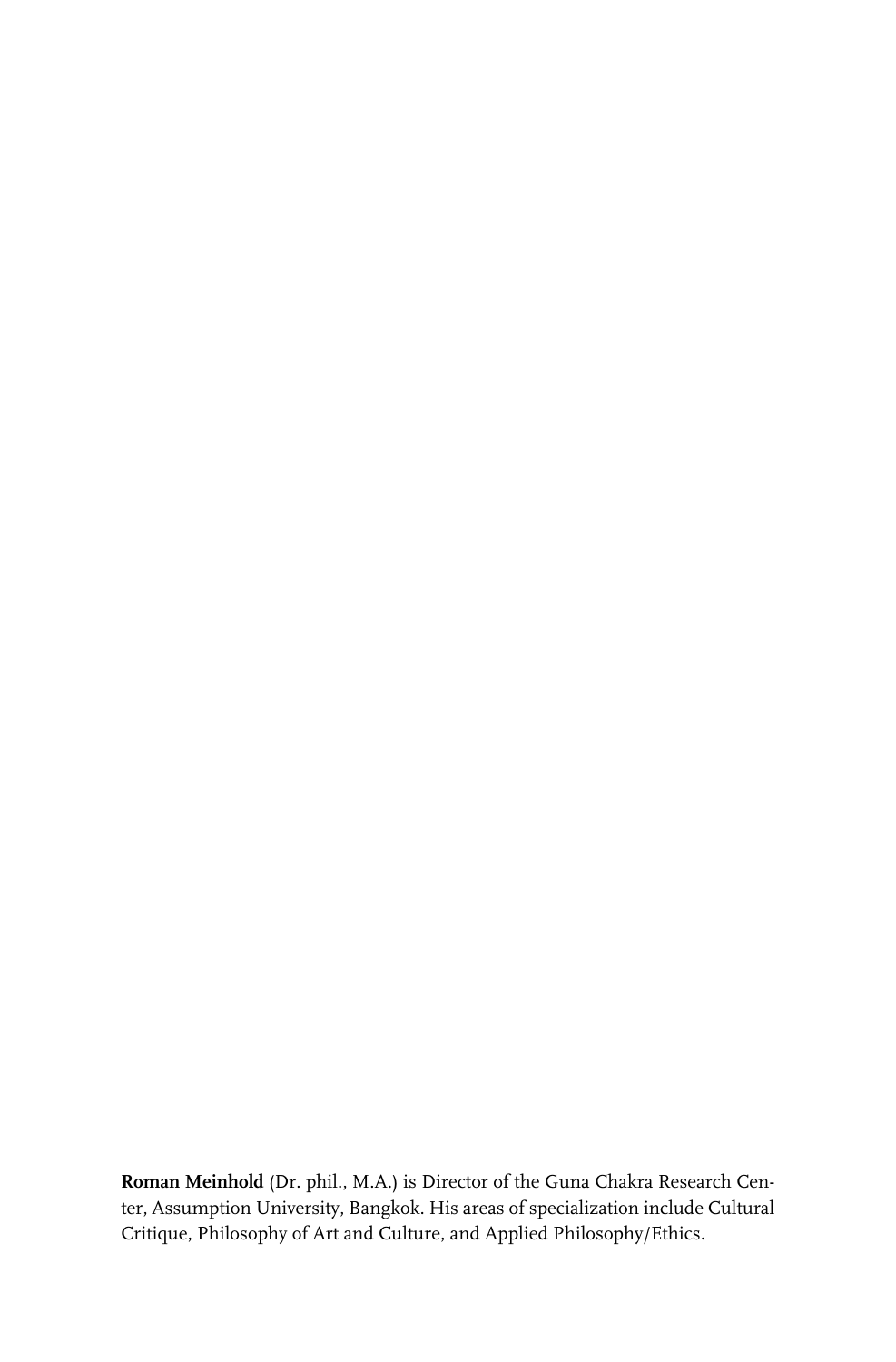Roman Meinhold

### Fashion Myths

A Cultural Critique (translated by John Irons)

## $[$ transcript $]$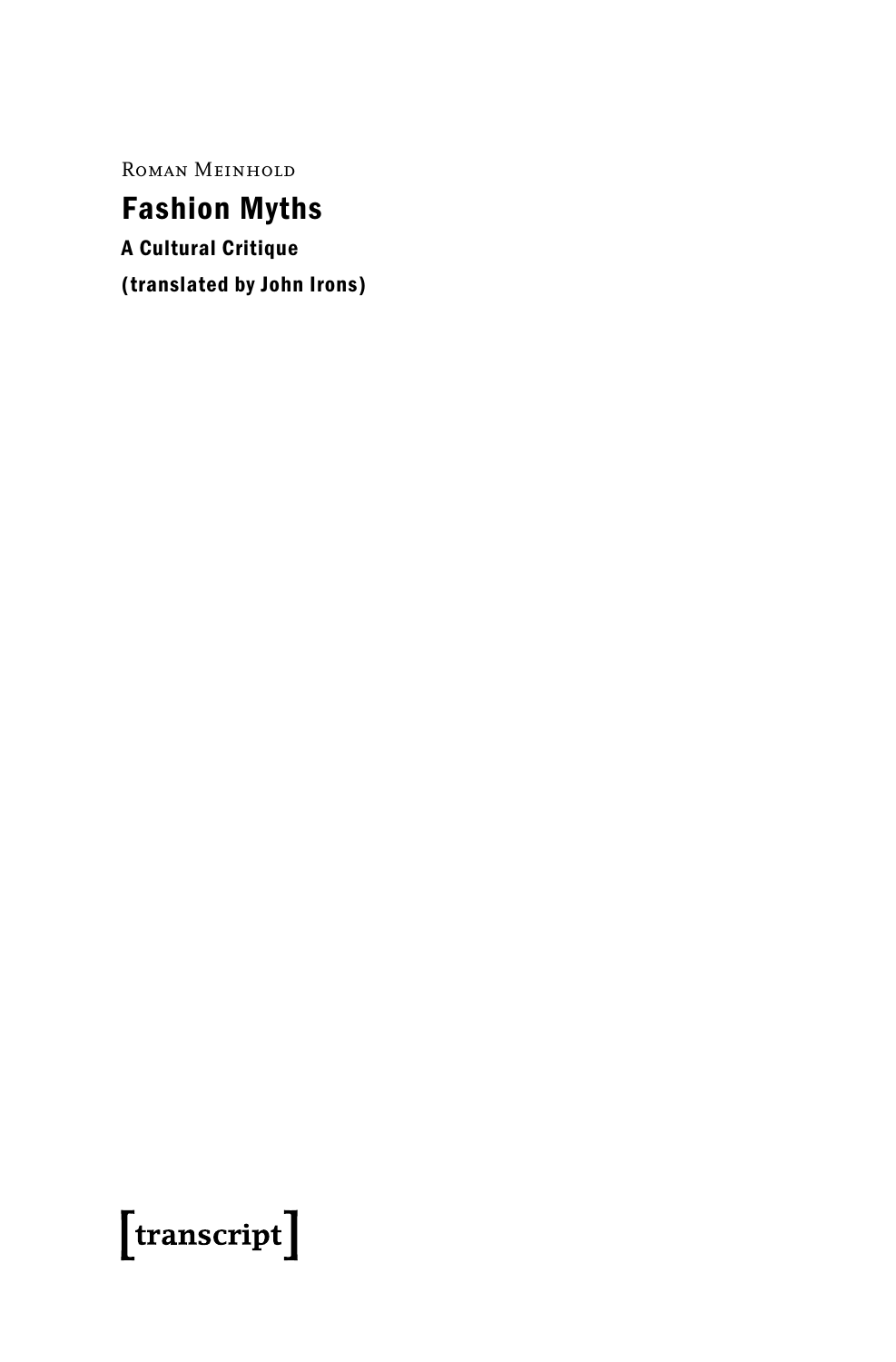

An electronic version of this book is freely available, thanks to the support of libraries working with Knowledge Unlatched. KU is a collaborative initiative designed to make high quality books Open Access for the public good.



This work is licensed under the Creative Commons Attribution-NonCommercial-NoDerivs 3.0 (BY-NC-ND). which means that the text may be used for non-commercial purposes, provided credit is given to the author. For details go to http://creativecommons.org/licenses/by-nc-nd/3.0/.

#### Bibliographic information published by the Deutsche Nationalbibliothek

The Deutsche Nationalbibliothek lists this publication in the Deutsche Nationalbibliografie; detailed bibliographic data are available in the Internet at http://dnb.d-nb.de

All rights reserved. No part of this book may be reprinted or reproduced or utilized in any form or by any electronic, mechanical, or other means, now known or hereafter invented, including photocopying and recording, or in any information storage or retrieval system, without permission in writing from the publisher.

© 2013 transcript Verlag, Bielefeld Cover layout: Kordula Röckenhaus, Bielefeld Printed by Majuskel Medienproduktion GmbH, Wetzlar Print-ISBN 978-3-8376-2437-3 PDF-ISBN 978-3-8394-2437-7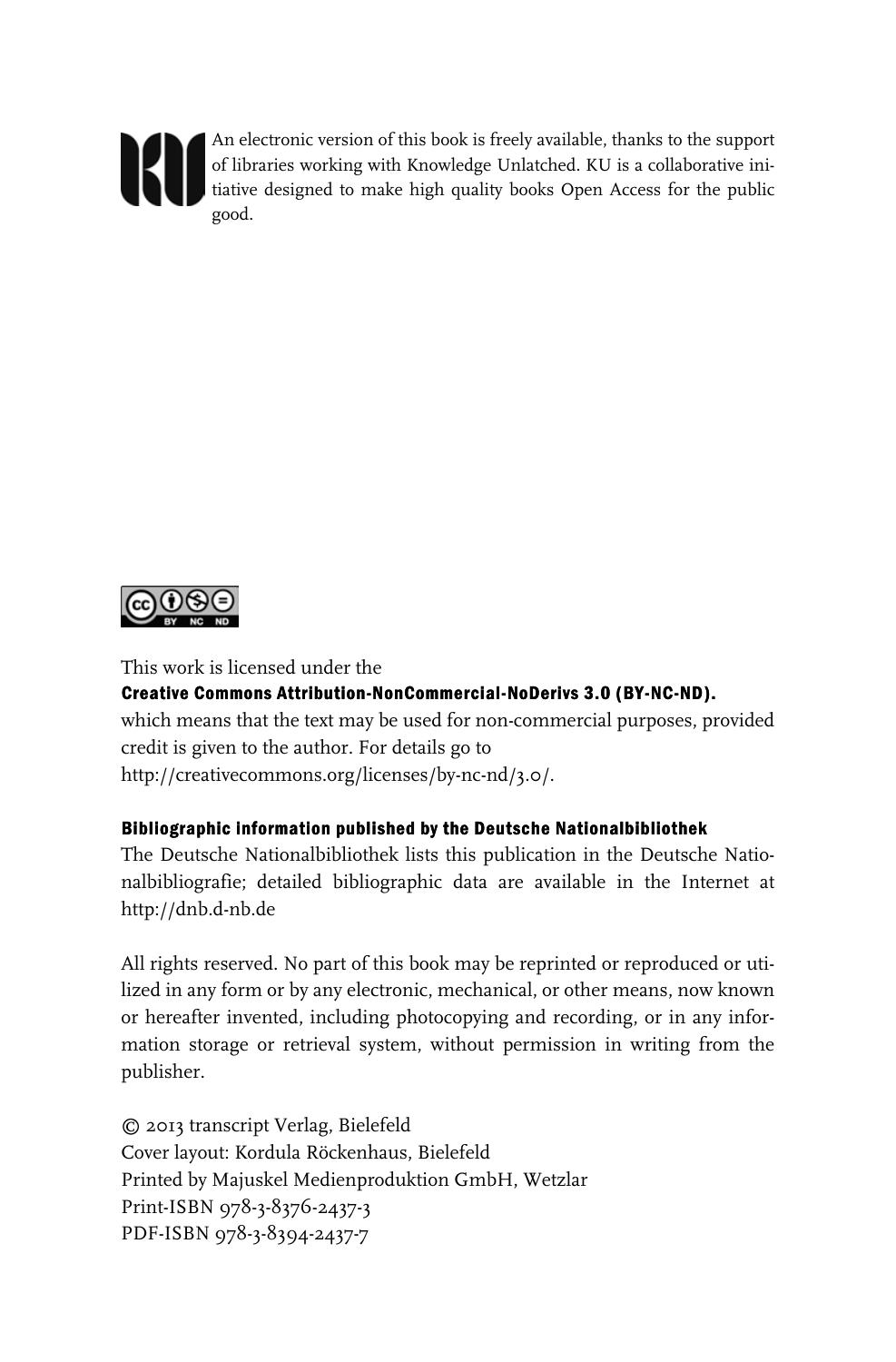### **Contents**

#### **A** critical inquiry into fashion  $|9$

Fashion as a philosophical topos  $-$  a historical prelude  $\vert$  10 Key question, method and structure **-**14 The fashion concept of proletarized luxury clothing **-**19 Ancestors of fashion: Natural rhythms, trends, costumes **-**24 Pseudo-reincarnation via re-wrapping: 're-in-vesti-nation' | 28 Fashion myths – meta-goods in marketing and advertising 29

#### **Philosophic-anthropological implications of fashion -**37

Pseudo-tragedy **-**37 Melioration | 67 Reinvestination | 78

#### **The ideal-typical incarnation of fashion:**

**The Dandy as** | 111 Staging artist | 114 Aesthete | 118 Enemy of old age | 126

#### **Implications of fashion:**  *desiderata* **of life as an artwork -**133

Individual existence as entelechy in the social context **-**136 Melioration by means of ascesis **-**141 Philosophy of death and the art of dying | 145

**Conclusion -**153

References | 157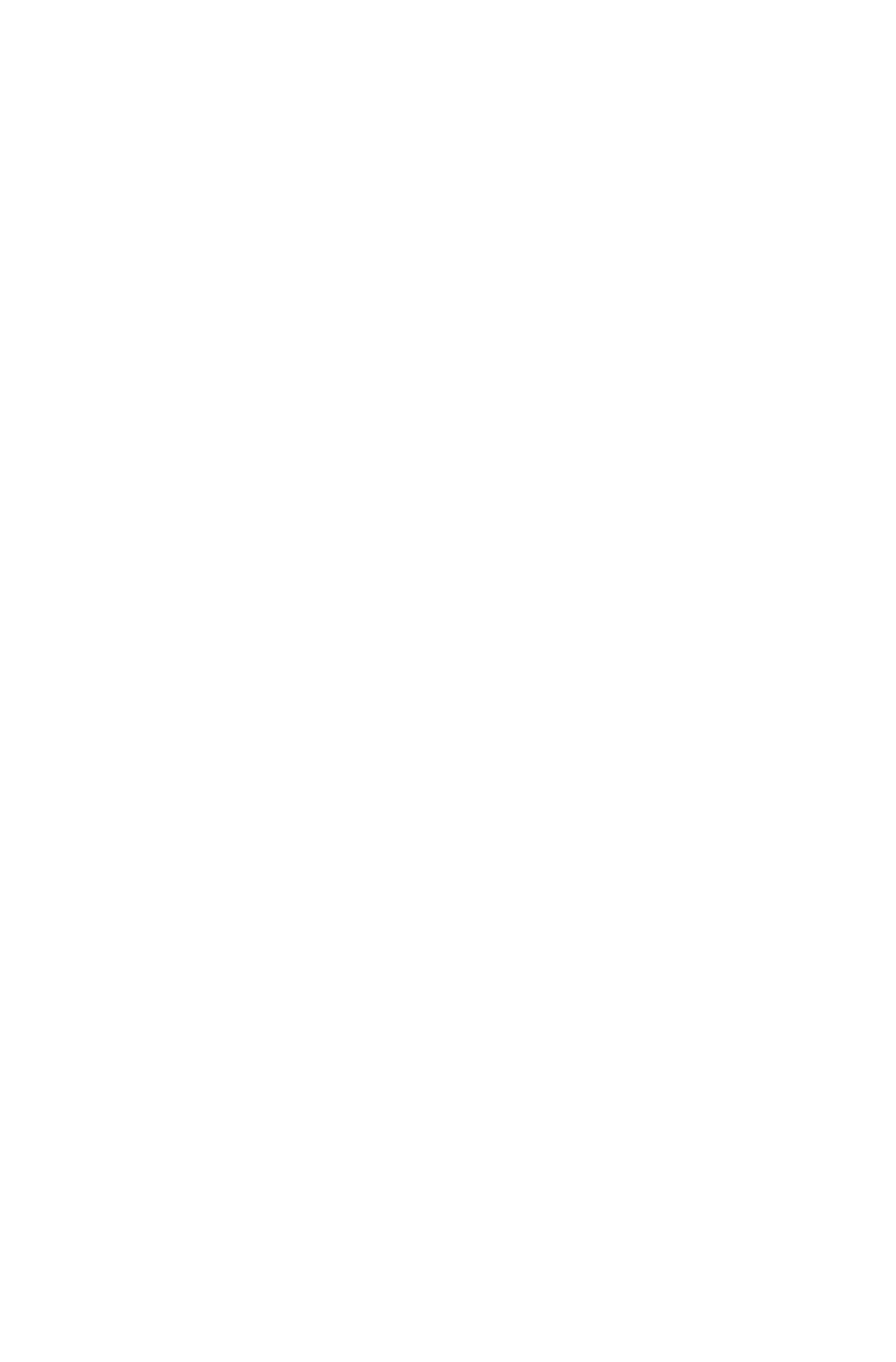The essence of all science lies in the philosophy of clothes. THOMAS CARLYLE

The philosophy of clothes is the philosophy of human nature. GERARDUS VAN DER LEEUW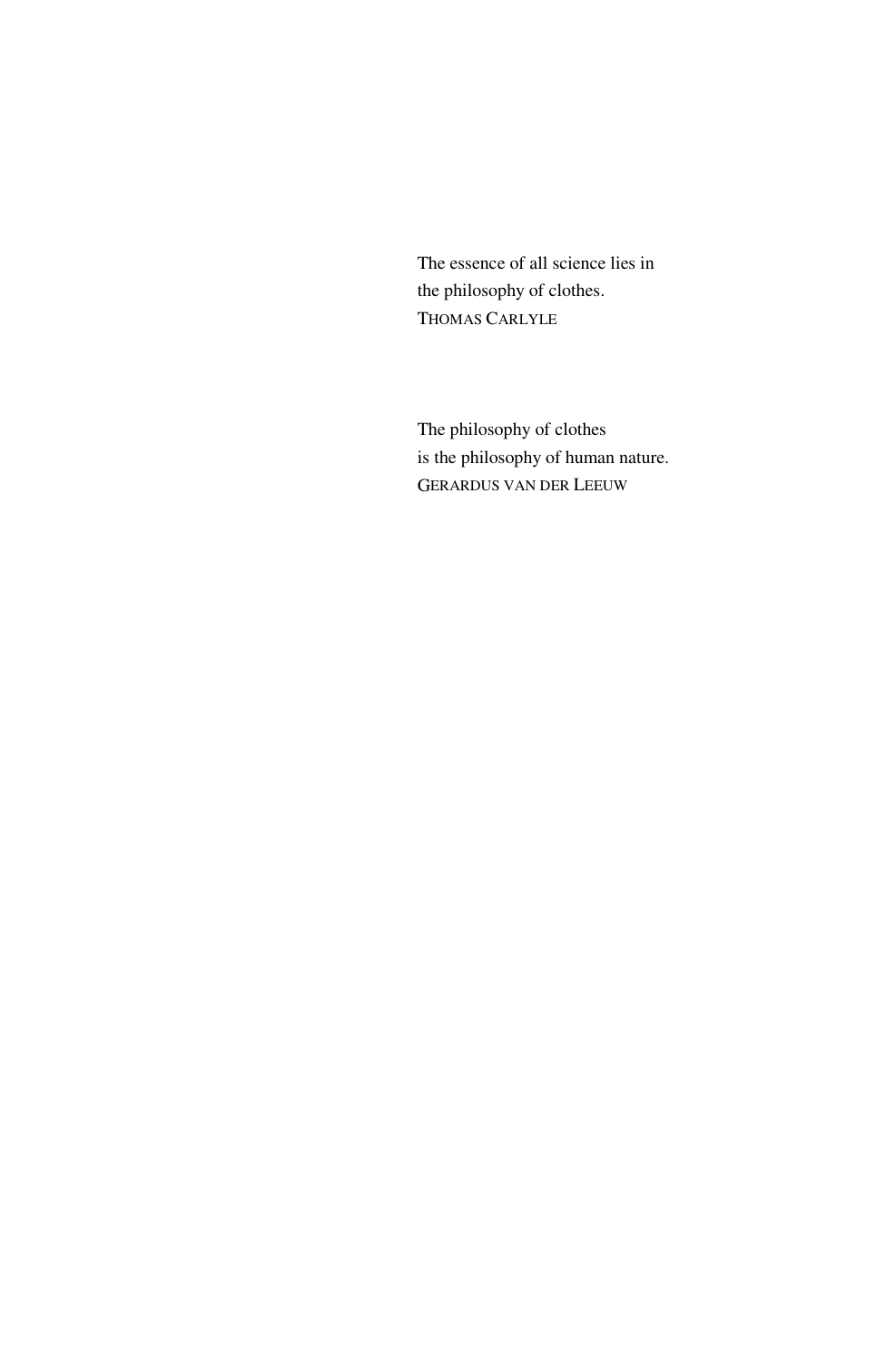For Jantha, Kaylah and Lyneo.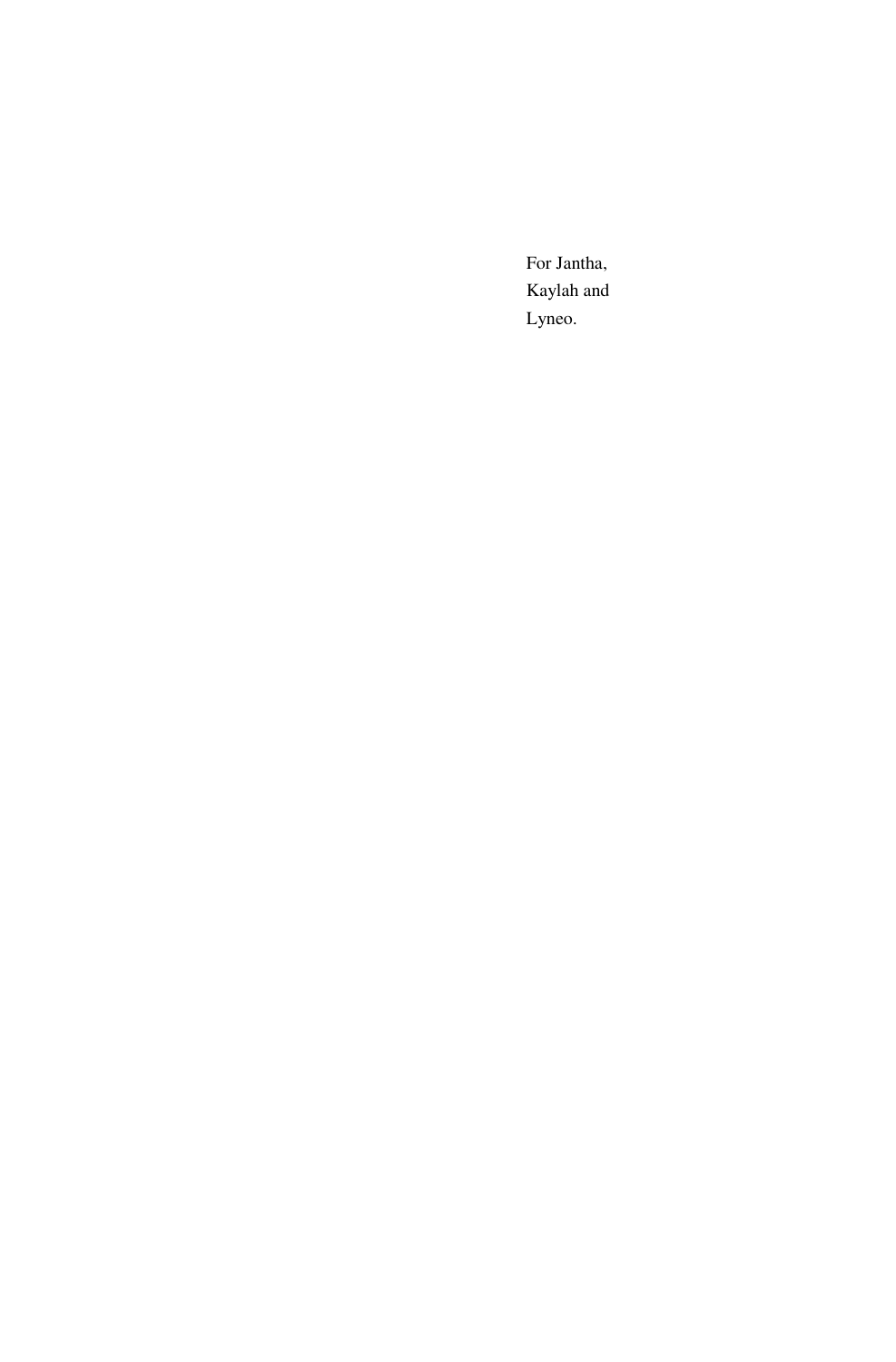#### **A critical inquiry into fashion**

Philosophy may, then take itself to have a natural antagonism to fashion, as well as perfect antipathy to any interest in clothes – those wrappings of the wrappings of the  $mind<sup>1</sup>$ 

This cultural critique of fashion from philosophic-anthropological perspective is of special interest for researchers and students in the fields of Cultural Studies, Media Studies, Marketing, Advertising, Fashion, Cultural Critique, Philosophy, Sociology, Anthropology and Psychology, and for anyone interested in the ways in which fashion operates. Fashion is usually conceived as something superficial and ephemeral while a number of eminent philosophical accounts (e.g. Plato and Aristotle) tried to seek for an eternal truth behind the ever changing phenomena in our everyday life.<sup>2</sup> A critical inquiry into fashion reveals what can be found behind fashion: something about that being, which consumes, creates and criticises fashionable items and services. Fashion as a cultural phenomenon is a manifestation of human needs and artistic-entrepreneurial creativity.

Besides products and services multinational corporations sell also myths, values and other immaterial goods. Such 'meta-goods' (e.g. prestige, beauty, strength) are major selling points in the context of successful marketing and advertising. Fashion adverts draw on deeply rooted human values, ideals and desires such as values and symbols of social recognition,

<sup>1</sup> HANSON 1990, 109

<sup>2</sup> Cf. MEINHOLD 2013; MEINHOLD 2009; MEINHOLD 2007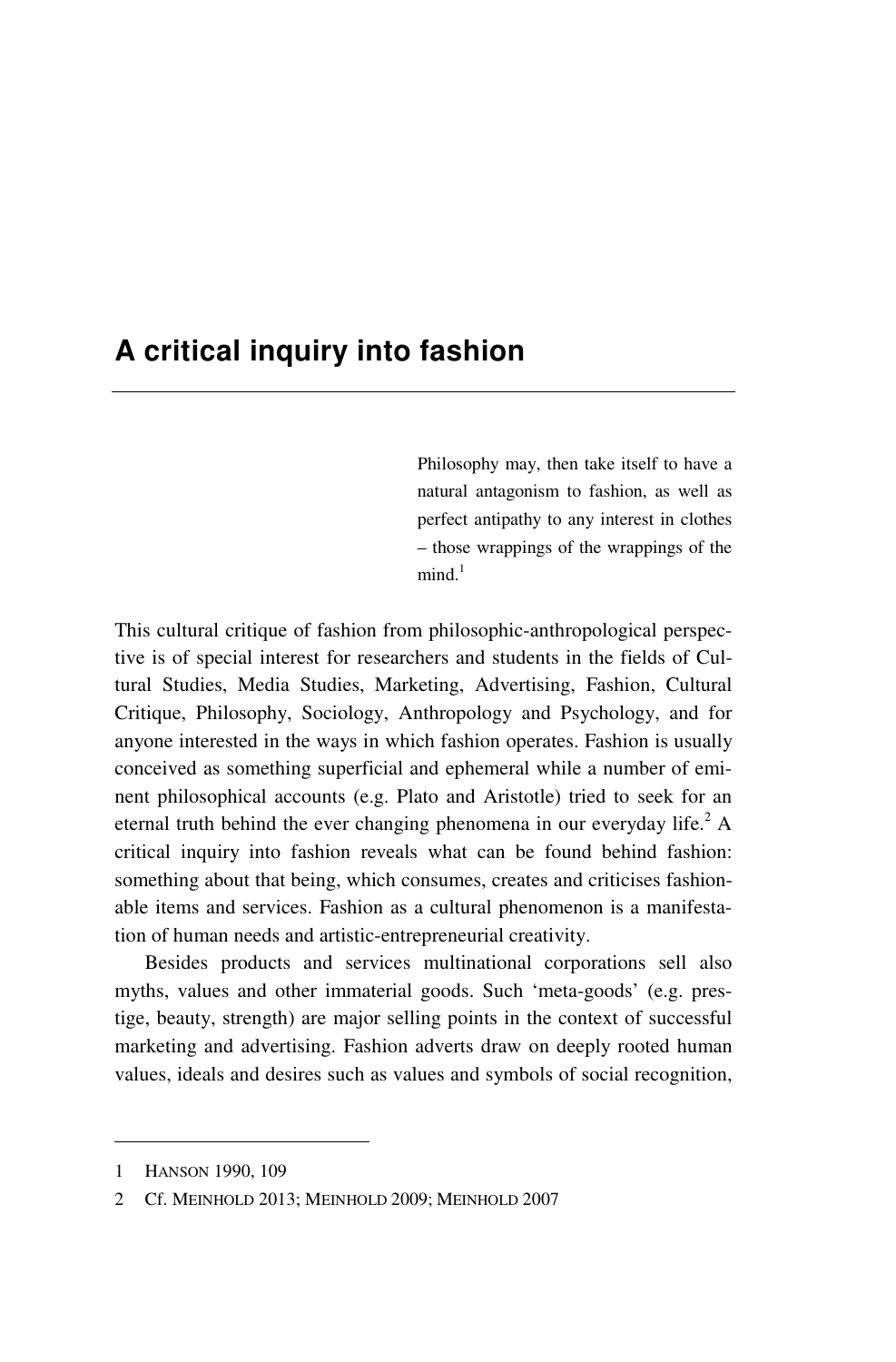beautification and rejuvenation. Although the reference to such meta-goods is obvious to some consumers, their rootedness in philosophical theories of human nature is less apparent, even for the marketers and advertisers themselves. While marketing for fashion is implicitly making use of philosophical concepts, this book is using a cultural critique of fashion as a stage for situating philosophical-anthropological accounts in a contemporary cultural context.

#### *Acknowledgements*

I would like express my gratitude to Stephan Grätzel and Josef Rauscher (both Johannes Gutenberg Universität Mainz), Bernhard Irrgang (Technische Universität Dresden), Henning Adam, Eike Bohlken (Forschungsinstitut Philosophie Hannover), David Tan (Asian University), Taylor Hargrave, George Okoroigwe and Mallika Meinhold (Assumption University of Thailand), and the translator John Irons. All of them have reviewed the book at different stages and I am very thankful for their substantive suggestions for improvement.

#### **FASHION AS A PHILOSOPHICAL TOPOS – A HISTORICAL PRELUDE**

"The true philosopher," according to PLATO<sup>3</sup>, will care nothing about and therefore despise "*costly raiment, or sandals, or other adornments of the body*". ARISTOTLE admittedly wrote nothing philosophical about clothing but he "*used to indulge in very conspicuous dress*" 4 . There is no significant philosophical interest in portraying the 'second skin', the raiments which – from a Platonic point of view – merely represent 'packagings'<sup>5</sup> of the soul. Fashion is certainly not "*since time immemorial, a favourite theme of philosophers*" 6 , as René KÖNIG asserts.

Admittedly, philosophers have been interested in the historical genesis of fashion (Christian GARVE, Friedrich Theodor VISCHER, Friedrich KLEIN-

<u>.</u>

<sup>3</sup> Plato: Phaedo, 64 d-e

<sup>4</sup> Diogenes Laertius Book 5, Chap. 1, 1-2

<sup>5 &</sup>quot;…those wrappings of the wrappings of the mind…" (Hanson 1990, 109)

<sup>6</sup> KÖNIG 1959, 717; Cf MEINHOLD 2013, MEINHOLD 2009, MEINHOLD 2007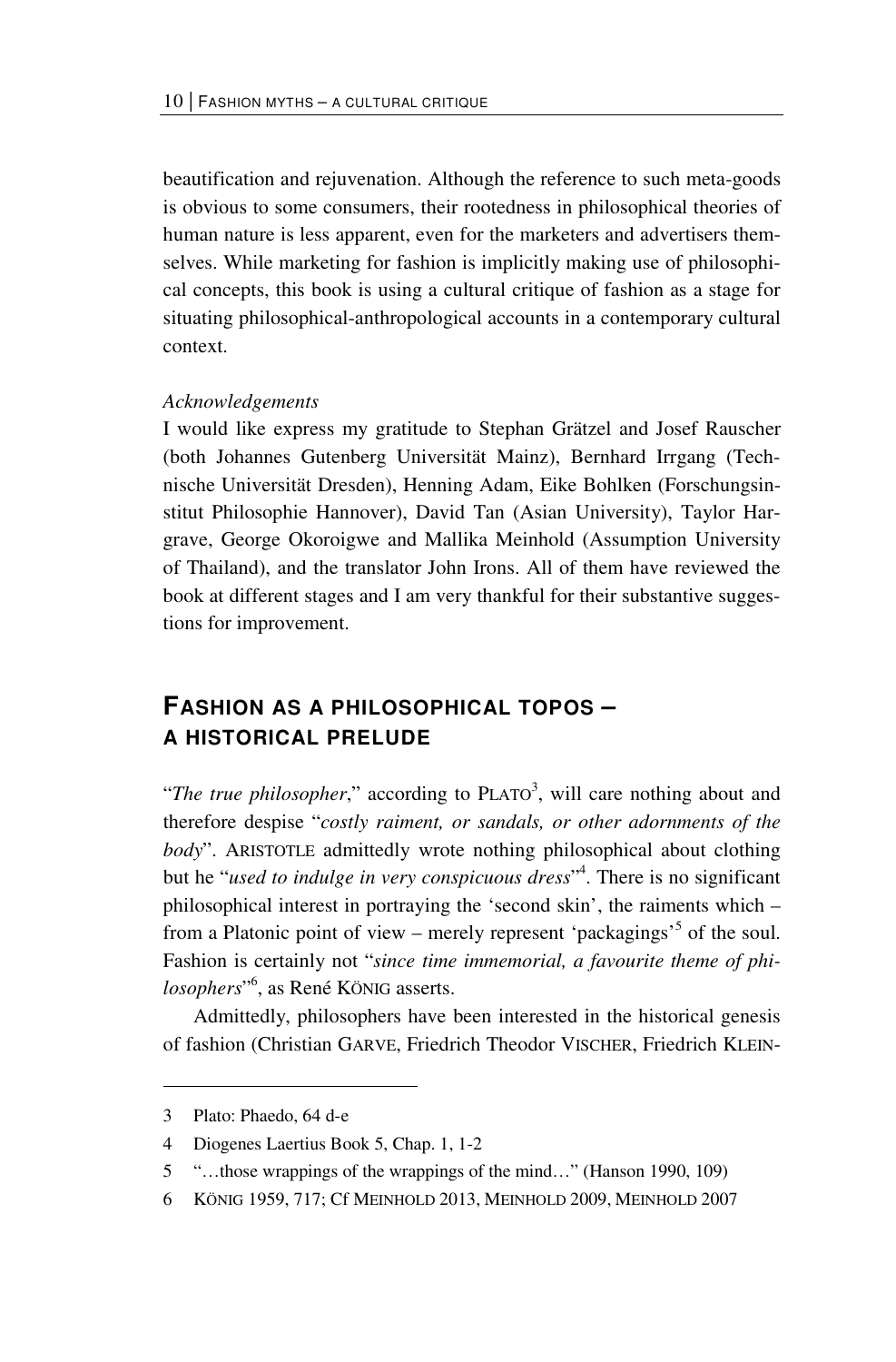WÄCHTER, Heinrich SCHURTZ, Georg SIMMEL) and with criticism of it (Immanuel KANT, Karl MARX, VISCHER, Eugen FINK, Roland BARTHES, Jean BAUDRILLARD), but a cultural critique of fashion that deals with philosophical-anthropological implications is still lacking. Despite the daily topicality of fashion, dealing with it philosophically is a rare occurrence.

GARVE, Charles BAUDELAIRE, VISCHER, KLEINWÄCHTER, SCHURTZ, Thorstein Bunde VEBLEN and SIMMEL could be advanced as possible ancestral fathers of the critical analysis of fashion. They were the ones who, prior to the 20th century, supplied the first polemical, critical or theoretical statements about fashion that took up more than a few lines. As 'classics'<sup>7</sup> of fashion theory, i.e. authors very well known, VISCHER, SIMMEL, VEBLEN and Werner SOMBART could be mentioned. Before the 18th century, the phenomenon of fashion passed critical inquiry more or less unnoticed and – after having been noticed – was then despised. $8$ 

In his essay *On Fashion* (1792) Christian GARVE<sup>9</sup> was the first to touch on certain implications of fashion that were later to be analysed in greater depth by subsequent writers. Many of GARVE's descriptions are superficial, although they provide a *panoptikon* of the phenomenon. As reason for the change of fashions and the striving to be fashionable he mentions among other things the human desire for change – which he considers to be a fundamental anthropological feature – the desire to possess and the usual motives such as an imitation of the trends of the masses and the freedom thereby gained at other levels $^{10}$  such as the imitation of models, to which the "*rich*" in particular belong, conviviality, demonstrative consumption, distinctiveness and aesthetics $11$ . He repeatedly returns to the phenomenon of change: humans seek variation, even when it results in a worsening of their position<sup>12</sup>. According to GARVE, the phenomenon of fashion itself is virtually immortal: *"At least I believe that the age in which everlasting and non-changing fashions are invented will come to pass much later than that* 

<sup>7</sup> Cf. BOVENSCHEN 1986, 8

<sup>8</sup> KANT 1998, 185; VISCHER 1859 and 1879; Cf. PITTROF 1987, 179

<sup>9</sup> Christian GARVE applied himself to this then despised subdiscipline of Enlightenment philosophy, described at the time as 'popular philosophy'.

<sup>10</sup> Cf. GARVE 1987, 94

<sup>11</sup> Cf. GARVE 1987, 22, 64, 97, 100; Cf. MEINHOLD 2011

<sup>12</sup> Cf. GARVE 1987, e.g. 57, 75, 105, 196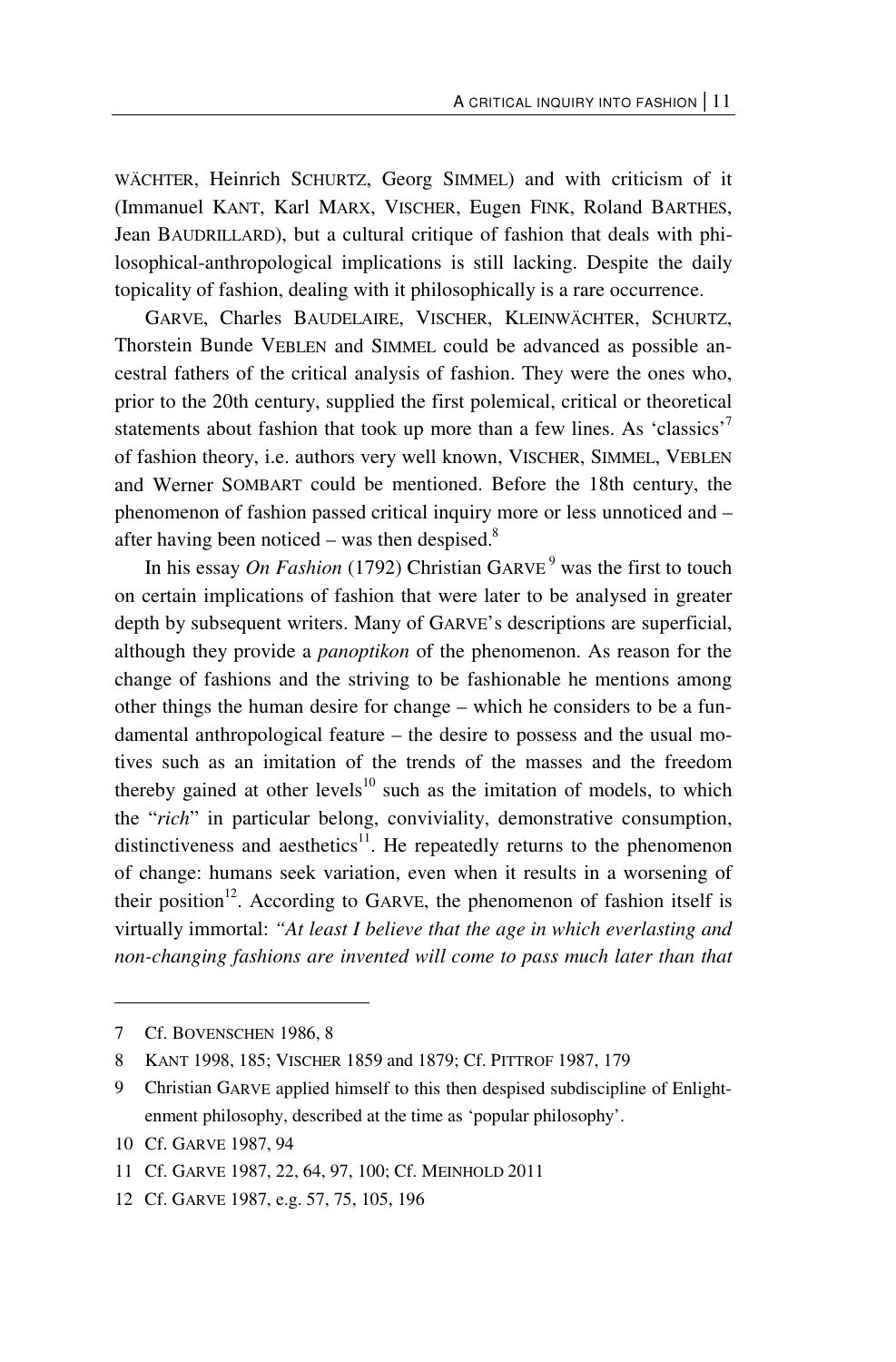*in which philosophers can agree on universally viable and unchanging principles of metaphysics and morals."13*

KANT was the first well-known philosopher to express himself on the subject of fashion. According to him, fashion is a law of imitation according to which *"the human being has a natural tendency to compare his behaviour to that of a more important person (the child with adults, the lower-ranking person with those of higher rank) in order to imitate the other persons' ways."14*

As a fundamental anthropological assumption, this hypothesis forms one of the three pillars of the anthropological-philosophical basis of fashion examined in this work. A positive-critical analysis of fashion from a literary-aesthetical angle came with BAUDELAIRE, who recognised in fashion a possible source of quenching an aesthetic thirst.15 "*The immortal longing for beauty [has] always found its satisfaction*" in fashion, though not exclusively so.<sup>16</sup> The human desire for aestheticisation or, more generally, melioration<sup>17</sup> – in a 'holistic' sense – forms the second pillar of my investigation. This desire for melioration is assumed to be a fundamental anthropological feature, particularly in the sense that the individual almost constantly strives to improve certain aspects of his self (physical, mental or spiritual), e.g. his life-situation or his surroundings.

Friedrich Theodor VISCHER, known for his *Aesthetics, or the science of the beautiful<sup>18</sup>* (which draws heavily on HEGEL) and 'notorious' for his *Faust19* and the novel *Auch Einer*, indulges in less profound but all the more cynical detailed observations on fashion. A few hypotheses that seem to anticipate VEBLEN and SIMMEL to some extent appear in 1880 in the es-

-

- 16 BAUDELAIRE 1988, 9
- 17 Lat. *meliorare*: to improve
- 18 VISCHER 1994
- 19 *Der Tragödie Dritter Theil. Treu im Geiste des zweiten Theils des Götheschen Faust gedichtet von Deutobold Symbolizetti Allegoriowitsch Mystifizinsky*

<sup>13</sup> Cf. GARVE 1987, 161

<sup>14</sup> KANT 1998, 184. (Anthropology from a Pragmatic Point of View, CUP 2006, p. 142).

<sup>15</sup> In 1969, Eugen FINK ventured a further positive-critical "*finely shaded consideration of anthropological phenomena*" that included the phenomenon of fashion.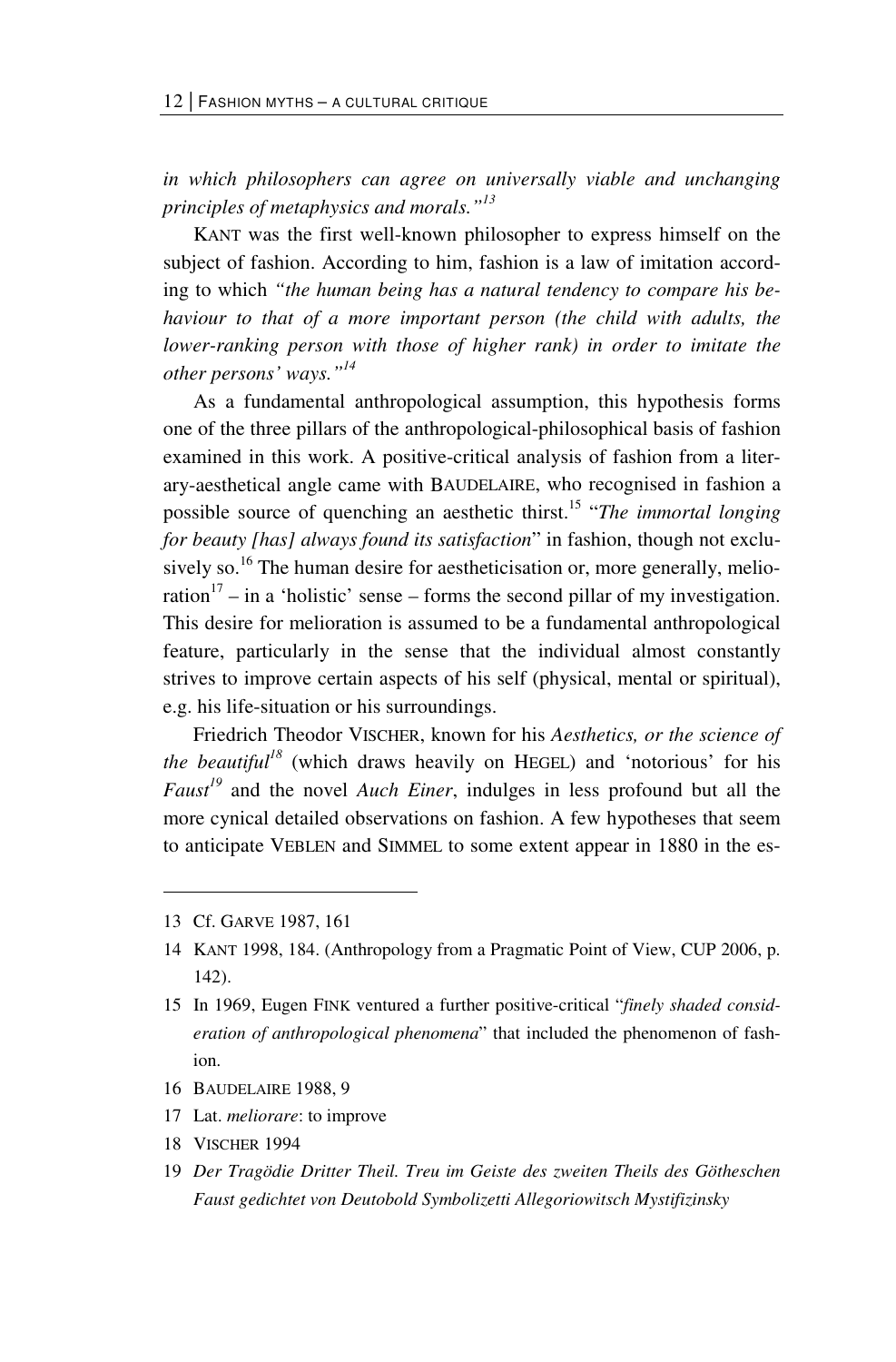say *Concerning a Philosophy of Fashion,* by Friedrich KLEINWÄCHTER, which is admittedly more of a psychological-sociological and anthropological nature than a philosophical one.

SCHURTZ's *Essentials of a Philosophy of Dress* offers nothing new regarding this theme that had not already been formulated by GARVE and VISCHER and later and more distinctly by VEBLEN; although in a certain sense he anticipates a central thought found in Roland BARTHES' *The Language of Fashion*: "*It is far more difficult to understand the language that speaks to us from the clothing and decoration of a people*."<sup>20</sup>

Relatively well known are one or the other of the four essays on fashion written by  $SIMMEL<sup>21</sup>$  which offer in particular a social scientific approach to the phenomenon, although we are in fact dealing with three modified versions of the essay *Die Mode*, which appeared in the *Die Wiener Zeit* on 12 October 1895.

Early on KANT recognises behind the "*popularity*" of fashion its "*novelty*" 22. VISCHER mentions the "*search for innovation*" 23 as an underlying characteristic of fashion, and KLEINWÄCHTER describes the "*witch hunt for that which is constantly new*" 24 as its motivating quality. The sociologist and economist Thorstein Bunde VEBLEN also defines neophilia, i.e. "*the predilection of all humans for the ever new*" 25 as one of the driving forces of fashion. SIMMEL recognises the strong focus on the present that fashion

- 22 KANT 1998, 185
- 23 VISCHER 1879, 30
- 24 KLEINWÄCHTER 1880, 39

<sup>20</sup> SCHURTZ 1891, 3

<sup>21</sup> SIMMEL [1895] *Zur Psychologie der Mode*; [1905] *Philosophie der Mode*; [1905] *Die Mode*; [1908] *Die Frau und die Mode*

<sup>25</sup> VEBLEN 1997, 173. VEBLEN was the first to write in detail about the so-called trickle-down effect, the phenomenon of striving for belonging and for demarcation, demonstrative consumption and demonstrative idleness – and thus implicitly a kind of theatre of consumption. Here he anticipates GOFFMAN's theory of the presentation of self. Cf. Also BOURDIEU 1987, 376: "*Fashion apparently supplies the best arguments for an explanatory model such as the* trickle-down effect, which makes a conscious striving for distinction the driving force of *change in dress habits.*"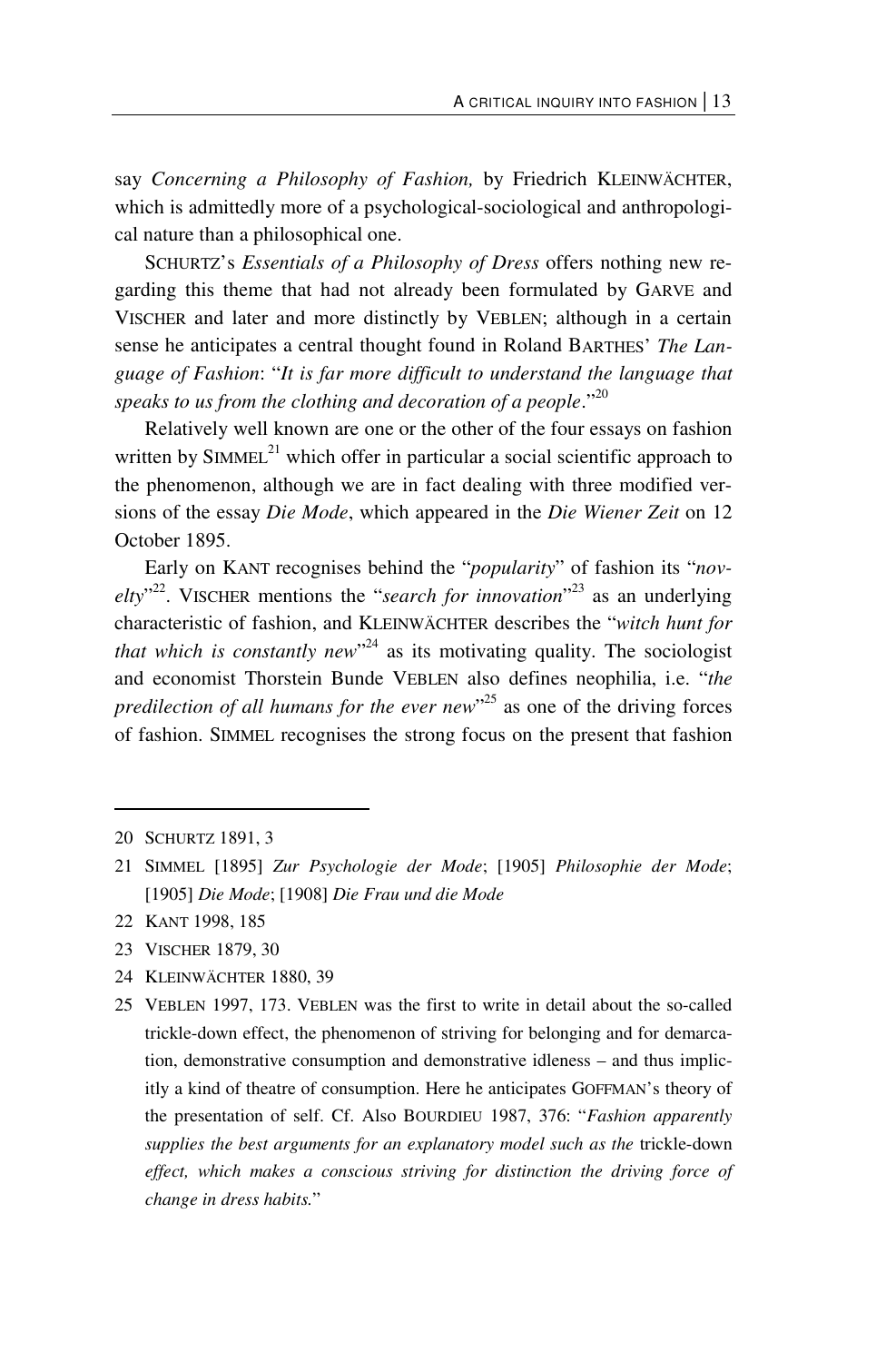has and the sense of the present that results from this.<sup>26</sup> This aspect of fashion is also to be found in BARTHES: "*Fashion sees itself [...] as the natural law of the present*".27 Anthropological implications, linked to the *present*, the *youthful*28 and the *new*, are constituents of the third pillar of this cultural critique of fashion to be explicated. Key concepts related to these anthropological implications are *present-orientation, present-preference, myopia*<sup>29</sup>, *neophilia*, the search for *(eternal) youth, immortality* and the hope of *reincarnation*.

#### **KEY QUESTION, METHOD AND STRUCTURE**

The central question of this investigation is: Which of the specifically human characteristics and motivations – philosophical-anthropological implications of fashion and fashion advertising respectively – are responsible for the change of styles and thereby the constancy<sup>30</sup> – the *"psychological*" *shimmer of duration*<sup>31</sup> – of the phenomenon of fashion which no longer disappears from the historical stage? In a word: What makes fashion*s* into fashion?

Regarding the philosophical-anthropological implications<sup>32</sup> of fashion, the focus is on human characteristics or fundamental anthropological conditions that are responsible for certain appearances, phenomena or manifestations of fashion. These implications are hidden, involved or interwoven in the external appearances of fashion; metaphorically speaking, something human is hidden in the pleats of fashionwear or the fashionable material

-

- 29 The medical term *myopia*, i.e. 'short-sightedness' is used also metaphorically to signify 'short-sighted' attitudes and ways of behaving and acting.
- 30 The constancy of the phenomenon of fashion substantiates itself by the change of styles.
- 31 SIMMEL 2000, 34
- 32 (lat. implicatio) The term 'implication', because of its etymological relatedness to a pleat in material, to a surface of fabric and to the 'fabric' or 'material' itself is preferred to other concepts such as 'background'.

<sup>26</sup> SIMMEL 2000, 17-18; 1996a, 197-198

<sup>27</sup> BARTHES 1985, 279

<sup>28</sup> In advertising fashionable consumer products, youthfulness is a key value.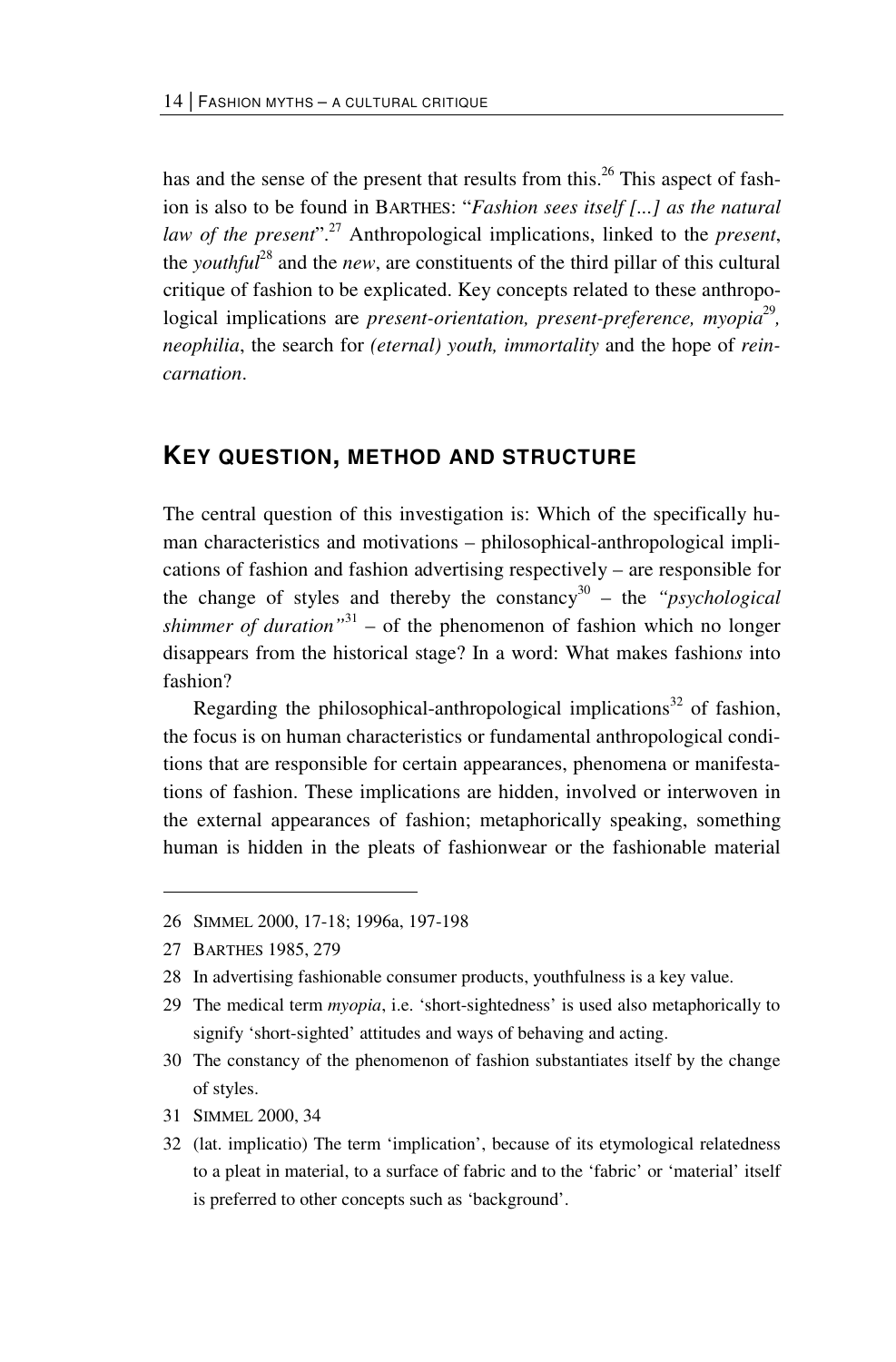which is to be unravelled and '*dis*-covered'. If one considers fashion and its manifestations and wishes to know what is concealed behind these phenomena, one has to draw aside the fabrics, spread them out, smooth them out and take a look at what has 'concealed' itself in and behind these pleats.

Fundamental anthropological conditions are conditions found in the very grounding of a human being, those conditions which, so to speak, constitute our foundation. The concept characteristics expresses this adequately: the traits of a human being that make up personal character. Whether or not it is possible to speak of anthropological constants – ones that are *independent* of time and space (concrete: e.g. history, politics, culture, geography, climate, etc.) must be determined from one case to the next. The striving to imitate is certainly such an anthropological constant. The aversion towards death found in many cultures is not, however, found in all people at all times and in all cultural contexts.

In the present work, the understanding of the historical or economichistorical emergence of fashion will not be the prime concern, rather the search for those anthropogenic fashion motivators that cause or favour the consumption of fashion. A selection and limitation of the implication to be examined now follows, from both a quantitative and qualitative point of view: Quantitative aspect: Fashion advertising makes use of these implications not only once, as an exception or singly but repeatedly.<sup>33</sup> Qualitative aspect: The philosophical-anthropological implications that are active in advertising were chosen because of their claim to make contributions to the art of living. This does not imply that fashion advertising makes any existential contributions to the art of living, rather that by the use of such terms as 'lifestyle', 'aesthetics for body, soul and mind' it makes the claim to be able to make contributions to a philosophy of life. A further selection criterion is the deficient treatment until now of the implications of fashion examined in this work from a philosophical point of view.

<sup>33</sup> The author sifted through these implications in various European and non-European national and internationally published fashion magazines for various target groups. The statistical recording of frequencies corresponding to the implications has to be left in the hands of professional empiricists who are able to measure the frequency of motifs used in fashion advertising.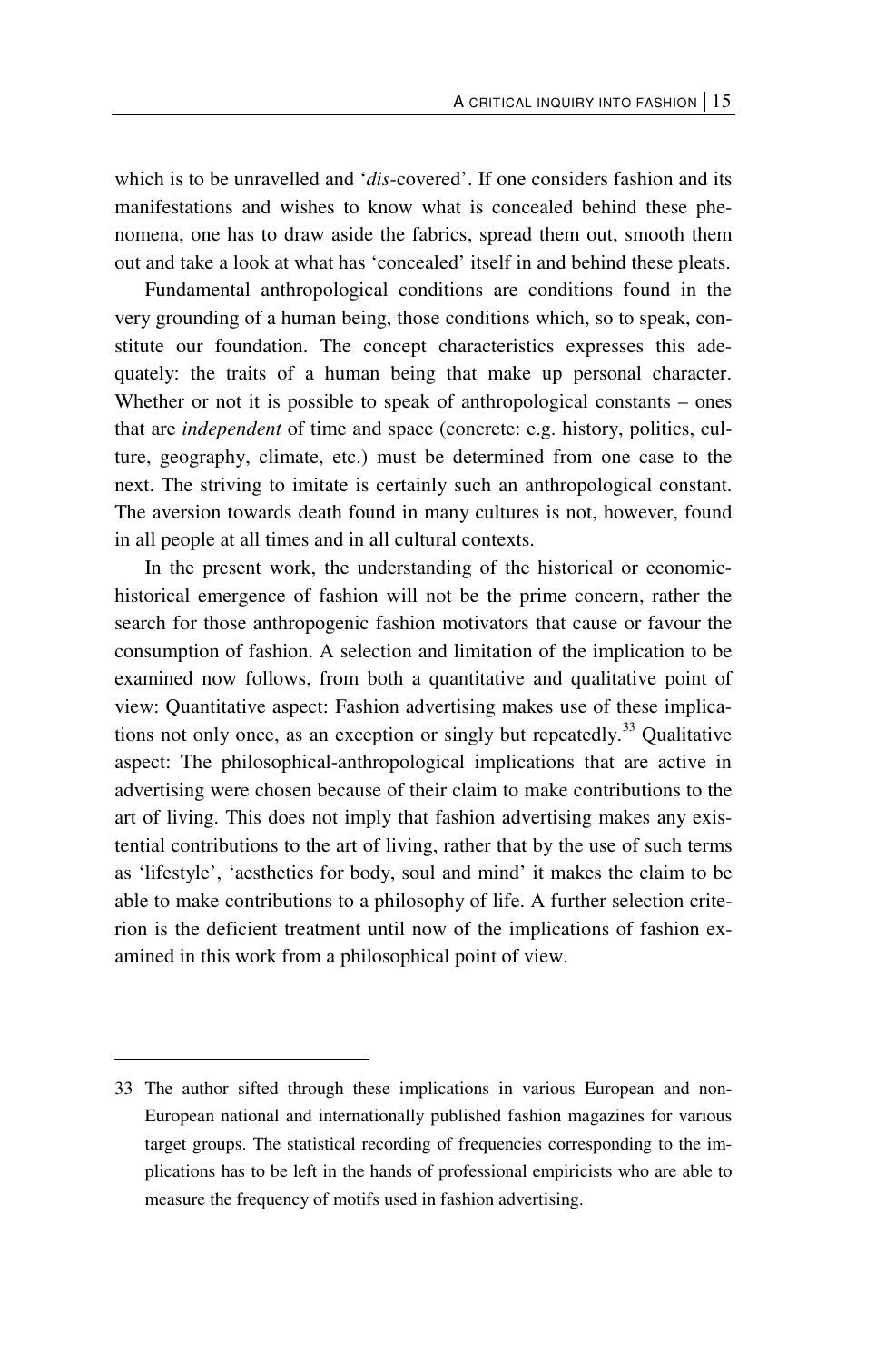If one focuses the concept of fashion on *the democratisation of luxury in*  fashionwear,<sup>34</sup> it is obvious that this emerged at a particular point in history and that it has not disappeared since. Behind its appearance are anthropological implications about which it has to be assumed that they must already have existed before fashion (and fashion advertising) entered history.

The three philosophical-anthropological assumptions on which this examination is to be based – which are supported and canalised by fashion – are the following:

1. Man as *politikón zôon* seeks to gain recognition from (certain) other humans<sup>35</sup> and, in order to achieve this end, makes use of self-staging, among other things.36 In the staging of the self an *ideal* is *imitated* that either exists in reality or as a simulation or simply in the imagination. Fashion – in the form of guise as disguise – enables the imitation of (ideal) models and thereby a staging within the social theatre. It is argued in favour of the thesis that fashion is staging and, in addition, a pseudo-tragedy that contains pseudo-cathartic elements: with the aid of the anthropological assumption of KANT – man likes to compare himself with one of higher rank – linked to ARISTOTLE's theory of tragedy – tragedy seeks to imitate better human beings, such an attempt will be ventured.

2. Man as an aesthetically oriented being makes an effort to *improve* and to *beautify* (to ameliorate) himself and his life to a greater or lesser extent in various fields – ideally, in a holistic way: 'environment', 'outfit', body, soul and mind. In order to be able to examine implications of clothing fashion – beyond just the classical motifs of clothing (jewellery, modesty, protection) – clothing has to be related to the human image and world view of the wearer as well as this person's social environment. - Clothes are physically closer to the human body for the longest periods of life than 'one's neighbour', and this neighbour also uses clothes when trying to orientate himself in relation to others. In this context, the conceptual Aristotelian division into three (body – soul – mind), the totality of which is as-

<u>.</u>

<sup>34</sup> The democratisation of luxury is the spreading of former luxury goods into mass-produced commodities. This process occurs at different historical points in time from one consumer item to the next. For clothing, the process started after electrification, while for computers it started in the 1990s.

<sup>35</sup> Cf. HEGEL 1973, IV A

<sup>36</sup> Cf. GOFFMAN 2001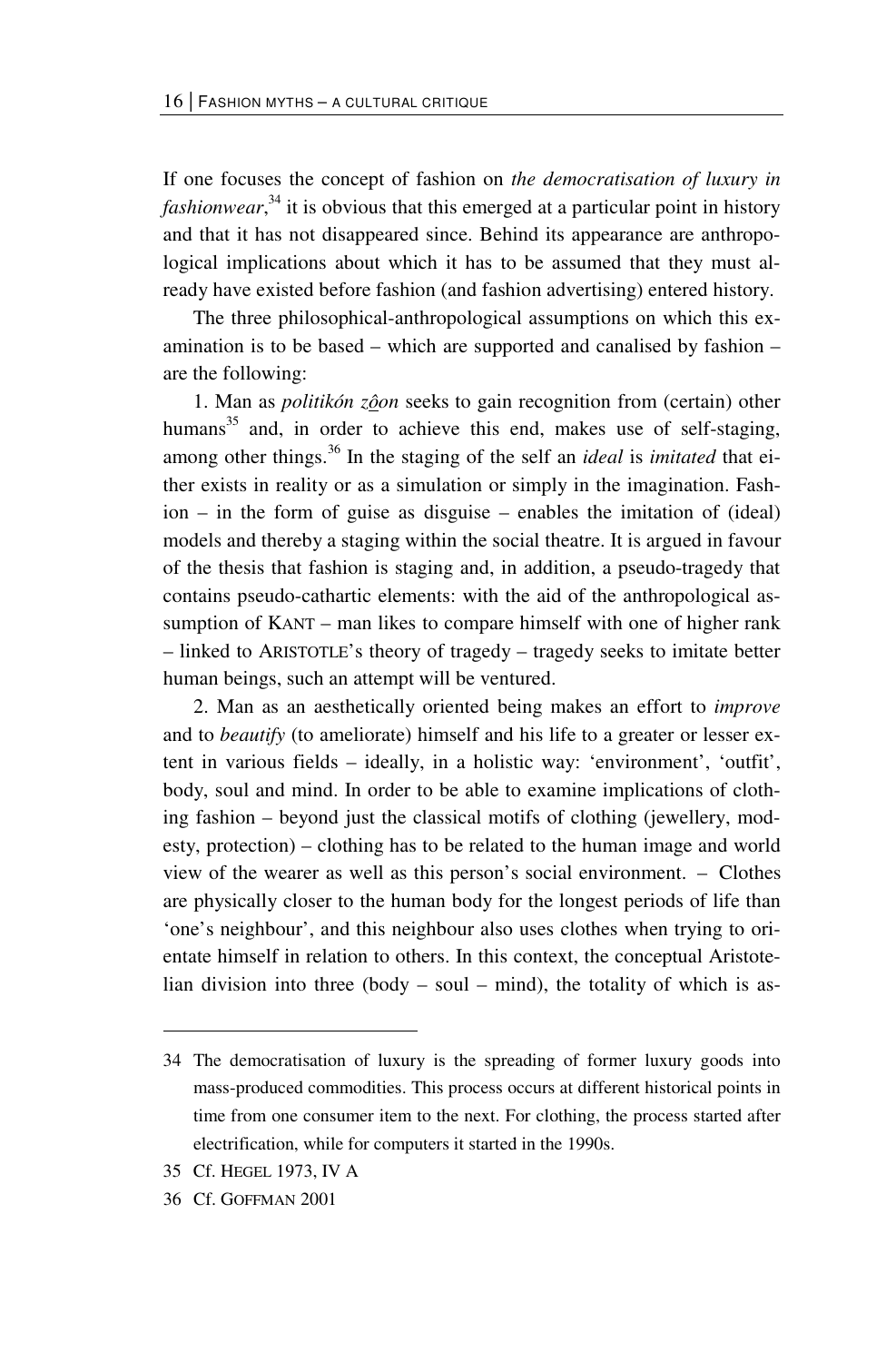sumed by me to be a continuum, can be extended. The discontinuity between clothing and body is clearly recognisable, as opposed to that thematised in the psycho-physical problem. We will see later that marketing and advertising for fashion consumer items constructs or simulates for strategic reasons a holistic unity of 'fashion consumer item – body – soul – mind' in order to be able to ascribe product qualities to their consumers. Fashionwear is an attempt at aestheticisation – more generally 'melioration' – of the body and beyond that the soul and the mind, as well as the immediate environment. Fashion advertising propagates melioration at a holistic level – it appears to be the improvement of the self. In doing so, fashion impacts not only on clothing as the packaging of the body but the body itself.

3. It can be said about people from all cultural spheres that humans are beings who are preoccupied with metaphysics and seek transcendence. A person from a cultural circle that is strongly influenced by Christian and economic values, $37$  prefers on the whole a life to no (more) life, being younger to being old (at least seen retrospectively, from a certain point in life onwards) and being reborn to eternal death. People – not only religious people – strive in many ways for eternal life (e.g. by producing works or progeny that are to outlast their own lives)<sup>38</sup>, but do not, however, seem able *de facto* to attain this. Some people strive for eternal youth or to *appear* as young as possible; so far this is doomed to fail sooner or later. Only when experiencing the inevitability of the ageing process and or personal decline do some people – their fearful or hopeful gaze fixed on death – hope for reincarnation. A new fashion is, seen metaphorically, the 'birth' of

<sup>37</sup> The ordering, valuing and thinking undertaken under Christian influence is at times so obvious that it is no longer perceived. Cf. ELIADE 1988, 229: *"Whether he wants to or not, the non-religious person of modern times continues the ways of behaviour, religious ideas and language of the* homo religiosus *even when he profanes them and divests them of their original meaning."*

<sup>38</sup> Cf. PLATON *Symposium* 206c-209b and OVID *Metamorphoses*, 871-end. "*And now, I have completed a great work, which not [...] consuming time can sweep away. Whenever it will, let the day come, which has dominion only over this mortal frame, and end for me the uncertain course of life. Yet in my better part I shall be borne immortal, far above the stars on high, and mine shall be a name*  indelible [...] and through all the coming years of future ages, I shall live in *fame."* http://www.theoi.com/Text/OvidMetamorphoses15.html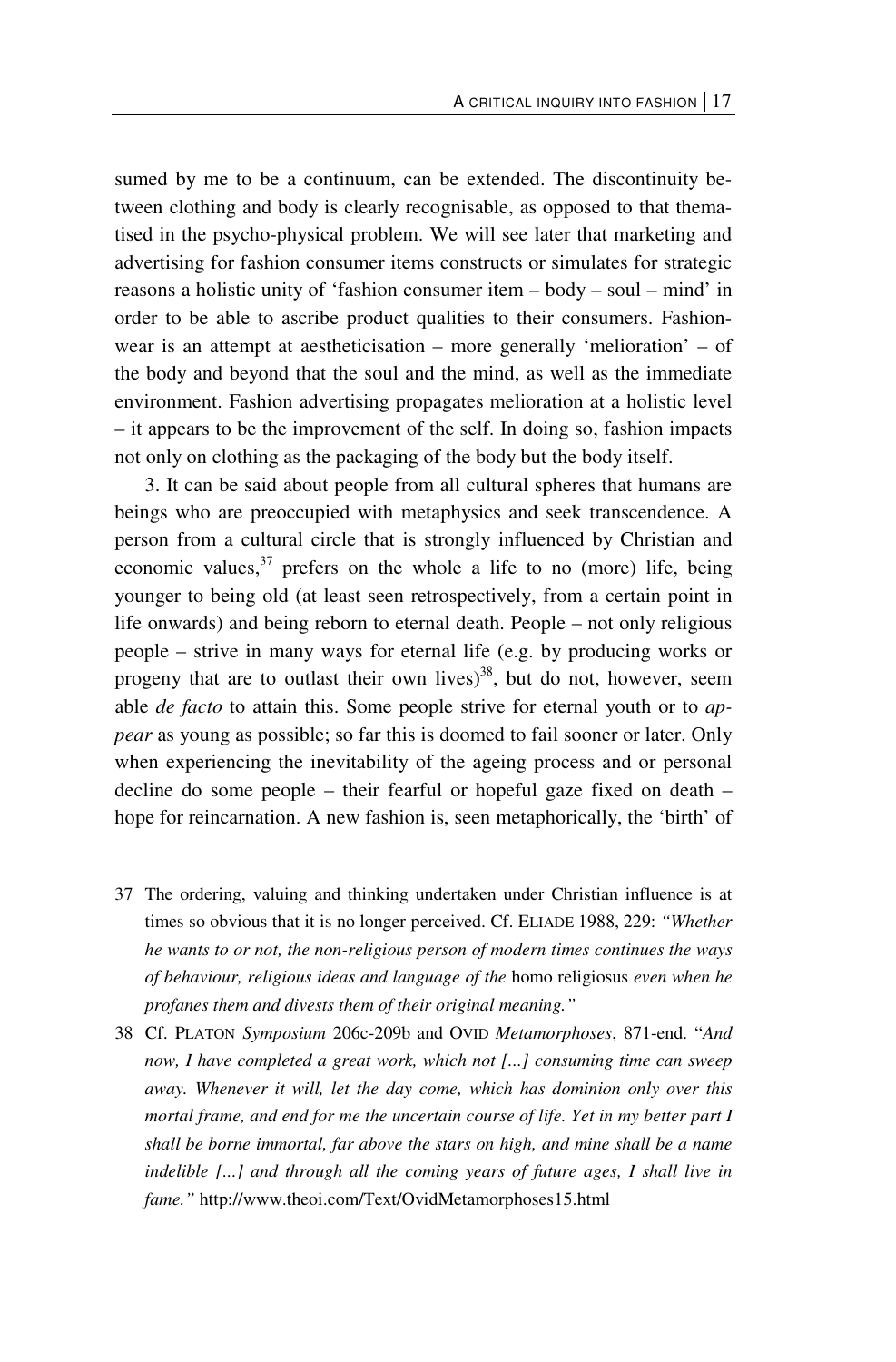a new style of dress, with the aid of which the wearer can appear younger to himself or herself and to others. Fashion satisfies symbolically the striving for eternal youth, reincarnation and immortality.

These three assumptions now have to be justified and substantiated. The use of them must also be demonstrated and analysed in fashion advertising. The division into three – staging, aestheticisation, the stigmatisation of death – will be used throughout the entire investigation.

So as to show the relation of anthropological implications and underlying causes of fashion, these assumptions will be demonstrated in a figure that has to be seen as an ideal-typical incarnation of fashion – the dandy. He incorporates the anthropological implications that are concealed behind fashion in a way no other ideal-typical figure does. For this reason, the mentioned implications can be seen in him and illustrated by him particularly well and distinctly. For

"suppose that a short-sighted person had been asked by some one to read small letters from a distance; and it occurred to some one else that they might be found in another place which was larger and in which the letters were larger – if they were the same and he could read the larger letters first, and then proceed to the lesser – this would have been thought a rare piece of good fortune."*<sup>39</sup>*

To elucidate the first assumption (imitation and staging) by means of dandysm<sup>40</sup> AUREVILLY'S perspectives on G. BRUMMELL will, among other things, be enlisted. The second assumption (aesthetisation) will seek support from BAUDELAIRE's ideal of the dandy as well as HUYSMANS' *des Esseintes*. The third assumption (striving for immortality, reincarnation, youthfulness) can find no more suitable sources than Oscar WILDE's literary figures *Dorian Gray* and Lord HENRY.

The final chapter will pose the question to what extent anthropological implications discovered within the realm of fashion can be profitably applied outside fashion, i.e. in the art of living, so that lifestyle (which is actually a style of consumption) cannot be recognised, comprehended and practised as an art of living (as propagated in fashion advertisements) but art of living as a possibility of lifestyle. The mentioned implications seem to be

-

<sup>39</sup> PLATO: *The Republic* 368 d (http://classics.mit.edu/Plato/republic.3.ii.html)

<sup>40</sup> Cf. the respective chapter in this book for the various spellings of Dandysm.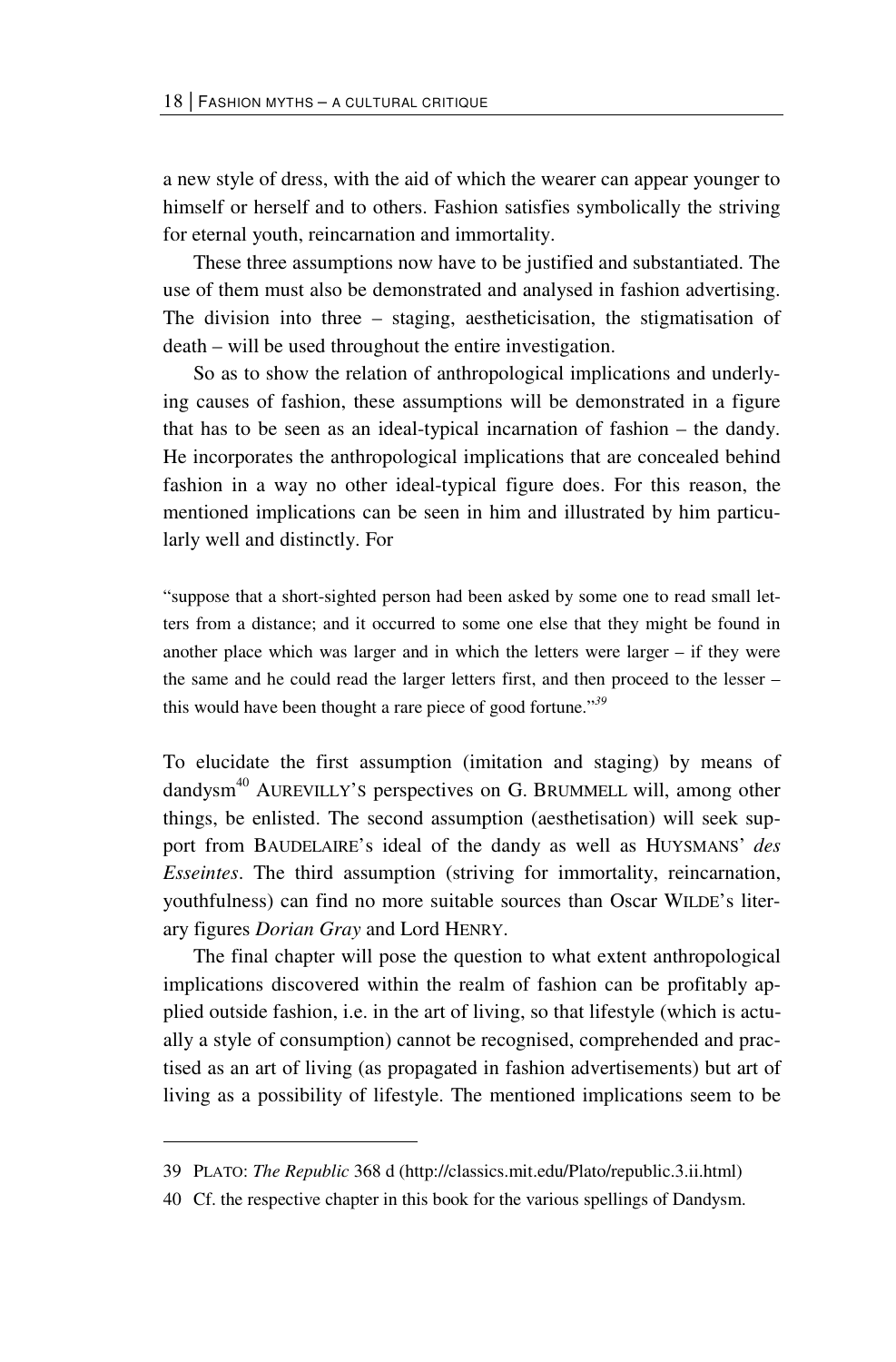particularly interesting precisely for these deliberations concerning practical transposition, as they represent essential and existential conditions of life that has turned out well.

Imitation, which is connected to life-fulfilment, self-realisation and meaning, could not succeed solely by means of external ideal images – as is particularly true in the case of fashion. It must also have internal ideal models. It must be clarified in this context to what extent ARISTOTLE's concept of entelechy<sup>41</sup> can be of importance here. It is ultimately conceivable that a person can complete the plans for life that she has within herself as a disposition.

The aestheticisation of the self at the level of fashionwear primarily serves the exterior, in particular the "*wrappings of the wrappings of the*  mind<sup>"42</sup>. However, fashion advertising professes not only to serve these "wrappings of the wrappings" but in a holistic way the body, the soul and the mind. So the question is just how a holistic melioration beyond fashion – i.e. in the realm of life as a work of art, can be achieved.

Especially in western societies – determined by Christian and economic values – being young, e.g. with the aid of cosmetics and fashion, is glorified and celebrated, it has to be ascertained to what extent and in what way a de-stigmatisation and problematisation of the *topoi* age(ing), decline and death could be meaningful for the individual and for society.

#### **THE FASHION CONCEPT OF PROLETARIZED LUXURY CLOTHING**

 $\overline{a}$ 

The concept *fashion* has only existed since the 17th century, first in the expression *à la mode*, which in French roughly means *according to the presently preferred manner and fashion*, i.e. *modern* in the sense of 'according to the times', 'topical'. The German word *Mode* derives from the Latin term *modus*, which means *measure, size, moderation, regulation, rule* as

<sup>41</sup> Greek: *entelecheia*: 'en telos echein': that which the soul has in itself – is the 'completion' of potential, the form that is realised in the material world.

<sup>42</sup> HANSON 1990, 109. The body as *a temporary host of the soul*: a Platonic image of the body as the temporary (mortal) host of a(n immortal) soul. The body is the wrapping of the soul, clothes the wrappings of the wrapping of the soul.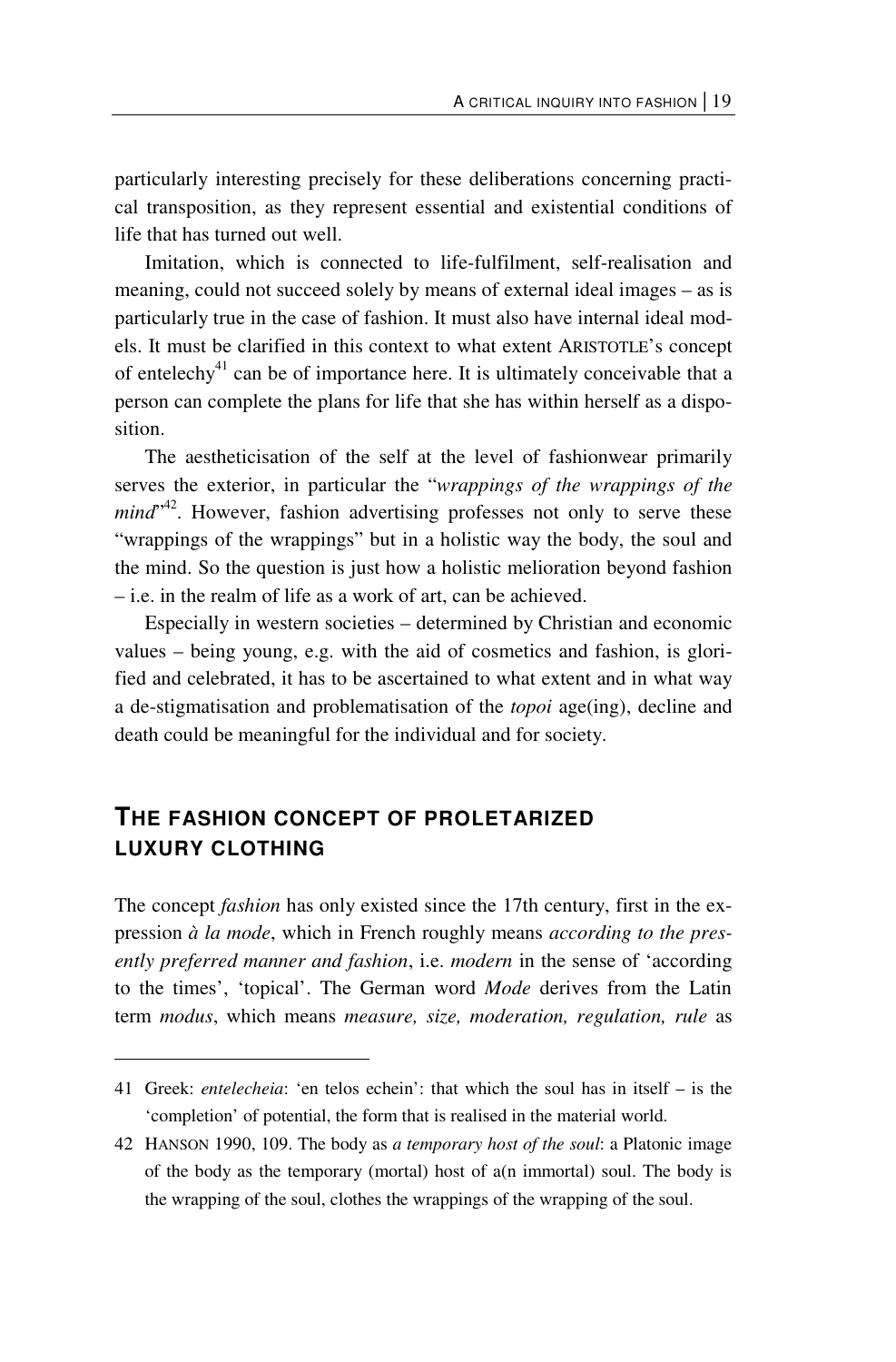well as *manner in which a thing is done*, but also *measure, rhythm, song, manner*.

According to how broadly or narrowly the concept is defined, fashion as a phenomenon always existed or was first conceived and born as a child of industrialisation, commercialisation and the democratisation of consumption and luxury. The observation comes from consumer critics that goods have become mass commodities which originally were thought of as luxury items, which is why Günter WISWEDE and Hans FREYER talk about a democratisation or proletarisation of consumption and luxury respectively.43 Roland BARTHES assumes that *"fashion [...] in our civilisation probably arose with the birth of capitalism."*<sup>44</sup>

According to a very widely held concept of fashion, as represented for example by BAUDRILLARD, everything can become fashion, everything can theoretically be subsumed under fashion – as the highest expression of commercialism.45 If every 'trend' and every 'tendency' is defined as fashion, fashion must exist ever since tendencies did – i.e. in and before Antiquity. Allowing oneself to be embalmed and interred in pyramids would have been *fashion* for the Egyptian pharaohs according to this broad interpretation of the concept. But if one primarily equates fashion with *democratised luxury fashion* (VISCHER; KLEINWÄCHTER), one arrives at a narrower definition of fashion: *"that positive witch-hunt for the ever-new [...]*  which we today refer to as 'fashion' in the narrow sense<sup>"46</sup>.

Because of the disparate, extended use of the concept of fashion, it is necessary to pinpoint different meanings of the term and to differentiate between various fashion concepts: the broadest (GARVE or BAUDRILLARD), fairly broad (SIMMEL), fairly narrow (SCHURTZ) and narrowest (VISCHER). In the following, an ideal-typical classification of fashion concepts will be

-

<sup>43</sup> Cf. WISWEDE 1972, 283 and FREYER 1958, 91

<sup>44</sup> BARTHES 1995, 309-310.

<sup>45</sup>*" But one has to ask oneself if science and culture in the 'originality' of their modes of action do not themselves belong to a fashionable* 'structure'. BAU-DRILLARD 1991, 139. This thesis of fashion theory taken to the baudrillardesque extreme, sounds like *fashion is everything and everything is fashion.* Concerning fashion in philosophy, Cf. PATON 1937, 4: *"There are fashions in philosophy as there are in everything else."* 

<sup>46</sup> KLEINWÄCHTER 1880, 39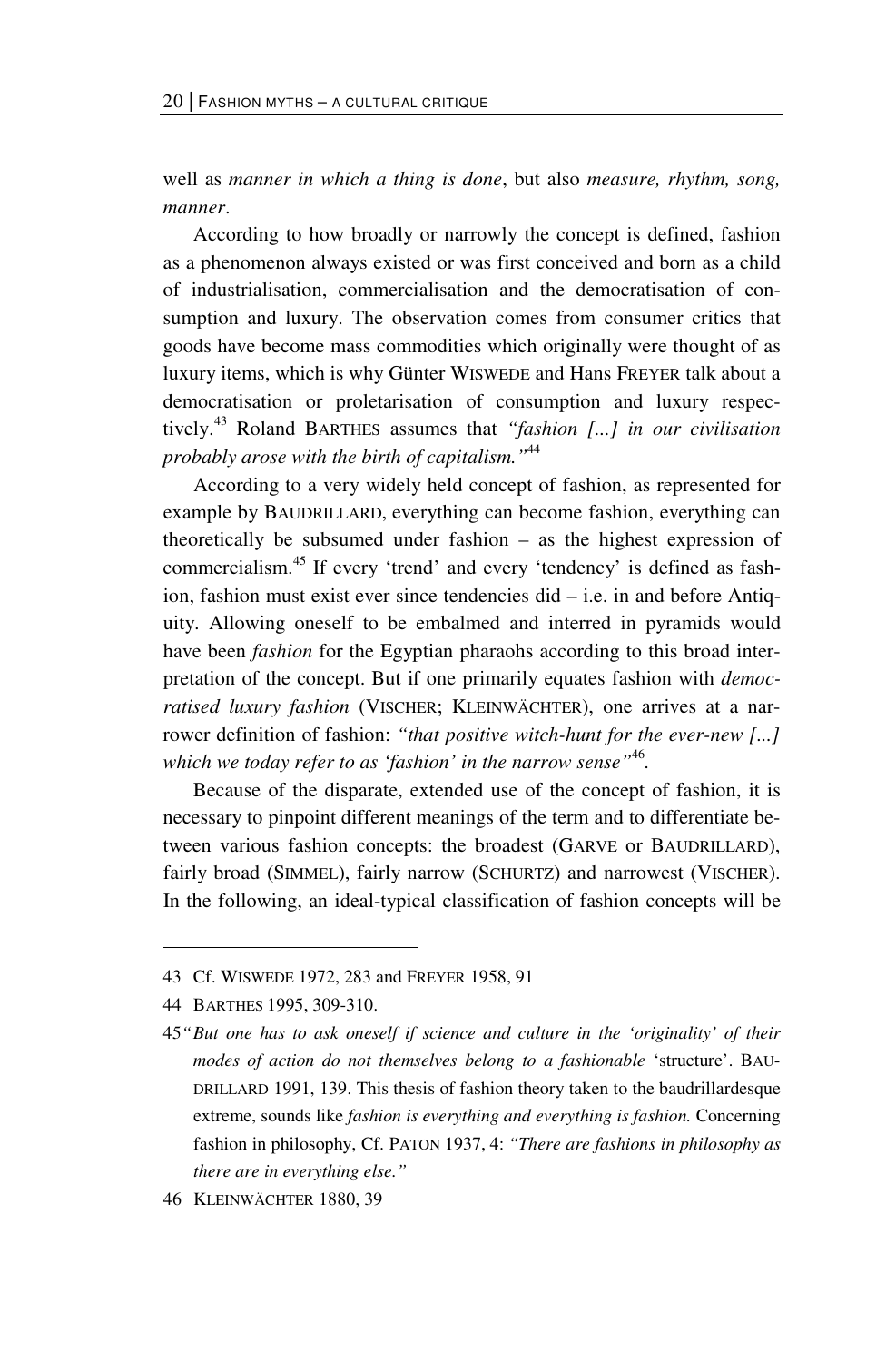undertaken that, apart from providing an overall view of the field, should help clarify what the fashion concept has so far sponsored; it will seek to broadly demarcate the concept that will subsequently simply be referred to as 'fashion'.

The concepts of fashion that thus take their leave will not be completely excluded, but the focus will be as sharply as possible on the chosen concept, so prevent fashion becoming everything and everything becoming fashion...

The concept of fashion in the *broadest* sense [IV] is used by certain authors $47$  for trends and tendencies in human actions and their results since the *Paleolithic* Age;<sup>48</sup> e.g. a stylistic element in architecture used in certain periods in history, such as *triglyphs* and *metopes* in the entablature of Greek temples, a particular construction method of temples or pyramids, massproduced oil lamps made of clay, etc.

Fashion in a *broader* sense [III] is used for trends and tendencies in human actions and their results to the extent that these are strengthened and hastened by the democratisation of consumption (currently for instance, the purchase and use of smart phones or tablet computers $49$ ).

Fashion in the *narrower* sense [II] is used as a term for styles of clothing since the Paleolithic Age that are widespread within certain social groups. For instance, the wearing of particular types of clasp. If such a clasp, however, served as an insignia of a particular rank and did not also represent accessory that was within the means of members of lesser ranks,

<sup>47</sup> BAUDRILLARD 1982, 133-152; GARVE 1987, 11

<sup>48</sup> Old Stone Age: approx. 2 to 3 million until 18,000 BC.; Cf. KNUSSMANN 1996, 255

<sup>49</sup> While the purchase and use of smartphones is still at the peak of a topical fashion tendency, the printed book already has this absolute 'fashion peak' behind it. The relativity and finite nature of apparently never-ending 'fashion' trends becomes even clearer in the media and forms of data carrying (e.g. gramophone records), although it ought to be noted that the trend that catches on does not only depend on the quality of the product but is also influenced by the marketing strategies, which means that it is mainly subject not to qualitative but 'fashion' criteria. This is evident from the commercial success of storage media and computer software on the market the industrial quality of which has been categorised as inferior by professional users (Cf. Meinhold 2009).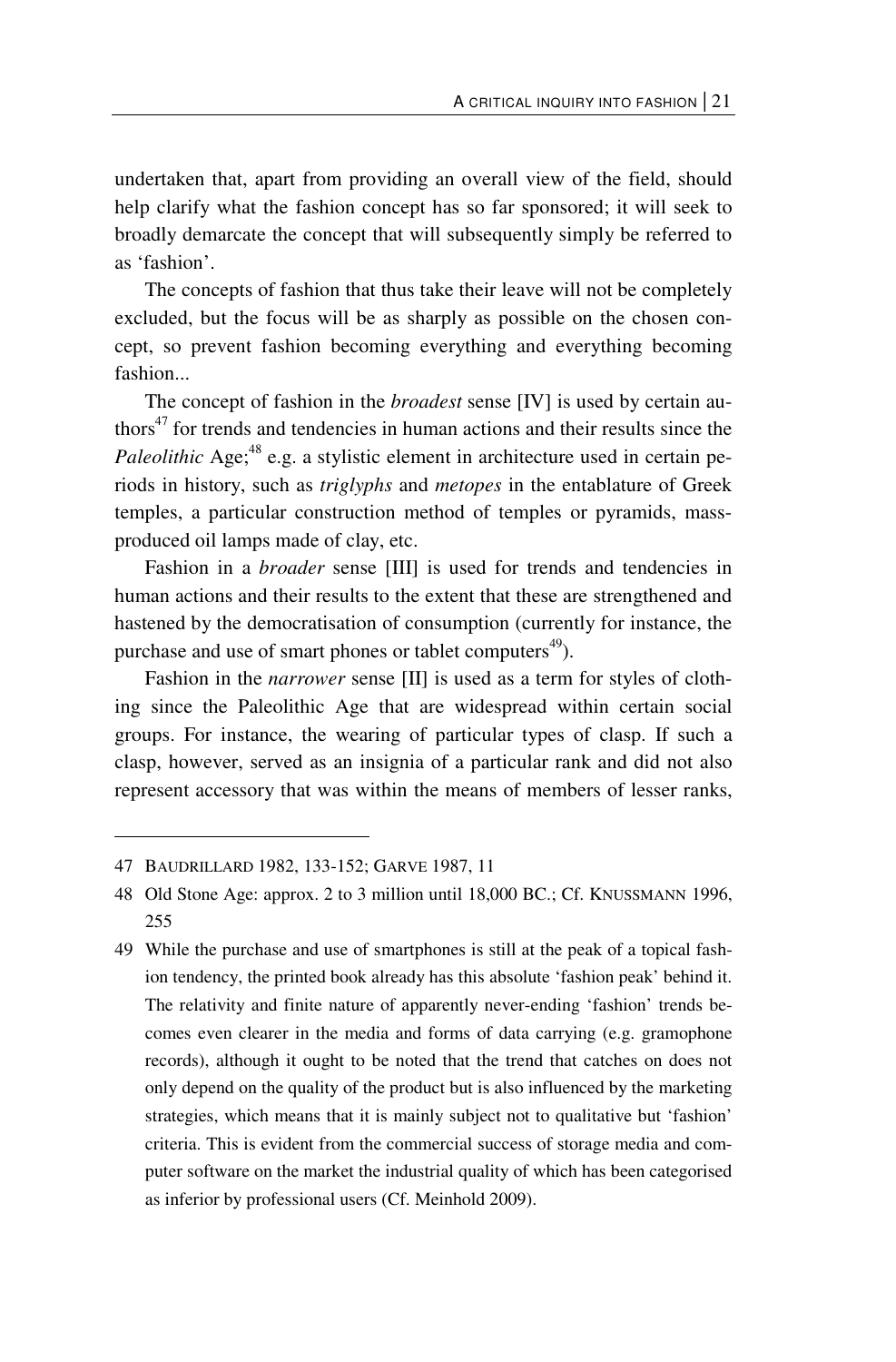**.** 

it would – apart from being fashion in the narrower sense – also be part of an official costume. As every costume and uniform can be subsumed under this notion, using the given restriction of fashion in the narrower sense, if one selects a particular historical period and a particular social environment as point of reference. The wearing of togas by a particular stratum of Roman Antiquity can in that period, in that cultural space, be called fashion in the narrower sense.

Fashion in the *narrowest* sense [I] is finally the periodically changing commercialised, present-day-oriented style of democratised luxury clothing.

The following comments must be added to this differentiation: The differentiation is analytical, and the individual fashion concepts cannot therefore be distinguished absolutely clearly from each other and the content of the boundary areas overlaps to a certain extent. It must be noted that the fashion concept was broadened to cover highly diverse trends and tendencies.50 For that reason, it was necessary to give a brief outline of the boundaries of the use of the fashion concept so that the phenomena of the fashion concept selected [I] can now be investigated for its implications.

Historically speaking, fashion is a phenomenon that can be dated to the time immediately prior to the *first industrial revolution*. 51 Whether or not these phenomena, which existed historically *before* the concept of fashion, can be included in the fashion concept to be used here depends on the definition of the fashion concept. Since the definition of fashion in the narrowest sense restricts its definition sphere to fashion in *clothing* and also phe-

<sup>50</sup> In his Nicomachean Ethics ARISTOTLE deals with three types of friendship. Of these only one would he describe as *"perfect"* (1157 b 6). *"Since people also call [...those of the two other forms] friends [...] perhaps we too must also call them such"* (1157 b 25-29). With the various concepts of fashion something similar applies.

<sup>51</sup> The concept *fashion* has only been used in the sense *à la mode* since the 17th century (Cf. KLUGE 1999, key word *Mode*); the industrial revolutions are as follows: *first industrial revolution*: in the 17th century (Since 1787 the steam engine is used as a source of power in the textile industry, thereby ushering in the first industrial revolution), *second industrial revolution*: transition from 19th to 20th century (electrification), *third industrial revolution.*: 20th century (computerisation).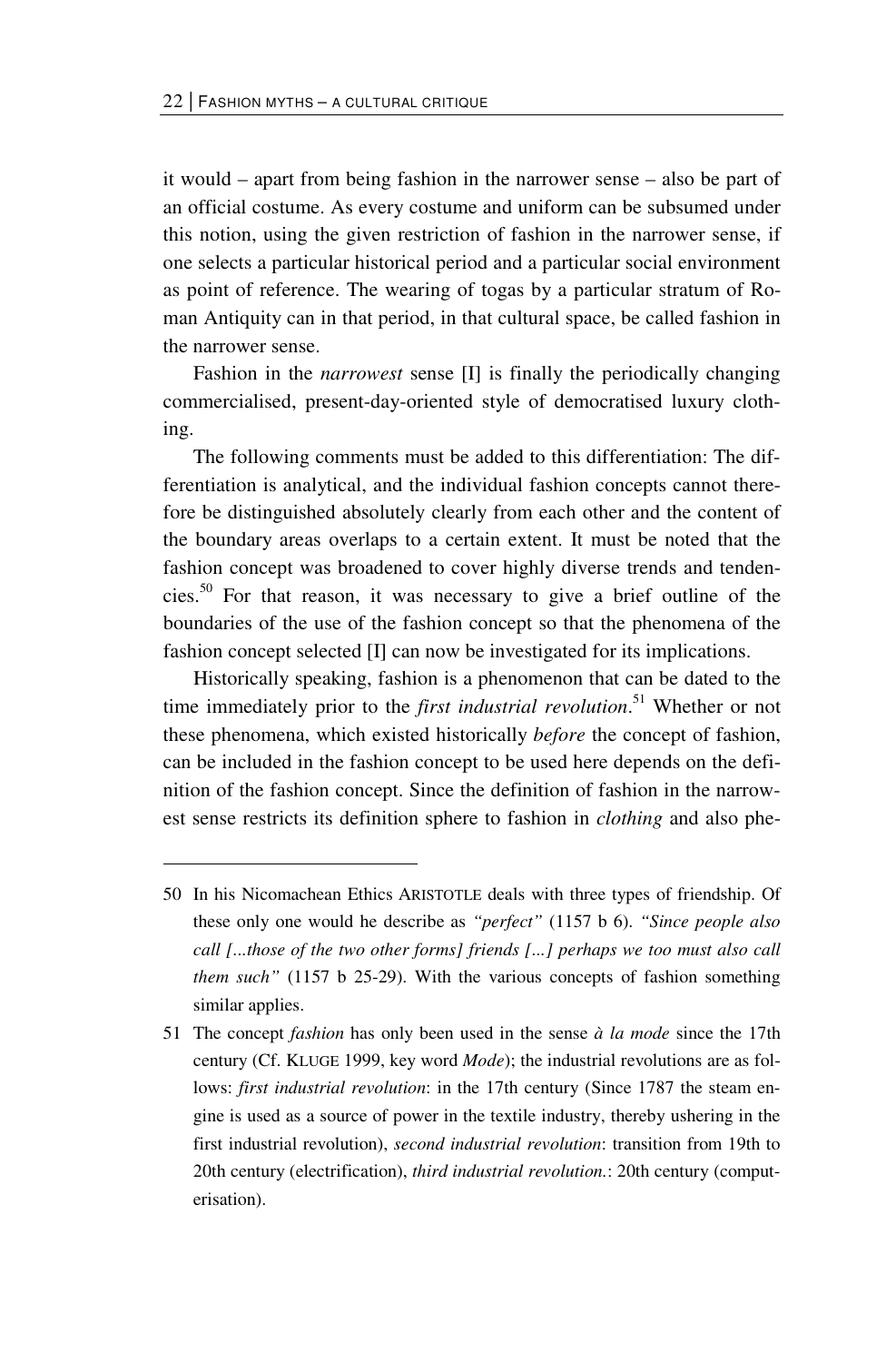nomena since the *democratisation of luxury* in fashionable clothing, all the other three fashion concepts – with certain exceptions that will not be gone into here – lie basically outside the definition sphere of the narrowest fashion concept. That the *phenomena* of fashion (in the narrowest sense) to be described appear even so within the definition sphere of the other fashion concepts is due to the fact that certain manifestations are *particularly* though not exclusively reflected in fashion in the narrowest sense and are at their most distinct there. For example, a brand-new model smartphone or a fashionable perfume (which can be subsumed in fashion concept III) have a strong present orientation (anthropological implication concerning the phenomenon of the stigmatisation of death and age[ing]); an 'old-fashioned' antique pocket watch (fashion concept IV) serves the subjectively experienced beautification of the overall appearance of a person (phenomenon of melioration), or a grandfather's top-hat (fashion concept II) guarantees the element of appearance on the stage of social everyday life (phenomenon of putting-on-stage, staging).

The phenomena that cluster round the *narrowest* fashion concept are those that should be investigated in the first instance. If the concept *fashion* is used unqualified, fashion concept [I] in the *narrowest* sense is what is meant. If other fashion concepts, trends or tendencies are being referred to, this will be expressly indicated. Were one to talk about fashion with regard to tendencies in the architecture of Antiquity, it would be using the term in its broadest [IV] sense. The trends of (bargain-priced) furnishings belong to the broader definition [III]. A costume or uniform – from any period whatsoever – would, according to the present classification of concepts, be fashion in the narrower sense [II] though not in the narrowest sense [I].

Thus fashion in the narrowest sense is limited by three factors:

A) The fashion of *clothing* is in the foreground – 'the second skin' represents the most direct wrapping of the body, even though it does not directly belong to the individual. Clothing as a fashionable consumer product of human creativity has the closest 'contact' with the human body, and almost always finds itself between persons. From this point of view, clothing is 'inter-personal'.

B) The fashion of clothing is restricted to the time of the *democratisation or proletarisation of luxury*, since the specifically philosophicalanthropological backgrounds of a phenomenon have to be discovered, the vehement acceleration and spiralling of which were triggered by industri-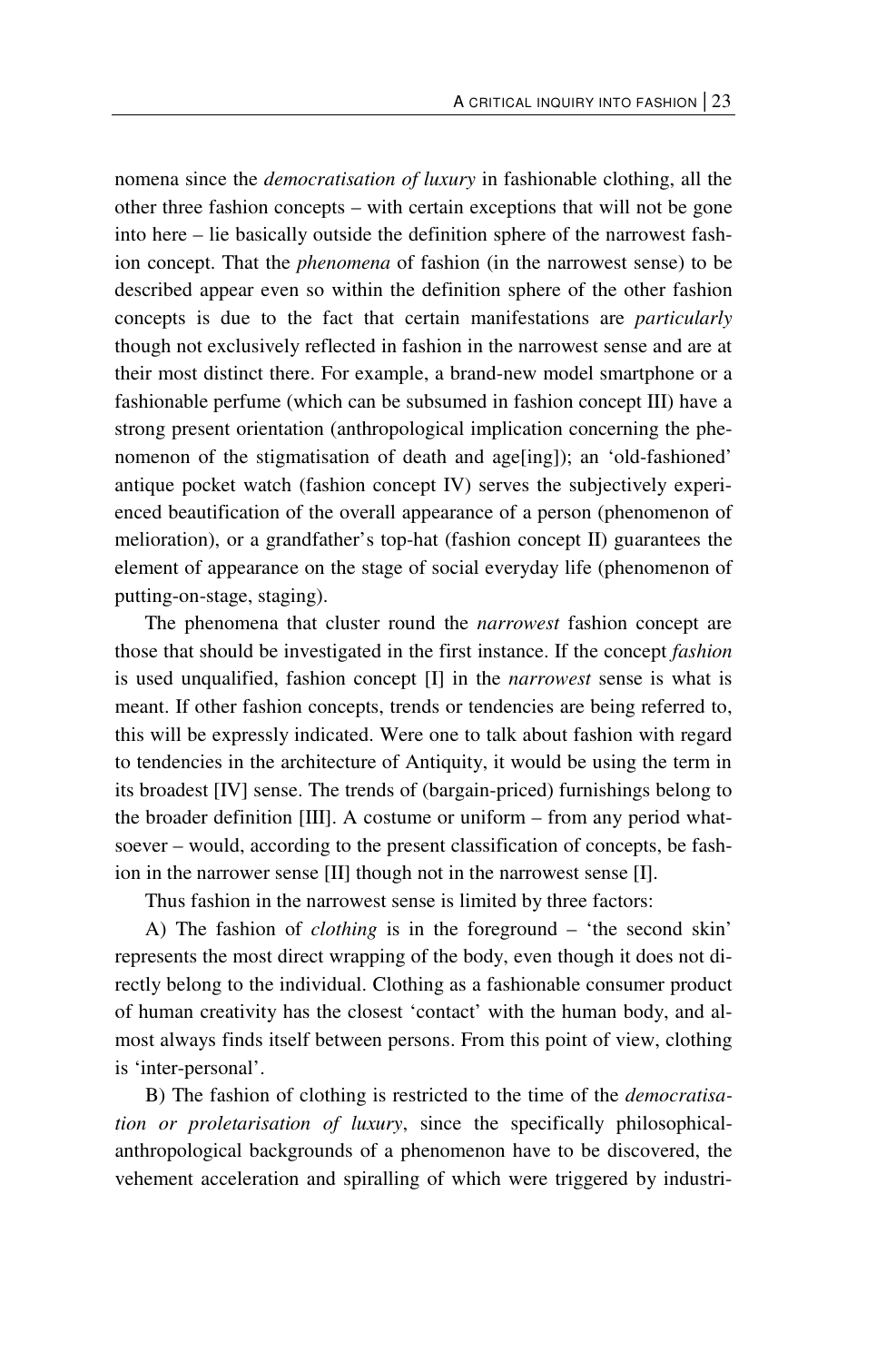alisation and the democratisation of consumption and luxury. These processes have never left the social stage since that time and, as far as can be judged, it will not happen within the foreseeable future.

C) The third limiting factor is the strong orientation towards the present exhibited by fashion, one that in particular  $-$  if not exclusively  $-$  is to be found in fashionwear. And fashion has made its entrance into most social environments in groups with a high standard of consumption as a result of the democratisation of luxury.

The narrower fashion concepts, as used by most philosophers until now, refer exclusively to clothing, since the concept of *fashion* only came into existence with the *fashion of clothes* and is primarily used in relation to clothing. Nevertheless, by way of illustration, fishing will occasionally take place in foreign waters, i.e. in the spheres of fashion concepts II-IV, in order to elucidate those anthropological implications that admittedly exist and are marketed in fashionwear but that at times appear even more distinctly in other product section, as for instance *the striving for a young appearance* in advertising for cosmetic products.

Once the sphere to be examined *within* what from now on will simply be referred to as fashion has been clarified, we must turn to fashion-like manifestations *outside* fashion in order to categorise them as cyclical manifestations in a framework dealing with similar phenomena.

#### **ANCESTORS OF FASHION: NATURAL RHYTHMS, TRENDS, COSTUMES**

-

Outside the social sphere, in nature and the cosmos, there are phases, rhythms and cycles that can be seen as non-anthropogenic precursors of anthropogenic trends and tendencies – such as the orbital cycles of satellites and planets and the tides, seasons, days and nights. Alongside many other parameters, present-day fashion also adapts to the seasons.<sup>52</sup> To that extent, fashion – especially seasonal fashion – displays an amalgam of nonanthropogenic and anthropogenic causes. A further example of natural rhythms are hormonal cycles such as menstruation. In humans these cycles

<sup>52</sup> Gloves, for example, are seldom in fashion during the summer. For the social component of cycles Cf. SCHMIED 2002, 5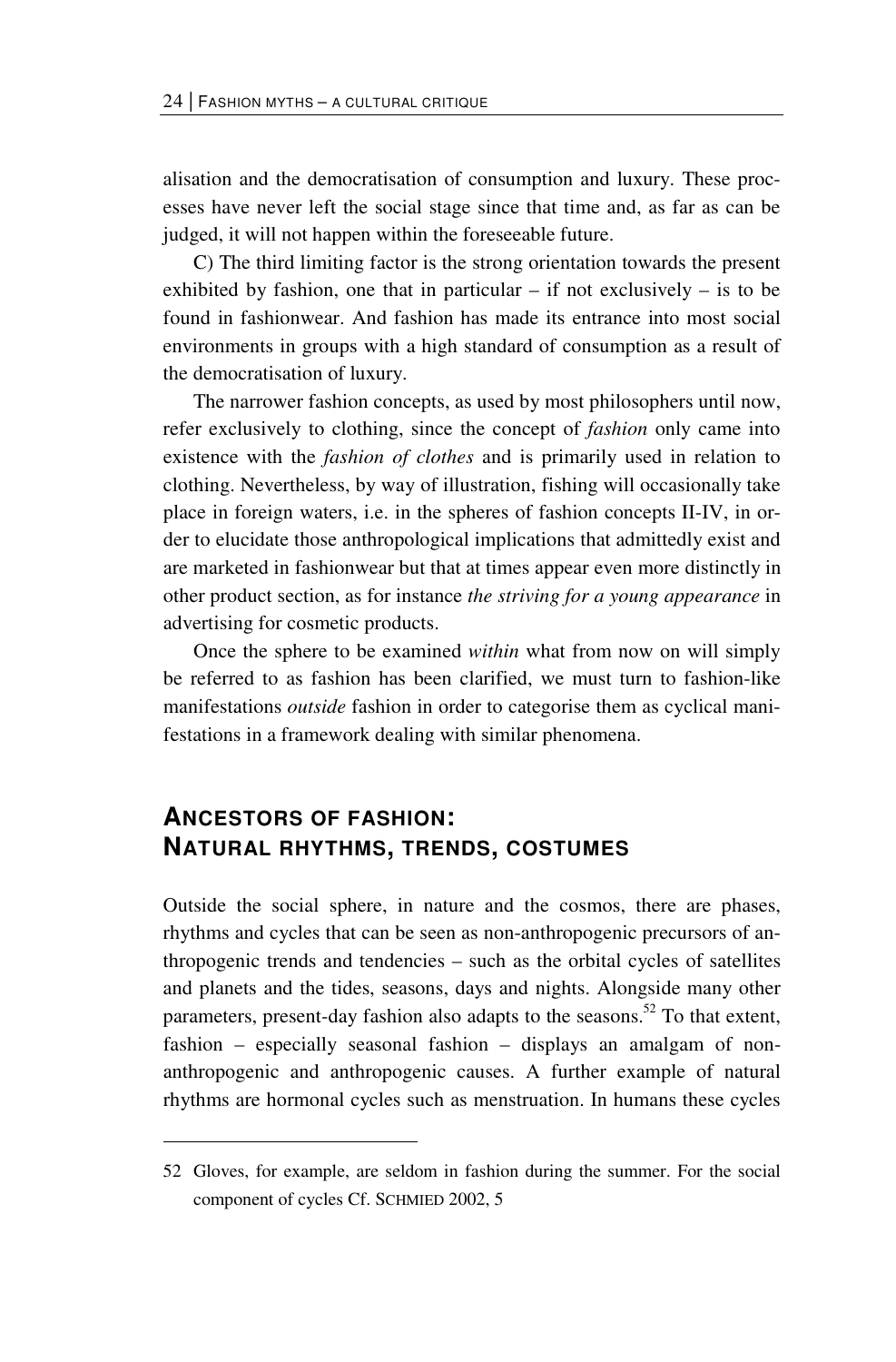also partially affect the choice of clothing – according to investigations of physical anthropology, women dress more 'provokingly' at the time of their ovulation.53 Investigations of men to ascertain correlations between hormone levels and clothing have still to be undertaken. Biological, geological, meteorological, astronomical phases, rhythms, cycles can, in accordance with these examples, be considered as *natural ancestors of fashion(s)*.

It is possible to show in human history – prior to the democratisation of luxury in clothing – trends and tendencies in the form of phases as far back as the Paleolithic Age (Old Stone Age). At that stage of culture, the making and using of simple implements made of stone, wood and bone can be conceived as a 'trend' or 'tendency' in the broader sense and thus as fashion in the broadest sense (fashion concept IV).<sup>54</sup> The trend and the tendency, but also custom are *historical* precursors of fashion.

A *vestimentary* precursor of fashion is the costume. In Germanic languages the word is 'Tracht' (German), 'dracht' (Dutch), 'dragt' (Danish), 'dräkt' (Swedish), 'drakt' (Norwegian). All forms are verbal abstracts of the verb for 'to carry, wear' (German: *tragen*), and the original meaning is 'that which is worn at a special time', e.g. at table, and then – more generally – 'that which is worn'*.* 55 The costume indicates a relation to a tradition. From the present-day point of view, it refers to the past. Fashion – despite occasional borrowings from the past – refers to the present<sup>56</sup> and the future: *"Fashion sees itself [...] as the natural law of the present"*. 57

Admittedly, the concept of fashion – for changing styles of dress – has only existed since the 17th century, but costumes already changed and stylistic elements varied before the appearance in history of changing fashions in clothes, a development that accelerated as a result of the democratisation of luxury. *"Fashion is merely the younger, more relaxed, mercurial, boundlessly vain sister of the costume – a sister who imperiously lumps all ranks and nations together yet who is hounded by all the dogs sniffing for* 

<sup>53</sup> Possibly because of a subjectively registered increase in body temperature.

<sup>54</sup> Cf. KNUSSMANN 1996, 251

<sup>55</sup> The German word 'Tracht' can be traced back to the 9th century, Cf. KLUGE 1999, Headword: 'Tracht'.

<sup>56</sup> Cf. SIMMEL 2000, 17

<sup>57</sup> BARTHES 1985, 279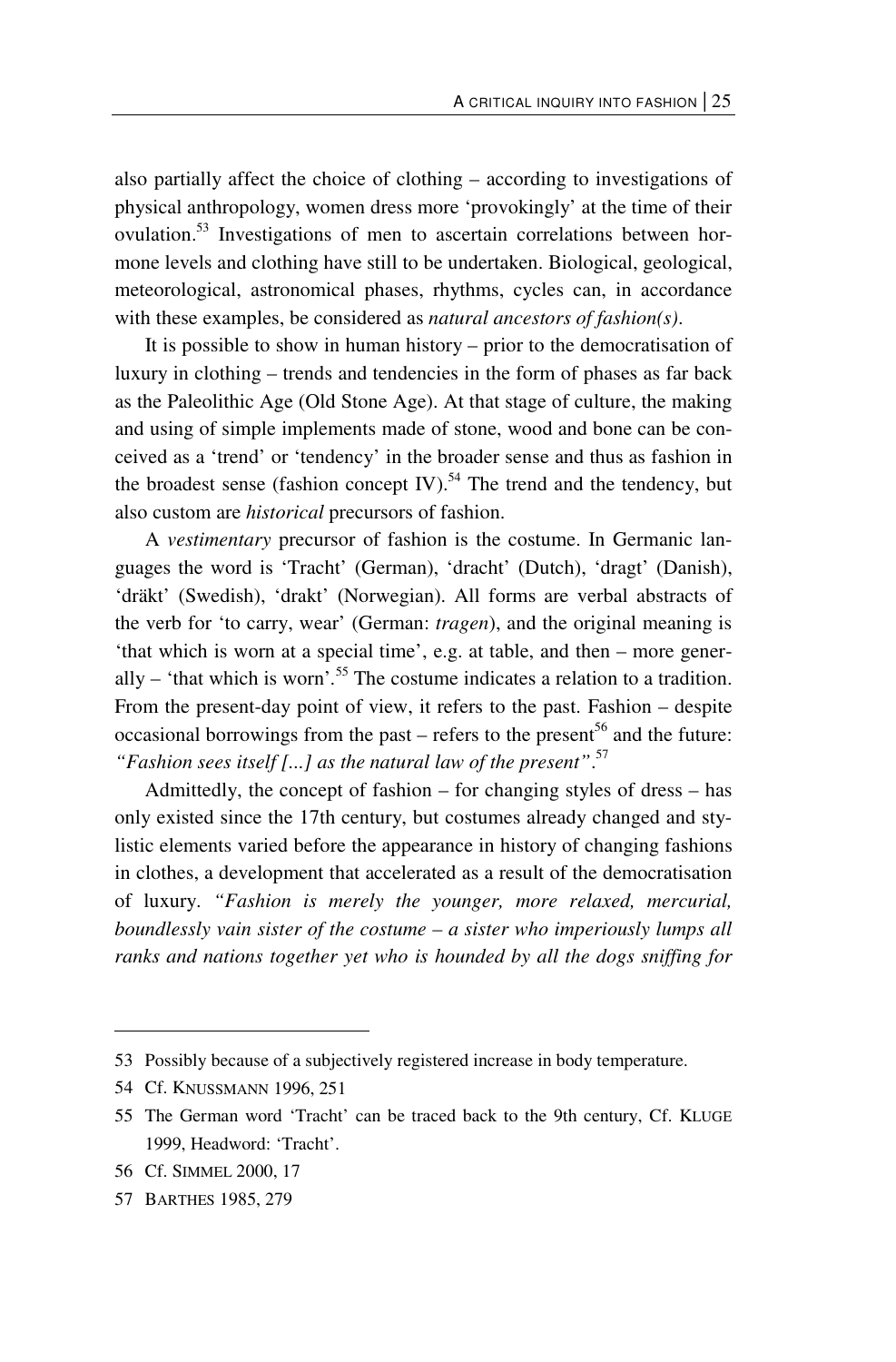*novelty."58* Fashion and costume exert a mutual influence on each other: not only does fashion arise out of costume (e.g. 'costume fashion') but also costume out of fashion: *"So fashion plays and plays, sometimes throwing an accidentally right, often a distinctly wrong part of its sophisticatedly capricious inventions over the city wall onto the fields, where it is seized on by the country people and gradually becomes an ancient inheritance, i.e. a costume."59*

To that extent, the costume would be a more constant form of fashion and fashion a more quickly changing form of costume. Costume can be subsumed in the narrower though not in the narrowest fashion concept (unless we are dealing with costume fashion), as costume can be considered as a *fashion of clothing since the Paleolithic Age*. Costume and fashion differ to the extent that fashion cannot be explained in the narrowest sense by costume nor costume by fashion. This has to do with the present-orientation of fashion: in a costume a person can admittedly indulge in staging and beautifying just as well as in a fashionable garment, but by means of the costume (s)he does not normally appear to be younger, since the costume is *not in opposition* to that which is old – indeed, it partially conserves it, displays traditional references and as such tends to defend itself against the new, as it does not completely change but, over time, gradually absorbs new tendencies. Fashion is always in search of the new, even though it often employs recursive elements to do this. To build further on VISCHER's allegory: costume is the sprightly grandmother and fashion her grandchild in ever new reincarnations, a child that never gets beyond the infant stage.

Even exclusively judged by the criterion on present-orientedness, however, costume and fashion are not complete vestimentary opposites. Admittedly, despite frequent forays into the past, fashion creates a radical presentorientedness, whereas costume (where the orientation is towards tradition rather than the present) is worn by someone who in doing so creates a link to tradition and the past. However, this very tradition-orientedness means that the costume-wearer is also a *carpe diem* figure. Just think of the traditional Sunday costume worn by farmers, or of *traditional* Shrove Tuesday costumes that originate from a particular time in the past, are reminders of that past and are worn on a particular day of the year which also refers to a

-

<sup>58</sup> VISCHER 1879, 29

<sup>59</sup> VISCHER 1879, 30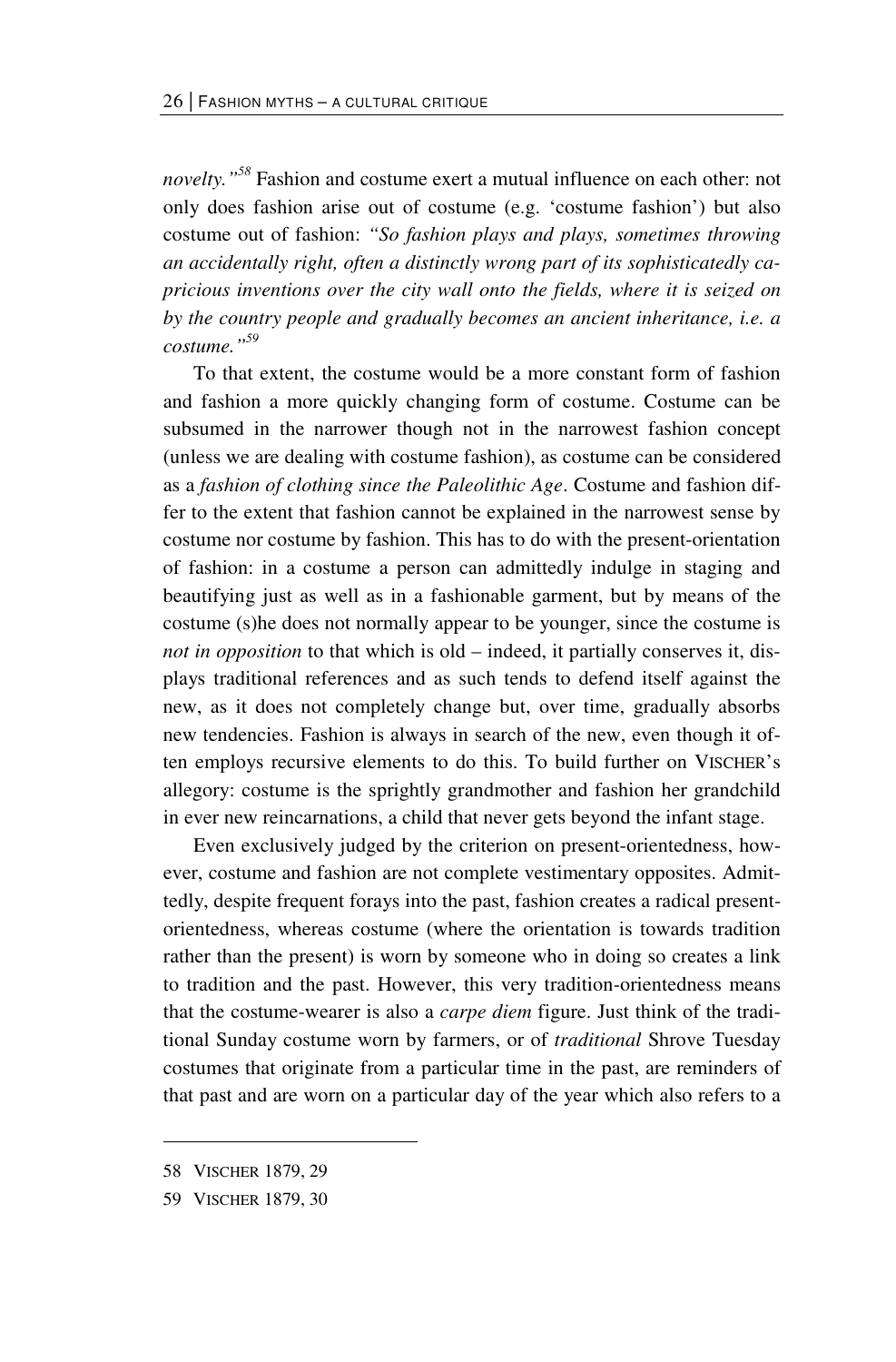tradition. Because of the costume the wearer feels himself even so in the here and now, even though this feeling can be connected with indulging in the past. When formerly fashionable clothing can no longer show any present-orientedness, it is considered past fashion – or as costume when it is felt to be traditional. So this fashion is now *out of fashion* and no longer *fashionable*.

A further vestimentary dimension is opened up by an item that is timelessly 'classical', e.g. jeans. The timelessly classical apparently exists beyond fashion, since it is not subject to changes of style and must even so be declared to be *in* fashion, since from an economic point of view is highly marketable because of a relatively constant demand and being worn by many people represents an orientation towards the present.

Fashion is *not* exclusively recursive, as BAUDRILLARD asserts<sup>60</sup>; it contains elements from the past *and* the present – or future. That is what makes it present fashion. If fashion were entirely recursive, it would be to a certain extent costume, since it would only create an orientation towards the past and not the present. Even so, this would be *called* fashion if it at that particular moment was 'up to date' and thereby had a present-orientedness by the simple fact of its existence in the present, i.e. it had topicality. For this reason, a costume can under certain circumstances and as an exception even be declared fashion (in the narrowest sense) – a possible example would be the so-called costume-fashion of the topical season X.

From the point of view of the present, the costume represents a vestimentary fringe phenomenon that displays strong rural, traditional, native area and regional features and is restricted to particular social groups. This form of clothing is actually increasingly moving into the background, but appears in virtual and simulated form in the foreground, when, for example, advertising a product calls for a link to be made with tradition.<sup>61</sup>

<sup>60</sup> BAUDRILLARD 1991, 134: *"Fashion always 'retro'"* [recursive]. This assertion is just as right as PLATO's *anamnesis* theory '*All learning is recollection'*. Of course, the extreme standpoint is basically possible that the present can only be constituted out of the past; on the other hand, it can be proved historically in many cases that 'object'  $X$  appeared in history for the first time at point  $T_1$ .

<sup>61</sup> *'Vrouw Antje brings cheese from Holland'* etc. The costume of the 'Black Forest Maiden' represents high regional quality and a long tradition – no matter whether these 'meta-goods' (high quality, tradition, link to local region) are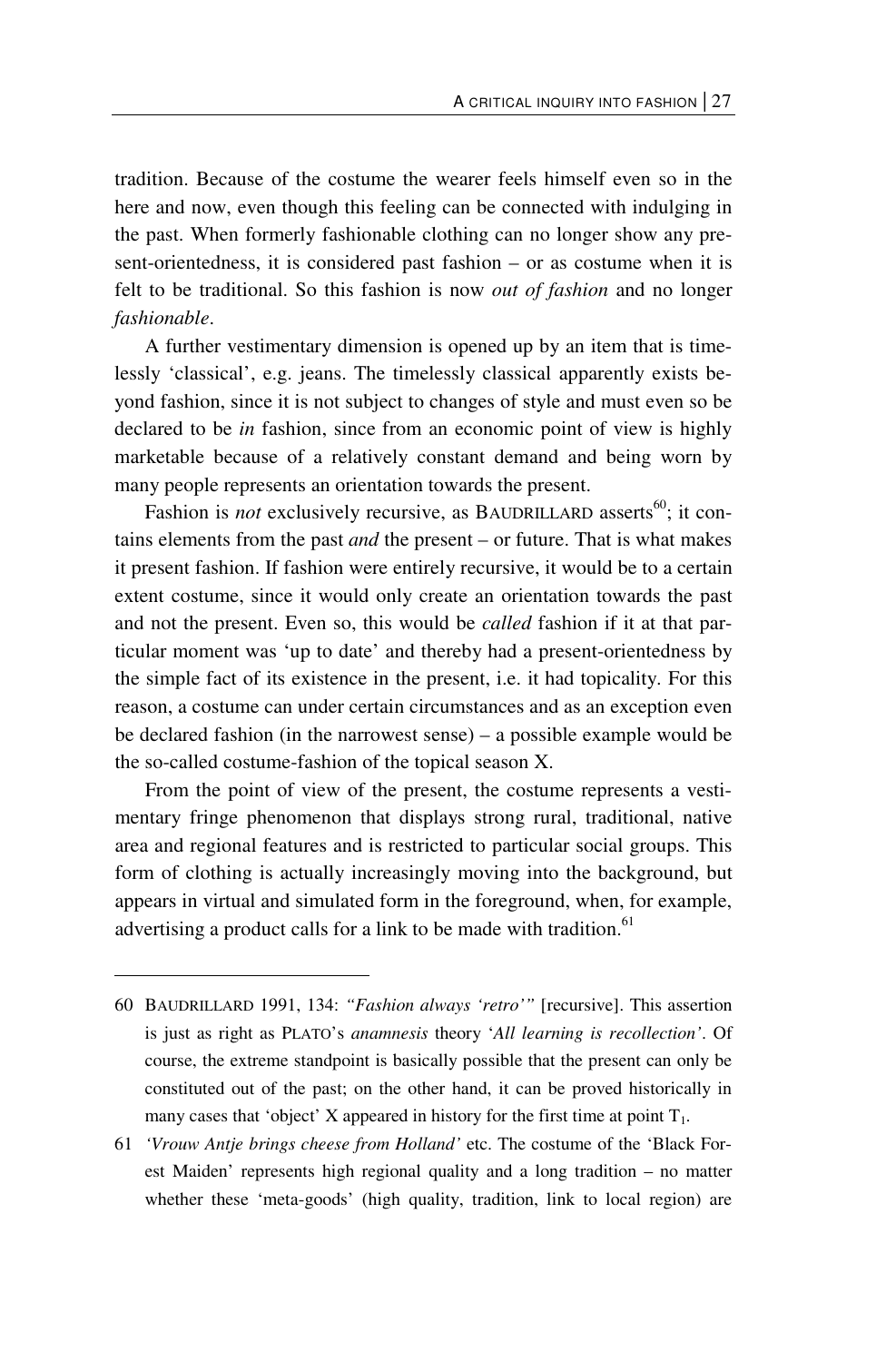#### **PSEUDO-REINCARNATION VIA RE-WRAPPING: 'RE-IN-VESTI-NATION'**

Fashion is not only bought due to the classical dress motives: protection, propriety, adornment, but also to symbolise attitudes, intentions, social affiliation and/or non-affiliation, etc. It can be assumed that a person influenced by fashion advertising normally<sup>62</sup> feels somewhat younger – or 'newer', like the item of clothing itself. The consumer buys new clothes and wishes not only to look 'not bad' but also not old. An exception is young people who wear a particular article of clothing in order to look older. Furthermore, by wearing clothes *"it is known that something of us is transferred into the items of clothing that lends them – before they become really threadbare – something everyday and well-worn.*" 63 Worn items of clothing can appear as new and yet have for their former wearer something – not objectively visible – well-worn about them that has to do with the personal 'relation' of the person to the item of clothing. On the other hand, clothing that really looks worn out (as a 'second-hand' or 'antique finish' item) can convey the subjective feeling of newness for the respective consumer. *"That one considers the prevalent fashion of the time to be beautiful is partly due to the relief felt when the old fashion is at last replaced by another one [...]."64* 

According to BAUDRILLARD, *"because of the abolition of the past"* fashion comprises *"death and the ghostlike resurrection of forms."*<sup>65</sup> BENJAMIN, on the other hand, believes that *"fashion mocks death"*, which boils down to *"eliminating all breaking off, all sudden ending [...]"*. *<sup>66</sup>* By means of its ever-new colours, silhouettes and themes fashion comprises both the elements of death as those of birth or rebirth. On the one hand, fashion as historically superior phenomenon opposes death, for the phe-

<u>.</u>

linked with such consumer items as Black Forest ham, cherry gâteau or precision machine parts.

<sup>62</sup> I.e. considered retrospectively and with increasing age.

<sup>63</sup> SCHMITZ 1911, 89

<sup>64</sup> VEBLEN 1997, 173

<sup>65</sup> BAUDRILLARD 1991, 134

<sup>66</sup> BENJAMIN 1989, B 2,4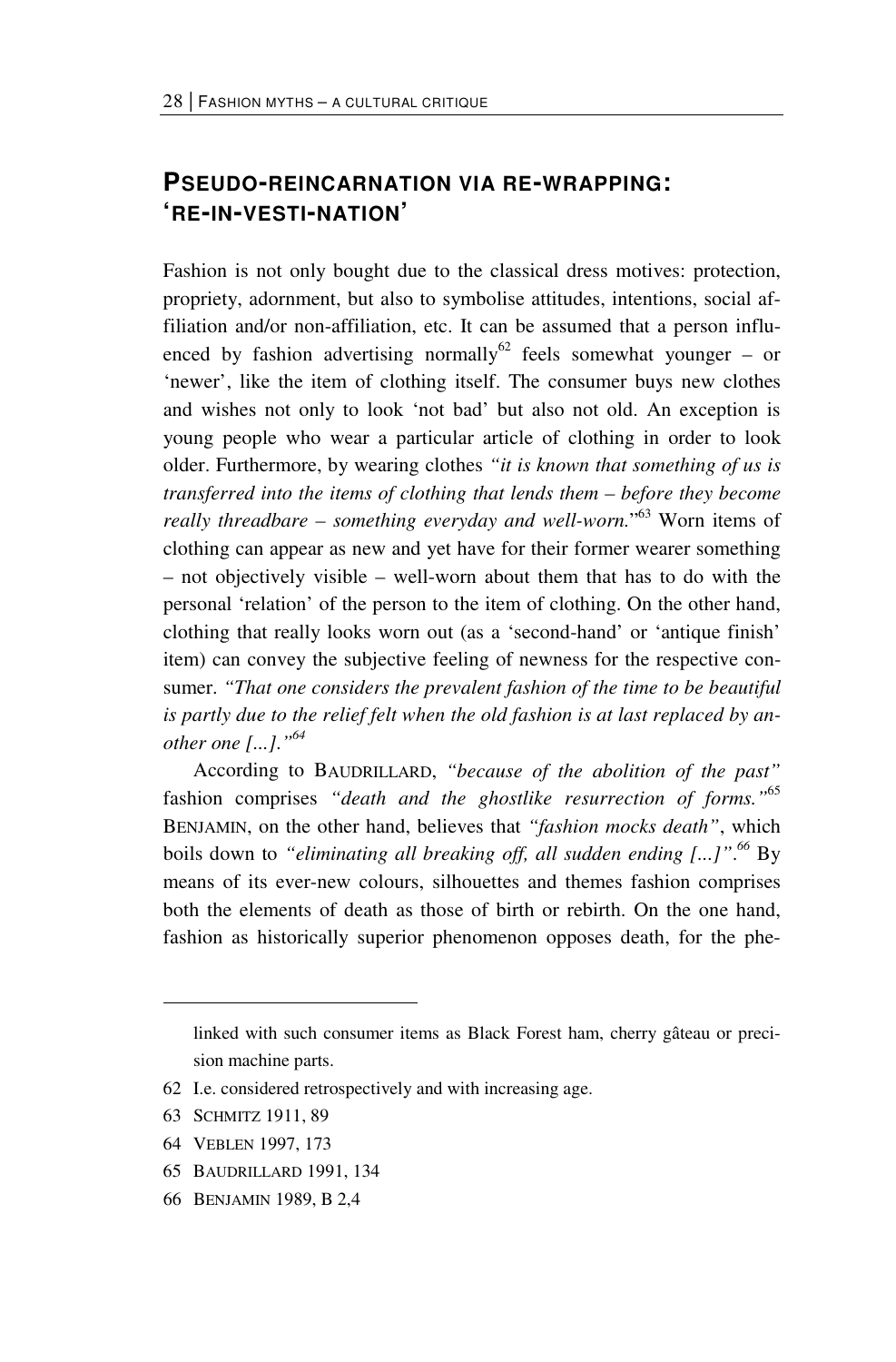nomenon fashion remains constant insofar as there is always a latest fashion. On the other hand, the contents of the next-to-latest fashion die with the appearance of the latest. The old fashion goes, or 'dies', the new one comes, or 'is born'.

If one considers fashion from the points of view mentioned – the revolt against decline, age(ing) and death on the one hand, and the symbolic 'itself becoming new once more' or even constantly 'returning to clothes and being reborn' on the other, one could possibly speak of fashion as pseudoreincarnation or, more precisely, 're-in-vesti-nation'.<sup>67</sup> Re-in-vesti-nation, then, meaning: *pseudo-reincarnation by means of fashion that is consumed again and again*; it is these aspects that will be examined more closely in the subchapters further down.

#### **FASHION MYTHS – META-GOODS IN MARKETING AND ADVERTISING**

Myth (mythos) originally means not only *word, speech, narration, conversation* but also *fabrication* or *rumour.*68 Present-day use of the term preserves both meanings: *Handed-down fiction, saga, tale* on the one hand, and *person, thing, event that is glorified*. In the *Republic*, PLATO remarks in relation to creative writing and its claim to truth in myth *"we begin by telling children stories which, though not wholly destitute of truth, are in the main fictitious [...] and these are, to describe them generally, false, although they also contain truth."* PLATO admittedly describes all poetical imitations as *"ruinous to the understanding of the hearers"*, because, they do not deal with the truth*<sup>70</sup>* but only imitate it. Even so, he uses it himself in

68 GEMOLL 1991, Key word: mythos

 $\overline{\phantom{0}}$ 

<sup>67</sup> Re-in-car-nation:  $\equiv$  to be born back into the flesh; re-in-vesti-nation  $\equiv$  to be born back into the clothes. This is a reference to KARDEC's concept of reincarnation – *"retour de l'Esprit à la vie corporelle"*. He was the first to use it in detail in connection with the mystical teaching of ancient Egypt and antique Pythagorism (KARDEC 1858, 40). To what extent re-in-vesti-nation serves to purify the soul (that would be certainly a further marketing strategy) must be clarified below.

<sup>69</sup> Both quotes PLATO *Republic* 377a-b and 595 b-c

<sup>70</sup> PLATON *Republic* 595 b-c (http://www.gutenberg.org/dirs/etext99/grgis10.txt)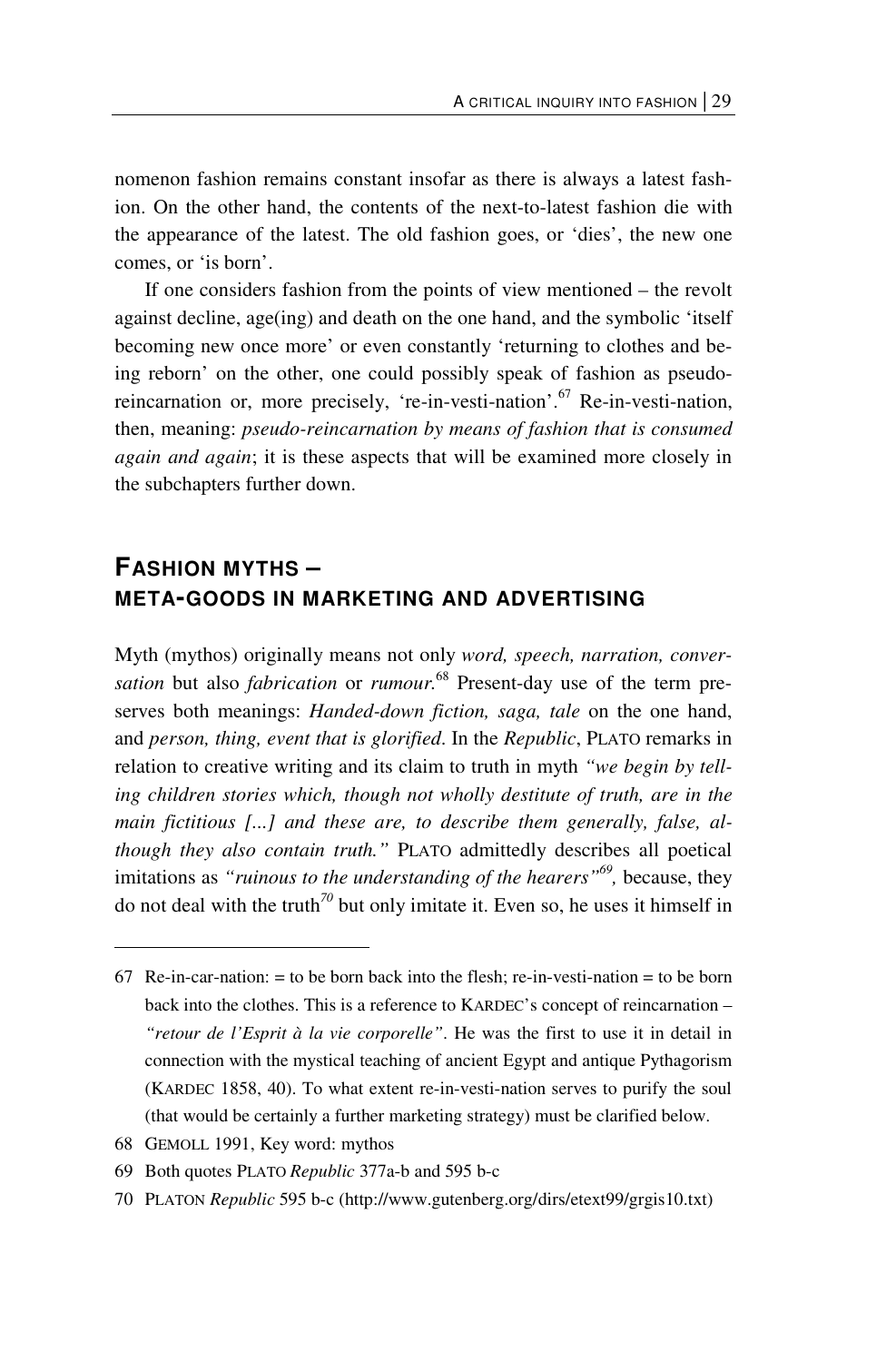some of the dialogues – e.g. at the end of *Gorgias, Phaedo* und *Republic* – as a poetical-philosophical stylistic device for the pictorial representation of truths. *"Listen, then, as story-tellers say, to a very pretty tale, which I dare say that you may be disposed to regard as a fable only, but which, as I believe, is a true tale, for I mean to speak the truth*.*"*<sup>71</sup>

The myth of fashion is close to the meaning of myth as an 'untrue tale', but one that at least stands in a certain relation to the truth, even if only pretending to be true. As KERÉNYI sees it, however, the myth of fashion would be no 'genuine' myth – he retains this term for the myths of the history of religion, distinguishing between them and the 'non-genuine' myths, which are instruments of political movements.<sup>72</sup> The myth of fashion is an instrument of advertising marketing strategists and thereby – in KERÉNYI's terms of definition – non-genuine.

Applying BARTHES' terminology, fashion myths are myths of the everyday. The 'objectionable thing' about such an everyday myth, which is read as a system of facts while only representing a semiological system, is its flight into a false nature.<sup>73</sup> The myth of the everyday is a statement that does not absolutely have to correspond to the truth, but that comes to us, cloaked in truth, and pretends to be the truth. The true myth comes cloaked in the form of a 'small tale<sup>74</sup>, yet actually contains a core of truth.<sup>75</sup> This means that the myth of the everyday is a transfiguring tale, really a deception, a linguistic deception, with the aid of which an attempt is made to turn the potential buyer into an actual one.

According to Gail FAURSCHOU, the symbolic content of the myth is 'imported' into the commodity (or fashion), into the economic process, since it is not to be found there *a priori*. It is ultimately a question of financial quantities in this process, i.e. maximising profits. Therefore, advertis-

**.** 

<sup>71</sup> PLATON *Gorgias* 523 a

<sup>72</sup> MANN/KERÉNYI 1967, 95 and 104ff [22 to VI/2]

<sup>73</sup> Cf. BARTHES 1964, 108-109

<sup>74</sup> Cf. a passage in the introduction to LESSING's 'Parable of the Ring' in Nathan the Wise: *NATHAN: [...] Would you allow me to tell you a small tale? SALADIN: Why not? I have always been a friend of small tales, when well told.*  LESSING 1994, 70 (III, 7);

<sup>75</sup> We know of these stories from The Arabian Nights, via the Brothers GRIMM to LESSING's parable of the ring.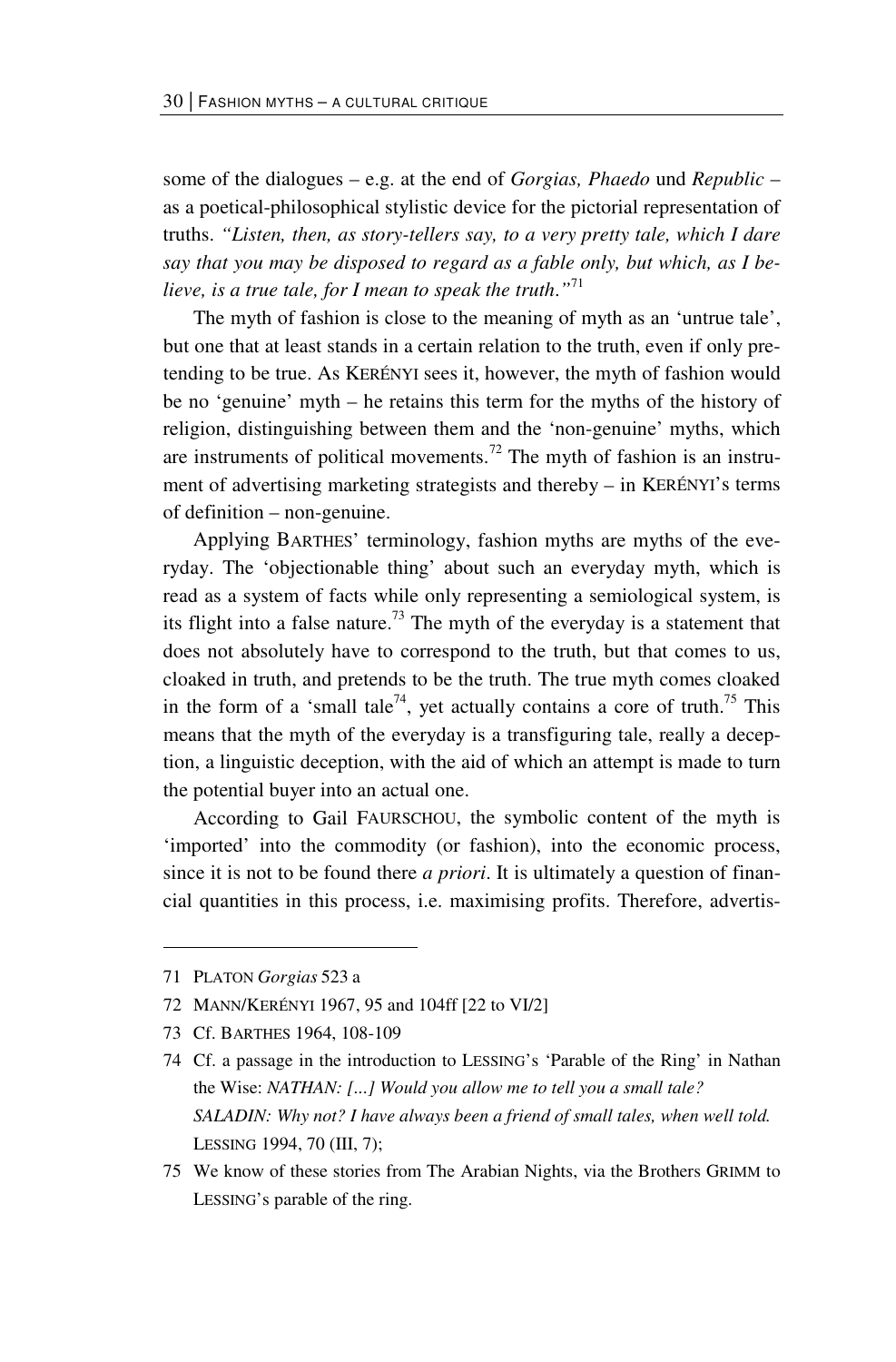ing strategists have to "*recycle*" or "*steal*" parts of history.<sup>76</sup> The myth of the everyday is – according to BARTHES – a *"stolen and returned statement*<sup>"77</sup>; only the returned statement is no longer identical with the one that has been purloined: when returning it, it is not restored to exactly its proper place. The 'stolen' symbol is re-introduced by the advertising strategist into the marketing process as a sign – e.g. a chocolate candy that is apparently a symbol of love. If the symbol is emptied of its significance, only the sign remains: a candy made of chocolate, an economic item the significance of which – love – cannot be passed on via this economic candy-transaction. A candy from the beloved person, on the other hand, is a symbol that retains significance (love) as well as sign (candy). The love candy praised in advertising – which the lonely person buys for personal consumption – is a symbol emptied of significance: a sign (but without significance): a candy, nothing more. That this candy should be a symbol of love is a 'myth' used in advertising, with the intention of tempting the potential buyer to become an actual buyer. Even so, this candy is a sign without significance: a filled chocolate with a sweet content, but devoid of love...

"the sign can become the true object of consumption, that is to say a commodity – available to anyone (for a price), infinitely substitutable and, of course, ultimately disposable. […] unlike the symbolic object [...] the sign object, it is hoped by those who produce it, will find its power quickly evaporate, become properly consumed, so that another, and yet another, will be required to replace it."<sup>78</sup>

It is not to be disputed that a candy can be a symbol of love – but it is not always or inevitably so. The deception practised in advertising consists of the demonstrated self-evidence of the *constant* functioning, as has been made clear elsewhere.<sup>79</sup>

<sup>76</sup> Cf. FAURSCHOU 1990, 239: The thoughts developed by FAURSCHOU are based on BAUDRILLARD, who is actually named as her source, but who in turn has taken over terminological material from BARTHES without explicitly acknowledging his sources.

<sup>77</sup> BARTHES 1964, 107

<sup>78</sup> FAURSCHOU 1990, 240; Cf. MEINHOLD (2013a, 44-7)

<sup>79</sup> Cf. MEINHOLD 2001, 56-57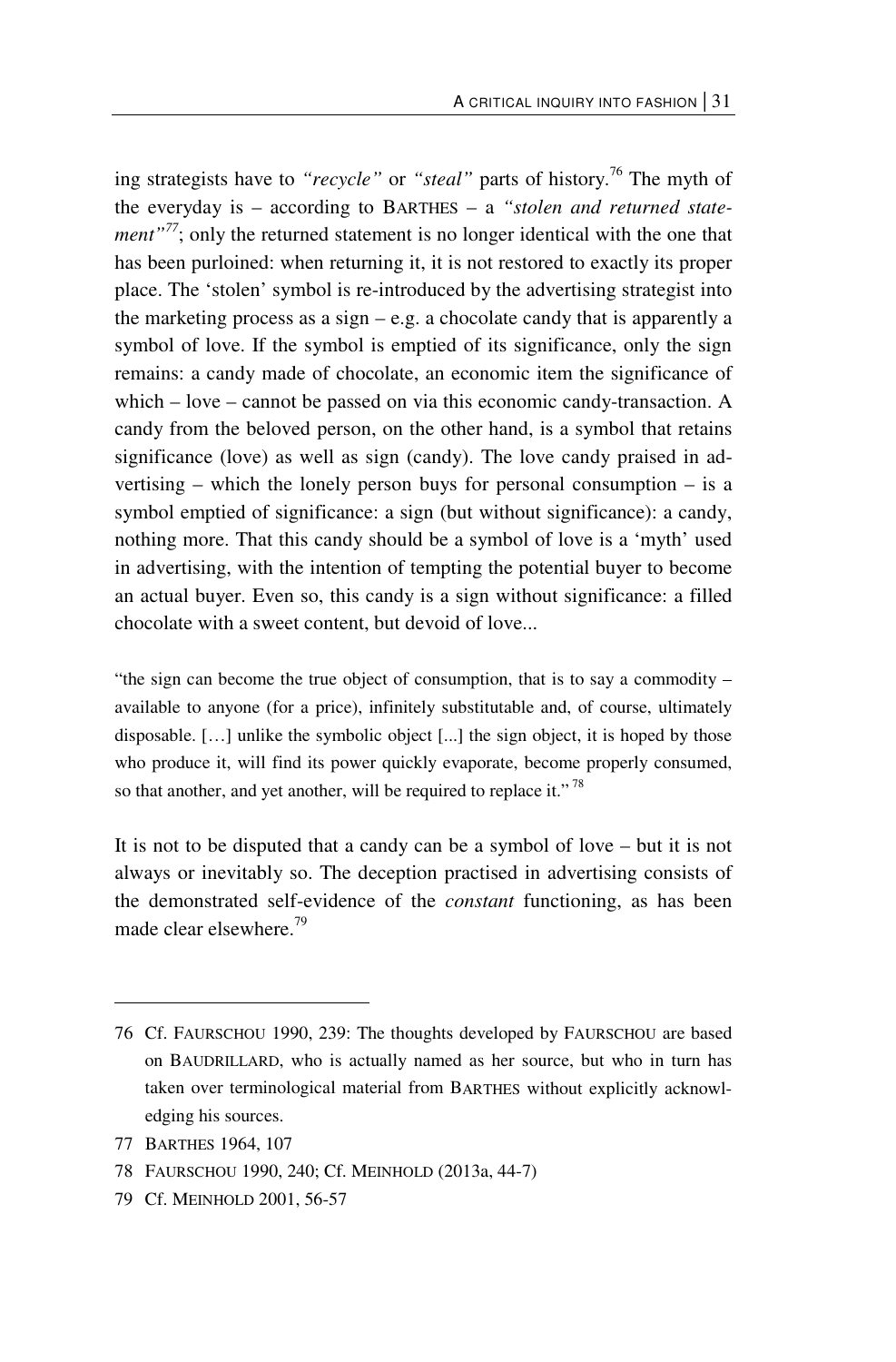The use of a sequence from a piece of classical music in an advertising jingle 'steals' from the composition or the composer – not in the sense that after this extract has been used in advertising there now is a hole in the composition, but that all those who have heard the jingle will never (unbiased or uninfluenced) be able to hear the sequence again as they could before it had been used in a jingle, since a section of the composition has now been linked to the product. So something like a limited theft has taken place here, where what is returned has, from the perspective of the person listening to the music, been changed, since the section of music has been 'linked' to a consumer item as an 'appetiser'. BARTHES makes this even clearer when, in *The Fashion System*, he states:

"If the producers and buyers of clothes had an identical consciousness, clothes could only been sold (and manufactured) at the pace at which they wore out, i.e. very slowly. [...] In order to deceive the calculating consciousness of the buyer, it is necessary to spread out in front of the object a veil of images, motifs and significances, to dip it in a medium that belongs to the class of appetisers. In short, it is necessary to create an illusion of the real object that replaces the slow-moving time needed to wear out the object by a sovereign time where the object has the freedom to destroy itself in a potlatch that takes place annually."*<sup>80</sup>*

The term appetiser, as used by Roland Barthes, expresses roughly the same as the concept 'meta-goods'<sup>81</sup> introduced in the following. As an immaterial counterpart to consumer goods (products and services) the concept 'metagoods' is defined as follows: meta-goods are symbols of existential, psychological, aesthetic, emotional, social, spiritual or sacral values that lie 'behind' the consumer goods, which are linked with them by advertising strategies and which transcend the material or economic value of the consumer goods. Advertising strategists implant meta-goods in advertising for consumer products, so that consumer goods and meta-goods appear to be a purchasable unity. The meta-goods, like the consumer product, appear to be

**.** 

<sup>80</sup> BARTHES 1995, 10

<sup>81</sup> Nobody would ever buy a dish on the basis of a flavour enhancer alone, but on the basis of a combination of enhancer and dish. When dealing with consumer goods, where meta-goods are employed in a similar way, the possibility exists that they are purchased solely on account of the meta-goods.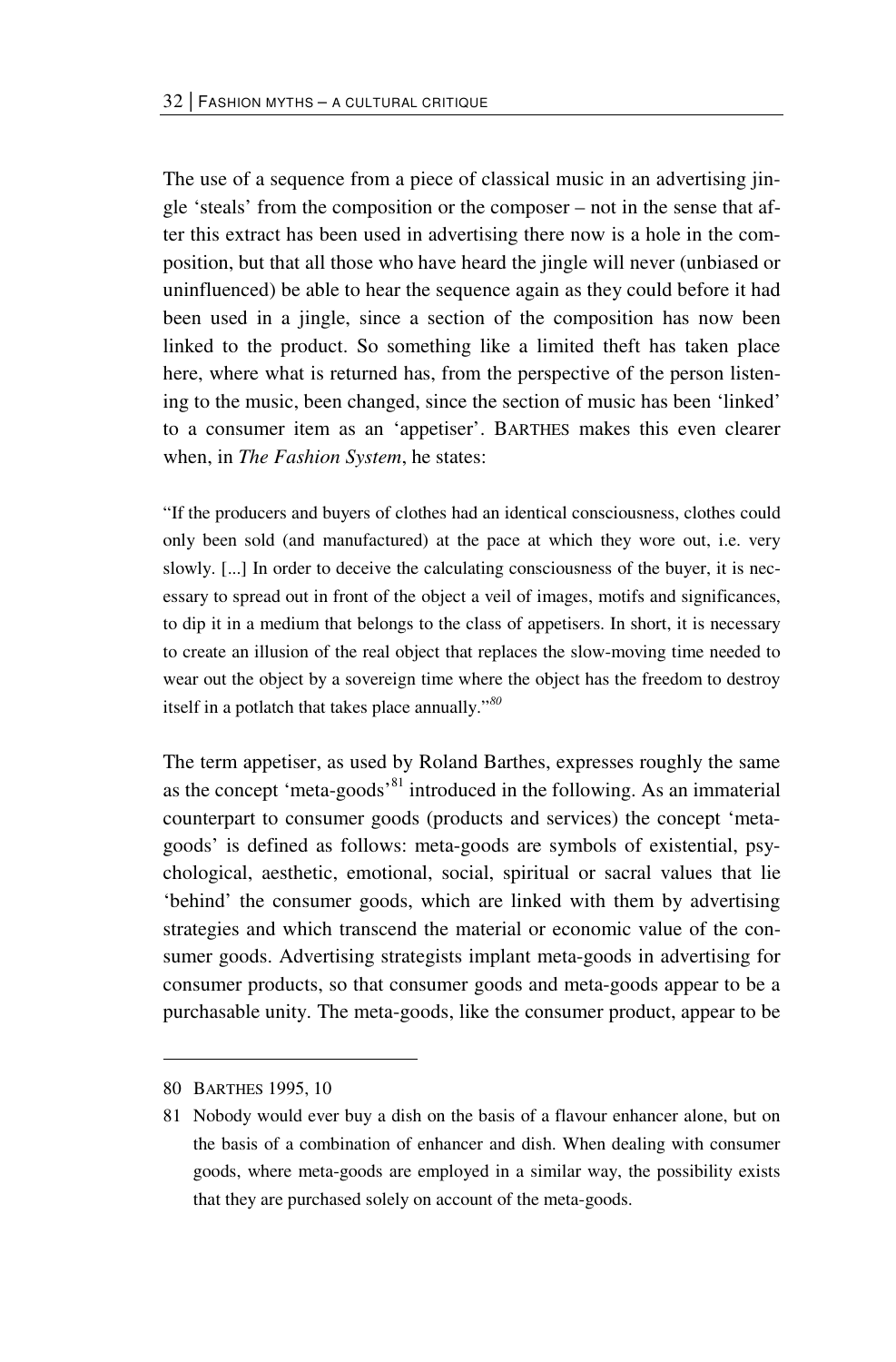transferred into the possession of the consumer, or into the consumer himself. In illustrated advertising the meta-goods scenario is normally spread out over the entire background of the image surface, indicating a consumer product depicted on a smaller scale in the foreground.

For didactic reasons, advertising prefers to tell myths, instead of limiting itself to facts. Facts only interest the consumer regarding certain products. The more the product is subject to fashion trends, the more metagoods and myths are brought to bear. Myths are, pedagogically speaking, valuable: something that coheres – especially in an affective-laden context – is easier to recall that a loose collection of facts. The listener recalls a fairytale more easily than the pincode of his credit card, even though this only consists of four or five digits but lacks any meaningful context. So with such products as fashionwear, myth is preferred to logic because it transports easily memorable content. To that extent, a reverse step takes place: While pre-Socratic philosophy had untied the knots of myth in order to get at the truth behind it, advertising 'ties' new myths for certain fashion consumer goods in order to escape from the truth, i.e. from the objectively concrete publication of all the properties of a product, since – unlike product mythology – these do not usually lead to an increase in sales. To this extent, the myth of Antiquity differs from the modern fashion myth. Both lay claim to truth; classical myth sketches truth by telling an 'untrue' fiction.<sup>82</sup> Fashion myth disguises the truth by placing itself as disguised truth in front of the truth, i.e. by disguising concrete-objective properties by meta-goods or by linking product qualities with meta-goods.

Fashion myths are the deceiving narrative of fashion advertising, such a myth wants to make people believe that the supplier of fashion is selling meta-goods along with the goods, e.g. candies with 'love-filling' or jeans with youthfulness. Lifestyle is marketed as the 'art of living'. Lifestyle – in advertising jargon – must not be equated with a 'style of living'; it is merely a 'style of consumption'<sup>83</sup> that does not represent any condition required for the art of living.<sup>84</sup>

<sup>82</sup> A more detailed "*Philosophy of myth"* is to be found in AHNGERN (1996).

<sup>83</sup> For the distinction between 'lifestyle' and 'style of living' Cf. MEINHOLD 2001, 26-27

<sup>84</sup> The term 'art of living' is used here in the sense of SCHMID (2000), in the sense of a *"realisation of life as a work of art"* (75): *"The indissoluble amalgam of*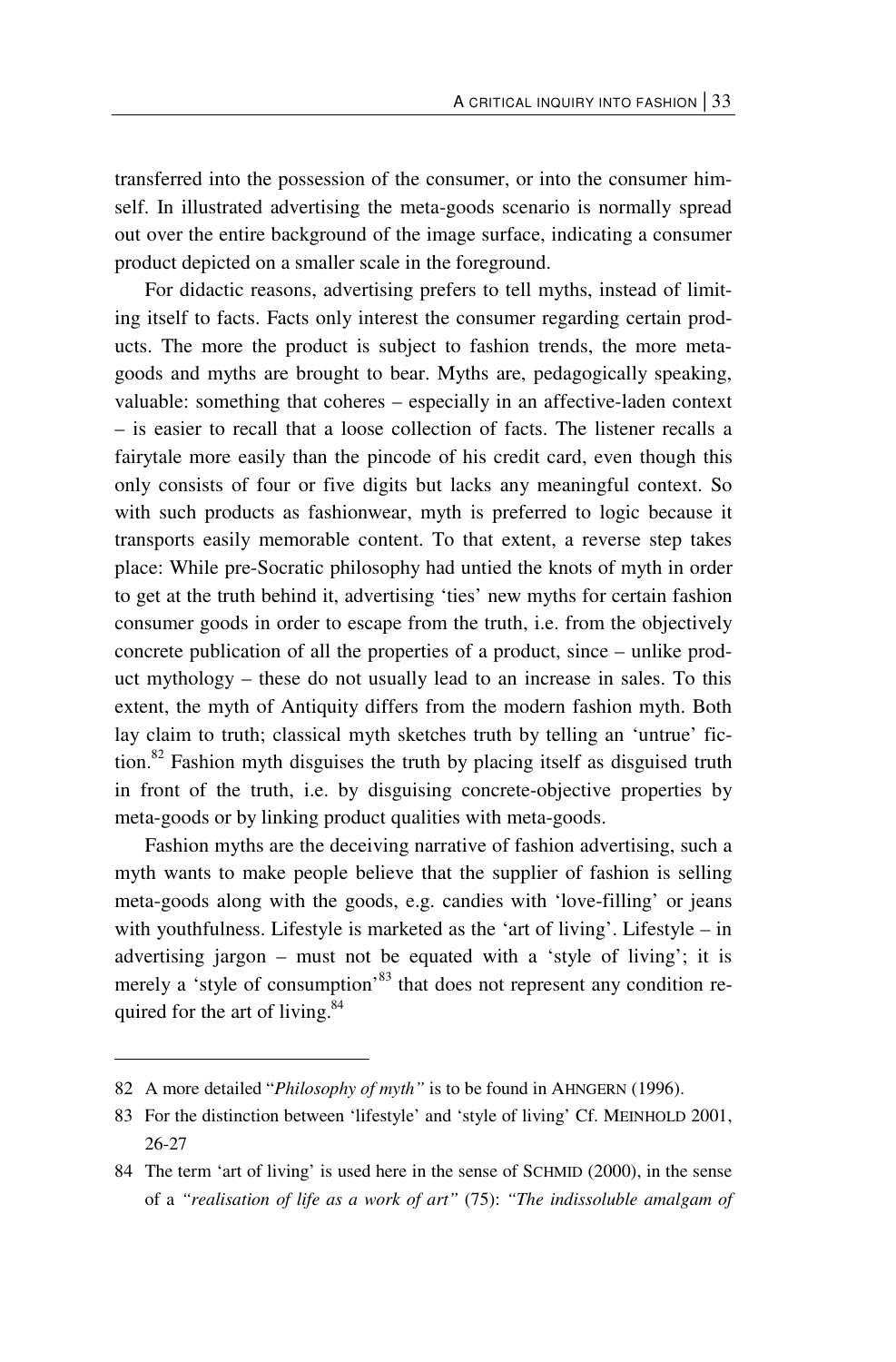A style of living is a particular way of conducting one's life, one that covers a middle-term to long-term span of time and gets its bearings from individual as well as social, aesthetic and ideal (though also material) values, and that tries to fulfil the functions of mediation of identity, affiliation, delimitation and management of everyday life.

"Lifestyle can be defined as follows: Lifestyle implies self-realisation and is a (superficial) material-demonstrative style of consumption – a 'styling' or a fashioning of certain moments, situations or phases of life; lifestyle has the same functions as a style of living and is oriented towards the same values, although it must be characterised by a greater affinity with consumption than the latter."<sup>85</sup>

Myths – also those of advertising – never fail, except for those where the whole effect depends on their failing. Advertising tells the tale of a life that is ever-successful, one that is guaranteed by its lifestyle (i.e. consumption of the acquired goods in the style presented by the advertising). If the consumer housewife chooses the 'right' washing-up liquid, she will no longer choose the wrong partner – this is at any rate what an advertisement for washing-up liquid suggests.

The three *fashion myths* that are 'narrated' by advertising employing metagoods, are the following:

Constantly new, topical, fashionable clothing (fashion)

(1) guarantees the perfect staging and recognition of its wearer on the stage of the social theatre

(2) leads to a holistic beautification, or melioration, of the life of the wearer: this includes social, vestimentary, physical, mental, existential and spiritual beautification, and

(3) makes the wearer 'young forever', almost immortal or reincarnates her/him; at least, conveys a breath of eternal youth, or immortality and reincarnation (by means of re-in-vesti-nation).

In order to tell the fashion myth, advertising makes use of the following essential elements of (classical) myth:

<u>.</u>

*act and ever-changing result represents a 'work in progress' which, in the case of the art of living, requires a whole life and which can only be fragmentary even when that life has come to an end."* (73) loc. cit.

<sup>85</sup> MEINHOLD 2001, 26-27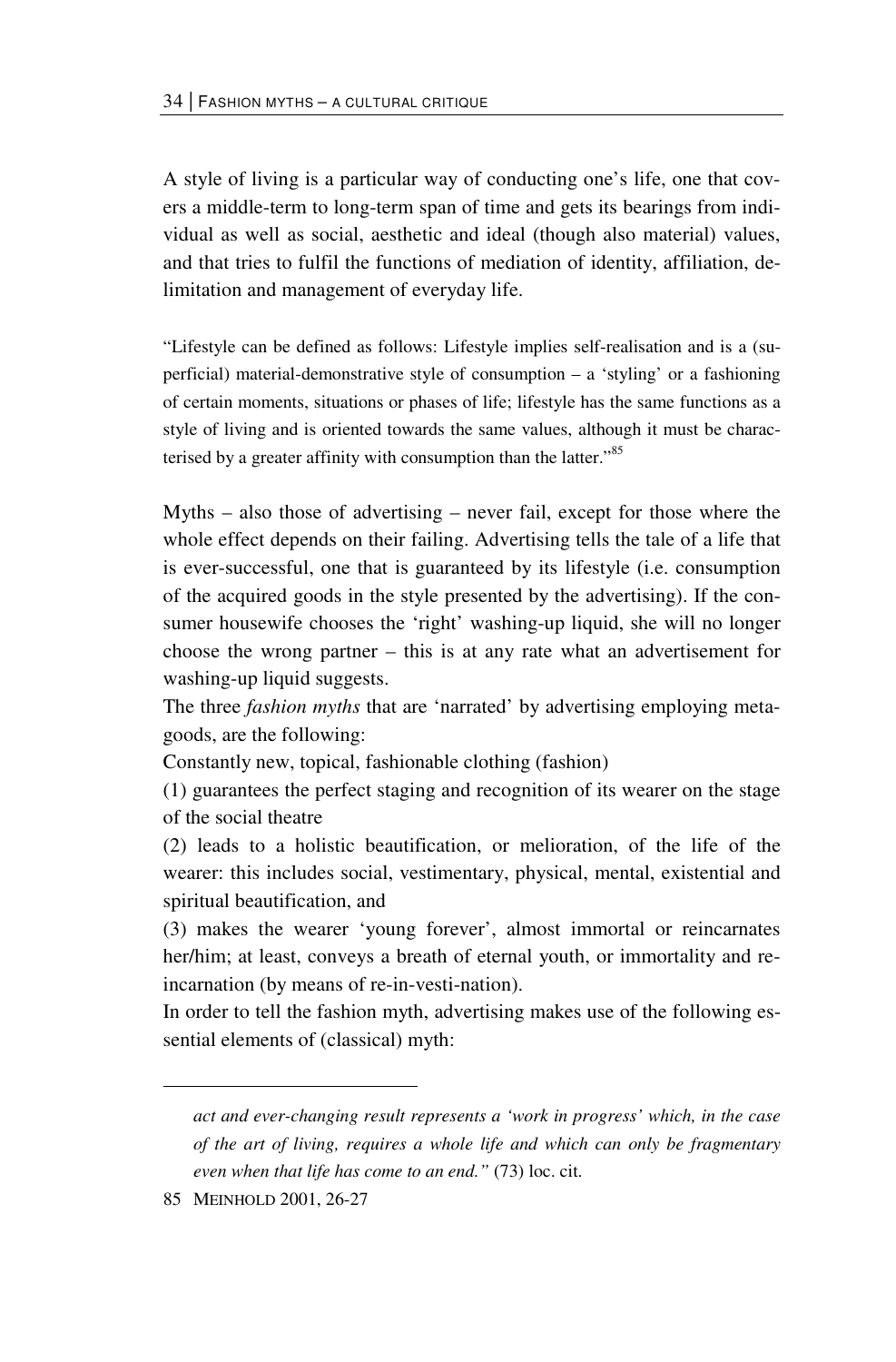- A *claim* to (not logically demonstrable) *truth*: *"With this handy guide to eternal youth, you can be young, beautiful and sexy forever."86*
- *Clearness or vividness*: 87 Fashion advertising is admittedly ingenious from time to time, but as a rule not unclear (unclearness would risk the sales of the supplier, something that  $s/he - as *homo oeconomicus*<sup>88</sup>$ cannot permit himself to be, seeing the high cost of advertising).
- *Idealisation:* With fashionable clothes of this brand you not only look younger, more beautiful and sexier but "*you can be young, beautiful and sexy forever".89* Idealisation and beautification are not only to be found in the language of written fashion advertising but also in images and sound.
- *Beautification:* Established globally available brands of transnational corporations can afford high-quality advertising; such high-quality, perfected and beautified advertising sometimes borders on art, or is not infrequently art.
- *Repetition*:<sup>90</sup> Fashion advertising like practically all forms of marketing – is based on repetition: on the one hand it is *reproduced* in vast numbers (advertisements in fashion magazines, other periodicals and newspapers with high circulations), also *repeated*, the aim being for it to be repeatedly brought to the consciousnesses of potential consumers. Fashions themselves, via their cycles, are also constantly repeated.
- *Claim to exemplary status*:<sup>91</sup> The model or the posing 'star' represents the exemplary model for the consumer *"Experience the exciting lifestyle of society, experience people for whom style is fun – and be inspired by them!"*<sup>92</sup>

- 89 Advertising brochure for the *Diesel* brand, 2001/2002
- 90 Cf. LEEUW 1956, 468 ff
- 91 Cf. LEEUW 1956, 468 ff
- 92 WALBERER, Jörg: *Editorial*. In: *Life&Style*, No. 3, Hamburg, October 1999, p. 3. The reader of the magazine and potential consumer of the extolled lifestyle

<sup>86</sup> Advertising brochure for the *Diesel* brand, 2001/2002

<sup>87</sup> Cf. NESTLE 1940, 17ff

<sup>88</sup> When mention is made in this work of *homo oeconomicus*, what is meant is the rational, calculating side of a person, used in economics as the *ideal type* for model formation.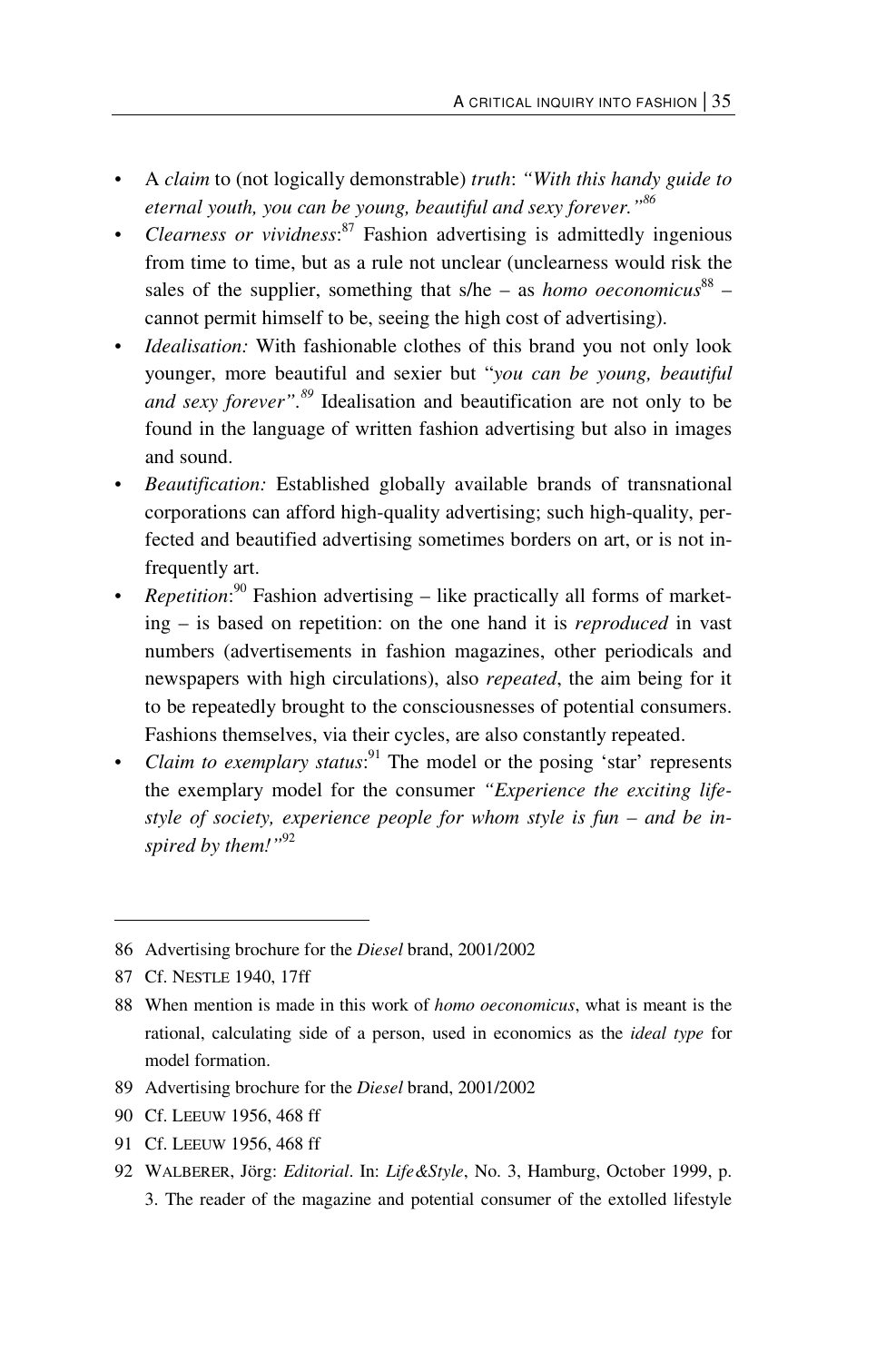- *Imitation*: 93 Scenes from fashion advertising are to be imitated (repeated) and staged by the consumer.
- *Uniqueness* or *originality:* With the exclamation of the uniqueness of a consumer item comes a demarcation of the product and thus a demarcation of the consumer from others with the aid of the consumer item. This implies a surplus value.

Having looked at some basic considerations, the focus will now turn to three groups of anthropological implications. In the following three sections, fashion will be presented as pseudo-tragedy, melioration and 're-investi-nation'.

1

products and fashion articles is encouraged to imitate (*be inspired by*) the indicated model (*society*).

<sup>93</sup> Cf. ELIADE 1961, 19 ff and 1957, 40 ff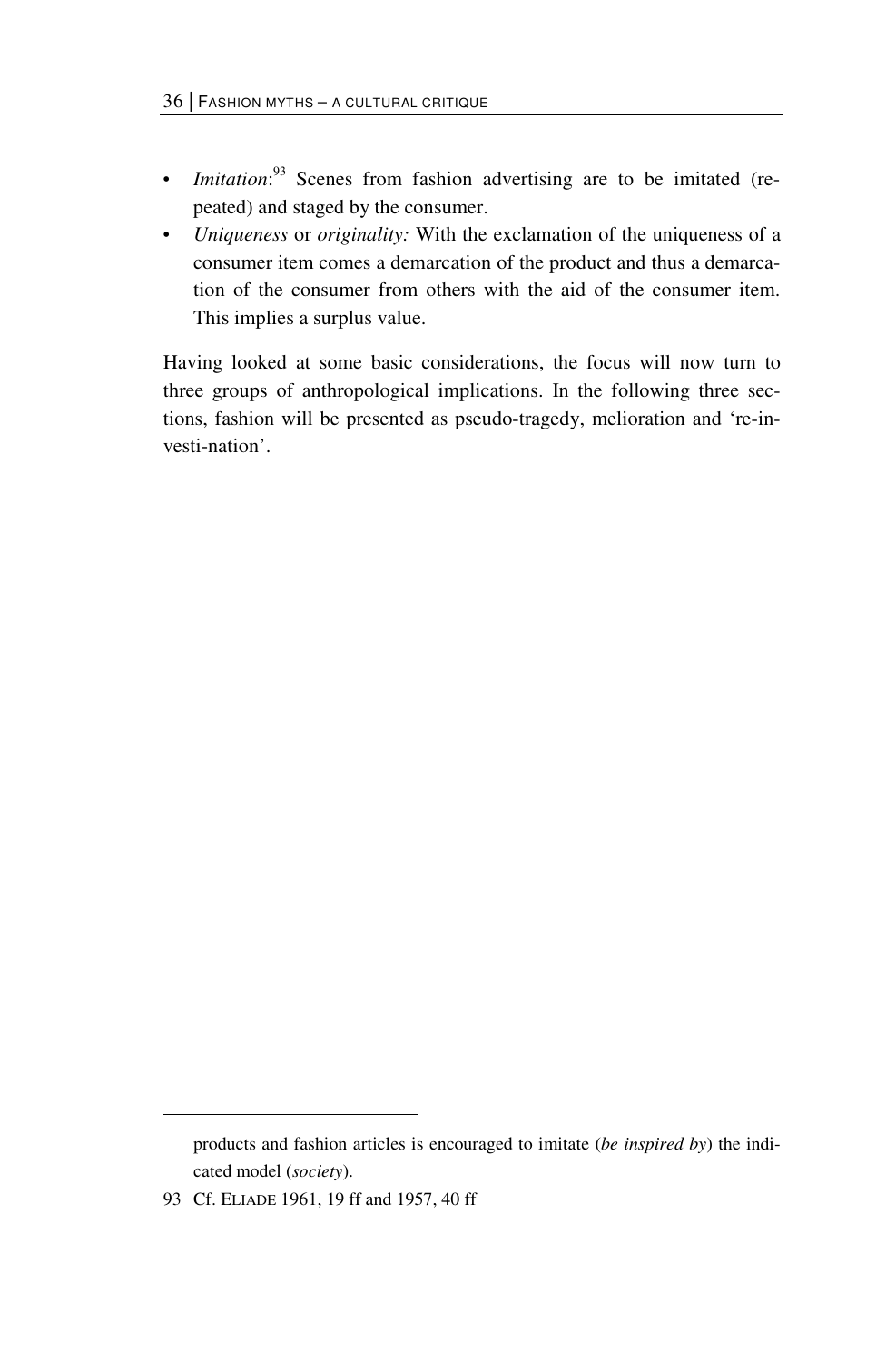# **Philosophic-anthropological implications of fashion**

## **PSEUDO-TRAGEDY**

Unlike animals, man is a self-staging and self-reflecting being that is seeking for recognition. Fashionable clothes serve here as a requisite, since they support the staging of a person on the stage of everyday life and influence how a person is perceived by others ('spectators'). For people – especially at a first meeting – are governed by outward appearances, as KANT notes:

"The saying 'clothes make the man' holds to a certain extent even for intelligent people. To be sure, the Russian proverb says: 'One receives the guest according to his clothes, and sees him to the door according to his understanding'. But understanding still cannot prevent the impression that a well-dressed person makes.*"1*

An anthropological assumption of KANT is that a person likes to imitate his superiors and that fashion is a manifestation of this imitation: From his subjective-individual perspective man imitates 'better' people – role models – with the aid of fashion. In his poetics, ARISTOTLE assumes that tragedy seeks to imitate better people and that by sharing in the experience of the tragedy the spectator is granted *catharsis*.

In the following subchapters, man will be examined as a being that strives for recognition, that, in order to gain recognition, makes use of (imitative) staging and for this purpose gains assistance from fashionable clothing. Staging elements are suitable for human movements on the stage of so-

<sup>1</sup> KANT 1988, 49 [AA 136-137] 2006, pp. 25–26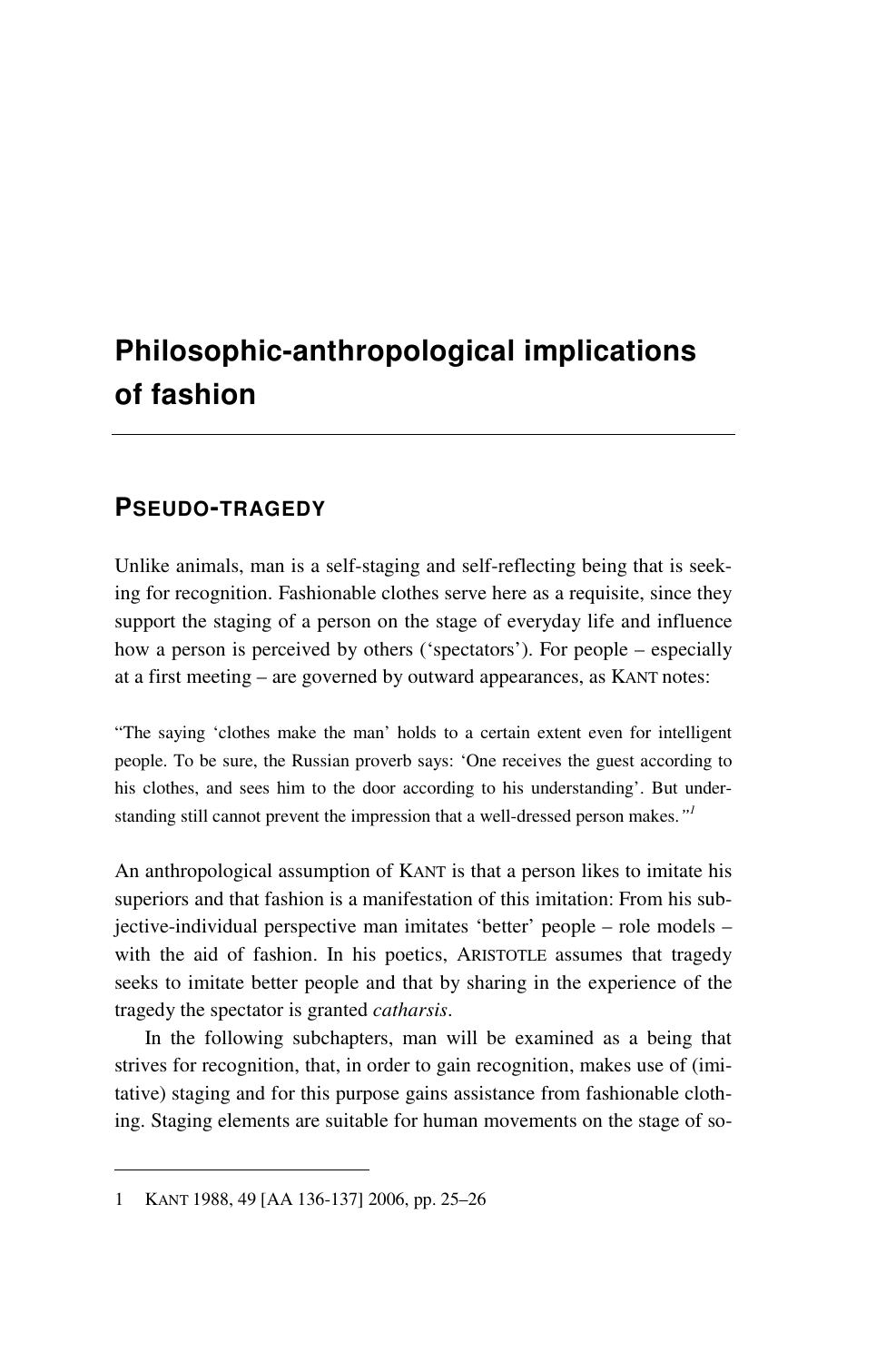cial everyday life, with consumption activated for this self-dramatisation as well as the wearing of fashionable clothing being experienced as pleasant and self-enhancing by certain consumers. So the quintessential question is raised as to whether staging via fashion constitutes a *tragedy* and brings about a kind of *catharsis*. For – according to GOFFMAN – the *"issues that drama and stage technique deal with are often trivial, but they are universal – they obviously appear everywhere in social life."*<sup>2</sup>

### **The striving for recognition on the everyday stage**

It would appear that man cannot permanently be a 'solivagus'<sup>3</sup> but needs his fellow humans in an essential and existential way. He moves primarily within groups, which means that human reality is constantly social.<sup>4</sup> Without a human counterpart, man can only feel an affiliation with nature and a belief. According to Eugen Fink *"Man [is] the greatest stimulus for his fellow-man. [...] He is stimulated by his fellow-man – more than anything else. [...] he essentially lives in co-existence with his fellow-men."5* Apart from the need for belonging, MASLOW also mentions the need for intimacy and love.<sup>6</sup> The evidence of this 'anthropological constant' (to love and be loved) is constantly confirmed not only since the beginnings of literature and poetry but also in the personal feelings of every individual.

Corporations supplying consumer items also advertise for products (e.g. chocolate or cat food) by means of which the consumer – along with the products – can acquire, give and consume love almost instantaneously as meta-goods. Man does not only need company and the love of particular

<u>.</u>

<sup>2</sup> GOFFMAN 2001, 18

<sup>3</sup> solivagus = wandering around alone, isolated

<sup>4</sup> Cf. KOJÈVE 1996, 23

<sup>5</sup> FINK 1969, 63-64,

<sup>6</sup> Cf. MASLOW 1999 and KLEBER 1996, 4-6. It should be noted that MASLOW – whose theory of the structure of needs is often regarded as being too rigid – immediately after explaining the hierarchy of human needs immediately relativises it: *"Up to this point, it would seem in our descriptions as if the hierarchy of basic needs was a fixed order – it is, however, not nearly as rigid as we have implied.*" MASLOW 1997, 79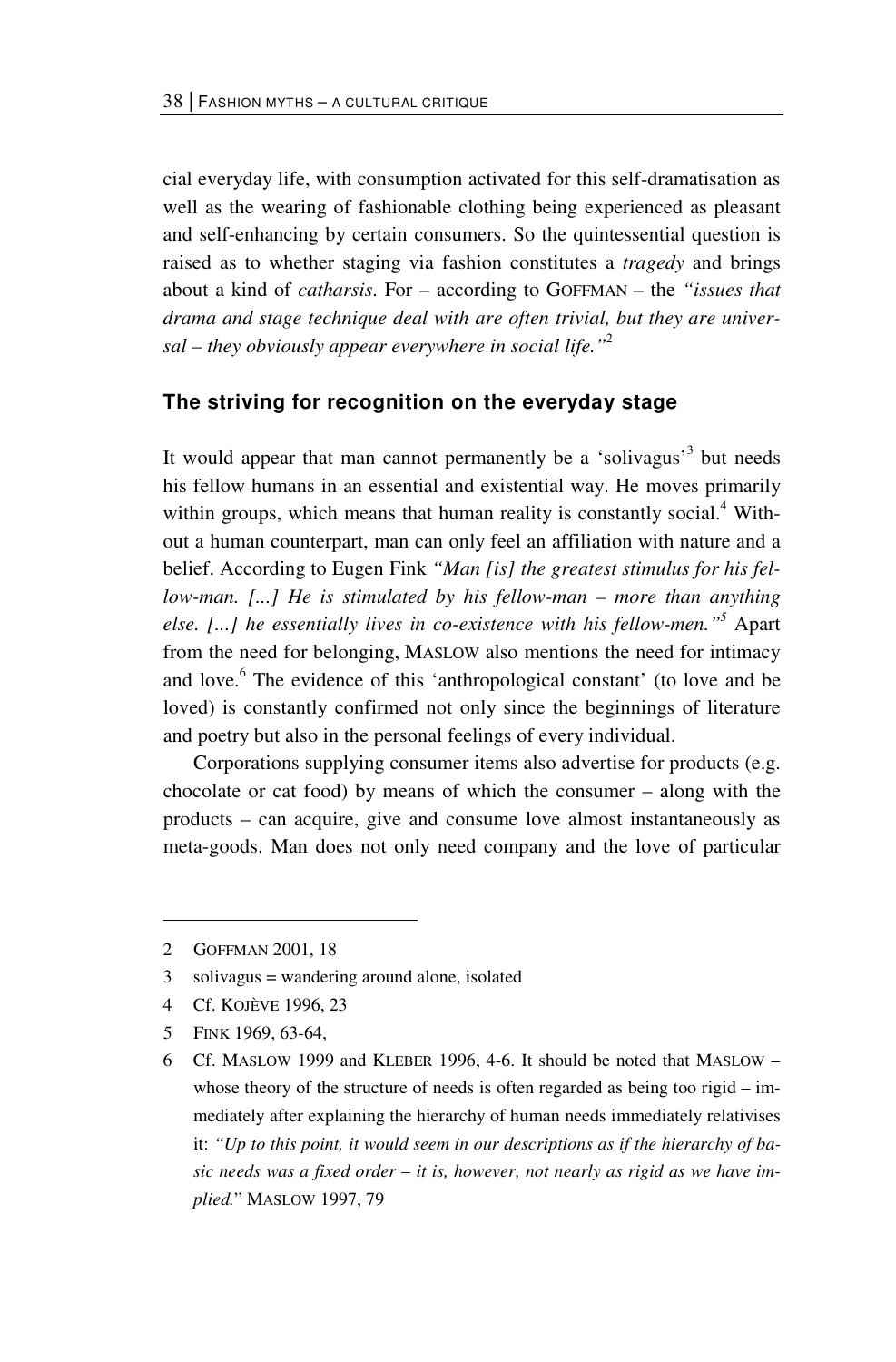people, however,<sup>7</sup> but wants in addition to be *important* for these people, or to be recognised by them – for (certain) other people he wants to *play a role*, and in the truest sense of the word. MASLOW describes this anthropological implication in *motivation* and *personality* as the need for *recogni*tion and self-esteem.<sup>8</sup> For recognition, being seen by other people is a necessary condition (which, trivially enough, cannot be realised without a counterpart); enjoying prestige is one of the sources of personal selfesteem.<sup>9</sup> According to HEGEL (KOJÈVE), "the real and true human being is *the result of its interaction with others"*. 10

According to KOJÉVE's interpretation of HEGEL's *The Phenomenology of Spirit*, the desire of one person desires the *desire* of the other, and not only the other person *without* his desire. He also wants to be desired and thereby recognised by the other person; *"every human, anthropogenic desire that produces self-consciousness, human reality is ultimately a function of the desire for recognition. [...] Being a human being is actually only a dependent function of a desire directed towards another desire, i.e. – ultimately – a desire for recognition."11* This recognition*<sup>12</sup>* is a *conditio sine qua no*n for being a human being:

"A human being is only really human as one that is 'recognised' by another human being, by other persons and – ultimately – all other persons: for itself just as well as for the others. So a human being, in order to be really and truly a 'human' and to

- 8 Cf. MASLOW 1999, 62-87
- 9 Being recognised is to be understood in a metaphorical sense. BEETHOVEN, via his auditively perceived music still enjoys considerable recognition, even when one does not have him or the concert musicians 'before one's eyes'. Blind people 'see' their counterpart with their remaining four senses.
- 10 KOJÈVE 1996, 33

- 11 Cf. KOJÈVE 1996, 23
- 12 KOJÈVE 1996, 24-25

<sup>7</sup> Temporarily or in phases, at least. [The German term used is 'Ansehen' (= how one is seen by others). Much use is made in the original of the verb 'to see'. This can unfortunately not be retained in the English translation. Translator's note]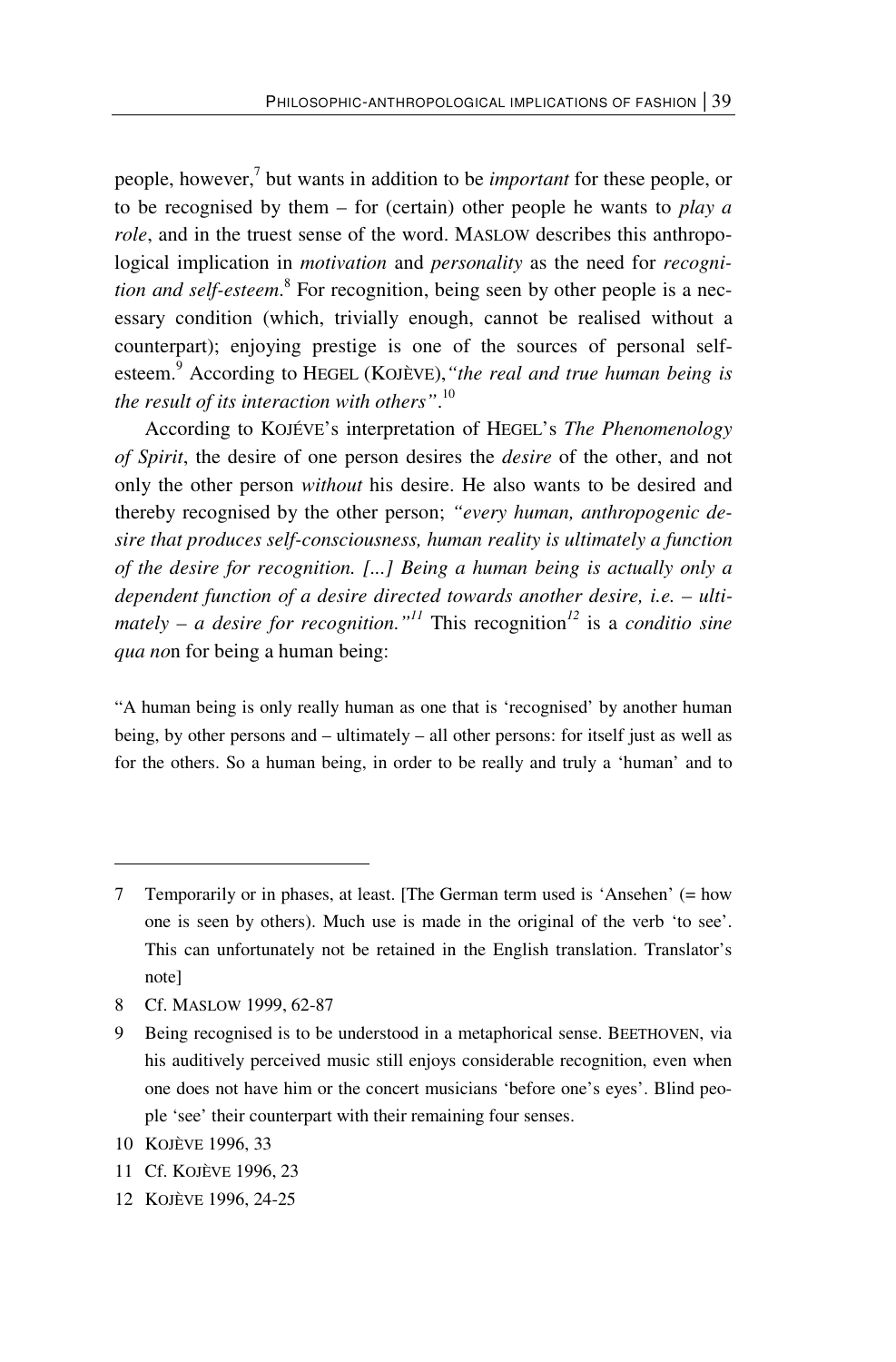know itself as such, must impose the idea it has of itself on others: it must be granted recognition by others (in the ideal borderline case from all others)."*<sup>13</sup>*

It is easy to see the extent to which such human motivators as prestige, recognition and self-esteem are seized on by the advertising industry. The advertising slogan used for many years by the *Frankfurter Allgemeine Zeitung: "Behind this newspaper there's always a clever head"* not only indicates that this advertisement is aiming at the need for prestige, recognition and a feeling of self-esteem in the reader (oneself as a clever head behind a newspaper produced by and for clever heads) but also that it is assumed from the pages of the newspaper that even intellectuals – or people that would like to be such – are impressed by this assertion.<sup>14</sup> Whoever holds this newspaper in front of him – including an idiot – is by definition now a clever head. The motivators prestige, recognition, self-esteem and affiliation, love are responsible for a not inconsiderable part of human attitudes and actions – also for consumer goods, which make use in their advertising of the motivators mentioned as meta-goods. Empirical evidence for the motivators mentioned is plentiful.<sup>15</sup> A person gains prestige and a feeling of belonging by imitating models and by staging. This is the theme of the following section.

#### **Staging and** *imitatio prominentis*

I love acting. It is so much more real than life*. 16*

By and large, the more civilised people are, the more they are actors.*<sup>17</sup>*

In order to improve their prestige in the eyes of others, people stage themselves. Self-dramatisation is a necessary anthropological element of social

**.** 

<sup>13</sup> KOJÈVE 1996, 27 u. 29

<sup>14</sup> Cf. MEINHOLD 2001, 60

<sup>15</sup> Cf. DEUTSCHE SHELL 2000, 65

<sup>16</sup> Lord HENRY in: WILDE: *The Picture of Dorian Grey*, chap. 6.

<sup>17</sup> KANT 1998, 67 (I, 1, § 14; AA 7, 151)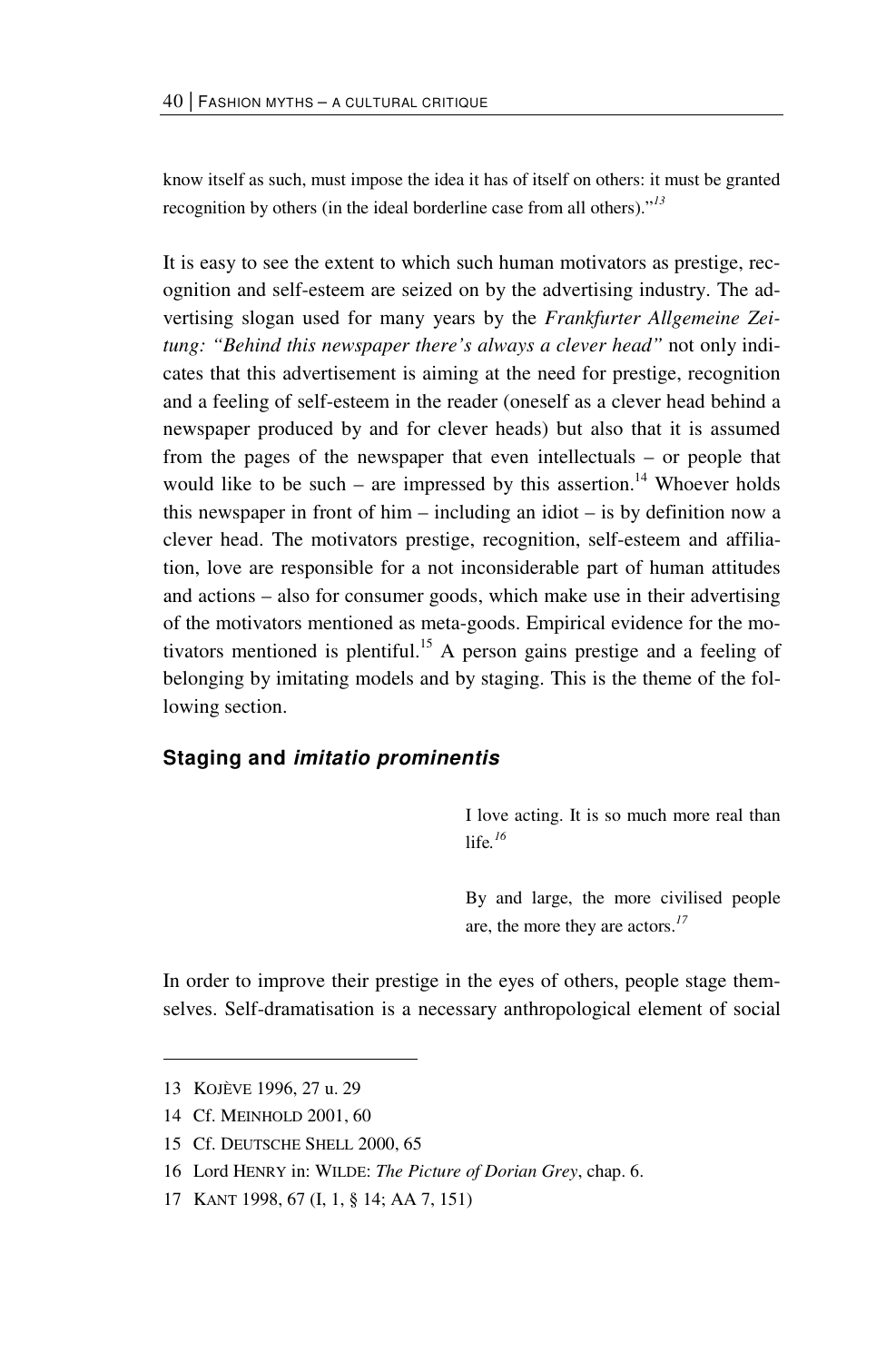life.18 With their stimuli *"people act 'society' with each other and for each other*".<sup>19</sup> In this connection, fashion functions as more than just a useful 'requisite':

"A person's self-presentation in society, his self-assertion – internal as well as external – but also his ordering in terms of rank and his competitive desire to stand apart from his neighbour are – ever since people have lived in societies, i.e. from time immemorial – to an astonishing extent dependent on the mysterious power that we give the simple name of fashion."*<sup>20</sup>*

Self-dramatisation with the aid of fashion gets its orientation from models and seeks to find an image that the performer wishes to present to fellow human beings. *"So the glass [the mirror] does not even reflect what he himself wants but how he is wanted by others* $v^{21}$  – according to BLOCH. PLESSNER also assumes *"that the 'self-control' which the daily life of a human being calls for, the control of the role which he plays in it, the ability to transform and to pretend which social contact and profession more or less impose on one, are directed by the presenter towards the image he wishes to have for the onlooker."<sup>22</sup>*

Consequently, a person seeks to establish the role that he has to fill in the eyes of those from whom he would like to gain recognition. He acts a part for others and for himself that does not completely agree with his own individual nature but which presents a staged version of himself or of his human nature.<sup>23</sup> And since a person – "*by nature an actor [...] and a friend of appearances"*24 – desires to be recognised by the other person, he makes use of methods such as the clothing or disguising of his outer appearance, in order to present himself as desirable.

For KANT the playing of roles, the staged self-presentation of a person in life, amounts to a cultural achievement that makes its contribution to the

<sup>18</sup> Cf. DAHRENDORF 1969, VII-VIII und PLESSNER 1984, especially 411-412

<sup>19</sup> FINK 1969, 65

<sup>20</sup> KÖNIG 1971, 18

<sup>21</sup> BLOCH 1998, 396

<sup>22</sup> PLESSNER 1982, 407

<sup>23</sup> dealt with in detail in PLESSNER 1985; see below.

<sup>24</sup> FINK 1969, 99;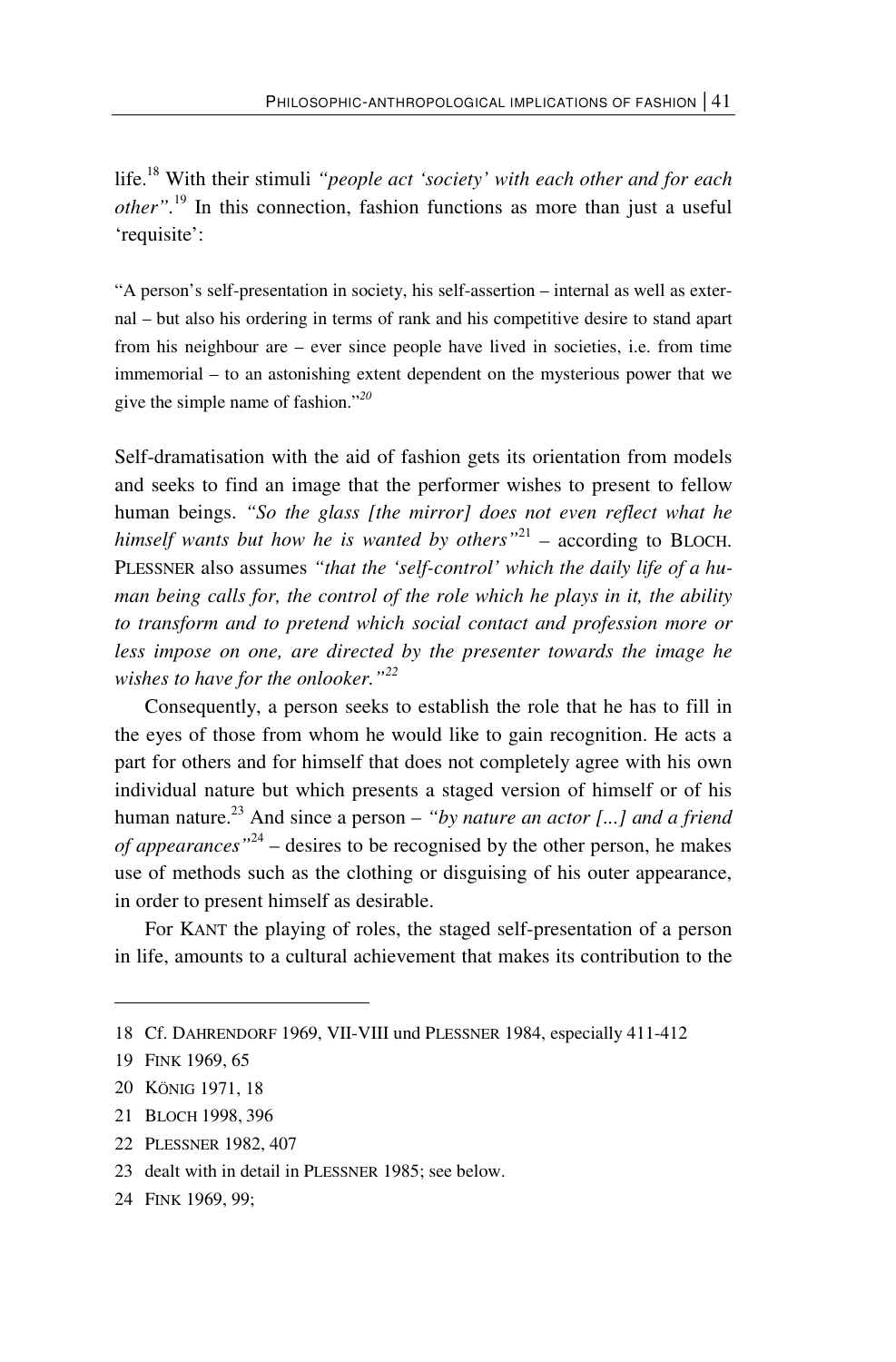amelioration of the morality of the role-player: *"For by people playing these roles will gradually really awaken the virtues that they have artificially presented for a considerable time, and these will become part of their disposition."25*

Does appearance determine being, or being appearance? The Parisian fashion designer Maggy ROUFF opined that the soul influences the outer 'wrapping'.<sup>26</sup> In everyday life it is certainly to assume that there is basically a mutual interaction between being and appearance, one that is presented by BAUDRILLARD in his *simulacra* theory as 'hyperreality'.<sup>27</sup> According to this, everyday human actions – which constantly move between the poles of being and appearance – are already a form of hyperreality, since a person's real being always fuses or merges with his presented being. This is also postulated by PLESSNER, who assumes a constant disparity between human nature and (more or less staged) social role.

As can be deduced from this, the virtuous orientation of attitude and action in stoic philosophy must lead, in a consistent or even compulsive form, to the complete acceptance of the social role. And this will involve the excision of the own self – something that would have been seen as pathological, seen from Cynical, Cyraenian and Epicurean positions. For from the first-mentioned perspective *being* has to become what being *ought* to become. According to the Stoic virtue ethic, the social role ought not to be appearance, but being must fill out this role as perfectly as possible and even do so with conviction – *appearance should become being*.

 MONTAIGNE examines this disparity between being and appearance, between social role and individual human nature, finding a possible solution in the self-observation of the individual as a spectator: the soul is not to play its role for the purpose of display but for the acting person himself, who is also capable of assuming the perspective of observer towards him-

<u>.</u>

<sup>25</sup> KANT 1998, 67 (I, 1, § 14; AA 7, 151)

<sup>26</sup> ROUFF 1942, 175

<sup>27</sup> BAUDRILLARD 1982, 119. BAUDRILLARD intention was to radicalise prominent theses and to use them against themselves. Cf. BAUDRILLARD 1984, 12 and 315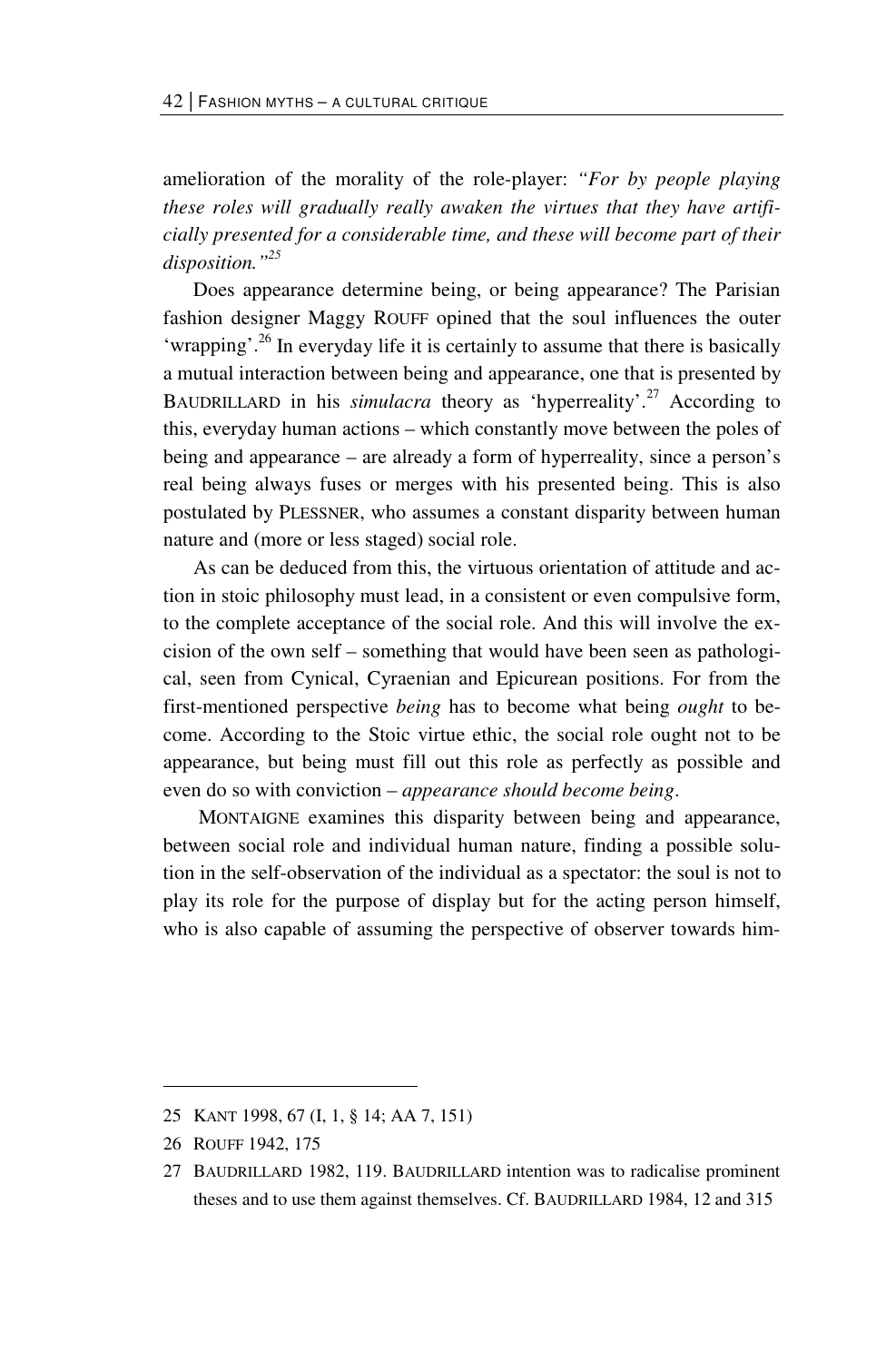self.<sup>28</sup> ROUSSEAU also criticises the person who plays various roles and the 'dual nature' that results from this<sup>29</sup>

PLESSNER in his essay *Social Role and Human Nature* (1960) deals with the disparity and the area of tension between social roles and human nature; he describes the

"relationship between human nature and its social existence" [is] "a structure of doubles, in which the role-bearer and role-figure are interconnected". "Via the role which he plays above all as the bearer of a rank in office and profession, modern man has his status, represents something. [...] next to a more or less nebulous private existence, everyone cuts – as well as he is able – a public figure [or] several  $[...]$ .<sup>30</sup>

PLESSNER's anthropological concept of the role has in mind the *"relationship between the role-bearer and his role"* and it notes *"the dual nature of the private and public individual"*<sup>31</sup> as an inalienable, inevitable fact. He thus distinguishes himself from MARX, according to whom

"a person must become identical with himself, because he has once been so and with this basic figure of coincidence between inner and outer possesses the prerequisite of a spiritual-moral freedom. [...] It is a question of capturing and humanising this concrete force – a second, as yet uncontrolled nature – which, because of its industrial reorganisation, alienates the person from himself and robs him of his self-esteem by exposing him to ever new threats to his inherited way of life."*<sup>32</sup>*

Against this conception PLESSNER sets man in his dual nature: for him, externalisation does not involve *"any alienation of the self but – under the present-day conditions of a highly differentiated working world, for example, which the sociological functional analysis of a society more of less corresponds to – the chance of being completely himself."33* But the chance to

- 30 all quotes PLESSNER 1985, 231, 234, 235
- 31 Both quotations are from PLESSNER 1985, 232
- 32 PLESSNER 1985, 236

 $\overline{a}$ 

33 PLESSNER 1985, 237

<sup>28</sup> Cf. MONTAIGNE 1988, II, 17, 2, 647 and II, 16, 2, 623f

<sup>29</sup> ROUSSEAU 1962, 186f and 1761. The term 'dual nature' is an expression of PLESSNER's, see below.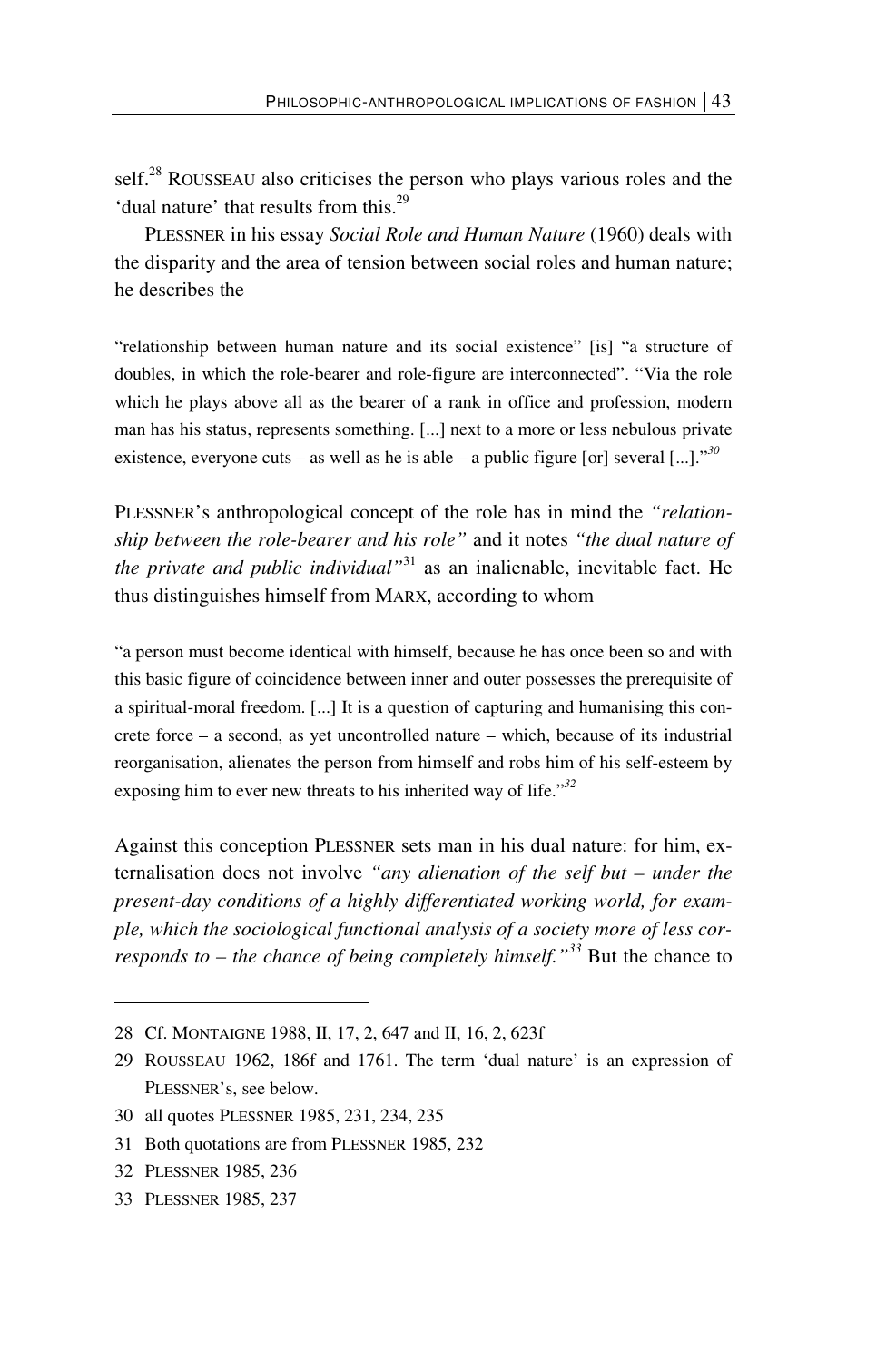completely become oneself via externalisation would seem to be an idealtypical conception compared with the real life-challenges that man is faced with among the conditions mentioned by PLESSNER. For this chance cannot fully be exploited in many instances of everyday life: a person is rarely completely himself in the course of his strongly monetary-oriented career but is frequently used as the means to an end by other people; that is why MARX is not completely wrong.

According to PLESSNER, "*man first [becomes] himself in his duality as a role figure that can be experienced by himself."<sup>34</sup>* This statement mentions an anthropological constant: Only in playing roles that display a disparity with his individual human nature does man first truly exist: only through this disparity does a human being become a human being.<sup>35</sup>

According to the Stoics, a human has entirely to be a social role; according to MARX the being of a human is concealed *behind* the person he pretends to be. This essential quality displays itself when he abandons this acted role and takes off its mask: that which is behind the role and the mask is the true man, that is the essence of the man, this is where he must go if he is to realise himself. PLESSNER's synthesis, on the other hand, argues that duality and disparity form an inseparable unity is the actual essence of the human being.

But human nature is faced not only by *one* role, PLESSNER mentions in passing – every individual plays a multiplicity of roles and not infrequently finds himself in conflicting roles.<sup>36</sup> Often enough, the acted role collides with personal expectations (intra-role conflict), or with other real roles of a person (inter-role conflict). Switching from one role into another one can – according to the nature of the role – cause human nature to lose balance. Here it is necessary to transfer the Aristotelian virtue theory of the individual 'golden' mean – according to which every person has to find *his own* individually mediated mean between extremes – to the *media*tion of the re-

-

<sup>34</sup> PLESSNER 1985, 238

<sup>35</sup> This view of PLESSNER's, however, is not unproblematic: On the basis of this *anthropological* role concept the question could be asked whether, for example, mentally retarded or babies (are able to) 'play a role' or whether they *are* wholly human nature and thus – if one pursues this plessneresque view to its radical, logical conclusion – are not human beings at all?

<sup>36</sup> Cf. MERTON 1957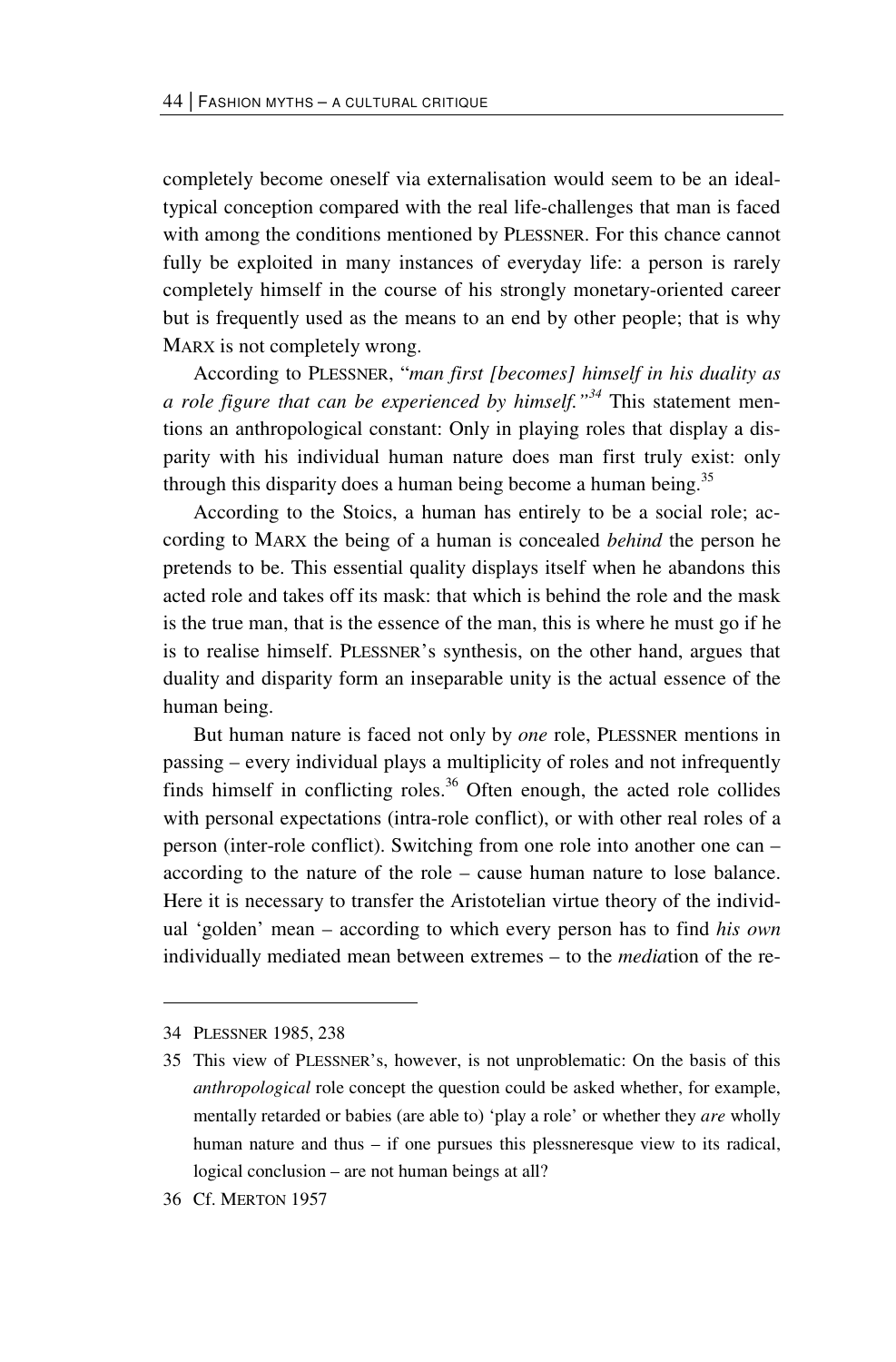quirements of the roles. The individual as owner of various roles and his own nature can get to know his own golden mean between these extremes, so that taking over a role for a certain length of time does not represent acting a different character but simply an accentuation of his own mean or nature – his nature is not 'violated'.<sup>37</sup> This own golden mean between the extremes of individual nature and diverse roles is variable and never an ideal position in which a person ought to feel at ease and one that does not fundamentally contravene role content.

SIMMEL deals with this issue of the discrepancy between the acting role and the artistic temperament in his essay *On the Philosophy of the Actor* (1908):

"how an actor is to perceive a role does not arise – not even as an ideal requirement – from the role itself but from the relationship of his artistic temperament to the role. [...] There is not simply on the one hand an objective assignment laid down by the author and on the other a real, acting subjectivity, so that it is merely a question of shaping the latter to fit the former; above both of these things there is a third: the requirement that this role makes of the actor, the particular law that comes to the acting personality from this role."*<sup>38</sup>*

The conception of the role of the actor – which at first glance would seem to contravene the stoic ethic of virtue and the Kantian categorical imperative $39$  – can be transferred to the social role: A general law (or a custom) that defines roles experiences different forms according to the individual: the acceptance and care of her own child is expected of every mother, just as a corresponding acceptance and good shaping of the role is expected of the actor; but just *how* mothers and actors shape their roles depends on the actual person playing the role and it can be judged as dramatically brilliant (in the case of the actor) or ethically and pedagogically valuable (in the case of the mother) despite being shaped in different ways.

The practical conversion of the synthesis of social roles and individual human nature remains problematic, and it cannot even theoretically be ide-

<sup>37</sup> A further problem area of this topos probably lies in the various *definitions* of man's essential *being* and in the resulting conceptions of the human *telos*.

<sup>38</sup> SIMMEL 1997, 424-425

<sup>39</sup> Cf. also Georg SIMMEL (1968) *Das individuelle Gesetz* (174-230)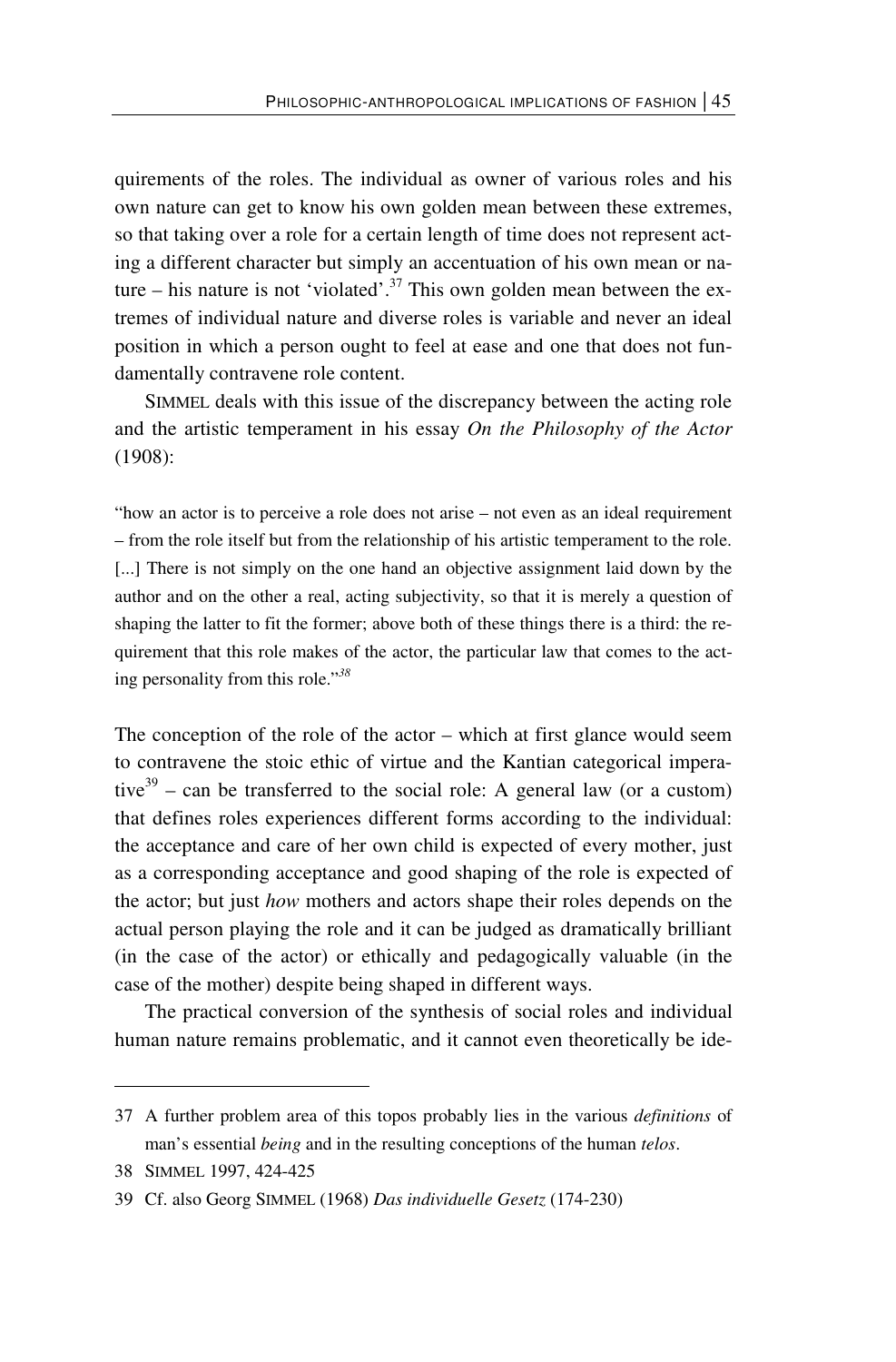ally resolved. Seeking one's golden mean between named extremes is similar to juggling with balls corresponding to the number of roles plus one ball – to push the image even further – that can never leave one's hands: one's own human nature.

The aim of the previous passage was to ground the playing of roles in the social theatre as an anthropological fact and to uncover the linked problem of the disparity between social roles and human nature. Obviously, fashionable consumer products – especially clothes – make a significant contribution to the shaping of social roles and are thus inevitably involved in this 'anthropological' dilemma.

The *presentation* and *staging* of people with the aid of *consumer items* is regarded by critics of consumption – from an individual-ethical perspective – as particularly criticisable, since the fear is that the exhibition value of life could possibly take the place of essential elements of life itself.<sup>40</sup> Self-awareness could give way to market-awareness, with the motto: *"Facade has replaced the soul"*. *<sup>41</sup>* Due to lifestyles which are closely related to consumption, it is fearfully assumed that young people's immaterial values in particular might be suppressed by material ones and feelings of selfesteem be replaced by brand-esteem.<sup>42</sup> Clothing is a kind of rhetoric of the body; how one is perceived by others exerts an influence or even 'corrective effect' on a person (and this thesis can be applied to consumer products in general).

In the following, an option of behaviour will be singled out for closer examination that is very much in the foreground regarding staging: imitation.

<u>.</u>

<sup>40</sup> Cf. FAURSCHOU 1990, 257f

<sup>41</sup> POSCHARDT 2001, 4

<sup>42</sup> Cf. MEINHOLD 2001, 60; REISCH 2001, 11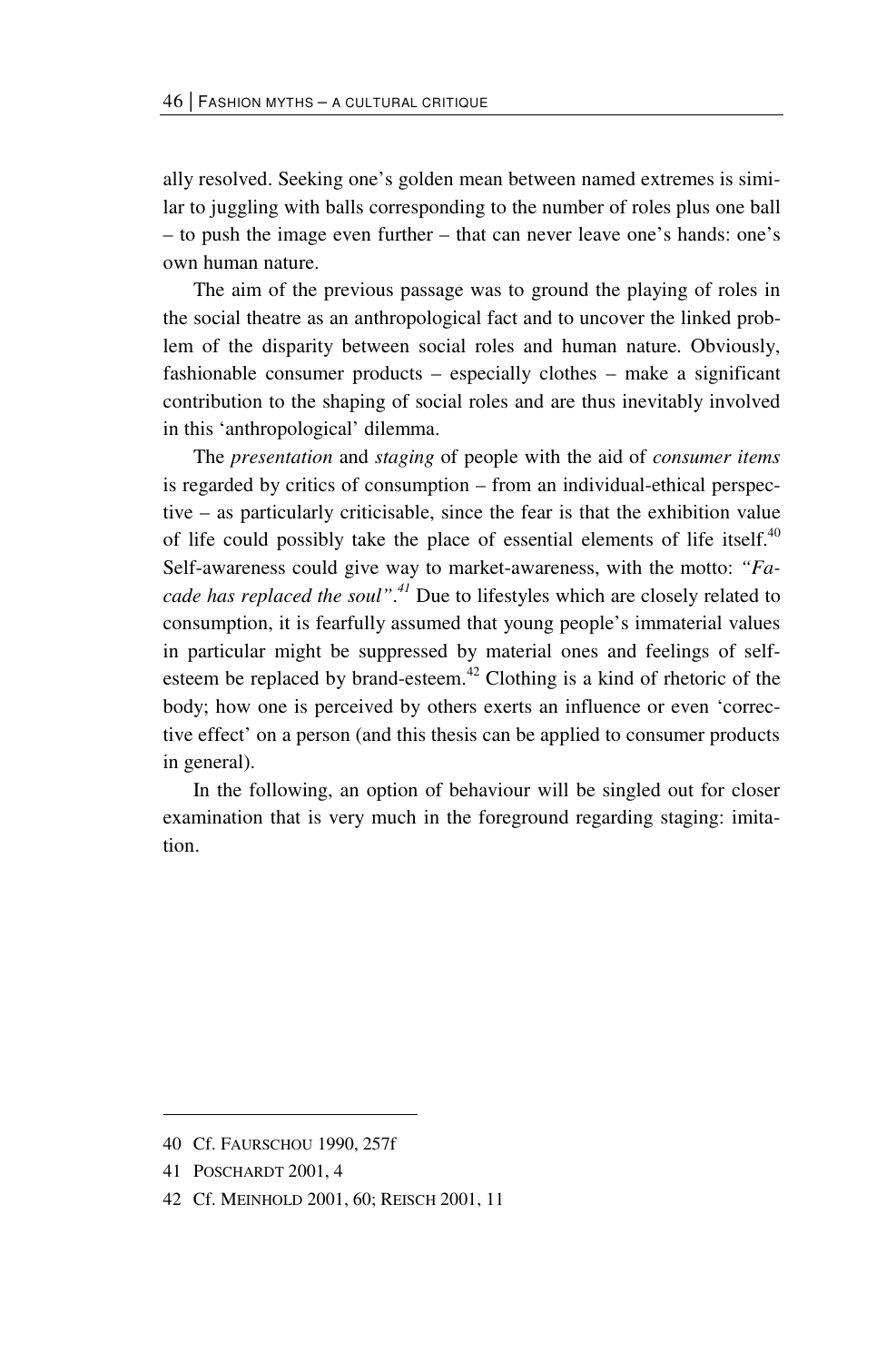#### **Man as an imitative being – Fashion as staged imitation**

The human being has a natural tendency to compare his behaviour to that of a more important person (the child with adults, the lower-ranking person with those of higher rank) in order to imitate the other persons' ways.*<sup>43</sup>*

*"An imitative creature is man"*<sup>44</sup> The 'inclination to imitate' is an anthropological constant that cannot be removed from man. In ARISTOTLE's opinion, imitation (mimesis) is *"innate in man"*, for man is *"capable of imitation to an exceptional extent"* and he acquires *"his first knowledge through imitation"*. A further incentive for imitation is *"the joy that everyone obtains from imitation".*45 Anyone watching young children grow up will be able to confirm the obviousness of this assumption.

The 'urge to imitate' is assumed by some to be the anthropological datum that is responsible for the emergence and maintenance of fashion: <sup>46</sup>

*"The original urge to imitate, which also biologically governs the human herd, although it can be sublimated and varied by means of human freedom, is the element of 'fashion'."47* We intend only to deal with imitation to the extent that it can be seen as a constituent of staging in everyday life – especially with the aid of fashionable clothes.

Within staging via fashion both conscious, intentionally forced imitation and unconscious, partially even undesired imitation play a role. The conscious buying and wearing of certain articles of clothing for a particular occasion is the desired imitation of a socially established pattern of atti-

<sup>43</sup> KANT 1998, 184 (Anthropology from a Pragmatic Point of View, CUP 2006, p. 142).

<sup>44</sup> SCHILLER 1983, 178 (Statement by WALLENSTEIN, III, 4, line 1,434)

<sup>45</sup> All quotations from ARISTOTLE: *Poetics* 1448 b 4-9; According to ARISTOTLE imitation is responsible for the emergence of creative writing.

<sup>46</sup> Implicitly, the need to imitate is, for example, concealed behind the wish to consume the same or similar consumer goods or brands as friends and acquaintances.

<sup>47</sup> FINK 1969, 46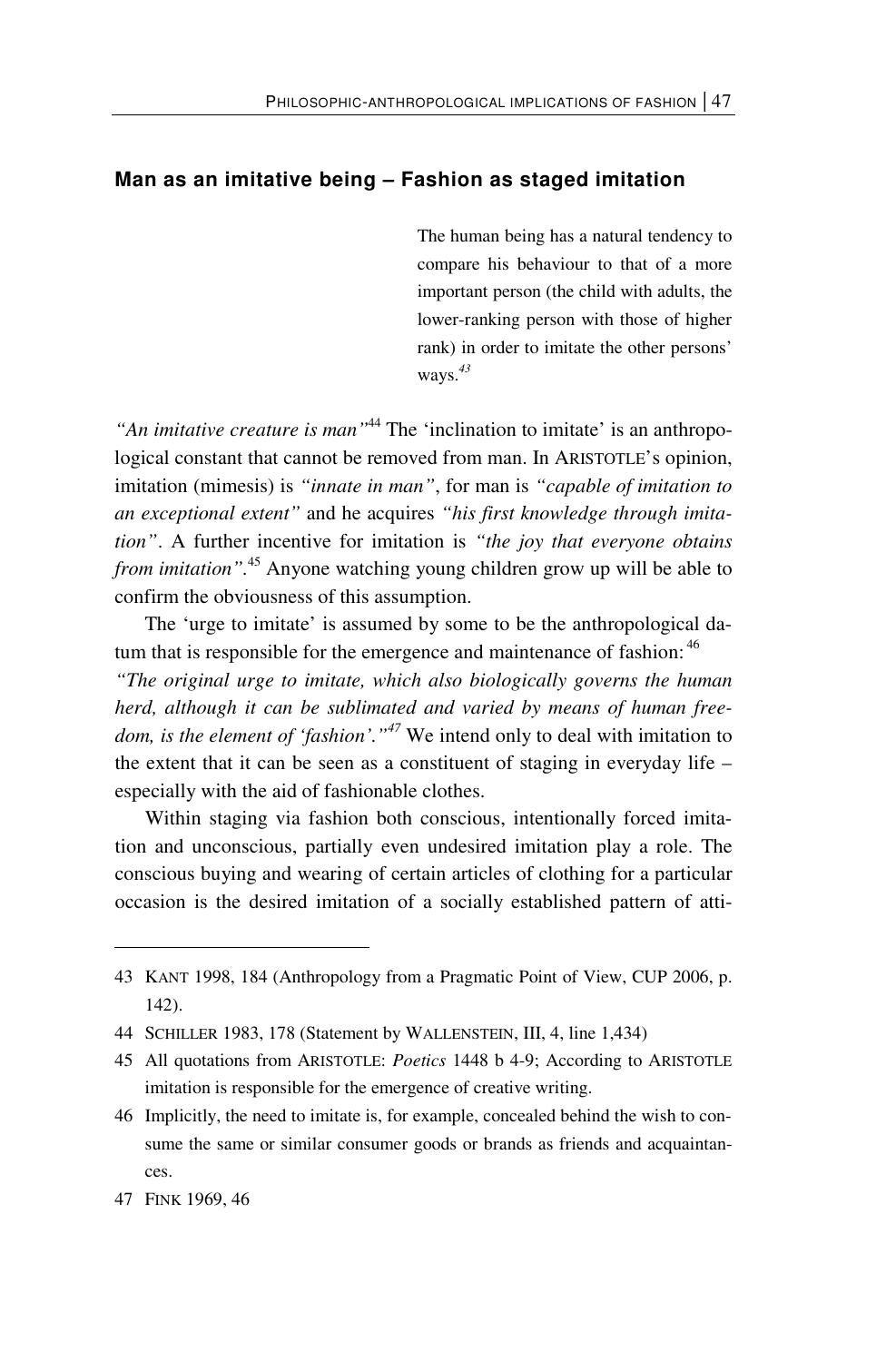tudes and actions that the person classifies as meaningful. Behind the buying and wearing of certain articles of clothing for not apparently rational reasons on the other hand, unconscious and perhaps undesired imitation may be concealed that can be motivated for various, e.g. compensatory reasons, such as wishes for social contact, increased self-esteem, selfrealisation – or in general the wish to cope with failure.<sup>48</sup>

Research in comparative religion and history of religion by Mircea ELIADE verify manifestations of imitation in the realm of the sacred. In the religious form of imitation, the individual, by means of periodically recurring rituals, experiences time cyclically, satisfying an ontological longing for the perfection of man and the beginning of human history.<sup>49</sup> Via the imitation of mythical figures, especially the gods: *"imitatio dei"*50, in sacral rituals, man participates in the transcendental. Similarly, the purchasing of certain consumer items, which are marketed with the aid of prominent persons, allows the consumer to participate in the lifestyle of such people. The mythical imitation not only gives the religious person a hold on his everyday life but also places this life in a cosmological context.<sup>51</sup> Even the imitation of non-mythical or perhaps 'everyday mythical' figures (prominent people such as models, pop stars and film stars) apparently gives a person a hold on his everyday life – fashion, too, recurs cyclically like sacred rituals in a modified form. Some suppliers of fashionable consumer items have noted a religious deficit and marketed their products accordingly.<sup>52</sup> *"The profanation of the sacred and the symbolisation of the profane characterise modern everyday life."*<sup>53</sup>

Via a similar sacred shaping the appearance of prominent figures in advertising becomes a pseudo-theophany: the earthly appearance of a godhead that serves as a model which is to be imitated via the displayed consumer products. Prominent persons are, for example, clad in white or black clothes that resemble liturgical garments and photographed in contemplative, meditative, statuesque or ecstatic attitudes or positions in front of cor-

-

<sup>48</sup> Cf. MEINHOLD 2001, 78

<sup>49</sup> Cf. ELIADE 1957, 54-55; 62-63

<sup>50</sup> ELIADE 1957, 59 (imitation of the gods and their actions)

<sup>51</sup> Cf. ELIADE 1957, 50-53

<sup>52</sup> Cf. SELLMANN/ISENBERG 2000, 7-12

<sup>53</sup> GRÄTZEL 1997, 105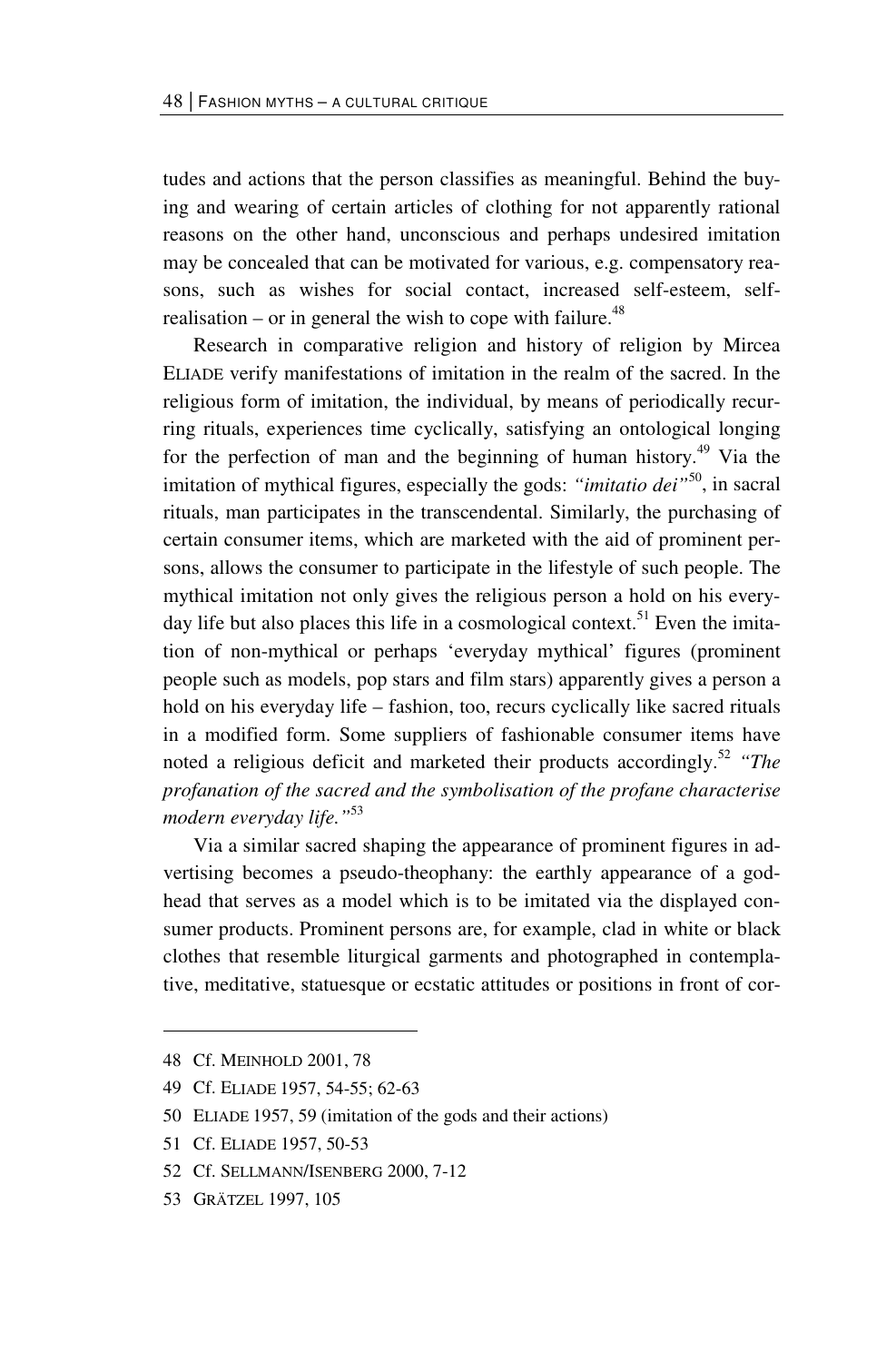responding backgrounds (mist, crystals, religious-looking buildings).<sup>54</sup> The sacred becomes a meta-good. By linking a consumer item (e.g. perfume) with its meta-goods, the quasi-divine appearance (prominence) and the brand name (symbol, signature, etc.) the ephemeral (fleeting) appearance of the divine, the (pseudo-)theophany becomes a hierophany: the constant experience of the sacred in the symbol. In such advertising, the brand name moves into the foreground as a symbol of a quasi-divine appearance. The brand name and the meta-goods connected with it are linked to the consumer item and can apparently be acquired when buying it. This *imitatio prominentis*55 on the part of the consumer, i.e. the *imitation of the one who stands out from the crowd*, the prominent figure, offers a potential satisfaction of the overall needs mentioned by MASLOW (Self-realisation, prestige, increase in self-esteem, affiliation, love, security); by means of the *imitatio prominentis*, a lifestyle – a style of consumption – is apparently transformed into a style of living: the consumer consumes according to his model and believes that he thereby gives his life style.

When considering imitation with the aid of fashion, three variants that motivate staging are of interest for our inquiry. The imitation occurs both consciously and unconsciously:<sup>56</sup>

(1) GARVE and SIMMEL talk of the fleeing of human individuality into the *"disguising levelling of fashion"*57. Individuality is to be preserved precisely in a changing surface that gets increasingly adapted to the prevailing fashion. Imitation via clothing merely serves as camouflage, or more exactly: as a chameleon-like protective shield in order to preserve the inner, individual nature and in this case actually only refers to the 'wrappings' and not to 'that which is enveloped', which ought to 'de-velop' unhampered, independently of and with the aid of the protective wrapping.<sup>58</sup>

<sup>54</sup> Wolfgang JOOP, clad in white, 'stands' statuesquely in contrapposto position on the surface of the water in a swimming pool: Cf. max 23/2001

<sup>55</sup> The concept has been borrowed from the technical term from religious studies *'imitatio dei'*, approximately as used e.g. by Mircea ELIADE.

<sup>56</sup> A precise investigation and differentiation must be left to empirical psychology or motivational research of consumption.

<sup>57</sup> SIMMEL 2000, 26

<sup>58</sup> GARVE was the first to name this phenomenon: Cf. GARVE 1987, 94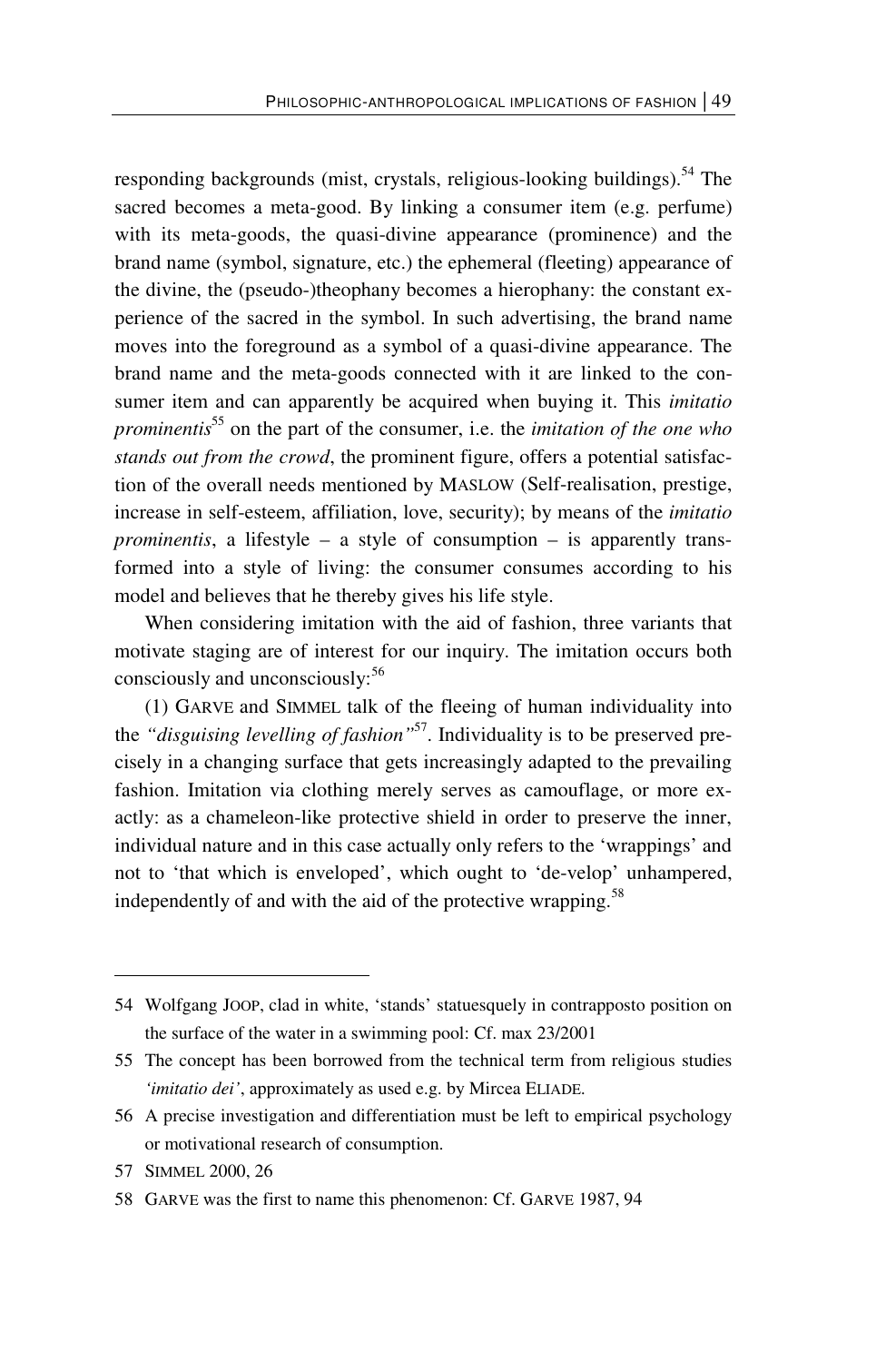(2) A second variant is the more or less conscious 'copy' of a fashionably exemplary 'outfit', a pattern of attitudes and actions that is perceived as being worth imitating, because one promises oneself a particular usefulness from it: *"Many people endeavour to resemble someone whom they feel is excellent, because they hope thereby to increase their own worth."*59 Historically speaking, this begins with the imitation of the costume or fashion of the upper classes, who are copied as far as possible by the lower classes and it does not end with adults who by means of youthful outfits seem to imitate representatives of younger generations. They are *"imitative adaptations informative of a particular style of living, [...] under the sign of an emulation of a model [...] Here the individual gains direction and form from a model. He models himself on him."60* This second, relatively popular motif of imitation is mentioned from GARVE and KANT via VISCHER up to BAUDRILLARD – all of whom are interested in fashion from a philosophical point of view. This form of imitation possibly serves self-realisation, but above all gives the imitator (self-)assuredness, because he looks like the person who is more 'successful', 'distinguished', 'beautiful' or 'young'; it creates (apparent) affiliation and raises prestige.

(3) In particular, self-realisation – followed by the other general motifs mentioned by MASLOW – is reflected in a third, artistic-creative variant of fashionable new creation via imitation. This form of imitation is often found in haute couture designs. Here elements are often imitated that come from outside the realms of fashion and then can subsequently become fashion. Examples of this are designs by artists (like Bazon BROCK), as well as the representatives of haute couture or queer figures that artistically stage their own appearance. The patterns of a football, cowhide or tree-bark etc. serve as design patterns for handbags, headwear or fabrics. This phenomenon – imitation of models that exist outside fashion inside fashion – is even partially recognisable from the named used: tulip skirt, melon, as well as in the name that is used for fashionable colouring of clothes – from ivory white via apricot, petrol, sand and slate to nighttime black.

Since fashion is mainly being regarded here as a mass phenomenon, the second aspect of staging imitation is of primary interest. In the following, this aspect will be singled out, analysed more closely and connected with

1

<sup>59</sup> GARVE 1987, 9

<sup>60</sup> PLESSNER 1982, 416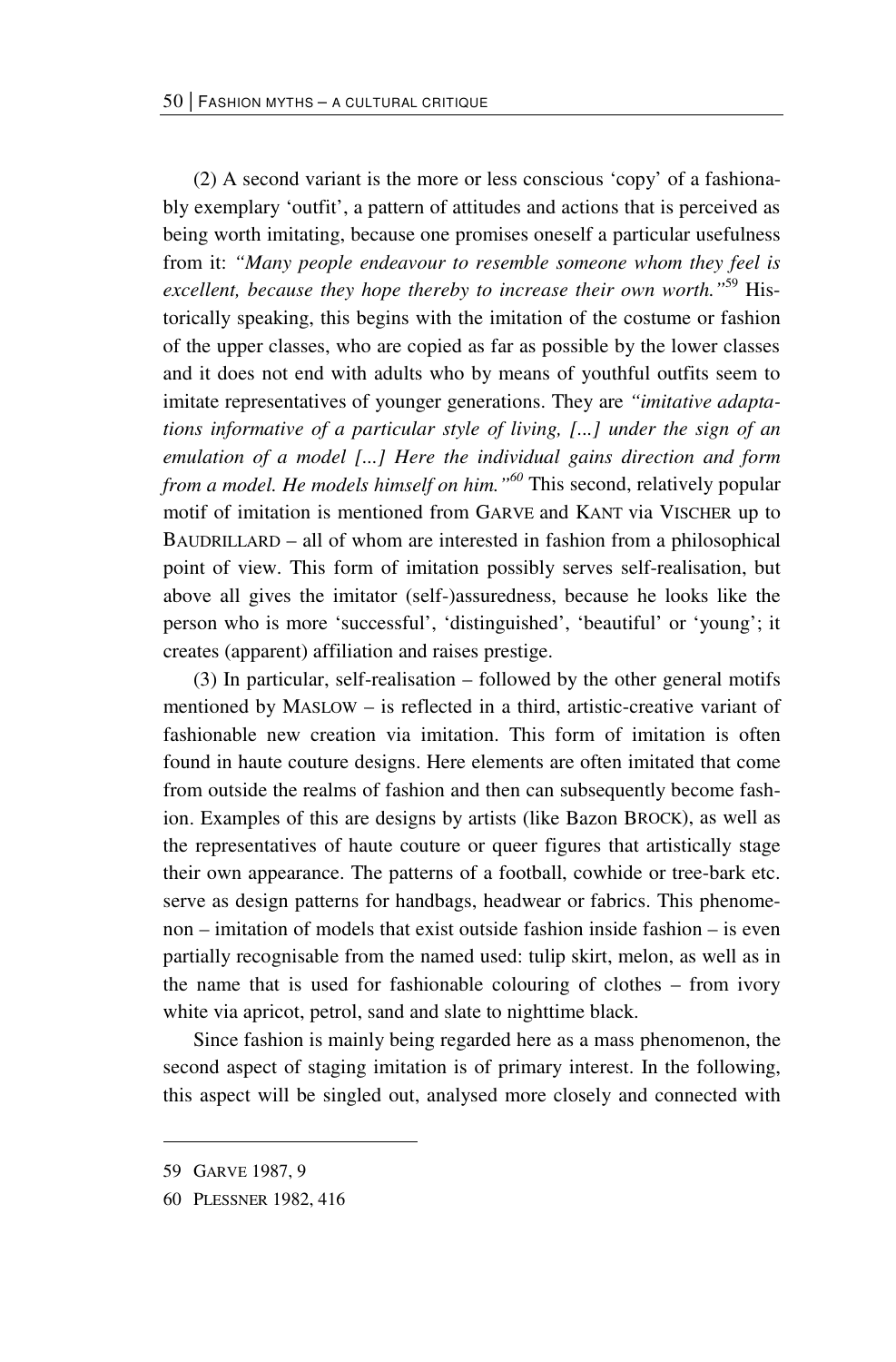the Aristotelian theory of tragedy and the catharsis that results from it. At the same time, it will be checked in the following three sections whether the fashion of the masses contains tragedy-like elements and whether its consumption can bring about a kind of catharsis.

#### **Fashion as pseudo-tragedy**

[...] via fashion, this play-acting without content, people alternately reciprocally display their power to cause the insignificant to be significant; in this way it seems to be the classic case of the act of signifying [...]. In that way it became the sign of what 'really' constitutes a human being.<sup>61</sup>

If fashion is a kind of tragedy, the possibility exists that – like classical tragedy – it has cathartic properties, which in turn would help explain its popularity. In this section, fashion is interpreted as a pseudo-tragedy.

 It certainly ought to be easier to show that the third variant of imitative staging – that of artistic innovation and the presentation of fashion – is a tragedy, since parallels can be drawn here without any great difficulty: the catwalk of the fashion show is similar to the stage of the theatre; the newly presented and staged fashion styles can not only be compared with the costumes out of the theatre props but also with the characters played by the protagonists – for it is not the presenter of the new fashion (the model) who has the important role in the staging on the catwalk of the fashion show but the main roles belong to the fashionable clothes staged by the models. In clothes worn for display purposes models are staging an elevated social environment – that of *haute couture*. It is from here the ultra-rich gain inspiration and occasionally also buy. Those who belong to this elevated environment, for their part, imitate the young, beautiful models on show by wearing the clothes of these models and enacting the presentation of beauty and youth that supports or accompanies their elevation. As with the dandy a mutual, alternating influencing of (apparently) elevated subject and society takes place; both parties observe, influence and presuppose each other.

<sup>61</sup> BARTHES 1995, 294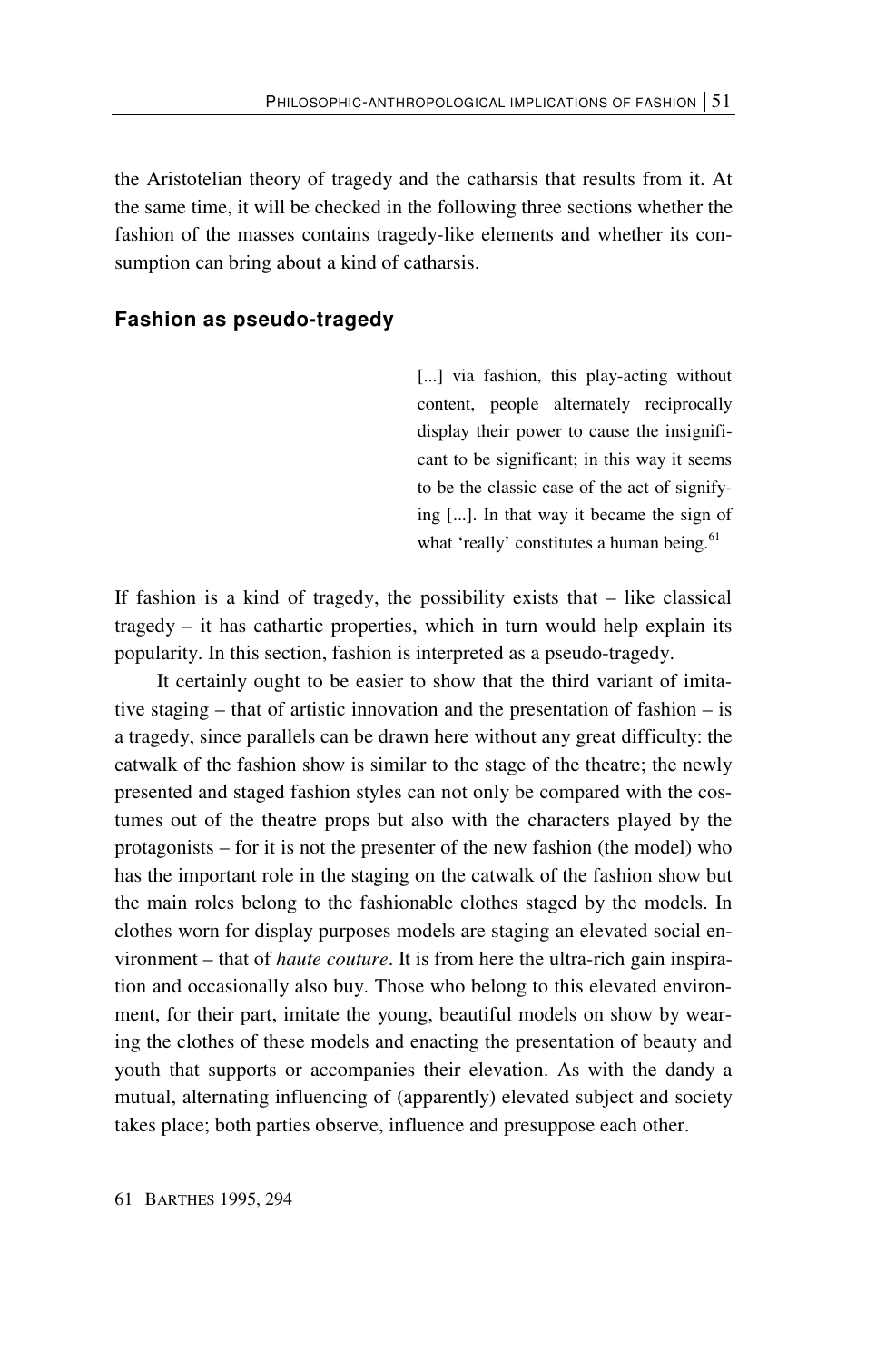Those watching fashion shows are similar to the theatre audience, and a combination of new fashionable clothing with its wearer is similar to the role and its actor. Just as the models of the actors are (real) persons from history or literature and mythology, the fashion models have elevated society as their model. In both instances, the imitation – as described above – is reversed: (real) persons from society imitate their models, whether it be prominent people such as fashion models, actors, sports folk, politicians or less well-known personal models.

 Even artistic aspects link the putting on 'stage' in both worlds. On the stage of the theatre there are many artistic elements (action, stage image, contributions to do with costumes, masks, music, acting, etc). In the fashion show there are identical and similar elements to be found. Music as a Dionysian and fashion design as an Apollonian element merge during the fashion show – staging without music is unthinkable here. Thus, a fashion show alloys two important elements of tragedy – in the sense of Friedrich NIETZSCHE's conception of tragedy – just as Attic tragedy arose from the synthesis between the Apollonian and the Dionysian.<sup>62</sup>

The tragic element is not immediately apparent, in either *haute couture*, *prêt-à-porter* or mass fashion. Before seeking it, we need to undertake a comparison between the appearance of mass fashion on the one hand and of tragedy on the other. The following is now postulated: The fashion of the masses is (also) a pseudo-tragedy. Mass fashion creates *apparent* catharsis (and, indeed, without this having been expressly wished for or consciously perceived by anyone).

Before fashion reached the masses, vertical social migration was less possible and frequent than in the 20th and 21st centuries. Bound up with social status was the firmly regulated use of costumes to indicate rank. Everyone played out her social role in the clothes that corresponded to that role. Nowadays, the

"major forms of social intercourse [...] with their 'receptions' and their 'parties' always [have] a more or less a 'masked ball' touch to them, with 'appearances', 'stagings', great poses, self-presentations, a 'theatre of passions and vanities' [...]. Fash-

62 Cf. NIETZSCHE 1976, 383

<u>.</u>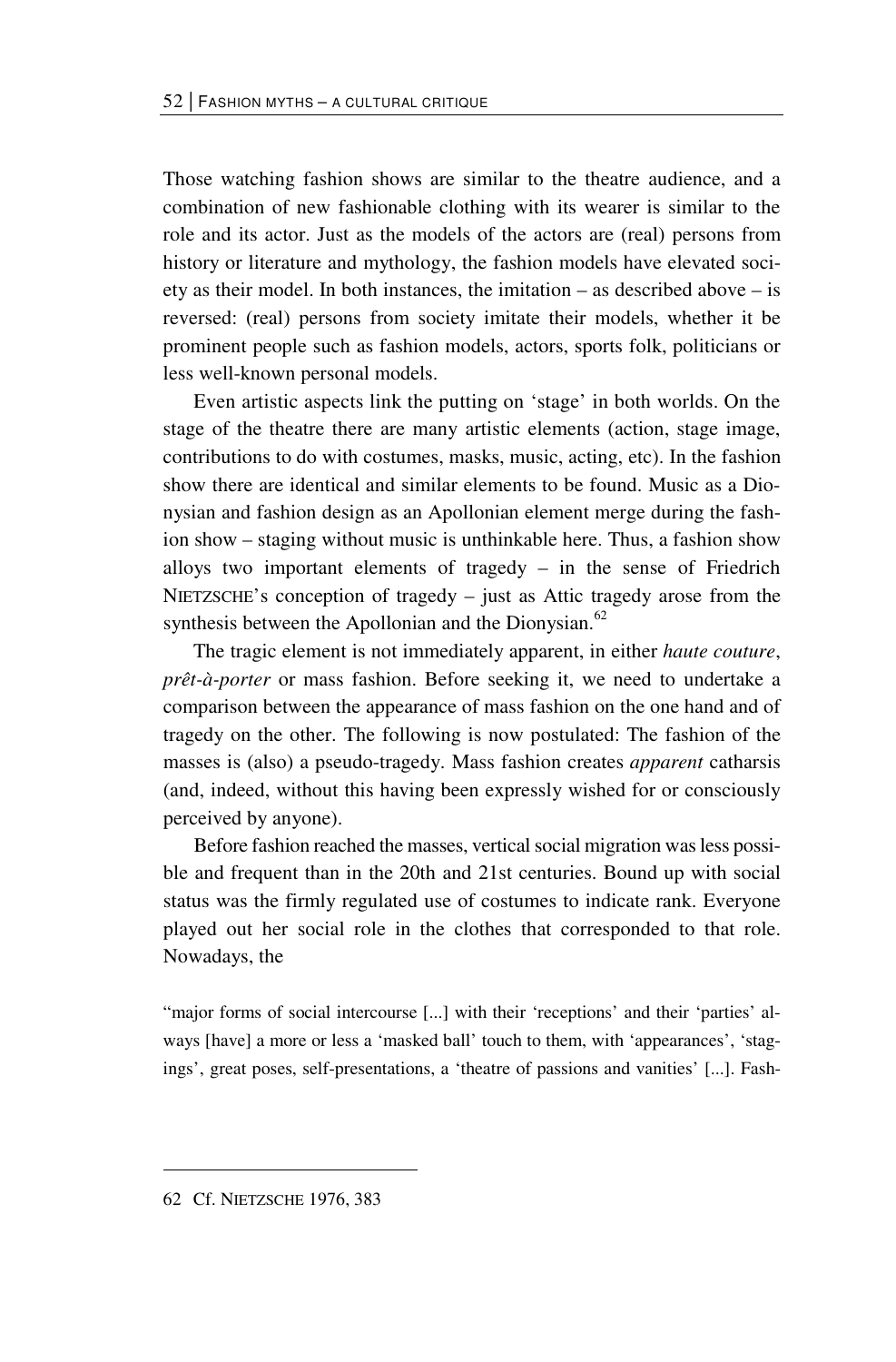ion has preferred locations for its appearances within the framework of 'social intercourse', at large 'social functions' – very much within the sphere of leisure."*<sup>63</sup>*

If one observes a fashion customer during the act of buying, this staging for an audience or for a mirror, as a replacement of an audience, can already be seen in the first stages of fashion consumption. The consumer stages an everyday situation by passing or approaching a mirror while trying out a potential new item of clothing, or asking for approval and advice from a acquaintance person. The consumer is the performer in this short 'act'. Those accompanying the consumer, the sales staff and the consumer herself – via the mirror – represent the audience – the department store functions as the stage. Once the consumer leaves the store wearing the new item of clothing, the street becomes the stage, the passers-by become more or less interested spectators – and the consumer becomes his/her own spectator in the reflection of the display windows: should the consumer not feel sufficiently admired, self-admiration is always possible. Just as the most important reward an enthusiastic actor can have is applause, the consumer also secretly longs for applause, i.e. the kindly approval of the new item of clothing by other people, especially those on whom a personal high value in placed. The consumer is seldom pleased with the new item personally if it is not considered to be 'lovely' by others. A vivid example of such behaviour is to be found in ANDERSEN's *The Emperor's New Clothes* (19th century): The emperor, presenting and staging himself before his people in his 'new garments', does not dare say – just like everyone else – that he cannot see the 'clothes' at all – for, according to the assertion of the tailor, *"clothes made of this cloth had a wonderful way of becoming invisible to anyone who was unfit for his office, or who was unusually stupid."*64 The emperor therefore finds his clothes magnificent, because on the one hand he hopes that he is not unfit for his office or will at least be able to disguise the fact from his subjects via his staging. On the other hand, these clothes are also said to be wonderful by others who as well suspect that they might be unfit for their offices. When a small child suddenly cries: *"But he hasn't got any-*

<sup>63</sup> FINK 1969, 85-86;

<sup>64</sup> http://www.andersen.sdu.dk/vaerk/hersholt/TheEmperorsNewClothes\_e.html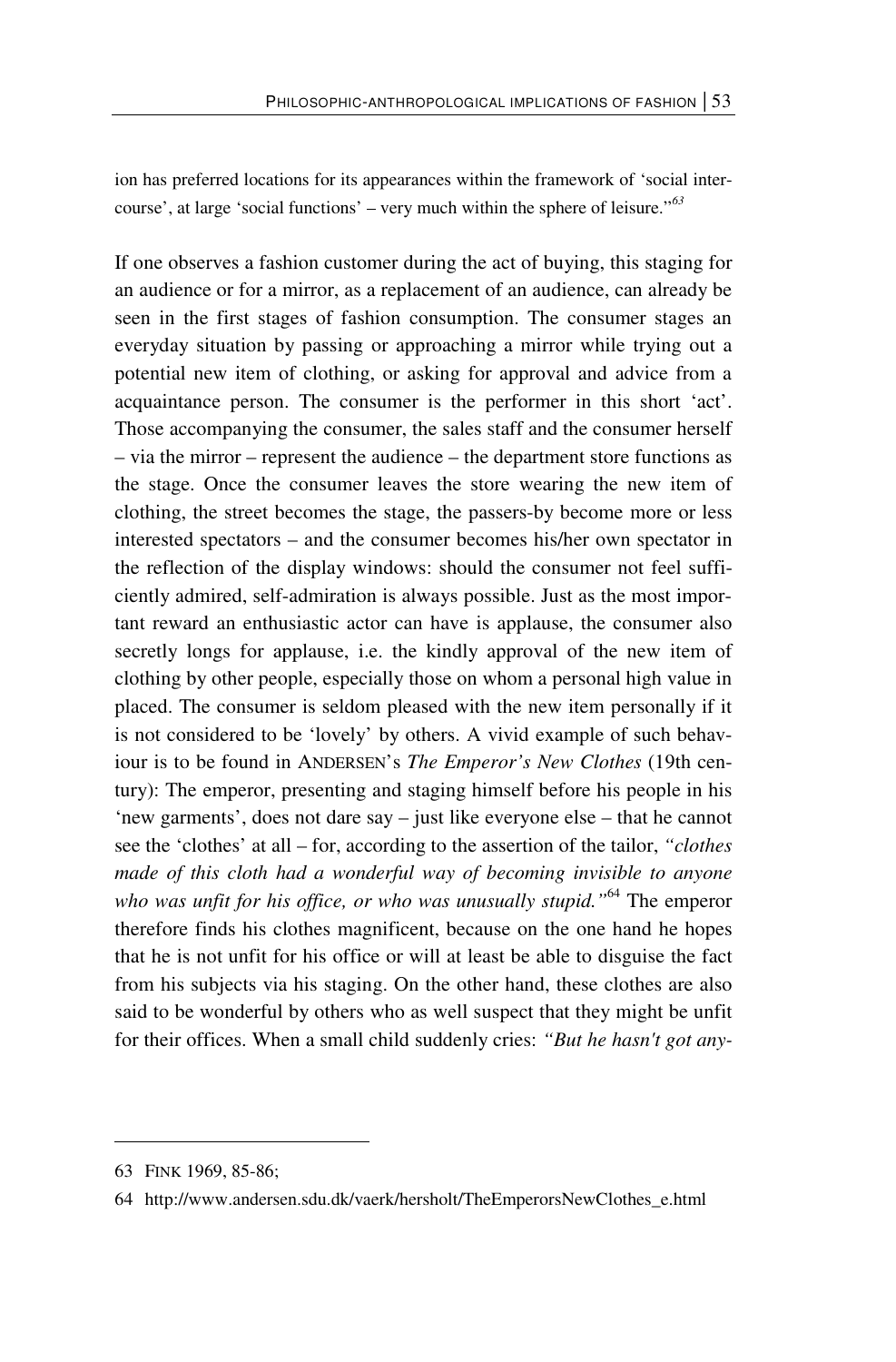*thing on!*"<sup>65</sup>, the emperor in his new putatively magnificent garments (but actually only clad in air) feels distinctly uneasy.

Eugen FINK expresses *"understanding for the help people gain from the fashion industry to portray 'themselves', to 'objectivise' their personalities and to 'present' themselves in an attractive manner to others."66* Selfpresentation and self-staging are possible with the aid of fashion. With clothing that corresponds, a person can feel better able to present himself or herself to others as an object. At the same time, though, clothing is always also a *dis*guise by means of which the subject can feign something apparently objective: *"but the intellect is unable to prevent the impression of dark ideas of a certain importance that a well-dressed person makes, but can only at most firmly intend to correct afterwards the provisional judgment passed."67*

I would, however, question whether the individual is able to objectivise his personality by means of particular clothes. FINK sees in fashion the chance of *"paths and forms of individual expression and of a personal selfpresentation also on the basis of an already 'created' fashion."* The personal movement and contribution would then lie *"in placing the emphasising accent in contemporary fashion and taste in an unmistakable way"*. According to him, wearing fashionable clothing is a *"sign of a personality culture that [testifies to] a spiritual individuality"*. 68 FINK is not completely wrong: wearing fashionable clothing *can* be a sign of a personality culture – but this does not necessarily have to be the case. Think, for example, of the person who uses fashionable clothing as a chameleon-like camouflage of his spiritual individuality. The question is to what extent FINK is speaking in the sense of his friend the textile manufacturer and financing publisher Walter SPENGLER. Roland BARTHES remains more critical: *"The woman of fashion is a collection of individual characteristics, which are distinguished apparently similarly to the 'role compartments' of classical drama. The analogy is not even repeated all that much, as the woman of fashion is 'staged' to such an extent [...]."69*

1

- 67 KANT 1998, 49 [AA 136-137]
- 68 All quotations: FINK 1969, 89
- 69 BARTHES 1995, 260

<sup>65</sup> Ibid.

<sup>66</sup> FINK 1969, 88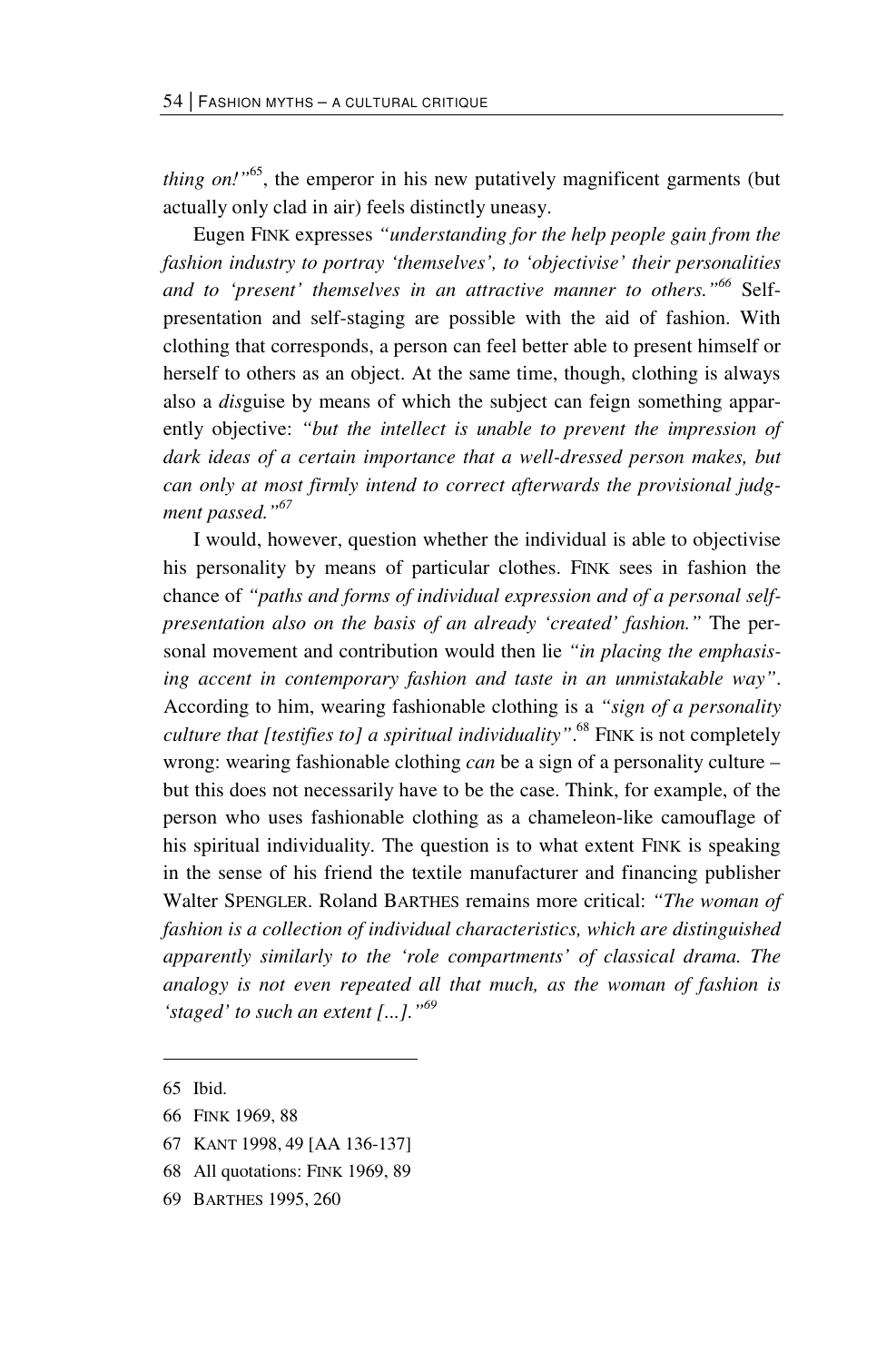Attributes that fashion lends its wearer seem to BARTHES to be assembled and put on. Advertising for consumer items makes use of the opportunity to richly provide products and product stagings with attributes – those I have referred to as 'meta-goods': *"Advertising strategists [...] link their objects with stimuli that, it has been empirically demonstrated, evoke a positive emotional reaction [...]. Insurances prefer images that convey warmth and security; breweries show cheerful and content young people."70*

This leads as far as to the stimulation of events, actions and characteristics that lie beyond reality in the sphere of 'everyday mythology'. Attributes can be freely chosen and simulate utopian *Elysiums*; fashion advertising in particular promises

"the illusion of a quasi unending richness of the person [...]. Personality here is a composite one, although in no way complex; individualisation of the person in fashion is dependent on the number of elements brought into play and in addition on their apparently contrasting nature (wherever this is possible). Soft and proud, strict and gentle, correct and casual [...]"<sup>71</sup>

Behind such simulated patchwork personalities a personality-variabilityoption is concealed that could actually be considered to be multiple schizophrenia. *"[...] the woman in fashion is seen at one and the same time dreaming of being herself and someone else [...]"72*, namely: individual human nature *and* social role(s) seamlessly synthesised in one and the same person. The (dis)guise becomes the guarantee of the harmonious blending of social roles and human nature – something which is impossible in reality (see above), but which represents a simulation of advertising: the birth of a *"personality that is rich enough to multiply itself, and stable enough not to lose itself in the process.*<sup>73</sup> That is why the profile of the fashion-wearing person agrees *"roughly with all famous figures, about which mass culture 'narrates' day by day [...]."*<sup>74</sup>

72 BARTHES 1995, 262

- 73 BARTHES 1995, 263
- 74 BARTHES 1995, 267

<sup>70</sup> SPITZER-EWERSMANN 2002, 34

<sup>71</sup> BARTHES 1995, 260-261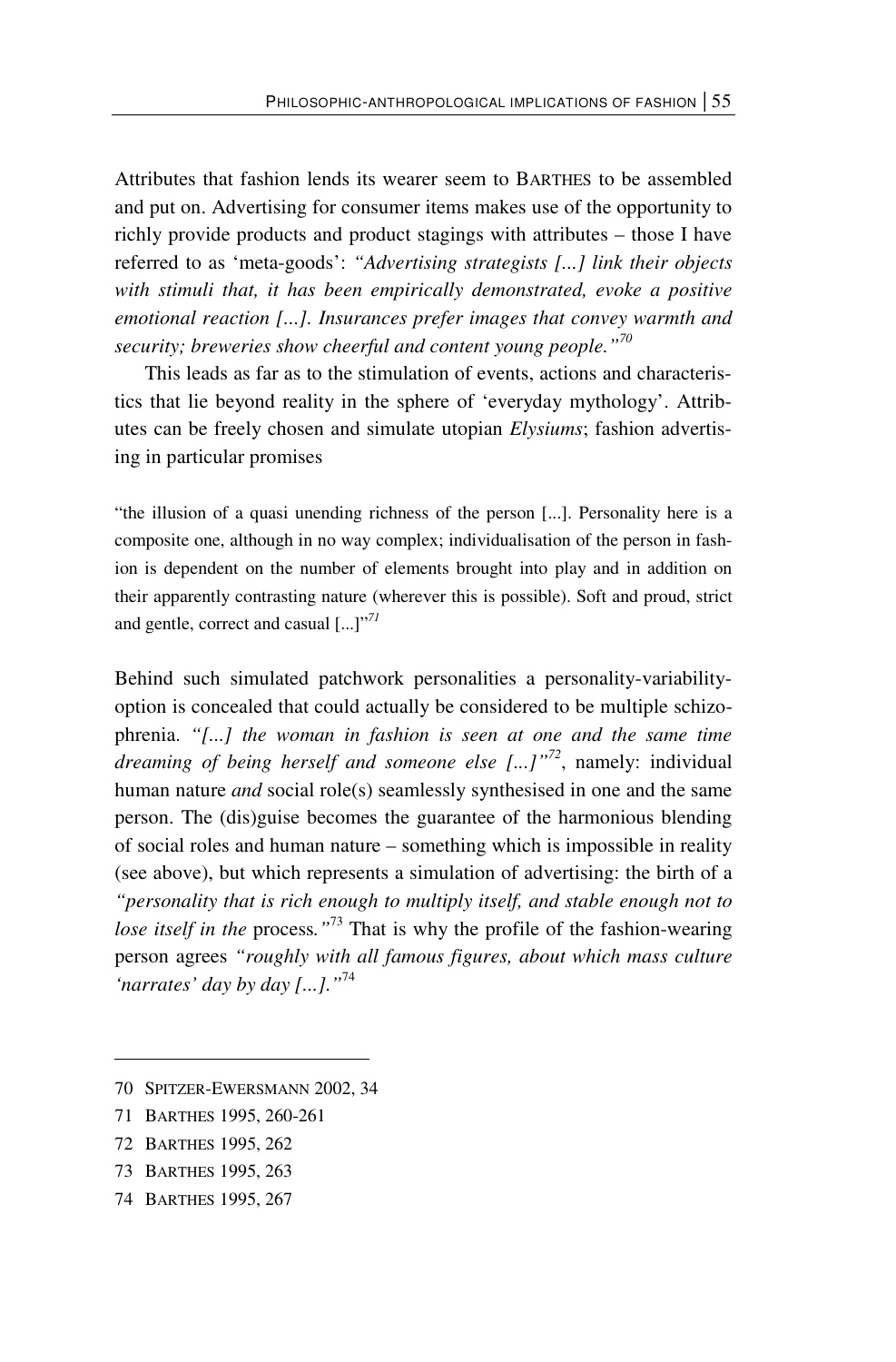By imitating the (for the fashion consumer) 'lovelier', 'richer', more successful', 'younger' – *summa summarum*: simply apparently 'better' – models from fashion advertising, consumers *feel better*. A great deal of fashion advertising transports, stages and presents such characteristics and values in precisely this form. Psychologically speaking, this 'feel-better-factor' can be explained in many different ways, as was outlined above in, for example, the Maslowian psychology of needs and motivation. The dramaturgy within fashion staging is in this case the means to an end – to satisfy the addressed needs.

Just as painting – according to ARISTOTLE – imitates reality by means of colour and form, and writing by words, fashion imitates by means of clothes, or, more precisely: the fashionably dressed person imitates a model from reality or advertising simulation that is considered to be 'better': *"the imitators imitate people in action."*<sup>75</sup> ARISTOTLE is interested in the concept of action: in tragedy not only people are imitated but people *in action*.

If the imitation of one's betters is an anthropological constant, if fashion– according to KANT – is *"a law of this imitation*" 76 and tragedy – according to ARISTOTLE – seeks to imitate *better* people,<sup>77</sup> then staging with the aid of fashion – insofar as it seems to imitate better people – can be seen as a tragedy or a pseudo-tragedy. *"Comedy seeks to imitate worse – and tragedy better – people than those who exist in reality."*<sup>78</sup>

*"Tragedy is imitation of a good and self-enclosed action of a certain magnitude in attractively formed language [...]."*79 The attractively formed language of fashion is the fashionable style of clothing in a staging related to the social context (e.g. by imitation) within the social theatre by its wearer; fashionable clothing functions as the wearer's 'rhetoric' in the form of expression.

**.** 

76 KANT 1988, 184 [AA 244-245]

- 78 ARISTOTLE *Poetics* 1448 a 15-19
- 79 ARISTOTLE *Poetics* 1449 b-1450

<sup>75</sup> ARISTOTLE *Poetics* 1448 a 1

<sup>77</sup> Cf. ARISTOTLE *Poetics* 1448 a 15-19: *"for Comedy aims at representing men as worse, Tragedy as better than in actual life. [...] the instinct of imitation is implanted in man from childhood [...] and no less universal is the pleasure felt in things imitated*." [1448 a-b]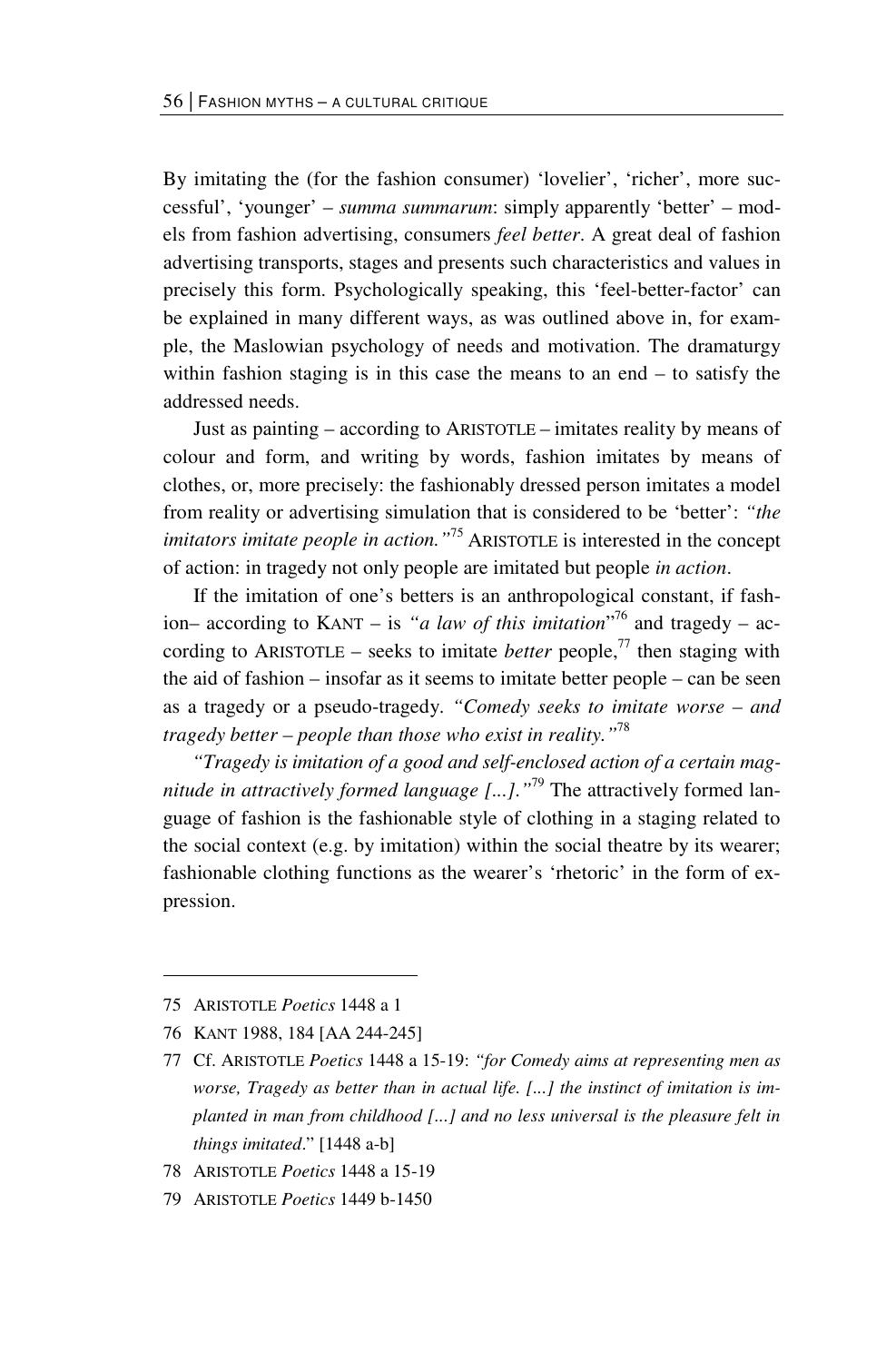Admittedly, certain elements<sup>80</sup> of (Aristotelian-)classical tragedy are lacking – e.g. capacity for knowledge and melodics. Nor is the tragic element immediately apparent. So it is advisable to speak of pseudo-tragedy, a form that still contains the following elements of Aristotelian tragedy: myth, characters, language and staging.

By myth ARISTOTLE means a particular arrangement of events, the structure of the action, the fable, the plot. *"Myth is the imitation of action. By myth I understand here the composition of events*". <sup>81</sup> The fashion-myth is the *transfiguring narrative of fashion advertising*, which attempts to transform the potential buyer into the real buyer. Now and again, myth is admittedly only deficiently present<sup>82</sup> – or not at all – as plot (the most important element of tragedy)  $83$ , for example when fashion appears without a wearer – either real, or simulated as in a dummy – and without any social relevance, as is the case in display windows or certain fashion catalogues. So it is no longer possible to speak of tragedy (the *action* is only simulated) and only with reservations of staging, even when products without human connections are transposed into staging, e.g. a T-shirt between seashells in the sand as a decoration in a shop-window display.

The group of dummies or an arrangement of objects in a shop-window display thus *simulate* and imply actions. The 'shop-display stages' with their scenarios and 'models' represent a more open space for action than is the case when prominent figures are used as pretended models, since this show-window models are to be seen as general wildcard characters that permit a more open projection by the onlooker. The onlooker completes persons, scenarios and actions in his mental picture. These variants of presentation of consumer items offers the imagination of many onlookers a greater freedom of action. The staging via prominent figures, on the other hand, appeals to a narrower range of potential consumers and binds their train of thought more strongly because of the fictive scenarios.

<sup>80</sup> These are: "*Myth, characters, language, capacity for knowledge, staging and melodics."* (ARISTOTLE *Poetics* 1450 a 10)

<sup>81</sup> ARISTOTLE *Poetics* 1450 a 3-4

<sup>82</sup> *"For tragedy is not the imitation of men but of actions and life-reality [...] and via this also mainly the imitation of men in action."* ARISTOTLE *Poetics* 1450 a 16-18 and b 3-4

<sup>83</sup> Cf. ARISTOTLE *Poetics* 1450 a 16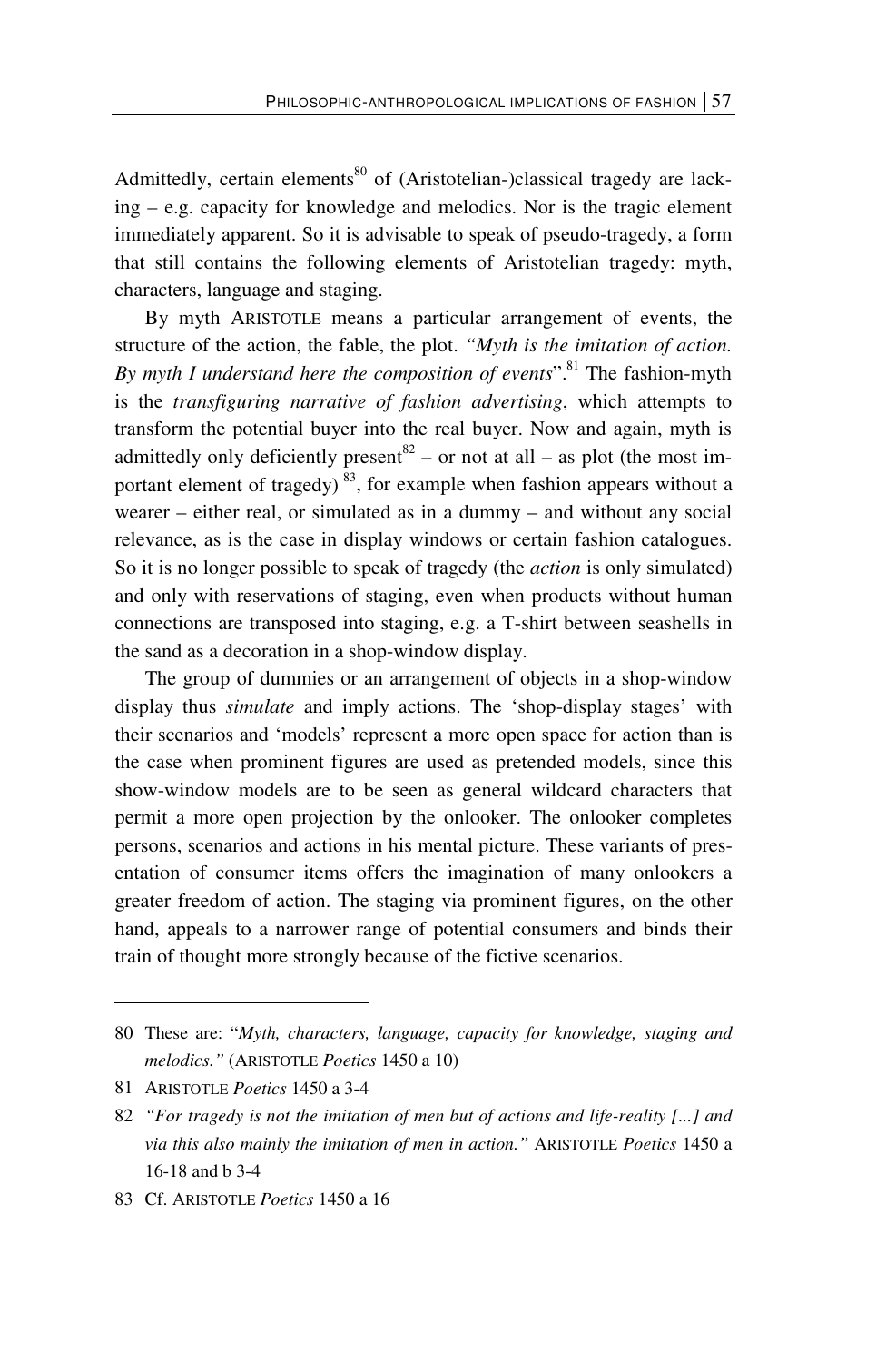If, however, a famous person is *copied* by the consumer not only in his or her clothing but also in terms of the 'lifestyle' propagated by the media and advertising – which the consumer, because of the advertising staging interprets as 'style of living' – we are dealing with an imitation of *actions* where the element 'myth as plot' is present. The fashion myth as a transfiguring narrative of fashion advertising thus also contains as a 'narrative' in some sign system or other (image, writing, etc.) myth as plot.

Staging  $-$  according to ARISTOTLE  $-$  does not represent any necessary element of tragedy. For *"the realisation of staging the art of the costume designer [is] more important than that of the writer."*84 So in *staging* itself it is not the literary content but the outer form that is in the foreground. For the fashion tragedy we find something that substantiates the comparison between fashion and tragedy in Gottlieb Wilhelm RABENER's *Kleider machen Leute [Fine feathers make fine birds]* (1755), which corresponds to Oscar Wilde attitude towards the dandy in the character of Lord HENRY:

"Clothes, blissful invention! Only clothes can perform what virtue and merit, honesty and patriotism essay in vain. Nothing seems so ridiculous to me now as an honest man in a bad suit; [...] Timorous exertion [...] for thirty years does not bring him the respect that he can gain in the space of twenty-four hours by means of a magnificent garment."*<sup>85</sup>*

Dandies as virtuosos of grandiose staging via aesthetically perfect and highquality clothing are the best example of swift social advancement (and fall) that can be contrived with the aid of fashionable clothing.

The question whether fashion can also be a (pseudo-)comedy might be answered after the previous discussion: to the extent that fashion seeks to imitate those "worse"<sup>86</sup> than oneself, it becomes comedy. This certainly does not occur frequently, but it is occasionally found in carnival costumes when people choose to dress up as robbers, prostitutes, clowns or tramps. It is, however, worth asking in this connection if the models mentioned appear to the person in disguise to be 'better' from a certain perspective –

-

<sup>84</sup> ARISTOTLE *Poetics* 1450 b 20

<sup>85</sup> RABENER 1982, 195

<sup>86</sup> *"for Comedy aims at representing men as worse, Tragedy as better than in actual life"* ARISTOTLE *Poetics* 1448 a 15-19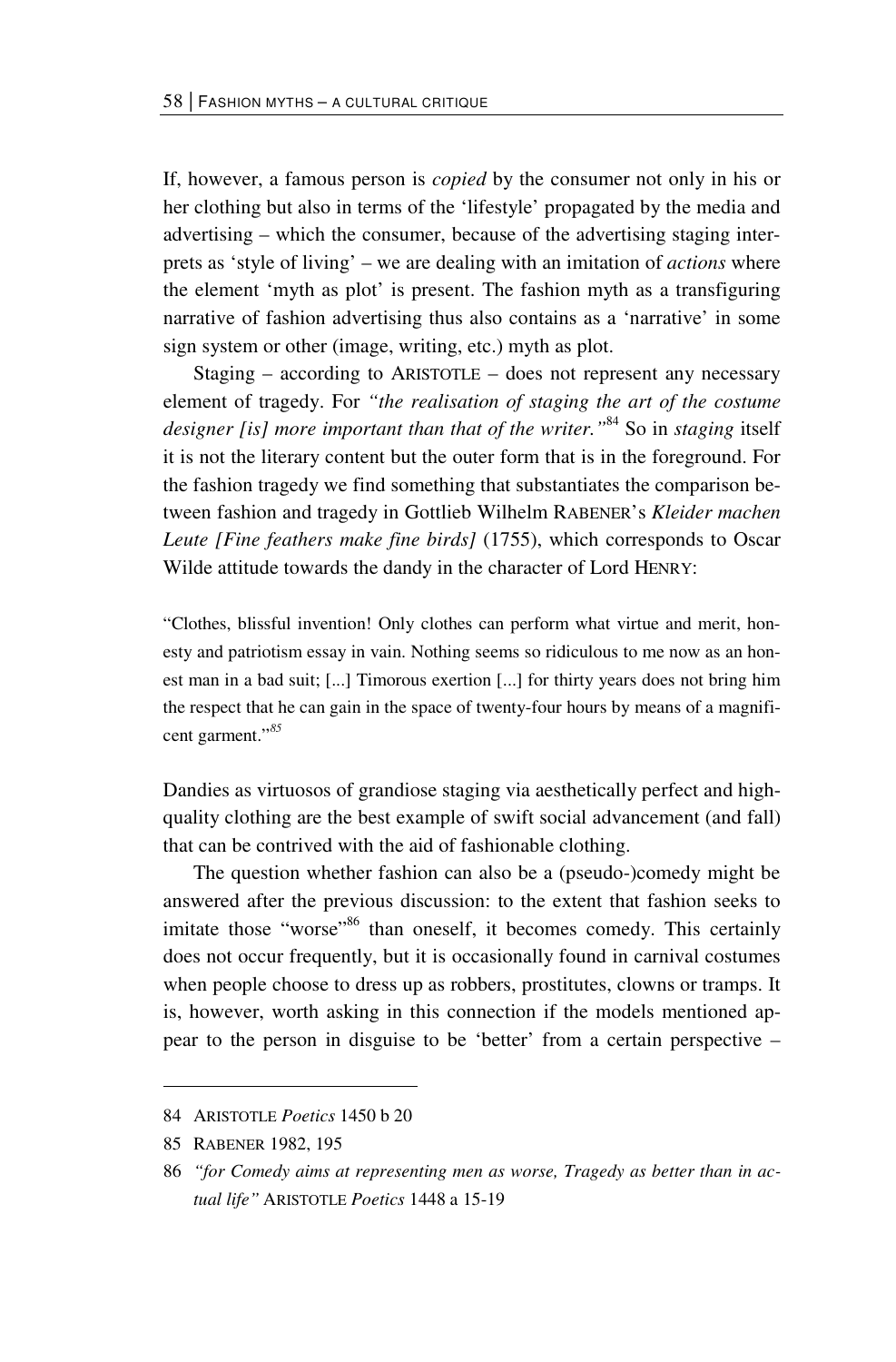why else would such disguises be chosen?<sup>87</sup> For within the respective social context and within the 'rationality' of the individual calculation regarding it, "worse than oneself" can appear to be "better than oneself".<sup>88</sup>

#### **The tragic element in fashion**

The tragic element in tragedy – which, by the way, is nowhere explicitly demanded by ARISTOTLE as a *sine qua non*<sup>89</sup> – can be defined as an aporia (= irresolvable internal contradiction) because of ethical antinomies, or, more weakly formulated, as the dilemma of two *per se* comprehensible though mutually exclusive moral attitudes or modes of action that lead to an aporia.90 *"Tragedy is where the powers that collide are both in themselves true.*"<sup>91</sup> It is not possible to immediately detect such a tragic element in fashion and its 'show'. Tragic-ethical dilemmas exist in relation to fashion when one considers aspects that lie outside fashion itself. One could think of aporias between ecological, social and economic events in countries where the clothes are manufactured and of social norms in the country in which, because of social obligations, the clothes cannot be worn any more in the professional sphere because they are now 'out of fashion', despite the fact that they still have a great deal of wear in them. Here there would seem to be a certain social and ecological tragedy involved, but one that can hardly be compared with classical tragedy.

Within the historical manifestation of fashion as a generic, constant form, it is possible to detect a tragic element in the zenith of a fashion trend, when the old trend is replaced by a new one. To do this, fashion has to be split analytically into two parts, and this differentiation is essential for further discussion: on the one hand, fashion as a lasting form of a constant phenomenon in history and, on the other hand, a seasonal change of cloth-

 $\overline{\phantom{0}}$ 

<sup>87</sup> Underlying the disguise is possibly the wish to dive into other roles for a certain time and to and to tear down boundaries of one's own role.

<sup>88</sup> A punker who dresses in a particularly 'repulsive' way seems, from the outside perspective, to be 'ugly'. Within his own social environment he is a 'better man', because his clothing is more extreme than the others'.

<sup>89</sup> Cf. SCHADEWALDT 1991, 31

<sup>90</sup> For more detail: Cf. SCHELER 1964, 70

<sup>91</sup> JASPERS 1991, 934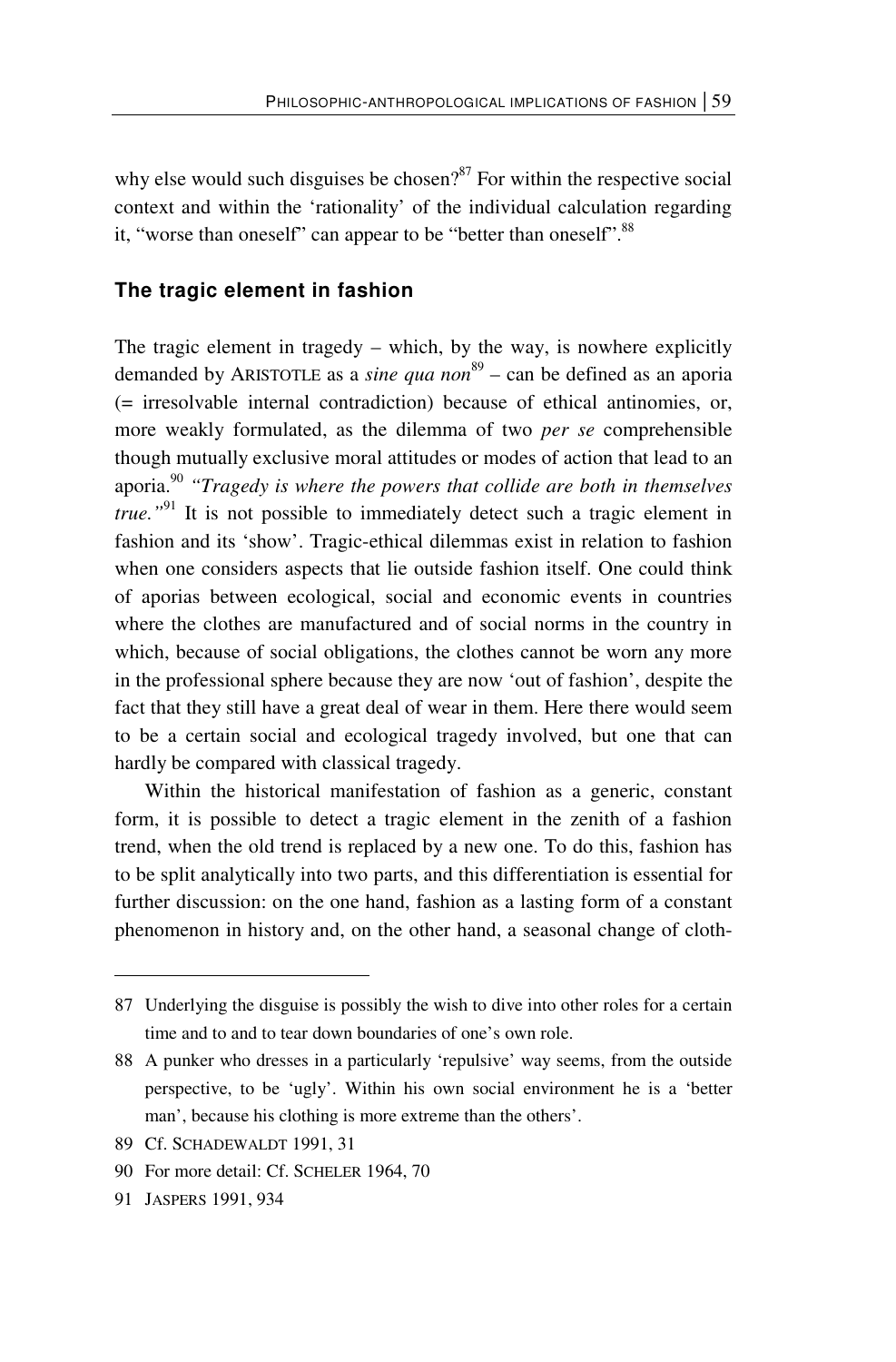ing styles, i.e. as a change of content, of material, of its very fabric, in the truest sense of the word. $92$ 

It was SIMMEL who noted that fashion is constant as a formal suprahistorical manifestation – as a *"psychological shimmer of duration"*93 – while its contents, the styles, change with the seasons. If one compares this theoretical analysis of fashion to the Platonic dualism of soul and body, the constant historical phenomena is comparable with the immortal soul and its changing contents (i.e. styles that change according to the season) with the body.

The formal element of fashion is possibly suspected by the average consumer especially when s/he is faced with other forms of clothing, such as liturgical robes, which are scarcely subject to fashion cycles. This average consumer is mainly aware of the seasonal change of fashion's content, the change of styles. This constant change of styles conceals the disappearance of the old fashion and the emergence of the new. Accordingly, from a Platonic point of view just as the body experiences death and birth, but not the soul, which is immortal. Applied to fashion, a fashion style 'dies' when a new one is born. *"Fashion is dead, long live fashion?"*<sup>94</sup> is the heading of a chapter that examines fashion in the postmodern world. The designer, as the one giving birth, is responsible for the creation of the new fashion and thus indirectly like an executioner for the death of the old one. The new fashion ousts and 'kills' the old one because of its increasing presence. The 'murder' of the old fashion by the new one is inevitable, for the cycles of fashion and their alternation have assumed an autopoietical nature.<sup>95</sup> This autopoietical nature of the fashion cycles is the immortal formal constituent element of fashion.<sup>96</sup> Neither the designer nor the individual consumers are in a position to halt the cycles of fashion. Stopping the cycles of fashion

**.** 

<sup>92</sup> The Aristotelian doctrine of form and substance (i.e. material or content) is being essayed here. Care should be taken not to confuse the philosophical concept of form with the new forms of clothing that are subject to fashion.

<sup>93</sup> SIMMEL 1996b, 34

<sup>94</sup> SOMMER, WIND 1988, 191

<sup>95</sup> Cf. LUHMANN 1984

<sup>96</sup> BAUDRILLARD (1982, 133) calls fashion the *"highest realisation of political economy"*.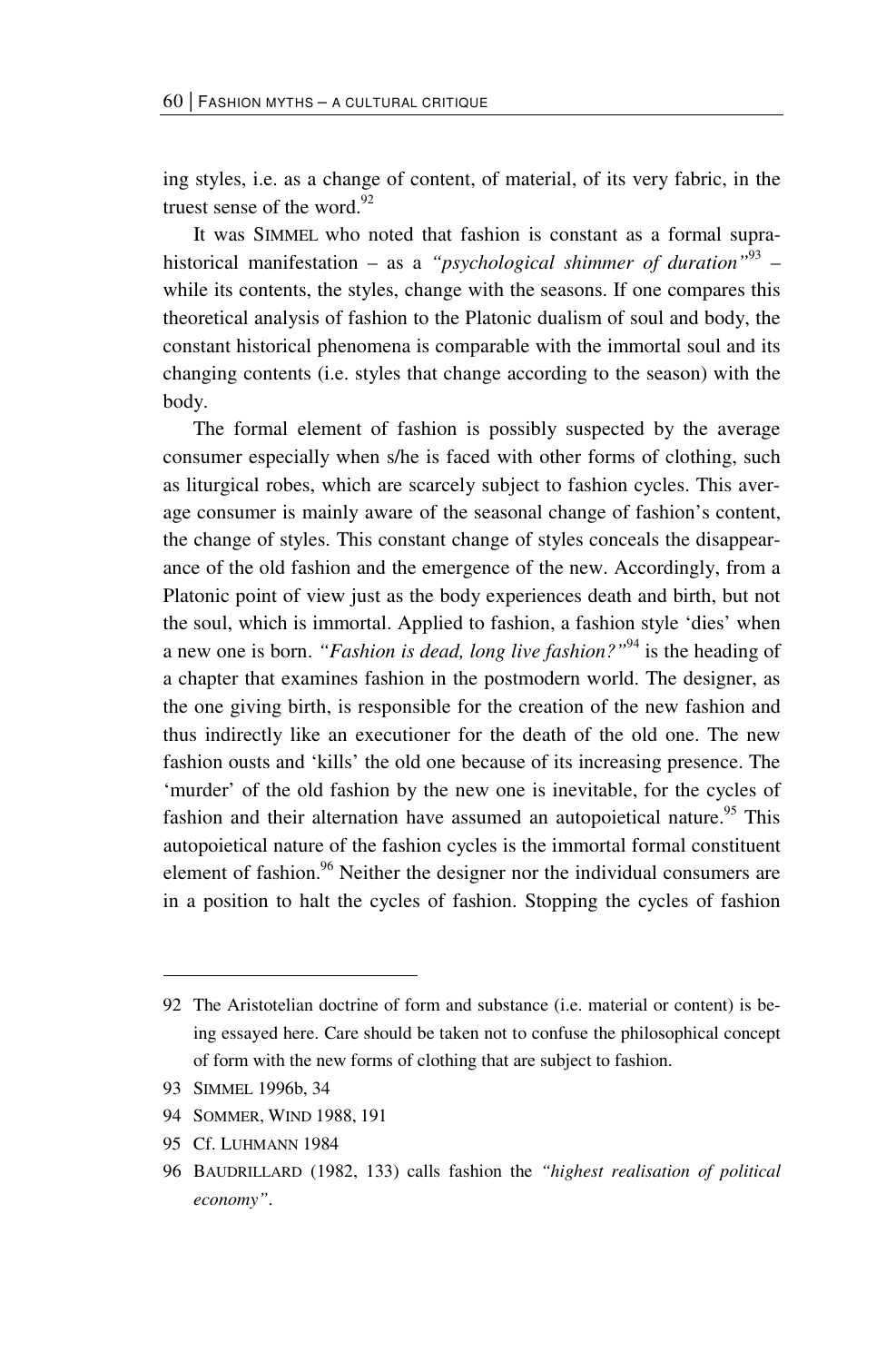could at best be achieved via economic or governmental control mechanisms.

This constellation conceals a tragic aspect, in both an ethical and aesthetic respect: If a fashion has established itself, its aesthetics could assert itself in such a way that it is at least tolerated and accepted by most consumers. This does not mean that the fashion which is topical at any given time has to be seen as 'beautiful', but it will be *perceived* as a socialaesthetic authority, accepted by the wearer. This fashion, despite its success, will nevertheless be superseded every season by a fashion that displays a similar topical success. It is not the stronger, better, more handsome hero that wins the battle for the favour of the mass public but the newer or the younger one.

The fashion imperative: *Wear the clothes that will generally be worn!* or, more briefly: *Wear fashionable clothes!*, implies an ethical, or rather socio-ecological problem. The socio-ecological tragic aspect lies in the fact that fashionable clothes cannot be used for several seasons. Their use is over, as soon as a new fashion appears on the social stage of everyday life. The old fashion has to 'die', because the new one has arrived. Anyone still adhering to the old fashion runs the danger of not being accepted in certain social contexts. *"A final perspective on fashion can only result from the consideration of how each generation sees the one that has just passed as being the most effective anti-aphrodisiac that can possibly be conceived."97* So the old fashion is disposed of, disappears from the public stage of everyday life, without actually being unusable from a material perspectice. It is only 'unwearable' because it is unfashionable, or 'yesterday's clothing'.

So the tragic element of fashion is where the old fashion loses presence in society and the new fashion triumphs over the old one. In this peripeteia of the fashion tragedy, fashion kills itself; or the old fashion is killed by the new one:

"For fashion was never anything else than the parody of the dressed-up corpse, a provocation of death [...] and among shrill memorised laughter a bitterly whispered conversation with decay. That is what fashion is. That is why it changes so rapidly;

<sup>97</sup> BENJAMIN 1989, B 1a,4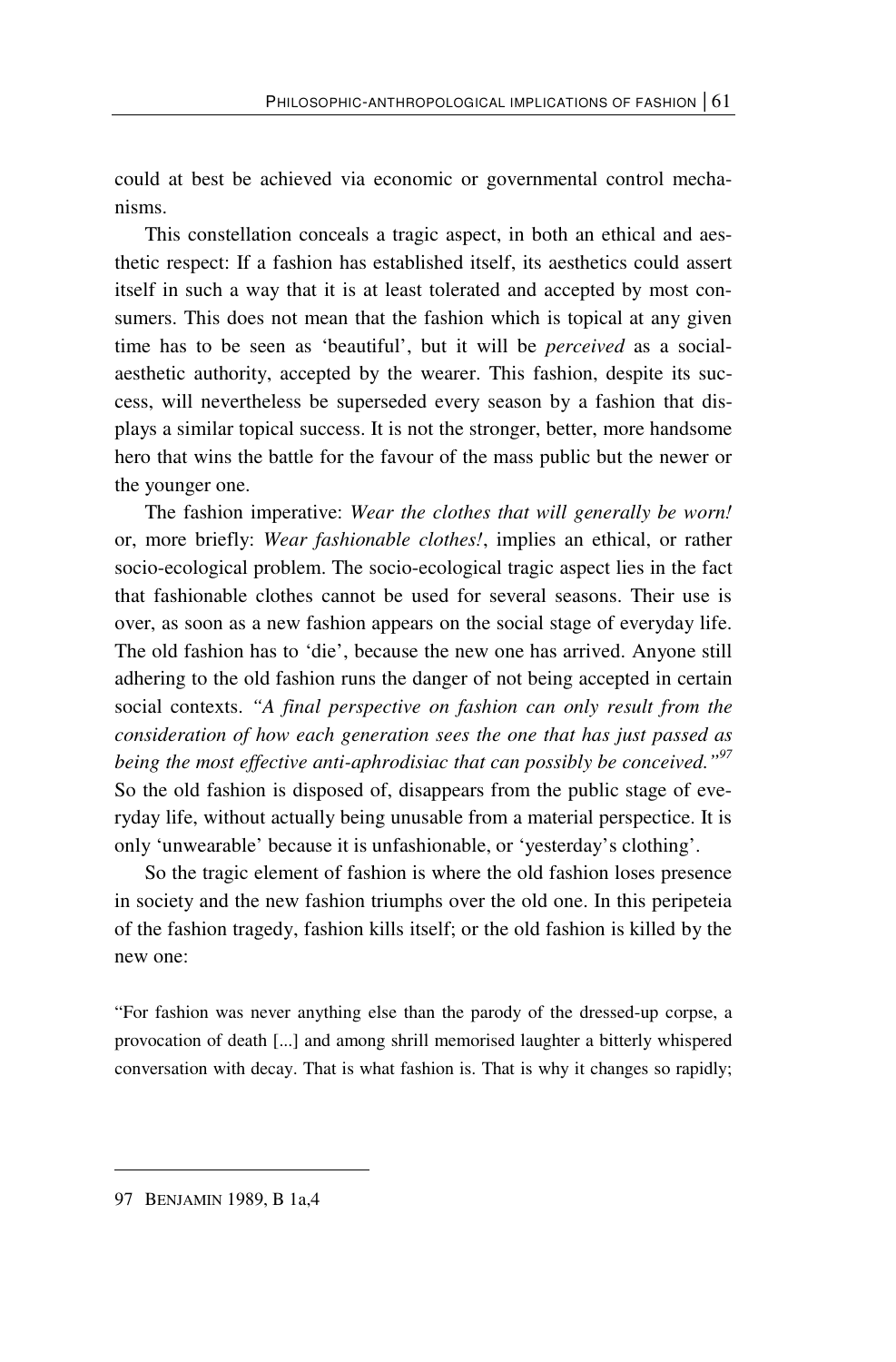tickles the dead person and has already become another, new one when he turns round to look for her and to strike her down."*<sup>98</sup>*

Like SIMMEL, BENJAMIN sees fashion as a phenomenon that transforms itself but that is constantly present, as something that challenges death since it transforms itself before death can catch up with it. The phenomenon of fashion as form remains constant and no longer disappears from the stage of public everyday life. But the contents, the individual fashion styles, come and go, die and are reborn in the constant presence and durability of an overall formal phenomenon that changes but never dies.

This tragic point of death of the old fashion – often hard to localise in everyday life – corresponds to the peripeteia of the fashion tragedy: the formerly new fashion becomes old-fashioned, the former heroine that was once venerated and appreciated by all dies or slowly perishes, although she is only one season old. She dies because a newer fashion triumphs over her and delivers the death-blow simple because she is younger. The old fashion is banned from society. This is what distinguishes fashion consumer goods from other goods.

## **Catharsis**

Tragedy is the imitation of an action that is serious, complete, and of a certain magnitude [...] that excites misery and horror and thereby effects a purgation of such emotional states.<sup>99</sup>

It is not the intention to perform an 'autopsy' on the often quoted definition of tragedy in Aristotle's *Poetics*, which has not infrequently been interpreted to suit the purposes of particular interests. LESSING's frequently constrained interpretation of *eleos* and *phobos* (pity and fear) was useful for his pedagogical intention, but it is untenable in the light of philological considerations, as the concepts have been used since Homer in the sense of *"elementary affects"* namely *deep emotion, being moved* and *dread, being* 

1

<sup>98</sup> BENJAMIN 1989, B1,4

<sup>99</sup> ARISTOTLE *Poetics* 1449 b-1450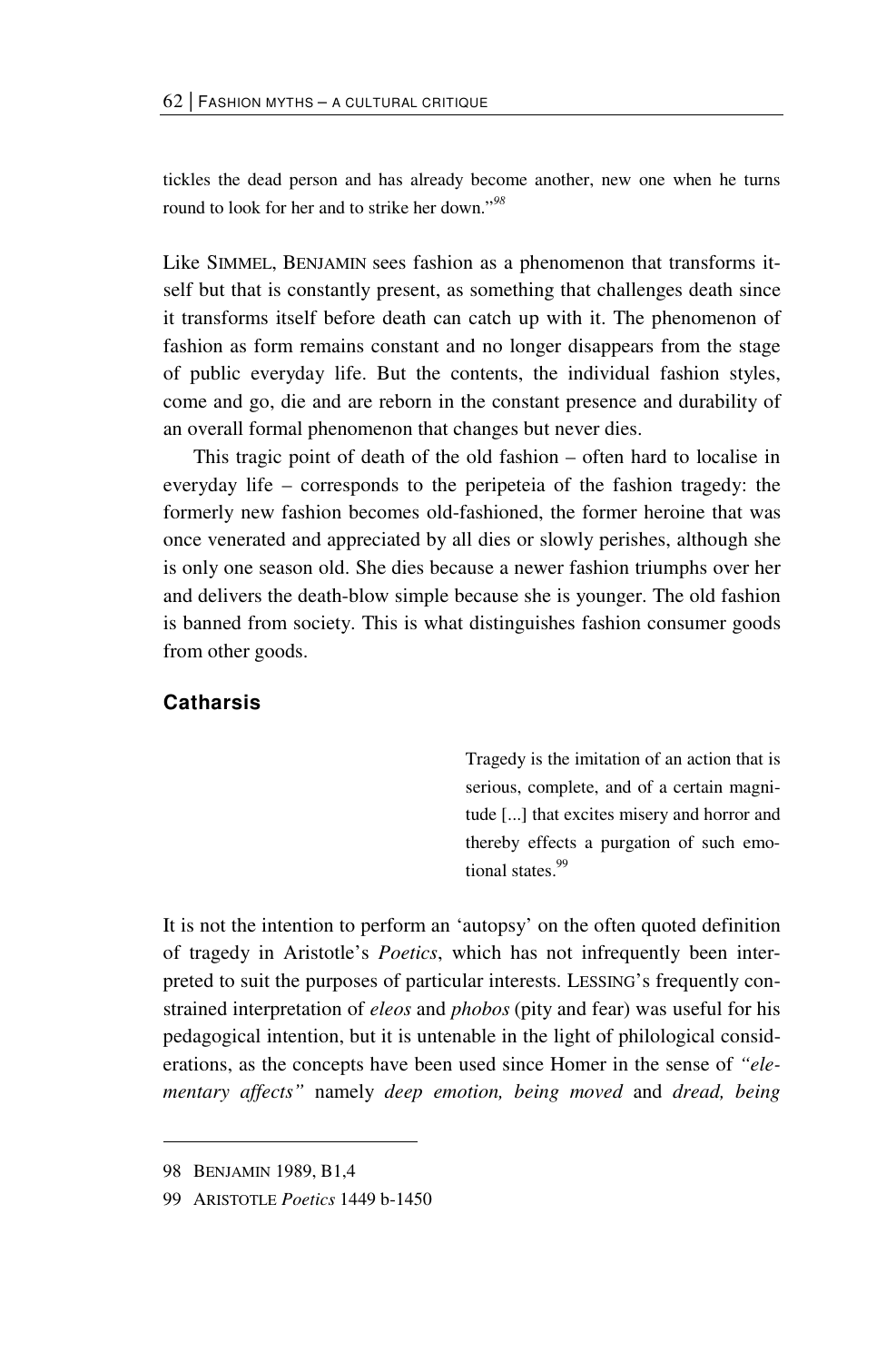*frightened* and *terror*<sup>100</sup>. ARISTOTELES relating of *eleos* and *phobos* to *catharsis* (purgation) would suggest a medical reference rather than a moral or pedagogical one. In GORGIAS the cultivation of *eleos* and *phobos* was a means of rhetoric. ARISTOTELES was the first to link such affects to a cathartic effect: (Over-)consumption of something leads – if properly done – to the excretion of waste products that have formed in the body.<sup>101</sup> ARISTOTLE ascribes a cathartic and healing effect to certain particular forms of music (e.g. flute music during the celebration of orgies)<sup>102</sup> that purges the listener from misery, horror and similar affects. Through the *"purifying songs"* the listener experiences a*"certain purification"* and feels a *"pleasant relief"* and *"harmless joy"*. 103 Catharsis – in ARISTOTLE at least – is a pleasure or a joy: The writer of tragedies brings about a joy that, by the imitation of actions, excites misery and horror and thereby purges the spectator from such affects.

The roots of Greek tragedy are not only to be found in the Dionysian cult.<sup>104</sup> If this religious cult with its cyclical recurrence handed down cathartic elements of cosmogonic myths, it would be of interest to know to what extent it excited such affects as strong emotion and fright and whether this cult really did have cathartic and therapeutic effects. ARISTOTLE at any rate ascribes a purifying effect to it. And this can perhaps explain the general popularity of cinema and television. Strong emotion and fright (*eleos and phobos)* can also be found in present-day film dramas – the cathartic result of these could be assessed. It is certainly possible to speak of catharsis in this area, i.e. where actions are emotionally registered by the onlooker and by being moved by the content of the action this onlooker experiences

102 ARISTOTLE *Politics* 1341 a 23-24

<sup>100</sup> Cf. SCHADEWALDT 1991, 15-18; Cf. MEINHOLD 2013a, 44-47

<sup>101</sup> This form of catharsis can, in the shape of an obsession, also assume pathological forms – just think of bulimia, for example.

<sup>103</sup> Cf. ARISTOTELES *Politics* 1342 a 10-17

<sup>104</sup> The Greek *tragodia* is derived from *tragos* (male goat) and *odae* (song), the singer of the dithyramb was disguised as a goat during the Dionysian ceremonies. An 'imitatio dei' is taking place in the Dionysian cult: the god Dionysos is imitated during the ceremonies. The sole origin of tragedy from the Dionysian cult is, however, disputed. (Cf. SCHADEWALDT 1991).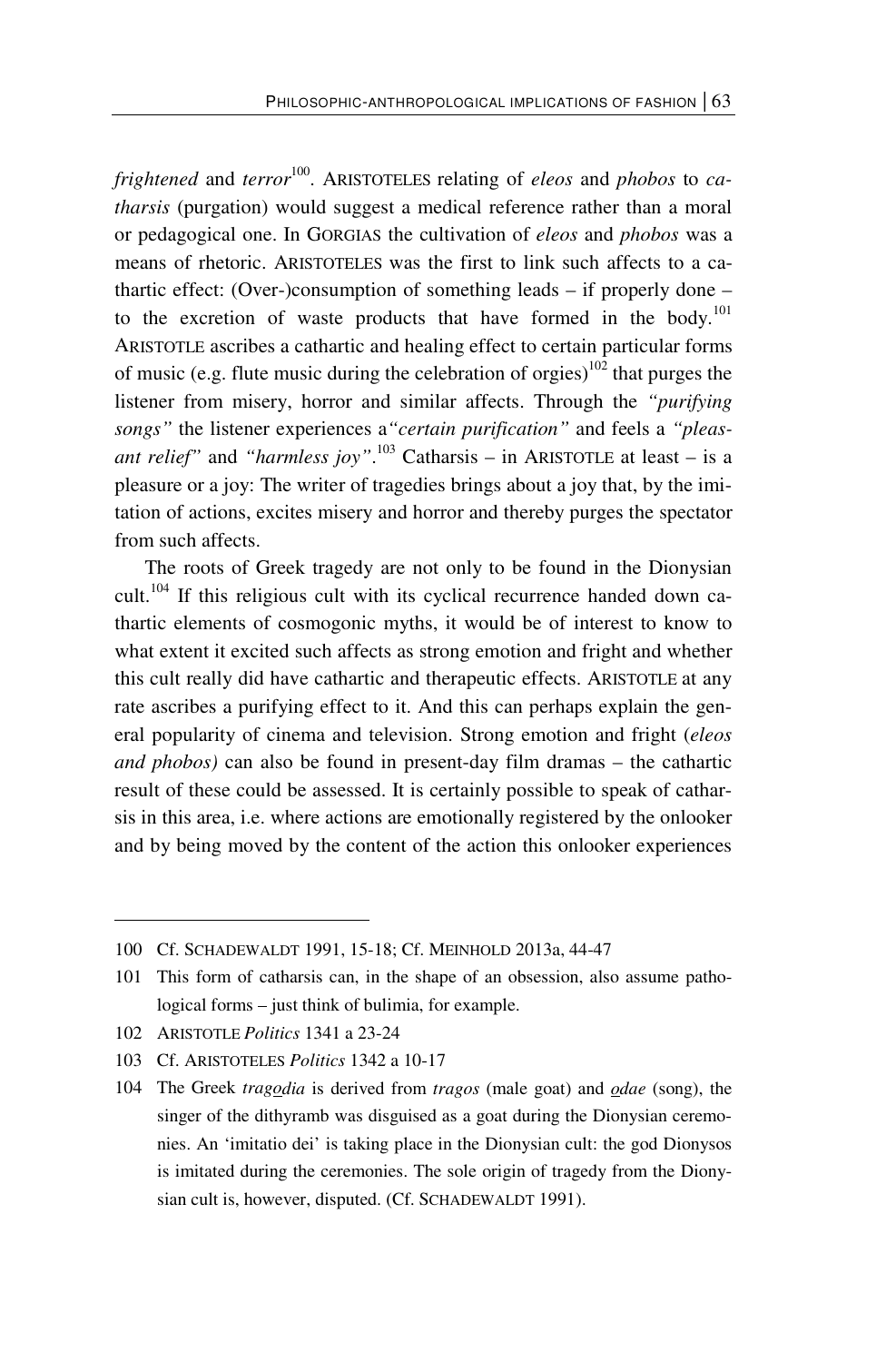an impetus for his own action, which in turn leads to an improvement of his present situation.

It is also conceivable that during rites of passage and, in particular, initiation rites, the neophyte<sup>105</sup> experiences – within the framework of a symbolic death – strong emotion and fright. Through the initiation, the neophyte changes his ontological and social status and is symbolically reborn.106 The neophyte's existence changes because he is initiated into the mysteries and as a new person becomes part of a new world. Strong emotion and fear do not occur directly but indirectly, however, within the imitation (the *imitatio dei*) through the proximity of death and his symbolic  $death<sup>107</sup>$  Purification follows through the symbolic rebirth. Such religious rituals purify the individual, since via the 'imitatio dei' he becomes a "*contemporary*" of a world-creating god; the periodic return to rituals relating to the creation of the world saves human existence from death and the void.<sup>108</sup> The sick person experiences purgation – he regains his health because via participating in the rite it is as his life begins afresh with new resources.<sup>109</sup> The sacred rite is rooted in the myth of creation or the origin of the world. Taking part in the myth of cosmogony via the rite is similar to a reincarnating therapy: through the recitation of the myth of the origin of the world the sick person is reborn.

To sum up, it can be said of catharsis that it represents a technical term borrowed from medicine which describes purgation, restoration or discharging of such mental affects as strong emotion, fright and similarly stored *"such states of arousal"*. 110 These affects are admittedly *called forth* or 'completed' by tragedy, but are already at least latently present: *"[...] this affect is present in all souls, the difference only being one of degree* 

<u>.</u>

- 108 Cf. ELIADE 1957, 63
- 109 Cf. ELIADE 1957, 62
- 110 Cf. ARISTOTELES *Poe* 1449 b-1450

<sup>105</sup> The Greek word *neophytos* actually means 'newly planted', newcomer, from *phyton*: vegetation, plant, tree. ELIADE calls the persons neophytes who, through sacral rites, enter the world of adults.

<sup>106</sup> Cf. ELIADE 1988, 15

<sup>107</sup> Cf. ELIADE 1957, 111-112. The extraction of teeth, amputation of limbs, tattooing, circumcision and the like would, at any rate, certainly encourage strong emotion and fright in the neophyte.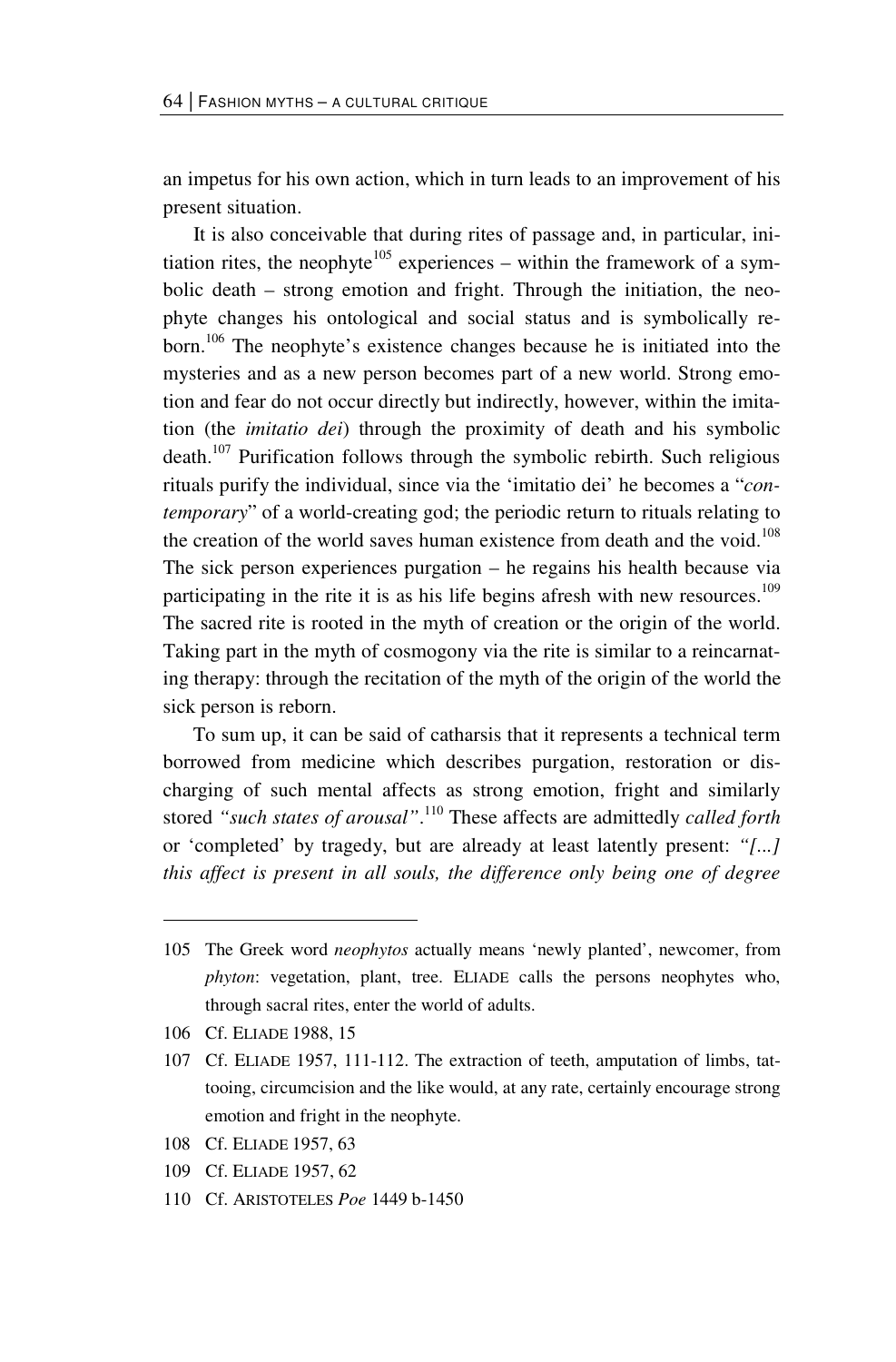*[...]."*111 This means that tragedy brings these latently present affects *to light*. The catharsis probably takes place because of the identification of the onlookers with the characters acting out the tragedy – although ARISTOTLE does not completely clarify this – at least not in the first part of the *Poetics* (or in the otherwise preserved fragments of his *akroamatic* writings). Perhaps they were discussed in detail in the second, lost part of the *Poetics*, the discourse on comedy.

Catharsis is to be defined here as a therapeutic effect which, as a result of a *dis-charge* or *purgation* of strong emotions, follows states of arousal, e.g. emotionally registered actions, and which expresses itself in a joylike, lasting feeling of 'wellbeing'. Fashion as (pseudo-)tragedy and staging via new fashion provide apparent catharsis: the identification of the fashion consumer with possible idols from the world of models, stars and other such (partly simulated) idols with the aid of 'lifestyle' (i.e. consumption, especially fashion consumption) follows as a compensatory surrogate action, since there is a lack of intrinsic 'models' and frameworks for the organising of one's own life, or because they are not recognisable to, or have been repressed by, the imitator. In strongly religious societies, myth supplies the example for human action. In modern societies, the marketers of consumer items fill the now vacant 'meaning gaps' with meta-goods. Consumer-related, compensatory surrogate actions, though, only provide *apparent* catharsis, because they do not offer lasting purgation from affects but overlie them. The pseudo-catharsis of consumption combats symptoms but offers no therapy. A person with a weak self-awareness is only temporarily strengthened by exclusive consumer products. A catharsis – here: a lasting purgation or dis-charge, e.g. from the fear of inferiority – must pervade the mental depths of an individual, since, as Lord HENRY asserts, one cannot *"heal the soul with the senses*"<sup>112</sup>, at least not alone with the senses.

The apparent catharsis or pseudo-catharsis manifests itself in short periods of 'wellness', e.g. in a feeling of joy or pleasure because one has imitated 'better', or, more precisely, 'more successful, rich, beautiful or younger' people, as the result of lacking a style of life that one has drawn up oneself. The consumer makes do with 'lifestyle', instead of developing a personal style of life. Figuratively speaking, he fills the empty husk of a

<sup>111</sup> ARISTOTLE *Pol* 1342 a 6-7

<sup>112</sup> WILDE 1985, 181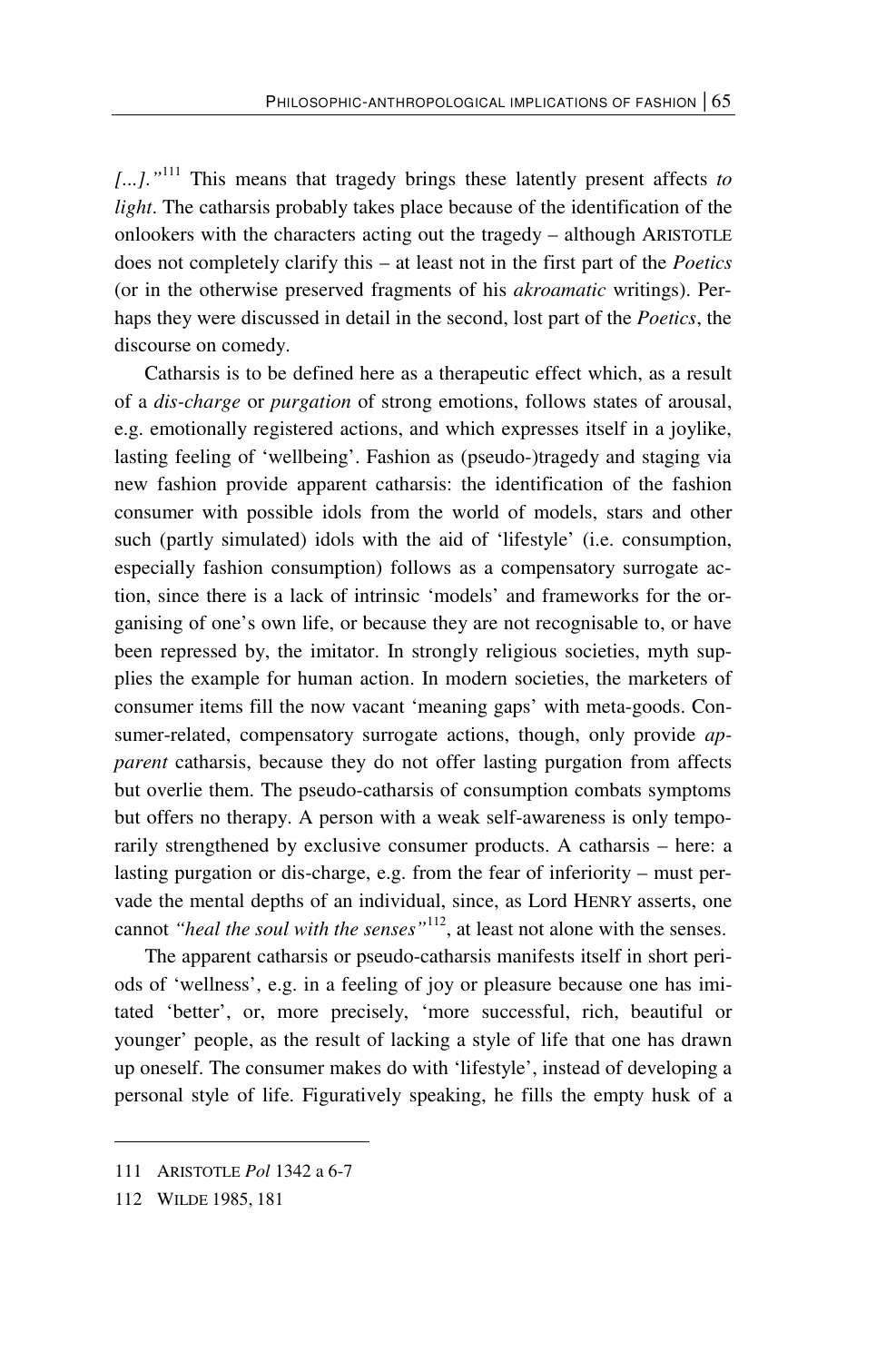schematic, nebulous model-life concept with consumer items that cause him to believe that he has thereby instantaneously acquired meta-goods that import the *'lifestyle of society'* into his style of life.<sup>113</sup> The pseudo-catharsis is a feeling of 'wellbeing', of pleasure or of joy resulting from a 'lifestyle' via imitative staging with the aid of fashion and consumer products that promise meta-goods. The fashion myth, the deceiving narrative of fashion advertising, makes consumers believe that they can acquire a style of life or even an art of living via consumption or lifestyle. Fashion advertising and marketing employ myths. They 'narrate' via a lifestyle something as being an art of living which is nothing more than a simulation. The actual serious intention of fashion advertising is maximising the profit of sellers and marketers; the content of the actual advertising is, however, simulation and, not infrequently, deception. The deception practised by advertising lies in the absolutist claims as to the effectiveness of the meta-goods. Making contact is *always* successful with the aid of a particular cigarette brand, there is always a clever head behind the newspaper – the deception lies in the promise of 'always'. Marketing strategists actually assume that the consumer does not take the statements of the advertisement seriously, but that subconsciously when considering a reader of a newspaper we nevertheless begin to suspect that a clever head has to be behind it even so. Hardly anybody 'believes' advertising statements; nevertheless, they presumably make a subconscious impact. The correlation between advertising intensity/quality and product sales cannot be empirically documented without further ado. Immense sums are involved in the marketing of fashionable consumer goods; so one can at least assume that hopes are extremely high that advertising must have an enhancing effect on sales.

A further method used by fashion advertising is the claim of the improvement (melioration) of the whole person via consumer items and their meta-goods.

<u>.</u>

<sup>113</sup> *"We have attempted to perform a couple of miracles for you. Experience the exhilarating Lifestyle of Society, experience people whose style turns you on – and let yourself be inspired by them!"* WALBERER, Jörg: *Editorial*. In: *Life&Style*, No. 3, Hamburg, October 1999, p. 3.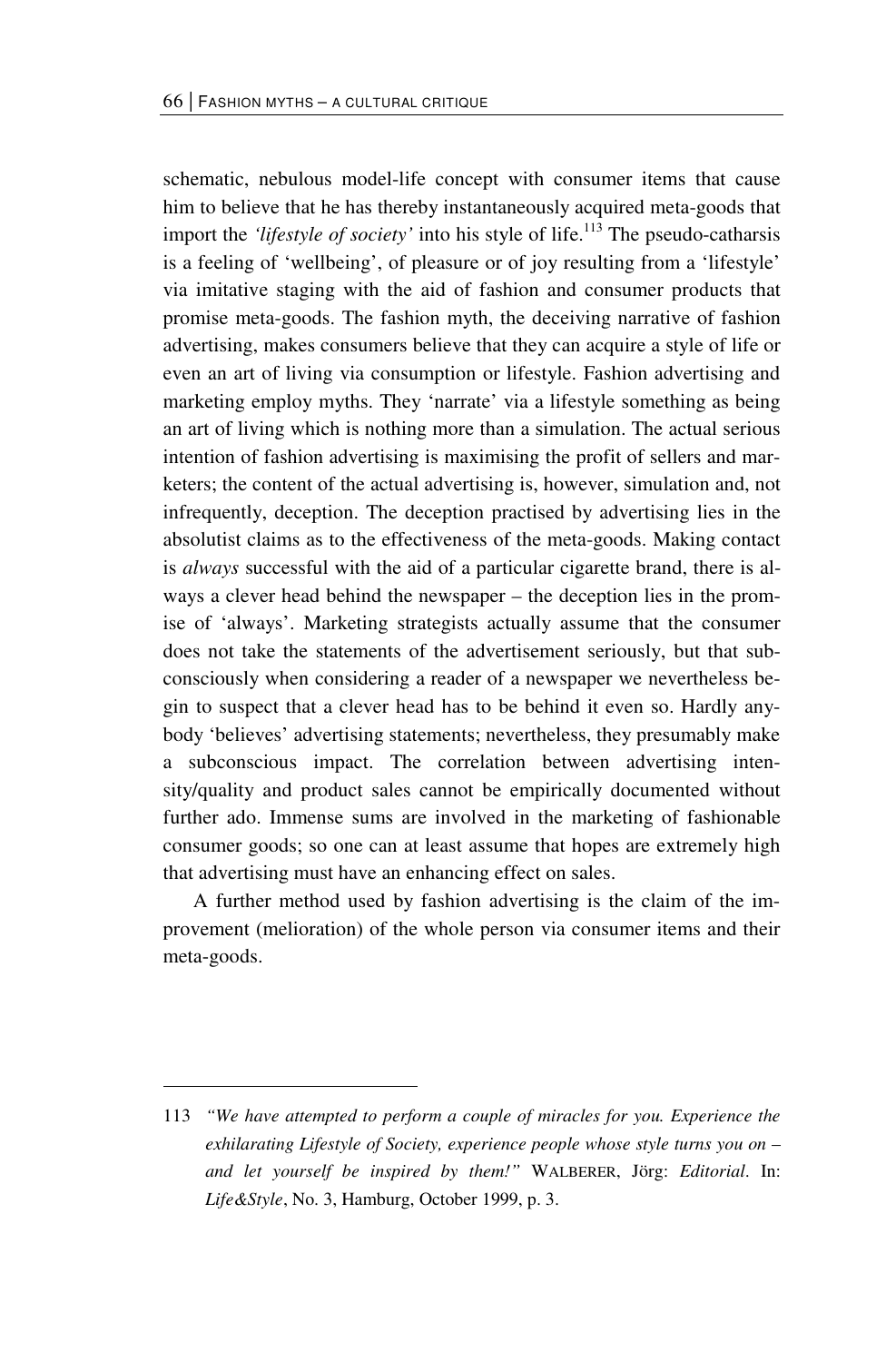## **MELIORATION**

The philosophy of clothes is the philosophy of human nature. All of anthropology is contained in clothes. Admittedly, clothes are not primarily to cover one's shame, but they are corrections to the human ego. When persons dress, they make themselves into a piece of world. The act of dressing means a turning away from the self, a selfdisguise-as-world.*<sup>114</sup>*

Melioration represents here human striving for what is better, especially for the better life.<sup>115</sup> The author is here making use of a concept that  $-$  like the term sustainability – comes from the sphere of forestry and agriculture, where it refers to the management of naturally sparse resources. Melioration refers to cultural (i.e. humanly devised) measures to improve the quality of the soil. Analogously, humans can be considered as a (nature-given) resource which, like arable land, is not removed from cultural influences but which – unlike arable land – is also able to 'cultivate' itself.

The concept of melioration can then be described as the constant striving of humanity for enhancement or improvement that can be observed since the Palaeolithic Age within all cultural spheres. Enhancement is to be seen as a subcategory of improvement. Already in the Old Stone Age, people sought to improve their surroundings in order to 'live better' – whether by using primitive tools or building dwellings. All world religions feature the improvement of virtues. All practising of art – regardless of the artistic outcome – is a melioration of the artist. Fashion is a manifestation of the human striving for the beautiful and the better in the vestimentary domain. Although clothes almost become a part of the body when worn, they are more easily formable and more quickly 'replaceable' than body parts.<sup>116</sup>

-

<sup>114</sup> LEEUW 1941, 23

<sup>115</sup> Lat. *melior* 'better', comparative of *bonus* 'good'

<sup>116</sup> Consider organ implants or transplants ('donated' or purchased kidneys or livers) which combine with the body to form an ameliorated unit – as long as they are not rejected.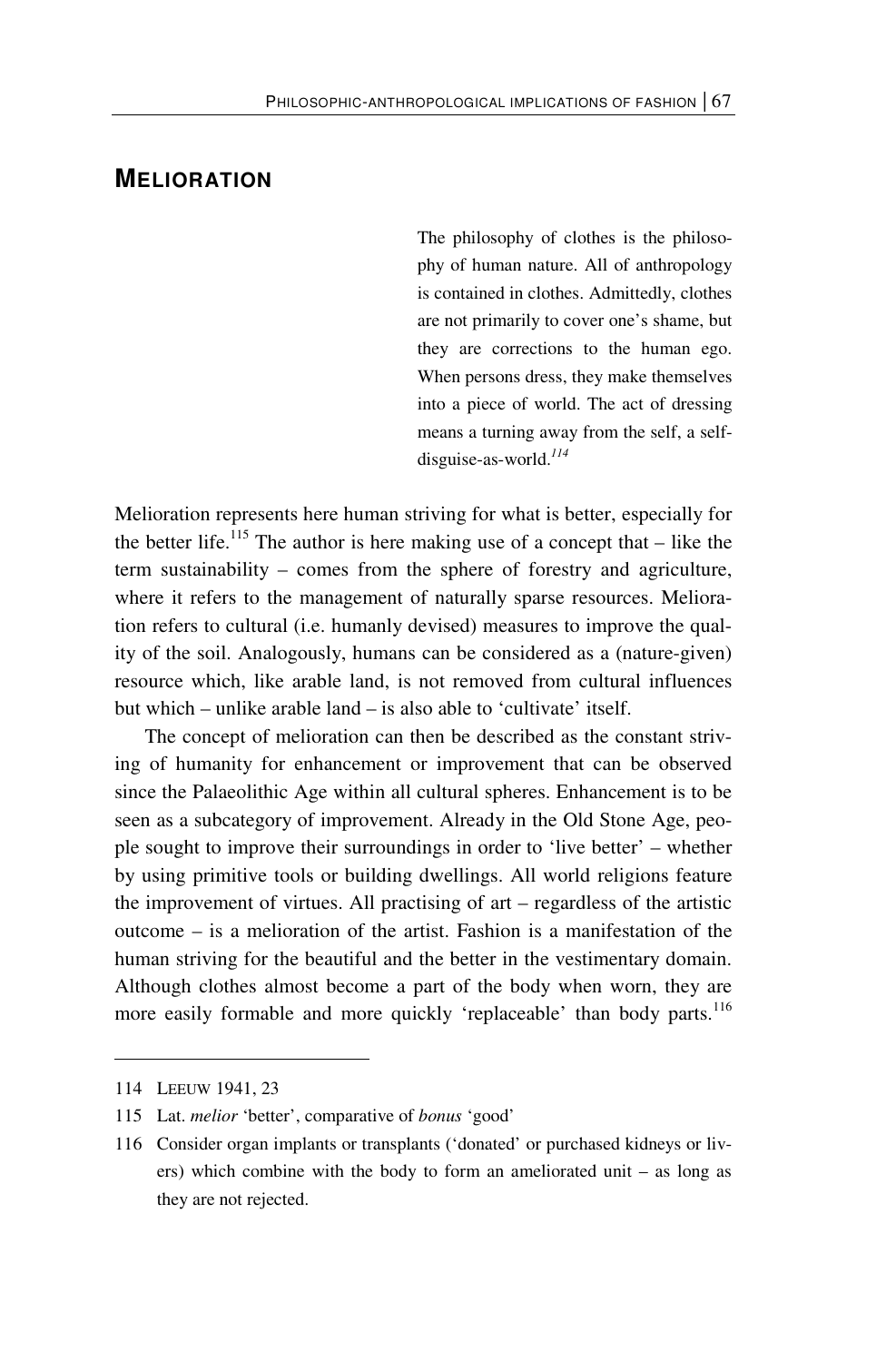That the human body  $-$  like clothing  $-$  is nevertheless subject to fashion 'dogmas' when it comes to form, colour and nature is not always obvious. The arrival of gene technology ushers in a new era of removing deficiencies and of self-improvement, i.e. the melioration of human beings in general. In the following, it will be demonstrated that melioration via technology that humanity uses on itself (*anthropotechnology*, or human factors technology) is also subject to fashion – fashion here in the broadest sense of the term [IV] – that changes here are always similar to the taste of the period, as are fashions in clothing. So by the term melioration the human intention to improve oneself and one's life is meant, and by human factors technology the technology used by human beings to ameliorate their own bodies or those of others.117 Because of the highly controversial nature of the *topos* anthropo-technological melioration within the field of genetics, anthropotechnology as a manifestation of fashion in the broadest sense will also be dealt with in this chapter.

Next, it should be remembered that the striving for the more beautiful and the better represents an anthropological constant that not only manifests itself within the typical spheres of the arts, architecture and design (e.g. utensils) but also in the 'more direct covering' of human beings: in changes to the periphery of the body, as, for example, the introduction of something foreign to or into the body. Changes subject to fashion both to and within the body range from anthropotechnology in general to genetic 'design' in particular.

#### **Melioration of the entire human being**

<u>.</u>

Varieties of past or strange fashions reminiscent of the Procrustean bed – like the body-(de)forming corset of Spanish court fashion or the neck rings that gradually stretch the neck found in certain tribes in Africa or northern

<sup>117</sup> Cf. WEIL 2002, 16. Peter SLOTERDIJK understands by anthropotechnology the taming and cultivation of humans via their own species in humanity parks (SLOTERDIJK 1999, 39-56). Anthropotechnology is particularly interested in the physical body, while the concept of *self-technology* in Michel FOUCAULT refers to a use of norms that is applied by humans to their thinking, behaviour and action. Josef RAUSCHER calls man in the actual portrayal *homo faber fabricatus*, *"his own fabrication in the technical sense".* RAUSCHER 2000, 17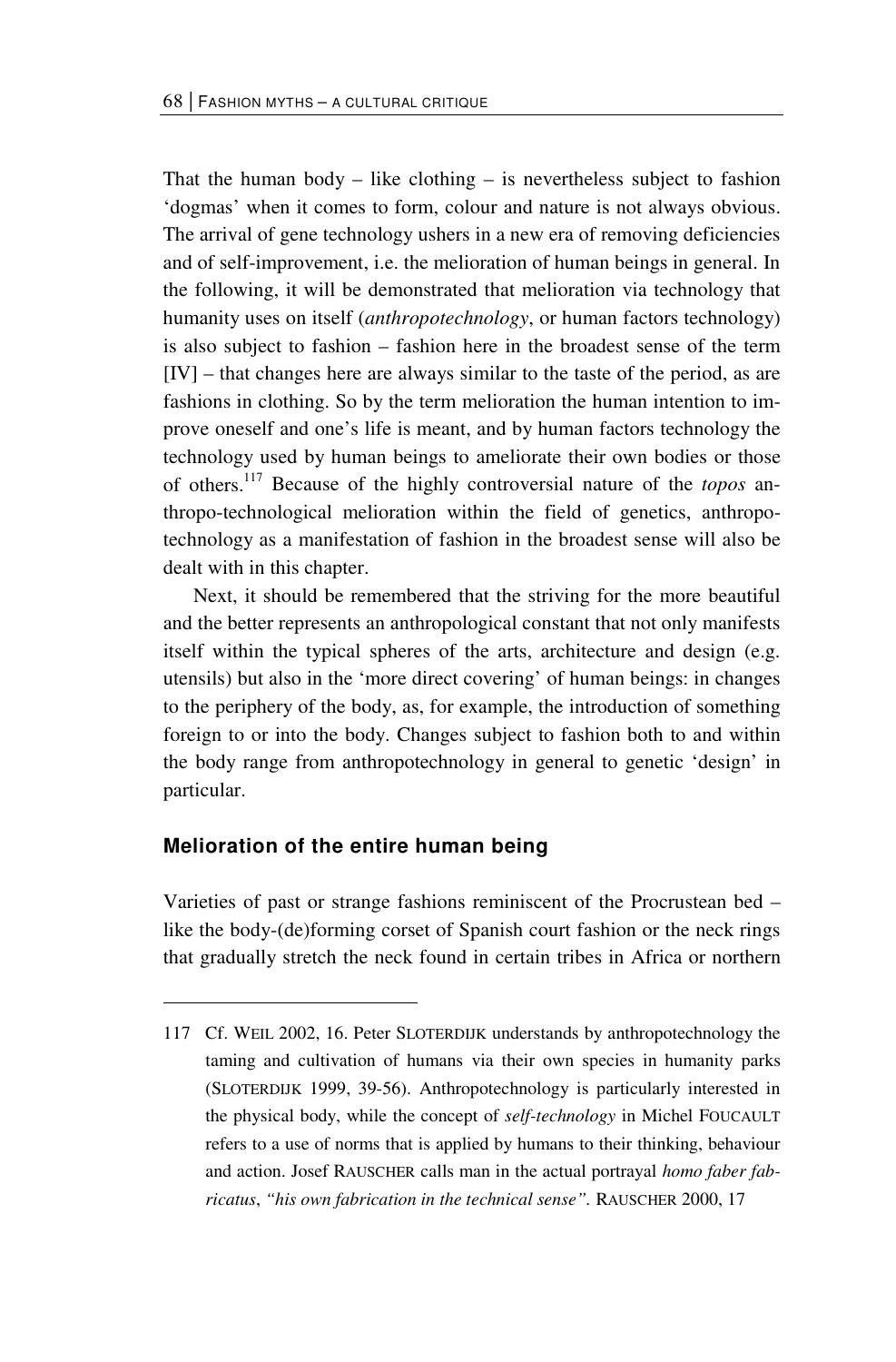Thailand – would now seem suspect, at least from a medical point of view. Even so, there are, for example, shoes that are still worn whose form does not accord with the shape of the human foot. Clothes and their accessories can make the shape of the human body seem different from what it actually is, or even *de facto* alter it – at times irreversibly. It is regarded as normal in northern Europe to tan one's skin in solariums. In contemporary African and South East Asian cultures it is not unusual to use skin products that whiten the skin.

In the following, the beautifying and improving aspect of fashion  $$ based on clothing – *for the actual human being* will now be focused on. For humans do not only use aesthetic norms outside themselves that are subject to fashion – in art and architecture, for example – but also use them *on themselves*. Humans consider themselves to be malleable, or rather 'material' that can be made more beautiful or better. The form of clothing is only a variant of the manifestations of the aestheticisation and melioration of humans that can be subject to fashion. Human striving for improvement, beauty and a beautiful life – or for a life 'in beauty' – is, however, clearly expressed in fashion and in fashion advertising. The latter not only deals with the aesthetics of clothing but also promises a *holistic* aesthetics, namely the aestheticisation and melioration of the entire human being and his or her life. For marketing-strategic reasons the totality of an individual is expanded beyond the biological body to include purchased consumer goods and their meta-goods. The totality of the human being is his or her individual continuity. Advertising for fashion consumer items expands this 'original' totality of the human being for strategic reasons to do with consumer goods and their meta-goods: It is only via the consumer goods and its properties that the person depicted in the advertisement becomes a complete human being. Expressed negatively: without the corresponding consumer goods and meta-goods the human being, according to the depiction of the advertisement, remains incomplete. These culturally predetermined  $incompleteness - i.e.$  deficiency – in the individual is particularly visible when it comes to clothes, when a person is not or not suitably dressed. An 'unsuitably' or unclothed person is perceived in the corresponding social context as an 'incomplete aesthetic manifestation'. Advertising promises to make the incomplete individual a totality. Consumer items are to even out individual personal deficiencies, or complete individuality regarding a particular quality that, along with the consumer item, can be purchased as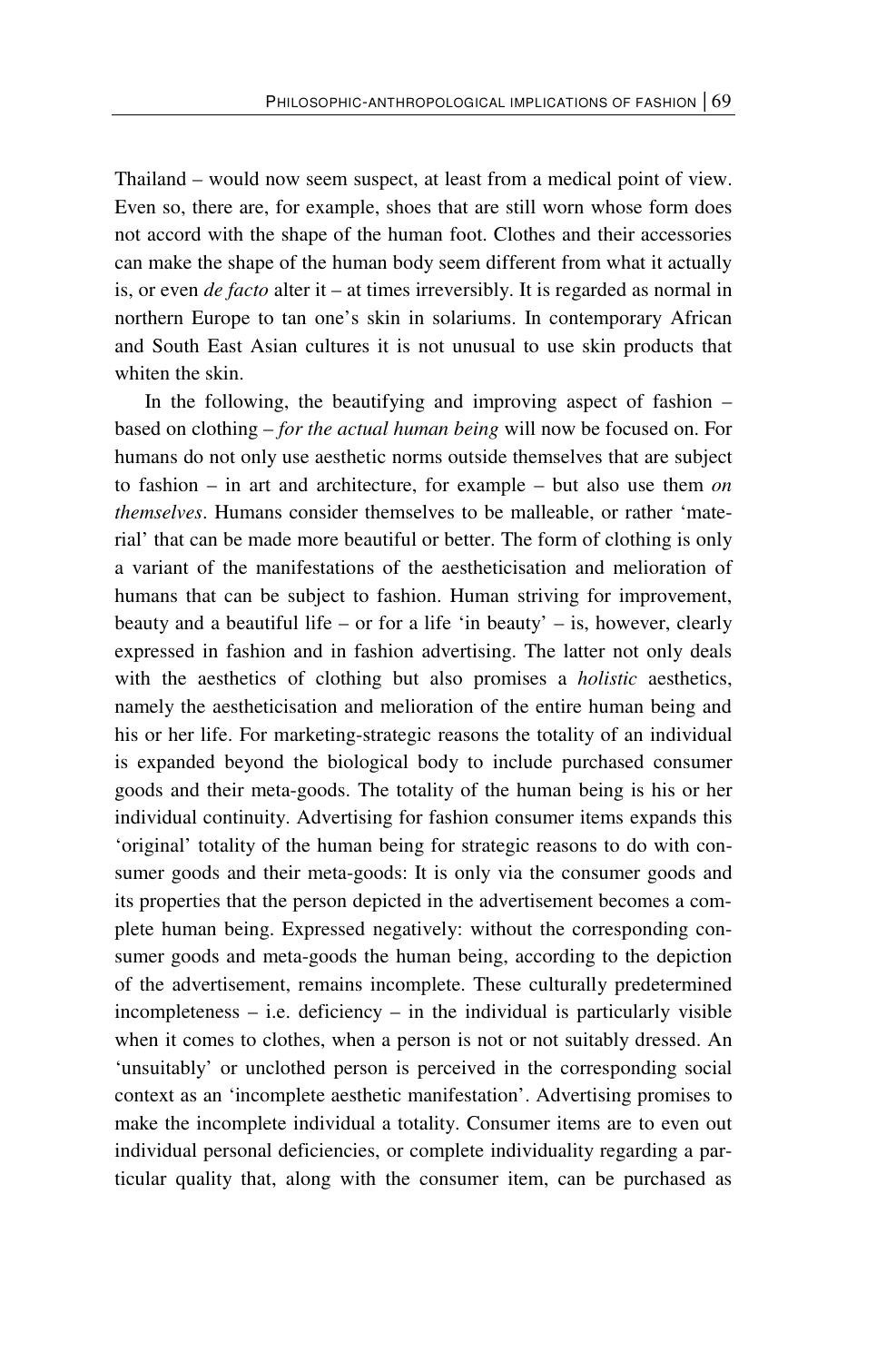meta-goods. This evening out of deficiencies and completion of individuality found in the advertising of fashion consumer items often speaks in the comparative: more beautiful, more successful, younger – in short, the consumer becomes 'better' with the aid of the (meta-)goods extolled in advertising. In the following, this 'comparative' towards which melioration is oriented will be dealt with in more detail.

#### **Life as comparative**

Edgar Allen POE allows a certain Mr. ELLISON in *The Landscape Garden* to postulate that *"the true character, the august aims, the supreme majesty and dignity of the poetic sentiment […] lie in the creation of novel forms of Beauty".<sup>118</sup>* The human being constantly endeavoured, in some form or other, to beautify or ameliorate his surroundings: The *"immortal yearning for beauty [has] always found its satisfaction."119*

Arnold GEHLEN justified the special position of man in nature because of his being deficiently "*equipped with organic weapons or organic means of protection"120* such as doubtful or degenerate instincts and modest sensory capacity. He expressed this deficient anthropological constitution of man by the term *creature of deficiencies* (Mängelwesen), a term taken from Johann Gottfried von HERDER. Because of this deficient nature of his constitution, man is obliged "*to alter nature, no matter how it is constituted, in such a way that it is expedient to his life."121* If one thinks of such examples as telescopes, night-sight apparatus, diving rafts, etc., it is obvious that by 'nature' the nature of man may also be meant. Because of its deficits compared with other living creatures that have specialised within a particular environment, it has to try to change or improve it.

Although one can only partially accept the hypothesis of GEHLEN regarding man as a creature of deficiencies, since human beings can find themselves both at a disadvantage and at an advantage – according to the basis for comparison – when it comes to a comparison of organs and instincts, it must nevertheless be maintained that they cannot avoid changing

<u>.</u>

<sup>118</sup> POE 1841, 160; http://pinkmonkey.com/dl/library1/land.pdf

<sup>119</sup> BAUDELAIRE 1988, 9

<sup>120</sup> GEHLEN 1993, 17

<sup>121</sup> GEHLEN 1993, 18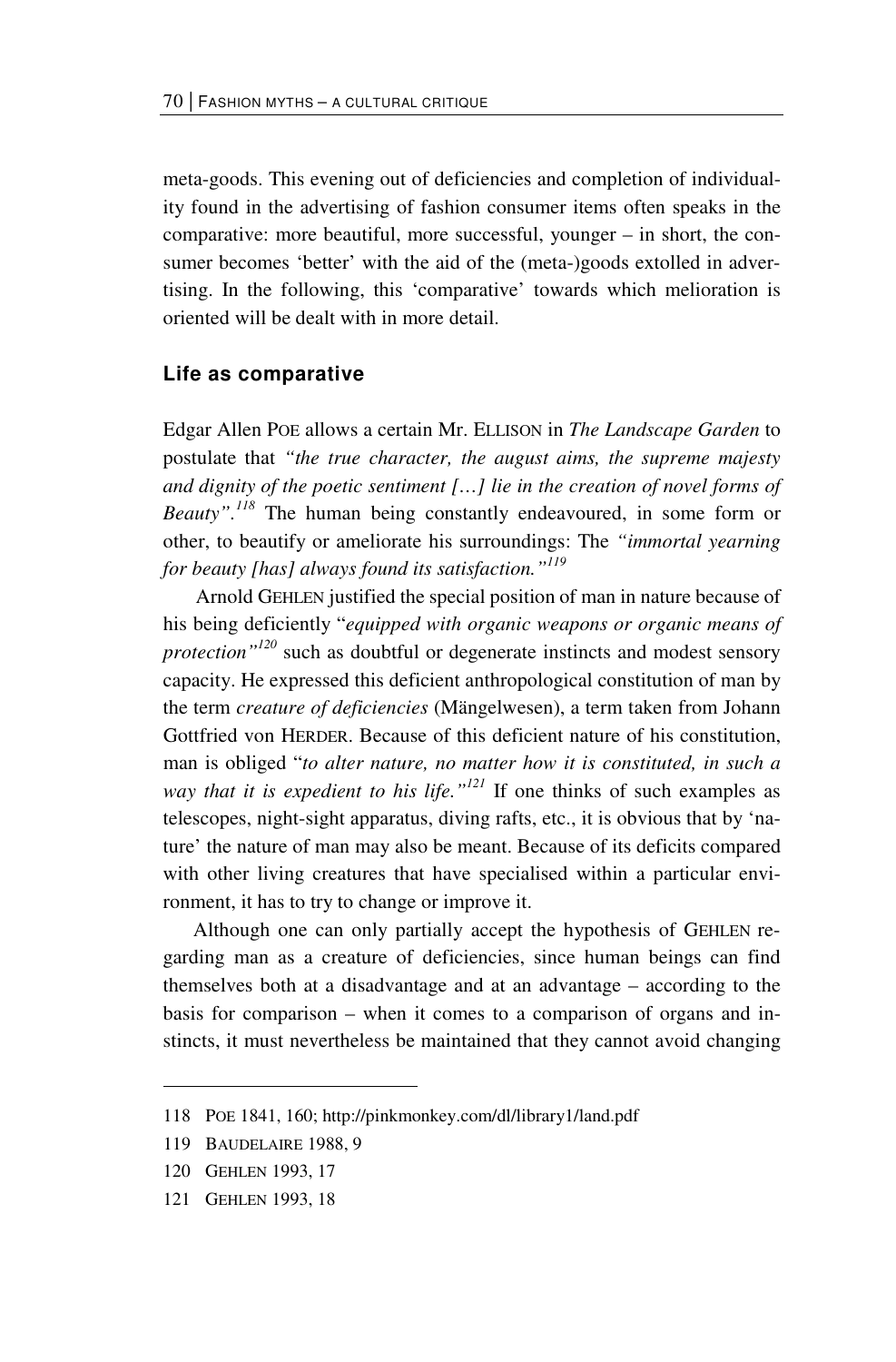nature, or 'improving' it for their own ends.<sup>122</sup> According to GEHLEN, the deficient nature of humanity is the fundament of culture.

Man is a being that seeks to improve his environment and himself: A being that meliorates his life.<sup>123</sup> Even so, man does not really strive for the '*good* life' – for in human life the good has something of a 'half-life' about it, depending on the extent to which the good been striven for is actually achieved – but rather for the '*better* life'.<sup>124</sup>

On the one hand BAUDELAIRE is right when he says that "*fashion must*  be regarded as a symptom of the striving for the ideal<sup>",125</sup>, for man has an ideal – like a Platonic idea – as his objective, something he strives for but never attains. Should he even so attain an 'ideal', which in our world as a cave126 only represents a *supposed* ideal, the deficiency ideality of this ideal will soon be revealed and a '*better* ideal' will emerge that by definition deprives the old ideal of its ideal status. In all his daily exertions, man does not ultimately strive for the superlative, for the 'best', – since this represents an ideal construction that will have to be revised or optimised, i.e. improved on, as more experience is gained – but for the 'better'. Thus the ideal of 'the best life' is utopian in orientation, something that will never be achieved but that can serve as a point of reference that governs melioration. In practice, however, man basically strives for what is better. What is 'better' is measured comparatively with the state arrived at so  $far$ <sup>127</sup>

 $\overline{a}$ 

125 BAUDELAIRE 1988, 38

<sup>122</sup> Cf. also GRÄTZEL 1997, 24

<sup>123</sup> Within linguistics, *meliorativum* refers to terms that have undergone a positive change in meaning, rather like a term such as marshall, which now designates a high military rank but whose original meaning is groom. In musicology, melismatics is the art of melodic ornamentation.

<sup>124</sup> This anthropological constant is also related to myopia and the phenomenon of diminishing marginal utility.

<sup>126</sup> An allusion to PLATO's representation of human existence in a cave in the socalled allegory of the cave in the *Politeia*.

<sup>127</sup> According to empirical investigations, the majority of people prefer, for example, a lesser income if the person asked can be sure that no one else will earn more that he or she does. This nominal reduction of income would correspond to a relative increase of income and to a real economic elevation of status.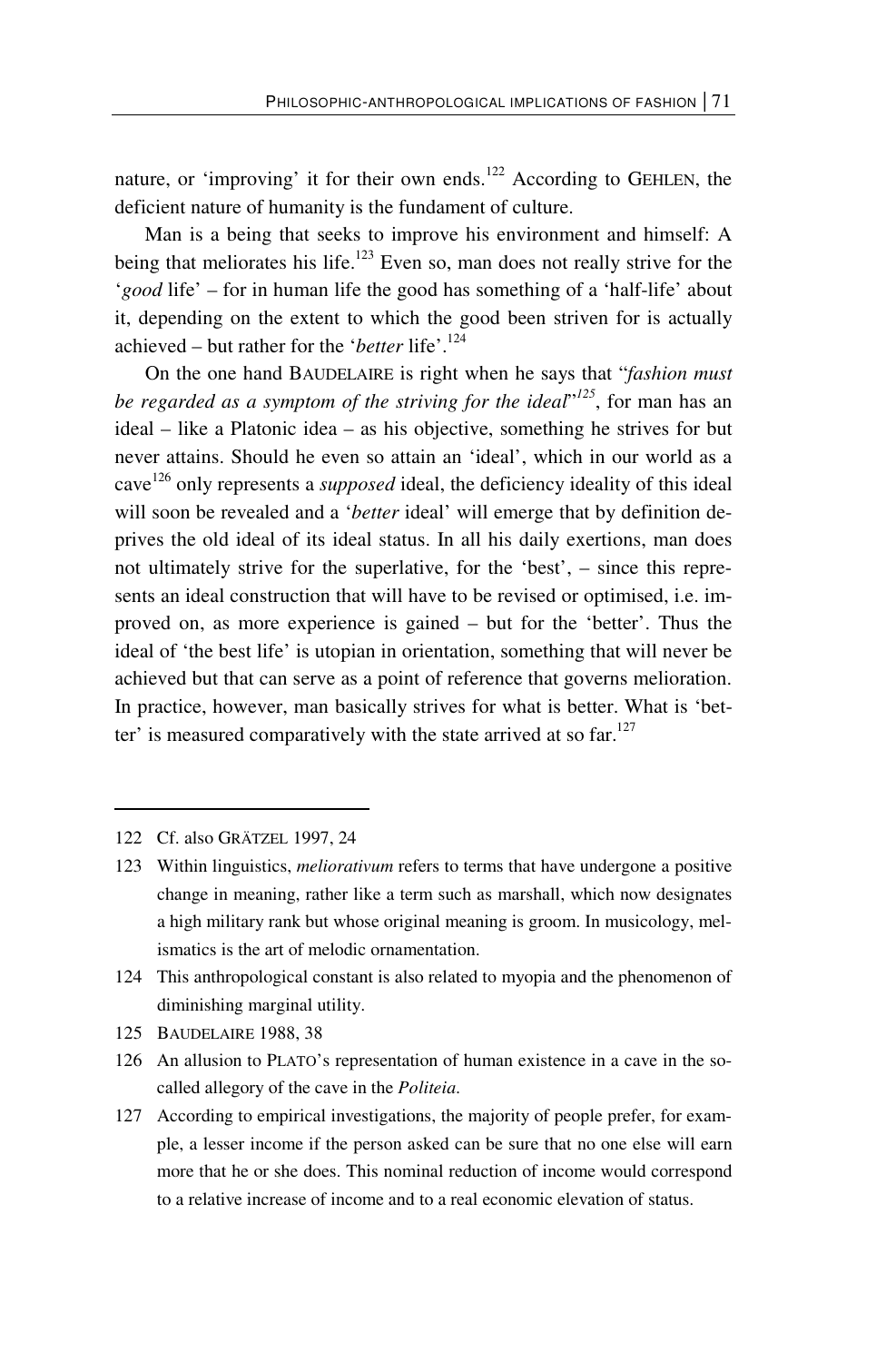This striving for the 'better life' varies according to the person involved and the individual intention. The exertions made for self-improvement are reflected in the translations of *melior* and its positive form *bonus* (e.g. 'beautiful', 'virtuous', 'healthy'). According to the form of life desired, man aims at improvements within different spheres.<sup>128</sup> In the reality of everyday life, the most diverse of intentional improvements coexist, coincide and collide – those relating, for example, to manifestation, mode of work, social relations, formation of identity, self-realisation, etc. To express it in a negative way: Little is to be found in daily life that cannot be directly subsumed under melioration. Indirectly, every attitude and action contributes to a melioration of life, which is why the *intention* and *striving* to improve plays a crucial role in fashion marketing and advertising. So melioration – man's striving for a better life – can be assumed to be an anthropological constant that manifests itself in some form or other in all cultural spheres and in every epoch of history.

SIMMEL describes the essence of human life by the concepts "more-life" and "more-than-life", where life constantly thinks of itself and relates to itself in the comparative: life transcends itself, it is *"to be understood as something that constantly transcends the boundary of its own 'beyond' and has its own being in this transcendence [...]. Life finds its nature, its process in being more-life and more-than-life, and as such its positive is already its comparative.*"<sup>129</sup> The 'self-transcendence of life'<sup>130</sup> expresses itself in these two complementary forms: more-life as the generation of the living in the sense of the transcending of one's own life by the generation of new life, and more-than-life, the transcendence of the boundary of individual life at the level of the mind via creative power. *"Life can only exist if it is more-life; as long as life exists at all, it generates what is living, since even physiological self-maintenance involves constant reproduction: that is not a* 

-

<sup>128</sup> The ideal-typical examples can be mentioned by way of illustration: the dandy strives for a more beautiful aesthetic appearance, the monk would like to be more virtuous, the eater of raw fruit and vegetables wants to be healthier, etc. One and the same intention to improve can be seen in all these ideal types.

<sup>129</sup> SIMMEL 1999, 234; Cf. also: SOLIES 1998, 35-62. For a criticism of the logical contradiction of the conception of SIMMEL's more-life and more-than-life, cf. RICKERT 1920, 69.

<sup>130</sup> SIMMEL 1999, 229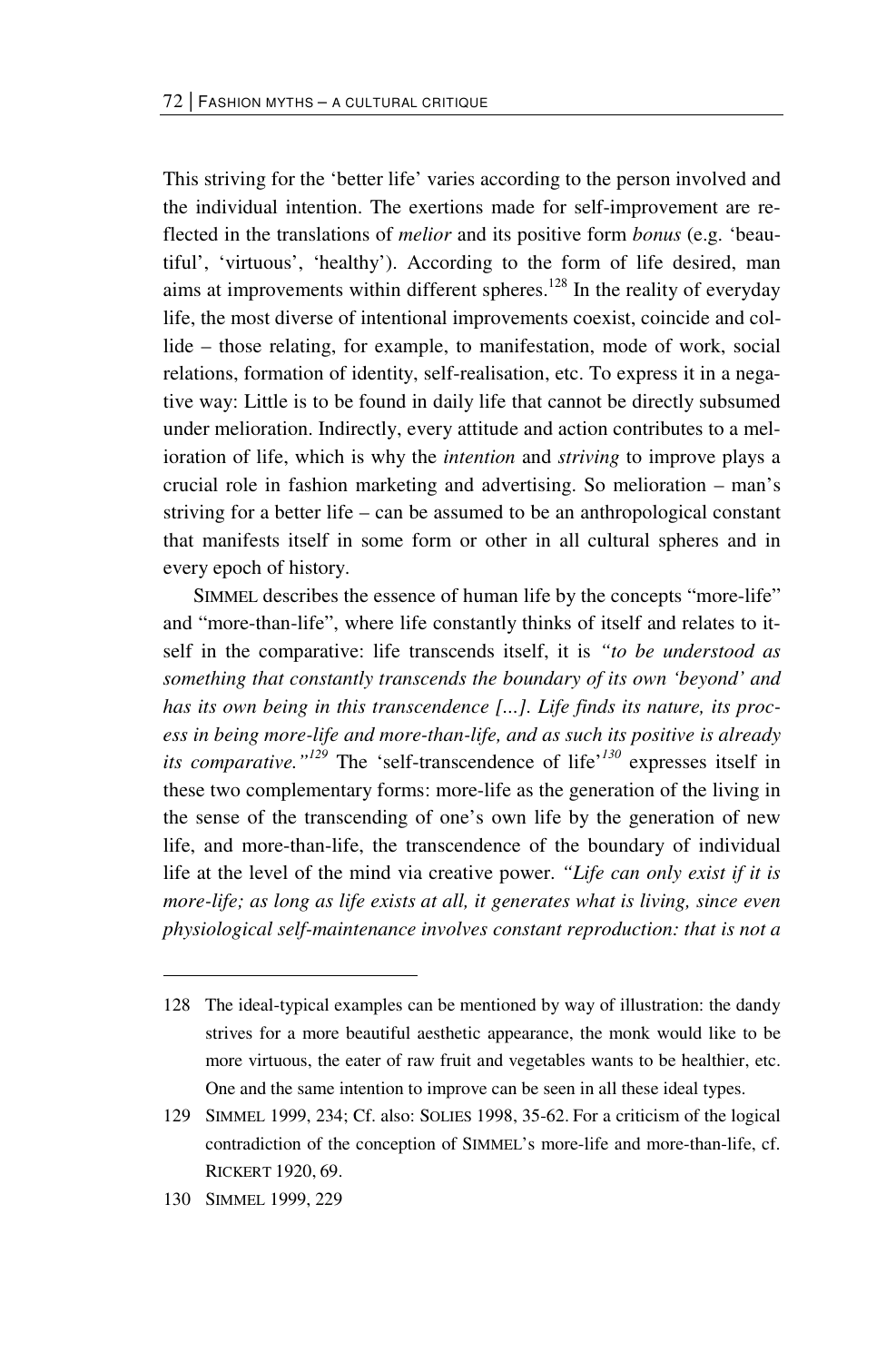*function it carries out alongside others; in actually doing it, it is precisely life."131* When life transcends more-life *– "this is the case when we call ourselves creative"132*, SIMMEL speaks of more-than-life, which is *"the nature of mental life itself"133*. Both comparative forms of life together constitute human life as such. The affinity of this concept to the Platonic conception of love as generation in the Beautiful is obvious: *"And just as the generation of this autonomous being (subsequently independent of its generator) is immanent in physiological life and precisely characterises life as such, so is the generation of an autonomously meaningful content immanent at the level of the mind."134* Life with a view of its comparative – *"life transcending its own boundaries, is not something that comes to it from the outside. It is its own immediate being itself"135*. So human striving for improvement and comparatives is not an accident but an essential basic condition of man. Fashion is always a historical manifestation of the present trends of melioration, from the painting of the cave (fashion concept IV) to the silk dress of Saison XY (fashion concept I).

Marketing seizes on the intentional human desire for improvement and implants it as meta-goods in advertising consumer products: skin creams make you younger, cigarettes more emancipated, newspapers cleverer, dresses more beautiful, steel watches tougher, sports cars better performing and deodorants olfactory and thus generally more socially acceptable. The advertising of fashion consumer items conveys the order of comparative improvement to the potential consumer. It exclaims the *imperative of comparative melioration*: 'Improve yourself!', 'either better than you already are or better than others!' Such exclamations are above all found where advertising strategists believe that the consumer involved suspects a personal lack – in the areas of beauty, youth, health and mental energy and power – and also intelligence, i.e. in the realms of 'spiritual' beauty, health and power.

The most large-scale attempt to ameliorate man is found in state utopias. Here an ideal social system is drawn up with the aim of improving the

<sup>131</sup> SIMMEL 1999, 229

<sup>132</sup> SIMMEL 1999, 232

<sup>133</sup> SIMMEL 1999, 232

<sup>134</sup> SIMMEL 1999, 232

<sup>135</sup> SIMMEL 1999, 295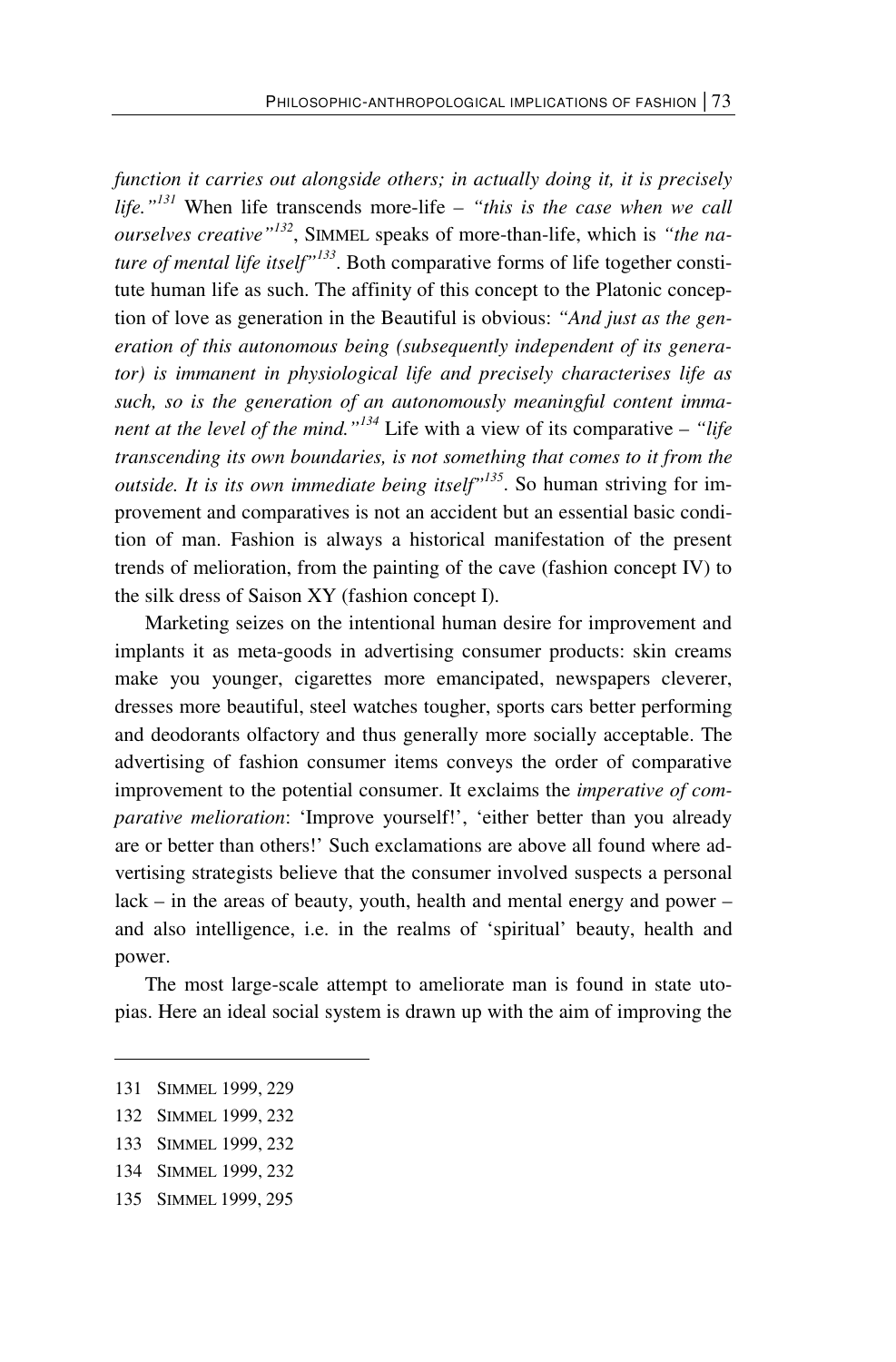entire world image and human image. In such utopias it is not ultimately a question of how man is to be constituted or 'adapted' so that the ideal state system can be created or maintained. The issue of the melioration of life of all men quickly becomes an issue of the melioration of the individual. In PLATO's *Politeia*, *Nomoi* and the *Politikos*, but also in modern socialecological utopias – Aldous HUXLEY's *Island*, Ursula LEGUIN's *The Dispossessed* and Ernest CALLENBACH's *Ecotopia136* – the conception of the ideal state calls for the conception of man: the question is raised as to how man is to improve for the state system to be able to improve, and vice versa.

SLOTERDIJK speaks ironically, even cynically, in this connection – looking back at the Platonic state utopia *Politikos* and forward to biotechnological possibilities – of *"human enhancement"* via *"taming"* and *"breeding"* in the *"human zoo".*<sup>137</sup> The content of this utopia is to adapt the virtues and customs of a society via education as well as human selection. SLOTERDIJK urges us, because of the new anthropotechnological possibilities for improvement, or progress, to *"formulate a codex of anthropotechnology".*138 Not only does individual melioration gain new dimensions through biotechnological progress but the entire human species will be affected by these innovations. Man and his being were admittedly always conceived of in the comparative: in art, medicine, ethics and utopia. Today, however, three particular events coincide that are intimately interconnected and that profoundly influence the prevailing image of humanity and its options for improvement:

In the age of biotechnology we are faced with the problem of having the possibility of taking genetic measures to bring about the biological melioration – or assumed melioration – of human beings that could affect future generations, according to the nature of the intervention. It is at present not possible to say about these technologies what the long-term ethical consequences may be. This point represents a historical novelty.

The prevalent view of humanity, especially in the bio-sciences, is a mechanical one, or at least one that is strongly influenced by physics. This had led to a one-sided concentration on the body, which it is easier to explain

1

<sup>136</sup> Cf. MEINHOLD 2013c; MEINHOLD 2011C

<sup>137</sup> Cf. SLOTERDIJK 1999, 35-55

<sup>138</sup> SLOTERDIJK 1999, 45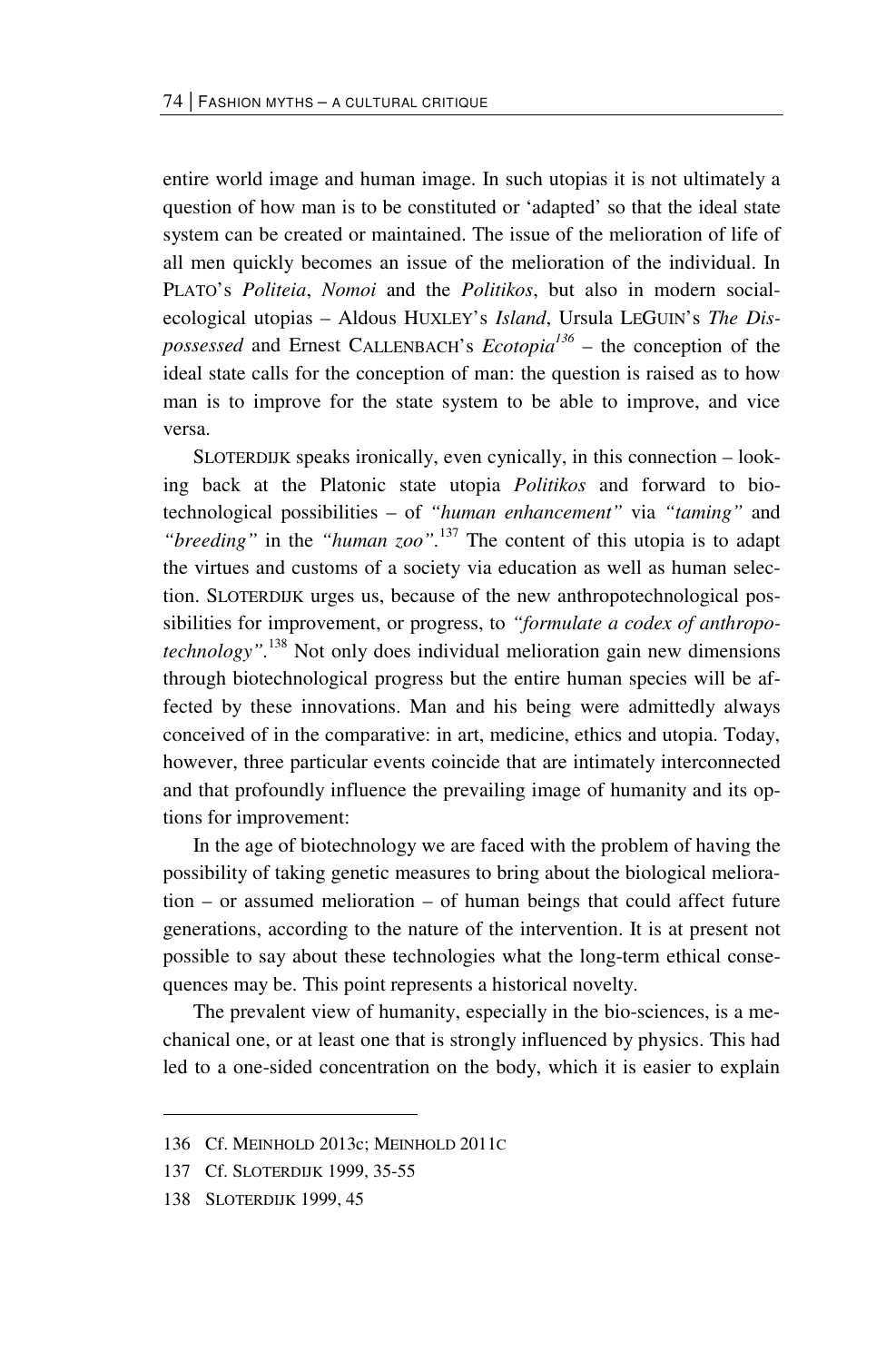via physical revelations than the phenomenon of the mind, which in this monistic view of man is often regarded as a 'precipitate' of the body and that can ultimately be explained and treated according to physical rules.

It follows from these two points that medico-therapeutic melioration of man mainly focuses on his physical nature and that his mental constitution is only treated as a second instance. Marketers, as more holistic 'therapists', have recognised this lack, which is why possibilities of mental improvement via meta-goods are included in advertising strategies. To speak cynically, it is possible to discern a 'therapeutic labour division' in commercialized societies: While classical school medicine firstly deals with treating the body and places the psyche second, advertising has recognised the market lacuna 'melioration of the psyche' and filled it with meta-goods.

In the following excursive section the focus is on melioration of the body via *anthropotechnology*. This will widen the focus to the broad concept of fashion [IV], so that man himself can be considered as a phenomenon included in fashion.

#### **The body as the medium of fashion**

 $\overline{a}$ 

Not only clothing but also the body that wears it has been subject to fashion ideals for thousands of years. We are familiar with the beauty ideals of past centuries: the idealised statues of the Egyptians or of Greek Antiquity as well as RUBENS' oil paintings bear witness to them.<sup>139</sup>

139 In passing, it is worth mentioning Fr. Cyprian OHNHÄUSER's *Über Hälse und Waden. Ein Beytrag zur Philosophie der Mode* (1799): In this essay the form of necks and (male) calves are shown to be dependent on fashion (Fashion concept IV): In the period between Spanish court fashion (16th century) and the French Revolution – during which particularly strong calves were in fashion among males and a 'deficiency' within this area led to attempts being made to disguise the fact by using 'attachable calf enhancers' – a countess seeks a husband for her daughter by assessing his calves, but, finding no fine calves among the aristocracy, chooses a farmer's son instead. OHNHÄUSER attempts in this 'philosophical' contribution to justify the reason for the 'calf fashion' of this age: *"Male calves are the true thermometer of men's practical affection, the real barometer of their physical strength, the money tray of their amorous hours of instruction, the ledger of their female expenditure; believe*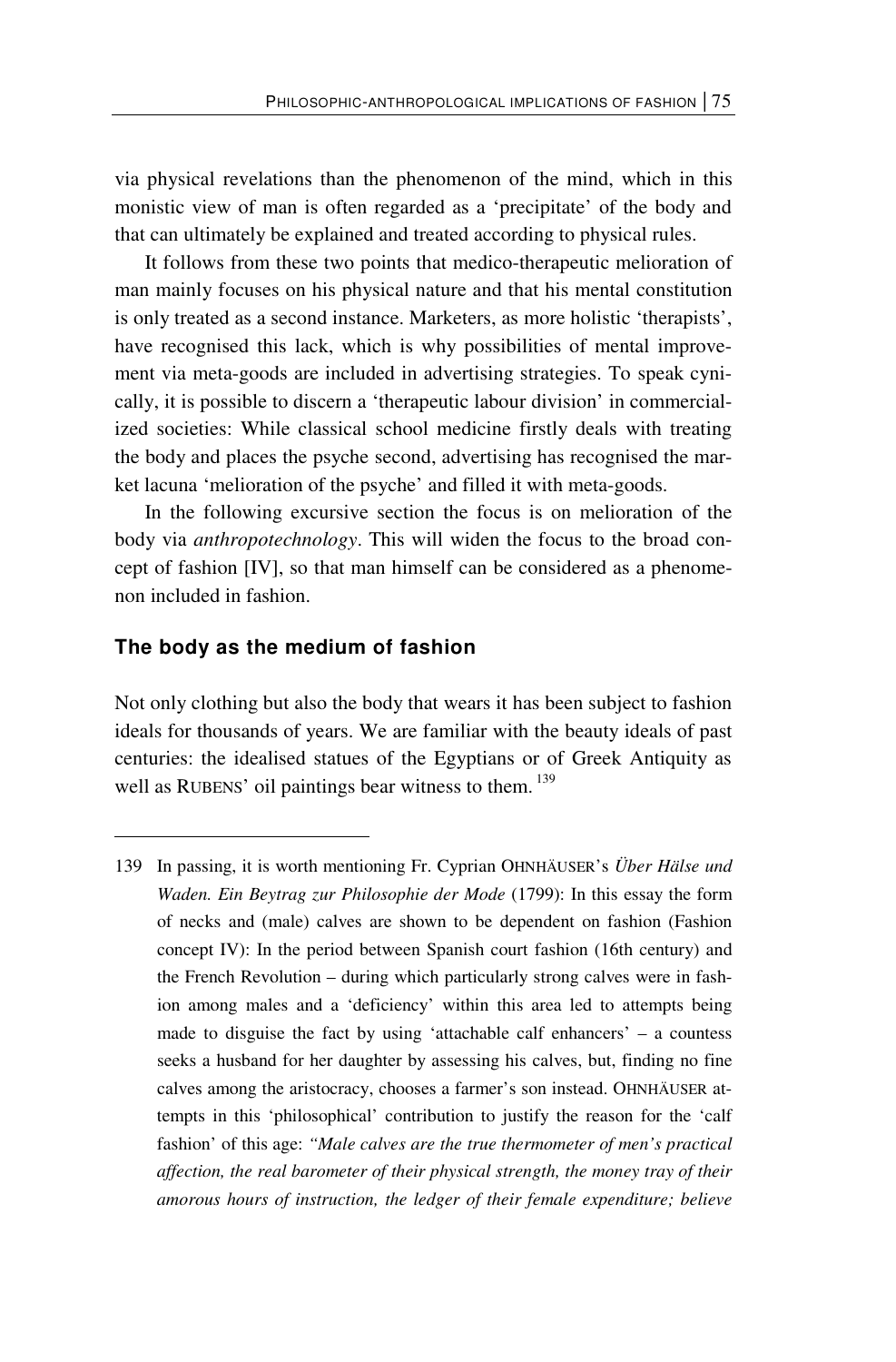A long history of anthropotechnology can be traced through history. In certain cases it served the 'beautification', i.e. the aesthetic improvement of the body or the whole person, and in many cases this melioration was subject to the culture-dependent 'taste' of the age in question. The sharpening of teeth in Mexico, the deformation of the feet in ancient China, the elongation of the neck in certain African countries or in some Hill Tribes in Thailand – but also tattoos and decorative scars are examples of anthropotechnological melioration from standpoints that were influenced by the 'fashion' of the time and the culture (Fashion concept IV). This involved intervention on and to the body, the results of which last a longer period of time than the seasons of fashionable dress do and which the persons in question may or must have for the rest of their lives. Such ritualised and heavily symbolic intervention did not originally have anything to do with fashion in the narrowest sense [I], but it has now established itself in Western societies as fashion trends, such as non-permanent henna-dyeing of extremities, piercings and tattoos that cannot simply be removed.

Ideals of beauty presented by prominent figures in the media can be imitated and reproduced by using anthropotechnological interventions. Particular physical forms or forms of 'physical details' acquire attention and labelling via the media, and plastic surgery makes such kind of imitation possible. These ideals of beauty are completely dependent on fashion. The repeated exposure of prominent figures in relevant magazines frequently establishes ideals of beauty that lead to *imitatio prominentis*.

Fashion can include all realms of the human.<sup>140</sup> Man, who 'makes' fashion, is himself the material of fashion. As a "*finite creator [...] he is himself inevitable material of his own sense-creating act."141* In short, man changes himself *via* fashion. Fashion can bring about corrections of the human

**.** 

*me, worthy gentlemen comrades, women are the greatest connoisseurs of calves..." (20–21). "Ah!" the countess said, when the young marriage partner had provided the strongest of evidence as to how exactly his calves matched his other talents: Love precedes honour, and good calves old papers." (29)*

<sup>140</sup> Even philosophy and ethics are subject to 'fashion' trends (Cf. in this connection: PATON, Herbert James (1937) *Fashion and Philosophy* and ADENSAMER, Michael (1999) *Ethik als Mode?)*

<sup>141</sup> FINK 1969, 23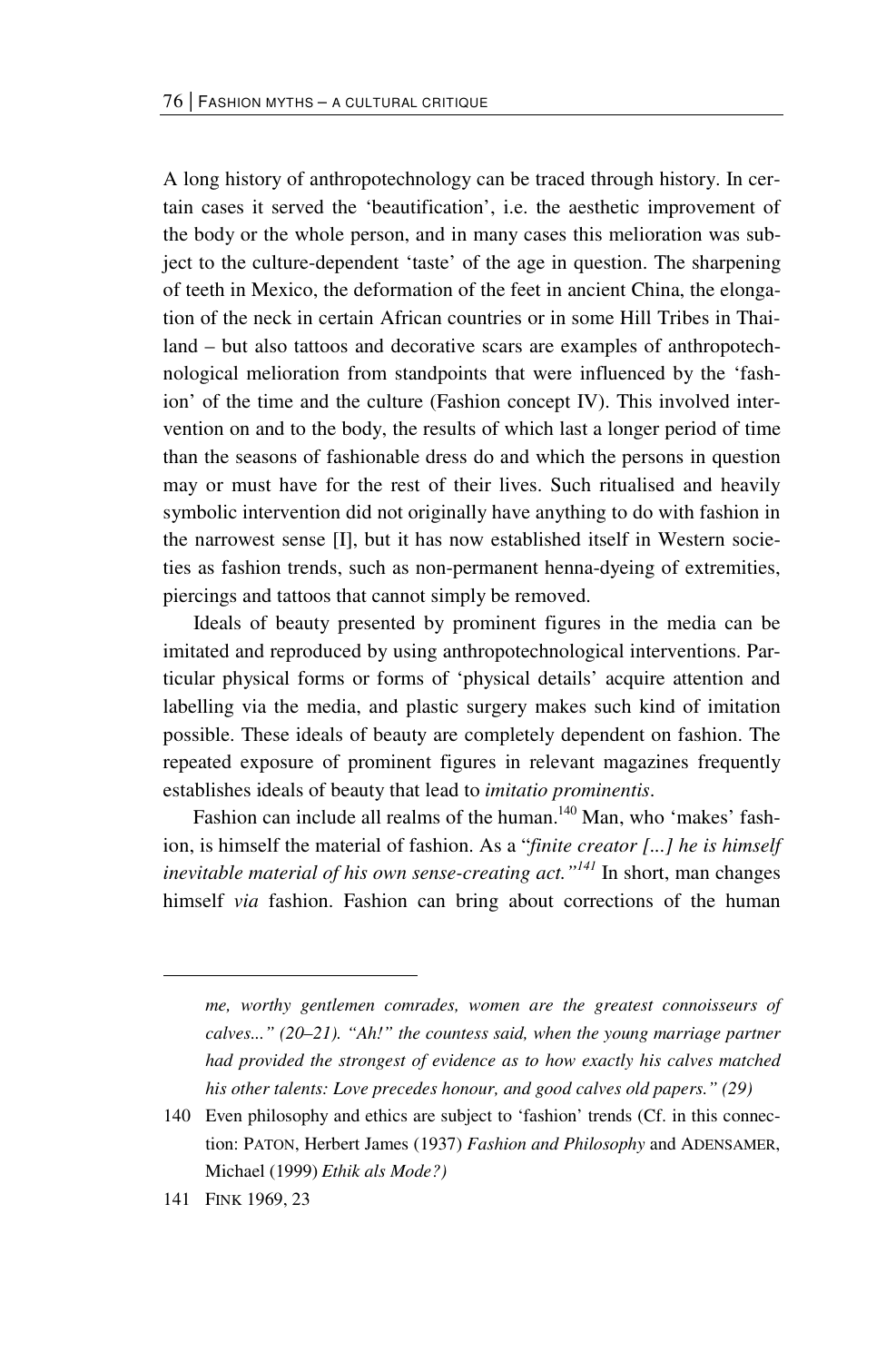ego.<sup>142</sup> The reversal of the saying "People make clothes – clothes make people" can just as well be applied to fashion: "People make fashions – fashions make people."

In the wake of revolutionary advances in genetic technology the possibility not only exists of the outer physical appearance being included in fashion trends but also its 'components', even the smallest. The anthropotechnological possibilities – combined with the aesthetic demand of people for a selectable, or at least manipulable, genetic 'design' of themselves, that of their descendants or a part of the species – confront ethics, politics and the humanities with a previously unknown problem. Via these genetechnological possibilities, the perspective is fast approaching where people will allow the colour of their skin and shape of their body to be meliorated using gene technology. This will raise problems of a socio-ethical nature in situations where *"a genetic change is brought about that in turn is inheritable"*. In such cases *"the improving or curative intervention into genetic potential acquires a completely new quality.*"<sup>143</sup> Dystopias<sup>144</sup> such as Gat- $\frac{145}{145}$  and The Matrix<sup>146</sup> point to socio-ethical disasters arising from the selection and manipulation of humans and their genetic basis. Behind the construction of such ethical horror scenarios, however, there is more than just the wish to improve mankind. What is depicted in such utopias, dystopias and science fiction is the vision of eternal youth and immortality, coupled with the fear of the amoral instrumentalisation of anthropotechnology. Here, science fiction is taken just as critically and seriously as science.

The striving for eternal youth and immortality in its various facets is the theme of the next chapter, in which we return once more to the narrowest concept of fashion.

<sup>142</sup> Cf. LEEUW 1941, 23

<sup>143</sup> Both quotations are from RAUSCHER 2000, 15

<sup>144</sup> Dystopia: Technical term for an 'anti-' or 'negative' utopia. Classic dystopias are: Aldous HUXLEY's *Brave New World* (1932) and George ORWELL's *Nineteen Eighty-Four* (1949).

<sup>145</sup> NICCOL, Andrew (1997) *Gattaca* [cinematic film]

<sup>146</sup> The WACHOWSKIS (1999) *The Matrix* [cinematic film]; Cf. MEINHOLD 2009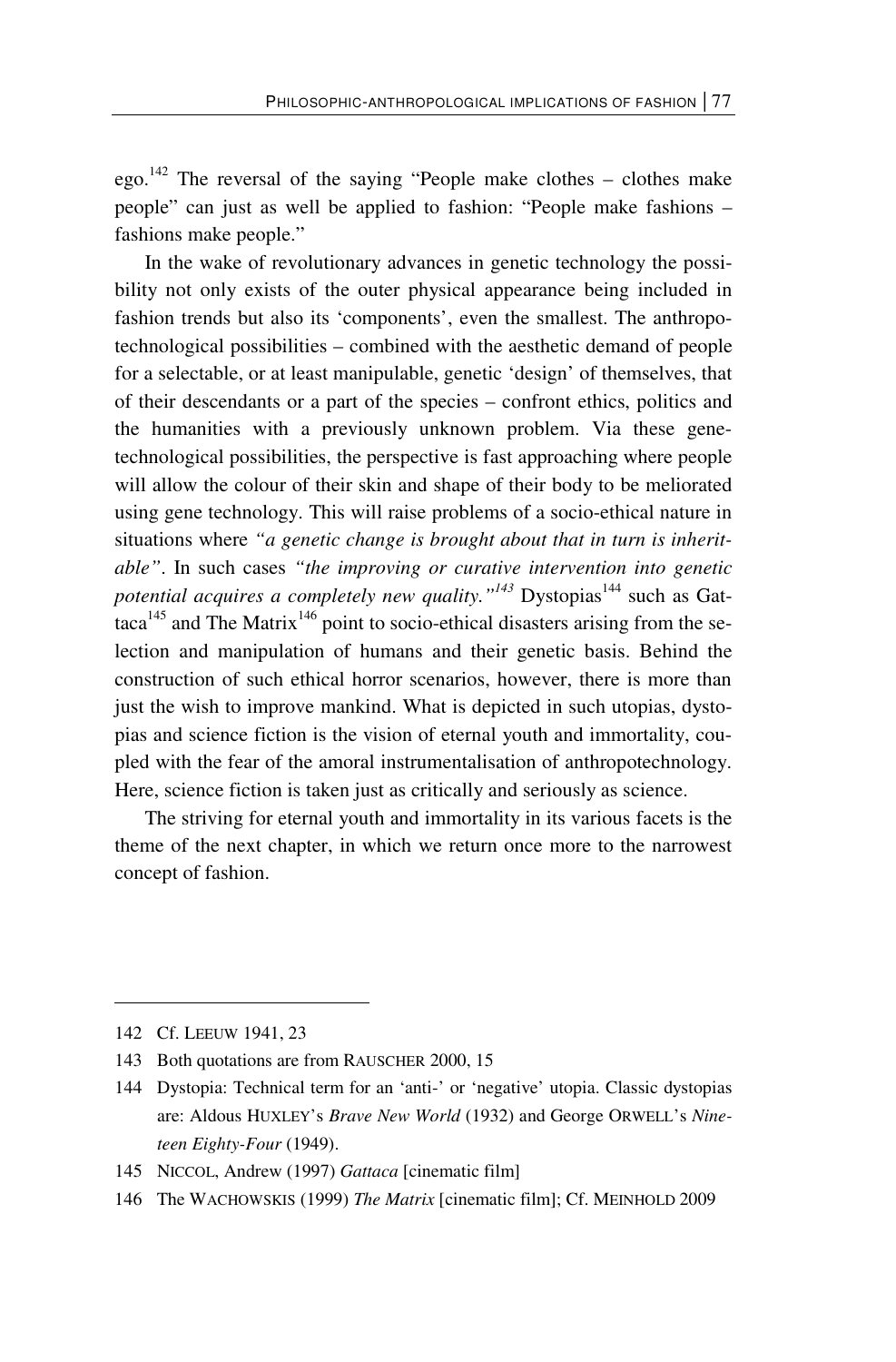## **REINVESTINATION**

**.** 

People live in the present, seek to orientate themselves towards it and prefer positive goods in it.<sup>147</sup> Alongside traditional and lasting phenomena, they are fond of what is new and from a certain age onwards they tend to prefer what is younger to what is older. The young (person, animal or plant) represents a symbol of life, freshness and vigour. Humans take pleasure in phenomena that have to do with renewal, such as signs of spring in nature or small children. But a person cannot remain eternally young. As a human being a person cannot avoid dealing with transcendence and metaphysical issues because of this very humanity, and *topoi* such as immortality and reincarnation are essential thoughts in religion.

Fashion makes a contribution to constancy and immortality but also to novelty and the present. It is extremely marketable because of human shortsightedness and certain consumption motives that are aimed at such anthropological 'constants' as neophilia and preference for the present, or culturally determined phenomena such as the tabooing of old age, ageing, dying and death.

In the following subsections man's present-orientation and his preference for it will be related to fashion. His pleasure in the new and the young as well as his striving for the constant will be shown to be anthropological facts that manifest themselves in fashion. The distanced and at times tabooladen dealings our society has with the phenomena of old age, ageing, dying and death make their hidden contribution to the consumption of fashion. This is evident from the fact that advertisements for fashionable products link the desire for *immortality* or *reincarnation* – as meta-goods – with consumption goods. For that reason, these phenomena will be analysed in the last two subsections of this chapter. We will first consider human existence in the present and continue with an investigation of the wish for an existence in eternity. The following subchapters will focus on presence, neophilia, myopia, youth, immortality and reincarnation all of which are topoi fashion marketing exploits by linking such topoi as meta-goods to products.

<sup>147</sup> In micro-economics, alongside positive and neutral goods there is also talk of *negative* goods, or of a 'bad' (Cf. VARIAN, 1995, 39).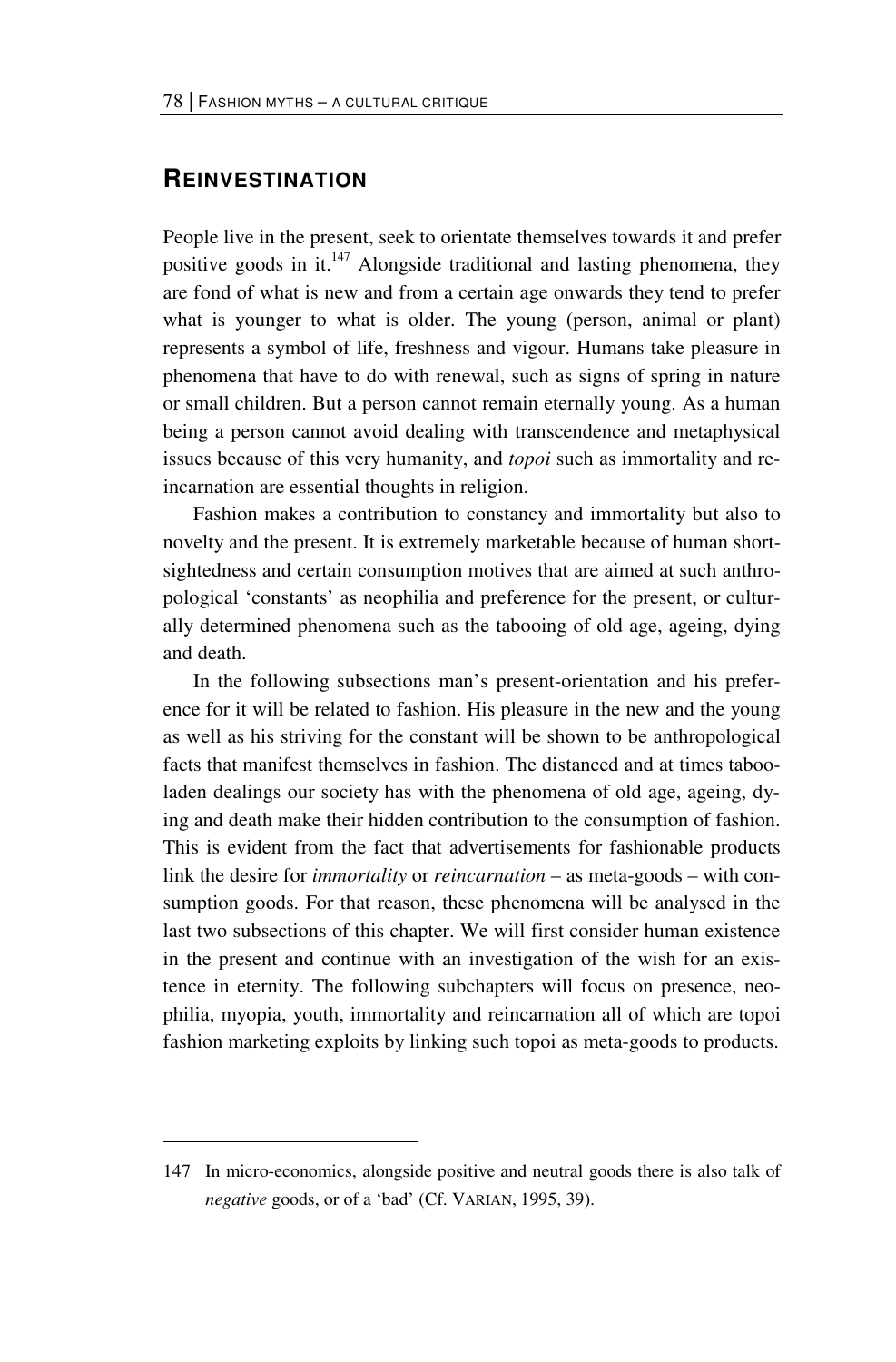#### **Present-orientation and temporal structure of fashion**

Clothing is only really fashionable if offered and worn in the present. Fashion 'proves' the present to man. According to SIMMEL, *"present fashion is always at the watershed between past and future"*148; it *"increasingly concentrates consciousness on the present"149,* which leads to it being perceived as a manifestation of the present. In *Sartor Resartus* Thomas CARLYLE lets his protagonist Diogenes TEUFELSDRÖCK define the present as an insignificant membrane between the past and the future.<sup>150</sup> The present tense can thus be conceived of as a point – i.e. without extension – that marks the boundary between past time and future time. Despite this, the present, as subjectively experienced by man, is perceived more as a *period* of time than a *point* in time, because the former subsumes *immediately past* moments as just as much part of his subjectively *experienced* present as *immediately imminent* moments. Positively experienced moments can be perceived as passing in a flash, and negatively experienced ones might be lasting almost interminably. Reciprocal to subjective *perception* is the *wish* to *feel fully* subjectively experienced periods of time: one wants beautiful moments to linger, while that which is felt to be negative one would like to be over and done with quickly.<sup>151</sup> So man wants an intense presentorientation when the present promises something pleasant; but if something unpleasant is threatened, he prefers – insofar as it is possible – a direct transition from the past into the future, without having to pass through the present – or he wishes for a *different* present.

Since man always *de facto* lives in, with or instantaneously parallel to the present, he is – existentially speaking – dependent on it. For if he does not live in the present, he does not yet exist or no longer exists. To the extent that man loves his existence, he must also love the present, because it justifies his existence and *"life only has reality in the moment of the pre-*

 $\overline{a}$ 

150 CARLYLE 1991, 334

*When thus I hail the Moment flying:* 

<sup>148</sup> SIMMEL 1996a, 197

<sup>149</sup> SIMMEL 1996a, 197

<sup>151</sup> Cf. GOETHEs *Faust I* 1991, 48, Verses 1699-1702

*<sup>&</sup>quot;Ah, still delay--thou art so fair!"* 

*Then bind me in thy bonds undying,...*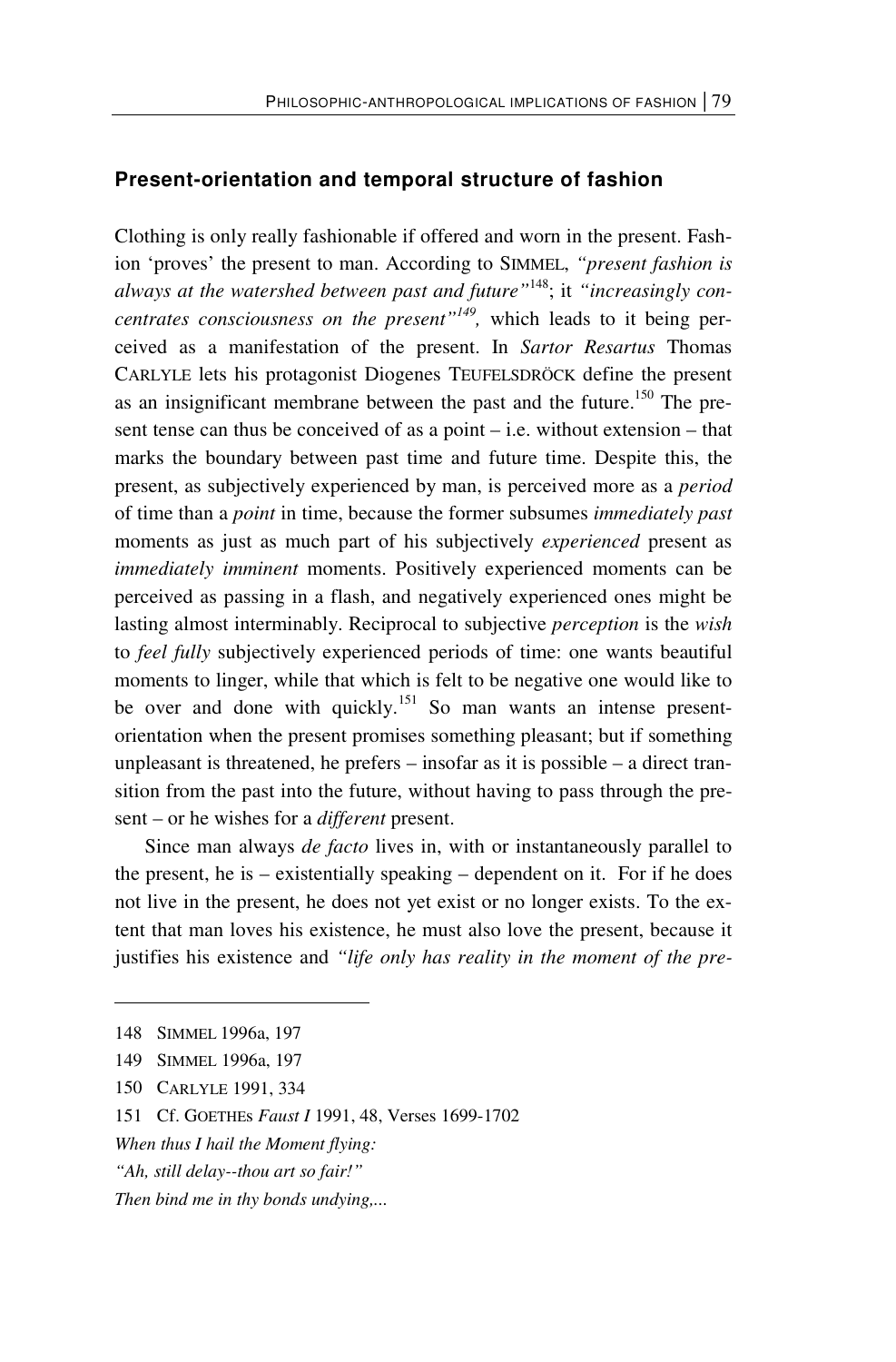sent<sup>"152</sup>. Man's being fettered to the present can also be perceived as an existential fatality. He has no other chance – apart from those listed below – of being instantaneous with the present. Neither a real leap into the past nor into the future is possible. The experiencing of the present means existence. If man wishes to exist, he normally wishes to do so in the present. Complete (subjective) stagnation of man in the present would allow the past (which is constantly 'growing' as regards the period of time it covers) to acquire subjectively fixed value, because the past (subjective) would not be continued any more; and, in the event of stagnation in the present, the future would no longer be available. If the present were *de facto* to last for ever for a person – as a thought experiment – the past would become a past that no longer grew, that no longer increased in its past, i.e. stagnated; the future, on the other hand, would be one that never began and would thus be void.

Such moments of an apparently lasting present can only be subjectively experienced via contemplation, meditation, (religious) rituals, hallucinatory drugs, absorption in intellectual, artistic or technical activities and in other practices that displace consciousness. Fashion consumer products can also procure an intensified experience of the present for the consumer. Fashion *"as long as it is up-to-date, gives us [...] a stronger feeling of the present than any other phenomenon.*"<sup>153</sup> If previously fashionable clothing is no longer worn by certain environments, it is no longer fashionable and thus no longer a topical fashion but a past one. The previous present-orientation of the fashion is now lost to the present and lies in the past. The fashionconscious consumer no longer feels present but old-fashioned. He appears 'past' to himself. As obsolete fashion, fashion constantly undermines present-orientation, while the latest fashion always re-establishes it. New fashionable clothing thus apparently 'ensures' eternal presence in the present.

The religious person also seeks, via the *imitatio dei*, to gain participation in a never-ending present: During religious festivities<sup>154</sup> such a person steps out of linear, historical time into a holy mythical and cyclical time which takes part in eternity, *"because it consists of an infinitely frequently* 

<u>.</u>

<sup>152</sup> SIMMEL 1968, 207

<sup>153</sup> SIMMEL 1996a, 197

<sup>154</sup> BAUDRILLARD calls fashion and advertising a *"feasts of consummation"*. (1982, 143-144)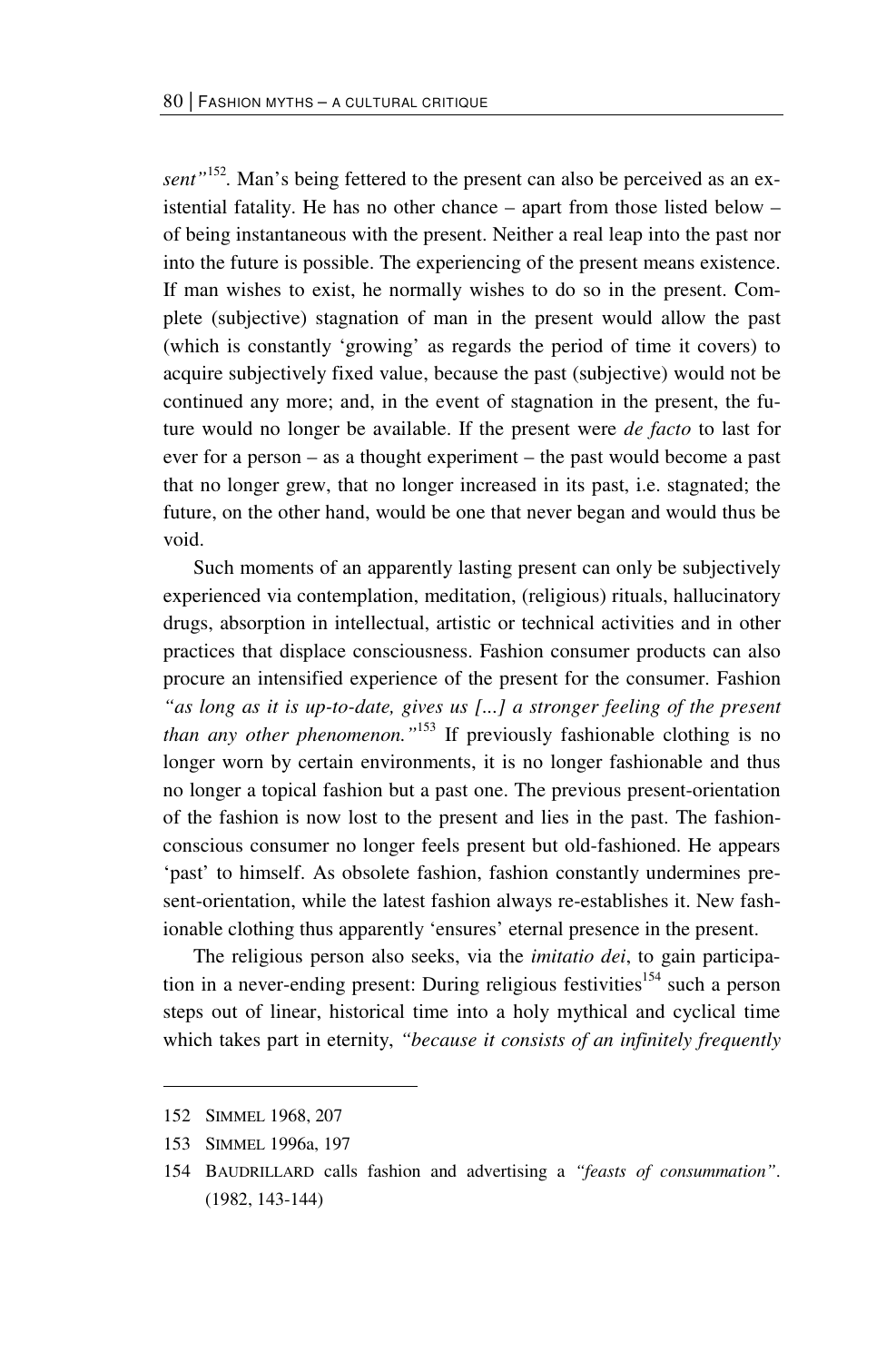*attainable* eternal present<sup>"155</sup> To repeat rituals of myths means to be close to the gods and to the origin of time.<sup>156</sup> In an analogous way, the imitation of the lifestyles of prominent people aims at achieving proximity to these models. The *imitatio dei* becomes, in fashion, transformed and instrumentalised into the *imitatio prominentis*. Both intensify the feeling of the present. The imitator, by the act of imitation of the model, takes part in the model and his/her attributes. If a model makes use of new consumer goods (e.g. fashionwear) or changes a particular 'lifestyle', the imitator is forced to make a move if he or she wishes to continue to take part in the consumption and lifestyle of the model.<sup>157</sup>

Before the democratisation of luxury, fashions changed via the social effects of imitation and delimitation; today, the cycles of fashion are established in seasons. Fashion has acquired the status of an *autopoietic phenomenon*. Any new fashion– according to Roland BARTHES – is defined in terms of the fashion of the previous year:

"Fashion experiences itself as a natural right of the present over the past. [...] In that absolute, dogmatic, vindictive present, in which fashion speaks, the rhetorical system has reasons at its disposal that seem once more to connect fashion with a less rigid and more long-term time – reasons that politely or with regret ignore the murder that fashion has perpetrated on its own past; as if it could hear from afar the possessive voice of the dead year that says to it: *Yesterday I was what you are now; tomorrow you will be what I am.*" 158

Fashion worn in the present claims to be the new or the newest fashion and yet it is a child of the past, because its creative process – seen from the period of time of its presentation or marketing – lies in the past. For this reason, fashion, which was created in the past, only takes part in the present or even the future for the consumer who is wooed with the aid of meta-goods.

<sup>155</sup> ELIADE 1957, 53

<sup>156</sup> Cf. ELIADE 1957, 53

<sup>157</sup> The phenomena of imitation, symbolisation of affiliation and delimitation as the cause of changing fashions is discussed in detail in VEBLEN. CF. VEBLEN 1997, 164–177 (Chap. VII)

<sup>158</sup> BARTHES 1995, 279. The last sentence refers to the inscription on a gravestone.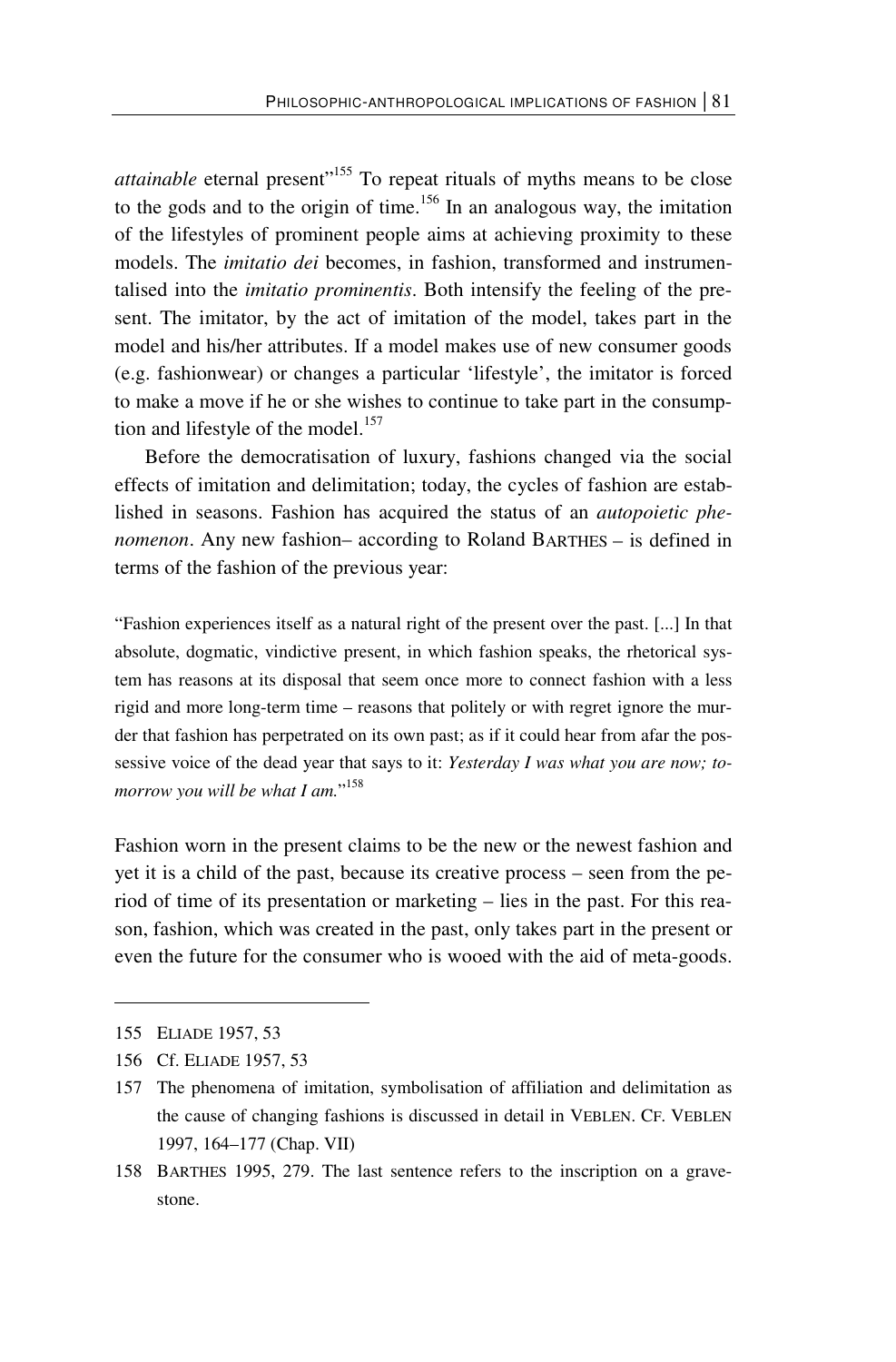Because of this, the present nature of fashion is based to a great extent on the presence of the commercial offer and the general wearing behaviour of certain environments, not in that of its creation – unlike an experimental artistic performance, where neither the observer nor the creator know what will emerge as a product. Apart from this, a person *feels* part of the present in the latest fashion because everyone else with such a point of view is consuming (buying and, if so, also wearing) this present fashion. In short, for the present nature of fashion – especially mass fashion – the actual wearing behaviour and not the procuring of it is the decisive factor. People – and here the aspects of theatrality and the present merge – 'act' the present with each other, for each other and for themselves with fashionable clothing that was created in the past. A fashion that has been created in the past kills a fashion that is just now and already no longer topical fashion, the creation of which lies even further back in the past. BARTHES notes: *"the present is constantly being 'consumed' by future fashion."*<sup>159</sup> Fashion is *"an amnesic substitution of the past by the present."*<sup>160</sup>

Fashion is thus a manifestation of actual time and a structuring entity of time in general. It participates in the cyclic and the linear – as does time itself. On the one hand, fashion has a linear nature, because it constantly changes in lasting presence yet never returns to exactly the same point as it has once been, since its adopting new variations constantly permits changed nuances. On the other hand, fashion has a cyclic nature, because there is practically never something that is totally new in it and it is thus forced to contain recurring elements. Like human life, fashion seems in the long term to run in unpredictable courses, as neither humans or fashion ever return to precisely the same place at precisely the same time, since everything changes and flows – as HERACLITUS was already aware of.

Neither the cyclic, the linear nor the spiral aspects offer precise explanatory models of the course of fashion and human life. From a geometrical perspective, the spiral forms a line from a distant side view, but forms a circle from a 'plan view'. So the spiral contains both the linear and cyclic aspects but does not transcend them, since it is held by both principles – the cyclic and the linear are equally immanent. Fashion evades both the strictly cyclic (since its styles seldom recur exactly as they were before) and the

1

<sup>159</sup> BARTHES 1995, 349

<sup>160</sup> BARTHES 1995, 296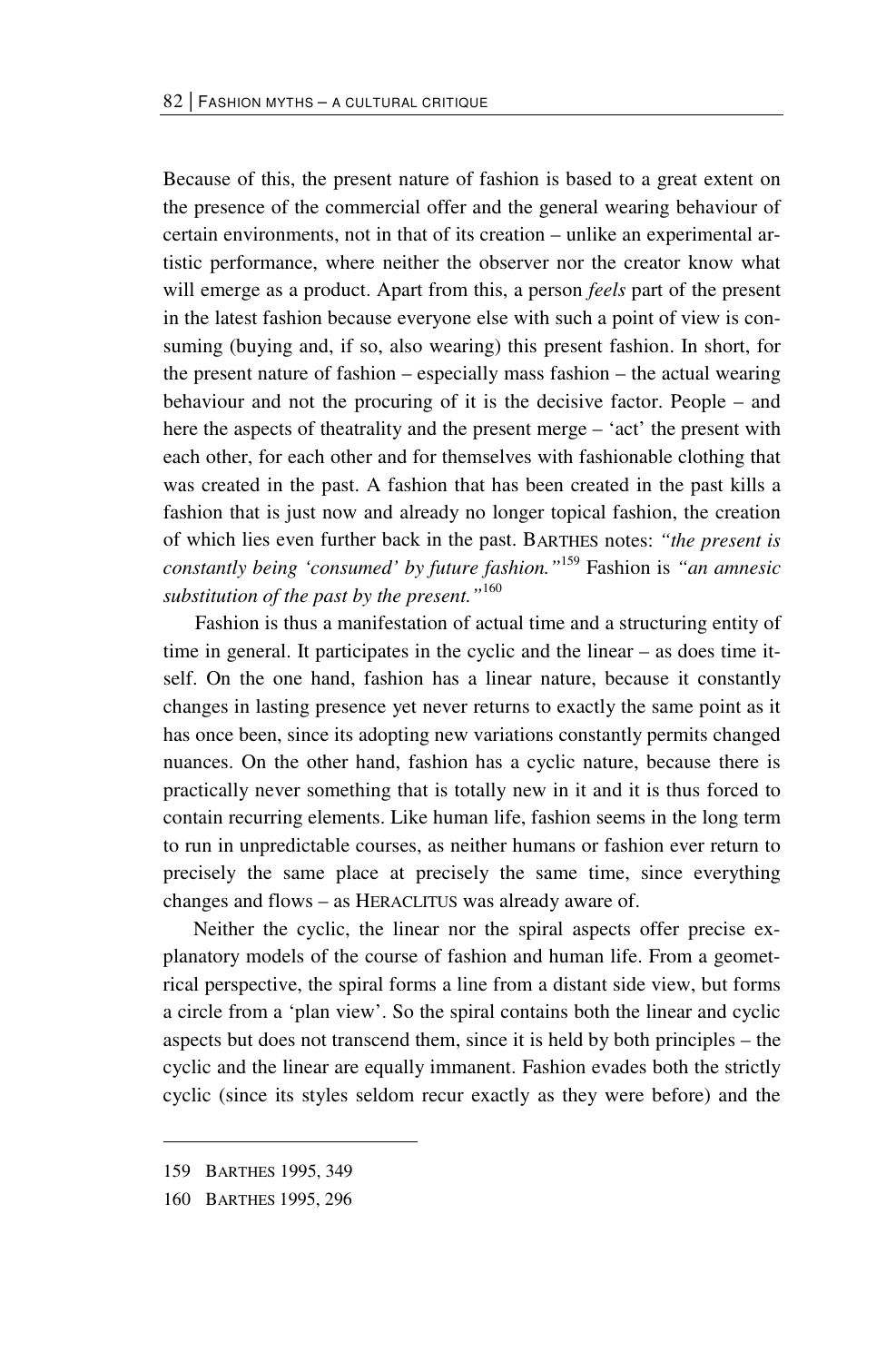linear (since fashion nearly always contains recurring elements) as well as the spiral, because it does not strictly observe these laws – otherwise it would be predictable, calculable and better marketable. This 'chaotic' nature – a long-term unpredictable *varatio* – makes fashion seem sympathetic to most of those dealing with it, as it contains something of the 'non-fixed' existence of human beings. And this makes it a constant novelty for man, who is a neophilic being.

#### **Necrophobia and Neophilia – the new as a sign of life**

*"Everything is in a state of flux,"* HERACLITUS says – man is a changing being in a changing world, so he must learn to love the changes if he is not to founder on them, whether it be changes in nature (weather, seasons, etc.) or in the 'cosmos'161, in his social and professional surroundings, or changes that have to do with his advancing years or that are associated with changes of personality. Although man also appreciates constancy, after a certain time he grows *"weary even of the good and the convenient*"<sup>162</sup> and strives to experience change, even if this can mean a worsening of his position.<sup>163</sup> Man's striving for what is new at any one time is called neophilia: the *love of or friendly attitude towards the new*. Neophilia is the opposite of the love of preservation, loyalty, custom and tradition.

Costume is a sign of tradition, fashion a sign of the new. VISCHER puts this more polemically: *"Fashion is merely the sister of costume egged on by all the dogs of reform-madness."*164 As early as 1527 – according to Ulf  $\text{PostHARDT}^{165}$  – the reformer Philipp MELANCHTON is said to have given a speech against the craving for fashion, which, like a poison of the new, causes customs, state and society to fall into ruin. In human nature, neophilia and the love of preservation constitute antagonistic motivators, the synthesis of which is seldom successful. Roland BARTHES recognises in

- 163 Cf. GARVE 1987, 57, 75 and 105
- 164 VISCHER 1979, 29
- 165 Cf. POSCHARDT 2001, 3

<sup>161</sup> In both senses: *kosmos* understood as order within human life and as a world order.

<sup>162</sup> GARVE 1987, 75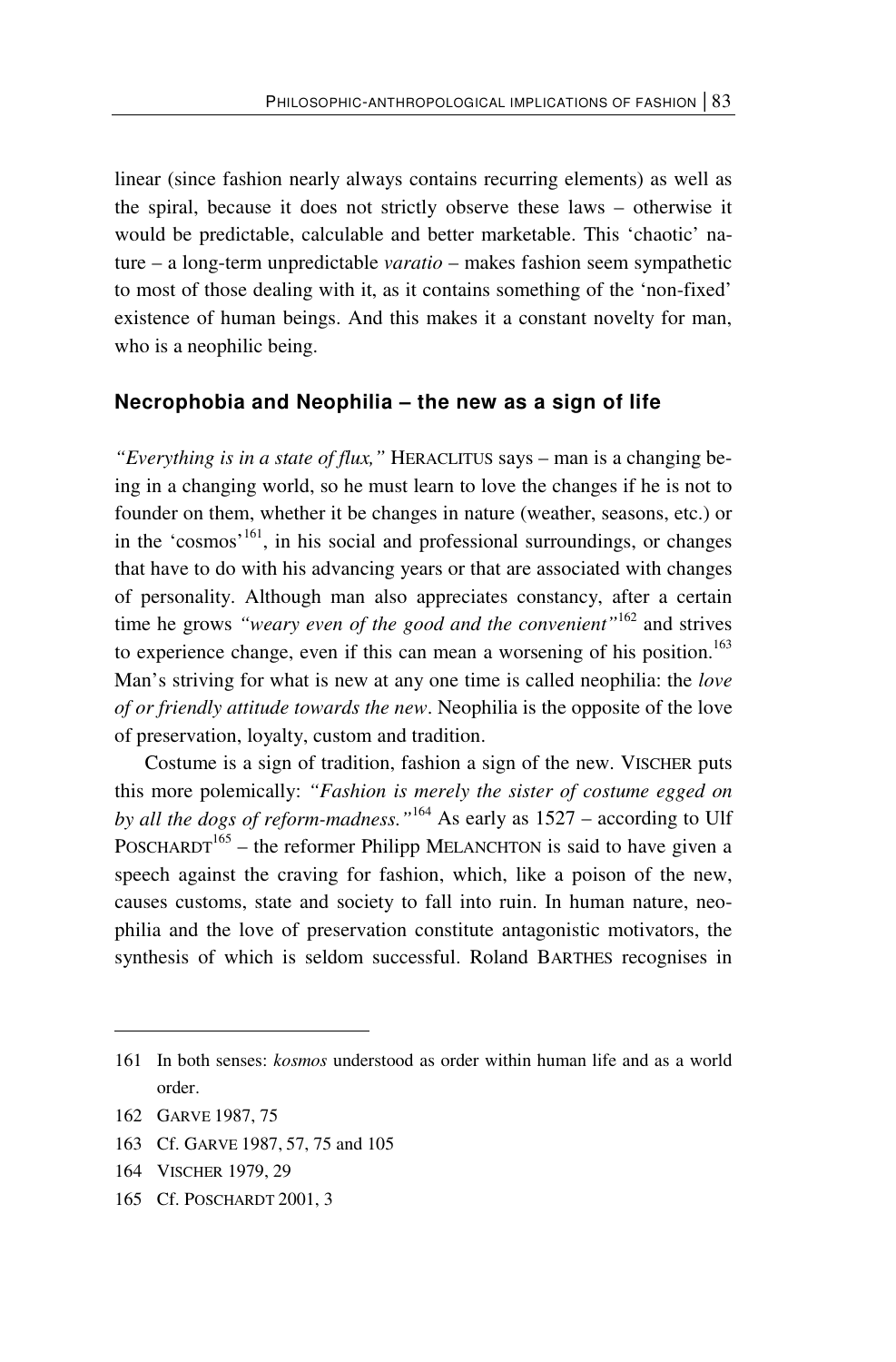fashion a certain dialectic or synthesis between the chaotically new and a conservative, observable order:

"The new is thoroughly institutionalised, a purchasable value. In our society, however, it would seem that an anthropological function is assigned to a fashionable novelty, which despite all its ambiguity is well-defined: since it is unpredictable and systematic, regular and unknown, random and structured at one and the same time, it connects in a fantastic way the intelligible, without which man could not exist, with unpredictability, which one ascribes to the myth of life."*<sup>166</sup>*

The future content of fashion is unpredictable, unknown and random as long as no design exists, but the cycles of fashion and the design processes and advertising and marketing measures connected with it are systematic, regular and structured. The regular elements of fashion reflect their constant 'form' as a suprahistorical phenomenon and a psychological shimmer of duration, as SIMMEL refers to the lasting element of fashion.<sup>167</sup> The irregular elements of fashion are its changing contents. In connection with the changing contents of fashion, BARTHES talks of *"neurotic"* strivings of loyalty and disloyalty:

"As stated, fashion is systematically disloyal. Admittedly, loyalty (as sticking to the past) and disloyalty (as a destruction of this past) are equally neurotic, as soon as the former assumes the form of a compulsive or religious duty (of the Erynis kind) and the latter the form of a natural right to 'life'."*<sup>168</sup>*

Fashion is a *sign* of 'life': For some consumers, for example, newly acquired clothing brings about a feeling of being restored; in many cases adverts talk about a feeling of being rejuvenated via new consumer products. The 'disloyalty' of fashion towards its previous content is acquired by the fashion phenomenon as a 'form' of the changing 'materials' in life. Fashion changes and moves like something that is alive. That which is alive basically changes and is in motion, while that which is not alive is not basically

<u>.</u>

<sup>166</sup> BARTHES 1995, 310

<sup>167</sup> SIMMEL 1996b, 34

<sup>168</sup> BARTHES 1995, 349. By natural right BARTHES means a right that has so to speak become second nature.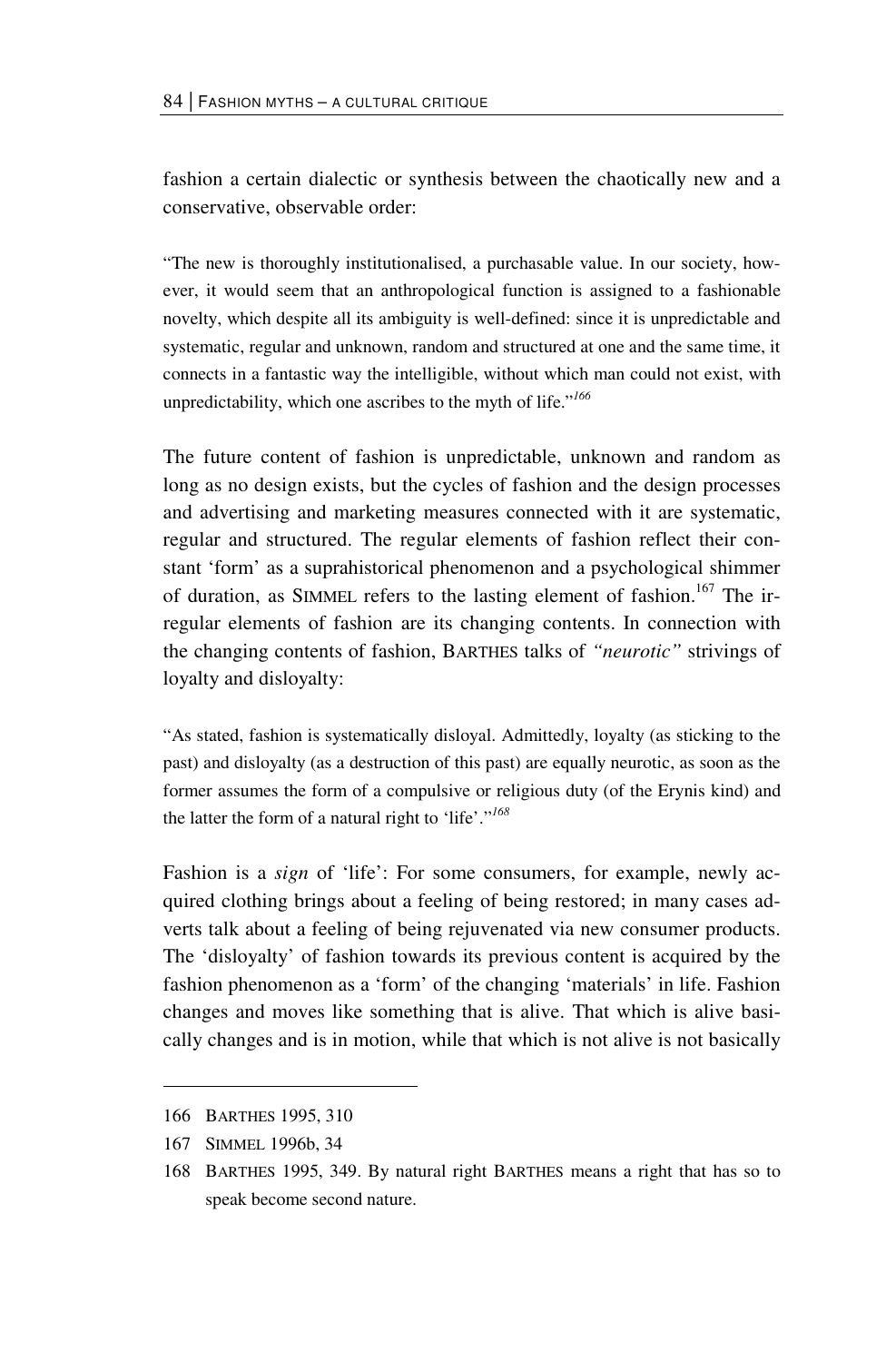in motion. According to ARISTOTLE, motion – kinetic, emotional and (in humans) intellectual – is one of the properties of the soul, which is the principle of life.169 Via change, every motion basically includes something new. A love of life is often associated with a love of the new (although this does not exclude a love of preservation and even neophobia). Since the new is a sign of life and fashion always involves the new, fashion becomes associated with life. From a semiological point of view: Fashion is a signifier of the significatum 'new'; signifier and significatum, fashion and the new, represent the sign 'life'.<sup>170</sup>

Neophilia is seen by some authors as an important cause of fashion and consumption. KANT relates the popularity of fashion to its novelty.<sup>171</sup> And VEBLEN sees the *"preference of all humans for what is new at any given time*" as being responsible for the emergence of fashion.<sup>172</sup> From a sociological point of view, the new in fashion consumer products is striven for because either a highly rated model (person or environment) is wearing the new feature or because unloved imitators have also acquired identical or similar products.<sup>173</sup> The phenomena of demarcation and the symbolisation of affiliation with the aid of fashionwear was already described by VISCHER prior to VEBLEN and they are thematised in economics by the cue-words *snob effect* and *hanger-on effect*. *"[...] and so so-called fine society is constantly trying to think up new forms of clothing, ones that immediately have to be abandoned once more as soon as they are imitated by others, and this has led to a veritable witch-hunt for what is constantly new – which we now refer to as 'fashion' in the narrowest sense.*"<sup>174</sup> For precisely these reasons, the dandy paradigmatically seeks for the new. Even so there is also a basic human disposition that approves of the new beyond its social effects. From a love of the new there is only a short way to a love of what is young. Because a young person has newer and fresher 'resources' at his or her dis-

<sup>169</sup> The soul is the principle of life: the principle of motion, the capacity to nurture, to sense and (only in humans) to think. Cf. ARISTOTLE *PP* 411a-412a and 415a-416a.

<sup>170</sup> I am here referring to the semiology of Roland BARTHES (1964, 93).

<sup>171</sup> Cf. KANT 1988, 158 [AA 245-246]

<sup>172</sup> Cf. VEBLEN 1986, 174

<sup>173</sup> Described in detail in VEBLEN (1986, 164-183)

<sup>174</sup> VISCHER 1879, 39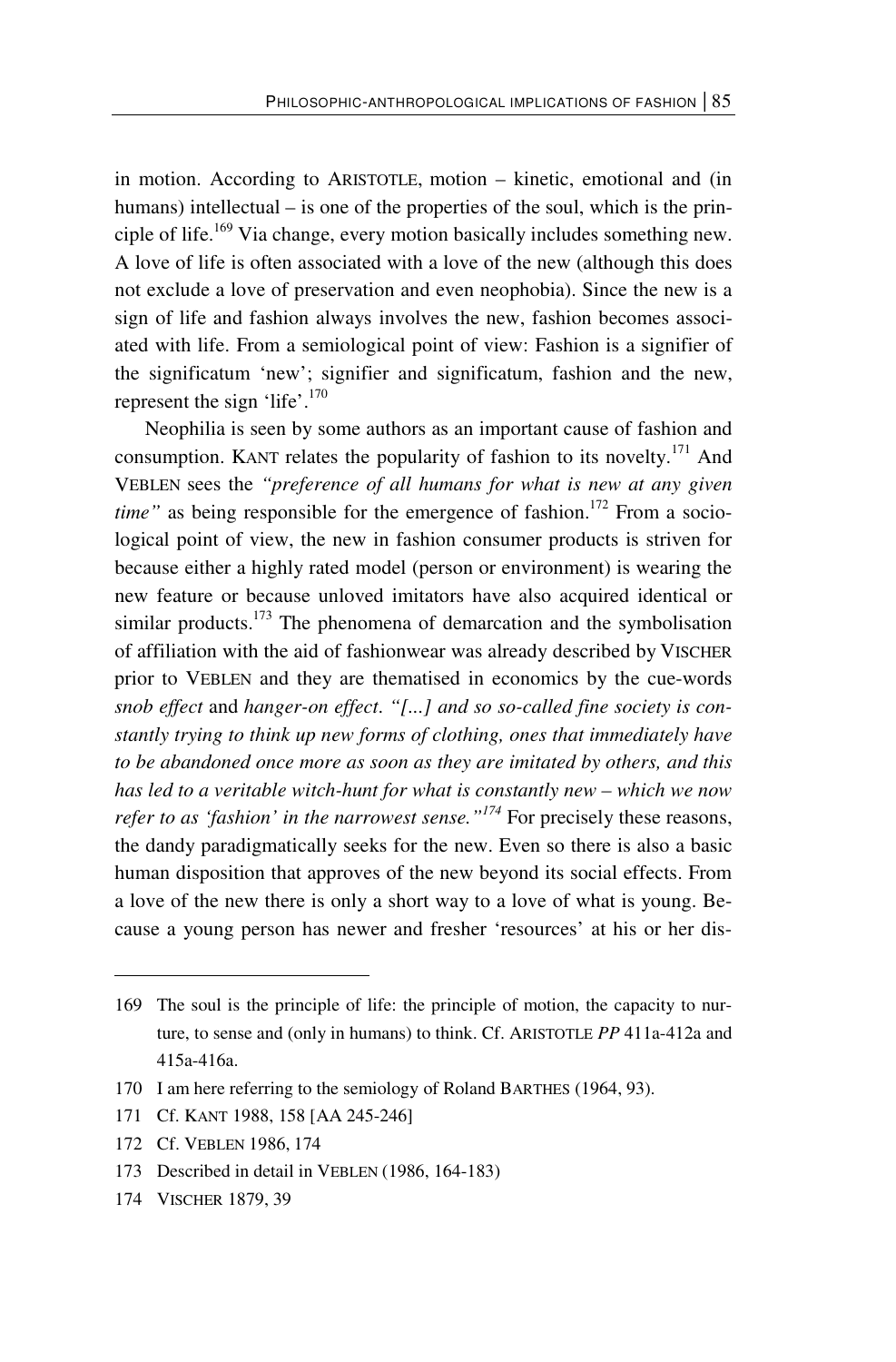posal, compared with an elder person. Not only religious rituals can 'renew' the individual (e.g. confession); advertising for consumer products does so too: *"The new is thoroughly institutionalised, a purchasable value."175*

Before we begin to look at the paradigm of youthfulness, however, two further anthropological phenomena are to be related to fashion that especially play a role in economic calculations: preference for the present and myopia.

#### **Preference for the present**

HORACE's *"carpe diem"* or *"praesens frui"* exhorts us to live completely in the present and to subordinate reflections concerning past and future to an enjoyment of the present.

Man has a preference for positive things that occur to him in the *present*. In the present, however, he does not profit from all the positive events of the past; were the positive event to happen to him in the future, it would be uncertain whether the positive occurrence really took place, since the future by definition is uncertain from the point of view of the individual. In economics, this phenomenon is referred to as *preference for the present*. 176 *"According to the law of preference for the present, a batch of goods in the present will be preferred to a batch of goods in the future."<sup>177</sup> A bar of* chocolate that an individual received in the past or may receive in the future has, from the point of view of the present-centred individual, less value than one received in the present. If he had received the chocolate in the past, the whereabouts of the bar would be uncertain. Preferring the consumption of a bar of chocolate in the present to that in the past or the future corresponds to the rational calculation of *homo oeconomicus*.

Although economic thought, behaviour and action are components of the human, they are not the only action-guiding principle, as would seem to be implied by many reduced assumptions of neo-classical economics. Homo oeconomicus is an ideal type, a model. A homo oeconomicus would spread out the consumption of the bar of chocolate over time (we are as-

-

<sup>175</sup> BARTHES 1995, 310

<sup>176</sup> Cf. BARTMANN 1996, 227

<sup>177</sup> SIEBERT 1978, 150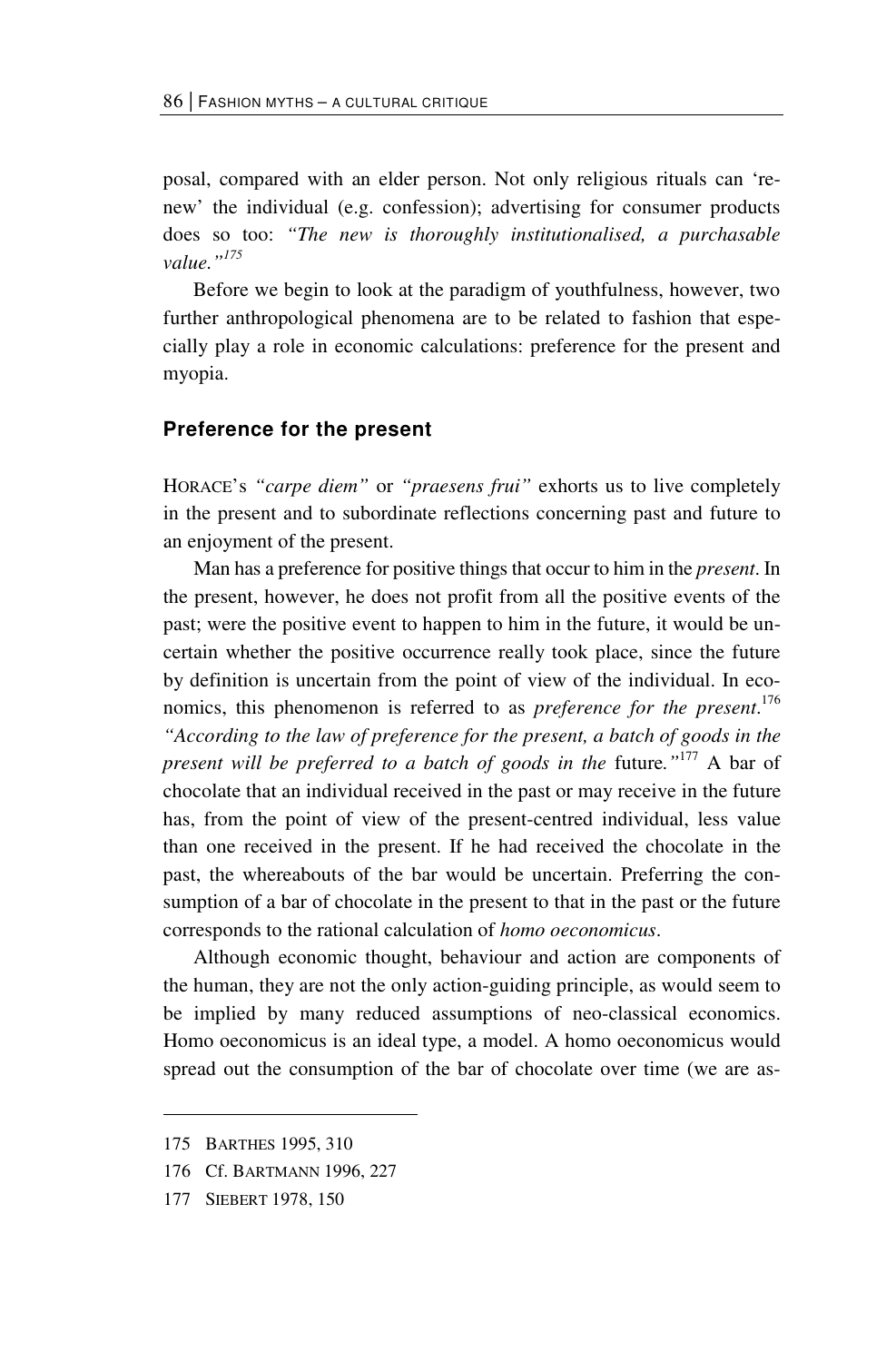suming that this bar is imperishable) so that he could derive a maximum duration of lasting enjoyment from it. *"In the event of complete information concerning the future and a resource that neither grows nor perishes, a rational subject would arrange things in such a way that the marginal utility was equal at all times.*"<sup>178</sup> The marginal utility of a resource (e.g. chocolate) is the utility increase that occurs via an continued consumption of one after the other unit of this resource. This utility increase diminishes when the total consumption of the resource gets larger (Gossen's first law<sup>179</sup>). The first piece of chocolate grants a greater use increase than the tenth (like all such economic assumptions this is also ideal-typical, what usually occurs, although there are also numerous exceptions).

The bar of chocolate received in the future is, according to the law of preference for the present, less valuable than that received in the present. Because of this, a value equivalent of a goods in the future is included in economic calculations, which compare time-overlapping values with each other, that corresponds to its worth equivalent in the present. The method that helps ascertain the equivalent present amount of a future expenditure (income) is referred to as *discounting*. 180 By using discounting it is possible to compare batches of goods, amounts of money or utilities from different time periods with each other.  $^{181}$  From the point of view of ecological economics, as a result of the usual economic practice of discounting, an ethical problem arises concerning intergenerative justice which must be referred to here, although it cannot be dealt with in detail within the framework of the present investigation. It should, however, be noted that fashion consumer products, because of their swift periodical change, call for a considerable consumption of resources. From intergenerative justice perspective, which takes into account rights to resources of future generations, extensive consumption can only be represented as justifiable on the basis of the common practice of discounting used in standard economics.

In the following, a number of examples will be provided that would seem to argue in favour of including a preference for the present under *ra-*

<sup>178</sup> HAMPICKE 1991, 198

<sup>179</sup> Based on Hermann Heinrich GOSSEN (1810-1858)

<sup>180</sup> Cf. CANSIER 1996, 119

<sup>181</sup> Cf. STRÖBELE 1991, 151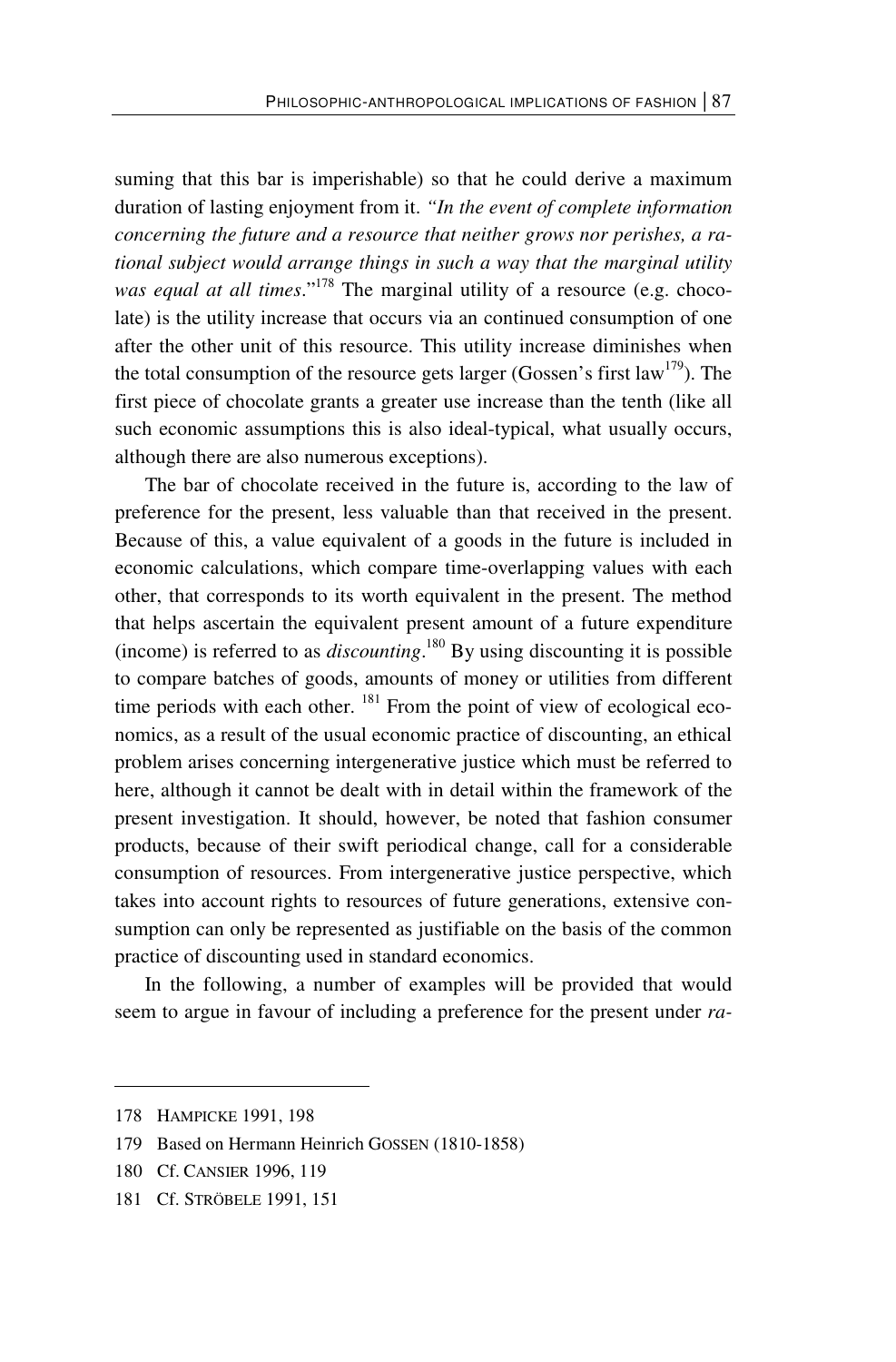*tional* calculation: *productive investment of capital, diminishing marginal utility, uncertainty* and *risk of mortality*.

In economic calculation, the productive investment of capital plays a decisive role in relation to a preference for the present: one Euro (€) *today* corresponds in the *future* to one  $\epsilon$  plus (compound) interest. For example, a present-day amount of  $\epsilon$ 100, at a rate of return on investment of 10% p.a. corresponds to an amount of  $E110$  in a year's time, i.e. instead of consuming  $€100$  today, an 'economic subject' – via the 'productive investment' of capital – can consume for  $E110$  in a year's time. Or conversely: If one can consume in the future for  $E110$ , this is equivalent to a discounted amount of €100 for present-day consumption.<sup>182</sup>

A further rational reason for preferring goods in the present is diminishing marginal utility.<sup>183</sup> Someone who is interested in changing his workplace in the near future and who wishes to have a higher salary as a result of this new workplace, buys a new computer for himself, preferably on credit, when his old one cannot be used any more. By doing so, he redeploys to a higher level of consumption in the present, one that would not be justified until he first gets a higher salary in the future. Thereby he obtains a higher increase in utility by buying the new computer than if he had bought it in the future, where he would have found it easier to finance the purchase. For the marginal utility of the salary – the increase in utility that comes from an additional unit of income – diminishes when the salary increases.<sup>184</sup>

An *existential* argument in favour of a preference for the present is uncertainty and one of its 'extremata': individual death. EPICURUS reminds us that the wise man lives in the present, he is not *"a master of what tomorrow may bring"*. Since we need to *"remember that the future is neither ours nor wholly not ours: so that we cannot completely expect it as existing nor despair of it completely as not existing."185* Death as an ultimatum is what first makes life capable of being enjoyed, for only in the finitude of existence is the worth of this existence recognised.<sup>186</sup> If life were to last for

<u>.</u>

<sup>182</sup> Cf. CANSIER 1996, 119

<sup>183</sup> Cf. STRÖBELE 1991, 151

<sup>184</sup> In economics this situation is termed *the Gossen's first law* (after Hermann Heinrich GOSSEN (1810-1858)).

<sup>185</sup> Both quotes: EPICURUS 1985, 45 and 83

<sup>186</sup> Cf. EPICURUS 1985, 45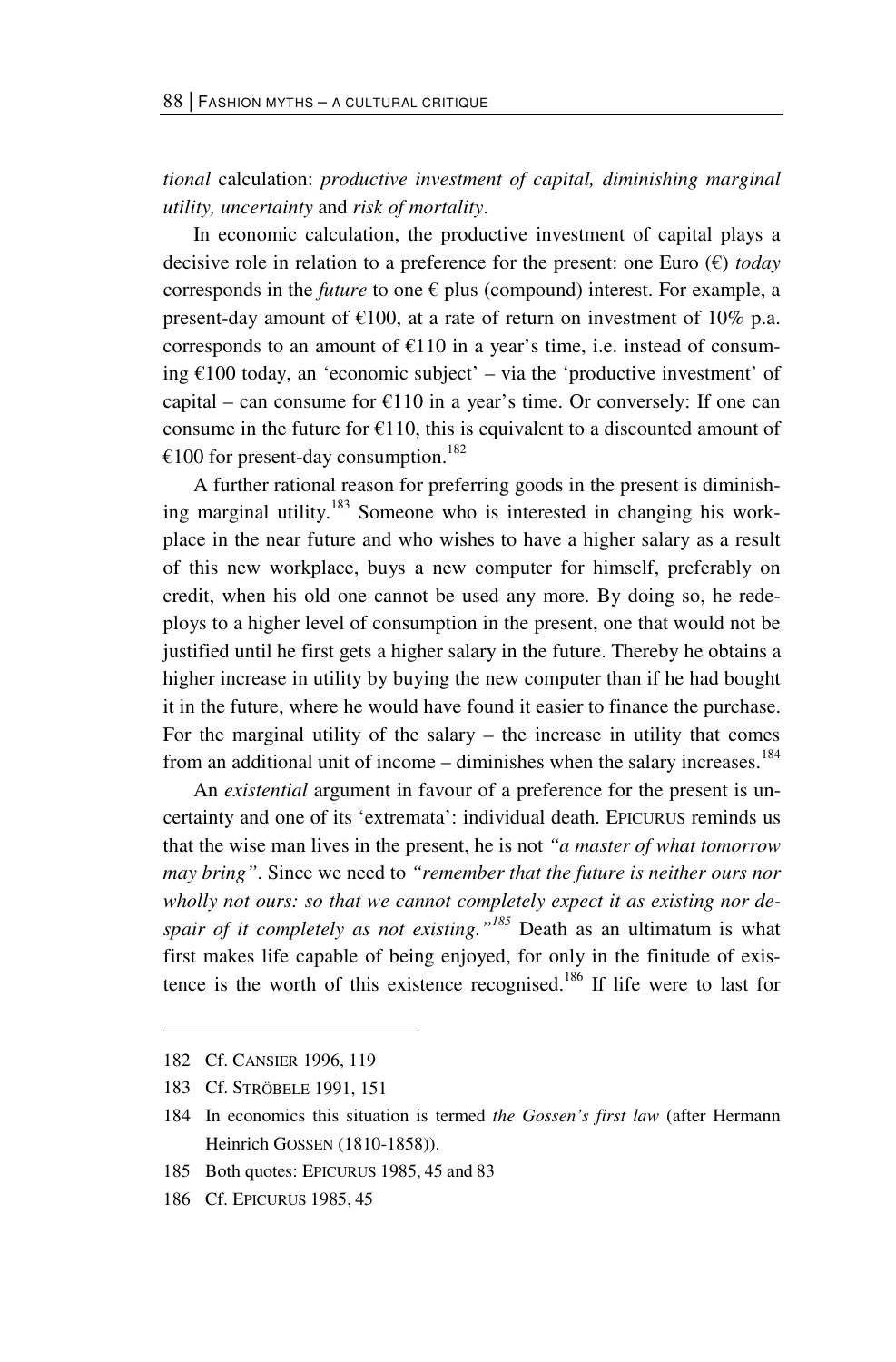ever, the value of life would have to be portioned out in this endless period of time and the value of a single day in such a life would thus converge on 'nil'; the logical converse of this argument is that the value of a single day in life is greater the shorter life is. *"The anticipation of one's end permeates the depths of one's life. [...] The mere infinity of a temporal living-for-ever would destroy this experience. Everything that takes place would be meaningless, because it would lose its preciousness."187* The finitude of existence and the assumption of less value of single days in a life that lasts forever have an implicit effect in practical choices made as to how one's life is to be organised, and they especially play a role when, for example, something like a 'deadline' or 'expiry date' is imposed on life because of an incurable disease, where the person affected places greater value on the time left to him and acts more consciously than previously in his life. Even when such a person, though not directly 'moribund', is aware of this *memento mori*, the value of life appears to be greatest in the present, since although death is certain, the time at which it will come is uncertain and death can overtake anyone as early as now or tomorrow. The finitude of individual human life is a possible explanation of how humans behave in the present. When an individual in his totality no longer finds himself in the present, he is dead. In terms of his physicality, a human being is chained to the present, in which he can live until the point where death puts an end to him and his present. Although a person does not consciously experience his own birth and, under certain circumstances, his own death, these two boundary situations<sup>188</sup> mark the temporal framework of his life, imposing a limit on the historical horizon that an individual can live through. In terms of thought

187 SPAEMANN 1996, 131

 $\overline{a}$ 

188 Karl JASPERS calls life situations that one cannot ultimately avoid 'boundary situations'. Such situations are, for example, death, suffering, struggle – but also ageing. *"[...] there are situations whose nature remains unaltered, even though their immediate appearance changes and their overwhelming power is concealed: I have to die, I have to suffer, I have to struggle, I am subject to chance, I inevitably become entangled in guilt. This basic situations of our existence we call* boundary situations*, i.e. situations that we cannot escape from, that we cannot change. Becoming aware of these boundary situations is, after the astonishment and the doubt, the profound origin of philosophy*." JASPERS 1991a, 18; Cf. also JASPERS 1994, II, 204.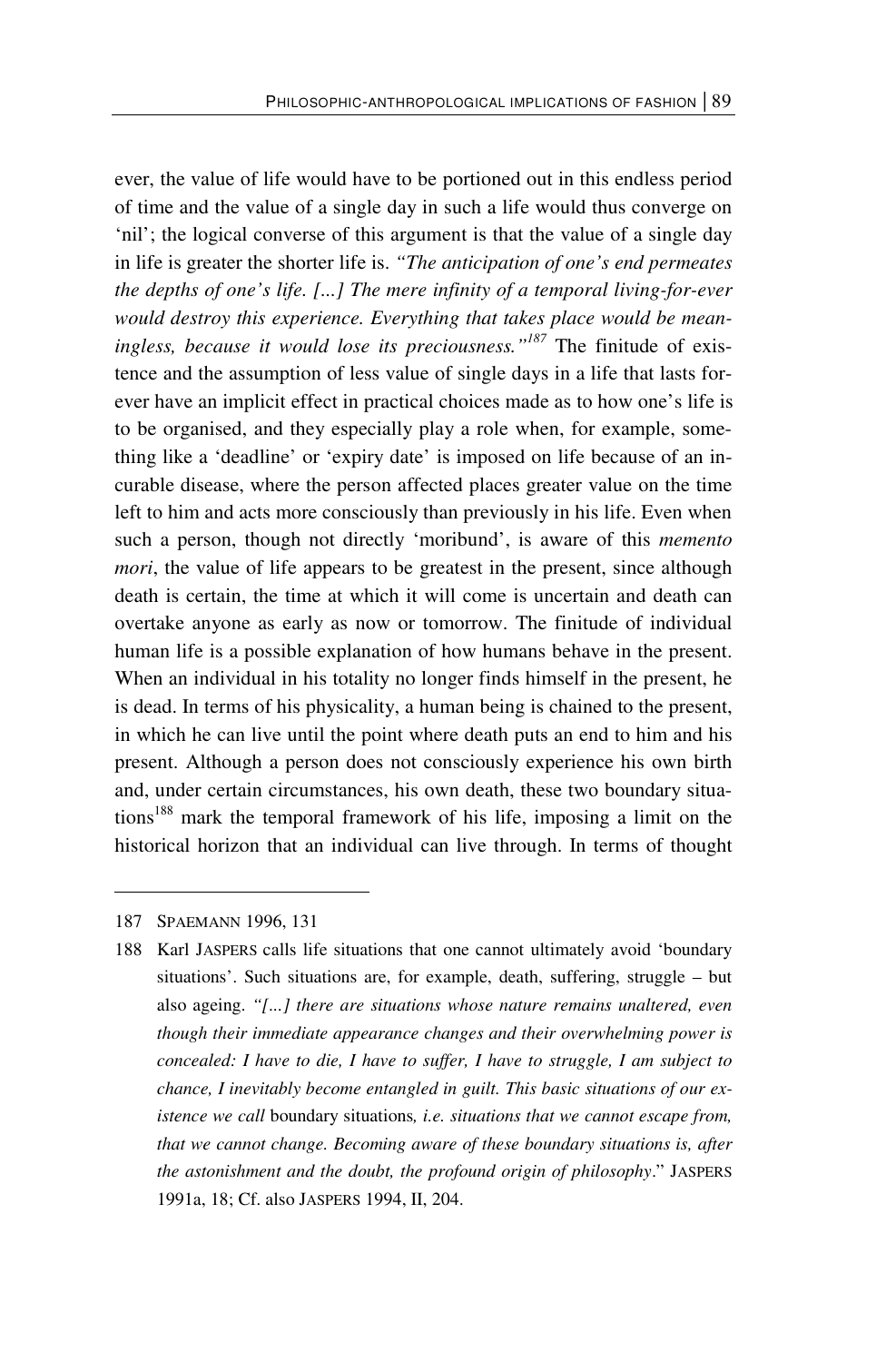and emotions, a human being is indeed able to transcend the present and conceptually and emotionally to be involved in the past and the future, but the body is even so locked in the present, even though it would seem possible via cosmetic or anthropotechnical means to seemingly be returned to a past when that person was younger. Clothes can lead a person back into the past (via costume) or forward into the future (via futuristic garments) and thereby enable one to live being in the present especially intensely: a costume, for example, leads to an outer appearance and a partial recapturing of emotions and thoughts in the past whereby an individual can experience the here and now with special intensity. By using a combination of vestimentary, emotional and conceptual measures he can step out of the present into a past that can even lie outside the boundaries of his own life-span, the perception of actual historical time can be brought to a standstill.

In a contemplative, meditative, drugs-influenced state, or possibly one of mental derangement or at the moment of death, man looks as it were from a mountain top – that of the present – out into the vast surroundings – the past and future  $-$  of this mountain, without perceiving the mountain summit itself, intoxicated by the vastness of what surrounds it. Through contemplative experiencing and the coincidence of past and future, the present becomes particularly intense, but it is not perceived as a historical present, since it is seemingly standing still and amalgamated emotionally with *experienced* points or periods of time in past and future. Since this experience of past and present – or the experiencing of the fusing of all points and periods of time – are exceptional contemplative states, man usually simply perceives the momentarily experienced present and to a certain extent adapts to living in it. Admittedly, he does now and then look into the past and future, but such looks are more *side-glances* from the perspective of the present.189

In order to adapt to living in the present, it is necessary now and then to look into the future and the past. Man looks into the past in order to process it, to reflect and to round things off – and in order to envisage consequences for the present and the future. Man has to look into the future so as not to be steamrollered by the present. When walking, a person is only ever able – in the moment of his existence – to touch the point of the road over which he

1

<sup>189</sup> Apart from pathological forms that compel the person constantly to look back into the past.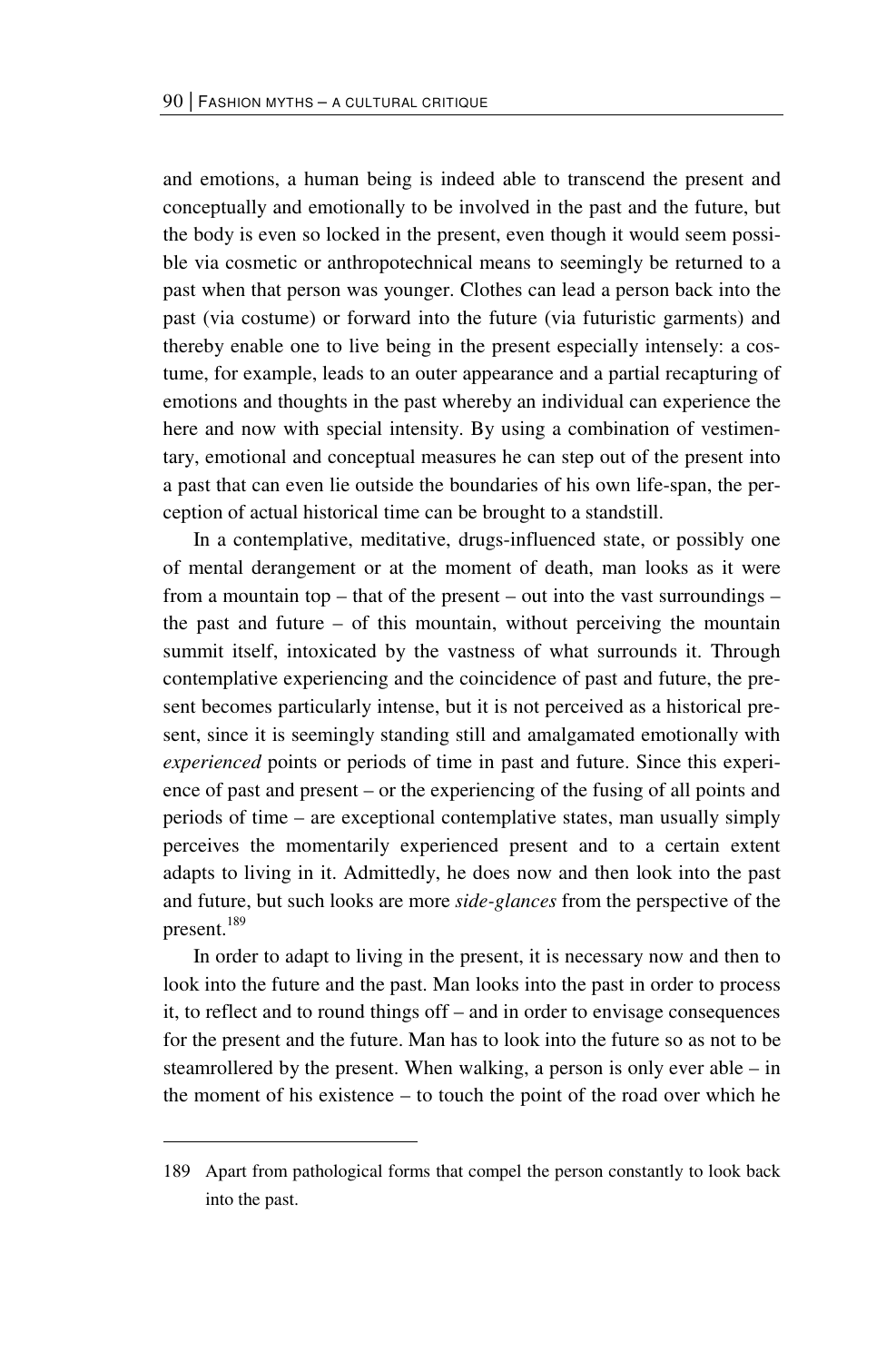at that moment finds himself. Even so, he occasionally looks back, recapitulates the part of the road already covered and from his actual position he nearly always looks ahead, to see what lies in front of him, the nature of the surface he is going to tread on in a moment's time, and what the road further ahead of him looks like.

From an individual point of view, the preference for the present – which is expressed in economics by the discounting rate – can be linked to the risk premium: a rate that policy holder would pay for the transfer of his risk on an insurance market.<sup>190</sup> Present benefits are here fundamentally valued as higher than future ones (e.g. because of possible risks). An uncertain benefit in the future corresponds to a *lesser* but *more certain* yield in the present. In an extreme case, the unforeseen death of the individual may occur (mortality risk), and he is unable any more to enjoy the benefits.<sup>191</sup> When, for example, someone wishes to fulfil the dream of a lengthy, costly and adventurous journey and therefore – to carry out this journey – borrows money, by preferring the point in time of his journey he minimises the uncertainty of not perhaps being able to carry out this journey later because of advanced age or for occupational reasons. If he does not regret the journey and the money borrowed in that connection, then his decision – even considered *ex post* – was a rational one. For the usefulness that could have been derived from a later journey might be *less* (e.g. because of shorter leave from his work or physical infirmity) or even *zero* (if the journey was unable to be carried out in the planned manner), it is meaningful for the individual to assess the future usefulness as being less than the present one and therefore to undertake the journey now on credit. The interest on the credit corresponds to the premium that is paid for the minimising of the risk (the non-materialisation of the journey).

To sum up, it can be said that in general man prefers his existence and goods in the present (which does not exclude him, in exceptional situations, from wanting to be in the past or the future, and occasionally preferring to have goods and events in the past or the future, especially when these are of a negative nature). Fashion is a phenomenon of the present and of presence and it confirms the existence of the wearer in the here and now.

<sup>190</sup> Cf. BRANDES 1997, 483-484

<sup>191</sup> Cf. CANSIER 1996, 120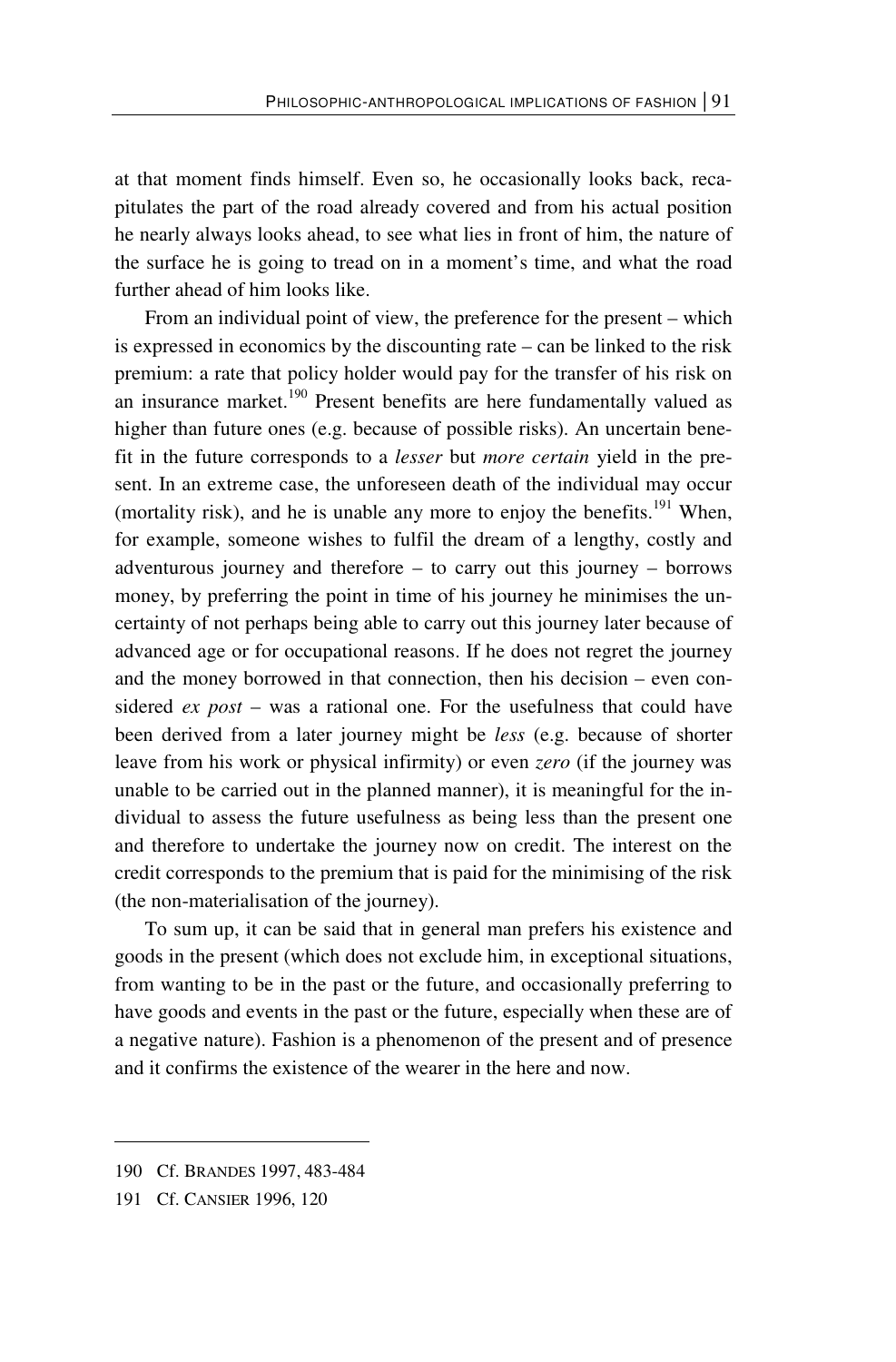A problem that accompanies the theme of preferring the present is the paradigm of youthfulness, especially in Western societies, where age(ing) is undervalued and juvenility overvalued. Some members of Western societies – particularly elderly one – would prefer an existence in the past – in which they were younger than they are today – to one in the present. This phenomenon will be examined in more detail below. A problem immediately connected to preferring the present, however, is myopia, since it is a reason why fashionable items are repeatedly bought.

#### **The economic paradox of myopia**

Myopia (from the Greek *myopos* = short-sighted) is the medical term for short-sightedness and metaphorically it also means 'short-sighted' thinking, behaviour and action that *ex post* is classified as irrational, especially in an economic context.<sup>192</sup> Myopic thinking, behaviour and action is usually represented as an irrational factor in the economic process. From a profitmaximising perspective myopia is classified as positive – when it results in consumption. This form of consumption is often found among fashionable consumer products, especially fashionwear, whose path at times goes from the department store via the wardrobe to the old clothes collection, without once or regularly having been worn by the consumer.

A person who spends his entire month's salary during the first week of the month and therefore has to limit himself for the remaining three weeks can just as well be categorised as myopic as the walker who has already consumed his entire week's rations after three days and therefore has to 'starve' for the remaining four. In both these examples, the economic subjects in question consume their provisions 'too early' as a result of impatience and myopia. The walker and the wage earner *discount* the *future* use, because they place a higher value on the *momentary* in the *present*.

A necessary but insufficient condition for myopic behaviour is that it is regretted after the event.<sup>193</sup> When a myopic decision is taken, the longerterm future perspective is blocked out. When an act of consumption is regretted in hindsight, the obvious assumption is that we are dealing with *my-*

-

<sup>192</sup> Cf. BARTMANN 1996, 66

<sup>193</sup> For even behaviour that was considered to be rational in the prevailing context can be regretted after the event.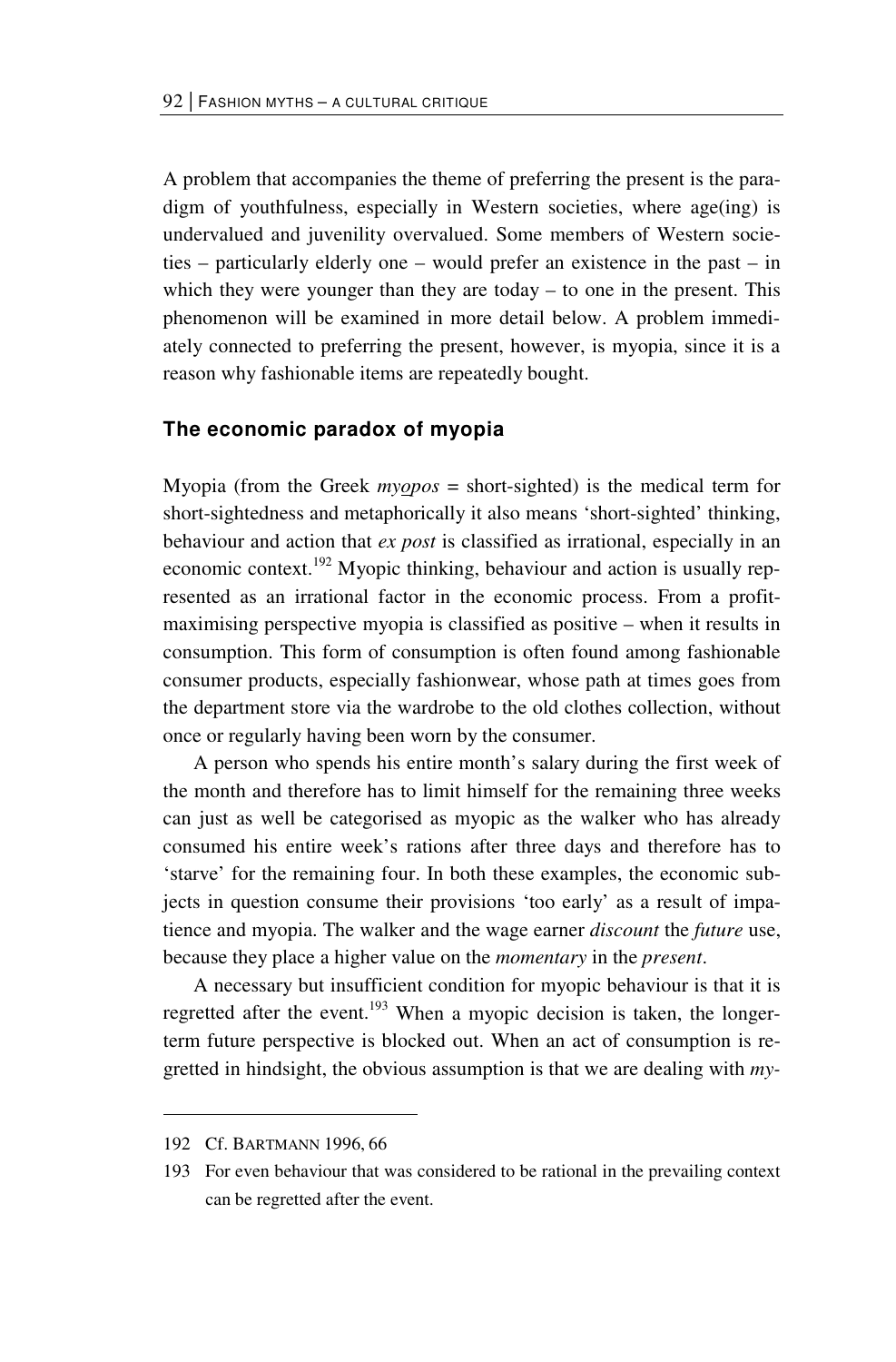*opic consumption*. 194 The so-called 'frustration buy' and every form of compensatory consumption may be considered as myopic consumption. Compensatory consumption is that kind of consumption where an attempt is made to compensate for negative sensitivities – consciously or subconsciously – via consumption. Just as the clinically myopic patient sees distant objects unclearly (without glasses), the myopic consumer *overlooks* the perspective in the future as well as the hypothetical perspective back from the future to the act of purchasing. Myopia is an extreme variant of the preference for the present and a phenomenon that is opposed to sustainability. Myopia blocks out the rational perspective on the future and hypothetically back from the future onto the present in individual calculations. But myopic behaviour is an empirical fact, for it can be observed in everyone's everyday life. To return to the two earlier examples: the wage earner normally regrets – at the latest during the last three weeks of the month – that he no longer has any money at his disposal during these weeks, and the walker is annoyed during the last four days of the week at his unrestrained appetite at the beginning of the week. Both wish, with the advantage of hindsight, that they had not behaved in such a myopic manner. For the myopic person regrets his conduct, since he actually always wants to have 'a lot' and only 'momentarily' accepts having less in the future.<sup>195</sup> Myopia in such contexts must not only be viewed as being irrational but also as being self-injurious and thus cannot be considered to be a economically meaningful way of behaving.<sup>196</sup>

On the other hand, the idea of short-sighted pleasure exerts an almost subversive fascination which represents the epitome of a philosophy of myopic hedonism, as makes its appearance in such decadent figures and dandies as the WILDE character of Lord HENRY: *"Moderation is a fatal thing. Enough is as bad as a meal. More than enough is as good as a feast."197* ARISTIPPOS' dictum of reflective hedonism, *"Master of desire is not the one who avoids it but the one who knows how to make use of it without allowing*  himself to be carried away by it<sup>198</sup>, is turned into its opposite in the light of

- 195 Cf. HAMPICKE 1991, 129
- 196 Cf. HAMPICKE 1991, 128

 $\overline{a}$ 

198 HOSSENFELDER 1996, 50

<sup>194</sup> Cf. MEINHOLD 2001, 30

<sup>197</sup> WILDE 1985, 177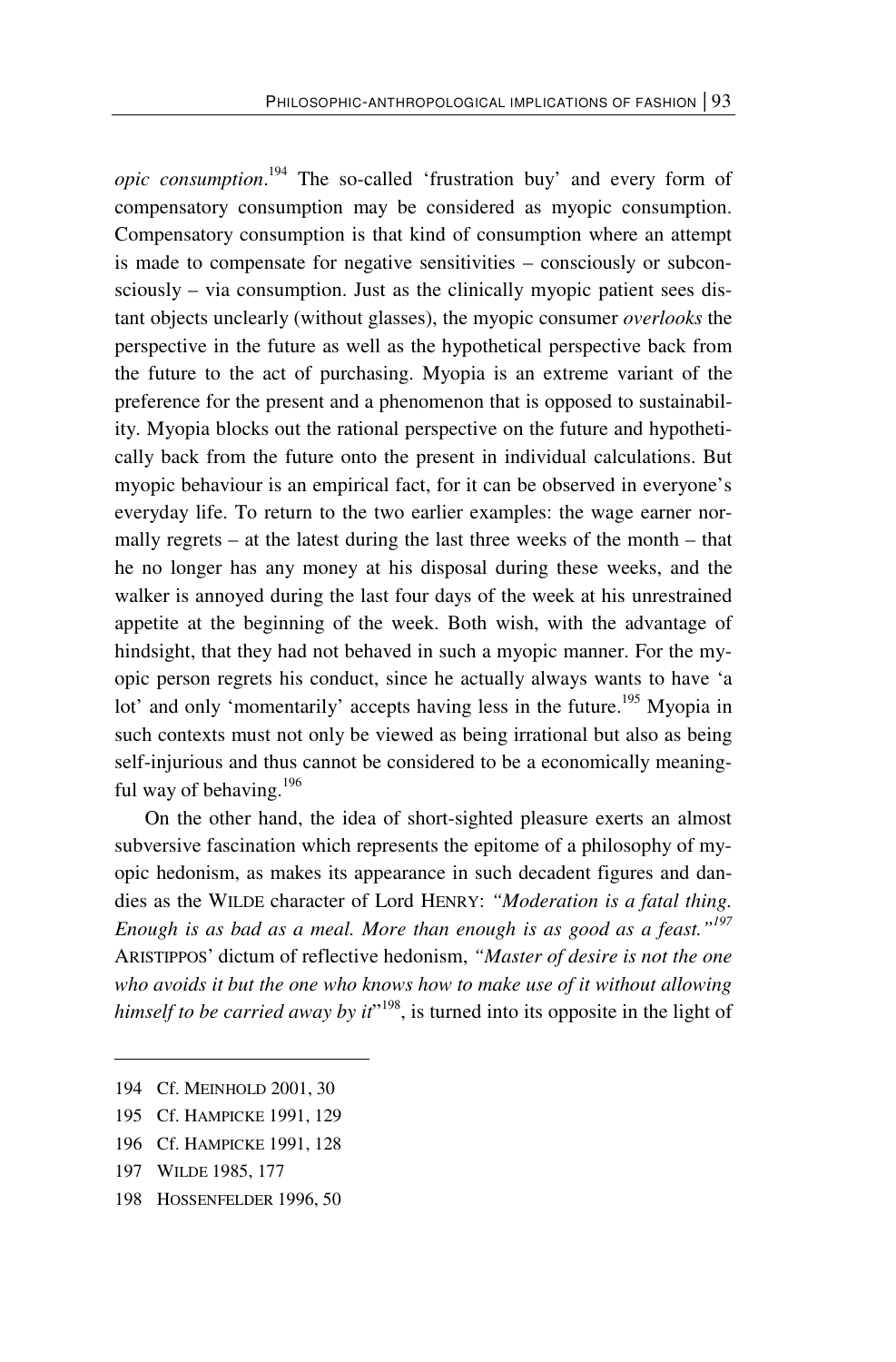myopic hedonism: *Master of desire is the one who has the courage to let himself be carried away by it:* Only the person who is prepared to relinquish control over himself – and this trait is no longer that of the dandy – displays, according to the conviction of myopic hedonism – true steadfastness in the enjoyment of life. The highest form of pleasure, according to this view, occurs when one blocks out rational calculation, since sensuality determines the pleasures and rationality represents the Procrustian bed of pleasures experienced via the senses. Morality has no part to play in myopic hedonism – it prevents pleasure: *"Nowadays most people die of a sort of creeping common sense, and discover when it is too late that the only things one never regrets are one's mistakes."<sup>199</sup>* Morality is not seen here as being a condition for bliss, as in the philosophy of ARISTOTLE or the Stoics – no search for happiness is actually undertaken. Nor is happiness, as in the philosophy of ARISTIPPOS the means to pleasure, but irrelevant: *"I have never searched for happiness. Who wants happiness? I have searched for pleasure."*200 The myopic hedonist Lord HENRY convinces his 'disciple' Dorian GRAY of the power of sensual pleasure and the spiritualisation of the senses, as already consciously experienced by BARBEY D'AUREVILLY's character DES ESSEINTES; 201 a new hedonism *"was to teach man to concentrate himself upon the moments of a life that is itself but a moment."*<sup>202</sup> Since human life, seen from the perspective of eternity, only lasts a moment, thought, behaviour and action restricted to the moment are what lie for the myopic hedonist within his 'rational' art of living. Looking into the future is for such a person not rational, clever or wise but cowardly. *"Thinlipped wisdom [...] hinted at prudence, quoted from that book of cowardice whose author apes the name of common sense."203*

While the homo oeconomicus of standard economic shakes his head when looking at the myopic person, advertising sees in myopia an element of seduction. While a part of economics, basing itself on an examination of homo oeconomicus as its model, excludes myopia from standard economics and brands it as irrational – since in such economics *rational* economising

**.** 

<sup>199</sup> WILDE 1985, 44

<sup>200</sup> WILDE 1985, 194

<sup>201</sup> HUYSMANS, Joris-Karl (1978) *Against the Grain*.

<sup>202</sup> WILDE 1985, 130

<sup>203</sup> WILDE 1985, 64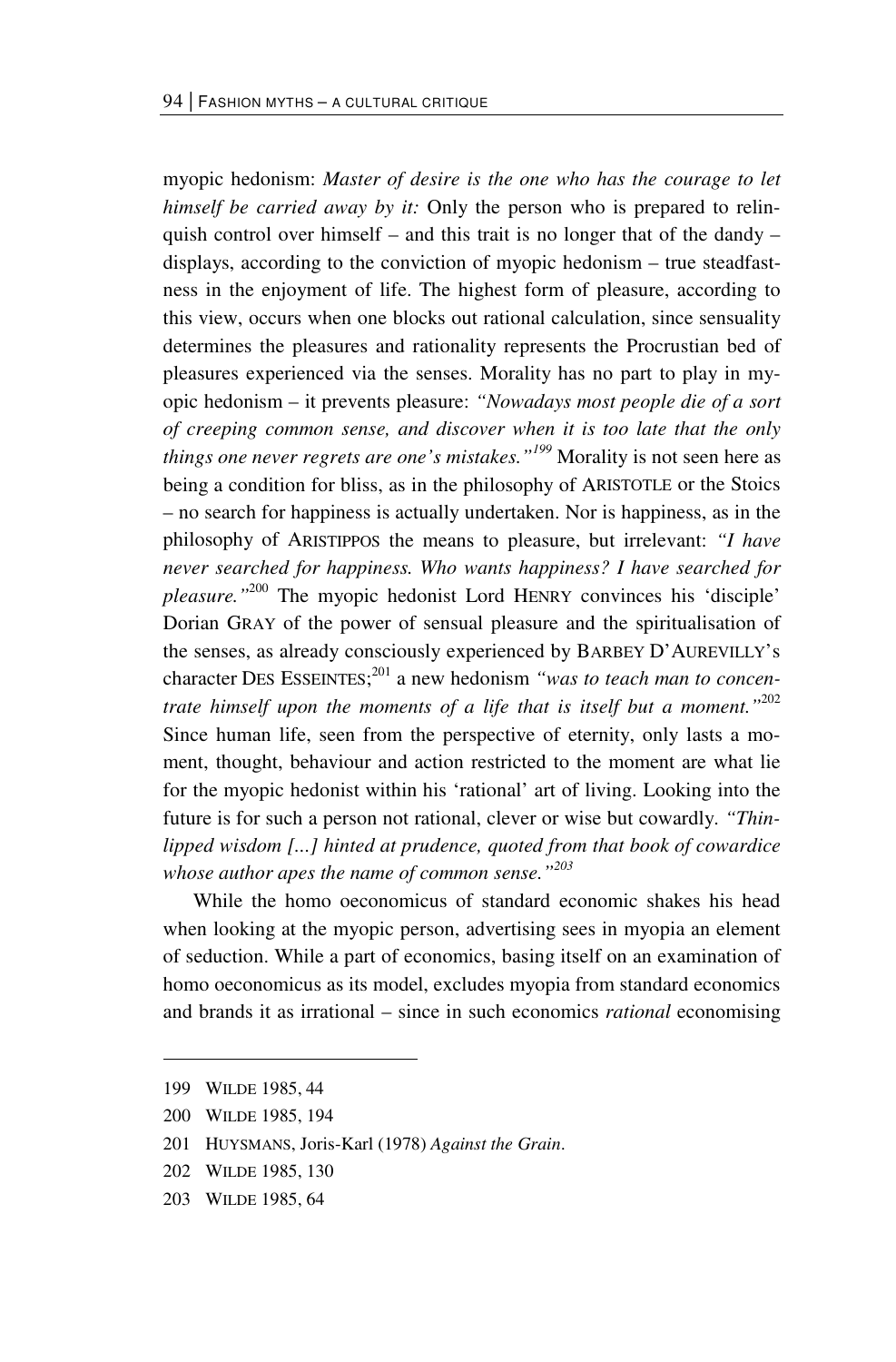of meagre resources is assumed in advance – advertising strategists as more holistic anthropologists include myopic hedonism as a component of human totality and the epitome of pleasurable consumption in their marketing concepts, which link 'sinful' meta-goods to economic goods: the consumer goods gains an 'appetiser effect' via a pinch of sin. The model of an advertisement for low-calory pudding announces: *"I'm a girl that simply can't say no.*"<sup>204</sup> Behind the irrationality of the consumer's myopia lurks the seduction of the economic marketer.

According to BAUDRILLARD, the seduction oscillates between the poles of rationality and irrationality, between strategy and animality.<sup>205</sup> This oscillation can be apprehended more sharply and collated with the economic subjects: Advertising strategists for fashion consumer items operate as homines oeconomici with human myopia as calculable anthropological constants, including them in the auxiliary conditions of their equations for maximising profit. On the supplier side, the rational subjugates the irrational as a means of maximising profit; on the consumer side, on the other hand, rationality is conquered by irrationality if the strategy of those who have subjected the irrational to the rational is successful. Particularly as regards fashion consumer items – the mental shelf life of which is longer than their fashionable topicality – it is necessary for the marketer to defeat homo oeconomicus with homo myopicus:

"[...] if the producers and buyers of clothing had an identical consciousness, it would only be able to be sold (and manufactured) to the extent it wore out, i.e. extremely slowly. [...] In order to dull the consciousness of the buyer it is necessary to spread out a veil of images, motifs and significances in front of the object, to dip it in a medium that belongs to the class of appetisers".*<sup>206</sup>*

- 205 BAUDRILLARD 1992, 123
- 206 BARTHES 1995, 10

<sup>204</sup> QUINN 2002, 86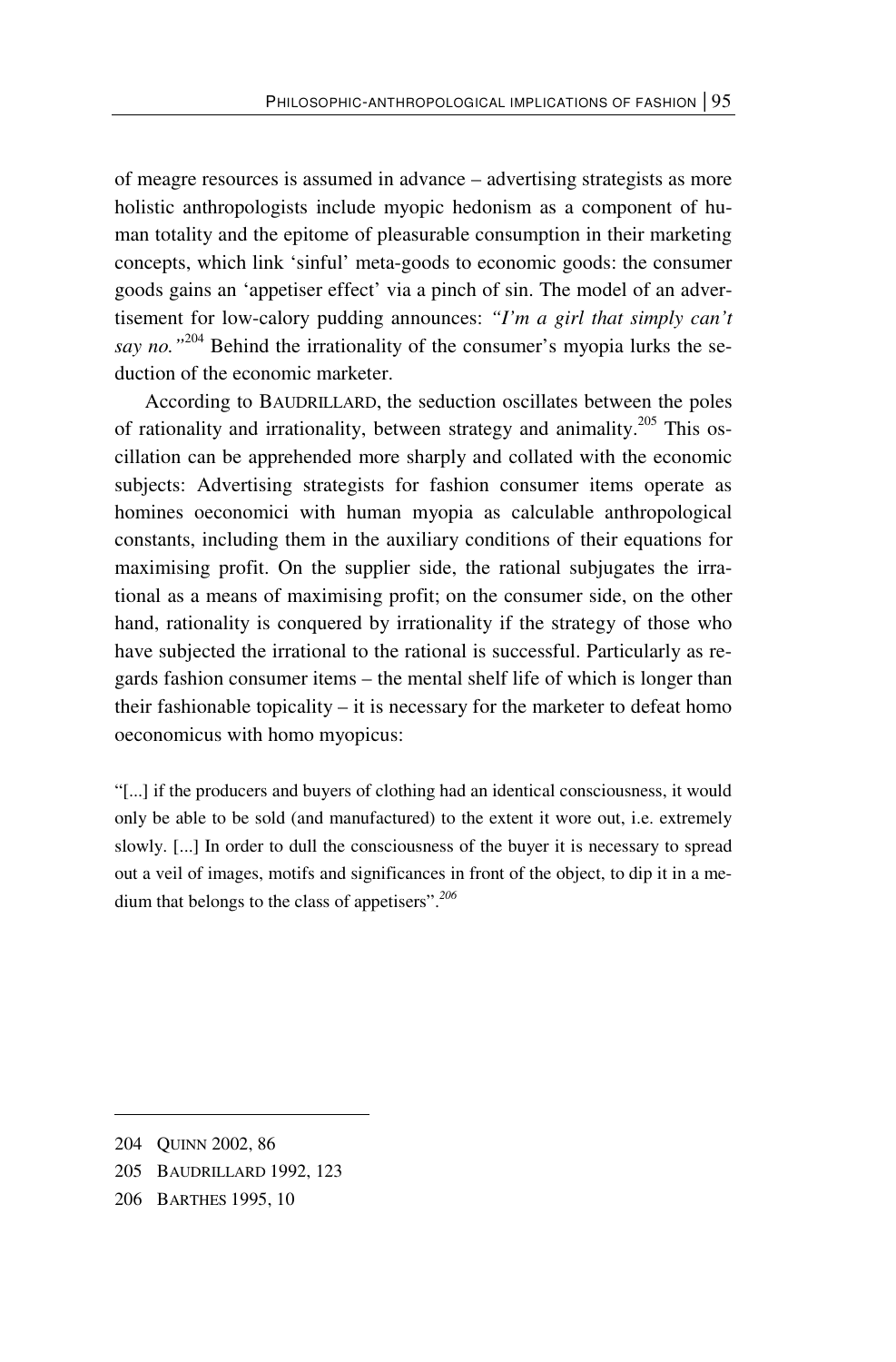#### **The apotheosis of youth insignias**

Youth is the only thing worth having.<sup>207</sup>

Myopic ways of thinking, behaving and acting – which occur among people of all ages, since they are a part of what is 'human, all too human' – are often negatively associated with a certain lack of life maturity. Statistically, the allegation 'the younger the more myopic' can probably be verified with a high degree of probability as a person only learns in the course of socialisation and on the basis of personal experience to integrate sustainable<sup>208</sup> perspectives in his thinking, behaviour and actions.209 For precisely that reason, myopia is a sign of juvenility – *"To get back one's youth one has merely to repeat one's follies*<sup>210</sup> – and juvenility and its signs have become a paradigm of advertising for fashion consumer items. What is fashionable is by definition topical and usually new, or, to express it in physical terms: 'young' – because a 'new' person is a young person. The consumer of a consumer product marketed in this way – the advertisement suggests – "feels as if reborn" or "youthfully fresh".

A new consumer product is a sign of the new. A Platonist would say that new consumer goods participate in the Idea of the new. The new consumer product and indirectly also its consumer participate in this newness, just as the triangle drawn in the sand participates in the (Platonic) Idea of the triangle. What is old or worn, on the other hand, symbolises decay. Much-used clothing is then mainly worn in developed countries when it is fashionable. As a rule, clothing is put aside, however, before it is looks worn. *"By wearing [clothes] it is well known that something of ourselves is transferred into the items of clothing which, before they appear to be really defective, gives them a certain everyday, worn quality.*" 211

<u>.</u>

<sup>207</sup> WILDE 1985, 26-27

<sup>208</sup> The concept of sustainability is not being used in its ethical-ecological sense here but in a broader sense.

<sup>209</sup> If one ignores people who are not or no longer able to observe the aspect of sustainability, such as senile or mentally retarded individuals.

<sup>210</sup> WILDE 1985, 44

<sup>211</sup> SCHMITZ 1911, 89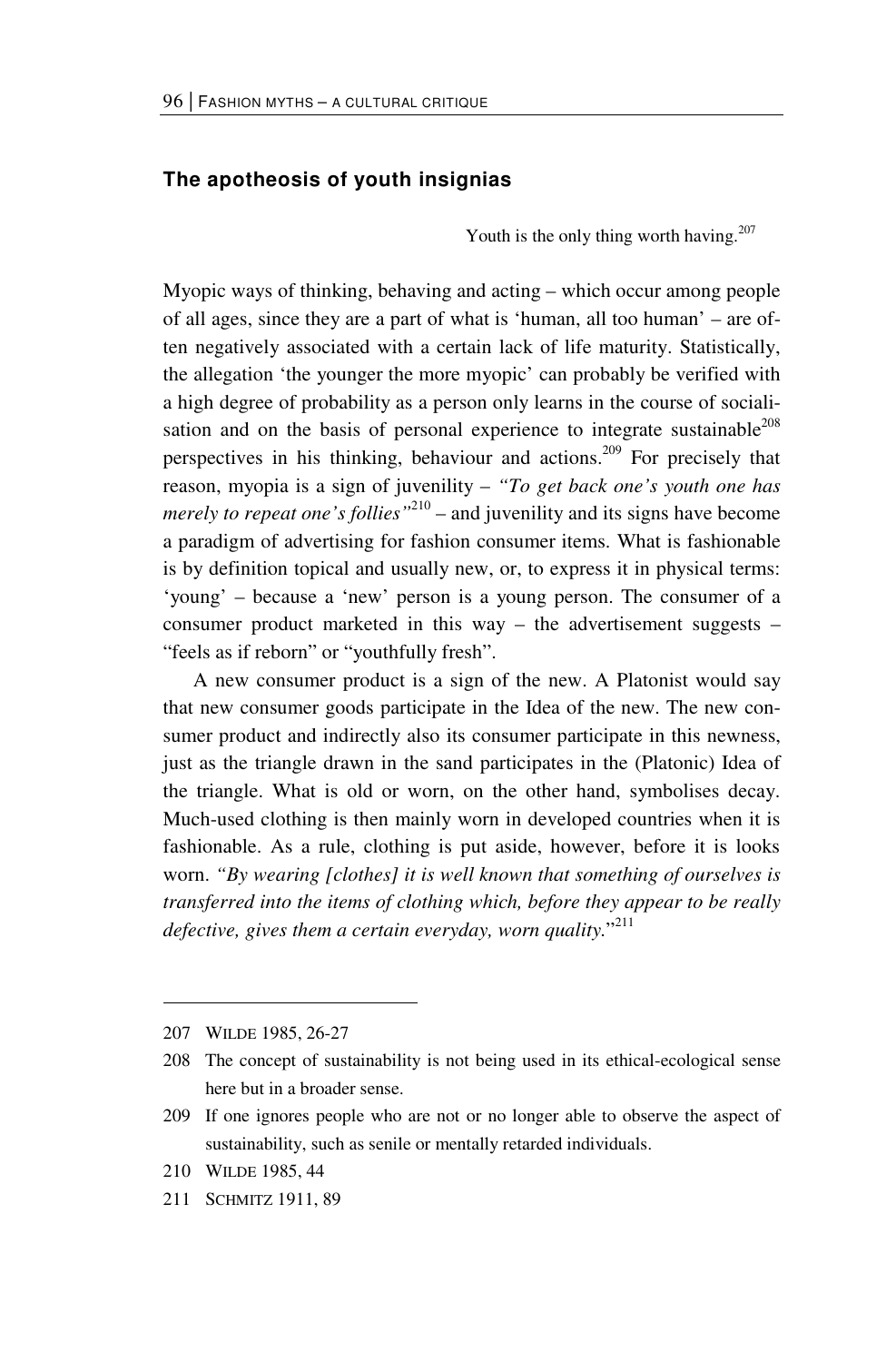Unlike green plants, whose brown leaves are removed for aesthetic or allegedly botanical reasons, clothing is normally disposed of before it shows the first signs of age. In fruit still lifes, fruit is seldom depicted as decayed, shrivelled up or dried out but normally as *fresh*, sometimes even provided with drops of moisture which, as a sign of freshness like the drops of dew of a new morning, slide down the ripe but not over-ripe fruit.

For people in modern societies the subject of death is taboo. What they prefer in life is its youth and freshness, not what is wrinkled and old: *"everything that has to do with age, disease, death, with insufficiencies and the deterioration of the body, with excretions and secretions"*212 is also avoided in advertising. Advertising makes a fetish out of youth, the attributes of which are made into 'insignias'<sup>213</sup> of lifestyle, something which the cosmetics industry finally uses for the implantation of meta-goods in product advertising: unwrinkled, smooth skin, purity and cleanness. *"This porous skin with its holes and orifices [...] is negated in favour of a second skin that is non-porous, that has no emanations and excretions".*214 BAUDRILLARD relates the term 'second skin' to all possible concealments of human and nonhuman bodies, from make-up to skin-hugging clothing (e.g. body stockings) and protective coverings of synthetic materials and wax that elevate the body to a phallic fetish. $^{215}$  One does not have to agree with this interpretation along Freudian lines, but even so one cannot deny the practice of the flawless 'packaging' of physical and non-physical bodies with 'cavity' retouching 'packagings' in fashion, ranging from make-up that conceals pores and wrinkles via stockings and gloves that cover up signs of age to shrink-wrapped salads and cucumbers and even 'non-food' articles.

"This glazing of nakedness is similar to the obsession with which objects are provided with protective coverings of wax, plastic, etc., or with the brushing down, the cleansing that is meant to return them to a state of purity, of flawless abstraction –

<sup>212</sup> KARAMASIN 1998, 292

<sup>213</sup> E.g. Skin that is smooth and free of wrinkles, vigorous growth of hair in the 'right' places, no growth of hair in the 'wrong places, juvenile physical figurativeness, freshness, power, potency, etc.

<sup>214</sup> BAUDRILLARD 1982, 164

<sup>215</sup> BAUDRILLARD 1982, 163-164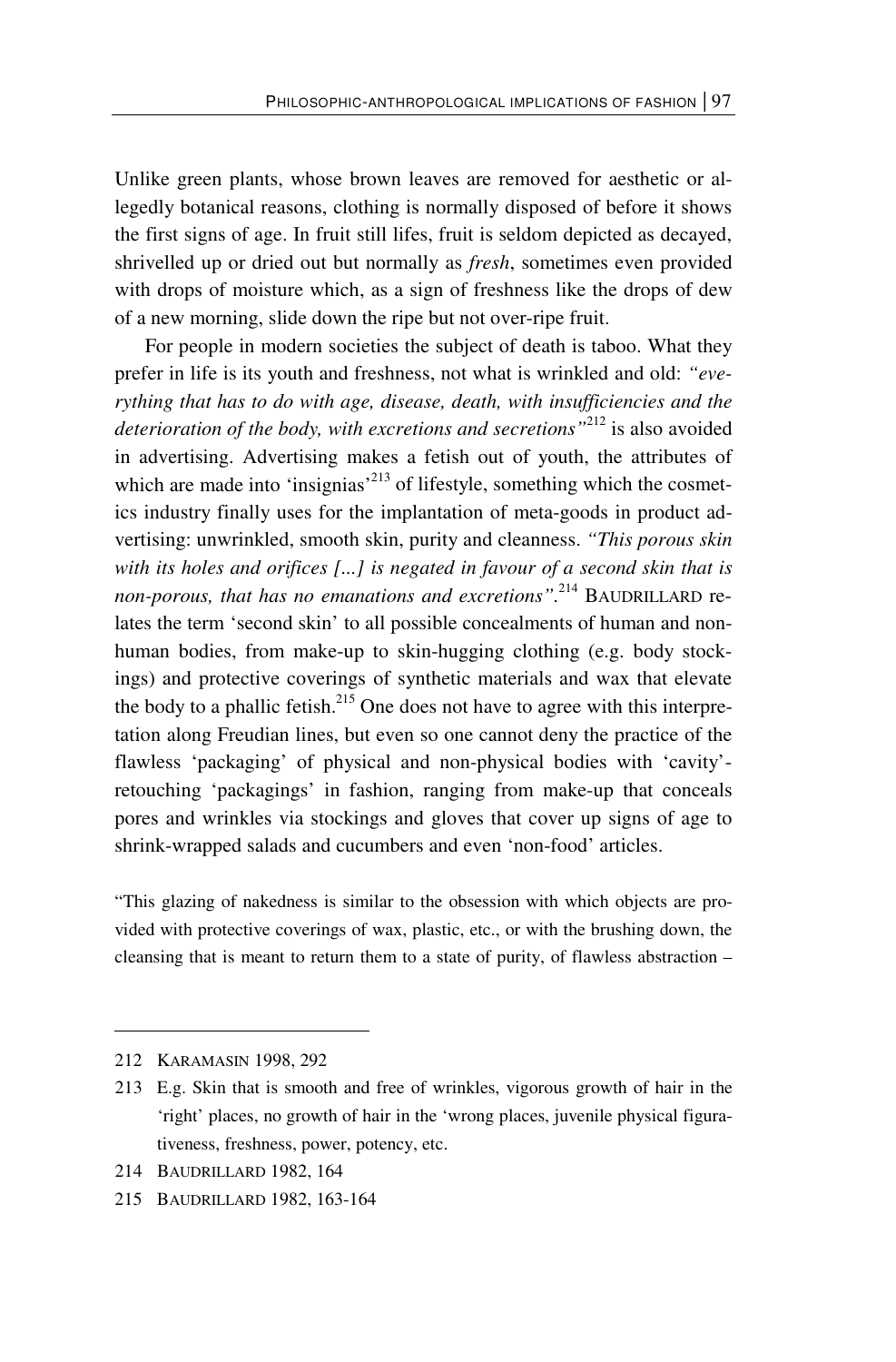and that is thereby supposed to prevent their deterioration, so as to preserve them in a kind of abstract immortality."*<sup>216</sup>*

Cosmetic products 'package' the body's skin even more immediately than clothing. Unlike the latter (the 'second skin'), cosmetic products symbolically become new skin, or at least integrated physically into it. The skin experiences a rejuvenation via substances that are invigorating', 'refreshing' (supposedly) hindering the ageing process, or even stopping or reversing it. Cosmetics lives off the human fear of age(ing), dying, death and their tabooing. While age(ing), dying and death are made taboo, there is as it were, as a repressive effect, an apotheosis of youthfulness and its insignias. Women – according to WILDE's character Lord HENRY – *"paint in order [...] look young. [...] As long as a woman can look ten years younger than her own daughter, she is perfectly satisfied."*217 The wish to appear younger is, however, no longer something specific to a particular gender – not, at least, in Western societies. Today, both sexes have approached each other under the verdict of beauty and youth. The sexes retire behind the synthesis of beauty and youth, which are proffered by advertising as paradigms to be imitated.

BAUDELAIRE opposes the Aristotelian view according to which art is (also) an imitation of nature<sup>218</sup>: "Who would dare to assign to art the fruit*less task of imitating nature?"*219 And thereby he also criticises the imitation of youth by people who are older: *"So one ought not – if one understands me aright – paint the face in the common, inadmissible intention of imitating nature and competing with youth."220* BAUDELAIRE instead, in anti-naturalistic style, proposed a *"praise of make-up*"<sup>221</sup> as he equates nature in an analogy with barbarism, cruelty and insufficiency, and culture with virtue, supernaturalness and artificiality.<sup>222</sup> To pursue this argument

**.** 

- 220 BAUDELAIRE 1988, 40
- 221 BAUDELAIRE 1988, 35-40
- 222 Cf. BAUDELAIRE 1988, 36-37

<sup>216</sup> BAUDRILLARD 1982, 164

<sup>217</sup> WILDE 1985, 51. An exception is when young people use make-up in order to appear older.

<sup>218</sup> Cf. ARISTOTLE *Poetics* 1448b 10-12

<sup>219</sup> BAUDELAIRE 1988, 40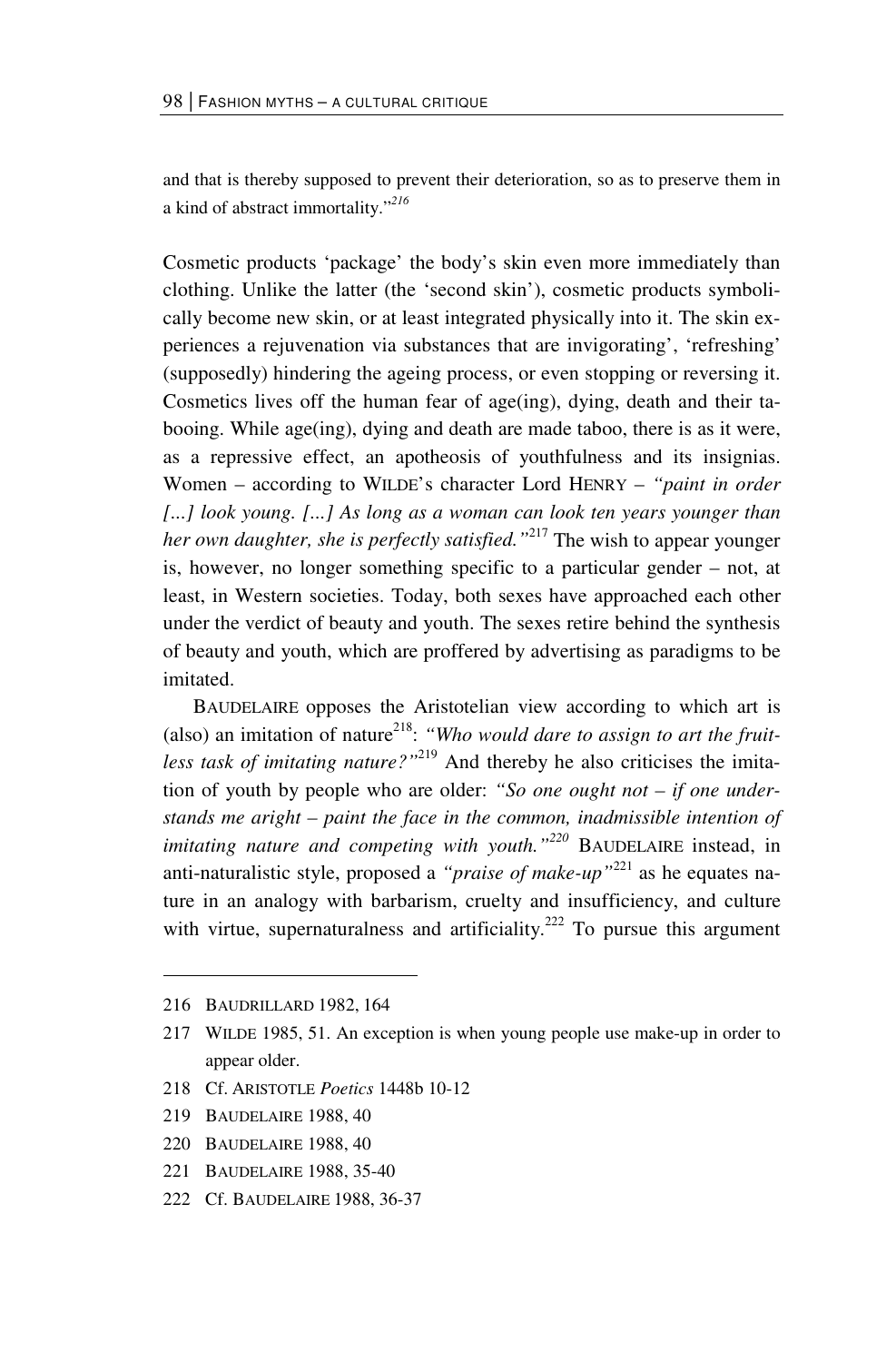# logically further: (aesthetic) natural insufficiencies of the body are to be *"consolidated"* and *"made divine"* via fashion and *"the art of make-up"*. 223

"Woman is well within her rights, we may even say she carries out a kind of duty, in devoting herself to the task of fostering a magic and supernatural aura about her appearance; she must create a sense of surprise, she must fascinate; idol that she is, she must adorn herself, to be adored. So she must borrow from all arts the means of lifting herself up above nature [...]. In these considerations, the philosophical artist will easily find the justification of all those practices that have always been used by women to consolidate and, as it were, to make divine their fragile beauty."<sup>224</sup>

BAUDELAIRE turns against pure naturalness, because *"nature can only advise crime"<sup>225</sup>*, as described all too clearly by DE SADE – who is revered by some, especially French, men of letter for his 'honesty' and his courage in presenting what is taboo. Alongside the beautiful, pure and young, DE SADE raises the revolting, dirty, impure, old and dead to the level of fetish and removes the taboo from themes labelled as such. In advertising these themes are furthermore not included, because advertising wishes to reflect the needs of the recipient. An advertisement by the cosmetics manufacturer Nivea which allowed the observer to associate the back of an elephant with her own un-creamed skin and made visible what uncared-for skin looks like did not catch on much with consumers. The advertisement offered in more recent relevant magazines by this manufacturer once more makes use of young, rosy skin, free of wrinkles and impurities as a sign of youth: *'the paradigm young/old is neutralised here in an immortal youth of simulation*" 226. Cosmetic products refer yet more incessantly to the insignias of youth, which appear as meta-goods in the ads, than other fashionable consumer items. Fashion and fashion products are a sign of lifestyle and of life. Although 'lifestyle' – as used in present-day fashion magazines – has to be

<sup>223</sup> Cf. BAUDELAIRE 1988, 39-40. Compare in this connection the precedence of the 'artistically beautiful' over the 'naturally beautiful' in HEGEL, which he justifies in Platonic fashion with the mind that is superior to nature and which gives birth to the artistically beautiful. Cf. HEGEL 1984, 14

<sup>224</sup> BAUDELAIRE 1988, 38-39

<sup>225</sup> BAUDELAIRE 1988, 36

<sup>226</sup> BAUDRILLARD 1982, 64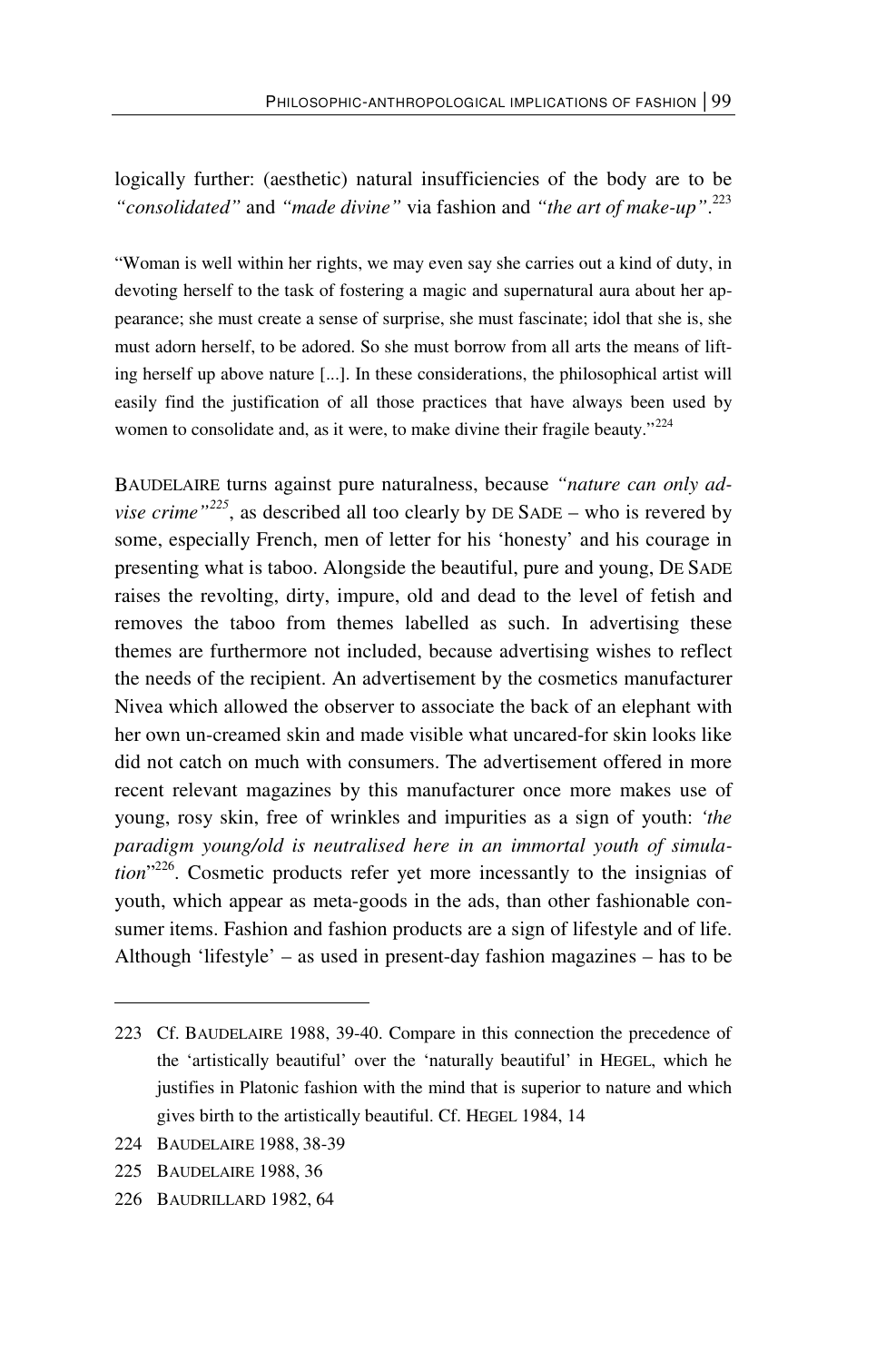translated as a *style of consumption*<sup>227</sup>, the concept 'life' implies and conceals a value-cosmos of meta-goods (or rather a 'value-chaos', for there is no *ordering* of values involved at any rate) which the consumer can apparently purchase by means of the consumer products. Youthfulness, or participation in youth, is only one of these meta-goods: *"And yet, who, that knew anything about life, would surrender the chance of remaining always young, however fantastic that chance might be, or with what fateful consequences it might be fraught? [...] And when winter came upon it, he would still be standing where spring trembles on the verge of summer."228*  BARTHES sees in youth a counter-concept to gender, or a synthesis of gender: *"an ideal age which acquires ever greater importance in fashion literature: adolescence. Structurally speaking, it represents a complex term of the opposition between male and female, tending towards the androgynous [...] age, not sex, is the decisive thing."229* From an anthropological point of view, secondary sexual characteristics only emerge in adolescence, so that, on the one hand, it is only possible to speak of a differentiation and increase in physical deviation of the sexes after puberty. On the other hand, however, there is a conscious preference for the use of youthful, androgynous models in advertising certain products – certain perfumes and accessories, for example, but also products to do with insurances and banks: *"both sexes unite tendentially under a single sign, namely that [...] of youth."230*

The reasons for the apotheosis of youth insignias in advertising are of a qualitative and quantitative nature: from an empirical-statistical point of view, the older person has less living time left than the younger. This longer time left at the individual's disposal is viewed at least as a quantitative advantage. The younger person has, statistically speaking, a quantitative advantage over the older person when it comes to life-years. Qualitatively speaking, the younger person normally has newer physical resources than the older person at his or her disposal. In both respects – qualitative and quantitative – the younger person represents a model for the older person, one to be imitated. One method of imitation is via the consumption of goods that have connotations with youth insignias.

228 WILDE 1985, 106

<u>.</u>

- 229 BARTHES 1995, 264
- 230 BARTHES 1995, 346

<sup>227</sup> Cf. MEINHOLD 2001, 24-27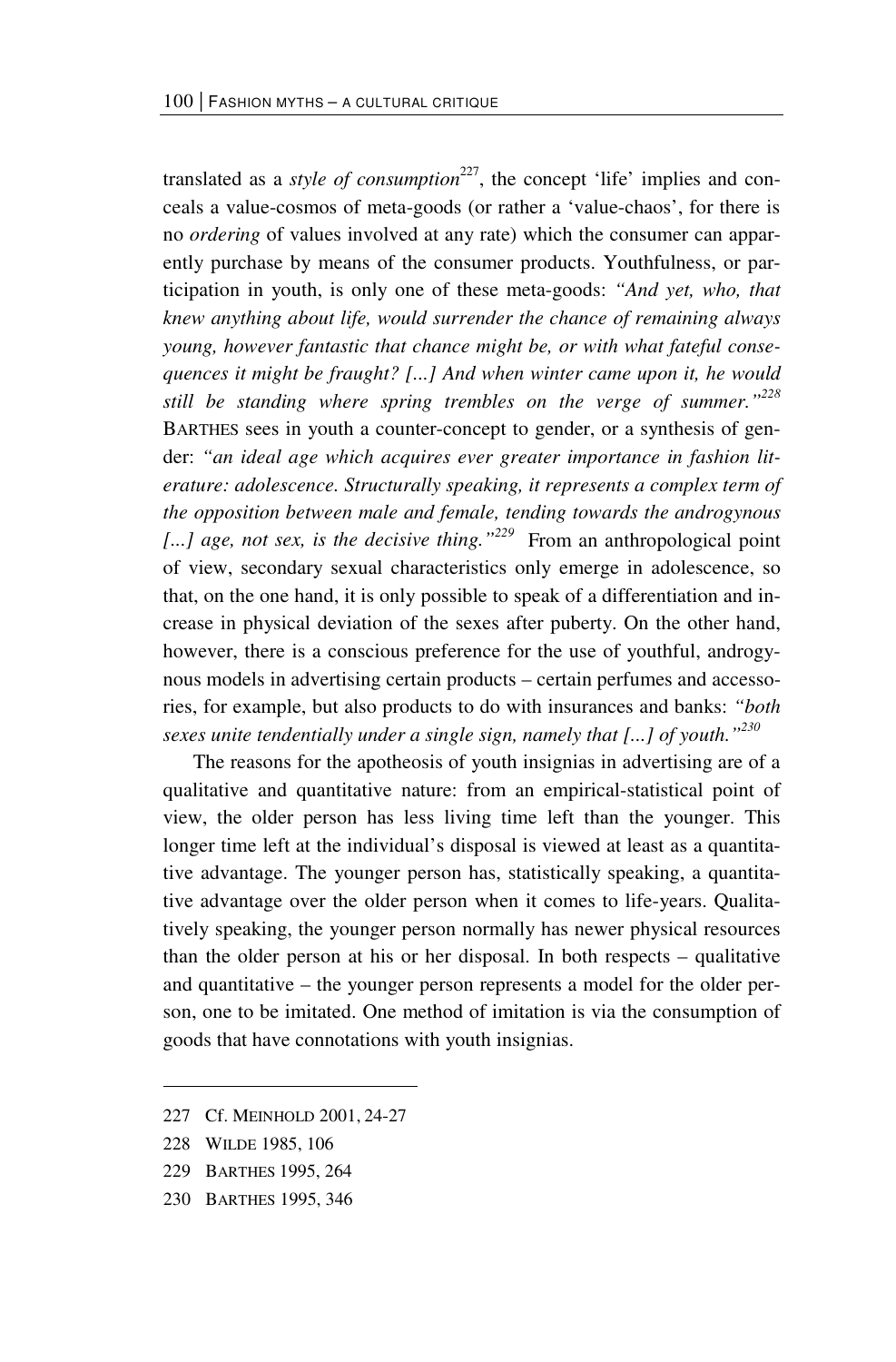"On the one hand, the youth of the model is constantly affirmed, one could say: defended, since it is being threatened by time [...] and therefore it has repeatedly to be stressed that all indications of time are measured by the yardstick of youth (still young/ever young). It is precisely this transience that lends youth prestige. [...] For that reason it is youth that is invested with prestige and seductive magic." $^{231}$ 

Nothing is said in advertising geared to promoting youthfulness – especially advertising for cosmetic products – about the advantages of maturity (e.g. the developing of a wealth of experience and various competences), since such advertisements, in an anti-Platonic manner, are primarily directed towards the body. It is, however, usually the body whose beauty tends to decrease and the mind whose maturity tends to increase – at least until the individual's final decline.

### **Immortal form – mortal content**

Throughout life, the individual finds himself in the present and is unable to depart from this perception without anxiety. It is hard for him to comprehend no longer being in the present which, from his point of view, is always a part of him; to a much greater extent he has the feeling of 'always' being able to be in the present.

As a mortal being he not only strives for change (neophilia, cf. Chap. 2.3.2) but also for preservation and constancy, which pits an element of intransience against his own transience. A golden mean between efforts towards something always new and the preservation of what exists up to now does not take place without compromises and concessions, either in the life of the individual nor in families, environments, national, religious or cultural communities and societies. In the process of globalisation, the conflict between preserving and revolutionising energies is apparent at least at the local level,<sup>232</sup> when, for example, 'new' 'Western' styles of consumption clash with traditional non-Western values. A transition that takes places within a society can release the conflict between preserving and renewing conceptions of values in the individual. But even outside societal change the individual always stands between renewal and preservation – this starts

 $\overline{\phantom{0}}$ 

<sup>231</sup> BARTHES 1995, 264

<sup>232</sup> Cf. BOHLKEN 2003, 406-426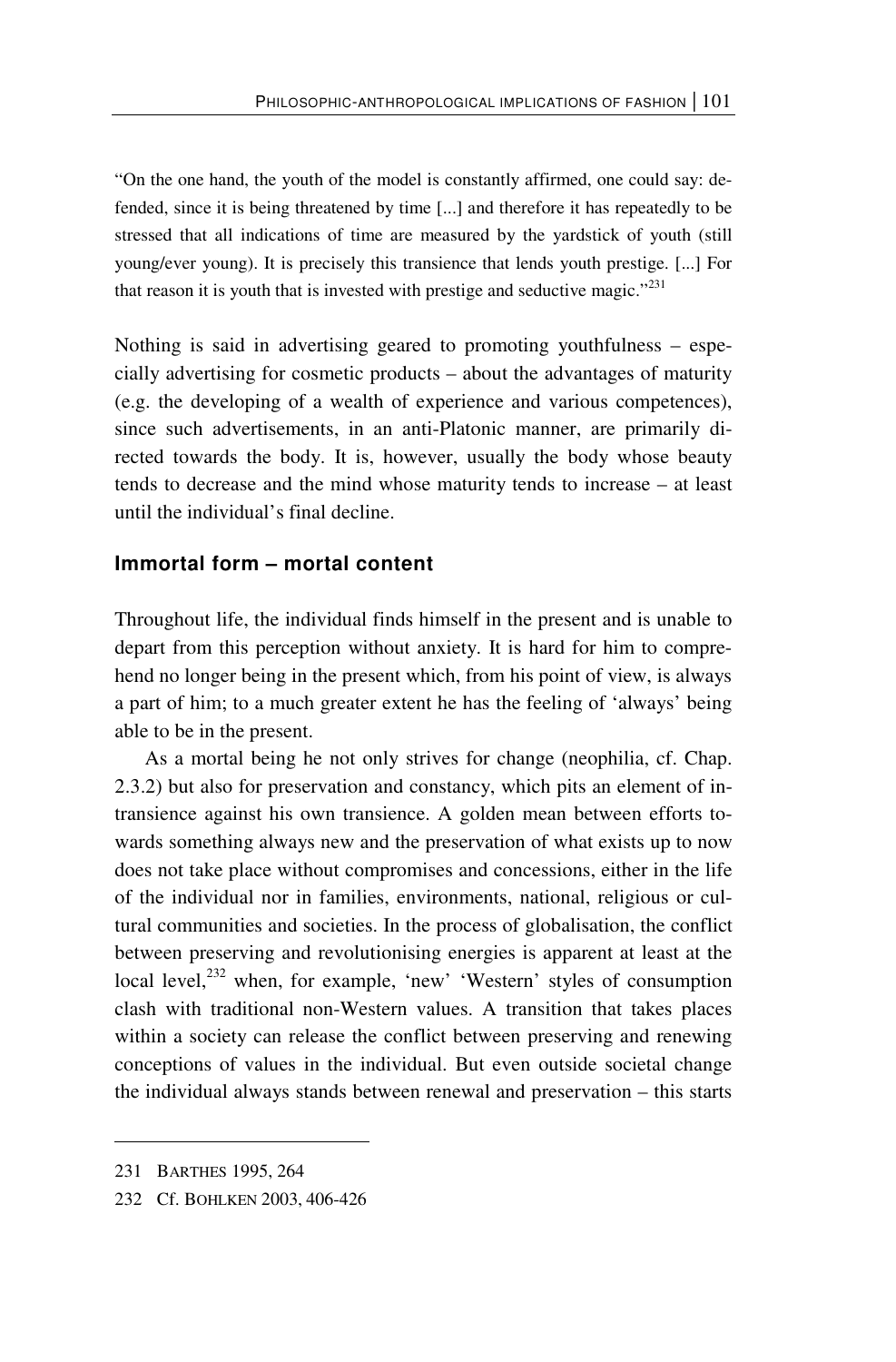with daily considerations to do with dealing with such consumer goods as fashionwear – and does not end with attitudes of mind. Many people in Western societies wish at a certain age for their body to remain as it is now and not to be exposed to the ageing process, rather like the young Dorian GRAY, who expresses the wish that his portrait may age instead of him. Literature and art are full of youth-fountain portrayals, and religion contains myths of reincarnation and immortality. Man feels the urge to reproduce and conserve himself, his values and his works in number, space and time.

In PLATO's Symposium DIOTIMA instructs SOCRATES in this human urge towards the eternal: *"conception and generation are an immortal principle in the mortal creature."233* Human beings *"are pregnant both in the body and in the mind"234*, and it is in their nature from a certain age to (re-)generate. Love aims at *"generation and birth in beauty"235*, indeed – and this is why the popular use of the term Platonic love is erroneous – *"both in the body and in the mind"*<sup>236</sup>. Generation is an eternal moment, a statement of the immortal within the sphere of the mortal.<sup>237</sup> And so love also aims at immortality.<sup>238</sup>

According to the Platonic view of humanity, the mind is immortal, whereas the body dies. *"a man is called the same, and yet in the short interval which elapses between youth and age [...] he is undergoing a perpetual process of loss and reparation – hair, flesh, bones, blood, and the whole body are always changing. Which is true not only of the body, but also of the mind, whose habits, tempers, opinions, desires, pleasures, pains, fears".239* Because of this decline or change – for the old is replaced by the new – *"mortal nature is seeking as far as is possible to be everlasting and immortal.*"<sup>240</sup> For PLATO, love, which aims at generation and birth in the beautiful (for it does not strive for the ugly, but its opposite) is the basis of

**.** 

- 236 PLATO *Symposium* 206 b
- 237 Cf. PLATO *Symposium* 206 e
- 238 Cf. PLATO *Symposium* 207 a
- 239 PLATO *Symposium* 207 e
- 240 PLATO *Symposium* 207 d

<sup>233</sup> PLATO *Symposium* 206 c

<sup>234</sup> PLATO *Symposium* 206 c

<sup>235</sup> PLATO *Symposium* 206 e. BAUDELAIRE calls the actual *"longing for beauty"* itself immortal (1988, 9).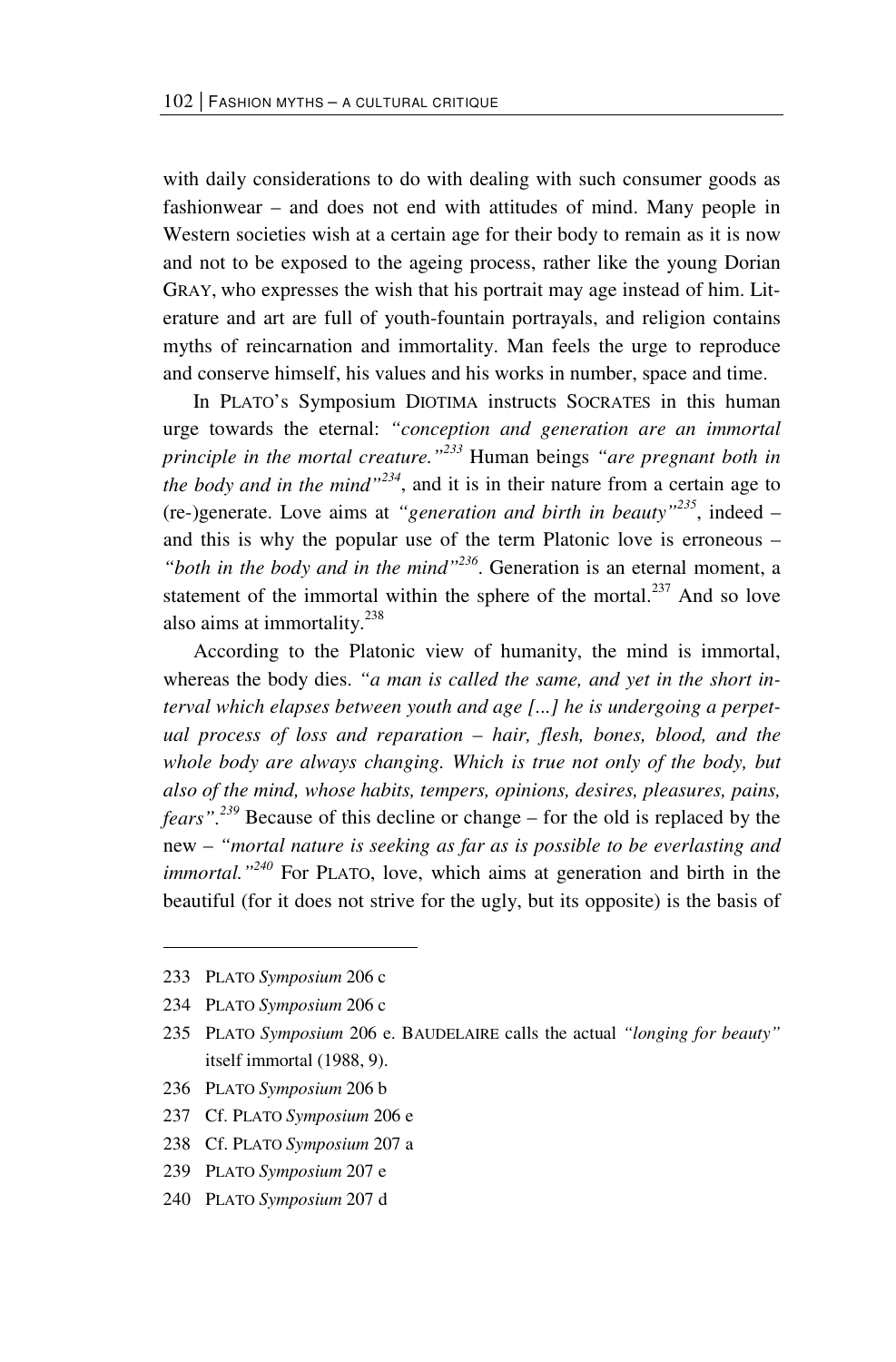human striving for immortality: *"For that universal love and interest is for the sake of immortality."241*

The striving for immortality expresses itself, then, in two forms, depending on the person doing the striving. Present-day sociologists would say that the nature and aim of the striving are milieu-specific. Analogous to the Platonic dualism between the body and the mind, there exists a dualism when it comes to the source and goal of procreation. Both the body and the mind are capable of procreation. The simple person – according to PLATO – produces children, by means of which he or she participates in immortality, whereas the more ambitious person produces works, by means of which he or she becomes immortal for posterity. There is no doubt as to which type of procreation PLATO, as the creator of the theory of forms, prefers. Corresponding to his higher assessment of the mind as the better, intransient and immortal part of the human being, he also values products of the mind higher than those of the body: *"Who, when he thinks of Homer and Hesiod and other great poets, would not rather have their children than ordinary human ones?242* Perhaps OVID was mindful of this idea when he wrote:

"And now the work is done, that [...] the gnawing tooth of time cannot erase. Let that day, that only has power over my body, end, when it will, my uncertain span of years: yet the best part of me will be borne, immortal, beyond the distant stars. Wherever Rome's influence extends, over the lands it has civilised, I will be spoken, on people's lips: and, famous through all the ages."<sup>243</sup>

The works of fashion and of fashion creators and designers have achieved lasting fame in broad sections of society. Certain designers are themselves presented to a certain extent as timeless, time-independent, eternally young or semi-divine personages. Their works are not infrequently accorded the status of works of art that display an unchanging nature as articles of daily use. This 'immortality' or 'longevity' does not, however, gain a prominent role for fashion or the person wearing it, since many phenomena display such a longevity, from such natural phenomena as that of – from an anthro-

<sup>241</sup> PLATO *Symposium* 208 b. Concerning the argument for immortality Cf. PLATO's Dialogue *Phaido* 65b-105d

<sup>242</sup> PLATO *Symposium* 209 c

<sup>243</sup> OVID Naso: *Metamorphoses*, 871-Envoi.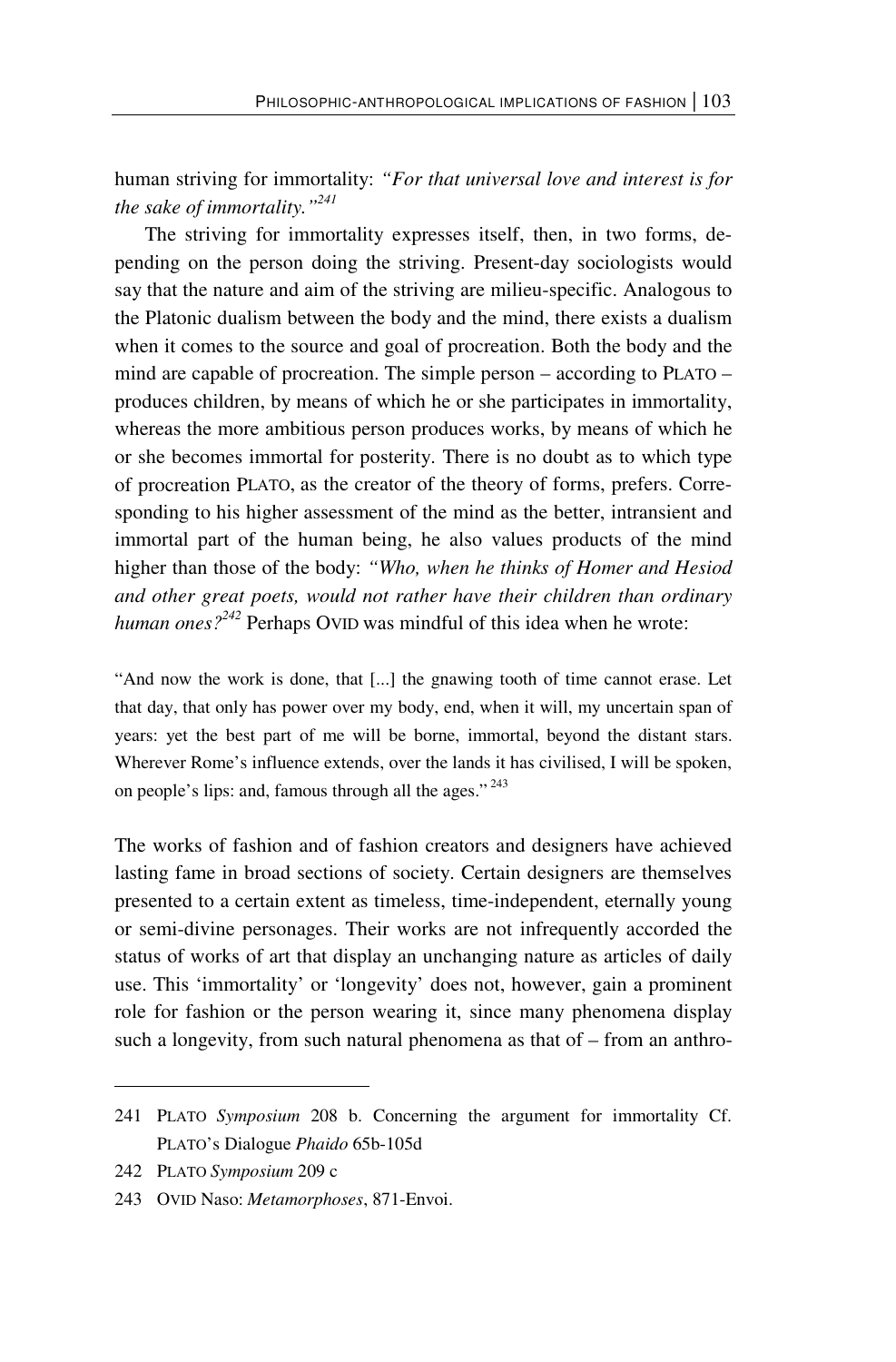pocentric view – eternity of the cosmos to the 'immortality' of human works.

By means of its constant occurrence as a social form of dress, one that has emerged in the course of history and not subsequently disappeared once more, fashion mediates this *"psychological shimmer of duration"244* that causes the onlooker to assume that the phenomenon is immortal.<sup>245</sup> Although it is perfectly possible that fashion will disappear once more in sections of society in the course of history in favour of ecologically longerlasting, recyclable, more or less standardised 'uniforms'. Think, for example, of the forms of clothing that at first glance make it difficult to determine the societal status of their wearers because of their uniformity – such as men's suits or school uniforms as worn, for example, in England, Thailand and Sri Lanka.

Fashion lends its wearers a touch of immortality, since it enables them, via its periodical change, to partake in its 'shimmer of duration'. By wearing new, fashionable clothing a person feels 'newer' or younger. Fashion appears to be an ideal synthesis of change and conservation. Via the changing of style (content) the form – fashion – is kept alive as a suprahistorical constant phenomenon. The change of fashion styles gives the fashion consumer the feeling of being constantly new and lulls him into believing in his own durability. Via periodic renewals it also conveys something which has the appearance of being cathartic. In this way, fashion apparently preserves youth, since it periodically surrounds the wearer with a new aura, by means of which he gains the impression of 'being made new' over and over again – an outward form of reinvestination.

## **Catharsis by reinvestination?**

In the following an answer will be given to the question whether via reinvestination a catharsis can take place that expresses itself in a pleasurable, long-lasting 'feel-better feeling'. A 'repeated renewal' feeling via new fashionwear would seem to suggest a therapeutic or quasi-therapeutic effect.

<u>.</u>

<sup>244</sup> SIMMEL 2000, 34

<sup>245</sup> Cf. also GARVE (1987, 107): He notes the *"unstoppable and never failing current of fashion."*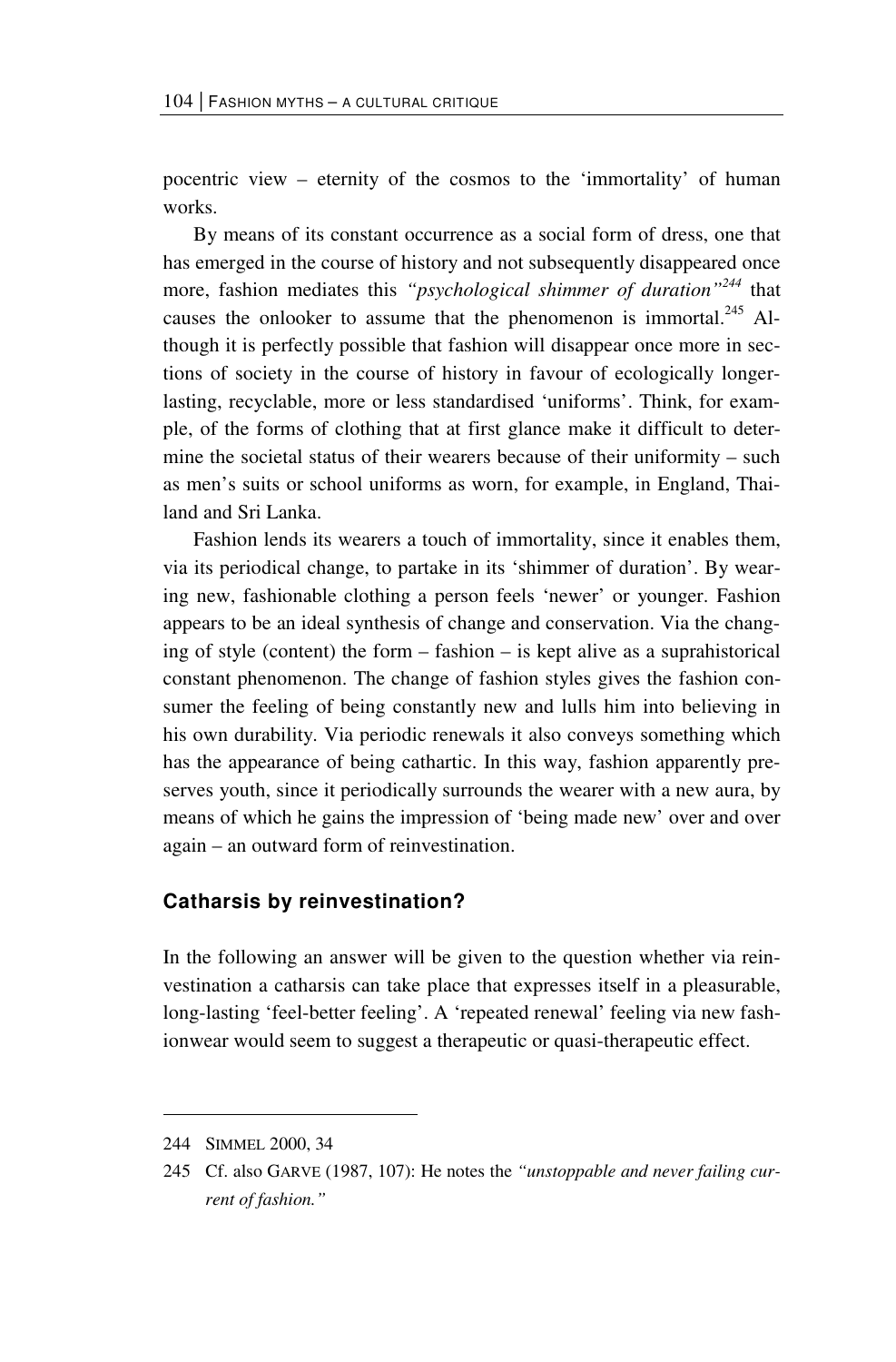In an analogy to the mind in the Platonic body-mind dualism, the *form* of fashion remains constant as a suprahistorical quasi immortal phenomenon, while its content changes with the seasons. The form – with fashion as a suprahistorical phenomenon – is as it were 'immortal', while the new content of fashion (designs, shades, materials) oust the old content with their appearance on the everyday social scene. Fashion 'leaps' – metaphorically speaking – revitalised ever again out of its coffin before death can nail down the lid. It is only able to do this because its content changes and it thereby becomes a new fashion. It *"titillates death and is once more a different, new phenomenon each time death looks about it in order to slay it."<sup>246</sup>*

If one pursues further the analogy with the Platonic body-mind dualism, it is possible to observe in fashion a renewal of the content which is responsible for its constant form. The more constant phenomenon – in fashion the lasting form, and in PLATO's anthropology the mind – is in fashion, as opposed to Platonic dualism, *dependent* on the changing and shorter-lasting aspect of fashion. Yet even seen from a Platonic perspective, an individual can only exist in the here and now *with* and *because of* his lesser 'other half'. For that reason, an individual as a physical living creature, even from a strict Platonic point of view, is dependent on the body. The *"true philosopher"* according to PLATO – will despise *"beautiful clothes and shoes*" and will not turn to the body, the wrappings of the mind, but to the mind itself, and certainly not to clothes, which are the wrappings of the wrappings.247 A Platonist, one who adheres to the Platonic tenets not only in philosophy but in his life, would accordingly have to wear simple lasting clothes, or wear *out* such clothes and, as THOREAU says, we "*will never procure a new suit, however ragged and dirty the old – until we have so conducted that we feel like new men in the old.*" *248*

A "feeling new" – a form of catharsis – can, according to such views, not result from a renewal of the exterior, and yet this is precisely the aim of the fashion and body cult of Western societies. *"One of the main characteristics of lifestyle [...] would seem to be the preoccupation with the body.*<sup>"249</sup>

-

<sup>246</sup> BENJAMIN 1989, B 1,4

<sup>247</sup> Cf. PLATO *Symposium* 64d-65a

<sup>248</sup> THOREAU 1979, 35

<sup>249</sup> AMMICHT QUINN 2002, 83; Cf. also: MATTENKLOTT 1988, 231-252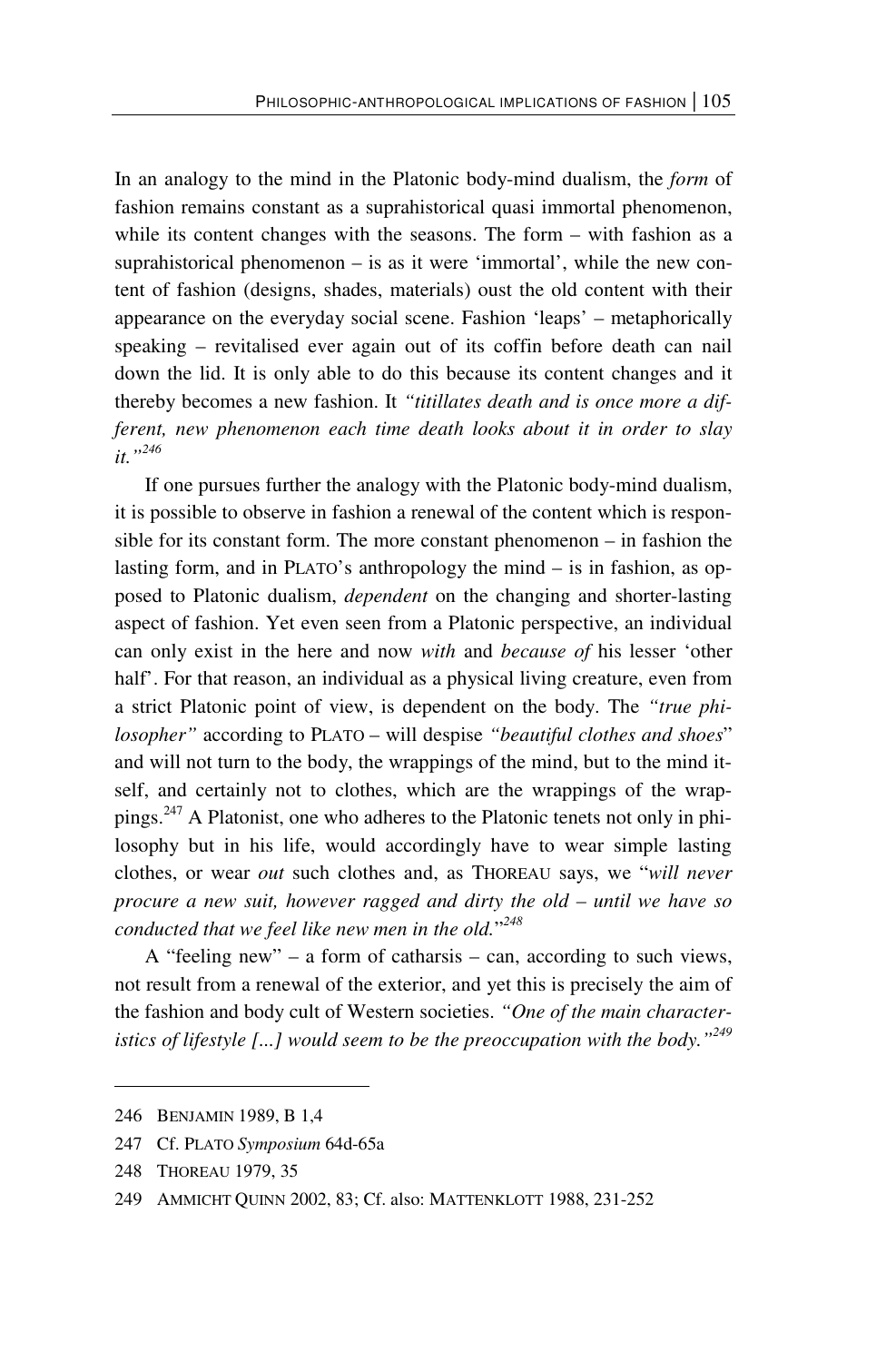Behind the (over-)emphasis on the body there is a certain anti-Platonism which, by turning to the body, seeks to purify the mind through the body. Lord HENRY's allopathic therapy maxim is: *"to cure the soul by means of the senses and the senses by means of the soul."*250

Fashionwear as a second skin and wrapping<sup>251</sup>, or cosmetics, are considered for strategic reasons along with the body as a unity and a totality. The body regenerates, renews or rejuvenates itself by means of new clothes, or some cosmetic substance. In product advertising the outer new wrapping (clothes, cosmetic product) is synthesised with the 'inner' ageing wrapping (skin, nails, teeth and hair, i.e. the first periphery of the body). The resulting synthesis profits from the newness of the 'second' skin. Advertising for fashion consumer products thus represents the individual as more of a whole than physical and mental allopathic medicine is able to treat him with. In doing so, advertising makes use of the stratagem of aligning the consumer product and its properties as closely as possible with human beings and establishing a connection. For example, a packet of detergent, which is meant to fulfil its functional task within the washing machine, is always kept close to the face of the 'showpiece female consumer' – the actress or the model used in the advertising. The person used in the ad/commercial shows her face along with the consumer product. This charges the detergent with meta-goods that, for example, also include human virtues and that merge the product with the consumer. The wash is not only clean but as pure as it is clean. This amazing degree of cleanliness is associated with the wash, the washer and the wearer. No detergent consumer demands virtuous purity from his wash, only cleanliness, although ethical 'purity' is not something humans despise. Consumer goods are thus linked with meta-goods, e.g. human qualities, especially virtue: cleanliness as purity, reliability, power, strength, potency, intelligence, beauty, health, freshness, newness as a symbol of youth, wit, humour, etc.

Advertising for consumer products defines the individual as a totality and continuum of spirit, mind, body *and consumer product*. The holistic principle – known from humanist psychology – is extended to include the

-

<sup>250</sup> WILDE 1985, 181

<sup>251</sup> *"Clothes are only our outer skin."* THOREAU 1979, 35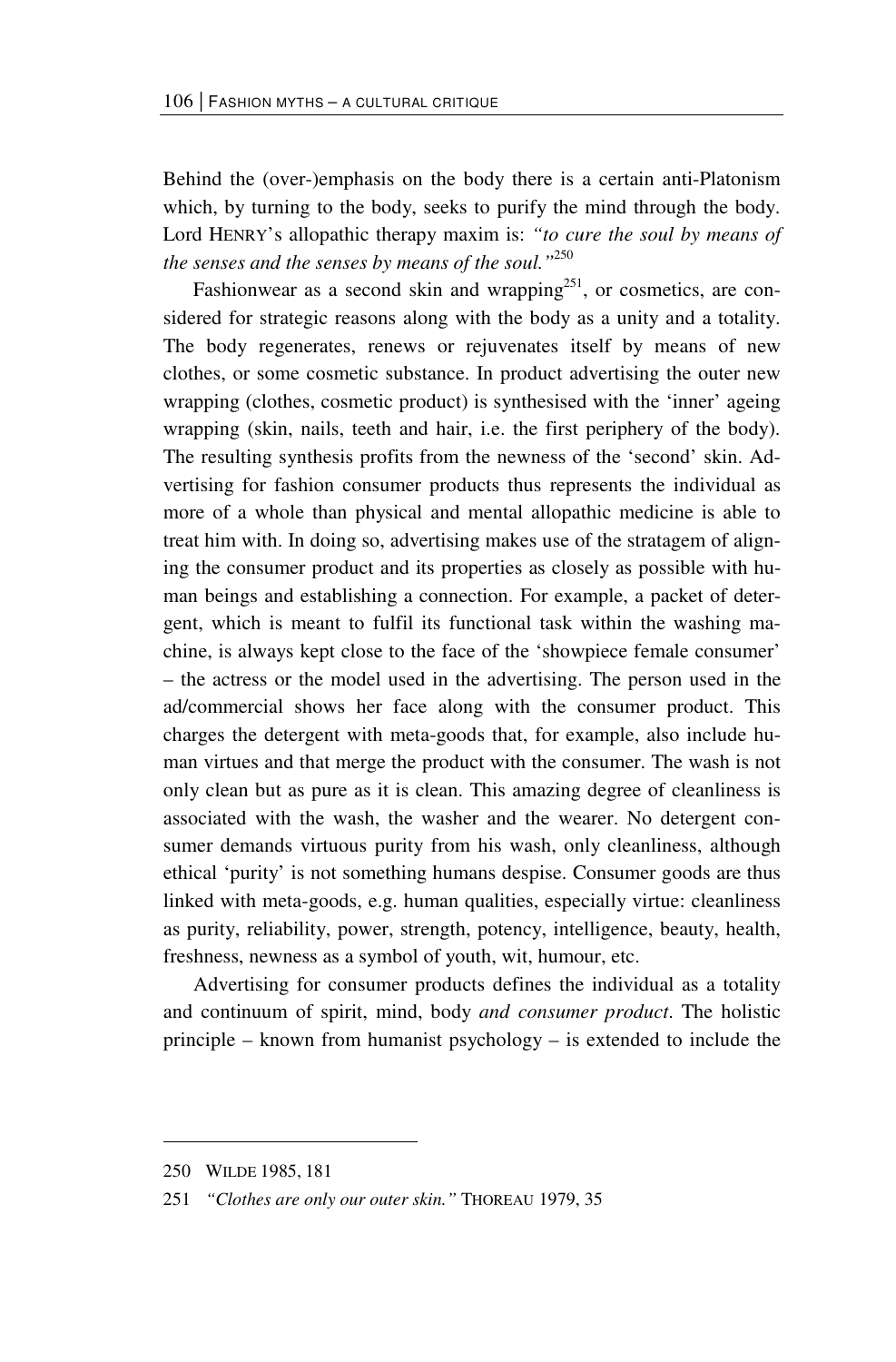consumer product that finds itself in the proximity of the individual.<sup>252</sup> The wrappings of the mind, the body according to PLATO, is merged with the second wrappings, clothes, with the cosmetic product and with consumer products in general to form a holistic but improved (meliorated) unity. The holistic principle of advertising amplifies the individual by a *second periphery* which does not merely represent a 'repackaging' but which becomes one with the *first periphery* (the outer visible dimension of the body: skin, hair, nails, teeth) and thereby with the individual as a whole. The characteristics of the consumer product apparently diffuse in the body that assimilates them: nutritional supplements strengthen one's health and rejuvenate the body internally as well as externally – new hi-tech cosmetic products penetrate as a second periphery the first human periphery and regenerate, renew and rejuvenate it. New fashionable clothing as a second periphery renews, rejuvenates the first wrappings of the mind and of the individual as a holistic whole.

In certain (indigenous) societies a ritual oral intake of substances occurs that are thought to have a therapeutic, cathartic or invigorating effect, such as minerals, plants, parts of animals or humans (cannibalism), which are employed as magical, potency-enhancing mans that strengthen both mind and body.<sup>253</sup>

Light can be shed on such practices as the eating of roots or the absurd, macabre consumption of parts of the human body – which, from a Western point of view, seems naive – by considering practices (just as naive, if not more so) that are common in our own modern society. Precisely in Western societies great numbers of therapeutic agents or 'quack remedies' are on offer, either at chemists', organic food shops or from esoterics consigners which claim to have an invigorating, beautifying and rejuvenating effect. There is only a short step from the offering of such substances, the effect of which is controversial from a nutritional and medicinal point of view, $254$  to

<sup>252</sup> SIMMEL too talks of the *"unity and totality"* of the individual (SIMMEL 1968, 191; Cf. further concerning the concept of the individual as a totality: ibid. 1968, 189-193, 202, 206-209, 212, 232).

<sup>253</sup> The ginseng root, for example, is considered an aphrodisiac and life-lengthening supplement in China: jênshên: man(like) root; the Chinese ideogram is the same as that for virility.

<sup>254</sup> Cf. WOLTERS/HAHN 2001, 367-375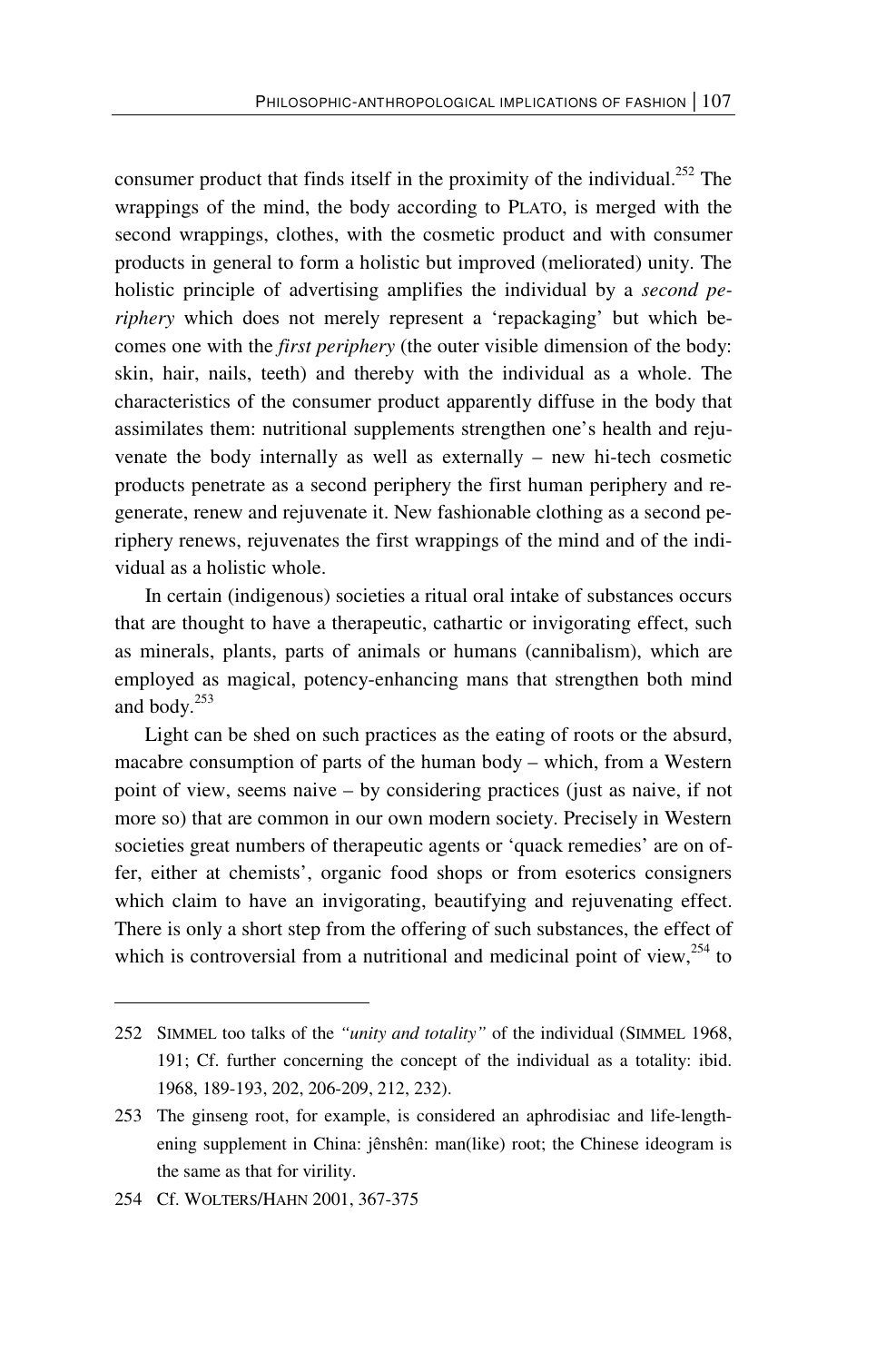creams, colours and sun-glasses that aesthetically enhance the face by means of emphasising the shape of the body (high heels, shoulder and bra pads) and retouching fashion articles (scarves, stockings, sun-glasses, etc.) which, along with an improvement of one's exterior are also meant to bring about a holistic melioration – to diminish mental drawbacks, for example. It is possible that height increase by means of high heels can also lead to an increase in self-confidence. Self-confidence can also be enhanced by wrinkle-concealing stockings and shawls, broadening and shaping pads at all conceivable locations of the body as well as by 'cool' sun-glasses or other fashionable accessories. Consumer products that enhance one's selfconfidence even extend to 'potency enhancing' wide-base tyres and exhausts, which are normally presented by 'summer'-clad models in relevant car accessories catalogues. The influence of new consumer goods on living conditions should therefore not be underestimated.

If one takes the analogy of the Platonic body-mind dualism presented earlier in this chapter to its conclusion, the interior of the first periphery is surrounded by a renewed exterior, namely with the synthesis of the first and second peripheries. This process is like a reincarnation, because a relatively constant interior is transferred into a renewed exterior, or because a renewed exterior clothes a constant interior. Just as in reincarnation an immortal soul is reborn into a new physical and mortal body, an individual in reinvestination transfers himself into new clothing. *"The new shirt lies spread out anyway like the new day, a new coat covers [...] everything. [...] Even women put on a new part of themselves when they put on a garment. She is someone else in another dress [...]. Others immediately feel they are wrinkle-free when their stocking is."255* In a metaphorical, figurative sense the individual is reborn in a new vestment, the newness of which diffuses as a new part of the 'whole' person and is assimilated by him. The individual as a 'holistic whole' has become a new person, or at least a renewed one. He has 'reinvested' or pseudo-reincarnated himself.

In the following, we will return to catharsis and raise the question of the extent to which reinvestination involves a 'feeling new' aspect, i.e. a kind of purification or catharsis. But this procedure, resulting from the apparent synthesis of the second human periphery (clothes) with the first one (skin) – and the assimilation of the new into the individual as a holistic entity –

<u>.</u>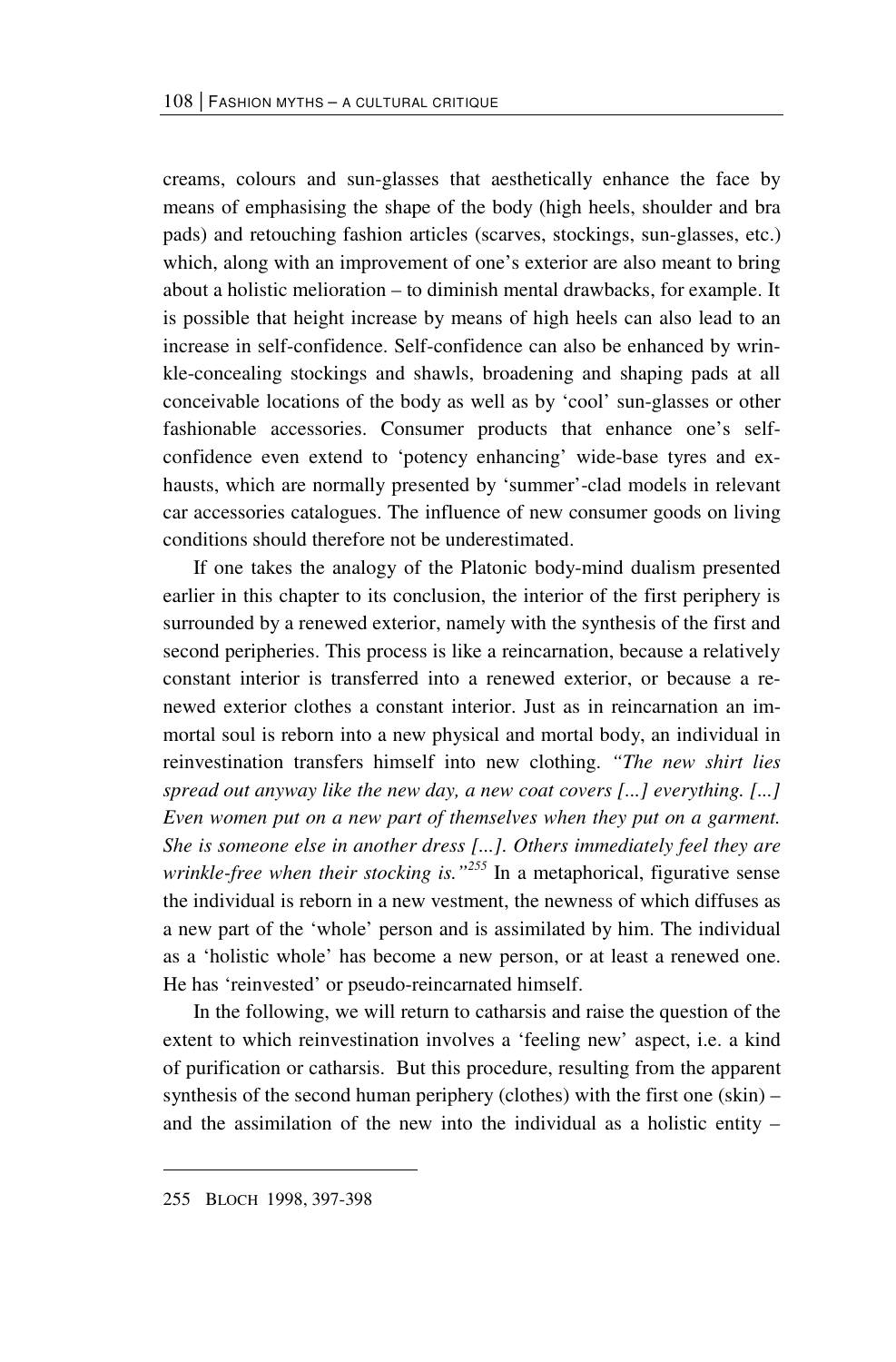merely represents a simulation, however, since the merging of the first and second periphery is itself only a simulation, as an individual and consumer item are unable to form a holistic entity in the sense of a continuity. As a result of reinvestination there merely follows a pseudo-catharsis: the renewal of the second periphery involves an *apparent* renewal and purgation of the first periphery (or the whole person), as a result of the synthesis of the first and second periphery. The pseudo-catharsis is strengthened when the fashionable consumer product that is to be acquired is represented by a model which the consumer in the course of an *imitatio prominentis* imitates via his new consumer product.

Fashion thus opposes the natural death of the individual, as advertising links it with meta-goods that for example symbolise rejuvenation, occasionally (implicit) immortality and, in extreme cases, reincarnation. The advertising of cosmetic products in particular often creates the impression of being able to 'rejuvenate' the consumer; the consistent use of the product must be able – if one logically pursues the message of the advertising – at some point to reincarnate the consumer. Goods that prevent the process of ageing would, if used consistently and frequently, lead to an end of decline and thus – if taken to the logical extreme – to immortality.

Because of fashion's relation to the present, but also because of the apotheosis used in advertising of youth insignias as a sign of the fresh, new and young, and finally not least because it reflects myopic consumption, it also has to be divested of a form of repression and tabooing of decline, ageing, dying and death. Walter BENJAMIN writes that *"this age does not want to know of death"*<sup>256</sup> and *"fashion mocks death"257*. Death is portrayed in fashion as if it had been *"abolished"258.* In the pseudo-tragedy of fashion, death plays a subordinate and resurrection the predominant role, since the newly rising fashion always kills the old one and thus "triumphs". Fashion means living in the present, it eliminates ageing. It only allows death in the elimination of old-fashioned content – as an element of reinvestination. Seen from the perspective of dramatic tragedy, it only employs death to eradicate its old content in order to remain alive as form via new content.

<sup>256</sup> BENJAMIN 1989, B 2,4

<sup>257</sup> BENJAMIN 1989, B 2,4

<sup>258</sup> BENJAMIN 1989, B 9,2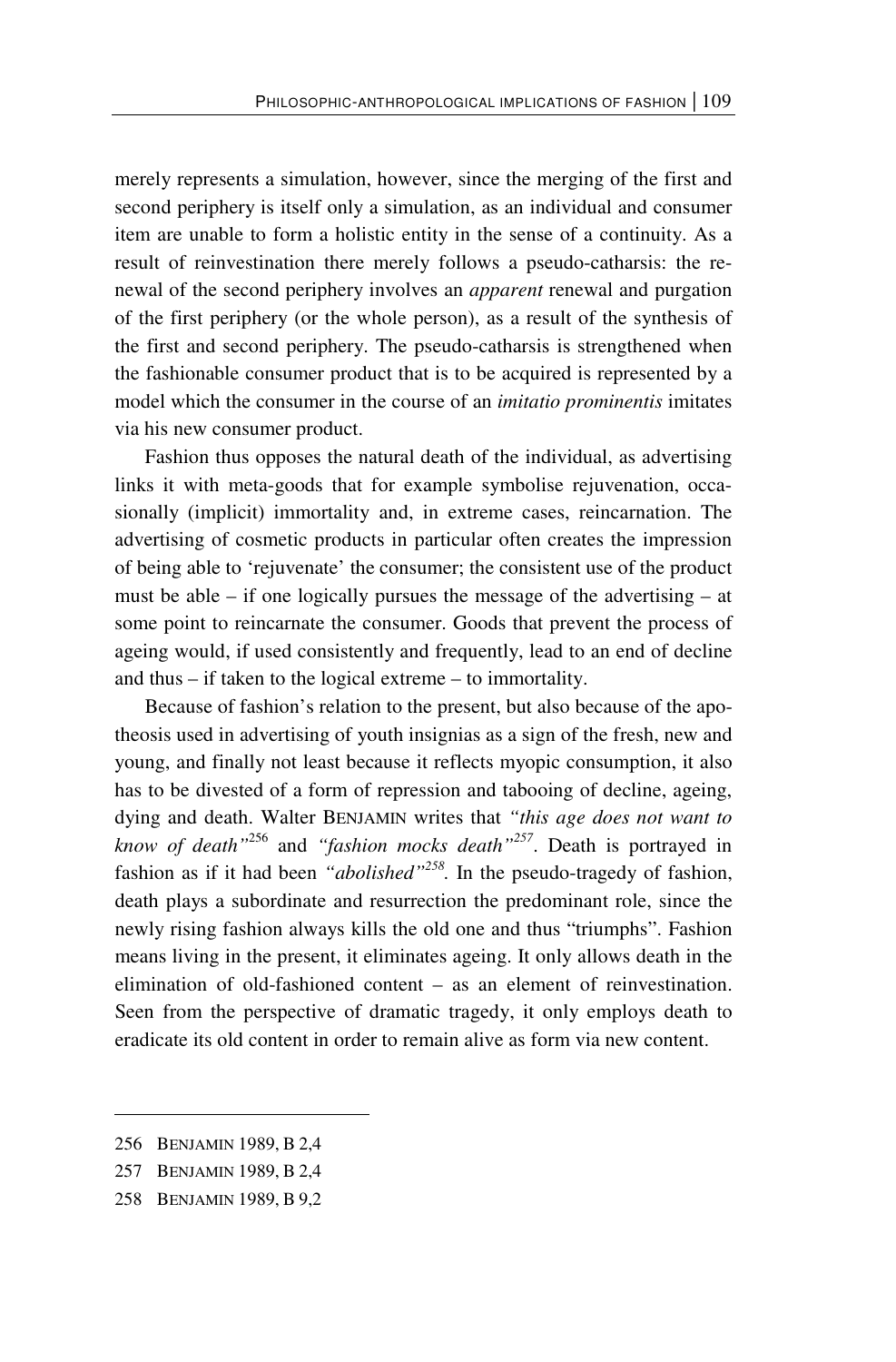In the use of synthetic fibres fashion reaches its material zenith: fashionable clothes made from synthetic fibres, because of its material it symbolises both immortality and re-birth: a textile surface made of robust synthetic fibres potentially outlives the buyer, who is made of decomposing material; from the buyer's perspective it is 'not mortal'. The article of clothing will, however – because of a change of the aesthetic paradigm in fashion – be disposed of *before* it is worn out, and if correspondingly treated and designated will finally be recycled. Recycling is a re-birth of the material in the form of a new consumer product. Thus fashion, since the invention of synthetic fibres, also opposes death at the material level – twice over.

Fashion marketing follow apotheoses of youth insignias, of prominent figures and, with their help, of the staging of brands. Just as the *imitateo dei* leads to the eternal return to the sources of the sacred models and saves human existence from death and the void, so does the *imitatio prominentis* appear to safeguard the fashion consumer from meaninglessness, as the advertising of fashionable consumer products links the lifestyle of the prominent figures as meta-goods with consumer goods, causing the consumer to believe that via the imitation of one's "betters" one is able to partake in the better "as such" and thereby improve oneself and one's life. And yet neither the simulated renewal of the individual through fashion and the new fashionable consumer products nor the imitation of one's betters leads to a lasting "feel-better feeling" in the individual: A healing catharsis via fashion alone is out of the question.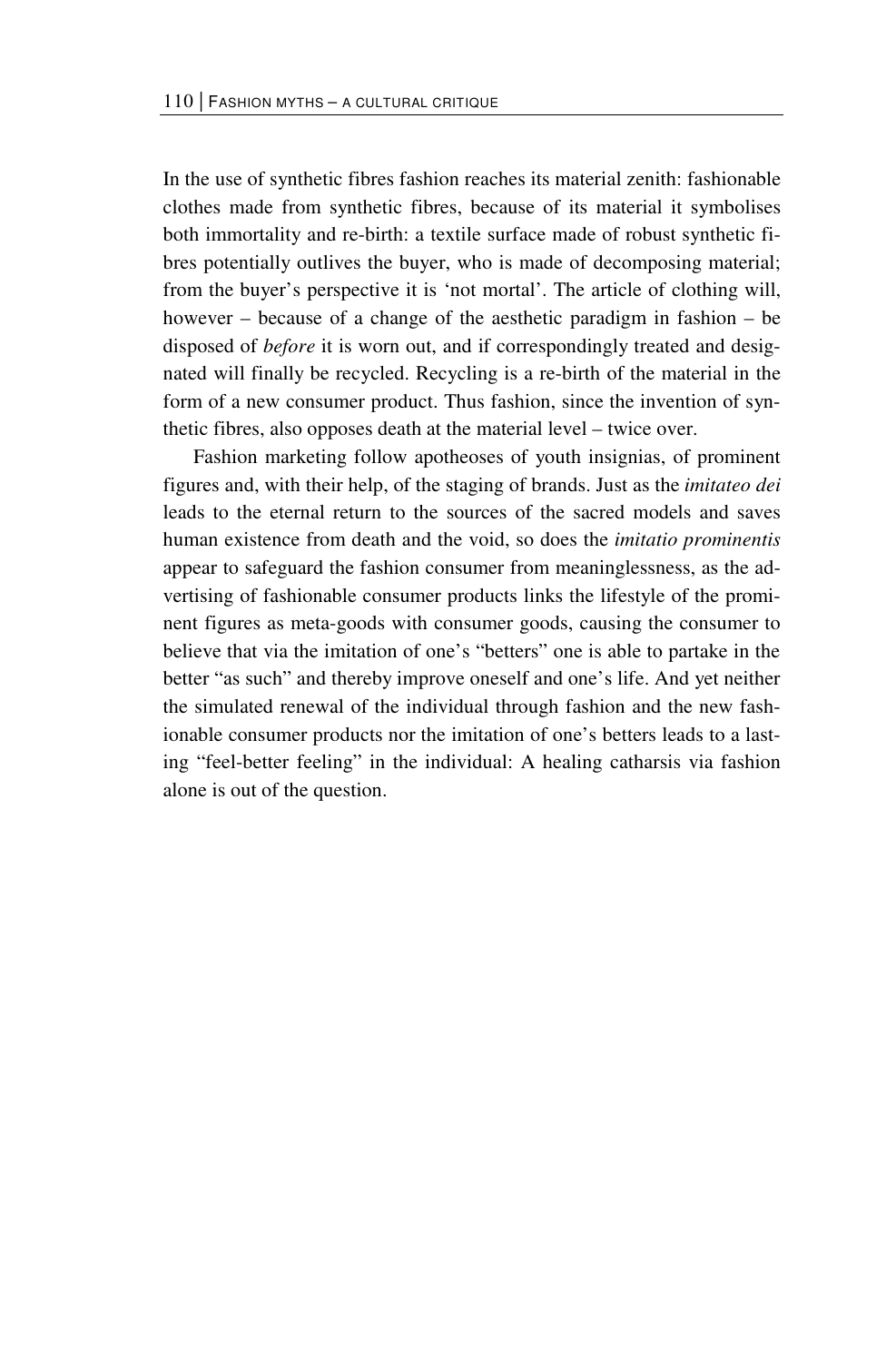# **The ideal-typical incarnation of fashion: The Dandy as ...**

Dress a scarecrow in your last shift, you standing shiftless by, who would not soonest salute the scarecrow?<sup>1</sup>

The saying 'clothes make the man' holds to a certain extent even for intelligent people. To be sure, the Russian proverb says: "One receives the guest according to his clothes, and sees him to the door according to his understanding". But understanding still cannot prevent the impression that a well-dressed person makes of obscure representations of a certain importance. Rather, at best it can only have the resolution afterwards to correct the pleasing, preliminary judgment.<sup>2</sup>

What is philosophically interesting about the ideal-typical dandy is the obvious prominence of the above-examined philosophical-anthropological implications and the ethical-aesthetical intentions of the authors that idealise him. *"If such representative artists really exist, they must certainly form a highly appropriate group for examining the skills by means of which activity becomes ostentation."3* Clothing, fashion, a youthful, aesthetically pleasing outer appearance and staging are of existential significance for the dandy. This is why the dandy is an ideal-typical incarnation of fashion. It is

 $\overline{a}$ 

2 KANT 1998, 49 [AA 136-137]

<sup>1</sup> THOREAU 1979, 34

<sup>3</sup> GOFFMAN 1959, 34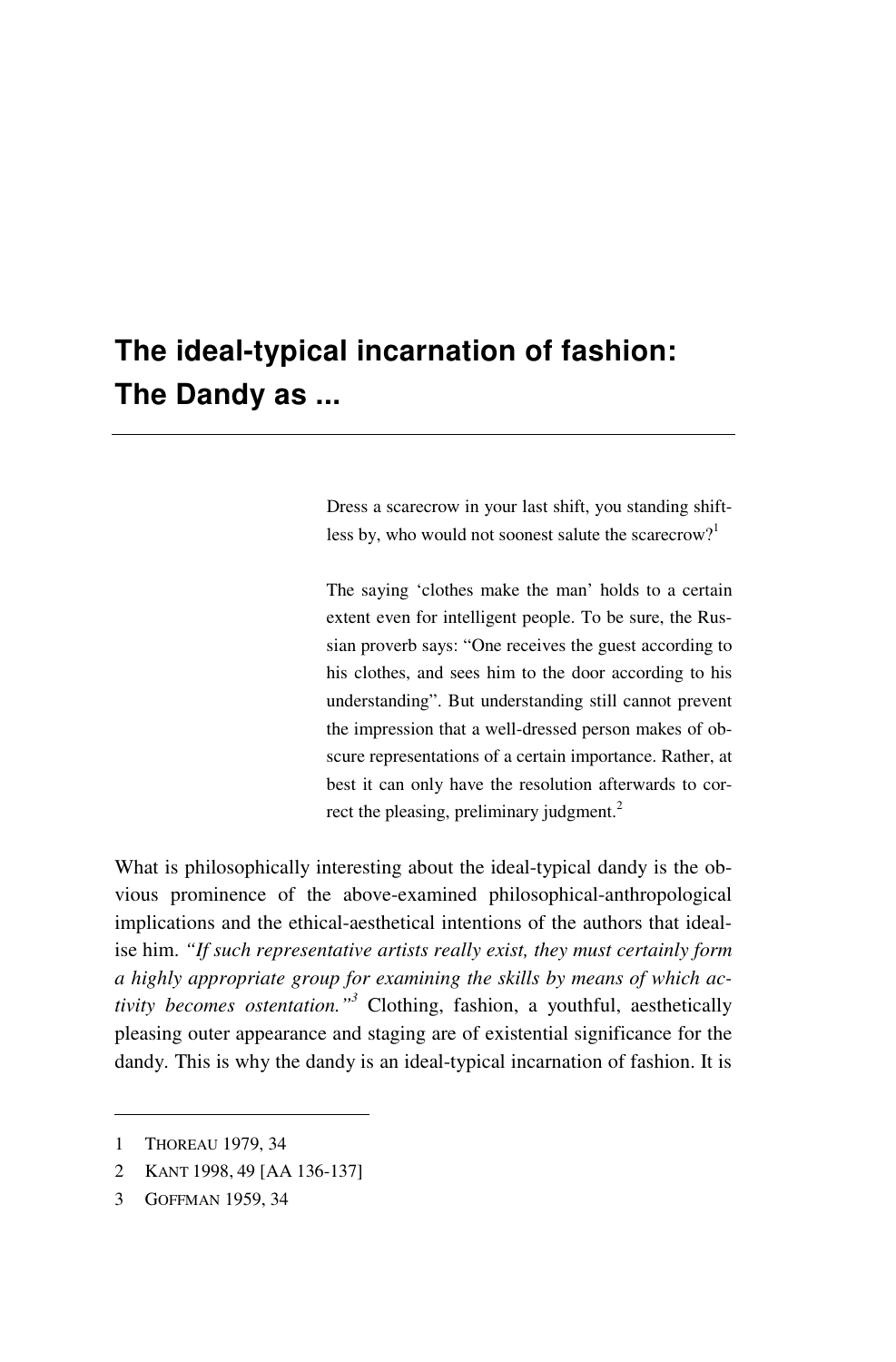easier to read the three mentioned complexes of philosophical-anthropological implications of fashion from the dandy than from any other type of figure. The dandy not only loves fashion but he transposes, meliorises and refines its styles; he not only *follows* fashion, he precedes it...

For a pedagogical utilisation of the insights into dandyism the transference of the philosophical-anthropological implications onto the stars of music, film and advertising in our present-day media is of importance. Such stars serve as models for young people, also when it comes to influencing their values, but they have not as yet been thoroughly viewed from a philosophical point of view. The use of dandyism as a topos in the realm of education is something that would be well worth a separate investigation.

Sources disagree about the origins and meaning of the word "dandy", but the following etymological definitions are worth noting:

- The Indian word "dandi" is the term used for "someone who carries a stick", i.e. a higher official in the Indian Civil Service<sup>4</sup>.
- Dandy is possibly a modified (perhaps coquettish) form of Andy: a shorten or diminutive form of Andrew from the Greek *andreia* (manfulness, bravery, courage) – if one speculates further, the concept could be a caricature of manfulness.
- The word could also be derived from the English word "dandle" (Scottish "dandill", German "tändeln", Middle High German "tant"), a word that in the early 19th century in English roughly meant "refinement" or "gentility".<sup>5</sup>
- It is also conceivable that the origins can be dated back to the English popular rhyme "Jack-a-Dandy" from 1659, which derives from "to dandle" (to dally, fondle). $<sup>6</sup>$ </sup>
- Dandy could further be the name of a historical and now unknown person.

Dandyism can be defined according to the standpoint of the observer as an aesthetic (BAUDELAIRE's concept of the dandy), aestheticising (WILDE's *Dorian Gray*) or psycho-pathological (BARBEY D'AUREVILLY's Des

1

<sup>4</sup> Brockhaus, Wiesbaden 1968, Vol. 4

<sup>5</sup> The Oxford English Dictionary. Sec. Edition, Volume IV., Oxford 1989, 238

<sup>6</sup> The Oxford English Dictionary. Sec. Edition, Volume IV., Oxford 1989, 238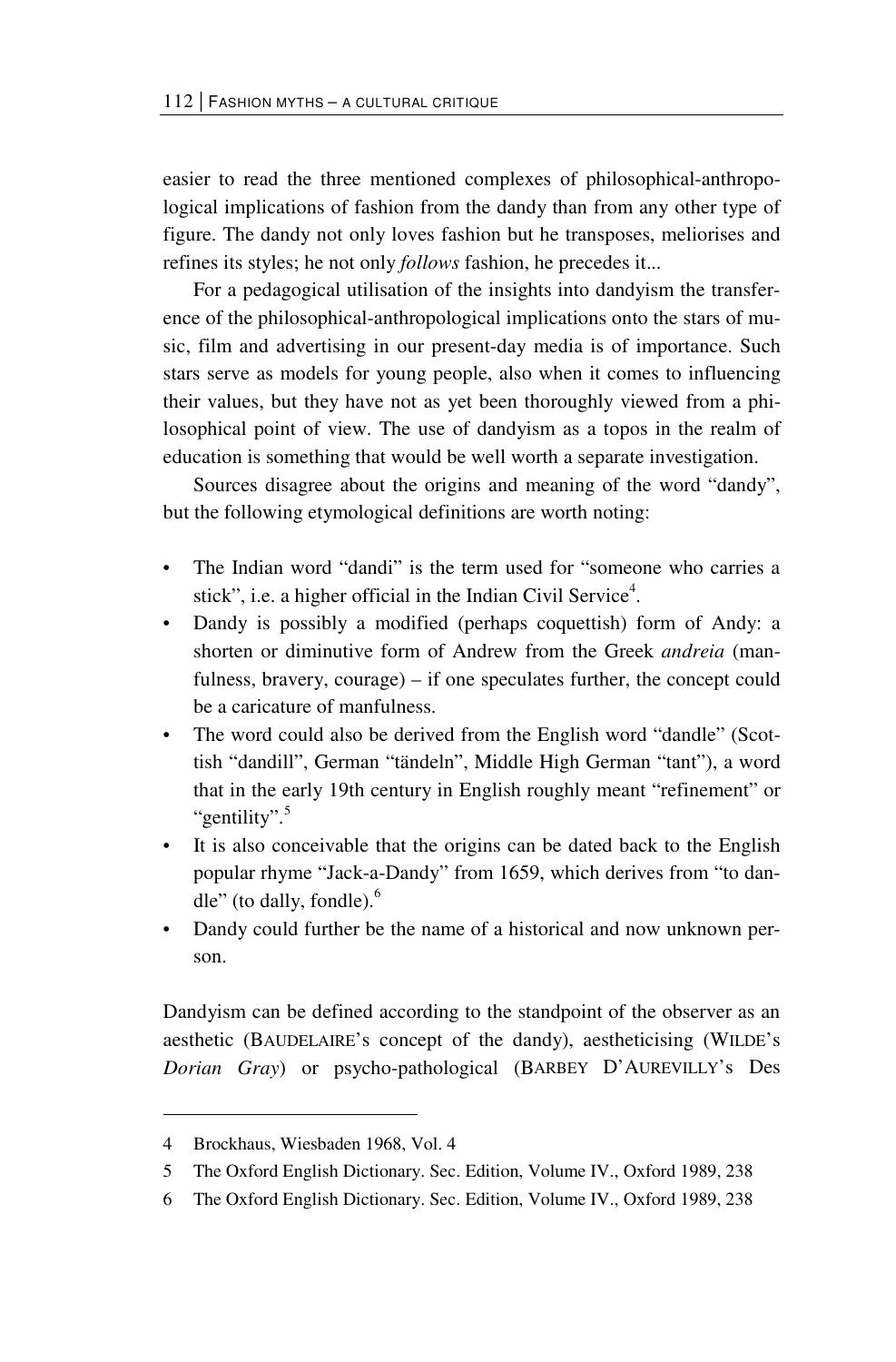Esseintes) lifestyle. Dandyism is sometimes referred to as a "sect"<sup>7</sup> and speculations are made as to which modern or postmodern life-forms – Camps, Mods, New Waver, Yuppies, Bobos etc. can be compared with dandies.<sup>8</sup> In literature one also finds the view that these life-forms are dandyistic, or are descendants of dandyism.

To claim that dandyism is stoicism is too broad, although the former does admittedly seek to combine virtues of the latter in itself, such as calmness of soul, imperturbability, self-discipline and self-perfection. But dandyism does not share the Stoic's ethical ideal of community participation. The dandy hates political engagement and conventions, which he rather seeks to break and to re-define. The following assumption must be made: the ideal-typical dandies – such as those that were described in idealised form or conceived by Jules Amédée BARBEY D'AUREVILLY, Charles BAUDELAIRE and Oscar WILDE – existed just as little in history as did PLATO's Ideas within our "cave of reality". Admittedly, all the authors had real or partially imaginary models for their figures, but as writers, artists, aesthetes they were more interested in perfecting of a figure than in their historical template. If a historical dandy ever existed that approaches the boundaries of the portrayals, it was probably George Bryan BRUMMELL  $(1778-1840)$ ,<sup>9</sup> who is unanimously designated the prototype and 'king' of dandies. To declare ALKIBIADES to be the archetype of the dandies<sup>10</sup> can only be justified if one broadens the definition of the term, ignoring among other things the dandy-like non-existence of a ('proper') profession as well as the historical context. But *"Alkibiades was admittedly very handsome, but a good general as well."*11 For dandyism was first of all an English phenomenon of the 18th and 19th centuries. A dandy has no other occupa-

<sup>7</sup> BALZAC 1980, 85

<sup>8</sup> SCHICKEDANZ 1980, 26-28

<sup>9</sup> BRUMMELL's heyday: 1799-1814

<sup>10</sup> As roughly SCHICKEDANZ 1980, 8-9, who is surely referring to BAUDELAIRE (1988, 28); the latter, however, does not unambiguously refer to ALKIBIADES, CAESAR and CATILINA as dandies but as their pattern, i.e. their template.

<sup>11</sup> BARBEY D'AUREVILLY 1987, 69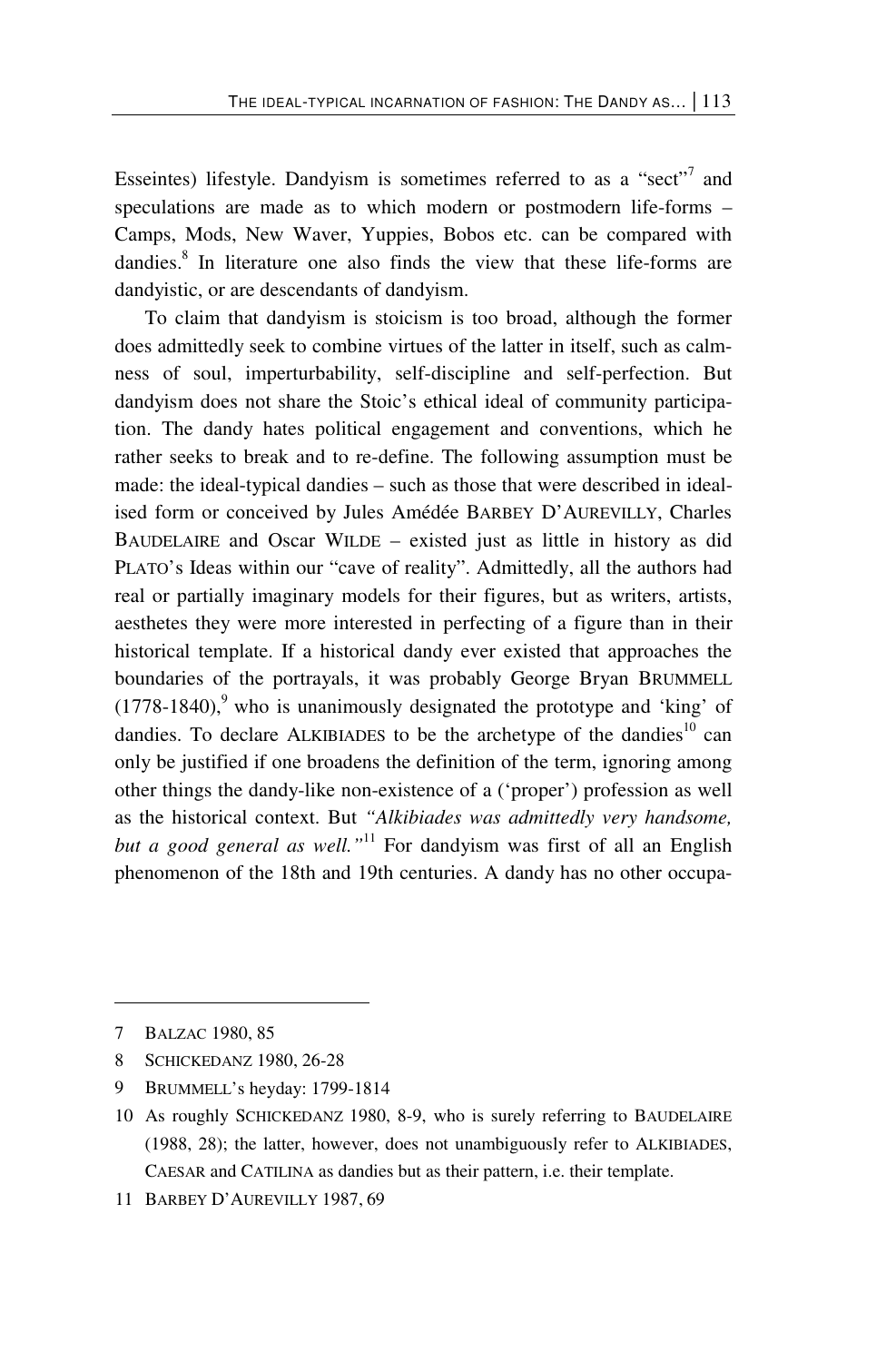tion than dandyism, *"a dandy does nothing"12,* and for that reason there seem to be no dandies left in the world. Even more seldom are those who would term themselves dandies since *"the majority only obtain the title of dandyism through the opinion of others."13*

## **STAGING ARTIST**

A Dandy should seek to be sublime without interruption; he should live and sleep in front of a mirror  $14$ 

Staging exists as an anthropological constant in all humanity in a more or less pronounced form. GOFFMAN attempts to prove that self-presentation is a necessary aspect of human life.15 The individual wants others to *"think the world of him, or to believe that he thinks the world of them"16*. Dandies, however, are the masters of the discipline of social self-presentation and self-staging.

The Dandy – according to CAMUS – always finds himself in a stage of opposition and challenge, either when faced with society or with the mirror; he requires an audience; the others are that mirror.<sup>17</sup> Society is his mirror and the mirror is his society. The dandy's commandment when it comes to aesthetic self-dramatisation must be: *My neighbours are to admire me as I admire myself*. The mirror is the touchstone, the 'super ego' of the hypercritical, idiosyncratic dandy. If his mirror image intoxicates himself, he is ready to intoxicate society with his person, with the aesthetic apparition that is his work. *"Our works are like mirrors"18*, according to CARLYLE. Or

13 CARASSUS 1990, 25

-

- 14 BAUDELAIRE 1946, 41
- 15 Cf. DAHRENDORF 1969, VIII
- 16 GOFFMAN 2001, 7
- 17 Cf. CAMUS 1974, 45
- 18 CARLYLE 1991, 223

<sup>12</sup> BAUDELAIRE 1946, 48. BALZAC divides humanity into three lifestyles: working, thinking and those who do nothing. The dandies belong to the last group. Cf. BALZAC 1990, 47-48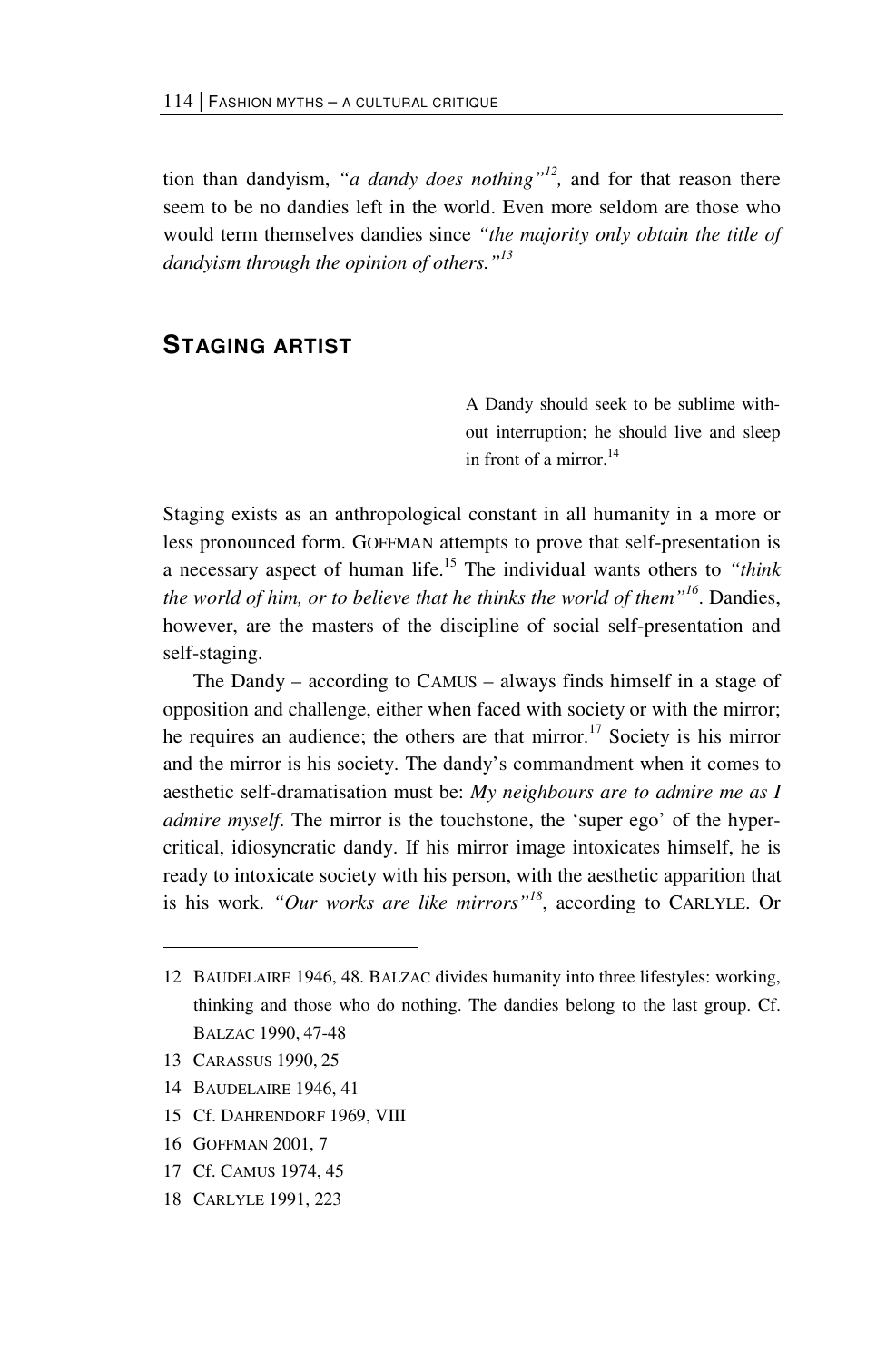KEMP: *"The dandy is his own mirror, his own work of art"19* The dandy's work, his self-aestheticisation and self-staging are the reflection of himself; this work – which also is a mirror – he studies in turn in the mirror; a mirror that mirrors a mirror. In this narcissistic intoxication the dandy glimpses his self (in the mirror) or his being in the nothingness of infinity:  $^{20}$ 

"for the dandy only the mirror is there, in which he only ever meets himself almost ad nauseam and to the point of self-abolition, and his final experience might well be that he comprehends this identity with himself as the void."*<sup>21</sup>*

"The facade-like nature of his own existence increases the narcissism, while his own apparition as a cascade of reflections must appear increasingly more alien to the ego."*<sup>22</sup>*

The dandy's self-reflection in the glass and societal mirrors is both a reflection and a repetition: the mirroring not only results in a counter-image but also in a constantly repeated mirroring. The dandy never leaves his mirror image – *"he should live and sleep in front of a mirror."*<sup>23</sup> If he leaves his own opposite in the glass mirror, society becomes a mirror whose image is once more reflected in himself: society is not only a social mirror of the dandy; society also mirrors itself in the dandy. The dandy, whose touchstone is his mirror, becomes the touchstone of society, which considers him a mirror in which it examines itself:

"a word from Georges Brummell decided everything at that time. Everything depended on his opinion [...]. In England, even a woman who was madly in love would, when it was a question of affixing a flower or a piece of jewellery, think

- 21 KEMP 1946, XXVI
- 22 POSCHARDT 2001, 4
- 23 BAUDELAIRE 1946, 41

<sup>19</sup> KEMP 1946, XXVI

<sup>20</sup> A pale impression of the dandy's intoxication in the mirror is perhaps that gaze afforded by two mirrors opposite each other that are virtually parallel as is offered in luxury lifts in likewise hotels. The observer mirrors himself – intoxicated by a panopticon of the thousandfold reduplication of himself – into an infinite nothingness.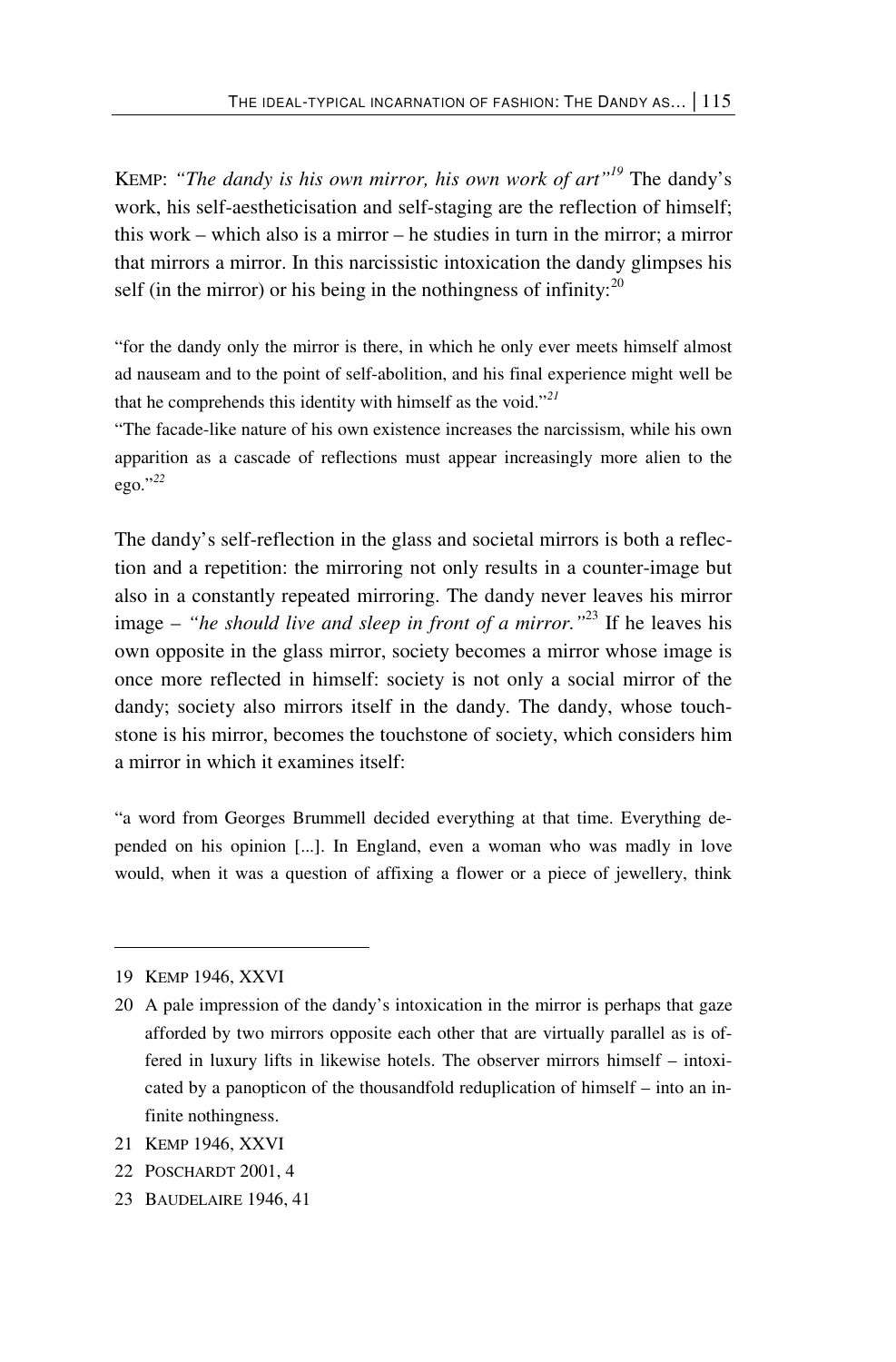more of what Brummell would say about it than what sort of a face her lover would make when he saw it."<sup>24</sup>

The dandy examines society. Society allows itself to be examined by him and imitates the dandy. Before he becomes the mirror of society, the dandy is the model that it imitates. Wilde writes in his novel *The Picture of Dorian Gray*:

"His mode of dressing, and the particular styles that from time to time he affected, had their marked influence on the young exquisites of the Mayfair balls and Pall Mall club windows, who copied him in everything that he did, and tried to reproduce the accidental charm of his graceful, though to him only half-serious, fopperies."<sup>25</sup>

Initially, society reflects the dandy, but when he stages himself in it as in front of a mirror, the dandy himself becomes a mirror, as society examines itself in the dandy as if in a mirror and imitates him as a model. People seek models – the dandy serves as an aesthetic model. BRUMMELL is the model of the dandy, of dandyist literature and of many people who want(ed) to be dandies – he is the model of the ideal-typical depiction by BARBEY D'AUREVILLY. DES ESSEINTES and Lord HENRY are models for Dorian GRAY and for their author, Constantin GUYS for the Baudelarian idealisation of the dandy, etc. SCHURTZ mentions in his *Essentials of a philosophy of dress*: *"In actual fact, the vast majority of people are not independent and look for models not only in practical matters but even in those that really are completely subordinate to subjective judgment."26* Motives for imitating models are, however, more complex and more broad-ranging, extending from a dependence and uncertainty via pragmatic holistic economics to aestheticising attempts at perfectionism: They are *"revealing concerning imitative adjustments to a particular lifestyle which is required by followers when emulating a model. [...] Here, the individual gains direction and form from a model. He moulds himself on this model. Via the other person he becomes himself."27* Since the individual attempts to imitate

<u>.</u>

<sup>24</sup> BARBEY D'AUREVILLY 1987, 67

<sup>25</sup> WILDE 1985, 129

<sup>26</sup> SCHURTZ 1891, 93

<sup>27</sup> PLESSNER 1982, 416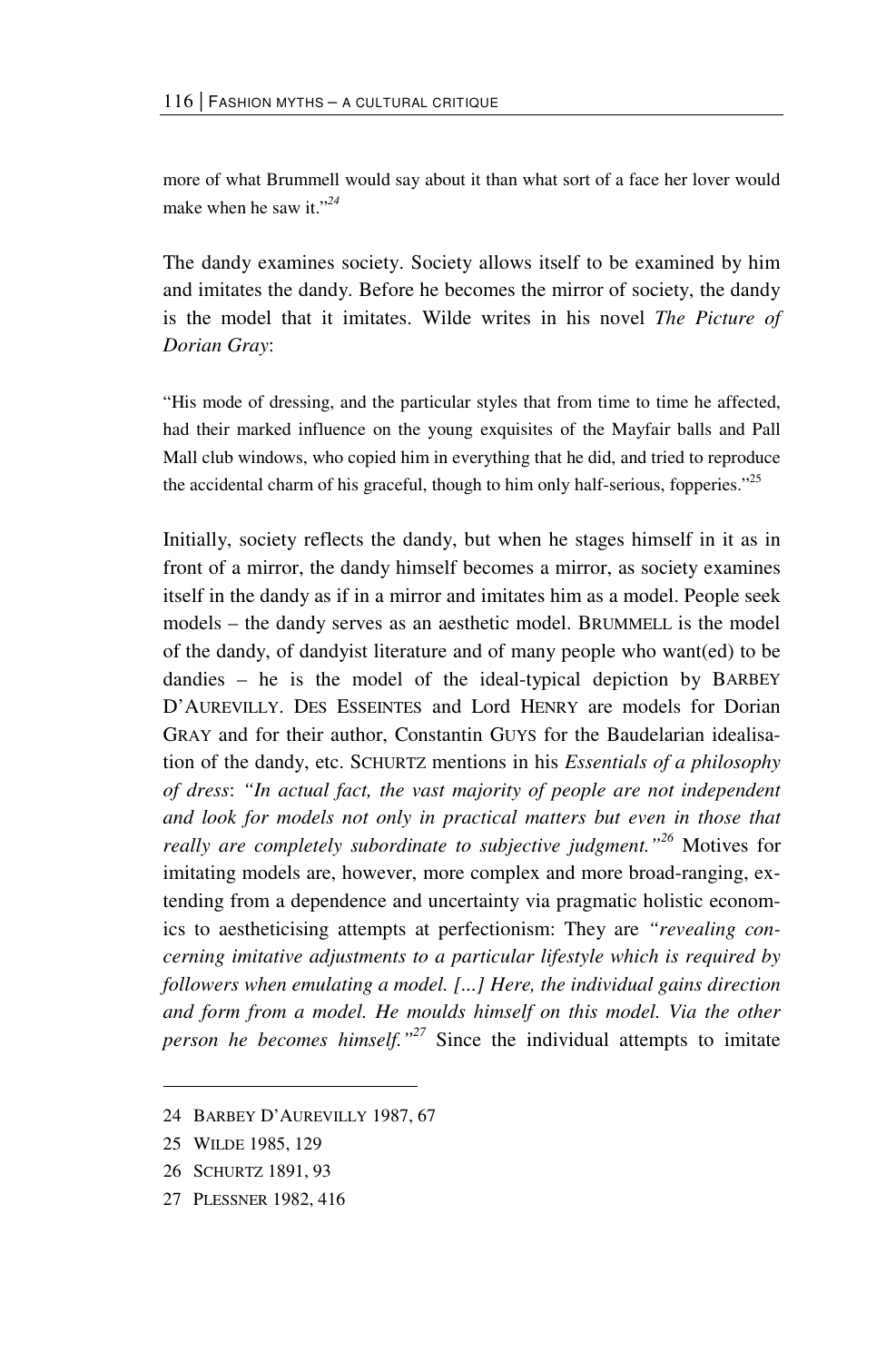someone of higher rank, as KANT writes in his 'Anthropology' and the person of higher ranks feels obliged once more to demarcate himself, as KANT, VEBLEN and SIMMEL have all stated, the snob, the person of higher rank or the dandy must resort to an unconventional item of clothing or consumer goods. This demarcation from the masses and the break with convention that is often linked to it – be they linked to clothing or possibly to morals – are further specialities of the dandy type. The dandy breaks with conventions and in doing so often creates new ones: BARBEY D'AUREVILLY assumes that the dandy moves along the tangents of conventions.<sup>28</sup> Since the dandy moves from the point on the tangent where this still touches the circle of convention along the tangent and away from the circle, he creates new conventions, provided that his further development is imitated. To that extent, the dandy is someone who never merely 'follows fashion' – as does the fool of fashion – but is even a step 'ahead' of fashion, which instead possibly follows him; seen from this point of view, the dandy is more a creator than a consumer: His aesthetical imperative is: *Only act according to the maxim that it is not yet a common law!* 

The breaking with conventions lends the dandy his subversive status. If he goes too far, he loses his balance; and the social balance of the dandy, who is loved and hated by society at one and the same time, can only be lost once, just as a deadly-poisonous mushroom can only be eaten once. There is no such thing as regained balance for the dandy – that is a further characteristic of this type. The first time the dandy founders is his last. And all of them have foundered; even the final foundering of a dandy's career is part and parcel of being a dandy.

<sup>28</sup> Cf. BARBEY D'AUREVILLY 1844, 56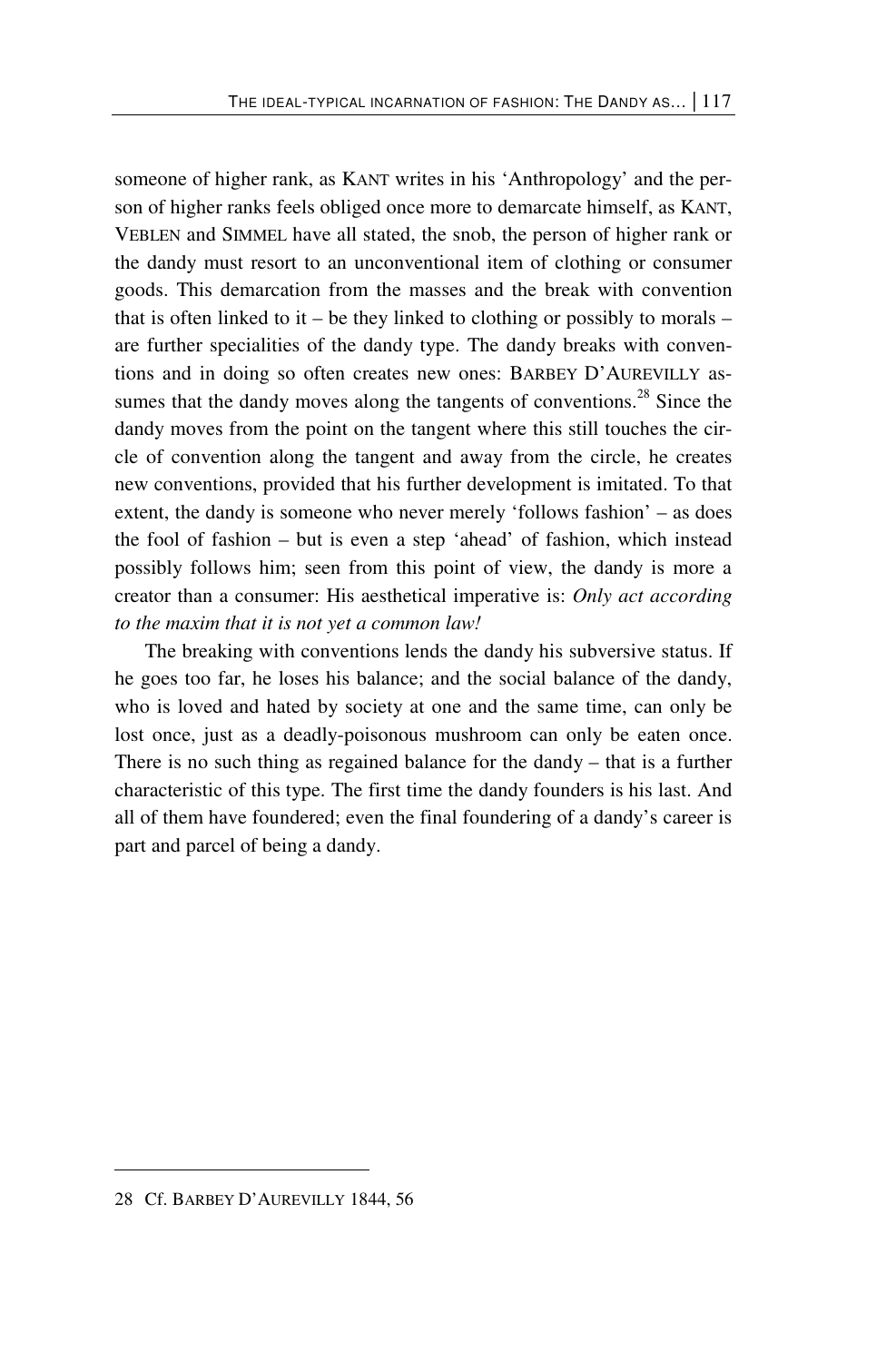### **AESTHETE**

Contrary to what a lot of thoughtless people seem to believe, dandyism is not even an excessive delight in clothes and material elegance. For the perfect dandy, these things are no more than the symbol of the aristocratic superiority of his mind.<sup>29</sup>

If one takes BAUDELAIRE at his word, the aesthetic-aristocratic appearance of the dandy simply mirrors his attitude of mind and is in no way merely a Potemkin-like village, behind whose facade there is a gaping emptiness. For BAUDELAIRE the dandy is an integrated intellectual aristocratic genius, the outward appearance of whom must perforce correlate with his inner attitude of mind, with his consciousness and his perception of human beings and the world. Although – or perhaps precisely because – BAUDELAIRE when describing his dandy has the revered painter and illustrator Constantin GUYS – a contemporary – in his mind's eye, he does not spare his words of praise in extolling and idealising the attributes of his 'ideal dandy': *"I would be happy to call a dandy*  $\left[ \ldots \right]$ *<sup>30</sup> – "a man who has recognised the world and the secret legitimate causes of all of its customs [...] who is interested in the entire world [...]"31, "[...] who at every minute possesses the genius of childhood, i.e. a genius that has never been blunted to any view of life."<sup>32</sup>* For BAUDELAIRE, dandyism borders on stoicism and spiritualism.<sup>33</sup> In a noble form, it unites the virtues of self-discipline, self-assurance and self-awareness at all levels with coolness, composure, imperturbability and audacity. Over-fine elegance does not seek to attract attention via extreme elegance. *"To be well-dressed does not mean to attract attention"34* was BRUMMELL's dressing axiom, one that BARBEY D'AUREVILLY may possibly have borrowed from BALZAC's *Traité de la vie élégante*: *"The man of taste* 

-

<sup>29</sup> BAUDELAIRE 1988, 29 (http://www.dandyism.net/?page\_id=178)

<sup>30</sup> BAUDELAIRE 1988, 16 ('him' = Constantin GUYS)

<sup>31</sup> BAUDELAIRE 1988, 13

<sup>32</sup> BAUDELAIRE 1988, 16

<sup>33</sup> Cf. BAUDELAIRE 1988, 30

<sup>34</sup> BARBEY D´AUREVILLY 1987, 72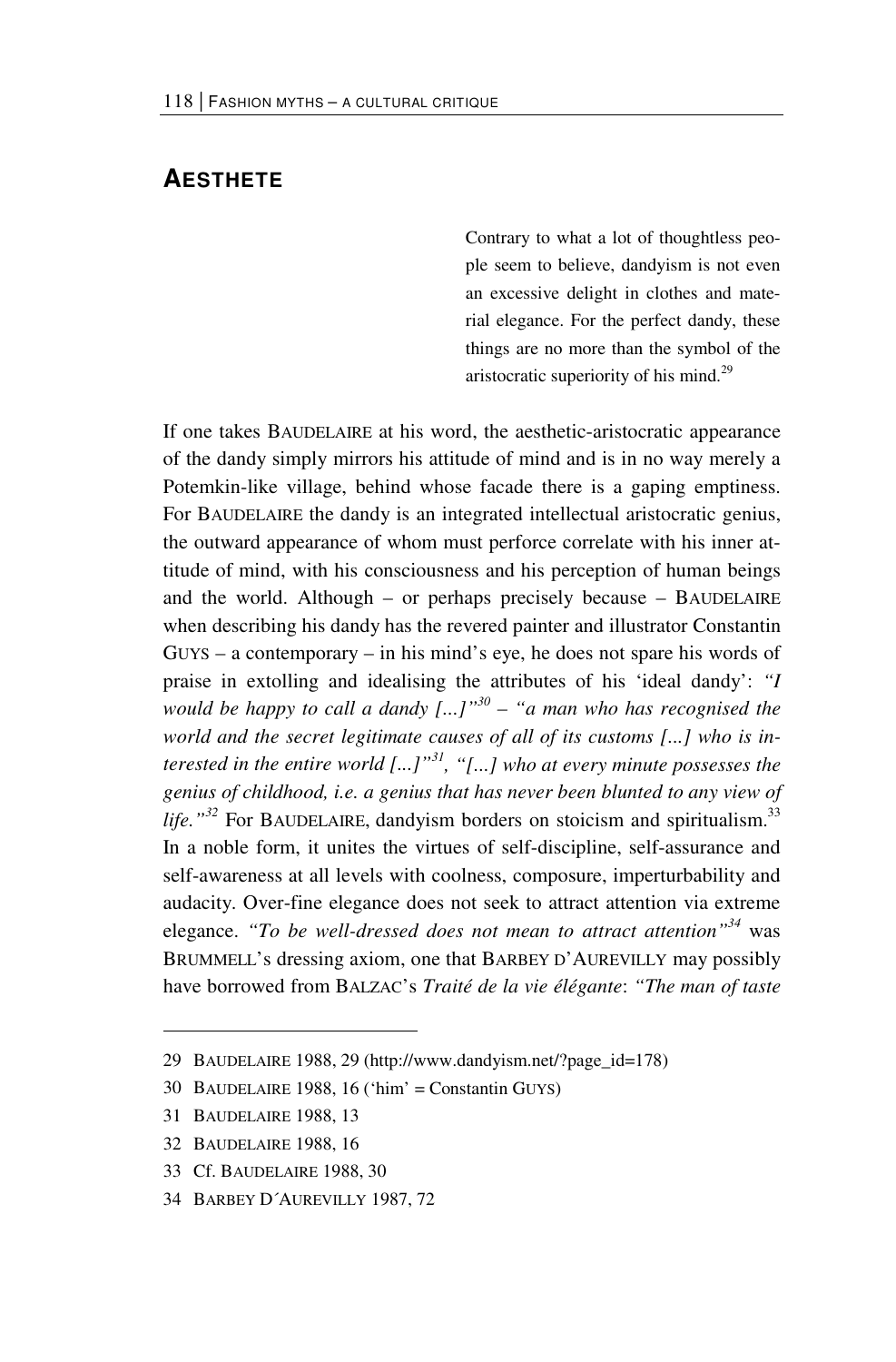*must understand how always to reduce his needs to the point of simplicity. [...] Many colours are always a sign of bad taste."35*

BAUDELAIRE's dandy is himself unshockable, but if he should shock society, he does so via his genius, not via mere provocation, as does perhaps WILDE's Lord HENRY, for whom *"there is only one thing in the world worse than being talked about, and that is not being talked about."36* This distinguishes the Baudelairian dandy from the usual conceptions of the dandy. If BAUDERLAIRE's dandy-genius exceeds conventions, they are aesthetic ones, in fact those of art: Constantin GUYS, when drawing, sometimes makes use of the stylistic means of *"exaggeration, which is useful for human memory."* The beautiful in art, according to BAUDELAIRE – and here one could logically also include the art of living, especially when dealing with the dandy – must

"inevitably have a double composition [...] The beautiful consists of an eternal element, which is invariable, the quantity of which it is exceedingly difficult to determine, and a relative element, which is circumstantial, which will be, if one wishes, sequential or all at once – the period, fashion, morality, passion. Without this second element, which is like the amusing covering – titillating, stimulating – of a divine cake, the first element would be indigestible, unappreciable, unadapted and inappropriate to human nature. I defy anyone to find any example of beauty that does not contain these two elements. [...] This duality of art is an inevitable consequence of the duality of man. Consider, if you will, the part that exists eternally as the soul of art, and the variable element as the body."<sup>37</sup>

In writing this, BAUDELAIRE is in a certain sense acknowledging Platonism, which sees the soul as being an eternal, unchanging Idea. Whereas one could reproach philosophy based on PLATO of being opposed to the body, and even more to clothing: the true philosopher will despise fine clothes and shoes, "*those wrappings of the wrappings of mind".*38 The ideal dandy,

<sup>35</sup> BALZAC 1830, 84

<sup>36</sup> WILDE 1985, 8

<sup>37</sup> BAUDELAIRE 1988, 10-11

<sup>38</sup> HANSON 1990, 109; Cf. in this connection, e.g. PLATO'S Dialogue *Phaidon*: (Sokrates – Simmias) "*And will he think much of the other ways of indulging the body – for example, the acquisition of costly raiment, or sandals, or other*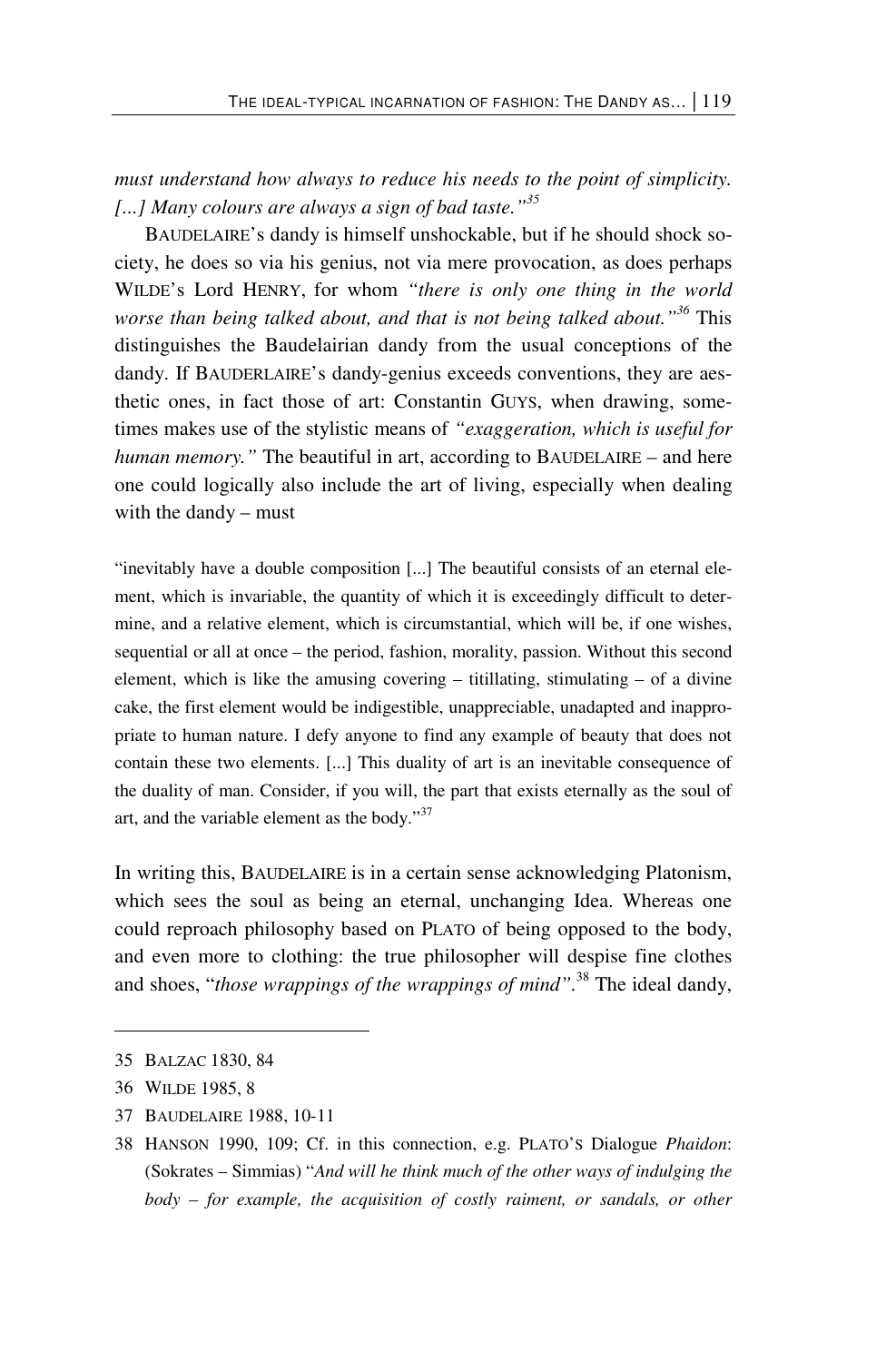especially BAUDELAIRE's genius-dandy, must combine both in his work and in himself – insofar as he views his self as a work (of art) – both elements of the beautiful. Only the true dandy – this must be the logical continuation of BAUDELAIRE's line of argument – takes into consideration the eternal, unchanging element of the beautiful not only in his outer appearance but also in his attitude of mind. Fashion – if it is to be beautiful according to such a definition – must contain this "mental" element of art. For the fashion-fool, on the other hand, all that counts is the "*gleaming covering*" *<sup>39</sup>*, i.e. fashion as it is at precisely this moment, which he then imposes on himself, without paying any attention to the correlation between the inner and outer aspects of his personality and attitude of mind. BAUDELAIRE's geniusdandy is by definition able to recognise the eternity of the beautiful in that which has to do with clothes, the body and the mental-spiritual spheres; fools of fashion do not inevitably have such capacities of awareness. The aestheticisation of the human being that BAUDELAIRE strove for, culminating in the genius-dandy, is thus an *integrated aestheticisation* of the self and its "wrappings", one that does not omit either the eternal or the changing element of the beautiful.

Oscar WILDE also takes up the dandy's aestheticisation of life as a work of art and a masterpiece: according to the view which he has placed in the mouth of Lord HENRY, the dandy's sole task is to create himself as a work of art. The artistic energy of the dandy is concentrated on his self and not dissipated on objects outside himself: For: *"The aim of life is self-development. To realize one's nature perfectly – that is what each of us is here for."40* Lord HENRY to Dorian GRAY: *"At present you are a perfect type. Don't make yourself incomplete. You are quite flawless now. [...] I am so glad that you have never done anything, never carved a statue, or painted a* 

39 BAUDELAIRE 1988, 10

**.** 

*adornments of the body? Instead of caring about them, does he not rather despise anything more than nature needs? What do you say? I should say the true philosopher would despise them. Would you not say that he is entirely concerned with the soul and not with the body? He would like, as far as he can, to be quit of the body and turn to the soul."* 64e

 <sup>(</sup>http://infomotions.com/etexts/philosophy/400BC-301BC/plato-phaedo-350.htm)

<sup>40</sup> WILDE 1985, 26; Wilde is speaking in the Aristotlian tradition.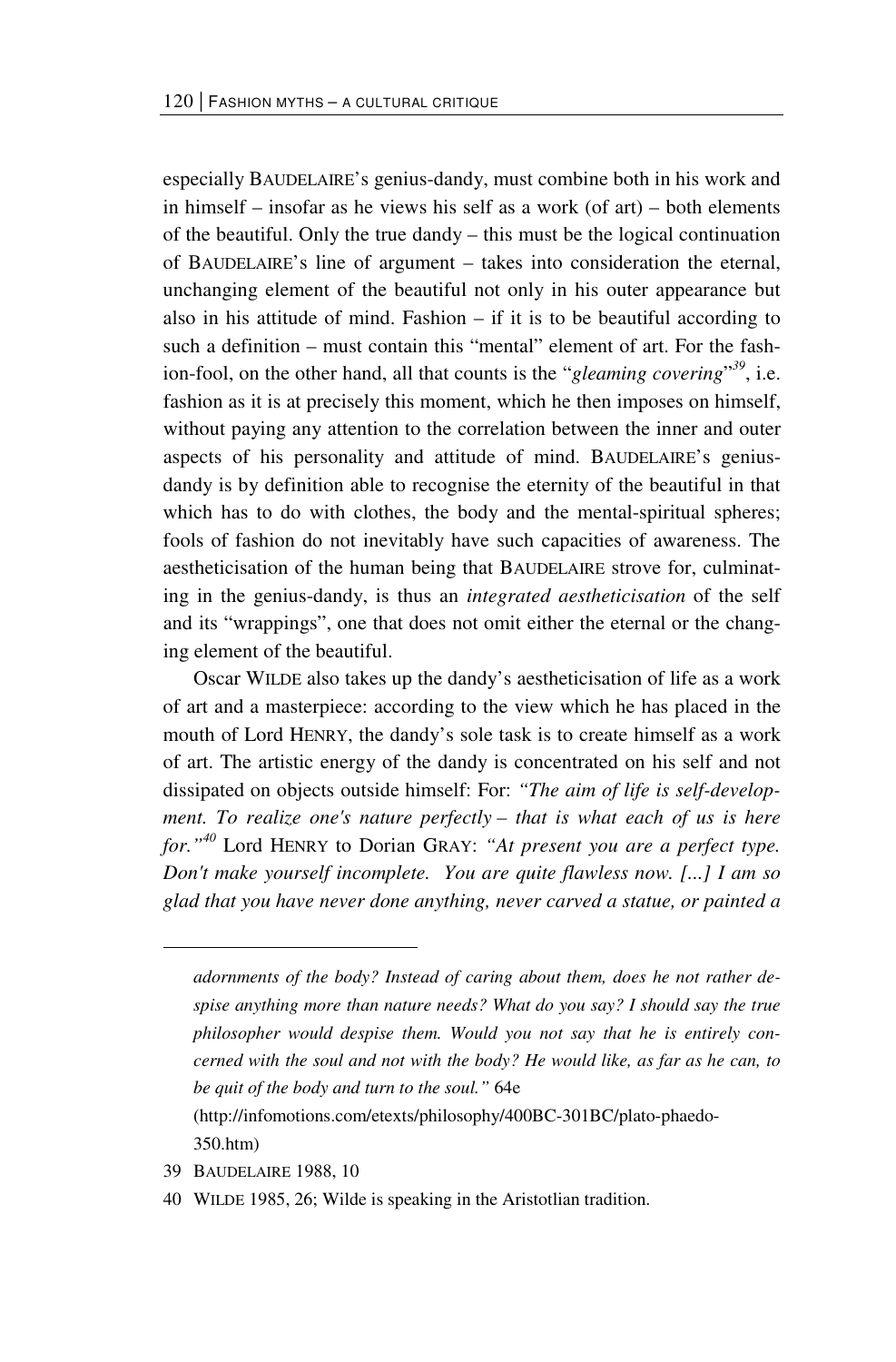*picture, or produced anything outside of yourself! Life has been your art. You have set yourself to music. Your days are your sonnets."<sup>41</sup>* Within the novel, Lord HENRY – who bears traits of the subversive image of the devil in the role of a dandy – has misused the young Dorian as raw material, in order to make an 'artwork' of short-sighted hedonism out of him. At a metaphorical level, WILDE himself in his work *Dorian Gray* has created three characters as works of art whose views of mankind and the world cannot be reconciled with each other, and yet all three of them represented something like idealised, differentiated traits of his own personality. WILDE himself is said to have remarked: *"Basil Hallward is what I think I am: Lord Henry what the world thinks me: Dorian what I would like to be—in other ages, perhaps."42* Especially men of letters who dedicated themselves to dandyism not only conceived their writing but also their life as a work of art, one that they had to aestheticise until the end of their lives – and beyond:

"And, certainly, to him life itself was the first, the greatest, of the arts, and for it all the other arts seemed to be but a preparation. Fashion, by which what is really fantastic becomes for a moment universal, and dandyism, which, in its own way, is an attempt to assert the absolute modernity of beauty, had, of course, their fascination for him."<sup>43</sup>

BAUDELAIRE's ideal-typical dandy represents an integrated, holistic aesthetical phenomenon both for himself and for others. He strives for noble originality in his work, without exaggerated eccentricity. The ideal-typical dandy pursues no profession to guarantee his financial situation, "*the dandy does not aspire to money as something essential; indefinite credit would be able to suffice him."44* If one follows the observations of BARBEY D'AURE-VILLY, BAUDELAIRE and WILDE, the dandy is a witty, elegant, cultured person when it comes to the aesthetics of dress, life and being – although he is not always an aesthete of dying. The dandy – according to Roland BARTHES

<sup>41</sup> Lord HENRY in: WILDE 1985, 211-212

<sup>42</sup> Quoted from: OEHLSCHLÄGEL (*Epilogue*) in: WILDE 1985, 219. Also quoted at: http://en.wikipedia.org/wiki/The\_Picture\_of\_Dorian\_Gray

<sup>43</sup> WILDE 1985, 129

<sup>44</sup> BAUDELAIRE 1988, 29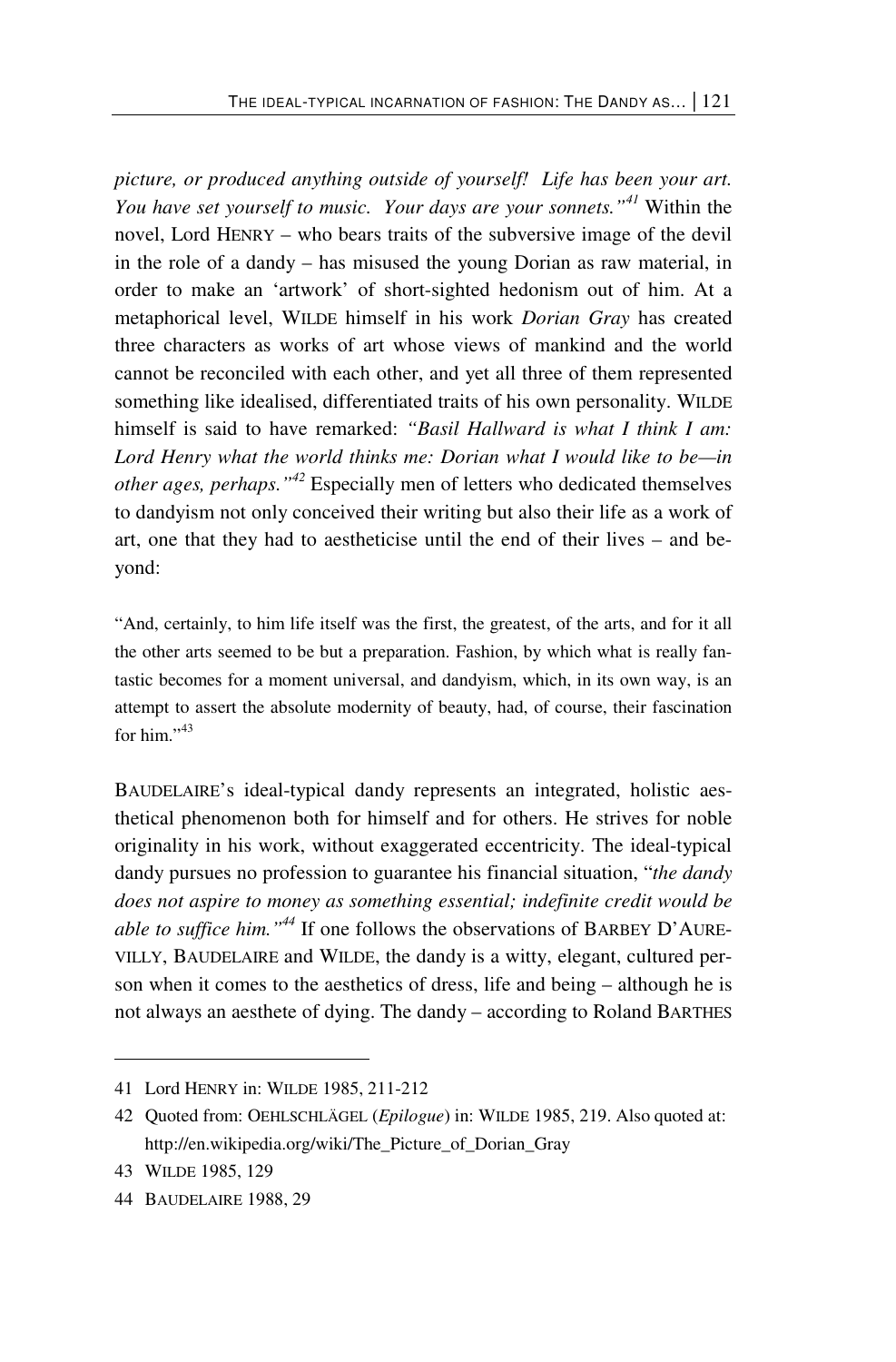– radicalises the wardrobe of the refined man and markedly increases his refinement.45 It is well-known that BRUMMELL simplified the cuts of his suits and subdued their shades.<sup>46</sup> But BARTHES also knows that the dandy not only selectively but also creatively seeks to beautify all levels of his life; that is why for him dandyism represents ethics on the one hand, and technique on the other. 47

BARTHES sees the destruction of dandyism as stemming from industrial manufacturing of clothes, since the dandy is thereby deprived of the scope for variation which he had by having been able prior to industrialisation to vary the details of his suits at his custom or workman tailor's: *"As a form becomes standardised, even in the case of a luxury article, it always loses its uniqueness. Manufacture is thus the first fatal blow inflicted on dandyism."<sup>48</sup>* This phenomenon of the destroyed 'aura' of a work (of art) via its reproduction was a theme already dealt with by BENJAMIN. This phenomenon is accentuated by digital reproduction on the one hand and the possibility of cloning on the other (not only in an aesthetical but also ethical respect): *"One can subsume this in the concept of aura and say that what wastes away in the age of technological reproducibility of the work of art is its aura.*"<sup>49</sup> If this thesis is applied to forms of clothing, the hand-cut mass suit would have something like an aura, whereas the 'off-the-peg' suit would be sold without any aura; this lack of aura in mass-produced items is not infrequently re-introduced via corresponding advertising, with the advertising texts for consumer products containing such attributes as 'unique', etc. BARTHES, however – as he has shown in *The Language of Fashion* – only has limited insight into the sciences, industries and crafting of textiles and clothing, for even in mass-produced clothing it is possible to achieve variations on a convention; as by the wearing of 'wrong' sizes,<sup>50</sup> different wearing styles (caps back-to-front), the use of certain clothing for other

1

- 47 Cf. BARTHES 1972, 304
- 48 BARTHES 1972, 305
- 49 BENJAMIN 1974, 477
- 50 An item of clothing that fits (too) tightly seems 'more transparent' than a perfect fit. Minimally 'oversized' can, according to the style, seem to be more casual, protective, present, etc.

<sup>45</sup> Cf. BARTHES 1972, 304

<sup>46</sup> Cf. BARBEY D'AUREVILLY 1987, 74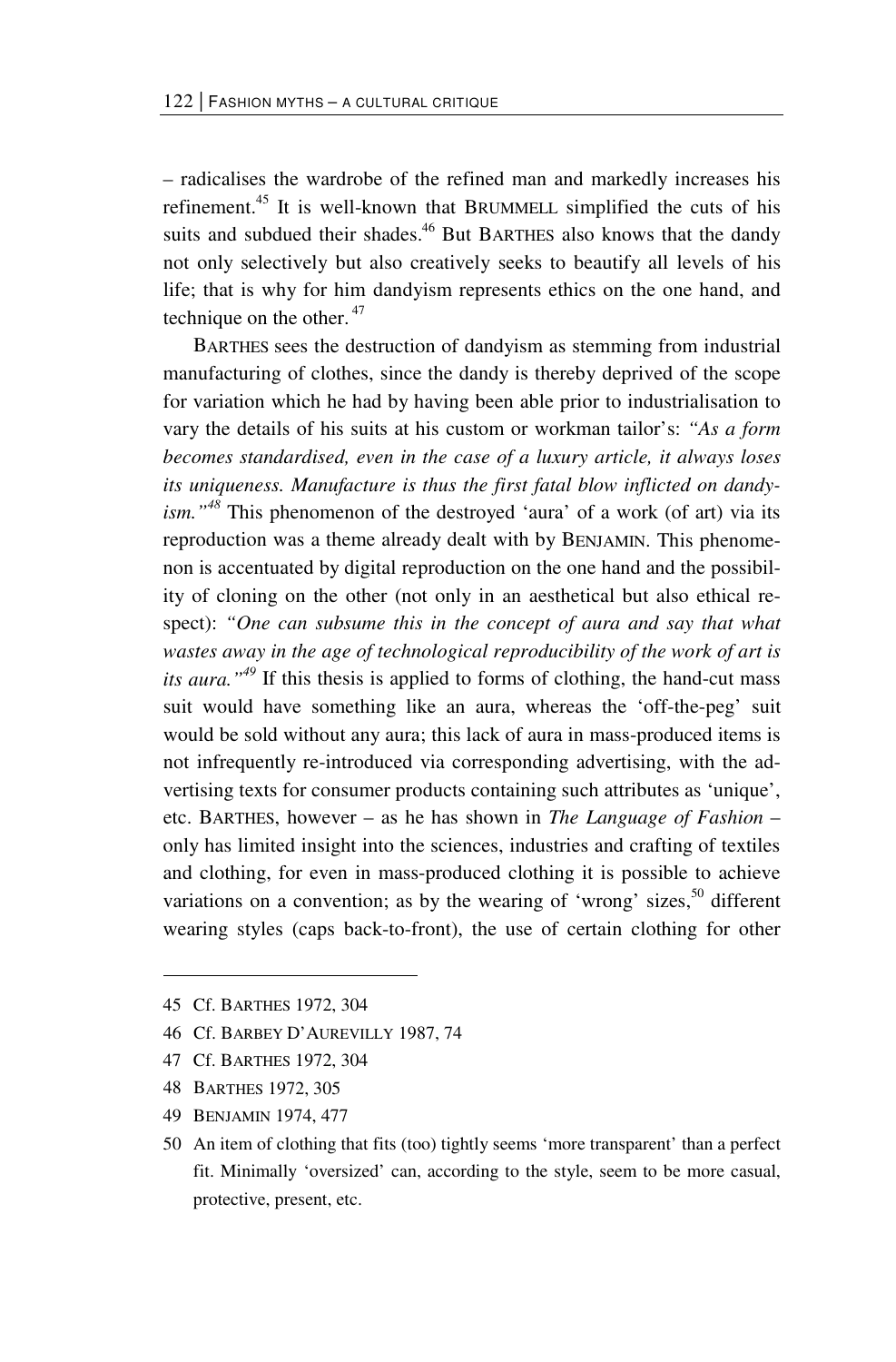purposes than those foreseen, having alterations made by a tailor, etc. BARTHES himself states: *"Dandyism, though, was basically a creative invention. The dandy conceived his presentation precisely as a modern artist does with his composition based on the materials that are available (e.g. adhesive paper), i.e. that the dandy was finally unable to buy his clothes."51* BARTHES further argues that dandyism inevitably had to die out, because its creativity was smothered by clothes only still being available as manufactured articles, and that his only option was to buy such clothing. This assumption, however, is false, since for the dandy it is also a matter of how an item of clothing is worn, as BARBEY D'AREVILLY describes: *"Dandyism is a whole way of being, and one is not a dandy only as regards what is outwardly and physically visible. [...] It is not a suit that goes walking on its own, on the contrary: it is a particularly way of wearing it that determines dandyism. One can be a dandy with a suit that is nothing less than meticulous."52* Furthermore, industrialisation did not lead to the professional tailor disappearing completely from towns – they still exist today, but few know them and even less makes use of their services? – nor would a dandy of the 'Brummel' type allow creativity and aesthetic intuition to be driven out by mass-produced products. There are sure to be dandies even today, but who is in a position to recognise a skilfully deviating variant of fashion and the dandy-like figure to be found within? Only a connoisseur of the style of good clothing and living. Whether behind this style of clothing a corresponding style of living is to be found or not is, at least *ad hoc*, not discernible. Perhaps it is only still possible today for a dandy to recognise one of his own kind. In the diversity of present-day styles of living there exist certain individuals whose presence is characterised by elegant, supercorrect clothing and a certain contrived 'cool' appearance, but the fewest of them are dandies, for they pursue a profession that either calls for this elegant clothing or, conversely, does usually not allow it, which is why it is displayed when they are not at work.

Another important characteristic of the dandy is the artificiality. WILDE's dictum is: *"The first duty in life is to be as artificial as possible. What the second duty is no one has yet discovered."* This cult of artificiality was earlier celebrated in HUYSMANS' *A rebours* (Against the Grain). As a

<sup>51</sup> BARTHES 1982, 306

<sup>52</sup> BARBEY D'AUREVILLY 1987, 48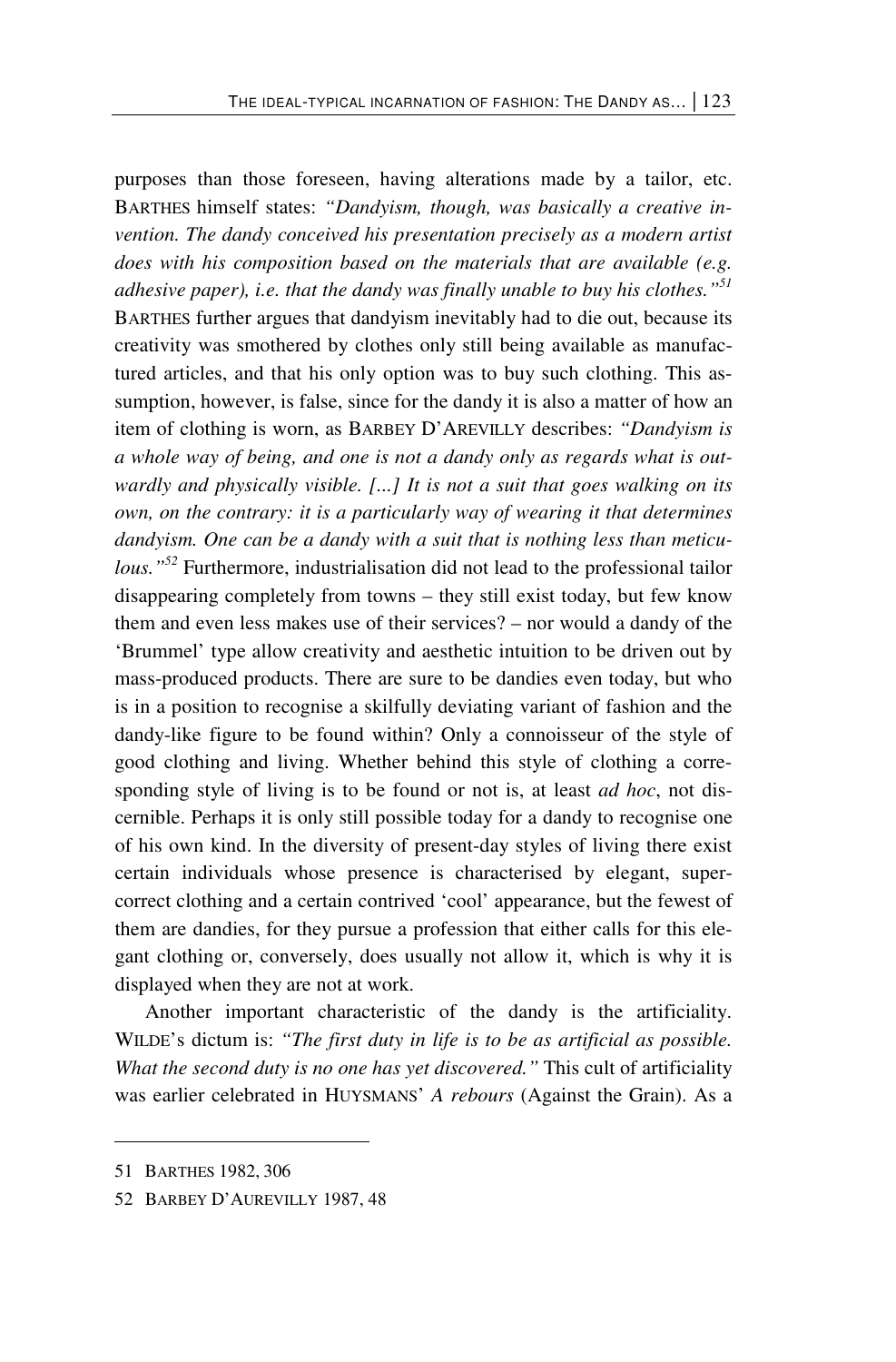representative of symbolism and sharp critic of naturalism, HUYSMANS in DES ESSEINTES created a neurotic hero of artificiality:<sup>53</sup>

"There is not one of her inventions, no matter how subtle or imposing it may be, which human genius cannot create; no Fontainebleau forest, no moonlight which a scenic setting flooded with electricity cannot produce; no waterfall which hydraulics cannot imitate to perfection; no rock which pasteboard cannot be made to resemble; no flower which taffetas and delicately painted papers cannot simulate."*<sup>54</sup>*

DES ESSEINTES serves as a model for the character of Dorian GRAY.<sup>55</sup> And yet DES ESSEINTES is an unrivalled pathological ideal who has transcended dandyism in his decadent excess of the artificial.

"But he was done with those extravagances in which he had once gloried. Today, he was filled with contempt for those juvenile displays, the singular apparel, the appointments of his bizarre chambers. He contented himself with planning, for his own pleasure, and no longer for the astonishment of others, an interior that should be comfortable although embellished in a rare style; with building a curious, calm retreat to serve the needs of his future solitude."*<sup>56</sup>*

Incarcerated in his aestheticised and self-constructed prison, only living at night, he has completely broken all forms of contact with the outside world – except with suppliers who take care of professionally tailored wonderful works of art for his aesthetic sustenance and with two old servants: *"His contempt for humanity deepened. He reached the conclusion that the world, for the most part, was composed of scoundrels and imbeciles."57*

**.** 

57 HUYSMANS 1978, 11

<sup>53</sup> HUYSMANS, writing thus against naturalism, is also opposing his teacher, Zola.

<sup>54</sup> HUYSMANS 1978, 30 (http://www.gutenberg.org/etext/12341)

<sup>55</sup> GRAY is given the book as a present by Lord HENRY, after the latter had asked the former for something to read and he has a number of copies of this book, which from then on is to guide his view of life and lifestyle, bound in various colours that are to correspond to particular states of mind. Cf. WILDE, 1985 123- 127

<sup>56</sup> HUYSMANS 1978, 18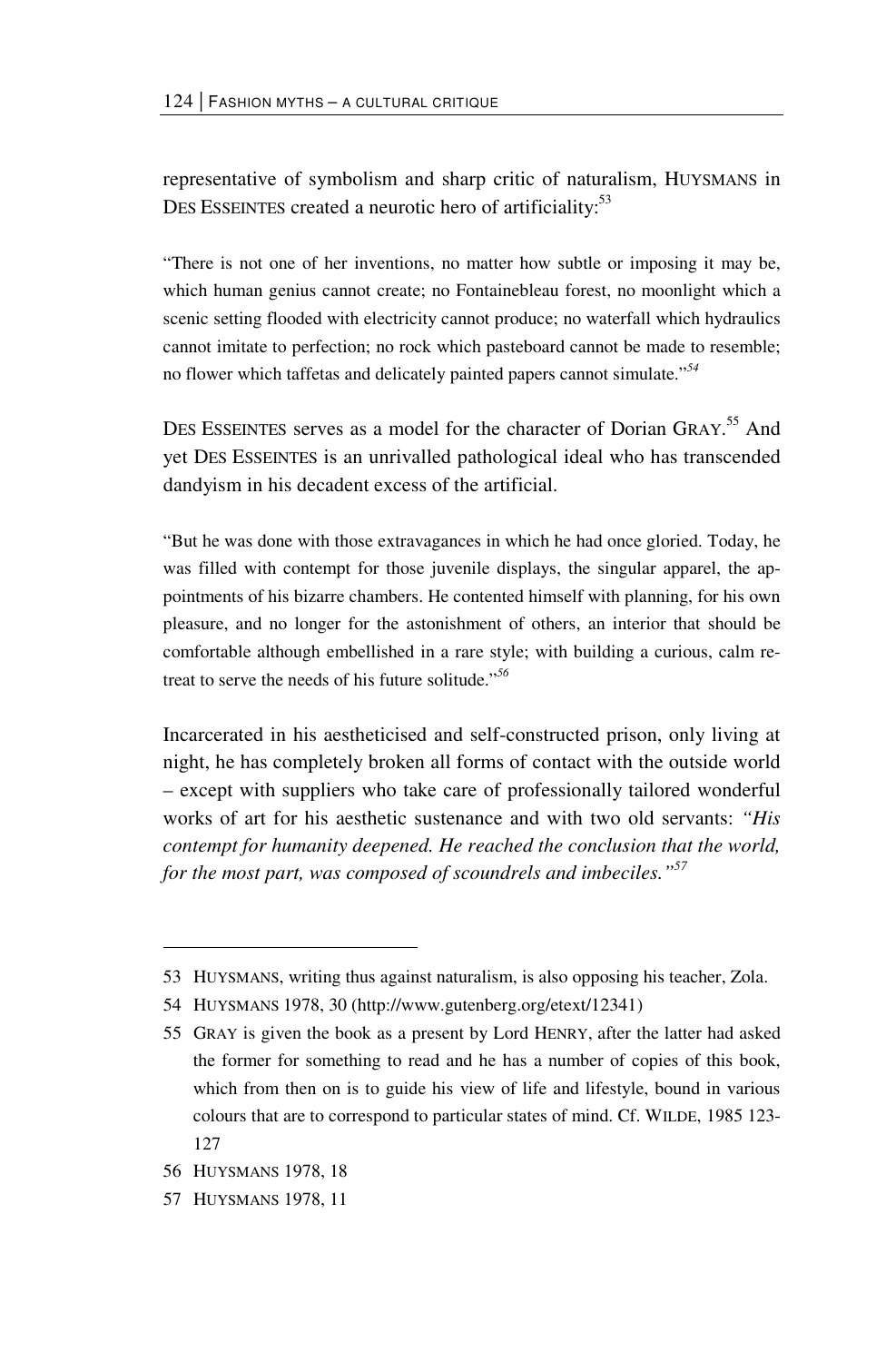"[He was] seized with the need of self-communion and with a desire to have nothing in common with the profane who were, for him, the utilitarian and the imbecile. [...] he felt a genuine sympathy for those souls immured in monasteries, persecuted by a vengeful society which can forgive neither the merited scorn with which it inspires them, nor the desire to expiate, to atone by long silences, for the ever growing shamelessness of its ridiculous or trifling gossipings."*<sup>58</sup>*

DES ESSEINTES cannot, however, strictly speaking be considered a dandy – he is less and more than one. In his life-world everything was without exception submitted to an aestheticisation. This aestheticised world is an artificial paradise of simulations that end up by making him ill, since he avoids every contact that lies outside his artificial paradise. In his world no society exists in which he stages himself and which represents a mirror for him, and for which he could be a mirror. In this artificial situation of a world there are only mirrors of glass, no human ones. For his abhorrence of humanity steadily increased before his withdrawal: *"The very sight of certain faces made him suffer".59* Even so, DES ESSEINTES epitomises ideal-typical dandyism all the more as regards the lack of occupation: his vocation is the aestheticisation of a complete simulation of an artificial ideal-reality, of a hyper-reality in a BAUDRILLARD sense of the term. DES ESSEINTES, however, founders both in and on this simulation and its lack of humanity. Absolute aestheticisation and the desire he expends on it are unable to make him happy.

<sup>58</sup> HUYSMANS 1978, 78

<sup>59</sup> HUYSMANS 1978, 33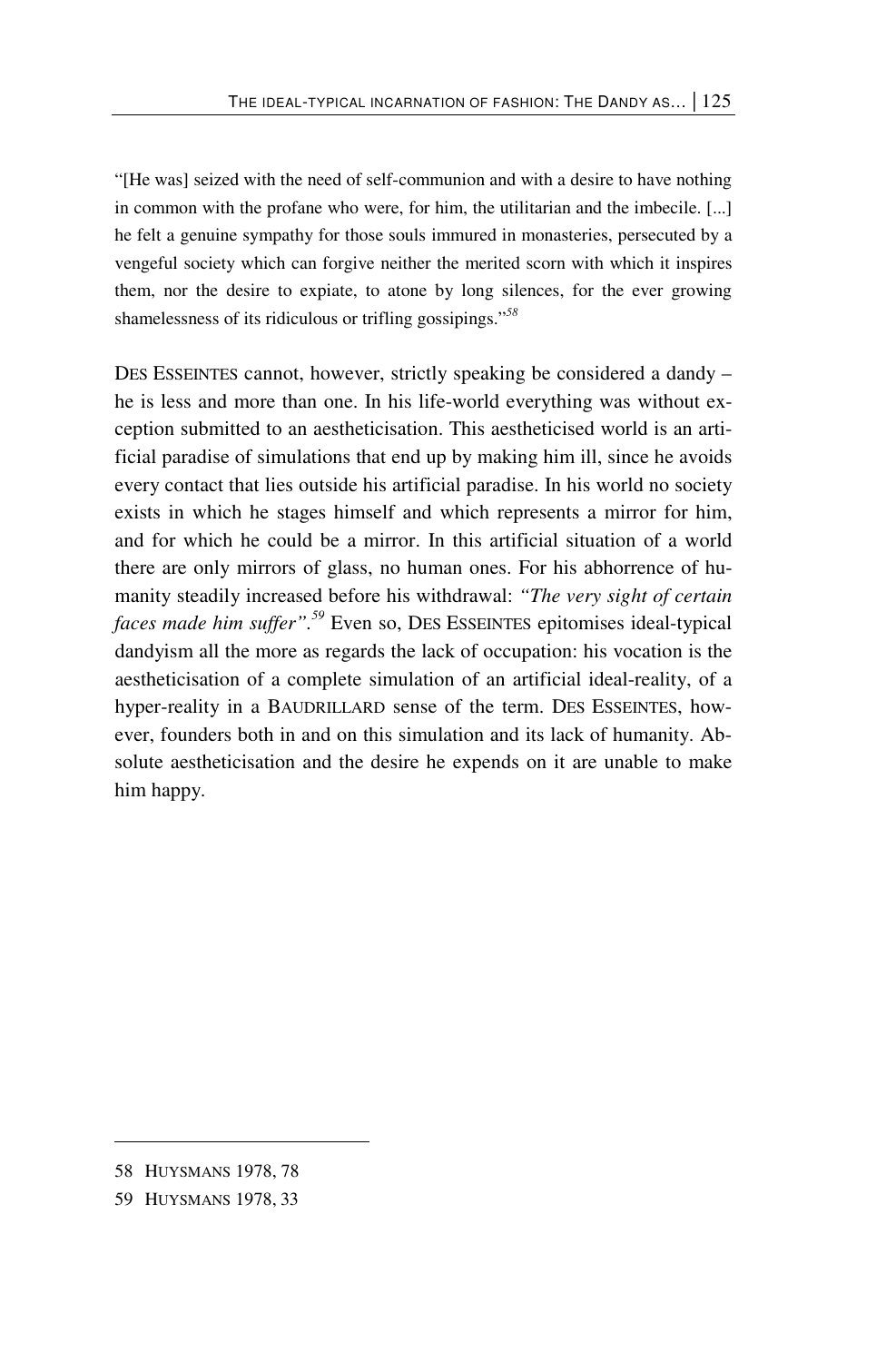### **ENEMY OF OLD AGE**

#### **The flight into death**

When I find that I am growing old, I will kill myself.<sup>60</sup> He who dares to kill himself, that person is God.<sup>61</sup>

The dandy displays a particular – perhaps schizoid – interest in death and signs of its approach. Part of his personality loves death, while another part hates it. Two souls reside within the dandy's breast, whose striving can be followed further via his dandyish-aesthetic inclinations: from a Platonic point of view, the dandy strives for the aesthetic absolute that would have to end with his aesthetically staged death, just as – according to PLATO – the true philosopher is only granted absolute knowledge in (the) death (of the body). Put more trenchantly, the symbolistic or anti-naturalistic dictum *"the more artificial, the more beautiful"* could from this point of view be augmented to "the more dead, the more beautiful": a *living creature* can admittedly be beautiful, at times more so than a dead object – a diamond, a sphinx, LEONARDO's *Mona Lisa*, HOMER's *Odysseus*, photos of James DEAN or Marilyn MONROE – are temporarily infinitely beautiful; at least when seen from outside the time context of the individual observer. Objects of that kind will outlast the 'moribund' observer when it comes to constant beauty. The beauty of living beings is definitively limited as regards time, whereas HOMER's *Odyssey* is temporarily-infinitely beautiful from both a recent observer position and also when viewed retrospectively. The dandy is *"jealous of everything whose beauty does not die".*<sup>62</sup> A life led according to purely aesthetic points of view would have to be terminated at its zenith in aesthetic fashion, according to the logic of the dandy. The most consistent finale of the dandy's ethical-aesthetical attitude towards life is the aesthetically staged suicide: *"He who dares to kill himself, that person is* 

<u>.</u>

<sup>60</sup> WILDE 1985, 30

<sup>61</sup> KIRILLOW (from HEYDEN-RYNSCH 1987, 7); 'to take life', just as 'to give life' can be understood as *imitatio dei*.

<sup>62</sup> WILDE 1985, 30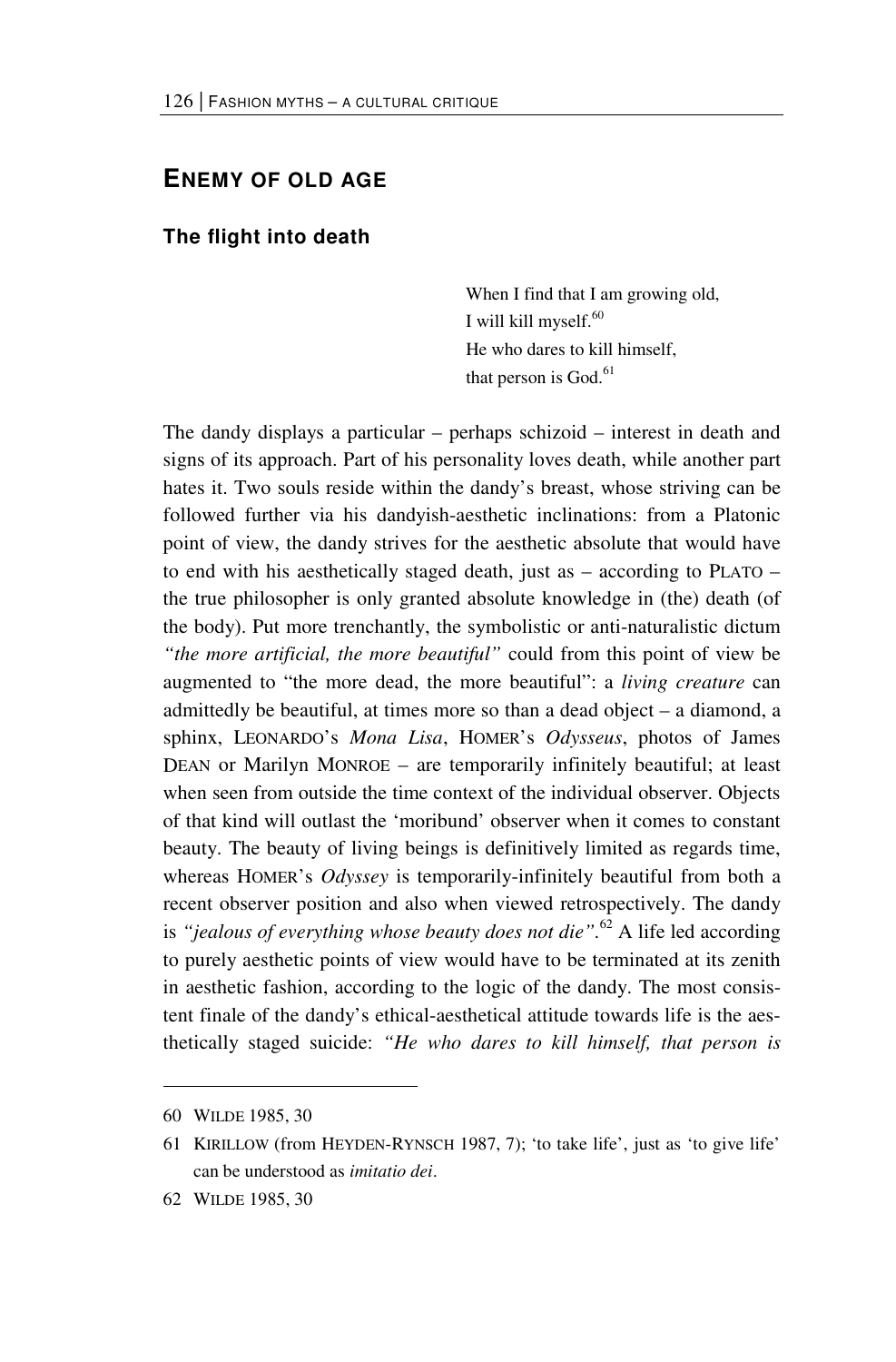*God".*<sup>63</sup> In many cultures, however, one if not free to commit suicide; the person committing suicide offends against the law of society and religion – via his suicide he takes law into his own hands.<sup>64</sup> Suicide is rejected as far back as PLATO as being *"ill-advised"*; 65 it can be assessed as a stoical element of dandyism, but exceeding the law is unstoical. *"Stoicism, religion that has but one sacrament: suicide!"66* Concealed behind the aesthetically staged suicide – which represents a marginal phenomenon of death, just as the dandy is a rare phenomenon among humans – is the wish for an eternal existence in beauty. The aesthetic staging of this rare form of suicide acquires the nature of a work of art made outside life, where the temporality of the actual moment is to be transformed into infinite being.<sup>67</sup> "Live in*tensely, die young and you will be a beautiful corpse."<sup>68</sup>* From such figures as Sergeij JESSININ<sup>69</sup> or James DEAN one can see how the temporal life of a person is frozen by means of death at the aesthetic climax of existence, and is transferred into a timeless – seen from a recent point of view – immortal myth.

As a human being, the dandy is not unmoving as regards death, which approaches him with certain, slow steps, no matter whether he rushes towards death and into it or takes flight out of aversion. WILDE's Dorian GRAY flees death, which he has given over to his portrait, until it is so close that his disgust at his own moral reflection (the painting) takes possession of his "aesthetic conscience", so no flight is any longer possible except that forwards into death; and he kills his disgust-provoking portrait, his moral reflection and thereby kills his reprehensible work and himself. GRAY has separated ethics and aesthetics in his life: he himself lives the lifestyle of

- 63 KIRILLOW (HEYDEN-RYNSCH 1987, 7)
- 64 Cf. BAUDRILLARD 1982, 276-8
- 65 Cf. PLATO *Phaido* 61e-62d

- 66 BAUDELAIRE, quoted by HYDEN-RYNSCH (1982, 227)
- 67 The author is thinking of a photo that is both repulsive and fascinating: *"Sergeij Jessinin, just before his suicide in 1925* (HEYDEN-RYNSCH 1987, 324).
- 68 Statement about James DEAN, from POSCHARDT 1998, 234. *"Dean thus saved his body from old age." Ebd.*
- 69 Sergej Aleksandrowitsch JESSENIN, also written JESENIN or ESENIN: Russian poet 1895-1925 (suicide), closely connected with symbolism, later imagism, who strove for a world-revolution of the spirit.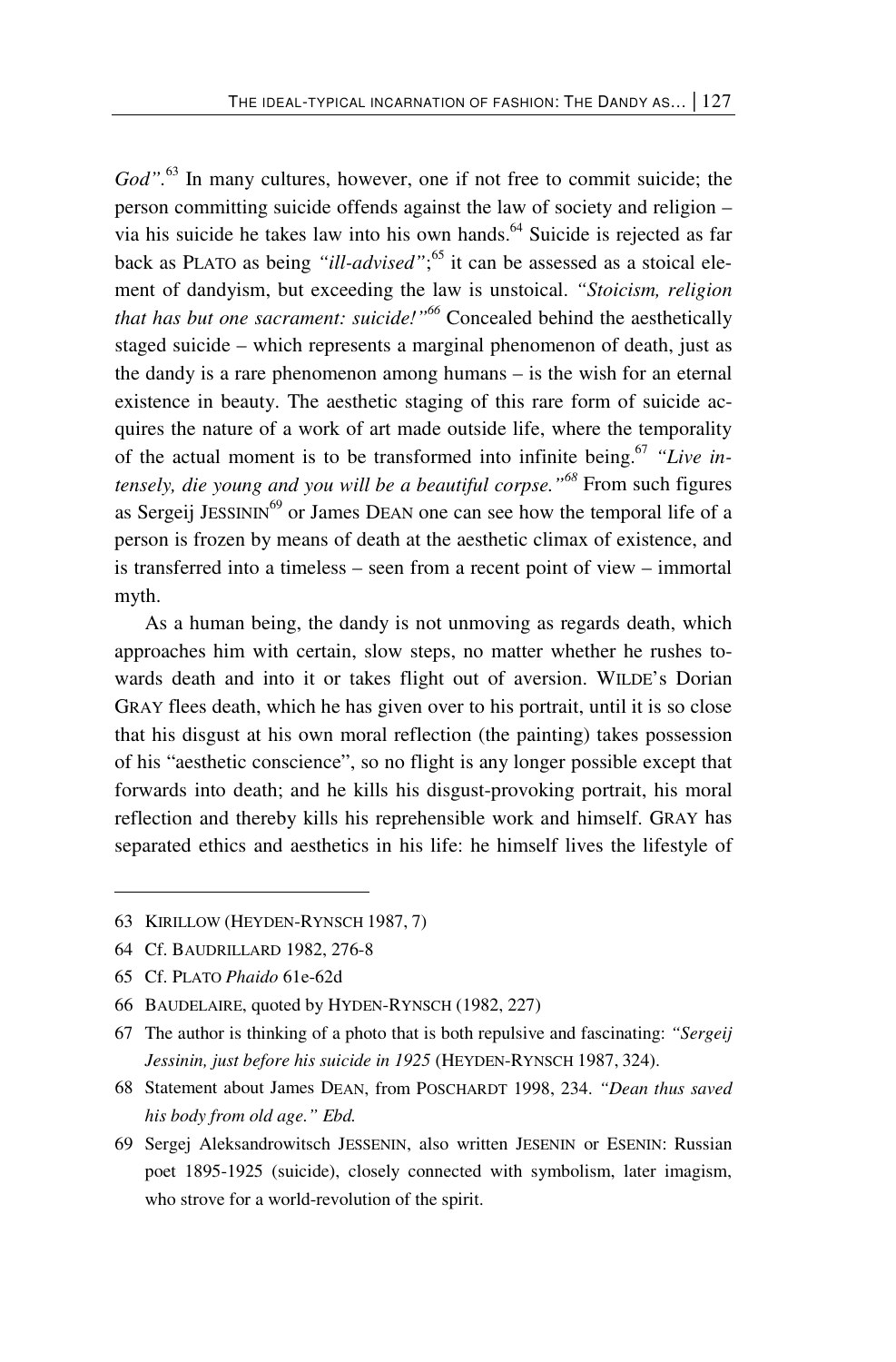the aestheticist, while his portrait successively assumes the signs of the moral reprehensibility that is connected with it. When he slashes the portrait, and tries to destroy it out of disgust at his moral *faux pas*, he also destroys himself. Aesthetics and ethics are suddenly rejoined: He himself – lying on the ground – wears in death the (un)aesthetical signs of his (im)moral lifestyle, while his picture stands opposite him untouched in eternal beauty.

#### **The flight from death**

"How sad it is! I shall grow old, and horrible, and dreadful. But this picture will remain always young. It will never be older than this particular day of June [...]. If it were only the other way! If it were I who was to be always young, and the picture that was to grow old! For that  $-$  for that  $-$  I would give everything! Yes, there is nothing in the whole world I would not give! I would give my soul for that!"*<sup>70</sup>*

The second variant of the attitude of the dandy towards age, dying and death is the flight *from* this phenomenon; for the signs that accompany this as a rule increasingly diverge from the aesthetic perfectionist dogma of the dandy after the aesthetic zenith of his life. Here the wish to live or to survive and the wish to aetheticise result – not only for the dandy – in a visible, unambiguous conflict.

Dorian GRAY supresses the signs of death and ageing and only confronts himself with these in the harrowing contemplation of this own image. After Lord HENRY has implanted the paradigm of youthfulness in Dorian's view of life, *"Youth is the only thing worth having." [...] "There is nothing in the world as youth!"71*, Dorian expressed the wish that his image might age instead of him, no matter the cost – even if it cost his soul... WILDE states: *"And yet, who, that knew anything about life, would surrender the chance of remaining always young, however fantastic that chance might be, or with what fateful consequences it might be fraught? [...] And when winter came upon it, he would still be standing where spring trembles on the* 

1

<sup>70</sup> WILDE 1985, 30

<sup>71</sup> WILDE 1985, 26 and 27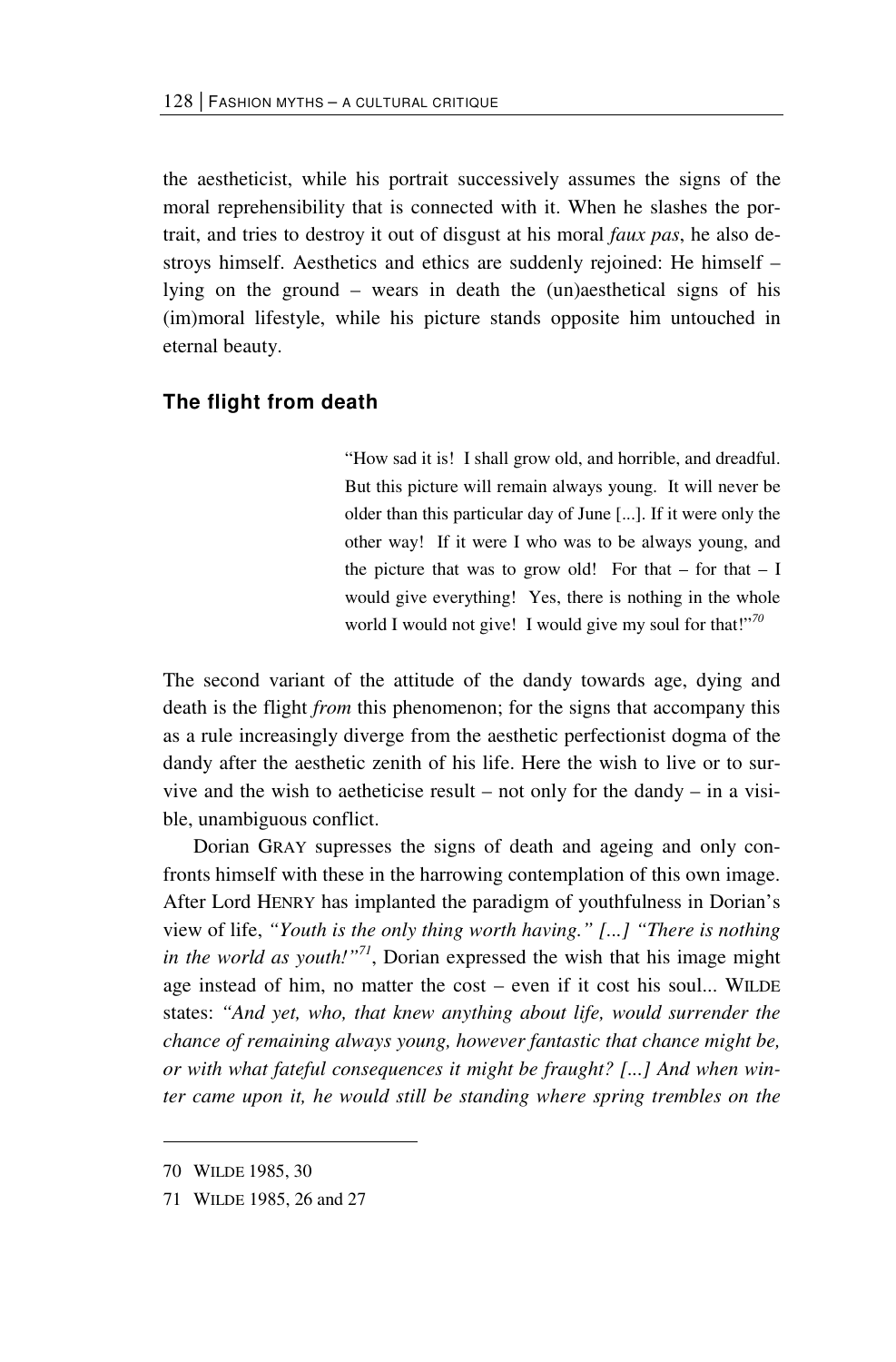*verge of summer.*"<sup>72</sup> A separation between ethics and aesthetics was completed with Dorian's wish – that the image might age instead of him – one that is first revoked by Dorian's 'suicide' at the end of the novel: in which the apparent suicide is really a destruction of the image that represents an attempt of the *aesthetical* efforts of Dorian to gain absolute control over morality; this attempt – like a deadly boomerang – turns into the murder of his own self. Beauty and innocence are once more reunited in the painting; the signs of ethical and aesthetical decay added by psychokinesis or telekinesis to the painting reappear as signs of guilt, ugliness, loathing and sin in Dorian's body.

Lord HENRY had made Dorian his own work, for which he himself served as the model. The signs of the morally reprehensible aestheticisation of Dorian's lifestyle, however, are borne by his ageing image although at the final moment of death by his own face. HENRY, though, grows older within the story. He detests old age, the death that will follow, and praises youth.

"To get back my youth I would do anything in the world [...]. Youth! There is nothing like it. It's absurd to talk of the ignorance of youth. The only people to whose opinions I listen now with any respect are people much younger than myself. They seem in front of me."*<sup>73</sup>* "Death is the only thing that ever terrifies me. I hate it. [...] Because one can survive everything nowadays except that."<sup>74</sup>

The dandy despises death as he does old age – which is also ideal-typical and exemplary for a society characterised mainly by economic values. For BATAILLE, death is already in itself a waste and thus uneconomic. For economic calculations regarding society, old people represent a cost factor (although advertising has still not fully recognised a future main target group – that will, however, soon change for demographic reasons).

Every form of active human productivity ends with death. The economic sector, which has to do with burials, profits directly from death. Indirectly, insurances make money out of people's fear of death. And naturally

<sup>72</sup> WILDE 1985, 106. Dorian's ageing process can be read from the actual seasons of the year and their symbolic value. These are played on as if incidentally.

<sup>73</sup> WILDE 1985, 212

<sup>74</sup> WILDE 1985, 207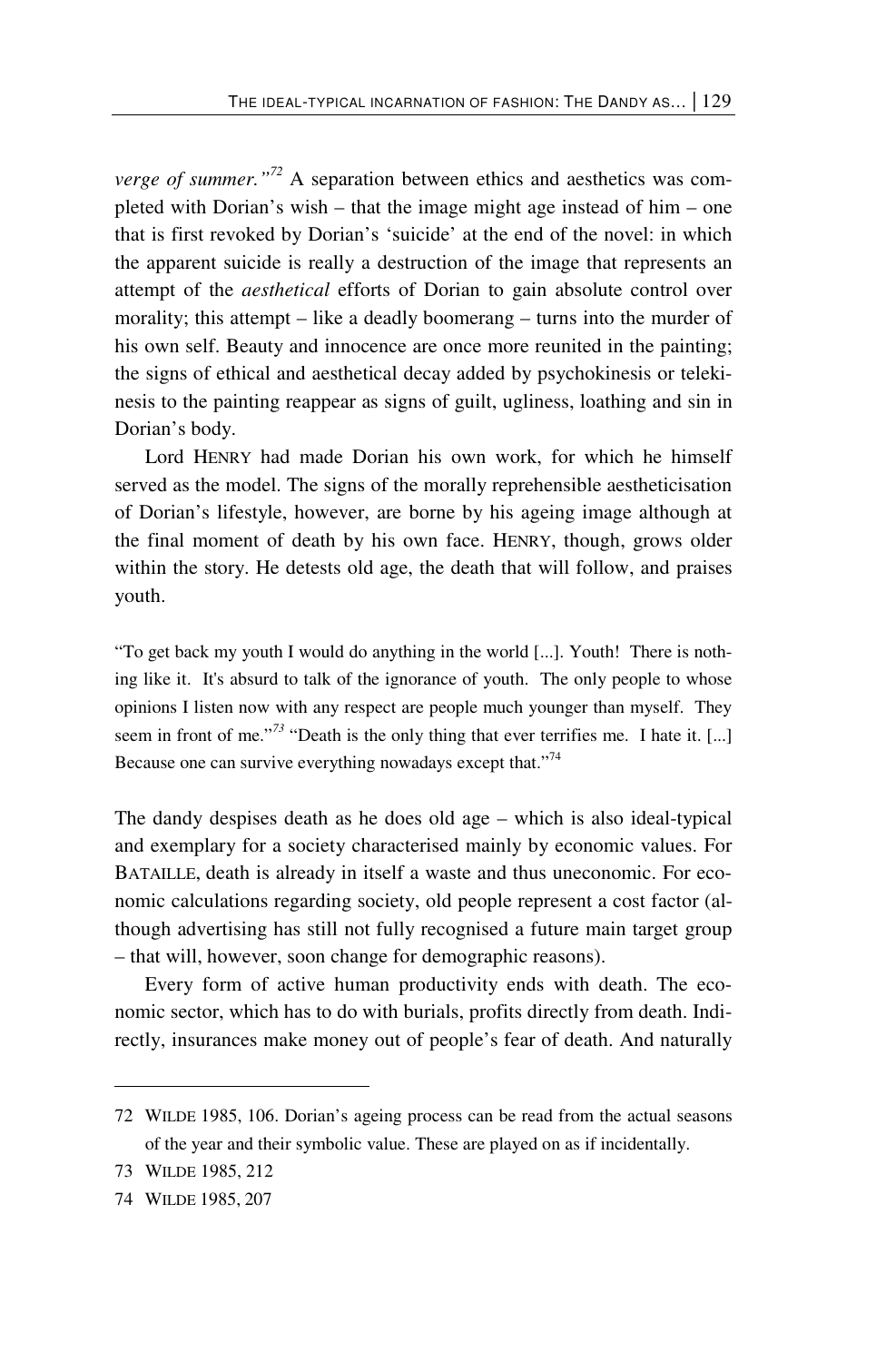the fashion industry makes money out of it, as people think they can hold back ageing and death by wearing new fashions: "the more fashionably (you dress), the younger (you appear to be)" is the juvenile adage of fashion advertising – to that extent, society lives (indirectly) off death and the fear of it. However, death and dying cannot be marketed too openly in a society that is oriented towards youth values, which is why a particular type of insurance is euphemistically referred to as 'life insurance' and not 'death insurance'. But the consumer is in fact offered no security against either life and its dangers or its last hazard, death. The only thing that is entirely certain is the payment of a certain financial contribution.

On the one hand, not many religions straightforwardly embrace death: although, in Christian context, for example, people say that *"God has taken his own unto Himself"*, the image of the one who fetches people from this earth is not God himself but the man with the scythe, who is more closely associated with the dark than with the divine. On the other hand, actual death is also rejected: at a funeral service there is not rejoicing, as in other cultures, but mourning. One does not rejoice for the person who has died and the promising future that awaits in a better world. The underlying reason for this is the *memento mori* idea and the fear of death. According to BAUDRILLARD, the Church – just like the economic system – extracts capital out of death, for the values of religion refer to the destiny of life after death, which constitutes the power of religion. Church and the economic system, therefore, do not completely reject death, as might appear at first glance, but implant the negativity of death – the fear of 'the grim reaper' – sublimely into the value conceptions of society, where they are socioculturally passed on and deposited. The dandy is the cross on the summit of a mountain that has risen up above the valley of death, only at some point in time, impelled by fate, to have to crash down into that valley.

Since, however, the dandy seldom approaches death voluntarily, death comes to the dandy instead, as it does to everyone sooner or later who does not take his or her own life. BAUDRILLARD outlines this trivial phenomenon by reference to the story of death in Samarkand: *"everyone person seeks his own death":*75 A soldier meets death and believes he sees the latter pointing at him. Because of this gesture, the soldier flees in fear, to Samarkand, which lies far, far away. And death wonders about the flight of the soldier,

<u>.</u>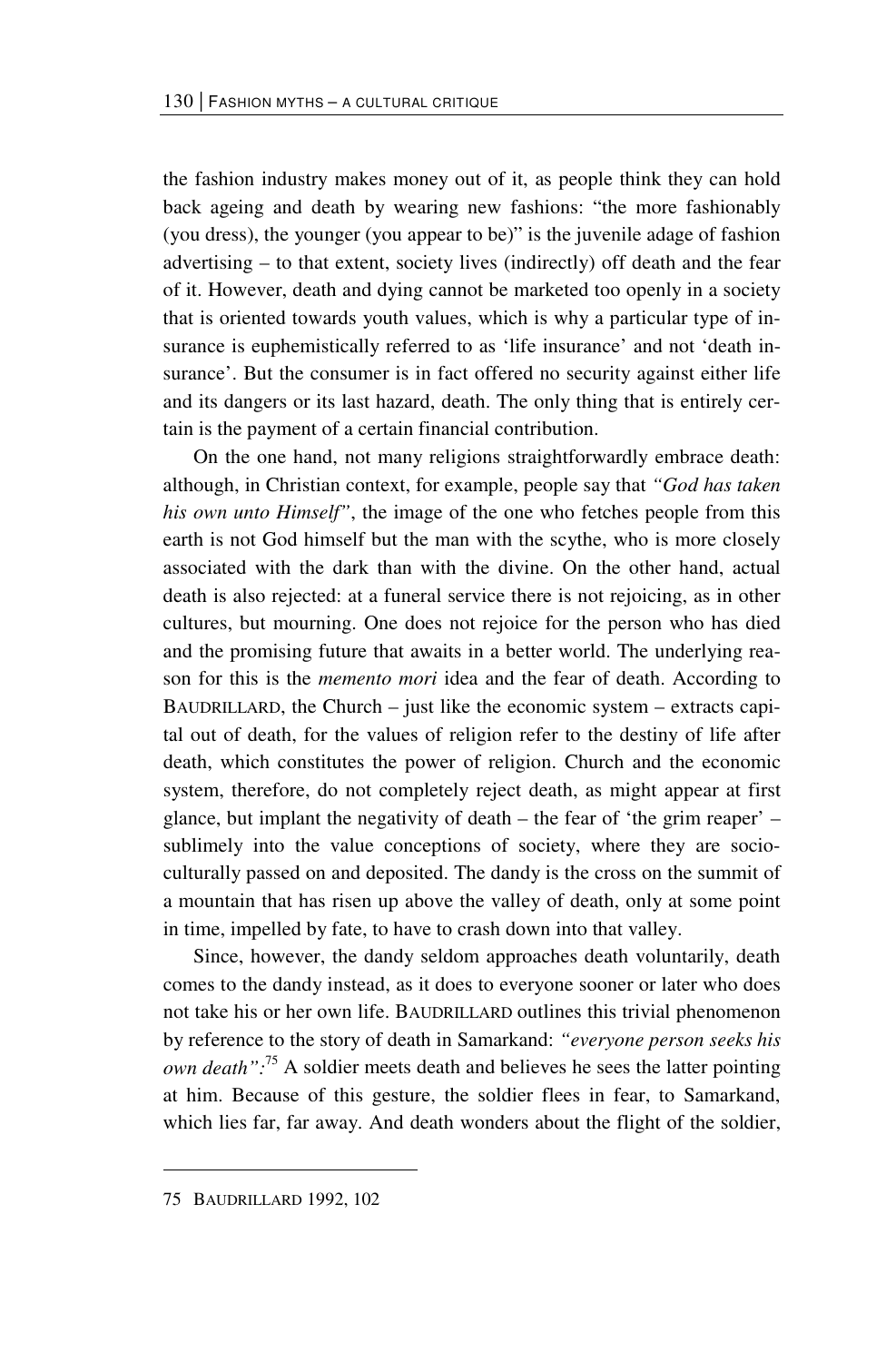for his gesture – pointing at the soldier – was merely one of surprise at chancing to meet him here, since the following day he had 'an appointment' with him in Samarkand<sup>76</sup> *"precisely by attempting to avoid one's fate, one moves towards it even more surely."*<sup>77</sup>

The dandy not only flees from death but also from the signs of ageing; the combination of the characters of Lord HENRY and Dorian GRAY is the ideal-typical example of this phenomenon. Dorian GRAY is equipped with the characteristics that the advertising strategists for fashionwear and cosmetics implant in the images and words of the advertising material: almost immortal beauty and youth. Lord HENRY is the acclaimer and strategist of this paradigm. According to HENRY, women *"paint in order to try and look young. Our grandmothers painted in order to try and talk brilliantly. Rouge and esprit used to go together. That is all over now. As long as a woman can look ten years younger than her own daughter, she is perfectly satisfied.*"<sup>78</sup> If one looks at the depictions of dandies, they seldom show men that are under seventeen or over fifty years old – the ideal age of the dandy as depicted in literature and icons lies somewhere between seventeen and thirty-five. The paradigm of youth is reflected in the momentarily topical advertising of almost any product fields. It does not only imply a 'freshness of appearance' but also a 'freshness of powers', and this – for certain product fields (ice cream, lifestyle beverages, youth fashionwear) – sometimes quite definitely means sexual potency or potency in general, depending on the influence on the product strategist of either FREUD or JUNG.<sup>79</sup> Dressmen and models are nearly always young; if they are no longer young, they appear to be young; if the appearance of youth has also wilted, it is assisted by means of retouching techniques (lifting, colouring, etc.) – and where these no longer can have the desired effect, the person wears at least the insignias of youth (broadly speaking, clothes where one assumes that they would be worn by those who are as young as one would like to be oneself). This marks a continuation of the so-called VEBLEN effect: as far as fashionable consumer products are concerned – as GARVE and KANT have already stated – the lower-ranking person will not only imitate the higher-

<sup>76</sup> Cf. BAUDRILLARD 1992, 101-102

<sup>77</sup> BAUDRILLARD 1992, 102

<sup>78</sup> WILDE 1985, 51

<sup>79</sup> FREUDE 2002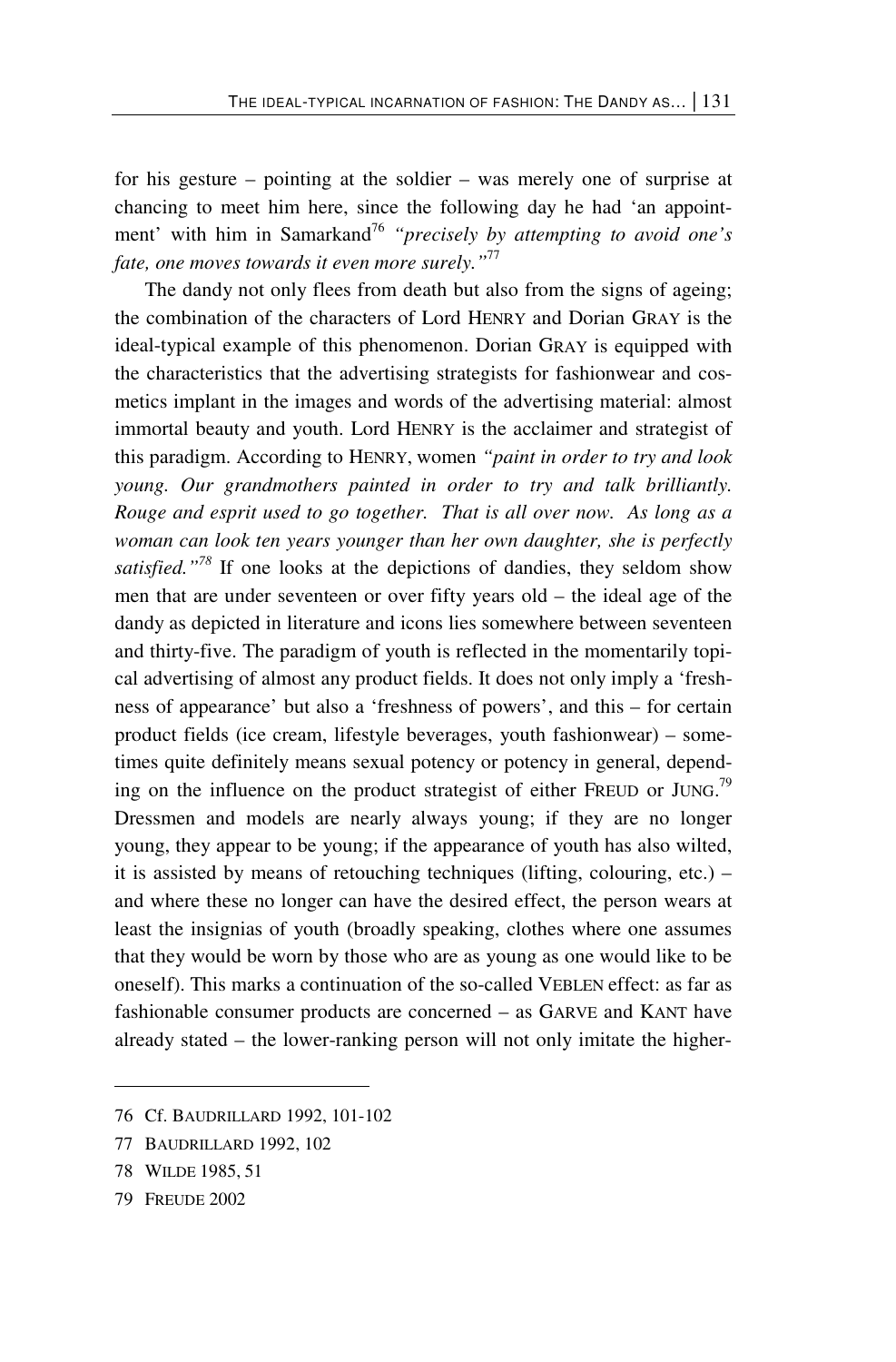ranking person but the older person will also imitate the younger.<sup>80</sup> The dandy and, to a certain extent, the media star does not, however, make do with optically visible physical insignias of youth:

"Ah! Lord Henry, I wish you would tell me how to become young again."

He thought for a moment. "Can you remember any great error that you committed in your early days, Duchess?" he asked, looking at her across the table. "A great many, I fear," she cried.

"Then commit them over again," he said gravely. "To get back one's youth, one has merely to repeat one's follies. [...] Nowadays most people die of a sort of creeping common sense, and discover when it is too late that the only things one never regrets are one's mistakes."*<sup>81</sup>*

The marketability of such tenets is demonstrated by consumer products (their slogans and brand names): from perfume (*'Escapade'*) to milk chocolate (*'gentlest temptation'*). Temptation, indiscretion and sin – admired and reviled in the dandy and the media star – become, interestingly enough, socially acceptable, consumable and disposable via consumer products and their meta-goods. So ultimately, neither the monk nor the vicar – even in public – need shrink from 'gentle temptation' or 'escapades'. If Oscar WILDE admiringly describes *A Rebours* by Joris-Karl HUYSMANS in *Dorian Gray* as a poisonous book<sup>82</sup>, no one would even so get the idea of attaching similar attributes to advertisements for consumer products; despite their proclamation of decadent lifestyles and such product names as *'SatAn', 'Opium'* und *'Poison'*. 83

<u>.</u>

82 WILDE 1985, 123-127

<sup>80</sup> Cf. MEINHOLD 2001, 12-19

<sup>81</sup> WILDE 1985, 44

<sup>83</sup> Product names for dish satellites and perfumes.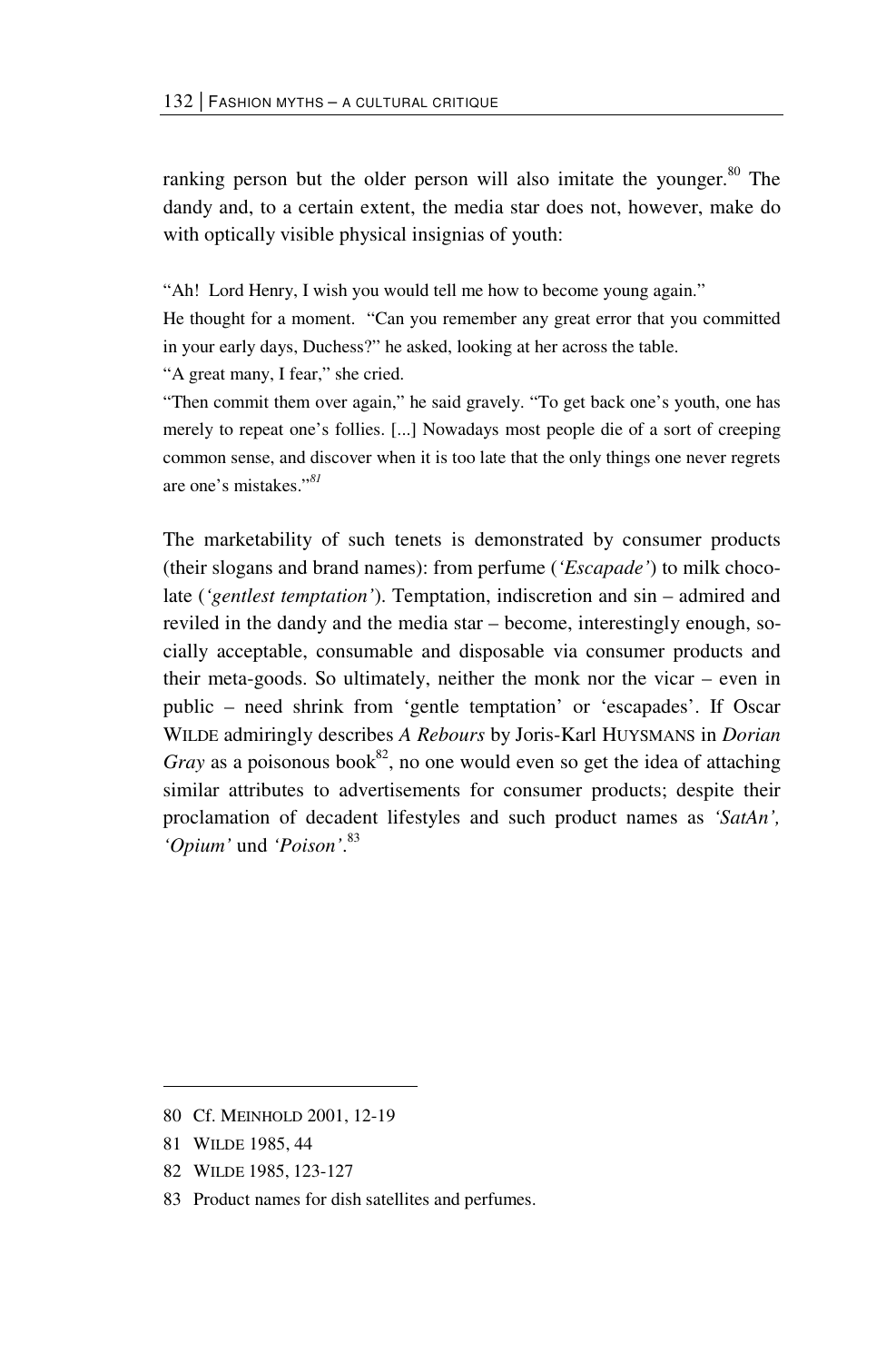# **Implications of fashion:**  *desiderata* **of life as an artwork**

The true thread that runs through the garment of the fashion myth has been spun out of the fibres that restore the reference back to anthropological basic conditions and refer to human life as a work of art. It is alarming, however, that advertising for fashionable consumer products speaks to the individual in his totality, while certain sub-disciplines of knowledge seek to reduce the individual to one or a few phenomena. While reductionist tendencies of biology reduce the individual, for example, to a genetic basis and derive all further human thought, attitudes and actions from this, advertising (apparently) fulfils a human wish for entirety. The fatal thing about this is the (apparent) disregard of human entirety by certain disciplines of science which as truth-seeking and knowledge-creating entities might perhaps grasp the individual in his or her entirety, whereas advertising ostensibly – and indeed for marketing-strategic reasons – aims at an entirety and presents itself in such a way as if it was intending an improvement of the entire individual, while in fact it is only trying to improve one thing: the sale of consumer items.

 Even so, it has to be noted: Fashion advertising at the same time also sheds light on various human domains the importance of which should not be underestimated for the individual as a being which is unconfirmed (NIETZSCHE), open to the openness of Being (HEIDEGGER), 'thrown' into Being (CAMUS), eccentrically positioned (PLESSNER), aware of his death (WEIZSÄCKER), *kritisch-krisisch* (WISSER), and utopian-ecstatic (GRÄTZEL). Consumption as a form of pseudo-therapy offers the individual in partial domains of his being answers to his questions regarding how to conduct his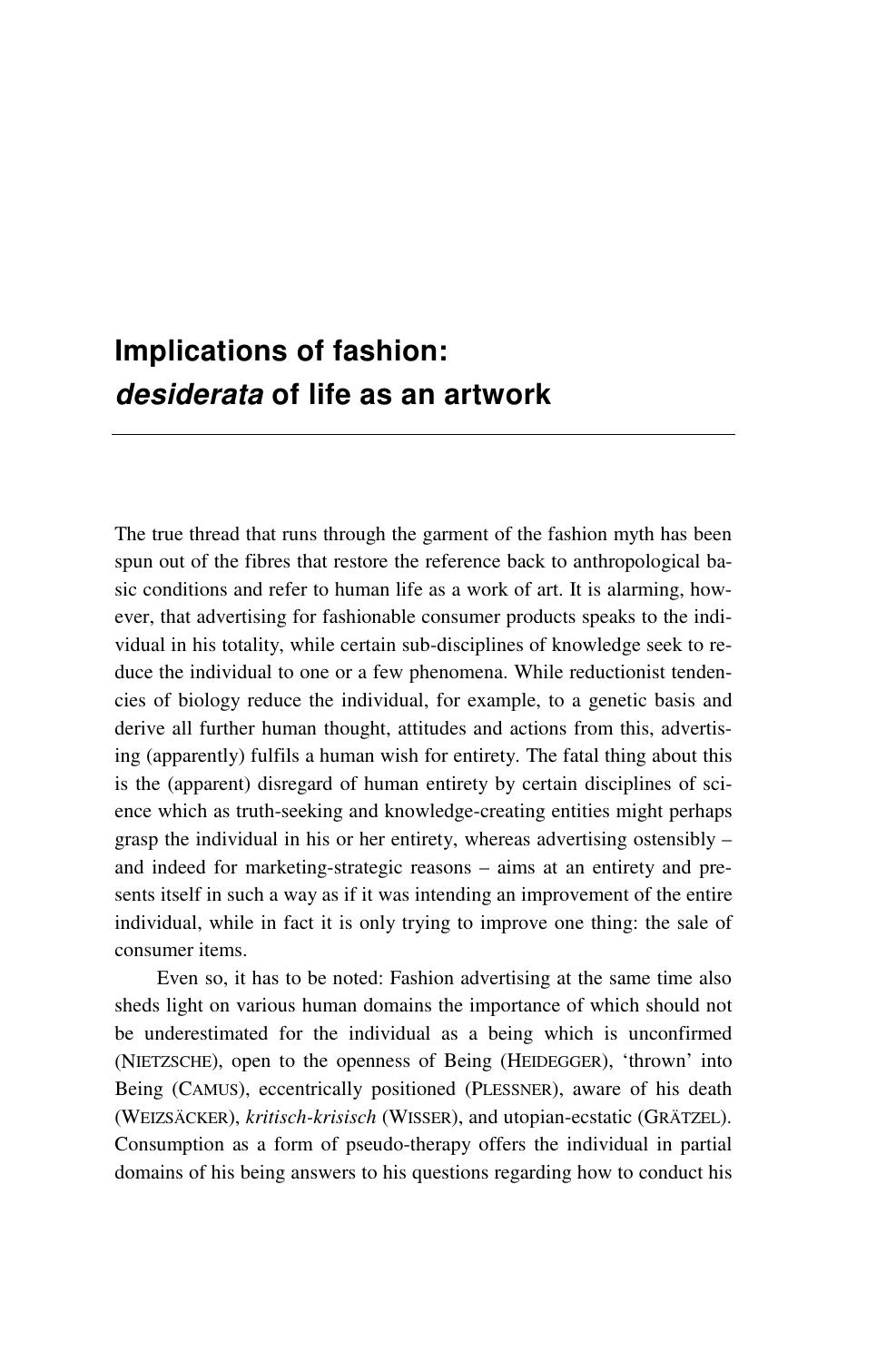life, since advertising, via the implanting of meta-goods in consumer goods, offers the individual a back-reference to philosophical-anthropological basic human conditions.

Thematising ways of dealing with the issues that arise from these basic human conditions is the task of philosophy, especially philosophical anthropology, ethics and philosophy that deals with the fundamental issues of human existence. No matter what one may call this philosophical discipline, it refers to a tradition that has existed since Antiquity and that has a new version under such titles as *Aesthetics of Existence*, <sup>1</sup> *Philosophy of*  Life,<sup>2</sup> Experiencing the Philosophy of the Art of Living<sup>3</sup>. In parts of academic philosophy this discipline has a legitimacy problem, because the 'philosophy of life' – in some instances not unjustifiably – has been condemned as popular philosophy or fashion philosophy.<sup>4</sup> A renaissance of an academic philosophy of existential problems of human existence, however, is essential.<sup>5</sup> For the existential *lacunae* that are left behind as believing religious communities and extended family structures lose their significance are not first filled by those with the *best* solution but by those with the *quickest*. 6 If one admits that consumer goods are also bought because of the attractiveness of certain meta-goods, one can assume that other strategies – e.g. pedagogical ones can have equal success if they serve the contents of these meta-goods. Michel FOUCAULT speaks in this context of a philosophy that focuses on the practical lifestyle which he refers to as the *"art[s] of existence"<sup>7</sup>* . *"By this is meant conscious, willed practices through which people not only determine their rules of behaviour but also seek to transform* 

3 Cf. SCHMID 2000

**.** 

- 4 Cf. RICKERT, 1920 Cf. SOLIES 1998, 12-22
- 5 What is called for here is not a one-sided concentration of academic philosophy on a philosophy of existential issues of human existence but a relegitimisation and constantly renewed questioning of these fields of philosophy with which it once had its beginning.
- 6 Since such *lacunae* in human existence are constantly being inundated in an 'information overflow', there is no need to ask why pedagogically mediated contents do not penetrate deep enough.
- 7 FOUCAULT 1984, 18

<sup>1</sup> Cf. FOUCAULT 1984, 18-21 and 313-319 as well as FRÜCHTL 1998, 124-148

<sup>2</sup> Cf., e.g. SIMMEL 2000, 209-425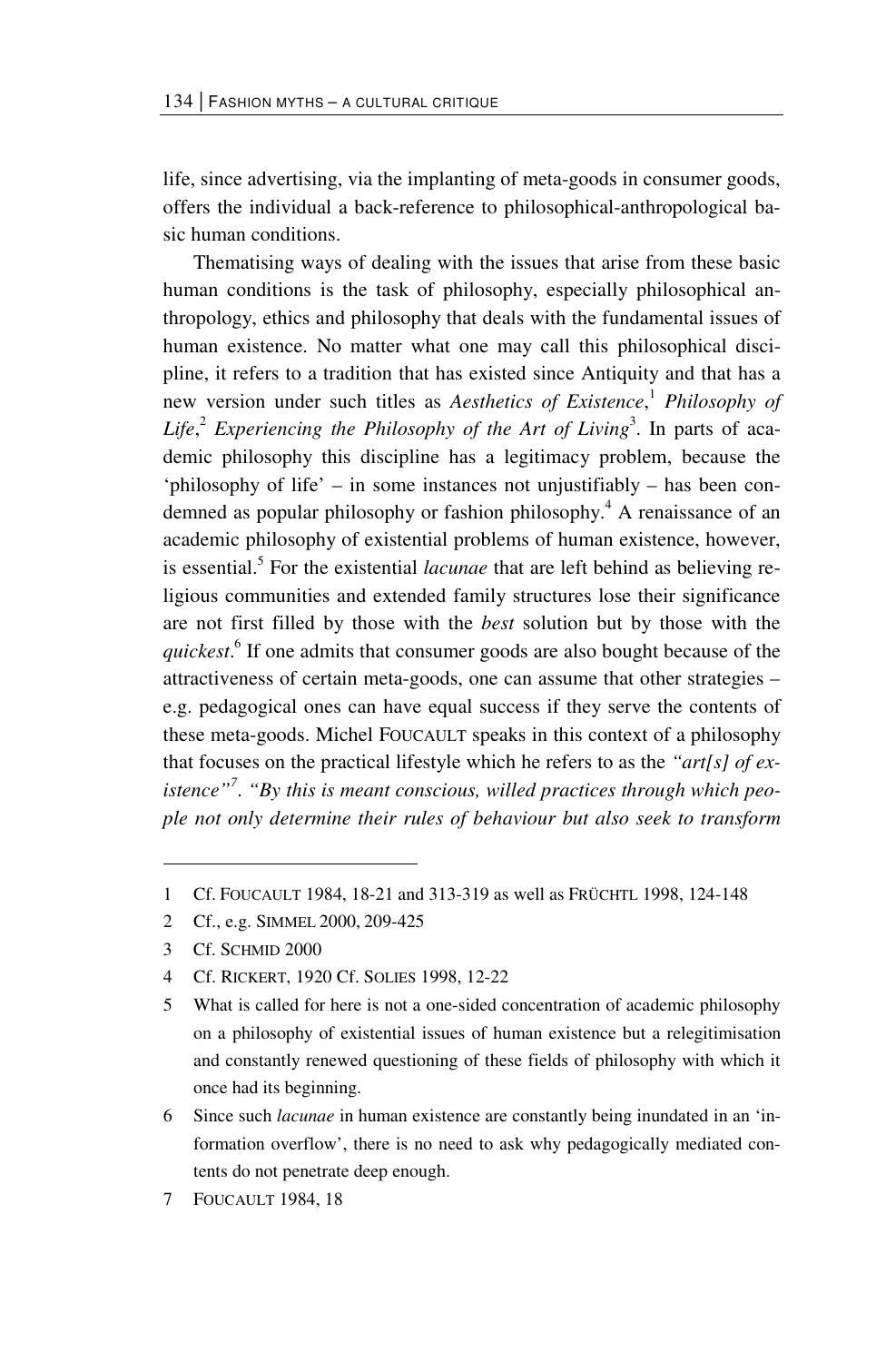*themselves, to modify themselves in their particular existence and to make their lives into a work of art that enshrines certain aesthetic values and corresponds to certain stylistic criteria."8* These 'arts of existence' or 'selftechniques' as FOUCAULT refers to them have lost importance since Antiquity. FOUCAULT views his investigations of sexuality as a first contribution to an aesthetics of existence and of self-technologies.

With the *Philosophy of the Art of Living* an attempt was made to call this neglected discipline back into play. The question of the art of living *"tends to be raised where traditions, conventions and norms [...] are no longer convincing and individuals start to worry about themselves."9* Wilhelm SCHMID understands by the philosophy of the art of living *"the theoretical reflection of life as it could be lived consciously".10* Here, life is to be conceived as a work of art, the last brushstroke of which is only completed by death and that can only be finally evaluated as seen as a complete whole after the death of the individual.<sup>11</sup> Life, like the work of art, can be evaluated both according to objective and subjective criteria.<sup>12</sup> Both from the perspective of the observer as from that of the creator of the work of art, the work can appear to be unfinished or complete, successful or a failure. The *material* of the art of living is life as it is lived.<sup>13</sup> Since the work of art of life will only be completed at the end of life, during life it is always *"work in progress"*14.

Advertising implants meta-goods into fashion consumer items that have *topoi* of the art of living as their content and thereby establishes the link to basic human conditions. If one assumes that fashion consumer products are also bought because of the attractiveness of the meta-goods that are attached to them, the question is what role these contents play in a human life that is to be formed as a work of art. A philosophy of the existential issues of human existence can have many *topoi* as its content. In the context of

-

<sup>8</sup> FOUCAULT 1984, 18

<sup>9</sup> SCHMID 2000, 9

<sup>10</sup> SCHMID 2000, 10

<sup>11</sup> Cf. SCHMID 2000, 353

<sup>12</sup> SCHMID on the other hand assumes that life has to be compared with the modern work of art, which evades objective assessment criteria. Cf. SCHMID 2000, 79

<sup>13</sup> Cf. SCHMID 2000, 71

<sup>14</sup> SCHMID 2000, 73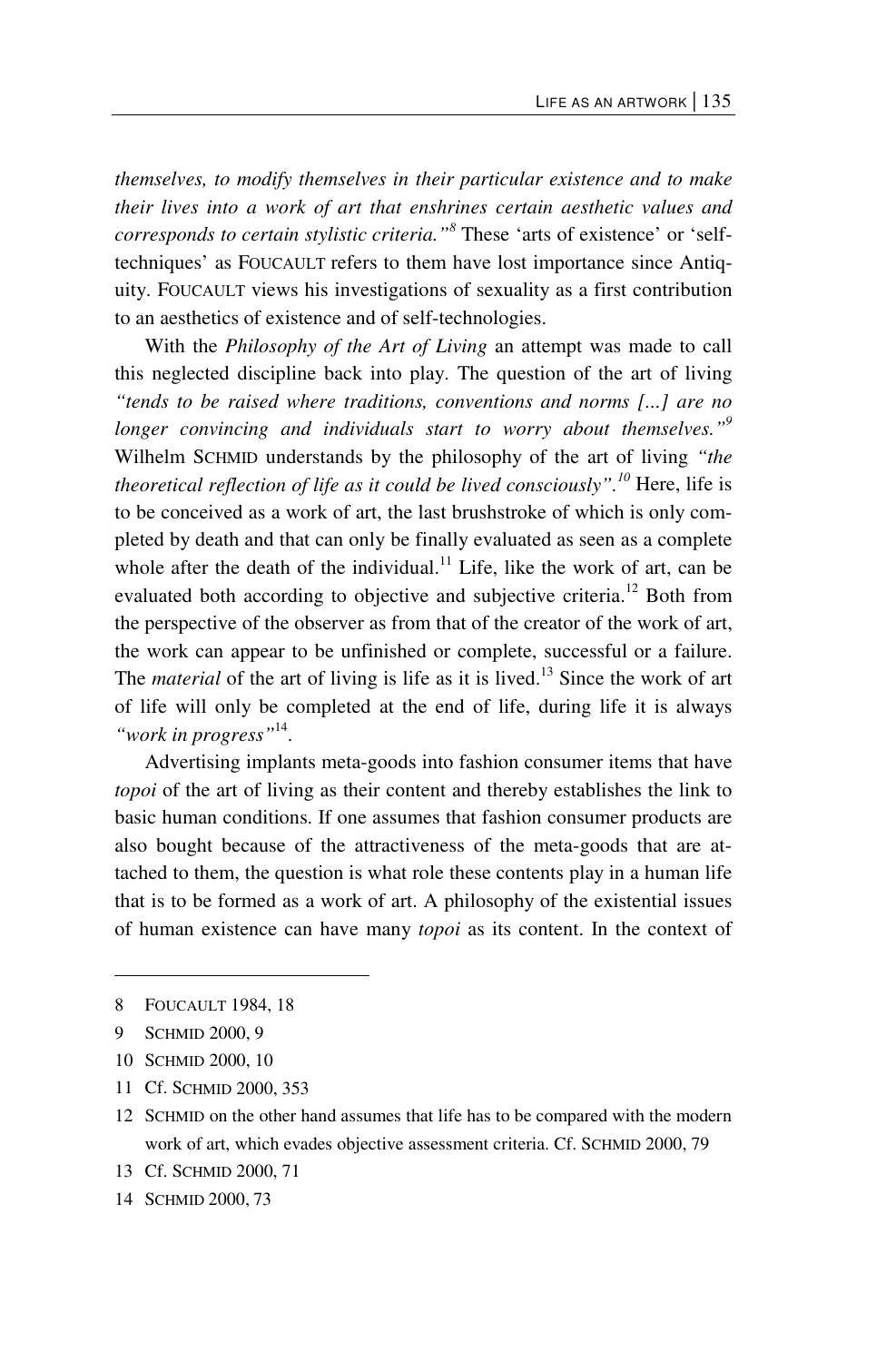this investigation, three of these would seem to be of pre-eminent importance and could possibly serve, in the following outline, as a point of departure for further research towards a philosophy of existential questions of human existence:

- 1. The 'staging' of a personal life-plan that constantly has to be corrected and the mediation of this between an individual human nature and social requirements.
- 2. Melioration via ascesis: This refers to the selection of life-improving options as well as the concentration on selected options and their practising.
- 3. The removal of taboos, thematising and problematising of the phenomena age(ing), dying and death.

In those instances where a philosophy of life takes account of actual individual problems of human existence, it transforms itself into lifecounselling that can only be meaningfully conducted in an individual conversation. Where it remains completely theoretical and abstract, it offers no individual assistance. That which lies in-between is the reflecting on existential issues that affect all individuals (human existence as such) at some point and in some form or other. Within this framework, the three existential problem areas of human existence mentioned above – used by advertising to market fashion consumer items – will be examined further in relation to certain aspects of their potential manifestation in the actual life of the individual outside of fashion. The following three subsections aim to motivate a continued and intensified examination of these *topoi* once more within a scholarly context and hopefully provide a contiguous contribution to a philosophy of the existential problems of human existence.

## **INDIVIDUAL EXISTENCE AS ENTELECHY IN THE SOCIAL CONTEXT**

The individual seeks recognition in the social context and to that end, among other things, employs imitative staging with the aid of fashionable clothing. The human mind cannot be conceived without this staging, this *mise-en-scène*. *"Performing would thereby be a comestible without which*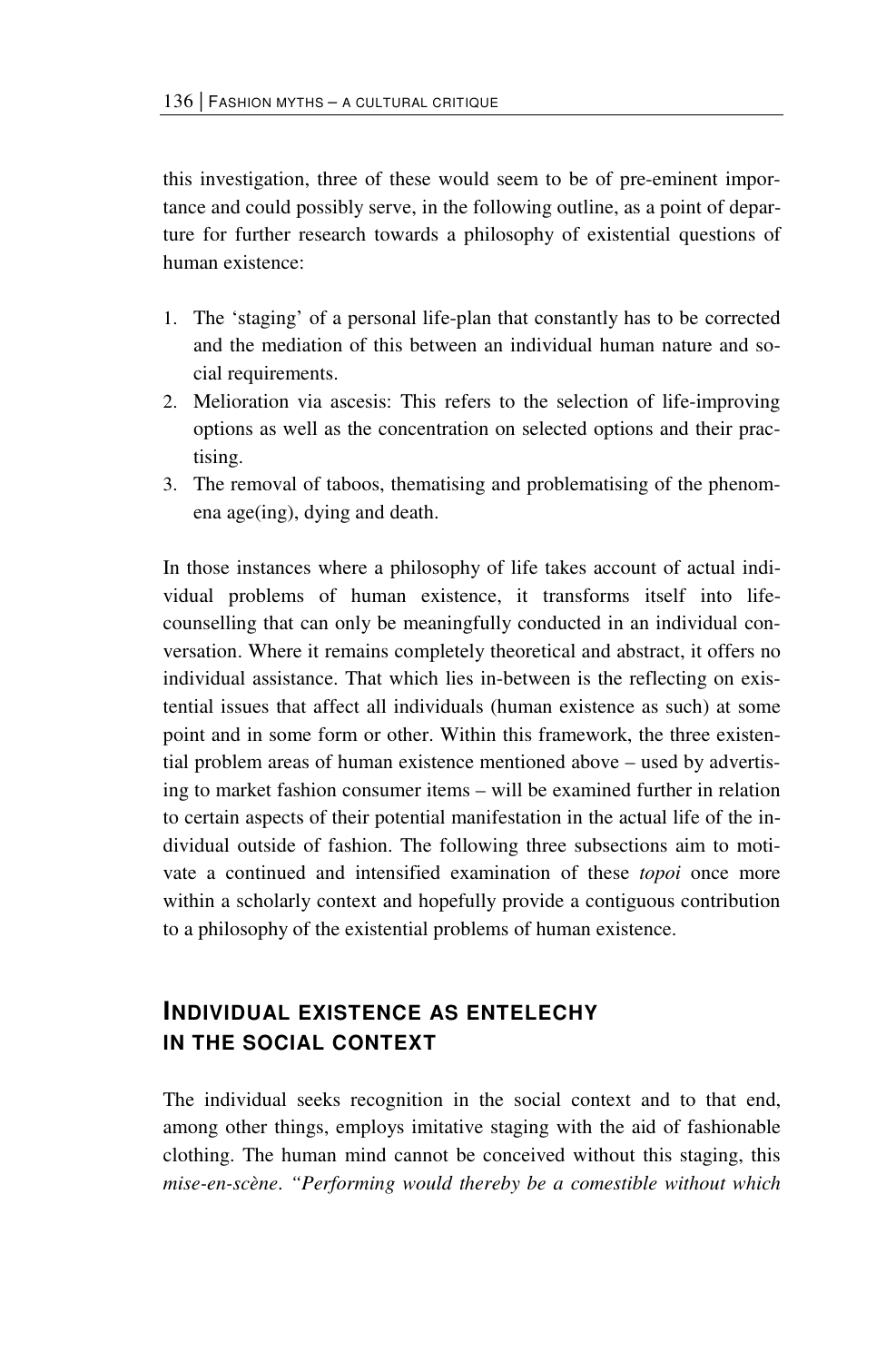*humans could not survive."15* The "stage" is the human's immediate surroundings, in particular the social surroundings, where the individual gains approval via an appropriate 'redeployment onto this stage'. For the 'miseen-scène' in a social context, that fundamental anthropological condition is a *sine qua non* where the individual is constantly and repeatedly 'damned' to relinquish his actual position in space, time, social context and his momentary individual attitude in order to adopt a new one. We are dealing with an *"excentric positionality*"<sup>16</sup> or a *"utopian-ecstatic*"<sup>17</sup> basic human condition. Referring back to the disparity noted by PLESSNER between individual human nature and social role, an attempt will be made here to mediate between the disparate extremes.

It must be assumed that the individual is unable to be completely absorbed in either his own personal nature or in a "role". Because of this, a human being constantly oscillates between individial human nature and demands made by the social context. Since the individual in his existence as a human being needs the social framework or, more generally, the "other", he is unable to leave the other out of account in the structuring of his own life. On the other hand, the individual is unable to 'leave' his personal human nature, his 'existence', for any length of time in favour of a particular role, because he is always obliged to 'take with him' his own individual nature, wherever he goes – even to his own death. He is incapable of fleeing from this innermost self.18 He has to realise *"that nothing can save him from himself."*19 The individual is just as unable to avoid for any length of time his personal human nature or his existence as his social context, which is why he has to mediate this disparity. This mediation results in a structuring of individual existence in the social context. The human self is made up from the mediation between individual nature and models from the social context. Advertising for consumer items frequently allows goods

- 16 PLESSNER 1982, 9; Cf. 10-15
- 17 GRÄTZEL 1997, 13

<sup>15</sup> GRÄTZEL 2003, 1

<sup>18</sup> The lonely traveller, who moves on every few days from one place to the next, is regularly 'caught up with' by his existence. He will then only become conscious of it at the latest when he has processed the new impressions from a new environment.

<sup>19</sup> SARTRE 2000, 176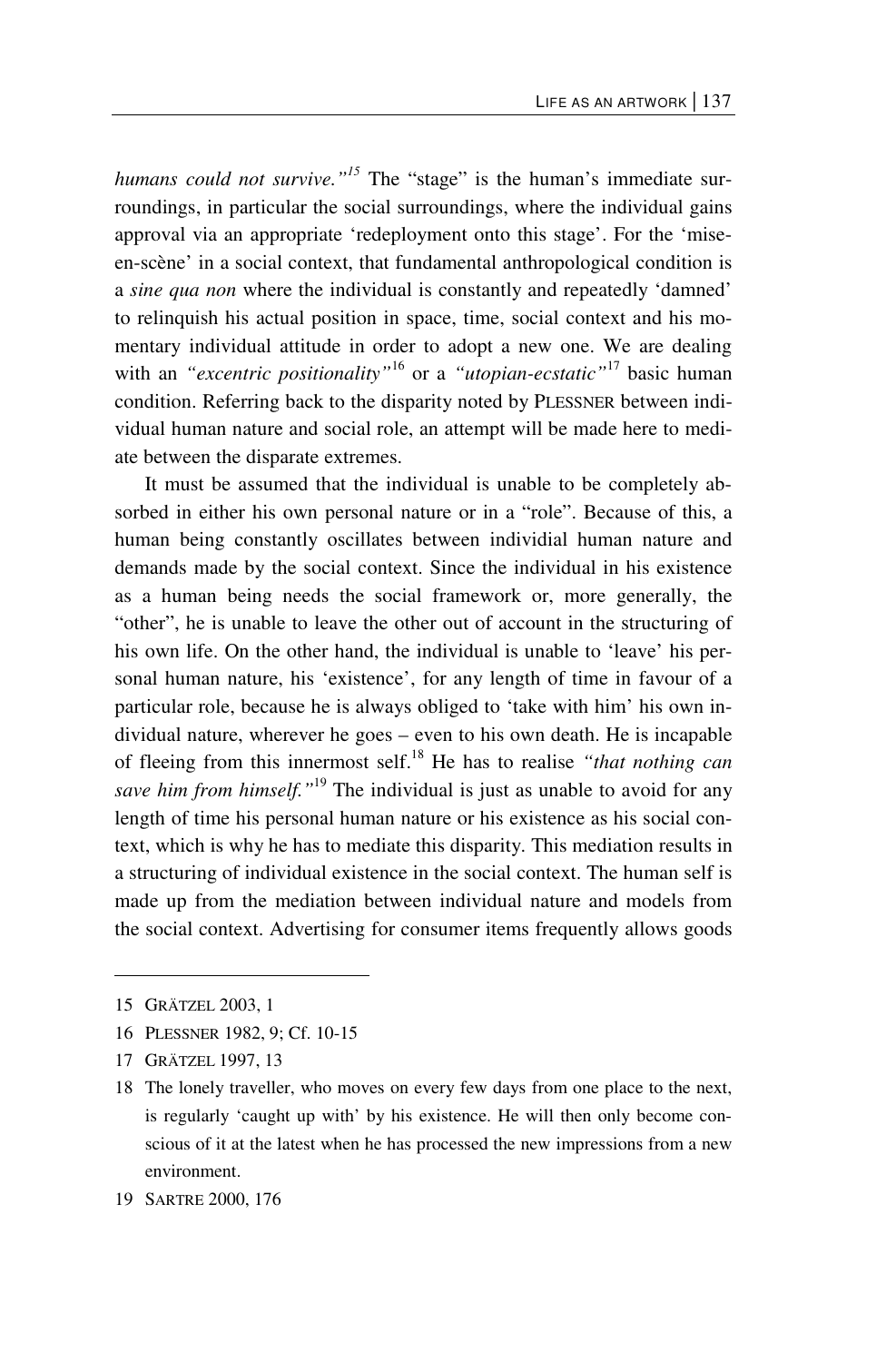and their meta-goods to appear as founders of models that tend to make thinking about individual human nature superfluous, because a sufficient foothold on the social stage of everyday life is ensured via the model: *You are completely yourself if you wear this or that brand.*

The existence of a person or his individual human nature is just as unique as the patterns of whorls on his fingertips or his genetic fingerprints, but it is influenced by factors outside himself. So it is only possible to speak theoretically of such an individual nature in the sense of 'originality', because it is influenced by many external factors, so that its 'original form' is no longer recognisable. Similarly, the social environment – especially the immediate environment – is influenced by the existence of the individual. Also in the case of the environment, i.e. that of other individuals, it is no longer possible after a certain length of time to determine without further ado who has influenced what. Both human nature and social environment are subject to reciprocal influence and constant interaction. In the individual's self-design draws from two sources: one based on models outside himself, e.g. his social milieu (or possibly models from the past, especially history, myth and literature), or he makes use of what he finds *within himself* (which, as mentioned, is not uninfluenced by external influences). A simple and certain variant of human self-design – at least at first glance – consists in the imitation of 'successful' models, as this imitation can follow guidelines and its result is assessable. If, however, the individual remains caught in this imitative variant of self-design, he will at some point have to go off in search of his own personal nature, because he feels a lack of authenticity. Quite often, such phases of 'seeking for identity' come after leaving a profession or when the imitation of a model or the almost complete adoption of a role has broken down.

As a rule, the individual is a 'practical eclecticist' that amalgamates his self-design out of various external models and intentions of his own personal nature. The individual must therefore realise his existence by means of a constantly renewed act of self-design in the social context, because realisation is only conceivable within this context and because the individual needs the recognition of others. The self has to be redesigned *over and over again*, because the social context, the outside world as a whole – as well as the existence of the individual – are constantly changing. Even so, he must never forget or repress the originality of existence in this act of self-design,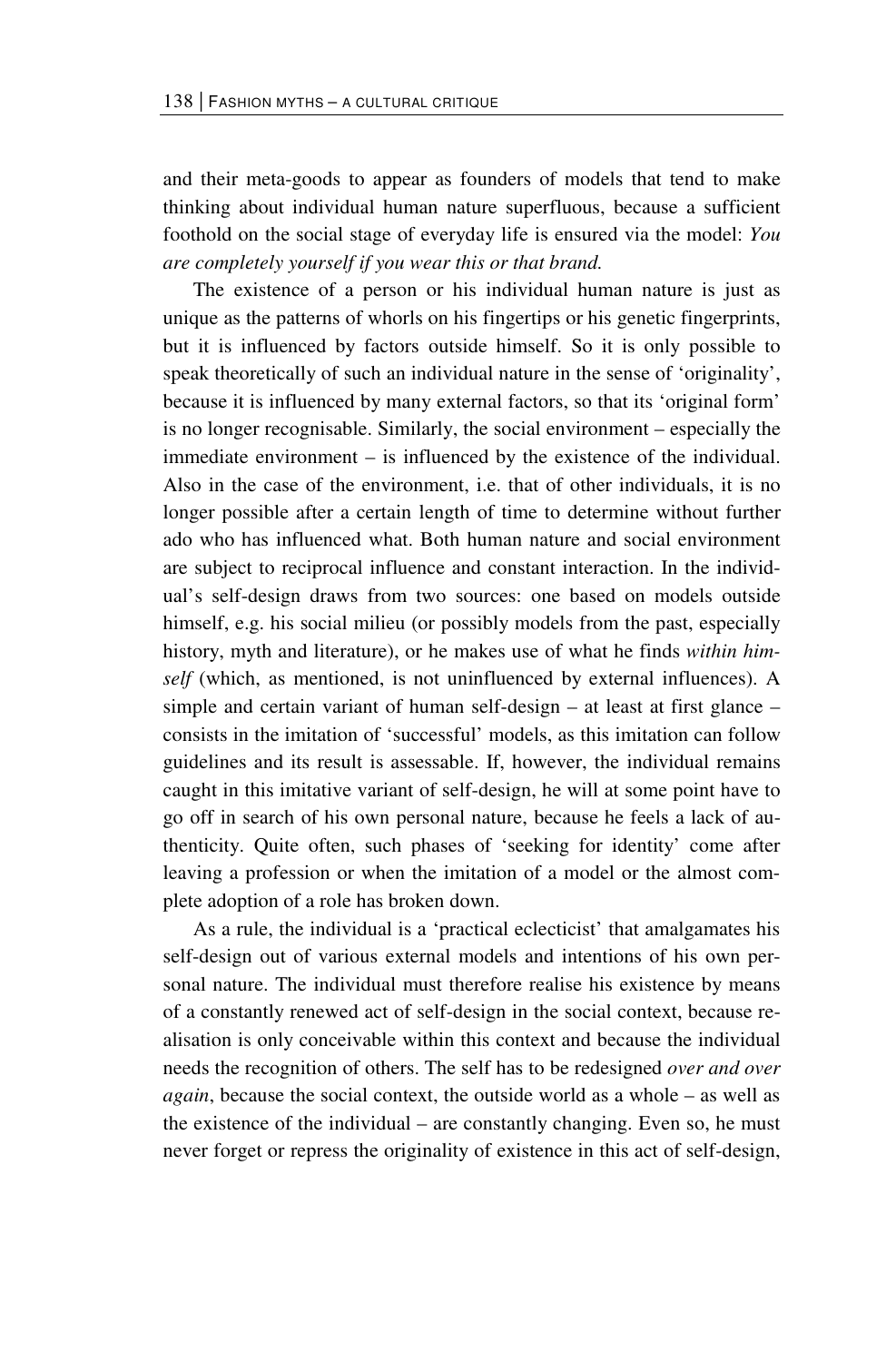since this originality of existence is the very condition of human lifedesign, which, if he neglects it, will lead him astray.<sup>20</sup>

An extreme variant of self-concentration while neglecting the social context would be the hermitism, such as NIETZSCHE ascribes, for example, to a phase of ZARATHUSTRA's life: ZARATHUSTRA spent ten years of contemplative solitude in a mountain cave *'without tiring of it*<sup> $21$ </sup>, before he grew weary of his wisdom. ARISTOTLE also assumes that the contemplative form of life, which he describes as being the best, since it is *"the most venerable"* according to human nature,<sup>22</sup> does not represent an autonomous form of life. For the contemplator also needs the virtues of the second-best form of life,23 which locates him as a *politikon zoon* in the social context. For the individual to be embedded in the social context, he therefore needs both individual-ethical and social-ethical virtues.

If one compares the influence of the individual on his life in the social context with the soul as the entelechy of the body in the Aristotelian definition of the soul, one gets a model that explains the 'mis-en-scène' of the individual: Each individual existence is a 'realising' element of the social fabric. The single individuals form the nature of the community; they are – as the soul for the body – its constituent elements. The individual must thus design himself in such a way that his personal nature represents the 'realising' of his social role(s): *Individual existence is the entelechy of the individual as part of the social whole*. The individual has constantly to redesign himself into the social context in accordance with what he finds within himself in ever-changing form. He must amalgamate his social role with

21 (from his thirtieth to his fortieth year) NIETZSCHE 1988, 5

-

<sup>20</sup> On the one hand, the individual loses his direction in forgetting his originality of existence throughout his life, because to orientate himself both mentioned threads are necessary to a certain extent: social context and individual nature. On the other hand, he will go proverbially 'round the bend', because he has lost sight of his individual nature and his existence. Just think, for example, of the monk MEDARSUS in E.T.A. HOFFMANN's *Elixiere des Teufels* [The Devil's Elixir], whose multiplication of identity drives him insane and leads him to lose authenticity. He first has to take the cruel road of guilt to atonement and is able via research into his own family history to gain an awareness of himself.

<sup>22</sup> ARISTOTLE *EN*, 1141 b 3-4

<sup>23</sup> Cf. ARISTOTLE *EN,* 1178 a 24-26 and 1099 a 31– b 1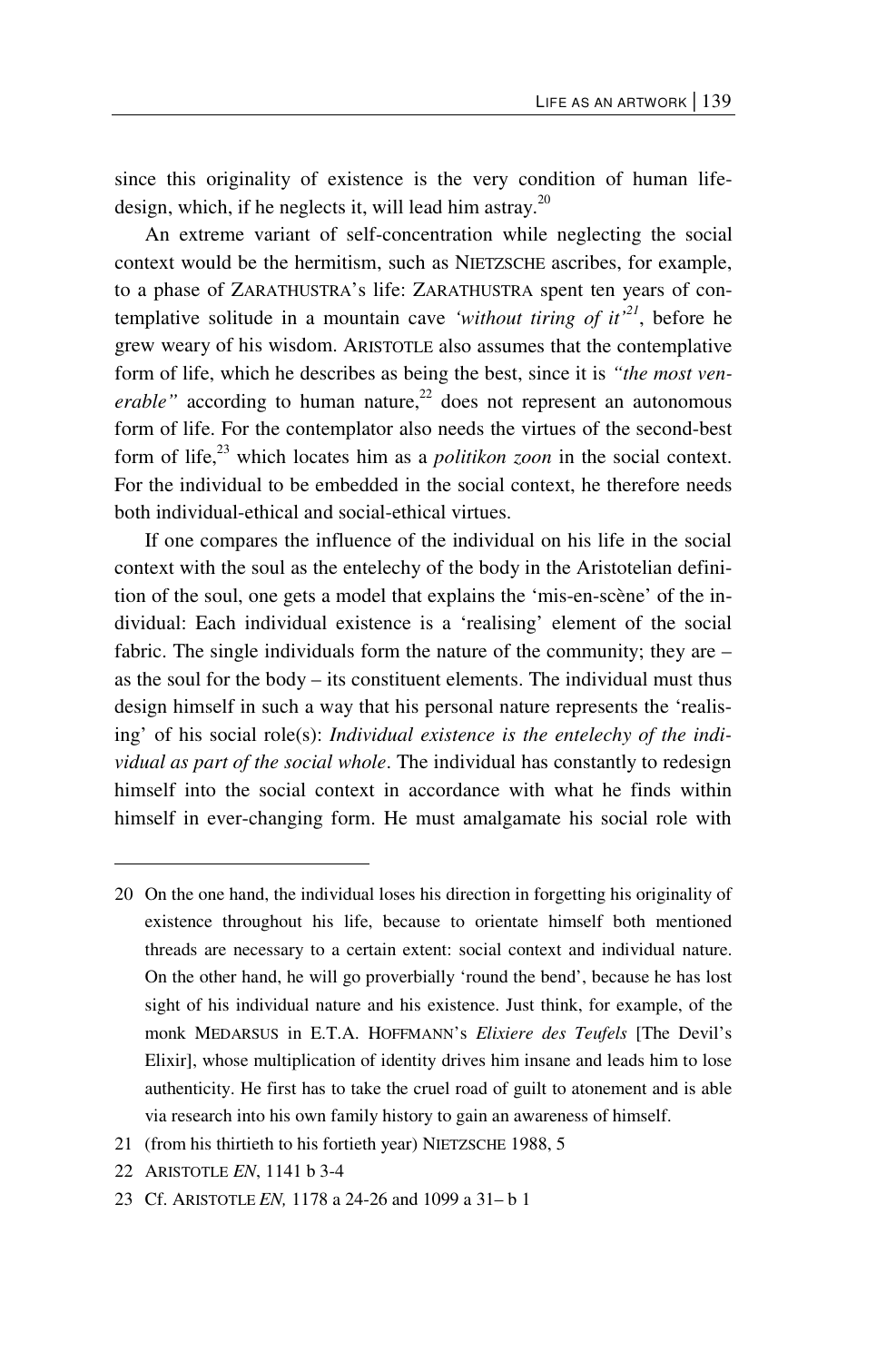1

and outside his own personal existence in designing himself in obeisance to an *'individual law'"<sup>24</sup>*, according to which this individuality raises a particular role beyond the mere fulfilling of a role.<sup>25</sup>

Only a few specific qualities of an individual which might serve as guidelines for an authentic designing of his life can be quantified such as absolute pitch or a particularly sensitive sense of smell and taste. Apart from qualities that can be traced back to genetic aptitudes in a person, there are also socio-cultural qualities – such as acquired knowledge about the theory of sound formation or specialist expertise in oenology, for example – the acquisition and use of which are not, however, dependent on genetic aptitudes. Lastly, there are qualities that an individual has acquired *en passant* and unconsciously, such as qualities and interests that the individual discovers by chance and at some point in his life.

It is a question of discovering, selecting, mediating and cultivating as large a number of these qualities as possible and of including them within the framework of self-design. This finding of qualities – a step in the direction of ideal conception of self-discovery – changes by means of the selection, synthesis and cultivation into self-discovery. The theme of selfdiscovery, taking account of individual qualities and life possibilities focuses one's gaze on the question as to how one ought to deal with these qualities and life-options, wherever they may come from, so that the individual is able, according to his aptitudes, to change things *for the better*.

<sup>24</sup> Cf. SIMMEL 1968. Since a general law, such as the human categorical imperative, does not grasp the individual in his unity and totality (cf. 191), its activity is limited in concrete action. For this reason, an individual, objective behavioural principle has to be chosen that is always dependent on the whole human being as a unity and on the context for the action, an *'individual law'* that cannot be fixed conceptually (cf. 229).

<sup>25</sup> This constellation of role and individual existence can be compared with SIMMEL's conception of how the actor has to enter into a role: *"how an actor is to conceive a role does not arise – not even as an ideal requirement – from the role itself but out of the relation of his artistic disposition to the role"* (SIMMEL 1997, 424).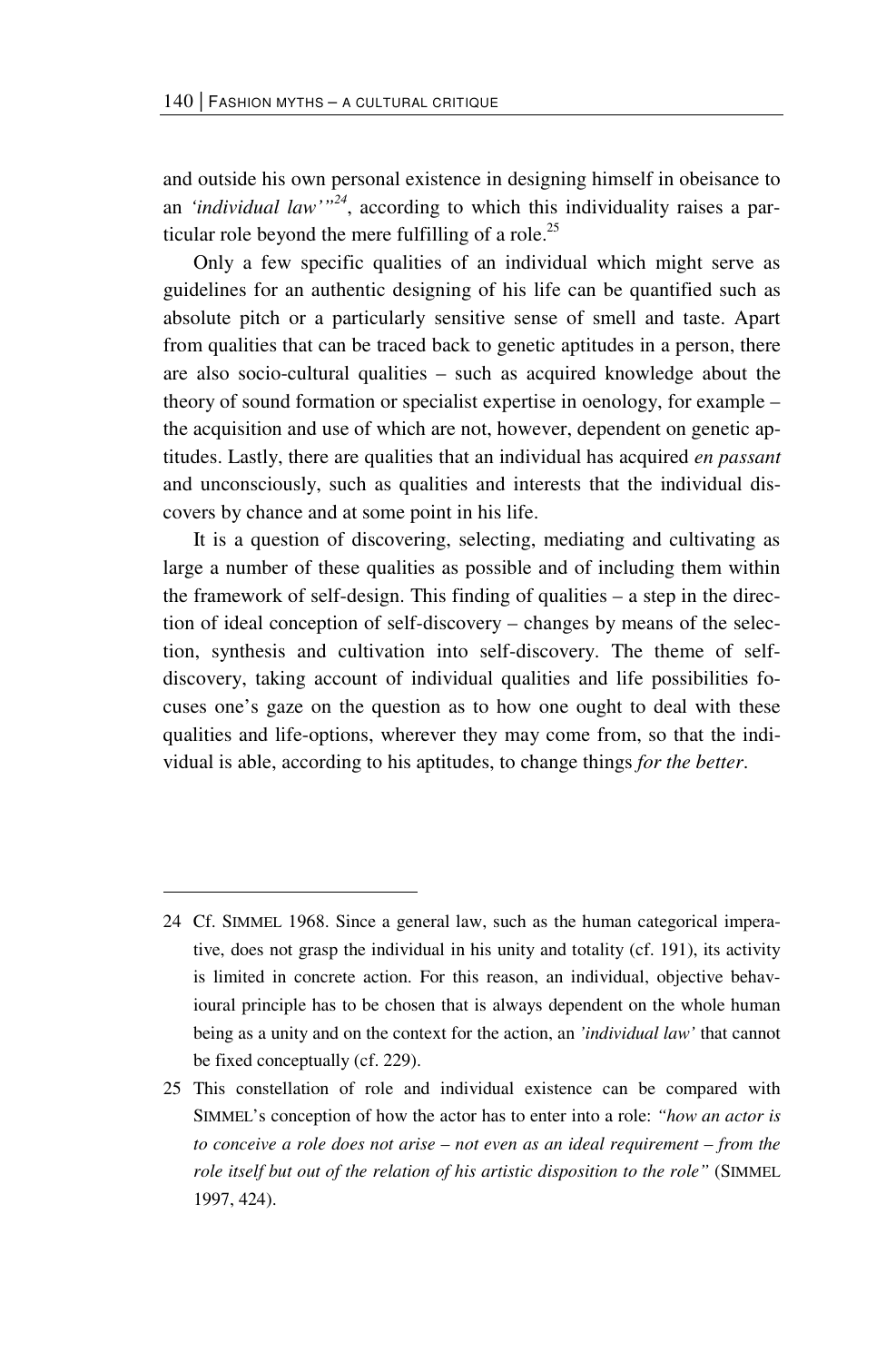#### **MELIORATION BY MEANS OF ASCESIS**

Lifestyle, which, according to its usage in advertising, is actually a style of consumption, occurs via the linking to meta-goods as being a way of living. Advertising explains how people can give their life style and enhance it. To over-simplify, one could claim with KAZANTZAKIS that: *"the greatest sin is contentment."26* Seen from a more general point of view, behind every stylisation or aestheticisation there lies a wish for improvement: melioration. Humans constantly think and act in the comparative.

Life can be conceived as a work of art that is first completed in death, a work of art which in turn is part of a 'Gesamtkunstwerk', collectively processed by many other people throughout their lives, with the intention of improving it. In this work of art – as in the portrait of Dorian GRAY – the modes of human thought, behaviour and action are reflected. *"Our works are the mirror wherein the spirit first sees its natural lineaments, Hence, too, the folly of that impossible precept, Know thyself; till it be translated into this partially possible one, know what thou canst work at."'27* Complete self-awareness or self-discovery, because of the human lack of selfknowledge and constant self-metamorphosis, is strictly speaking impossible. *"Socrates' 'Know thyself' has as much value as the 'be virtuous' of our confessionals. They reveal a nostalgia at the same time as an ignorance. They are sterile exercises on great subjects."28*

NIETZSCHE's *homesickness without a home* reveals that the self cannot be discovered, since human existence is determined by the *nowhere and in vain*.<sup>29</sup> Therefore it is a question of constantly re-constructing the self, using what is available or what becomes available via deep 'delving' into one's own individuality and in the social context. As humans we must always

 $\overline{a}$ 

(http://lastchanceforcommonsense.blogspot.com/2009/05/albert-camus-mith-ofsisyphus.html)

<sup>26</sup> KAZANTZAKIS 1973, 37

<sup>27</sup> CARLYLE 1991, 223; Cf. MEINHOLD 2013b; MEINHOLD 2011

<sup>28</sup> CAMUS 1999, 26. CAMUS means THALES rather than SOCRATES. Cf. DIOGENES LAERTIOS 1990, I, 1, I [Thales], 40: *"From him [Thales] comes the 'Know thyself', which Antisthenes attributes to Phemonoe in his 'Diadochae'; from her, Chilon has made it his own."* 

<sup>29</sup> Cf. GRÄTZEL 1997, 13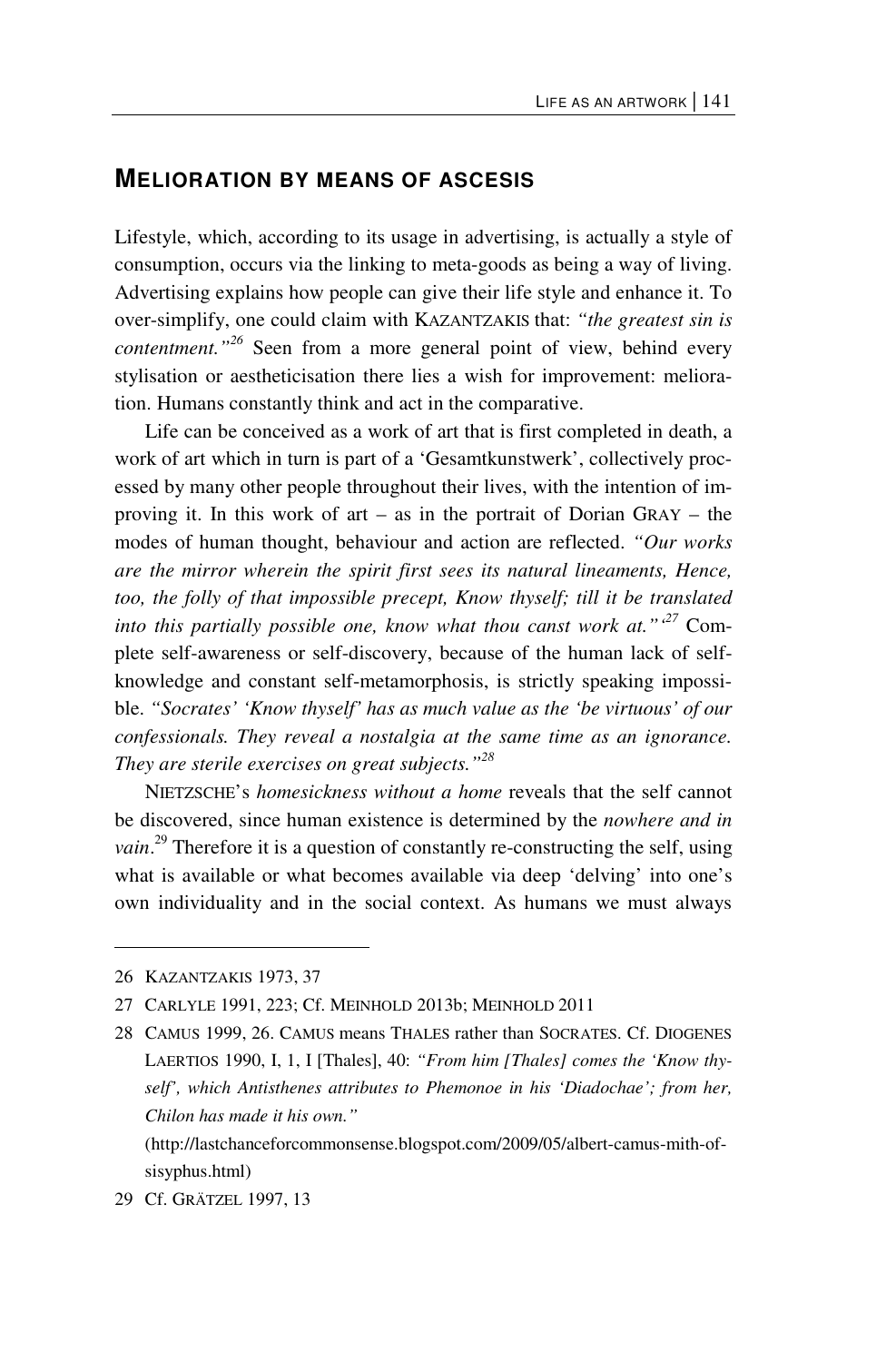dare to undertake this self-construction or self-discovery, constantly aware of the fact that we are "*actors in an unknown play*"*. <sup>30</sup>* The first means of self-discovery lies in working out what one's real wishes consist in and where those fields lie in which an individual can actively seek to find out where it is worth expending effort. For this, something threefold is needed, the individual stages of which have to be repeated in an alternating, often incalculable sequence and which even so, like SISYPHUS' rolling of the rock, have a deeper meaning that the individual has to carve out for himself anew every day. We are dealing with an ascetics that, theoretically speaking, can be divided into three stages: selection, concentration and practice.

By asceticism one generally means something like austerity, or an austere way of life. Recently, slogans of the type *"cheap is good"* have also become virulent in the media, where by 'avarice' 'monetary asceticism' is meant. Considering asceticism under the primacy of austerity does not, however, capture the broad dimension of the original concept (gr. *askesis*), which roughly means *practice, occupation* and *profession*. The verb *askeo* brings us yet closer to the true meaning of the term asceticism: *askeo* means *to manufacture, produce* and *process* in a *technical* or *artistic* way, but it also means *to exercise, practise, adapt oneself to something, decorate* and *adorn* or *embellish*. Asceticism further refers to schooling or disciplining the mind, and for the Stoics the element of austerity comes to the fore as control over one's thoughts and urges. To adopt the popular conception of asceticism for a life as a work of art, the term *ascetics* – which refers to the above-mentioned original meaning of *askeo* – has to be strengthened. By ascetics, the triad of *selection, concentration* and *practice* is referred to, the concrete content of which has to be attuned, repeated and re-defined in the practical conduct of life. *"For Anthropology on the other hand, it [ascetics] must count as belonging to the really high categories. It is even possible [...] to conceive it as being a continuation of the process of becoming a human being."31*

Especially in Western societies the *selection* of options – because of *multioptionality* (the almost inexhaustible possibilities of conduct of life) and because of an 'information overflow' – the inundation of the individual by useful information (or useless information: what Harry G. Frankfurt

1

<sup>30</sup> GRÄTZEL 1997, 19

<sup>31</sup> GEHLEN 1993, 66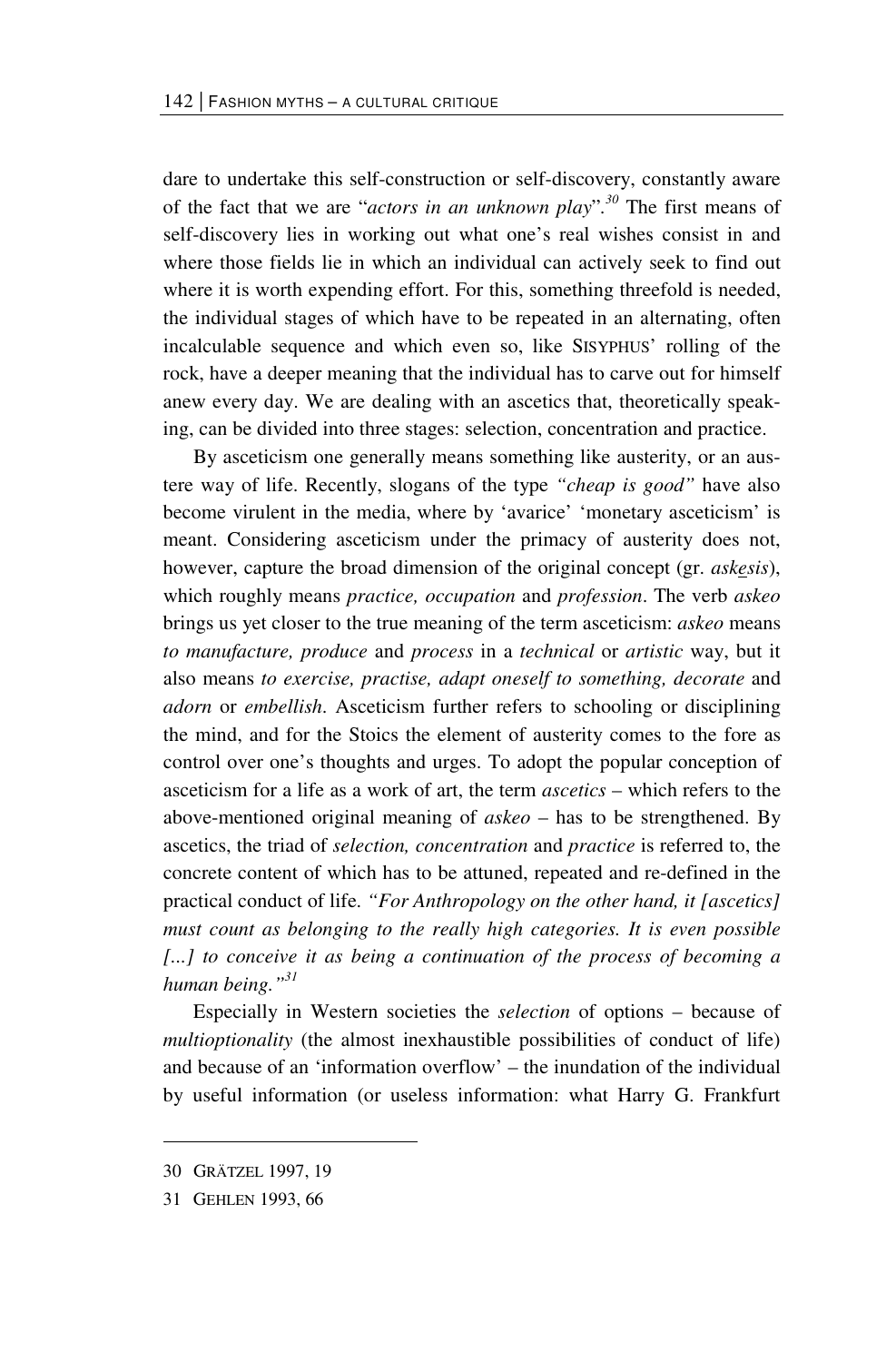calls *bullshit*)<sup>32</sup> – plays a first important role in the forming, stylising or aestheticising of life. For the selection of options a person must on the one hand 'invest' time – an investment that as with economic goods can later bear fruit – and acquire a corresponding know-how in order to liberate himself or herself from a "*self-incurred immaturity*"<sup>33</sup>. For the selection of options on the other hand enlightenment regarding these options and their scope is necessary. As with the production of a work of art, it is a question of selecting when dealing with the aestheticisation or melioration of life's materials and motives.

The selection of options is followed by a *concentration* on selected materials, intentions and models. Here too the influences from 'inside' (e.g. intentions) and 'outside' (models) as well as that which contains both aspects manifest themselves – influences that can be attuned in a mediation according to the principle of entelechy. In day-to-day living, this concentration is the convergence on a centre that is never completely reached, since the person concentrating and that which is to be concentrated on are always in transition. Metaphorically speaking, this concentration in life is similar to pouring of water out of a large bucket into a bottle with a narrow neck on board a ship on high seas.<sup>34</sup> When dealing with life as a work of art, concentration is thus a matter of mediating between the selected materials and including them in the work.

What emerges in the approximation towards an ever-fresh re-determinable centre then has to be practised. This practising involves an expenditure of time and work, effort and struggle – especially with oneself.<sup>35</sup> In the processing of a work of art, this practice expresses itself in a constantly renewed attempt to bring the work to relative completion and perhaps inimitability as well. Renewed selection will constantly be necessary in order to lay aside the previously used materials and motives and to add new ones, to

<sup>32</sup> FRANKFURT 2005; Cf. MEINHOLD 2009a

<sup>33</sup> KANT 1999, 26

<sup>34</sup> The process of *Education* can also be clarified by the use of this 'pouring out' example; as age increases, the opening of the neck of the bottle admittedly becomes narrower, but the proficiency of the mind doing the pouring becomes greater.

<sup>35</sup> This also by the way corresponds to the basic meaning of *Djihad* (*Dschihad*: Arabic  $=$  'effort').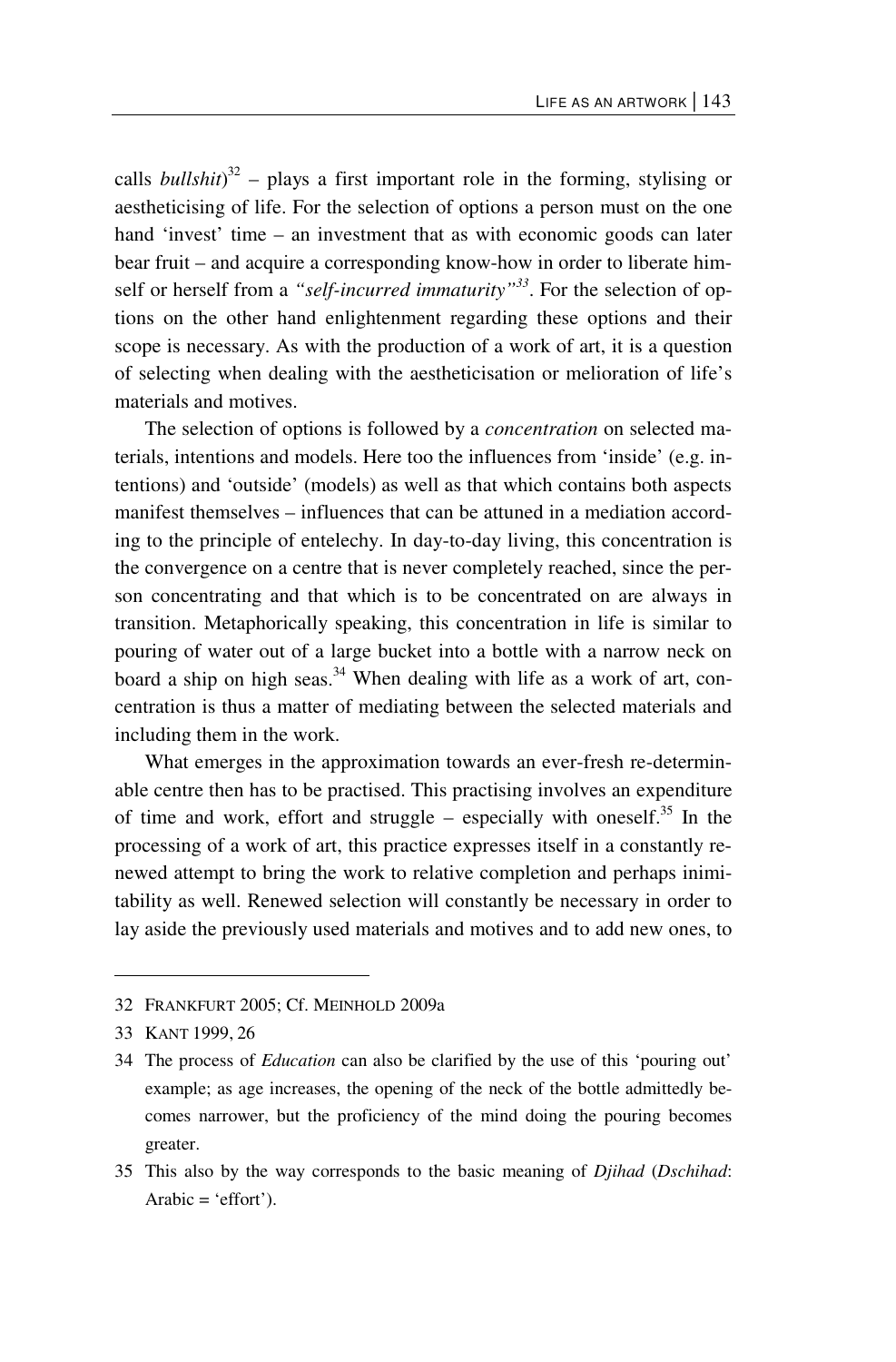concentrate on these and their connections with what has been used up to this point and to practise their use. These three stages of ascetics, by means of the cited reference of HORKHEIMER and ADORNO can be related to HOMER's ODYSSEUS. When passing the sirens, ODYSSEUS has to decide (selection) whether he is to attempt to defy or give in to the *"irresistible promise of pleasure as that experienced from their singing"36*. He has two options to choose from. Warned by CIRCE, a deity, he knows the consequences of his choice in this situation: pleasure and death, or austerity and life. He decides on the latter. In the *concentration* on his decision to resist the sirens, he fills the ears of his companions with wax and orders them to row for their lives, after he has had them lash himself to the mast. *Practice* is shown in his order to have himself lashed yet tighter to the mast should the temptation arising from the song of the sirens increase. $37$ 

The central point of ascetics is practising and exercising, for via this a work of art or life as a work of art can be brought to (relative) completion. A problem of Western societies is their profusion of options and the lack of competence when it comes to selection. If bliss – as Edgar Allen POE postulates – corresponds to the intensity of spiritualisation in an object or the dedication to a task, $38$  the discomfort of many people in Western societies stems from the concentration on too many objects. When there is weak selection, which retains too many objects from the options for concentration and practising, concentration and practising become less intensive than if the selection had been based on less objects. Multi-optionality and the pressure of an economy that is only prepared to recognise growth (especially monetary), but not stationary status (and thus produces an ever-increasing number of options) result in a shift of priorities in the direction of a use of the multiplicity of diverse options at the expense of a competence of selection that has been unable to keep pace with the increase in optionality. This occurs when there is a simultaneous deployment of individual resources on the concentration and practising of an increased number of objects. One ought not at this point to speak of a further division of labour, when reference is made to a concentration on a lesser number of objects, but rather to call upon the individual to make use of competences for selection.

<u>.</u>

<sup>36</sup> HORKHEIMER/ADORNO 1971, 33

<sup>37</sup> Cf. HORKHEIMER/ADORNO 1971, 32-35

<sup>38</sup> Cf. POE 1841, 175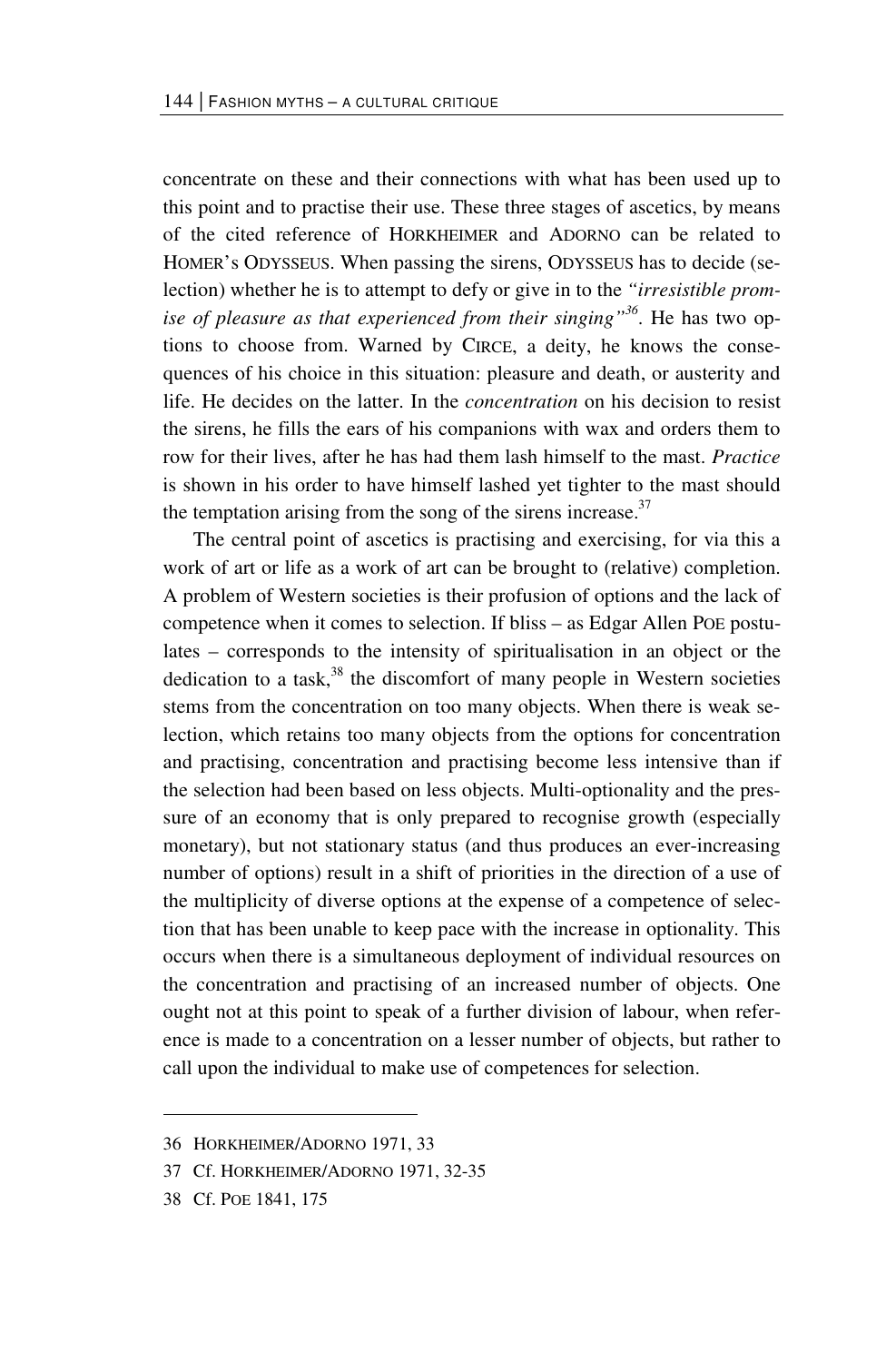The increase in the quantity of the options, which results in an increase in the number of objects to be processed, is reflected in the extension of the average life-time with too little attention being paid to the holistic quality of the extra life-time that has been 'won'. The neglect of the quality of this 'additional' life-time leads us to the *topos* of the repression from life of age(ing), dying and death.

#### **PHILOSOPHY OF DEATH AND THE ART OF DYING**

Fashion is a pseudo-reincarnation or *reinvestination*, the fashion consumer is 'reborn into one's apparel'. On the one hand, the consumer when buying an item of new fashionable clothing migrates (again) into a new apparel, something similar to the Pythagorean idea of the metempsychosis of the soul, which, after the death of the former body, migrates time and time again into a new body. On the other hand, the almost immortal, suprahistorical phenomenon of fashion is born into constantly new fashionable styles, or, to put it another way, the suprahistorical phenomenon of fashion constitutes itself through the changing styles of the prevailing fashions.

With *reinvestination* fashion corresponds to the *Zeitgeist* of contemporary consumer cultures, which are unwilling to acknowledge age(ing), dying and death and therefore repress any evidence of such issues and their signs. Nowadays, elderly and dying people do not usually expect death in the familiar social context, in society, but isolated in homes or hospitals. Death, but birth too, are cases for the hospital – they almost seem pathological to us. Since death symbolically "lurks" in bacteria, viruses and dirt, a culture of hygiene developed on the basis of a fear of death – one where one disinfects, applies make-up and designs both the living and the dead.<sup>39</sup> Death is persecuted like a disease that has to be eradicated. The underlying cause for this persecution of death and signs of death lies in the fear of one's own decay and dissolution.40 BAUDRILLARD speaks of a ghettoisation of elderly people and death. One manifestation of this is the locating of new cemeteries outside the towns and, in particular, the segregation of old people in nursing homes. The third stage of life becomes a kind of third world

 $\overline{\phantom{0}}$ 

<sup>39</sup> Cf. BAUDRILLARD 1982, 286

<sup>40</sup> Cf. BAUDRILLARD 1982, 286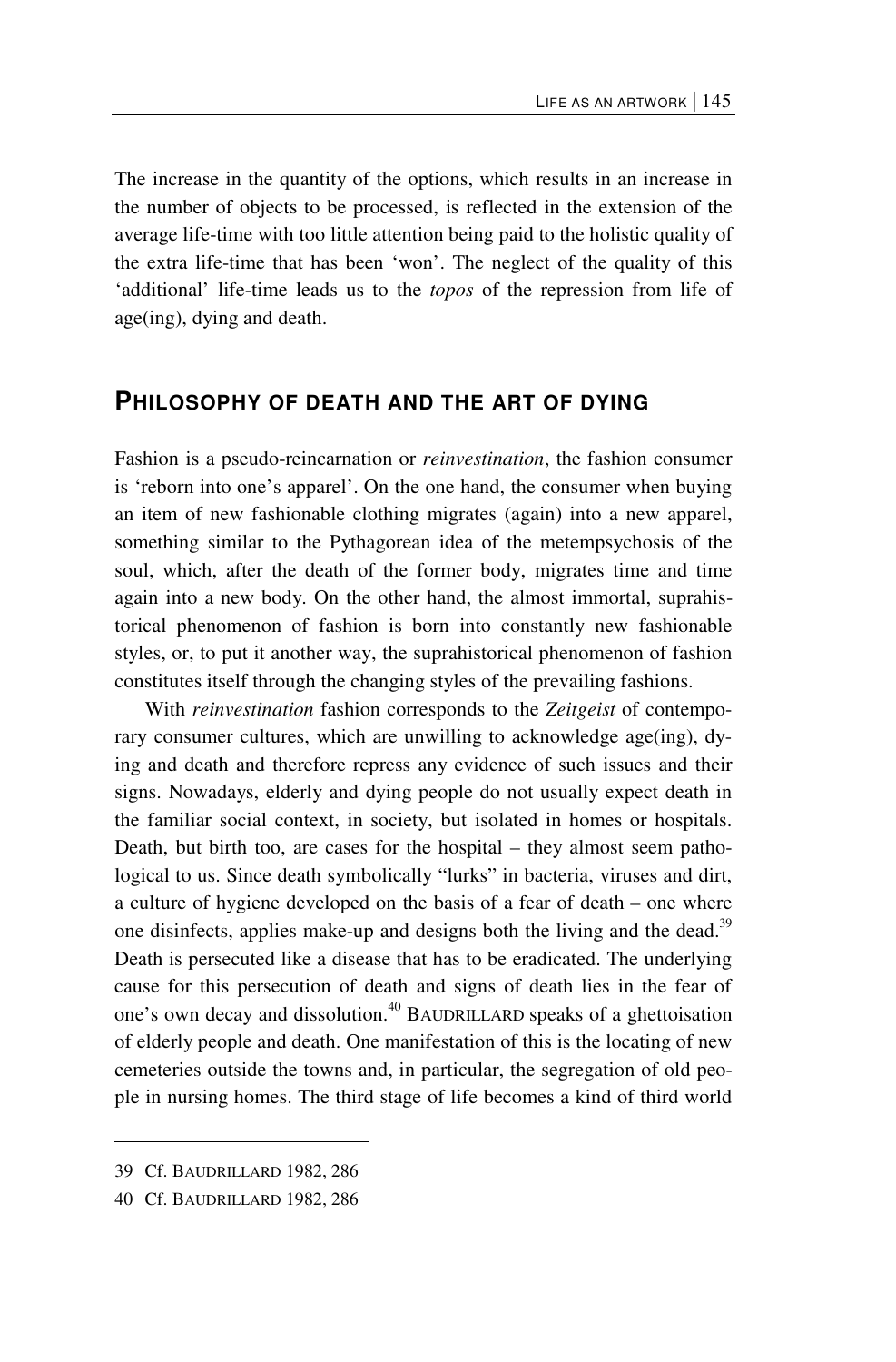and an asocial ghetto. So in Western societies, "social death" befalls people before physical death does.<sup> $41$ </sup> Man is afraid of death and is therefore also scared of signs of death. *"Death is the only thing that ever terrifies me. I hate it. [...] Because one can survive everything nowadays, except death."42*

Western culture separates life and death from each other as positivity and negativity, thereby demarcating life as good from death as evil. In other cultures, however, life and death are viewed as one totality.43 Through the strict separation of life and death and the negative connotations given death, an artificial extra value is ascribed to life at the expense of death. Life thereby becomes the repression of death and is degraded to survival; $44$ *"nowadays, being dead isn't normal"45* , nor having to die. The modern conception of life and death is defined by the image of the machine that either functions or is broken.<sup>46</sup> An incorrectly functioning machine is either repaired or shut down. Since is it not allowed to kill a person as one can switch off a machine, and by definition man viewed from modern medical perspective is never completely healthy, it is a question of constantly checking him medically, of waiting and keeping him alive. The killing/suicide of an individual when desired as a result of intolerable and irreparable suffering is only legally permitted in very few states.

Life is considered as something good or as a consumer product, while death is seen as something evil and as a deficiency.<sup>47</sup> Since death is something evil and life something good, life is *per se* considered to be better than death. That leads from the moribund person being compelled to live on and survive to the "prohibition to die". *"Thou shalt not kill"* becomes *"Thou shalt not perish".*48 Suicide is therefore aimed subversively against society, which exerts all its energy on maintaining life and preventing death. The equivalence laws of a democracy are transferred to the phe-

**.** 

- 44 Cf. BAUDRILLARD 1982, 200
- 45 BAUDRILLARD 1982, 198; italics in the original
- 46 Cf. BAUDRILLARD 1982, 251; Cf. MEINHOLD 2011
- 47 Cf. BAUDRILLARD 1982, 272-274
- 48 Cf. BAUDRILLARD 1982, 277

<sup>41</sup> Cf. BAUDRILLARD 1982, 257

<sup>42</sup> WILDE, Picture of Dorian Gray, chapter 19

<sup>43</sup> Cf. BAUDRILLARD 1982, 232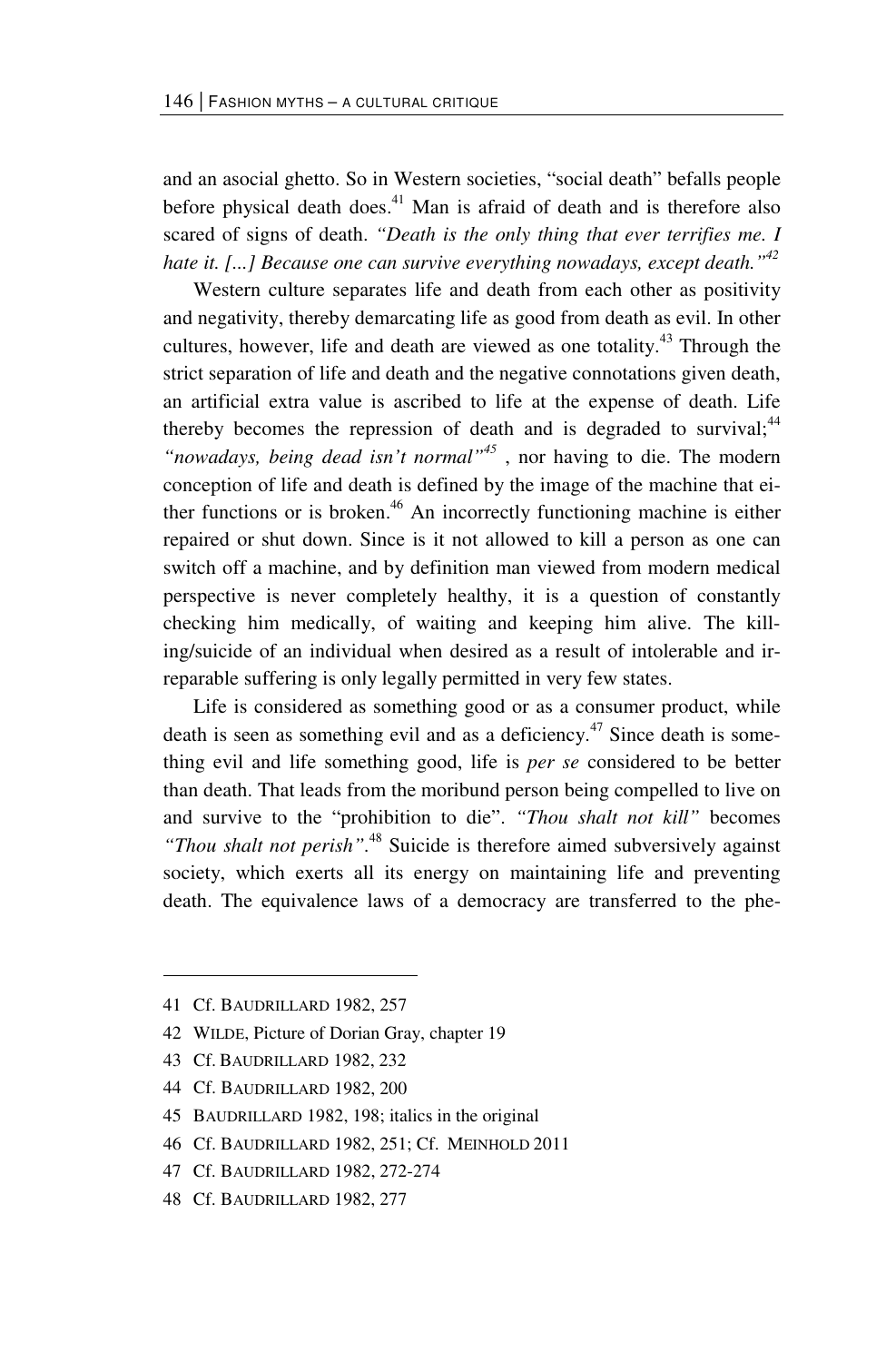nomenon of death:<sup>49</sup> The death of an individual in our society is to be just (dying from a illness or an accident is viewed as unjust); only a natural death at a ripe old age – after a just life-span – is just about considered to be acceptable, and the first steps towards its elimination or delay are attempted with the aid of genetic engineering.

A god can give and take life as a supreme authority: he sits on the threshold between life and death. BAUDRILLARD writes in *Impossible Exchange*, with NIETZSCHE in mind, that a cunning god by 'exchanging' the life of his son with the sins of humanity has placed the latter in the awkward position of not being able to offer any adequate counter-exchange, which fixes him in a lasting inferior position.<sup>50</sup> Medicine and legislation can not only promote life but also eliminate it (e.g. by switching off lifeprolonging medical apparatus or by introducing the death penalty) or at least restrict it (incarceration). Medicine and legislation thus occupy the "divine" barrier between life and death  $51$ 

Because of his human nature, man must concern himself with death and is not permitted to completely professionalise this issue and relocate it outside the personal sphere. He is the creature that in the course of his biographical socialisation becomes aware of his own future death and therefore is compelled to address the question of the Before and Afterwards of death. *"We come out of a dark abyss; we end up in a dark abyss: the bright space between the two we call life. – Immediately after our birth the return already starts; Beginning and End at one and the same time; every moment we are dying."<sup>52</sup>* With these words Nikos KAZANTZAKIS' begins his book *Ascetic*; he writes further: *"For that reason, many people have announced: The aim of life is death.*"<sup>53</sup> Seen from this ultimate position, human life could be called the entelechy of death. For life carries within it this final goal. Since death contributes to the structuring of human life, it is however not only a goal in the sense of a final arrival of human life in the continuity

- 51 Cf. BAUDRILLARD 1982, 204
- 52 KAZANTZAKIS 1973, 7

 $\overline{\phantom{0}}$ 

53 KAZANTZAKIS 1973, 7

<sup>49</sup> Cf. BAUDRILLARD 1982, 256-257

<sup>50</sup> Cf. BAUDRILLARD 2000, 14-15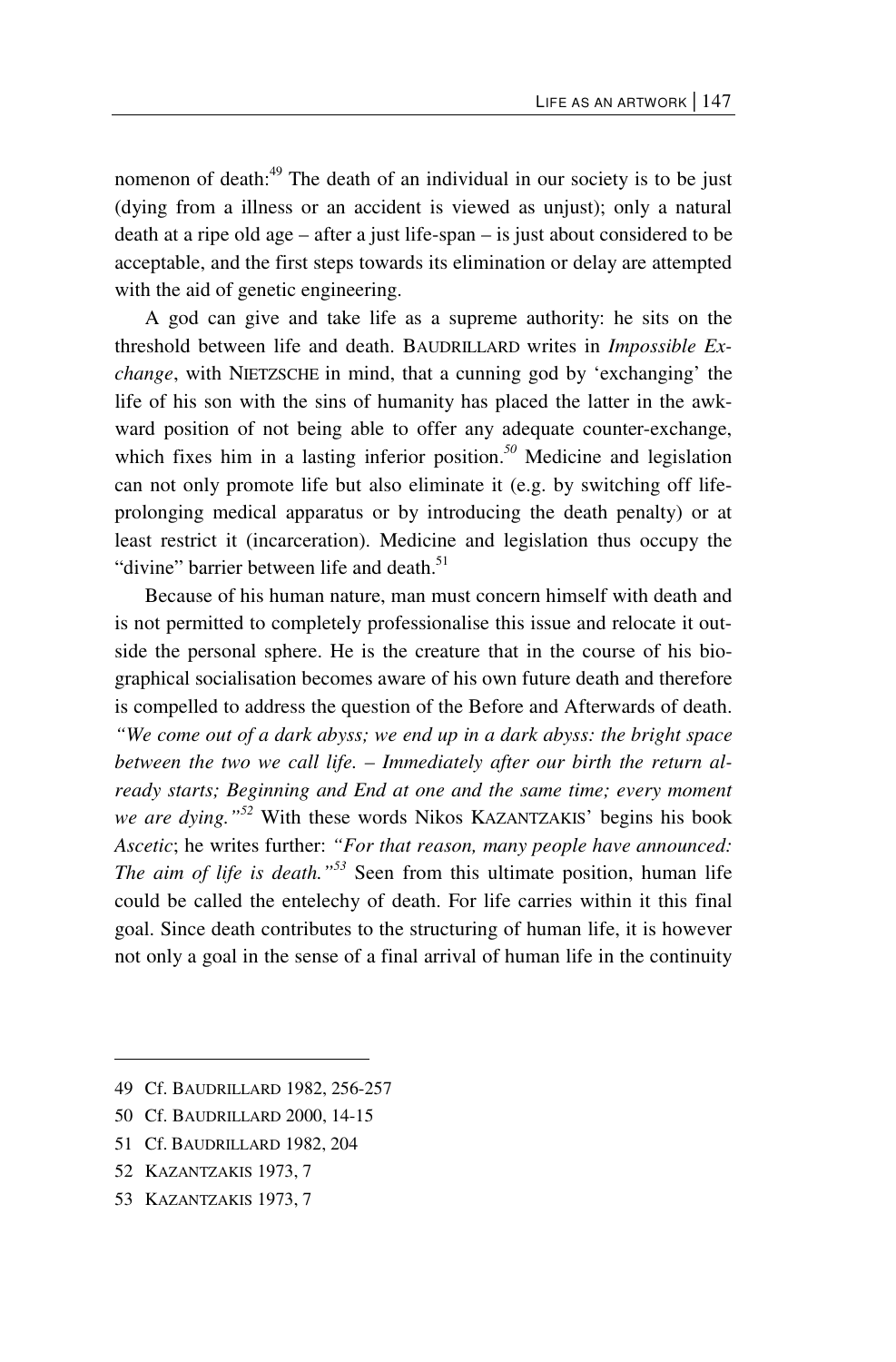of the cosmos<sup>54</sup> but also a central instance of life that co-determines its content. Man would live his life differently if he was not mortal.

The preoccupation with death is becoming increasingly institutionalised in Western societies and, as part of a division of labour or because of the increasing discrepancy between subjective and objective culture, is being taken away from the individual. While the person who deals professionally and commercially with ageing and death, runs the risk of treating it like a commodity (e.g. the care of the elderly). Dealing with death is thereby relocated from everyday life into the professional sphere and the confrontation with it causes the individual – because he has been weaned from having any dealings with death – to become petrified with fear, since he mainly knows about it from the simulated framework of the media. Death disappears – pointedly turned – from life and is diffused into the commercial sphere, into the media and the commercial framework of professional dealings with the phenomena of ageing, dying and death. Since death is no longer something from our everyday context or at least it is not something real, man is afraid of "shadows": the signs of dying and death. *"Whoever can look death in the eye is not afraid of shadows."55*

A philosophy of life or art of living that wishes to concern itself with the existential problems of human existence must, then, also be a philosophy of death or art of dying. *"The art of living goes hand in hand with the*  art of dying."<sup>56</sup> For the content of philosophy is not only to problematise human existence in its thrownness (*Geworfenheit*) between the "dark abysses" but also to embrace the first and, in particular, last thrownness of human existence: birth and death as well as their connections with living.

Life is a constant "throwing" (drafting), and the individual can try to make this throwing a self-throwing as often as possible. Analytically speaking, life can be divided into three distinctive phases of throwings: birth, life, death. Birth is a "throwing" from the womb of the mother, to which the foetus is only involved to a small extent or at least only instinctively. This is

-

<sup>54</sup> For death as the instance that re-establishes continuity, Cf. BATAILLE (1994, 15- 27).

<sup>55</sup> EURIPIDES

<sup>56</sup> SCHMID 2000, 352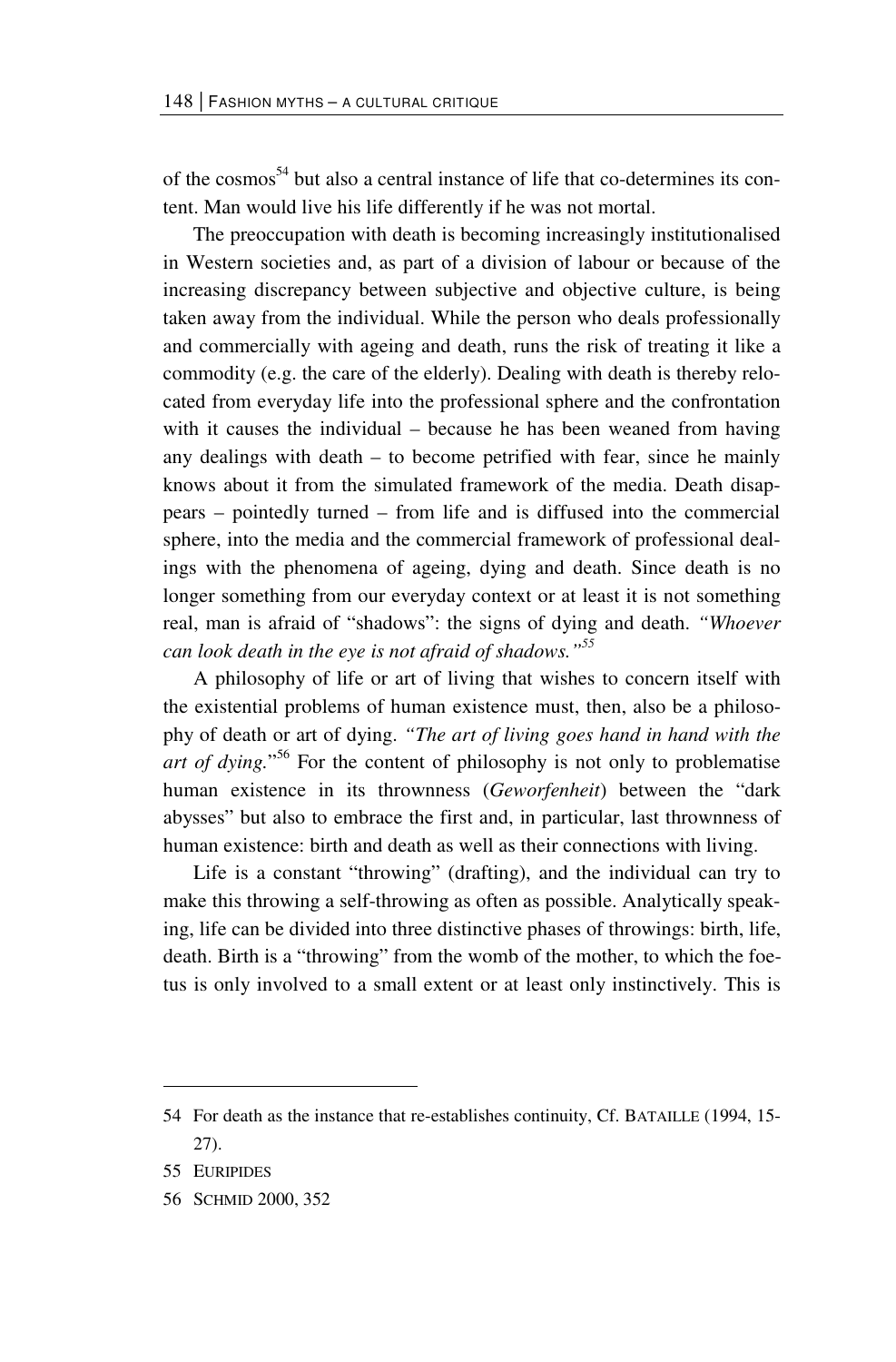also implied by the passive construction: *to be born*. 57 If one ignores the theory of karma, the self is not responsible for this first throw. The selfthrowing is limited to the first phase of life, where the individual has a consciousness at his disposal.<sup>58</sup> That the self is to throw or redraft itself during life is the content of the philosophy of the art of living. The self's last throwing, represented by the throw out of life, can at times also be formed or co-formed by the self. At this juncture, something should be said about the stoic philosophy of suicide: If in certain cases this final form of selfredrafting rationally represents a solution for the suffering individual, whose physical state in all probability cannot be improved, then suicide ought not to be rejected.

The throw out of life is however not an art that is solely limited to dying or suicide. In physical and biological terms, the human being already starts to die in instalments from birth onwards, without causing everyone lasting existential problems during the whole of life. Perhaps the individual ought during life to set out emotionally and mentally on the path towards death. Since he knows that he will die sooner or later, it would be wise to deal with this approaching border situation in some way. Yet such practising of ageing, dying and death must not end in exclusively concentrating on this. Death is the most extreme form of being able to let go. So it is a question of practising "being able to let oneself fall", followed by a powerful rising to one's feet once more. Opposed to "Every day thou shalt die"*<sup>59</sup>* there is an "Every day thou shalt be born*"60*. Certain steps in life would thereby be potential steps out of life or into a new one. What ensues in the course of initiation rites can take place in a similar form as an iterative meliorating exercise that entails a cathartic effect.

One has to ask oneself to what extent an approach to such an exercise exists in dealing with a subject that claims an individual's totality. In such exercises, the individual can become so involved that he possibly com-

 $\overline{a}$ 

<sup>57</sup> From a medical-biological point of view, the foetus is however actively involved in the prelude to and course of birth.

<sup>58</sup> From a purely linguistic point of view, one can only speak of an 'in-dividual' after the cutting of the umbilical cord. In the debate about the concept of the person, one only speaks of an individual when twins can occur no more.

<sup>59</sup> KAZANTZAKIS 1973, 95

<sup>60</sup> KAZANTZAKIS 1973, 95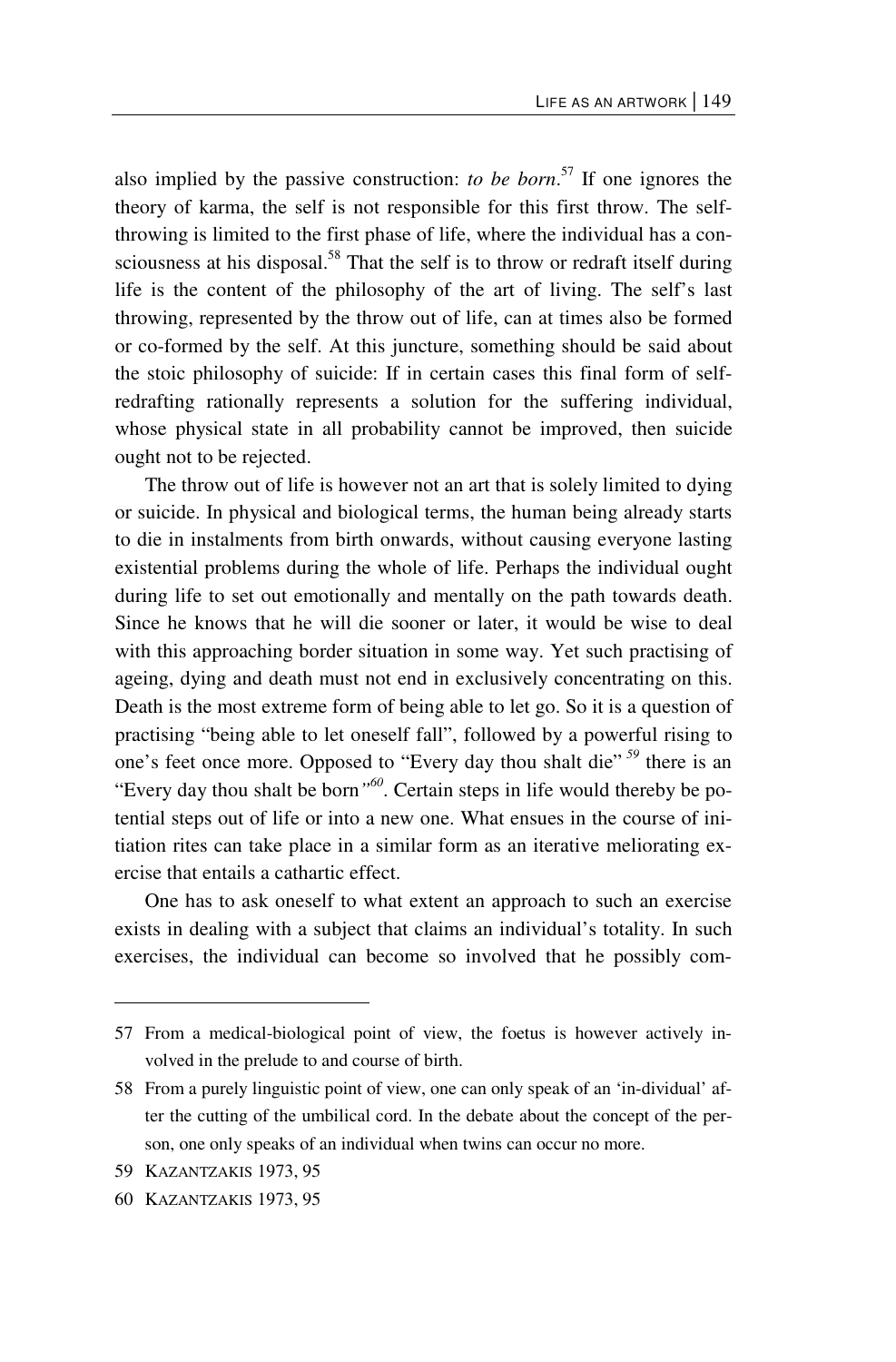pletely forgets and overexerts himself, although not to the point of selfextinction but to arriving once more at his own basis, out of which he can recharge himself. We find such exercising taking place in meditation, in total absorption in work that one loves or in being together with people we appreciate or love. Dealings with objects and persons that careful consideration has judged to be good and that challenge and even overexert the individual as a totality, are similar in approach to practising dying and being re-born, which give rise to a catharsis, a lasting therapeutic 'feel better' situation. In order to experience these states as a kind of prelude to death and "virtual rebirth", however, it is necessary at the moment of exhaustion for death to be made conscious as well as rising again with renewed strength also to be made conscious.

Wilhelm SCHMID recommends as an actual exercise, one which is an asset both for dying persons and for those "accompanying" such a person, what he calls "*dying with others*"<sup>61</sup>.

"*Dying with others* is more than merely 'accompanying' them, for it is the experiencing of death as if it were one's own. All preconceptions of death are without effect as long as the self does not experience their seriousness itself, sees this in front of it and empathises with it. This experience fundamentally changes one's perspective on life. [...] Experiencing the death of the other person as if it were one's own: There is no more lasting practising of death. [...] Whoever has died another person's death does not return to life as the same person. [...] Seeing life from now on with the *gaze of the dying person*, testing one's own life and perhaps changing it."62

In SCHMID's opinion, the dead live on in the living person. The individual must allow the dead to dwell within him and give the dead person a place in his own life. Such views (very pertinent, for example, in African traditional thought), however, challenge the borders of philosophy as a science, and beyond this borders there lies an unascertainable realm of the metaphysical and transcendental.

If one looks back from the perspective of what has been said up to now at advertising for fashion and fashion consumer products that fill the gaps of the metaphysical and transcendental with meta-goods, then the consum-

**.** 

<sup>61</sup> SCHMID 2000, 352 [italics in the original]

<sup>62</sup> SCHMID 2000, 352-353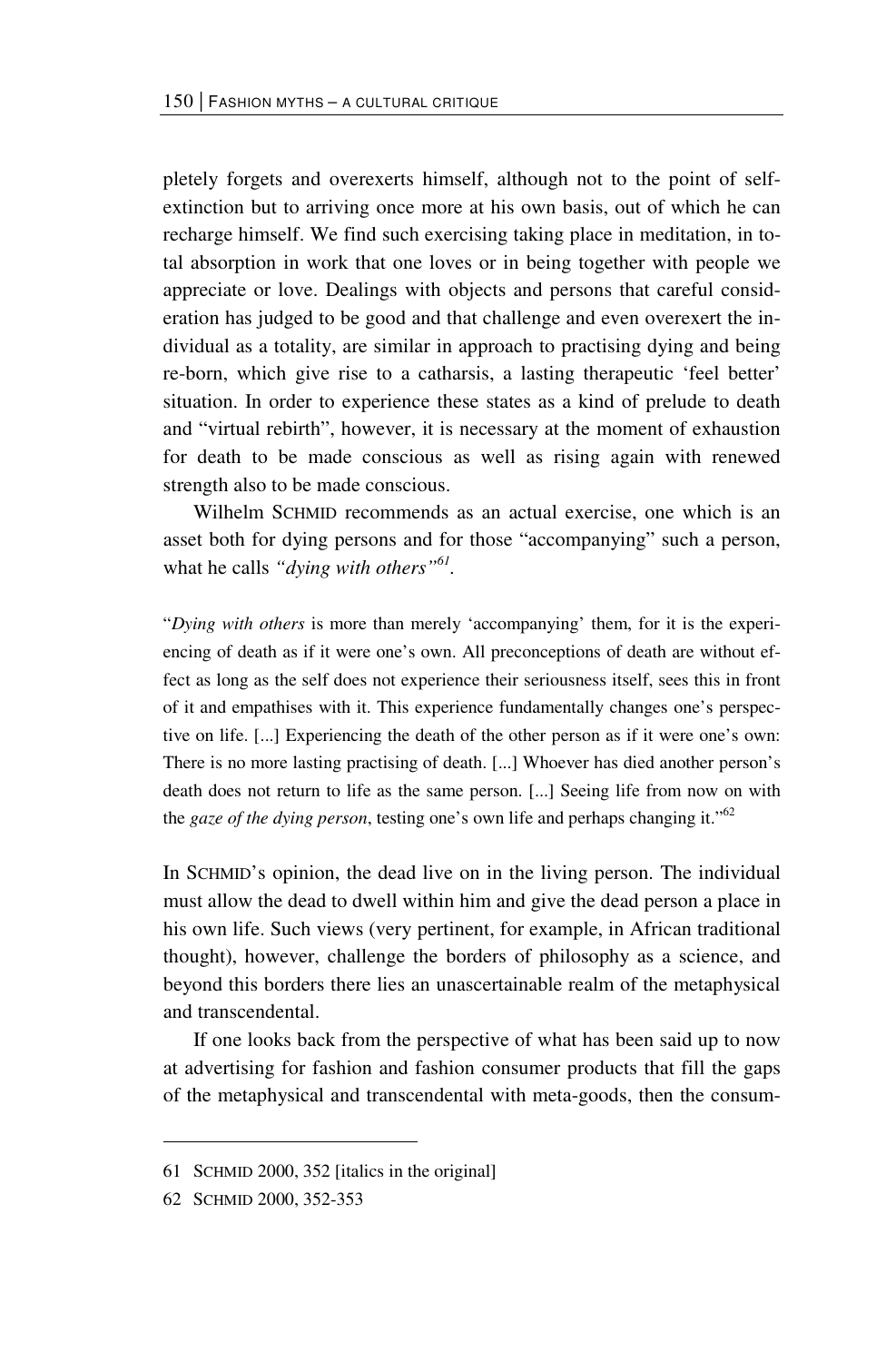ing individual gains power over himself and exercises a certain power over concerns that refuse to allow the consumption of such products, such as – in HEGEL's master—servant dialectic – the servant does with work for his master. The servant kills himself, thereby disempowering his master. Anyone who has recognised the meta-goods praised by advertising, has seen in them the mirror of his own wishes, but who then addresses existential problems of his own being from the ground up instead of resorting to pure compensation goods, metaphorically kills his own desire for consumption and disempowers the supplier. The power of the consumer lies in conscious renunciation and in resorting to alternatives to consumption that do not seek to implant any, or only a few, meta-goods in consumer products – or that are morally justifiable, as products at least. $63$  By doing so, he gains sovereignty over himself and exerts a pressure on the marketer that, as a result of amassed influence, forces him at least to alter his strategies.

 $\overline{a}$ 

<sup>63</sup> Roughly speaking, products that commit themselves to durability, holism and fair trade. Although such products have also become increasingly loaded with meta-goods since the 1990s.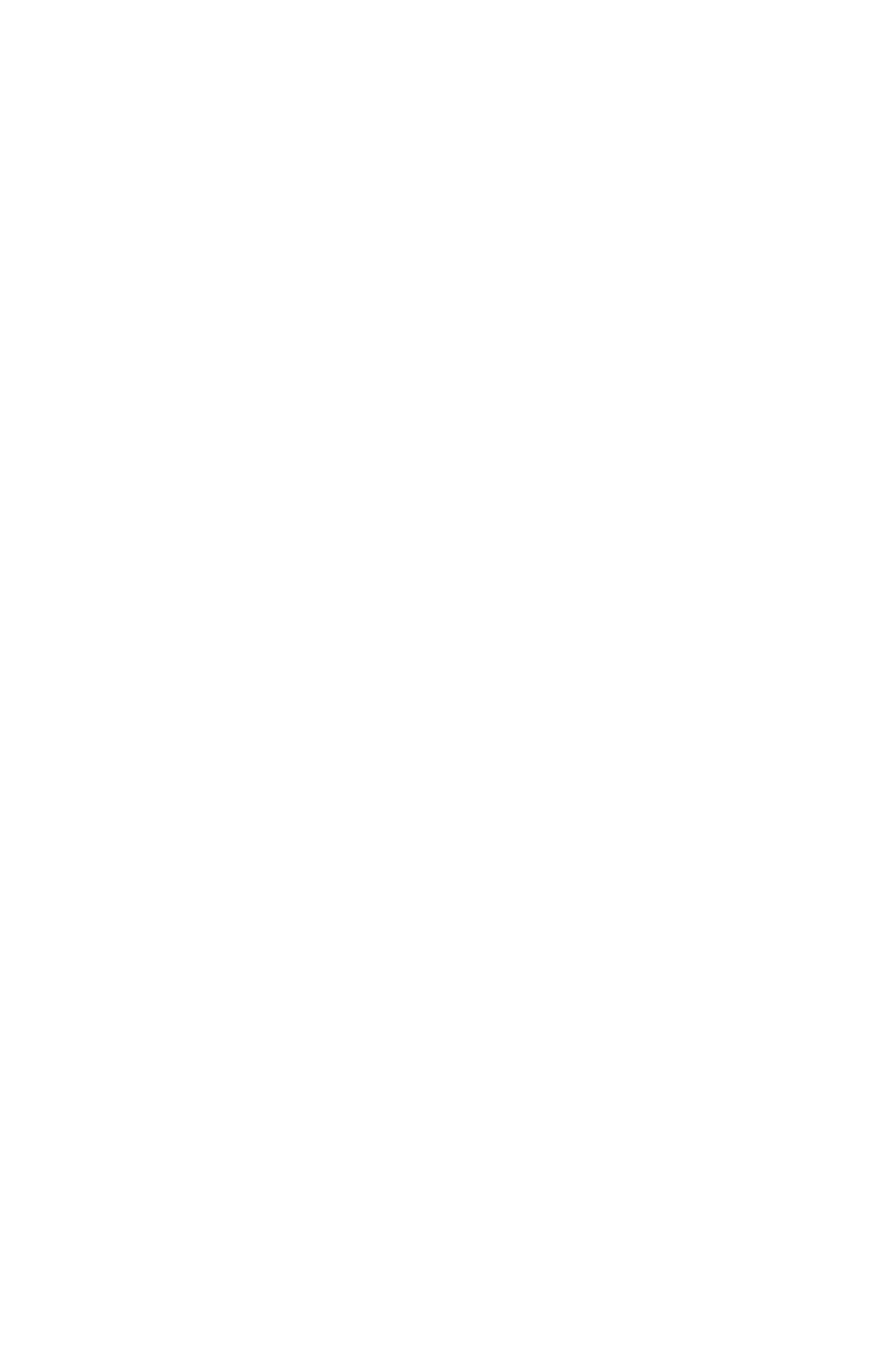# **Conclusion**

Advertising 'tells' its recipients narratives, or myths, in order to transform potential buyers into actual ones. While classical myth – metaphorically speaking – approached its recipients in the guise of a story and essentially claims to be true, the myth of advertising approaches the recipient in the guise of truth and yet essentially its statement only contains a story: The myths of fashion advertising – the fashion myths – attempt pointedly to tell the consumer: Lifestyle is the art of living. Lifestyle, in fashion terminology, does not, however, mean 'style of *life*' but 'style of *consumption*', because life is only a *good* life with these or those particular consumer goods. However, there is little reference in advertising to goods or services, but to symbols of values, needs, competences and virtues that exist beyond or, to a certain extent, *behind* the goods themselves. That is why I speak of *metagoods*.

Three categories of meta-goods keep on recurring in advertising for fashion and fashionable consumer products that imply elements of the art of living: *staging, melioration* and *youthfulness*. To put it another way: Fashion myths tell three narratives: With the aid of fashion (1) the individual ensures perfect staging on the social stage of life; (2) improves himself and his life in a holistic way; and (3) renews himself. These three fashion myths imply three philosophical-anthropological assumptions:

(1) Man is a social being and seeks recognition from his fellow human beings. In order to acquire this recognition, he makes use of staging. (2) Man lives with the constant intention of improving his life in some form or other. Because of this, he considers the actual situation and his options in the *comparative*. (3) As a being that is preoccupied with metaphysics and seeks transcendence, man is also interested in the transcendence of life and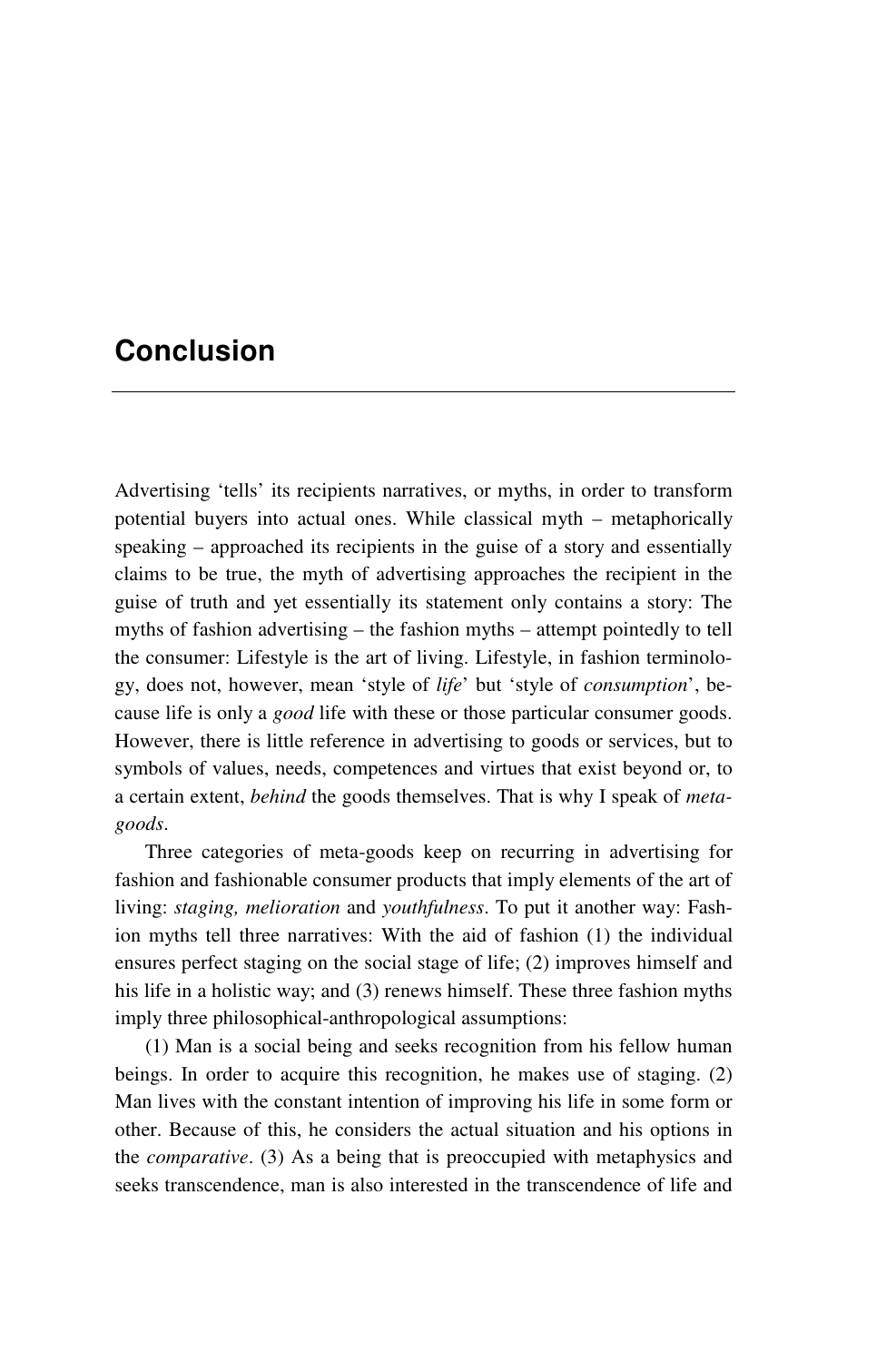is aware of its finitude. For that reason, man appreciates those symbols that stand for the present, for freshness and youth.

Three phenomena stand out particularly among these anthropological assumptions that are important philosophical-anthropological implications of fashion(advertising) that are worth emphasising and collating once more in conclusion:

1. *imitatio prominentis* (imitation of prominent persons)

2. *holistic melioration* (improvement), that gets its bearing from the comparative nature of human life

3. *reinvestination* (pseudo-reincarnation by means of reinvestination)

#### *1. imitatio prominentis*

Mircea ELIADE in his comparative studies of religion elaborates on *imitatio dei* (imitation of God), which is a subcategory of *imitatio prominentis*: In the sacred ritual, the individual partakes via ritual acts – during which he imitates gods – in the transcendental, thereby experiencing a symbolical improvement of his constitution (purgation of effects, healing of illnesses, etc.). Via the imitation of what is better, more outstanding or prominent, the consumer – with the aid of consumer products that are presented in advertising as having to do with what is prominent, more beautiful, or standing out from the crowd – participates in their consumer style (i.e. in their lifestyle), and thereby apparently experiences an *ennoblement* of himself.

#### *2. Imperative of comparative melioration*

Advertising follows two strategies in this connection: (1) It communicates to the consumer the command to make comparative improvements: 'Make yourself better... either better than you are at the moment... or better than the person next to you!' (2) It holistically broadens the picture of the individual regarding clothing and consumer goods. On the one hand, fashion advertising harnesses the anthropological intention for melioration; on the other, it undertakes a 'strategic' broadening of the individual regarding clothing and other consumer goods. In advertising for fashion consumer goods and services the advertised products, however, are nearly always linked to *meta-goods*. The item to be acquired by the consumer has thus an additional value, a satisfying of a need, competence or virtue that improves the individual as a unity of mind-soul-body – and not only at the level of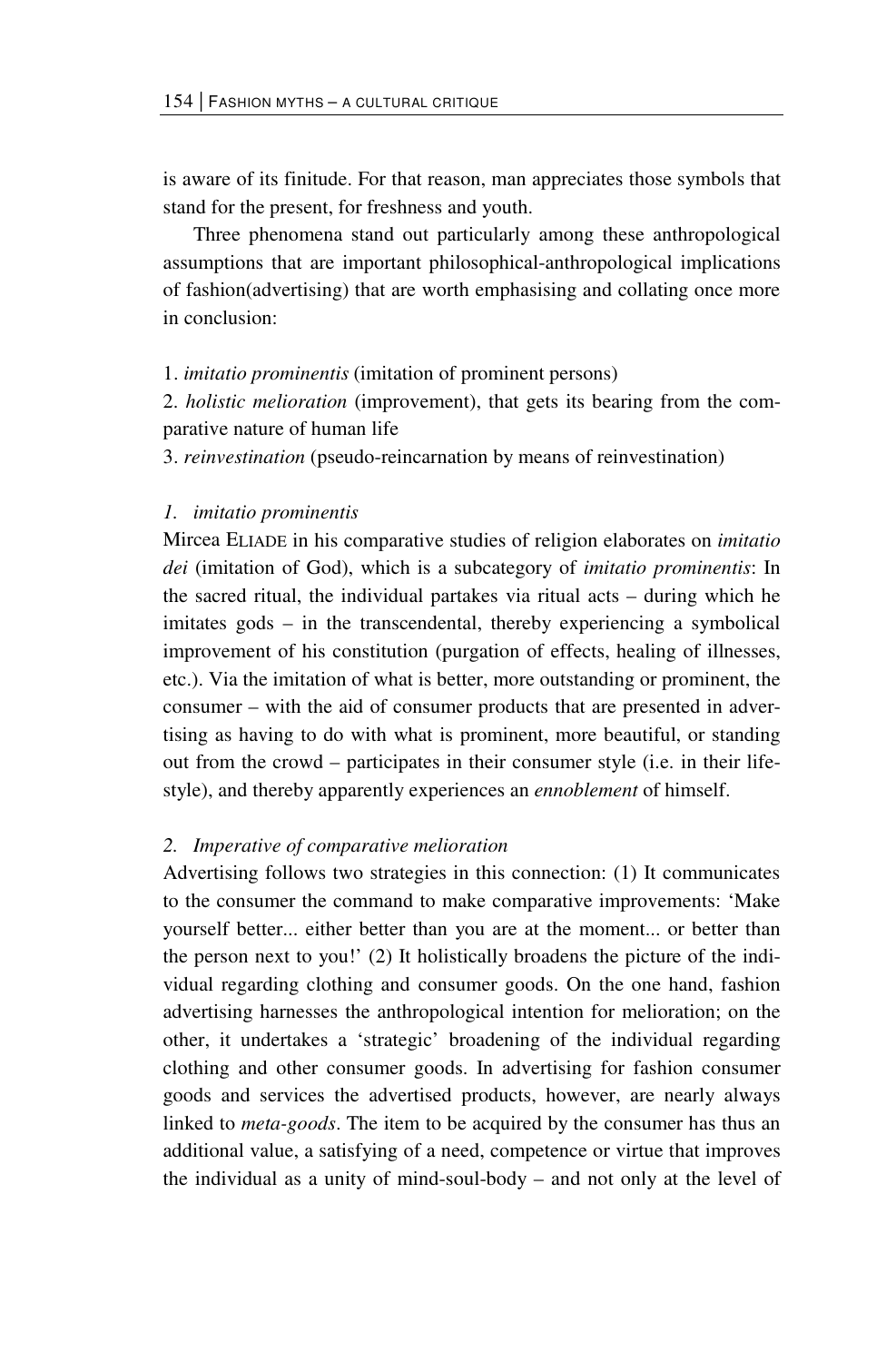consumer goods. The lady's tights of a particular brand are not only of an excellent quality in themselves but also supply beauty for body and mind at the same time.

### *3. Reinvestination*

This phenomenon is most clearly seen in advertising for cosmetic products. The decline of outward appearance can apparently be stopped or even reversed by the ennoblement of the individual with the aid of cosmetic products. Purchasable *rejuvenating* substances are assimilated by the body, which too will become younger and more beautiful (in the event of consistent and intensive use of rejuvenating cosmetic products, the consumer would be re-incarnated at some stage as a baby or in a previous life). By seasonally renewing consumption of fashionable clothing, the individual takes part in the new at a personal level. New, fashionable items of clothing and their meta-goods are integrated into the totality and unity of 'mindsoul-body-clothing', thereby renewing this totality and unity. By the seasonal repetition of this, the individual is constantly 'reinvestinated', metaphorically speaking, as when the soul is born into a new body in the concept of reincarnation. Since, however, the holistic concept of the individual and the consumer product in advertising itself represents a simulation, because body and clothing do not form such a unity, the renewal of the whole person also represents a simulation.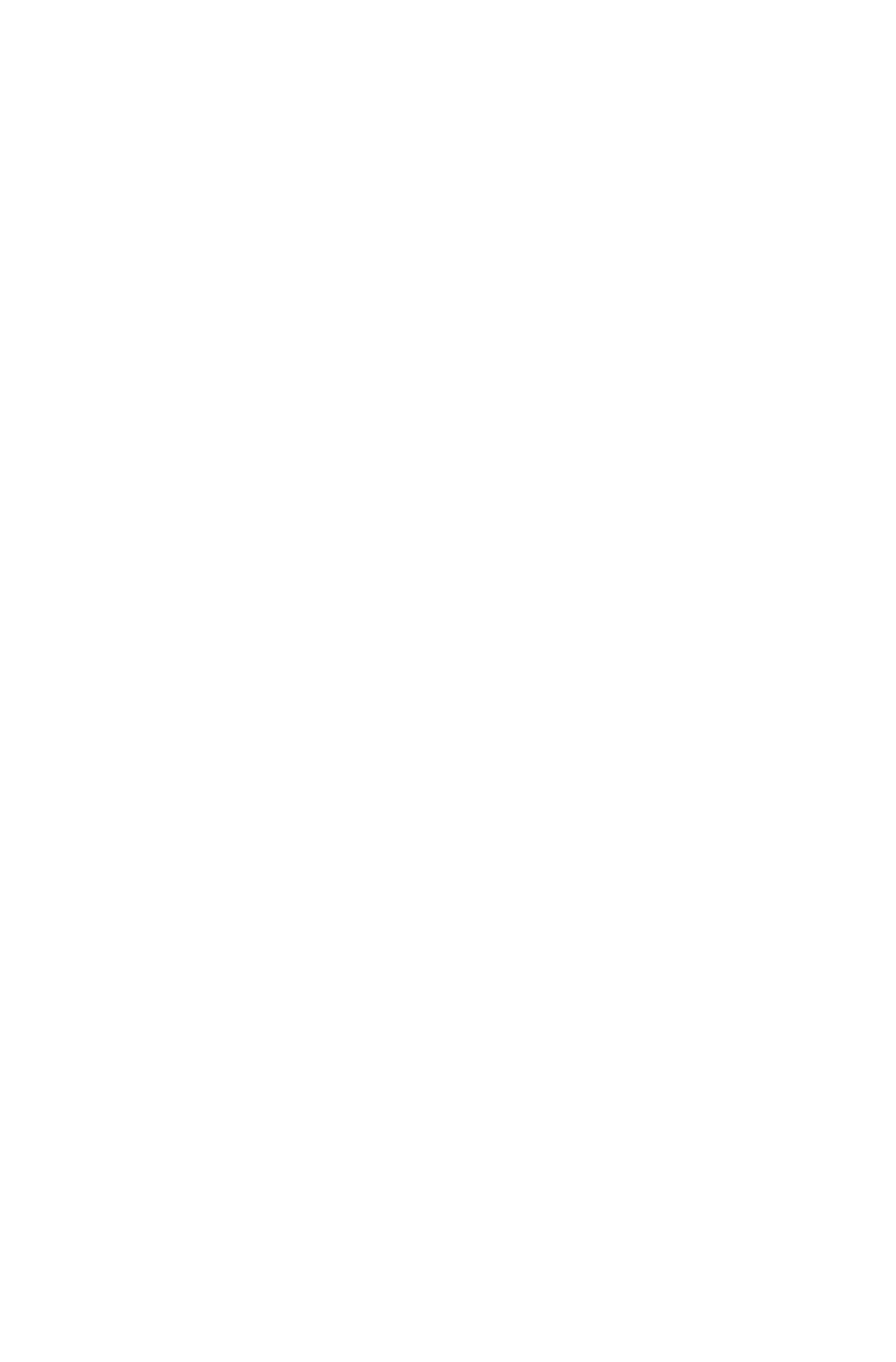## **References**

- **ANDERSEN**, Hans Christian (1999) Des Kaisers neue Kleider. Stuttgart
- **ARISTOTELES** (1991) Die Nikomachische Ethik. München

**ARISTOTELES** (1993) Poetik. Stuttgart

- **BALZAC**, Honoré de (1830) Physiologie des eleganten Lebens. In: SCHICKEDANZ, Hans-Joachim (Ed.) (1980) Der Dandy. Texte und Bilder aus dem 19. Jahrhundert. Dortmund. 47-97
- **BARBEY D'AUREVILLY** (oder AUREVILLE), Jules-Amédée (1987) Vom Dandytum und von G. Brummell. Nördlingen
- **BARTHES**, Roland (1964) Mythen des Alltags. Frankfurt a.M.
- **BARTHES**, Roland (1995) Die Sprache der Mode. Frankfurt a.M.
- **BARTHES**, Roland (1982) Das Dandytum und die Mode. In: HEYDEN-RYNSCH, Verena (Ed.) Riten der Selbstauflösung. München. 304-308
- **BARTMANN**, Hermann unter Mitarbeit von GELDSETZER, Antje (1996) Umweltökonomie – ökologische Ökonomie. Stuttgart, Berlin, Köln
- **BATAILLE**, Georges (1994) Die Erotik. München
- **BAUDELAIRE**, Charles (1988) Das Schöne, die Mode und das Glück Constantin Guys, der Maler des modernen Lebens. Berlin
- **BAUDELAIRE**, Charles (1946) Mein entblößtes Herz. Die beiden Tagebücher nebst Zeichnungen. München
- **BAUDRILLARD**, Jean (1982) Der symbolische Tausch u. der Tod. München
- **BAUDRILLARD**, Jean et. al. (1983) Der Tod der Moderne. Tübingen
- **BAUDRILLARD**, Jean (1991) Von der Verführung. München

**BAUDRILLARD**, Jean (2000) Der unmögliche Tausch. Berlin

**BENJAMIN**, Walter (1974) Das Kunstwerk im Zeitalter seiner technischen Reproduzierbarkeit [zweite Fassung: 1963]; In: Gesammelte Schriften I.2. Frankfurt a.M. 471-508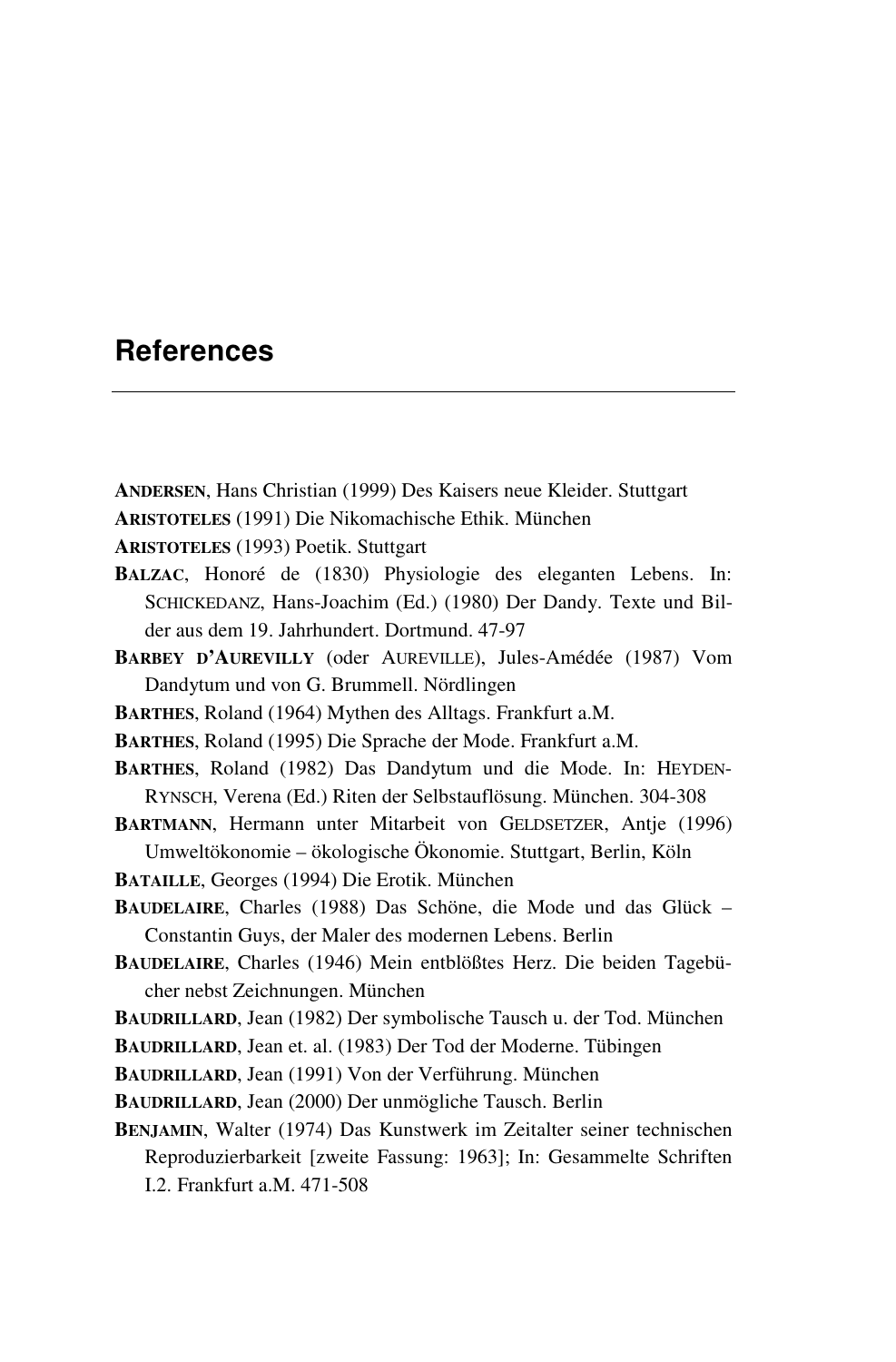- **BENJAMIN**, Walter (1989) Aufzeichnungen und Materialien: B. [Mode]. In: Gesammelte Schriften V.I. Frankfurt
- **BLOCH**, Ernst (1998) Das Prinzip Hoffnung. In fünf Teilen. Frankfurt a.M.
- **BOHLKEN**, Eike (2003) Kulturelle Differenz und interkulturelle Sittlichkeit im Prozess der Globalisierung. In: ELM, Ralf (Ed.) (2003) Ethik, Politik und Kulturen im Prozess der Globalisierung. Eine interdisziplinäre Zusammenführung. Bochum. 406-426
- **BOURDIEU**, Pierre (1987) Die feinen Unterschiede. Kritik der gesellschaftlichen Urteilskraft. Frankfurt a.M.
- **BOVENSCHEN**, Silvia (Ed.) (1986) Die Listen der Mode. Frankfurt
- **BRANDES**, Wilhelm; RECKE, Guido; BERGER, Thomas (1997) Produktionsund Umweltökonomik – Traditionelle und moderne Konzepte (Bd.1). Stuttgart
- **CAMUS**, Albert (1974) Die Revolte der Dandys. In: Der Mensch in der Revolte. Hamburg
- **CAMUS**, Albert (1999) Der Mythos von Sisyphos. Ein Versuch über das Absurde. Hamburg
- **CANSIER**, Dieter (1996) Umweltökonomie. Stuttgart
- **DAHRENDORF**, Ralf (1969) Vorwort zu GOFFMAN, Erving (2001) (The Presentation of Self in Everyday Life) Wir alle spielen Theater. Die Selbstdarstellung im Alltag. München
- **DIELS**, Hermann (1957) Die Fragmente der Vorsokratiker. Hamburg
- **ELIADE**, Mircea (1954) Die Religionen. Elemente der Religionsgeschichte. Salzburg
- **ELIADE**, Mircea (1957) Das Heilige und das Profane. Vom Wesen des Religiösen. Hamburg
- **ELIADE**, Mircea (1988) Das Mysterium der Wiedergeburt. Versuch über einige Initiationsriten. Frankfurt a.M., Leipzig
- **EPIKUROS** (1995) Briefe, Sprüche, Werkfragmente. Stuttgart
- **ESPOSITO**, Elena (2004) Die Verbindlichkeit des Vorübergehenden: Paradoxien der Mode. Frankfurt a.M.
- **FAURSCHOU**, Gail (1990) Obsolescence and Desire: Fashion and the Commodity Form. In: SILVERMAN, Hugh J.: Postmodernism – Philosophy and the Arts (Continental Philosophy III). Routledge, New-York
- **FINK**, Eugen (1969) Mode... ein verführerisches Spiel. Basel, Stuttgart
- **FOUCAULT**, Michel (1984) Der Gebrauch der Lüste. Sexualität und Wahrheit 2. Frankfurt a.M.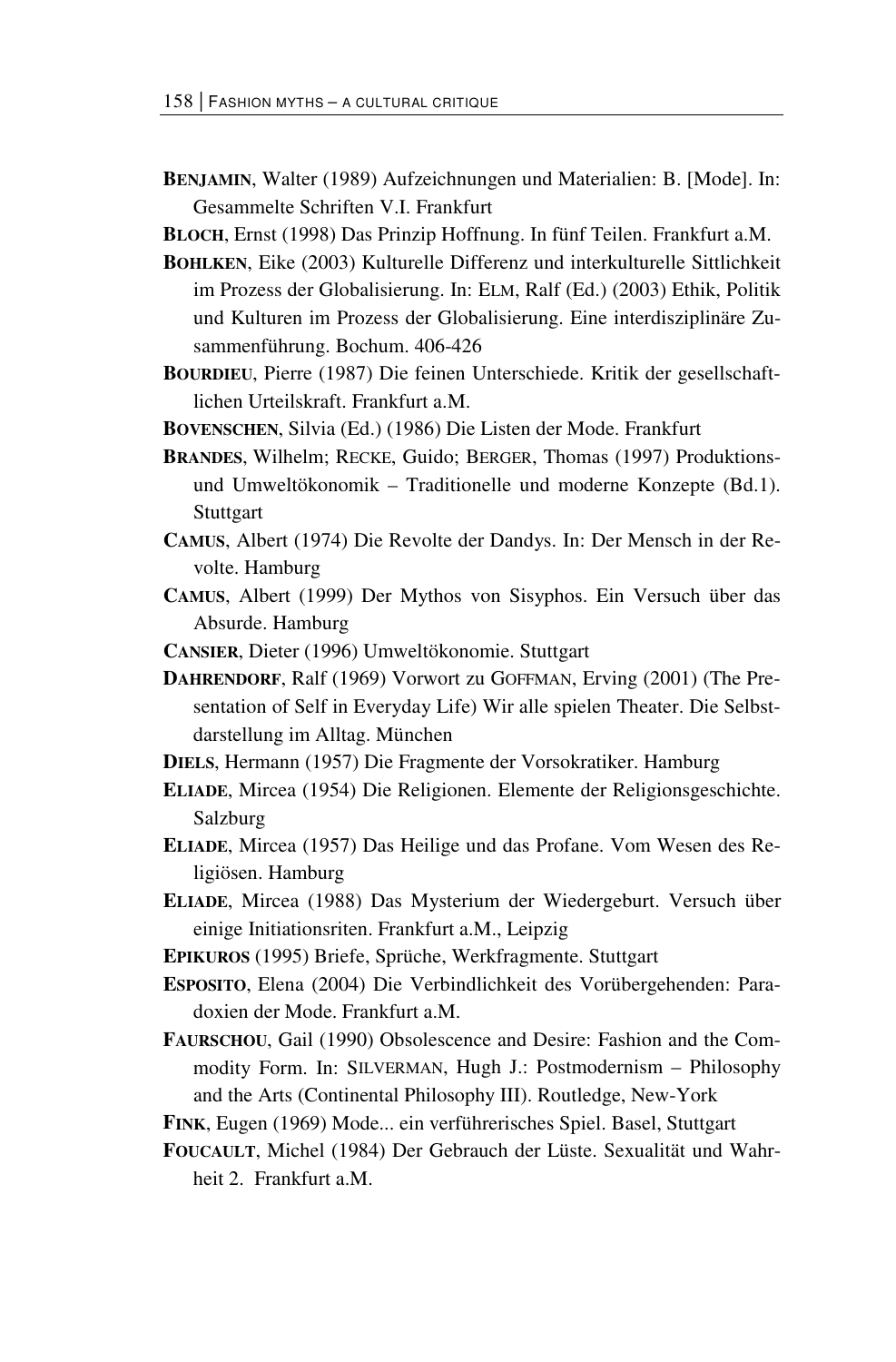- **FOUCAULT**, Michel (1989) Die Sorge um sich. Sexualität und Wahrheit 3. Frankfurt a.M.
- **FRANKFURT**, Harry (2005) On Bullshit. Princeton
- **FRED**, W. (ca. 1905) Psychologie der Mode. Bd. 28. MUTHER Richard [Ed.] Die Kunst. Berlin
- **FREUDE**, Sigschlundina (2002) Mythos Dose... In: ZEIT-SCHRIFT für Interdisziplinäre Bildung und praktische Philosophie. Mainz, Weingarten
- **FREYER**, Hans (1958) Theorie des gegenwärtigen Zeitalters. Stuttgart
- **FRÜCHTL**, Josef (1998) Spielerische Selbstbeherrschung. Ein Beitrag zur "Ästhetik der Existenz". In: STEINFATH, Holmer (Ed.) (1998) Was ist ein gutes Leben. Philosophische Reflexionen. Frankfurt a.M. 124-148
- **GARVE**, Christian (1987) Über die Moden. Frankfurt a.M.
- **GEHLEN**, Arnold (1993) Anthropologische und sozialpsychologische Untersuchungen. Hamburg
- **GOFFMAN**, Erving (2001) Wir alle spielen Theater. Die Selbstdarstellung im Alltag. München
- **GRÄTZEL**, Stephan (1997) Utopie und Ekstase. Vernunftoffenheit in den Humanwissenschaften. St. Augustin
- **GRÄTZEL**, Stephan (2003) Theatralität als anthropologische Kategorie. www.philosophie.uni-mainz.de/graetzel
- **HAMPICKE**, Ulrich: Neoklassik und Zeitpräferenz der Diskontierungsnebel. (1991) in: BECKENBACH, Frank (Ed.): Die ökologische Herausforderung für die ökonomische Theorie. (Ökologie und Wirtschaftsforschung; Bd. 2.) Marburg. 127-149
- **HANSON**, Karen (1990) Dressing Down Dressing Up The Philosophic Fear of Fashion. In: Hypatia vol. 5, no. 2 (Summer 1990). 107-121
- **HEGEL**, Georg Wilhelm Friedrich (1973) Phänomenologie des Geistes. Frankfurt a.M.
- **HEGEL**, Georg Wilhelm Friedrich (1984) Ästhetik. 2 Bde. Berlin, Weimar
- **HOFFMANN**, Ernst, Theodor, [Wilhelm] Amadeus (1920) Die Elixiere des Teufels. Nachgelassene Papiere des Bruders Medarsus, eines Kapuziners. Berlin
- **HORKHEIMER**, Max; ADORNO, Theodor W. (1971) Dialektik der Aufklärung. Philosophische Fragmente. Frankfurt a.M.
- **HUXLEY**, Aldous (1932) Brave New World. London
- **HUYSMANS**, Joris-Karl (1978) Gegen den Strich. Leipzig, Weimar
- **HYDEN-RYNSCH**, Verena (Ed.) (1982) Riten der Selbstauflösung. München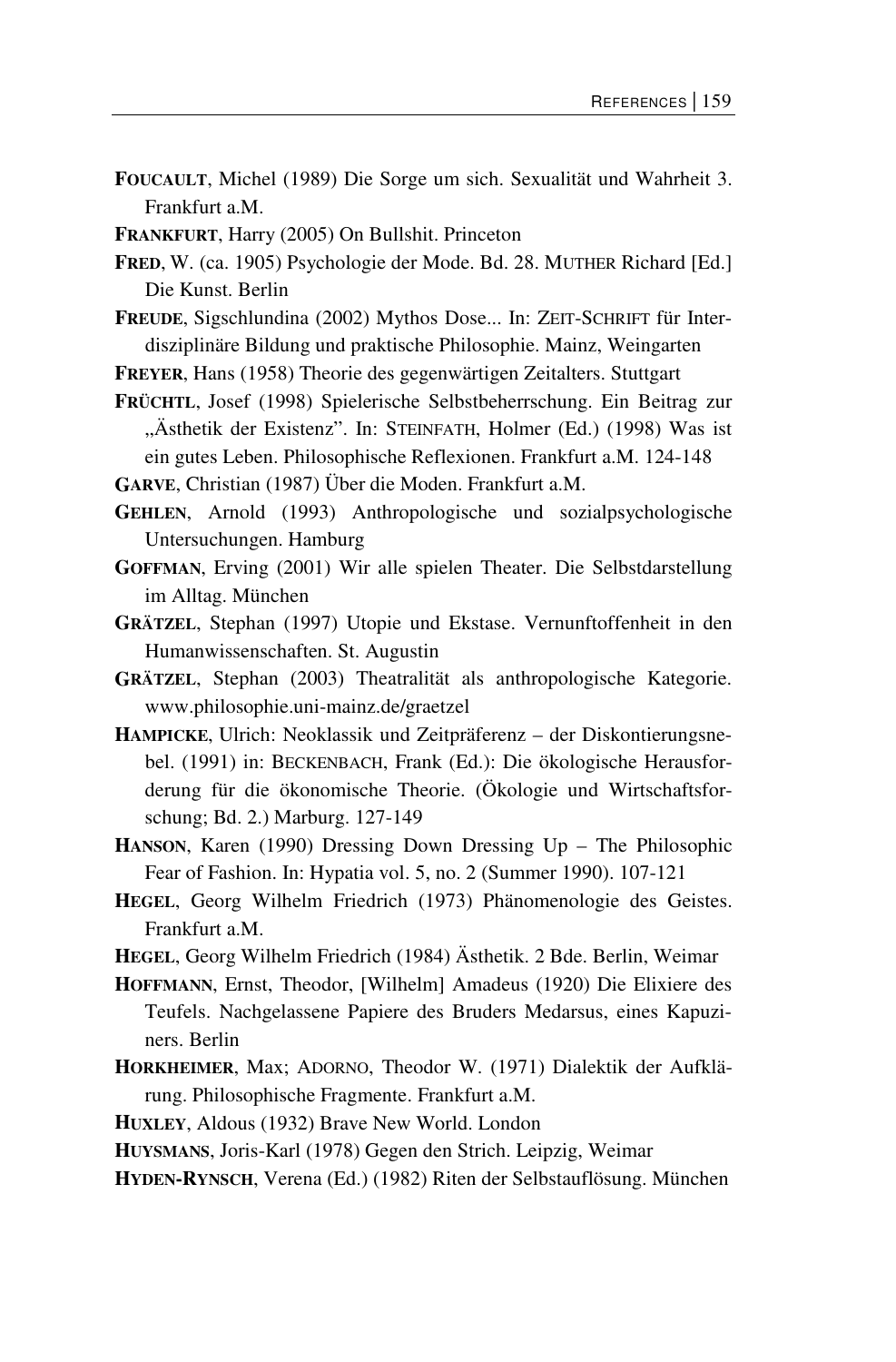- **IRRGANG**, Bernhard (2002) Natur als Ressource, Konsumgesellschaft und Langzeitverantwortung. Zur Philosophie nachhaltiger Entwicklung. Dresden
- **ISENBERG**, Wolfgang / SELLMANN Matthias (2000) Wiederverzauberte Welten. In: ISENBERG, Wolfgang / SELLMANN Matthias [Ed.] (2000) Konsum als Religion? Über die Wiederverzauberung der Welt. Mönchengladbach
- **ISENBERG**, Wolfgang / SELLMANN Matthias (Ed.) (2000) Konsum als Religion? Über die Wiederverzauberung der Welt. Mönchengladbach
- **JASPERS**, Karl (1991a) Einführung in die Philosophie. Zwölf Radiovorträge. München
- **JASPERS**, Karl (1994) Philosophie I-III. München
- **JASPERS**, Karl (1991) Von der Wahrheit. München, Zürich
- **JESSE** (1844) The Life of Georges Brummell. London
- **KANT**, Immanuel (1988) Anthropologie in pragmatischer Hinsicht. Stuttgart
- **KANT**, Immanuel (1999) Was ist Aufklärung? Hamburg
- **KARAMASIN**, Helene (1998) Produkte als Botschaften: Individuelles Marketing. Konsumorientiertes Marketing. Bedürfnisdynamik. Produktund Werbekonzeptionen Markenführung in veränderten Umwelten. Wien, Frankfurt a.M.
- **KARDEC**, A. (1858) Instruction prat. sur les Manifestations spirites. Paris
- **KAZANTZAKIS**, Nikos (1973) Askese. Salvatores dei. Zürich
- **KEMP**, Friedhelm (Hg) (1946) Vorbemerkung. In: BAUDELAIRE, Charles (1946) Mein entblößtes Herz. München. V-XLI
- **KLEBER**, Eduard W. (1996) Individuelle Hemmnisse umweltverträglichen Handelns. Berlin
- **KLEINWÄCHTER**, Friedrich (1880) Zur Philosophie der Mode. Berlin
- **KLOSSOWSKI** (1998) Die lebende Münze. Berlin
- **KLUGE**, Friedrich (1999) Etymologisches Wörterbuch der Deutschen Sprache. Berlin, New York
- **KNUSSMANN**, Rainer (1996) Vergleichende Biologie des Menschen. Lehrbuch der Anthropologie und Humangenetik. Stuttgart et.al.
- **KOJÈVE**, Alexandre [d.i. KOJEVNIKOV, Alexander] (1996) Hegel, eine Vergegenwärtigung seines Denkens: Kommentar zur Phänomenologie des Geistes. Frankfurt a.M.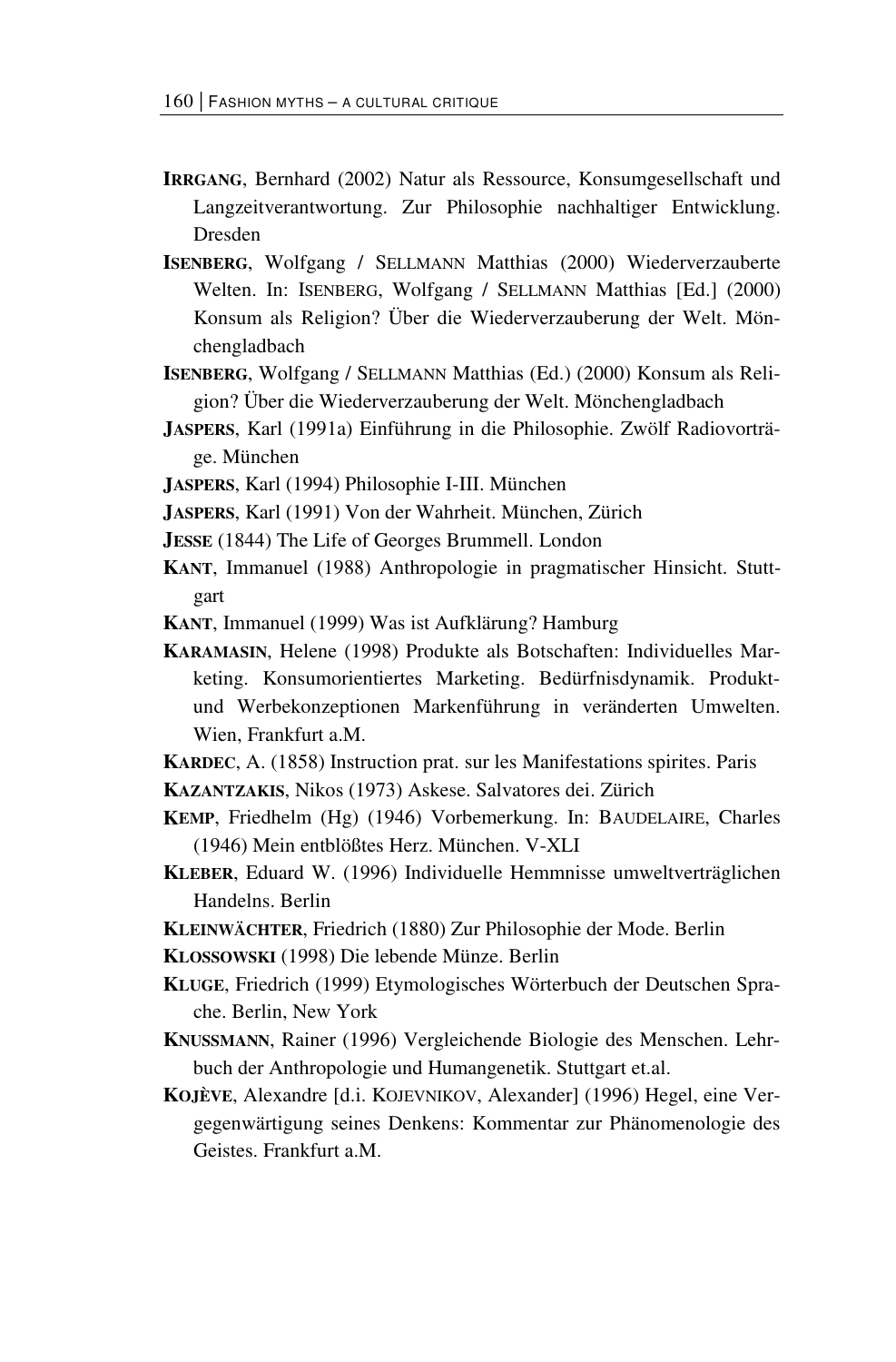- **KÖNIG**, Rene (1969) Mode. In: BERNSDORF, Wilhelm (Hg) Wörterbuch der Soziologie. Stuttgart, 717-8
- **KÖNIG**, René (1971) Macht und Reiz der Mode. Verständnisvolle Betrachtungen eines Soziologen. Düsseldorf, Wien

**LEEUW**, Gerardus van der (1956) Phänomenologie der Religion. Tübingen

- **LEEUW**, Gerardus van der (1941) Der Mensch und die Religion: anthropologischer Versuch. Basel
- **LESSING**, Gotthold Ephraim (1964) Hamburgische Dramaturgie. In: GEISSLER, Rolf; HÜLSE, Erich [Ed.] (1964) Über das Tragische und die Tragödie. Frankfurt a.M., Berlin, Bonn
- **LESSING**, Gotthold Ephraim (1994) Nathan der Weise. Ein dramatisches Gedicht. Stuttgart
- **LOSCHEK**, Ingrid (1999) Reclams Kostüm und Modelexikon. Stuttgart
- **LUHMANN**, Niklas (1984) Soziale Systeme. Grundriss einer allgemeinen Theorie. Frankfurt a.M.
- **MANN**, Thomas / KERÉNYI, Károly (1967) Gespräche in Briefen. München
- **MASLOW**, Abraham H. (1999) Motivation und Persönlichkeit. Reinbeck b. Hamburg

**MATTENKLOTT**, Gerd (1988) Körperkult oder das Schwinden der Sinne. In: KEMPER, Peter (Ed.) ,Postmoderne' oder Der Kampf um die Zukunft. Die Kontroverse in Wissenschaft Kunst und Gesellschaft. Frankfurt

**MEINHOLD**, Roman (2013) Philosophy of Fashion. In: Internet Encyclopedia of Philosophy. www.iep.edu

**MEINHOLD**, Roman (2013a) "Catharsis and Compassion". In: ALAM, Edward (ed.) Compassion and Forgiveness, Philosophical and Religious Dimensions. Notre Dame University Press: Louaize, 43-62

**MEINHOLD**, Roman (2013b) Overconsumption. In: Paul B. THOMPSON and David M. KAPLAN (eds.) Encyclopedia of Agricultural and Food Ethics. www.springerreference.com/docs/html/chapterdbid/307777.html

- **MEINHOLD**, Roman (2013c) Ecotopia. In: Paul B. THOMPSON and David M. KAPLAN (eds.) Encyclopedia of Agricultural and Food Ethics. www.springerreference.com/docs/html/chapterdbid/312266.html
- **MEINHOLD**, Roman (2011) Overconsumption. In: Energy & Energy Use: Salem Singles. Ipswich, Mass. and Hackensack, New Jersey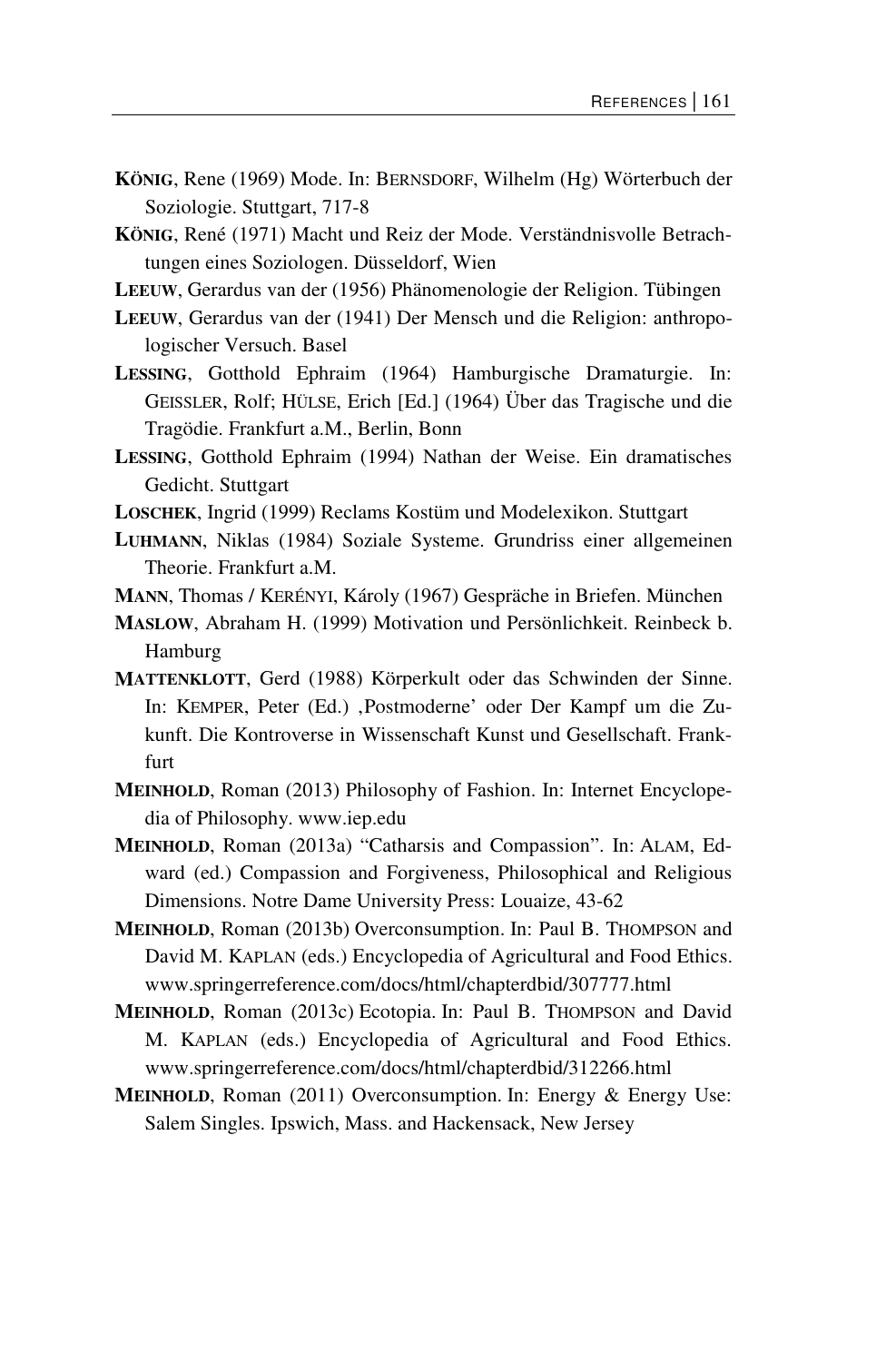- **MEINHOLD**, Roman (2012) "Catharsis and Violence: Terrorism and the Fascination for Superlative Destruction". Boleswa Journal of Philosophy, Theology and Religion. Vol. 3, No.3, 2012. 172-184
- **MEINHOLD**, Roman (2011) Comparative Melioration and Pathological Pathogenization in Viagra Marketing. In: BOTZ-BORNSTEIN, Thorsten: The Philosophy of Viagra. Bioethical Responses to the Viagrification of the Modern World. New York, Amsterdam. 179-190
- **MEINHOLD**, Roman (2011a) Subsistence Use. In: *Encyclopedia of Environmental Issues, Revised Edition*. Ipswich, Mass. and Hackensack, New Jersey. 1186
- **MEINHOLD**, Roman (2011b) Ecotopia. In: *Encyclopedia of Environmental Issues, Revised Edition*. Ipswich, Mass. and Hackensack, New Jersey. 420-1
- **MEINHOLD**, Roman (2011c) Ecological Economics. In: *Encyclopedia of Environmental Issues, Revised Edition*. Ipswich, Mass. and Hackensack, New Jersey. 406-7
- **MEINHOLD**, Roman (2010) Being in the Matrix: An Example of Cinematic Education in Philosophy. In: Prajna Vihara. Journal of Philosophy and Religion. Bangkok: Assumption University Press. Vol.10., No.1-2, 2009. 235-252
- **MEINHOLD**, Roman (2009) Mode. In: BOHLKEN, Eike/THIES, Christian (Ed.) Handbuch Anthropologie. Der Mensch zwischen Natur, Kultur und Technik. Stuttgart/Weimar. 383-6
- **MEINHOLD**, Roman (2009a) Popular Culture and Consumerism: Mediocre, (Schein-)Heilig and Pseudo-Therapeutic. In: YUSUF, Imtiyaz and ATILGAN, Canan (ed.) Religion, Politics and Globalization. Implications for Thailand and Asia. Bangkok. 51-65
- **MEINHOLD**, Roman (2007) Meta-Goods in Fashion Myths. Philosophic-Anthropological Implications of Fashion Advertisements. In: Prajna Vihara. Journal of Philosophy and Religion. Bangkok, Assumption University Press. Vol.8., No.2, July-December 2007. 1-17
- **MEINHOLD**, Roman (2007a) Black and White. On Symbolical Implications of an Aesthetical Polarization. Boleswa Journal of Philosophy, Theology and Religion. Vol.1, No.3., December 2007.
- **MEINHOLD**, Roman (2001) Konsum Lifestyle Selbstverwirklichung. Konsummotive Jugendlicher und nachhaltige Bildung. Weingarten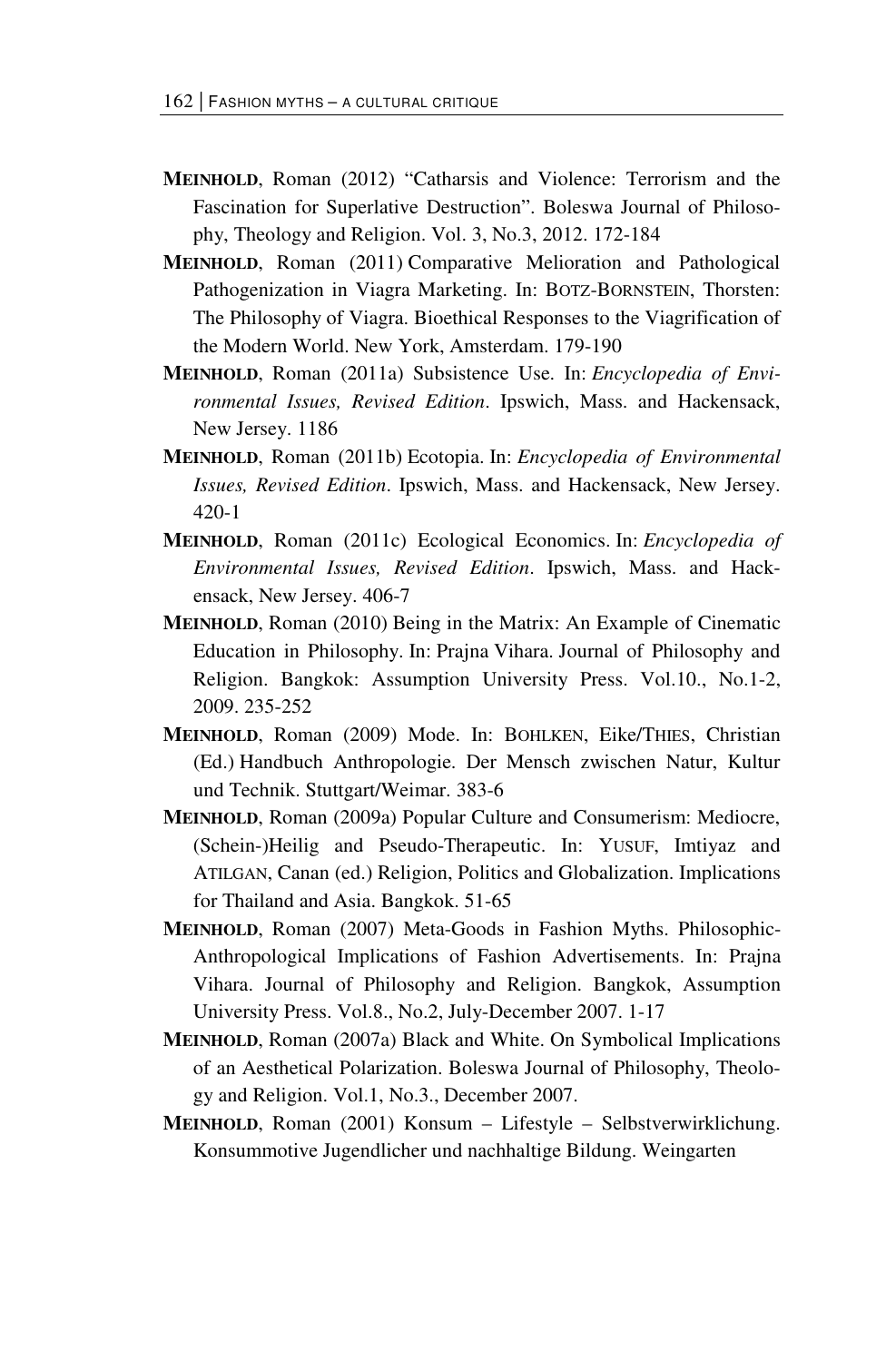**MEINHOLD**, Roman (2001) Lifestyle und Selbstverwirklichung auf dem Weg zur Nachhaltigkeit? In: AWT-Info. Weingarten. 110-125

**MERTON**, Robert King (1957) Social Theory and Social Structure. Glencoe

**MONTAIGNE**, Michel Eyquem de (VILLEY, P Ed.) (1988) Essais. Paris

**NESTLE**, Wilhelm (1940) Vom Mythos zum Logos. Stuttgart

- **NIETZSCHE**, Friedrich (1976) Die Geburt der Tragödie oder Griechentum und Pessimismus. Stuttgart
- **NIETZSCHE**, Friedrich (1988) Also sprach Zarathustra. Ein Buch für Alle und Keinen. Stuttgart
- **OEHLSCHLÄGEL**, Bernhard (1985) Nachwort. In: WILDE, Oscar (1985) Das Bildnis des Dorian Gray. Dortmund
- **OHNHÄUSER**, Fr. Cyprian (1799) Über Hälse und Waden: Ein Beytrag zur Philosophie der Mode.
- **ORWELL**, Goerge (1949) Nineteen eighty-four. London
- **OVIDUS NASO**, Publius (1994) Metamorphoseon libri quindecim/ Metamorphosen in fünfzehn Büchern. Stuttgart
- PATON, Herbert James (1937) Fashion and Philosophy. An Inaugural Lecture. University of Oxford, 30 November 1937. Oxford
- **PITTROF**, Thomas (1987) Nachwort. In: GARVE, Christian (1987) Über die Moden. Frankfurt a.M.
- **PLATON** Sämtliche Werke. In der Übersetzung von Friedrich SCHLEIER-MACHER mit der STEPHANUS-Nummerierung, herausgegeben von Walter f. OTTO, Ernesto GRASSI, Gert PLAMBÖCK. Hamburg
- **PLATON** Sämtliche Werke in zehn Bänden, Griechisch und Deutsch. Nach der Übersetzung Friedrich SCHLEIERMACHERs, ergänzt durch Übersetzungen von Franz SUSEMIHL und anderen. Herausgegeben von Karlheinz HÜLSER. Frankfurt a.M., Leipzig
- **PLESSNER**, Helmuth (1982a) Zur Anthropologie der Nachahmung. In: Ausdruck und menschliche Natur. Frankfurt a.M.
- **PLESSNER**, Helmuth (1982) Zur Anthropologie des Schauspielers. In: Ausdruck und menschliche Natur. Frankfurt a.M.
- **PLESSNER**, Helmuth (1985) Soziale Rolle und menschliche Natur. In: Schriften zur Soziologie und Sozialphilosophie. Frankfurt a.M.
- **PLESSNER**, Helmuth (1982) Mit anderen Augen. Aspekte einer philosophischen Anthropologie. Stuttgart
- **POE**, Edgar Allan (1841) Der Landschaftspark. In: Die Morde in der Rue Morgue. Frankfurt. 156-168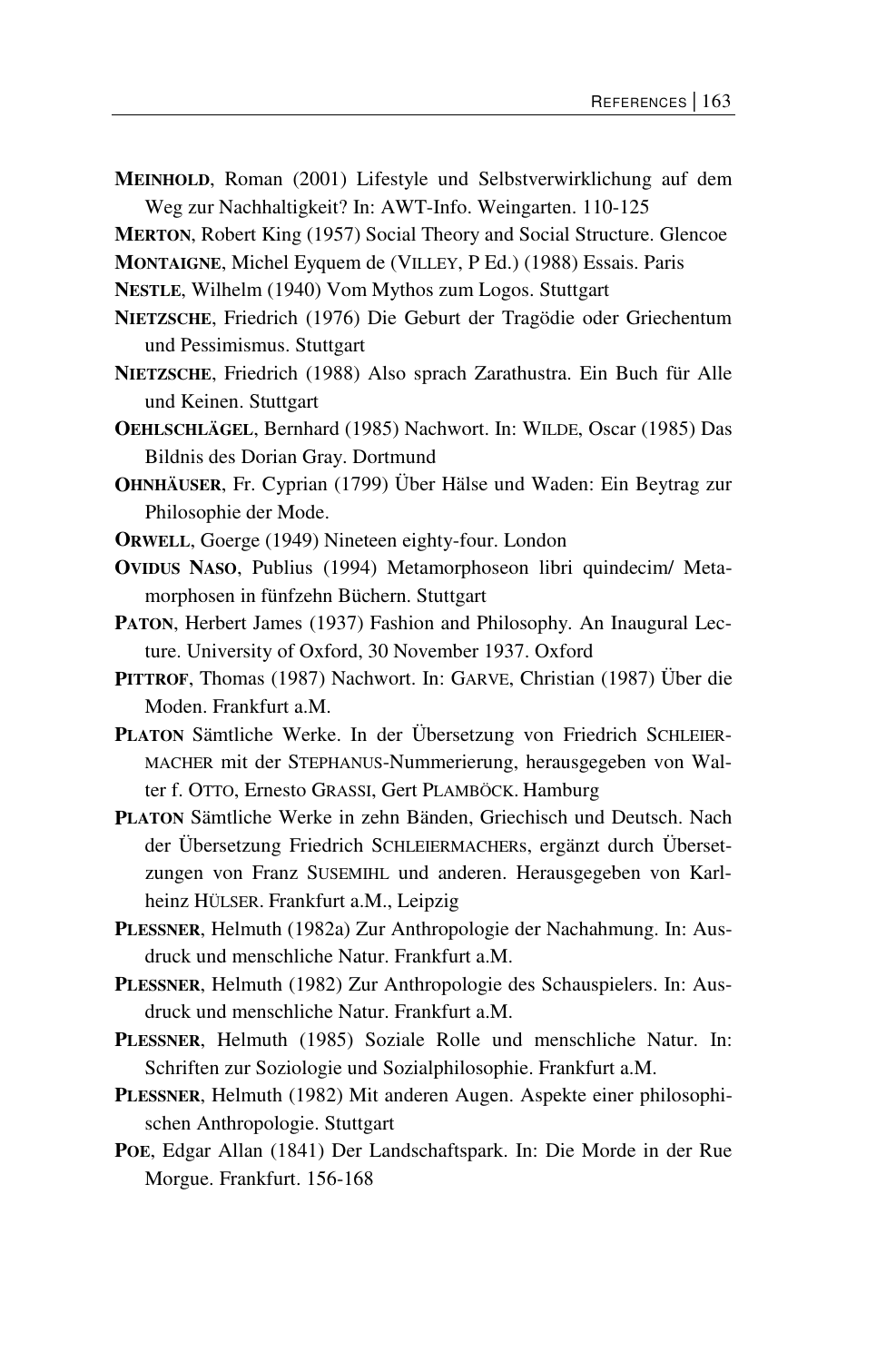**POSCHARDT**, Ulf (2001) Die Kleidermacher. Frankfurt

- **POSCHARDT**, Ulf (1998) Anpassen. Hamburg
- **QUINN**, Regina Ammicht (2002) Ver/Kleidung. Mode, Körper und die Frage nach dem Sinn. In: SELLMANN, Matthias [Ed.] (2002) Mode. Die Verzauberung des Körpers. Über die Verbindung von Mode und Religion. Mönchengladbach
- **RABENER**, Gottlieb Wilhelm Kleider machen Leute. In: BLOCH, Ernst; BRECHT, Berthold et al. (Ed.) (1982) Morgenröte. Ein Lesebuch. Mit einer Einführung von Heinrich Mann. Leipzig, New York. 195-7
- **RAUSCHER**, Josef (2000) Homo faber fabricatus. Aspekte eines neuen Menschenbildes aus dem Geiste des Designs. In: Eine ZEIT-SCHRIFT für Alle. Interdisziplinäre Bildung und praktische Philosophie. Mainz
- **REISCH**, Lucia: "Die Freiheit nehm' ich mir" Funktionen des Konsums für Kinder und Jugendliche. In: SAUR, Uschi; TILKE, Barbara: Jung, lässig & Pleite – Konsumlust und Schuldenlast bei Kinder und Jugendlichen. Stuttgart 2001. 10-19
- **RICKERT**, Heinrich (1920) Die Philosphie des Lebens. Farstellung und Kritik der philosophischen Modeströmungen unserer Zeit. Tübingen 1922
- **ROUFF**, Maggy (1942) Philosophie der Eleganz. Paris
- **ROUSSEAU**, Jean-Jacques (1962) Du contrat social. Paris
- **ROUSSEAU**, Jean-Jacques (1761) Lettres de deux amants, habitants d'une petite ville aux des Alpes. Paris
- **SADE**, Donatien-Alphonse-François marquis de (1999) Die hundertzwanzig Tage von Sodom oder Die Schule der Ausschweifungen. München
- **SAINT-EXUPÉRY**, Antoine de (1974) Der Kleine Prinz. Berlin
- **SARTRE**, Jean-Paul (2000) Der Existentialismus ist ein Humanismus. In: Der Existentialismus ist ein Humanismus und andere philosophische Essays. Hamburg. 145-192
- **SCHADEWALDT**, Wolfgang (1991) Die griechische Tragödie. Tübinger Vorlesungen Bd. 4. Frankfurt a.M.
- **SCHELER**, Max (1964) Zum Phänomen des Tragischen. In: GEISSLER, Rolf; HÜLSE, Erich [Ed.] (1964) Über das Tragische und die Tragödie. Frankfurt a.M., Berlin, Bonn
- **SCHICKEDANZ**, Hans-Joachim (Ed.) (1980) Der Dandy. Dortmund
- **SCHILLER**, Friedrich (1983) Wallenstein. In: Gesammelte Werke. Hamburg
- **SCHMID**, Wilhelm (2000) Philosophie der Lebenskunst. Eine Grundlegung. Frankfurt a.M.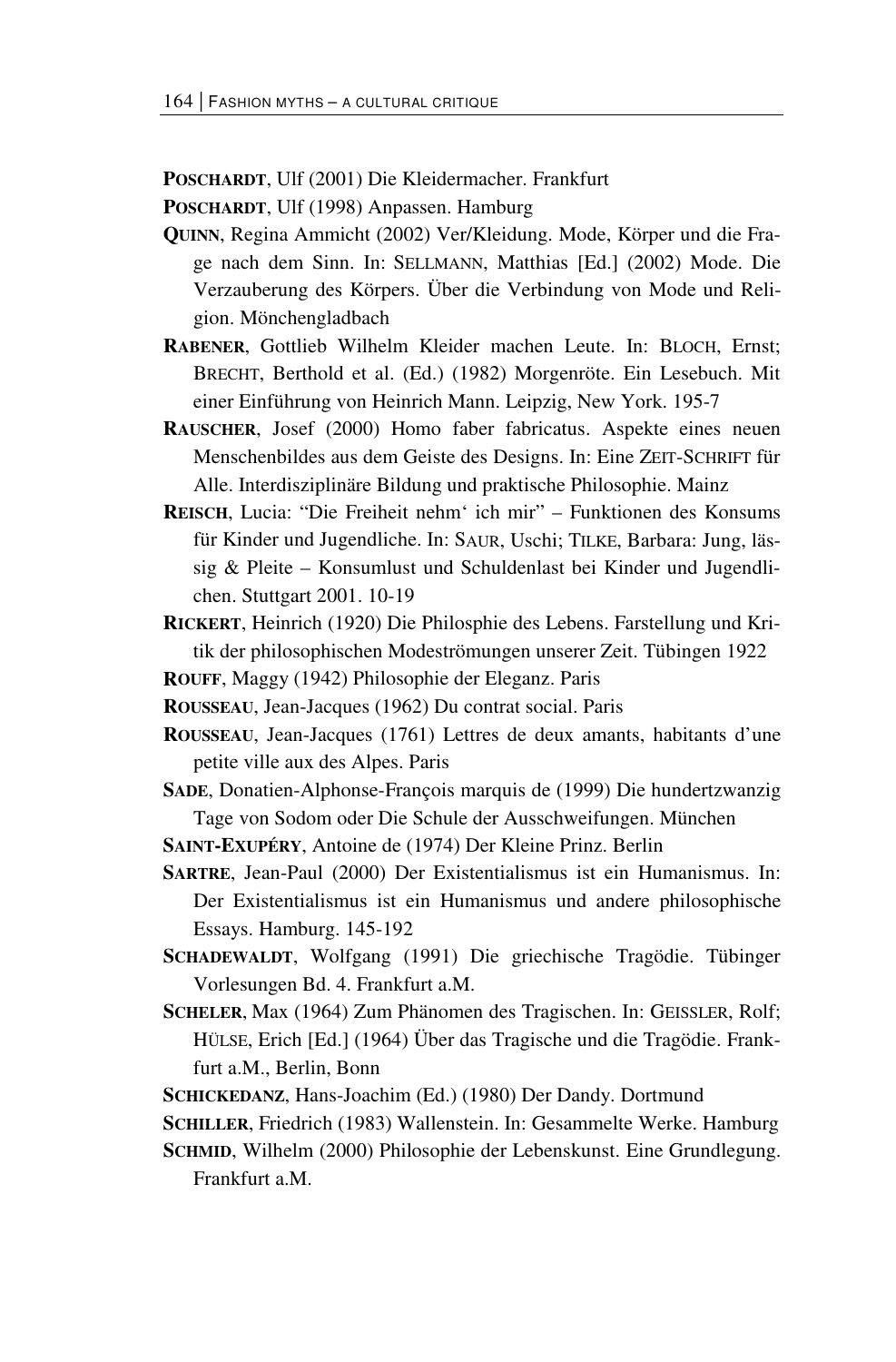- **SCHMIDT**, Robert F.; SCHAIBLE, Hans-Georg [Ed.] (2000) Neuro- und Sinnnesphysiologie. Berlin et. al.
- **SCHMIED**, Gerhard (1985) Sterben und Trauern in der modernen Gesellschaft. Opladen
- **SCHMIED.** Gerhard (2002) Soziale Zeit. In: Eine ZEIT-SCHRIFT für Alle Interdisziplinäres Wissen und praktische Philosophie. Mainz, Weingarten. 4-7
- **SCHMITZ**, Oscar U.H. (1911) Brevier für Weltleute. Essays über Gesellschaft, Mode, Frauen, Reisen, Lebenskunst, Kunst, Philosophie. München, Leipzig.
- **SCHURTZ**, Heinrich (1891) Grundzüge einer Philosophie der Tracht. Stuttgart
- **SELLMANN**, Matthias [Ed.] (2002) Mode. Die Verzauberung des Körpers. Über die Verbindung von Mode und Religion. Mönchengladbach.
- **SIEBERT**, H. (1978) Ökonomische Theorie der Umwelt. Tübingen
- **SIMMEL**, Georg (1968) Das individuelle Gesetz. Frankfurt a.M.
- **SIMMEL**, Georg (1895) Zur Psychologie der Mode. In: Wiener Zeit, 12.10. 1895
- **SIMMEL**, Georg (1996b) Philosophie des Geldes. Frankfurt a.M.
- **SIMMEL**, Georg (2000) Philosophie der Mode. Frankfurt a.M. 7-37
- **SIMMEL**, Georg (1996a) Die Mode. In: Hauptprobleme der Philosophie. Philosophische Kultur. Frankfurt a.M. 186-218
- **SIMMEL**, Georg (1997) Die Frau und die Mode. In: Aufsätze und Abhandlungen 1901-1908. Frankfurt a.M.. 344-347.
- **SIMMEL**, Georg (1999) Lebensanschauung. In: Der Krieg und die geistigen Entscheidungen. Grundfragen der Soziologie. Vom Wesen des historischen Verstehens. Der Konflikt der modernen Kultur. Lebensanschauungen. Frankfurt a.M. 209-425
- **SLOTERDIJK**, Peter (1999) Regeln für den Menschenpark. Frankfurt a.M.
- **SOLIES**, Dirk (1998) Natur in der Distanz. Zur Bedeutung von Georg Simmels Kulturphilosophie für die Landschaftsästhetik. St. Augustin
- **SOMMER**, Carlo Michael / **WIND**, Thomas (1988) Mode. Die Hüllen des Ich. Weinheim, Basel
- **SPAEMANN**, Robert (1996) Personen: Versuche über den Unterschied zwischen , etwas' und , jemand'. Stuttgart
- **STEINFATH**, Holmer (Ed.) (1998) Was ist ein gutes Leben. Philosophische Reflexionen. Frankfurt a.M.